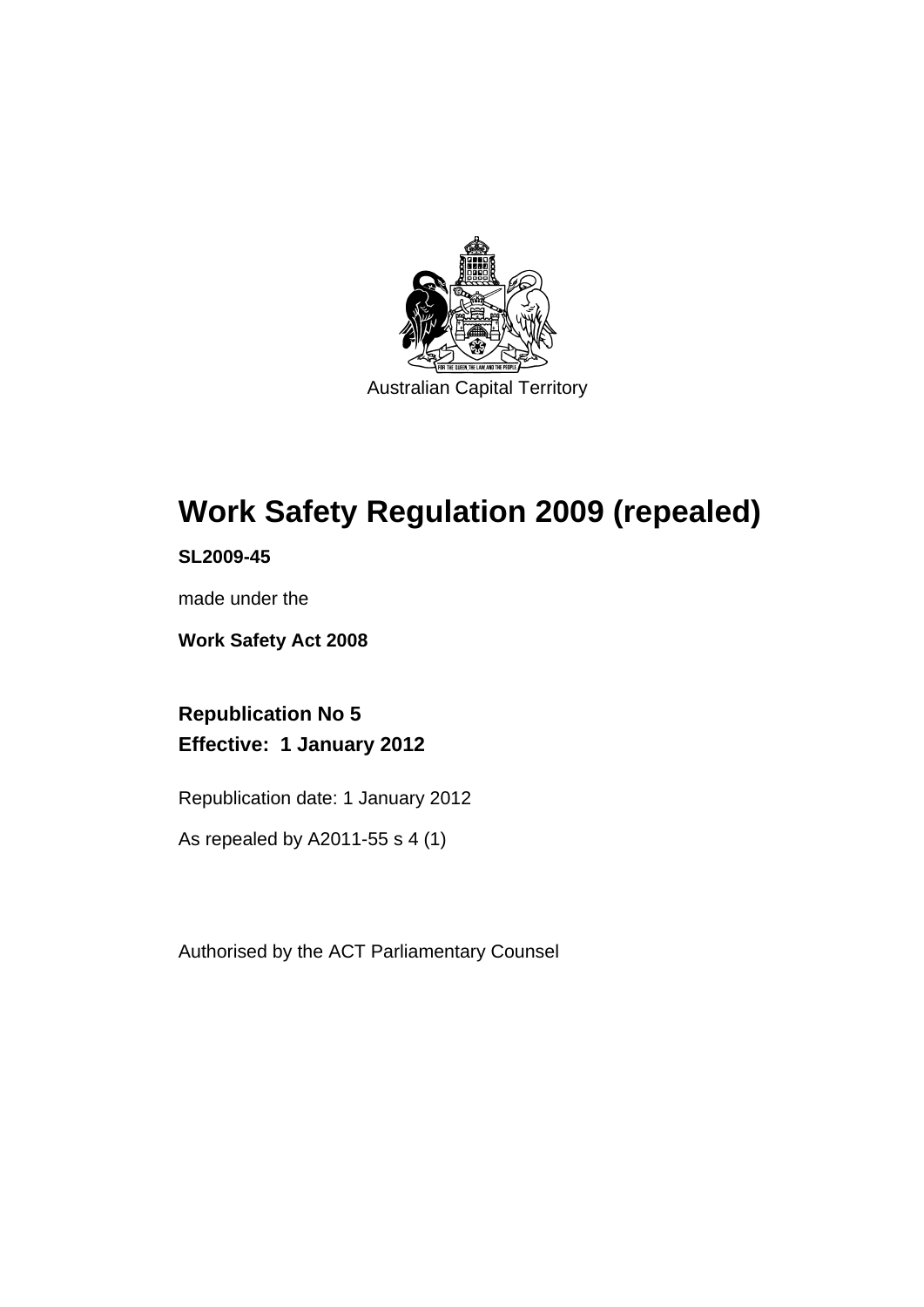#### **About this republication**

#### **The republished law**

This is a republication of the *Work Safety Regulation 2009* (repealed), made under the *Work Safety Act 2008*, including any amendment made under the *Legislation Act 2001*, part 11.3 (Editorial changes).It also includes any commencement, amendment, repeal or expiry affecting this republished law to 1 January 2012.

The legislation history and amendment history of the republished law are set out in endnotes 3 and 4.

#### **Kinds of republications**

The Parliamentary Counsel's Office prepares 2 kinds of republications of ACT laws (see the ACT legislation register at www.legislation.act.gov.au):

- authorised republications to which the *Legislation Act 2001* applies
- unauthorised republications.

The status of this republication appears on the bottom of each page.

#### **Editorial changes**

The *Legislation Act 2001*, part 11.3 authorises the Parliamentary Counsel to make editorial amendments and other changes of a formal nature when preparing a law for republication. Editorial changes do not change the effect of the law, but have effect as if they had been made by an Act commencing on the republication date (see *Legislation Act 2001*, s 115 and s 117). The changes are made if the Parliamentary Counsel considers they are desirable to bring the law into line, or more closely into line, with current legislative drafting practice.

This republication includes amendments made under part 11.3 (see endnote 1).

#### **Uncommenced provisions and amendments**

If a provision of the republished law has not commenced, the symbol  $\mathbf{U}$  appears immediately before the provision heading. Any uncommenced amendments that affect this republished law are accessible on the ACT legislation register (www.legislation.act.gov.au). For more information, see the home page for this law on the register.

#### **Modifications**

If a provision of the republished law is affected by a current modification, the symbol  $\vert \mathbf{M} \vert$ appears immediately before the provision heading. The text of the modifying provision appears in the endnotes. For the legal status of modifications, see the *Legislation Act 2001*, section 95.

#### **Penalties**

At the republication date, the value of a penalty unit for an offence against this law is \$110 for an individual and \$550 for a corporation (see *Legislation Act 2001*, s 133).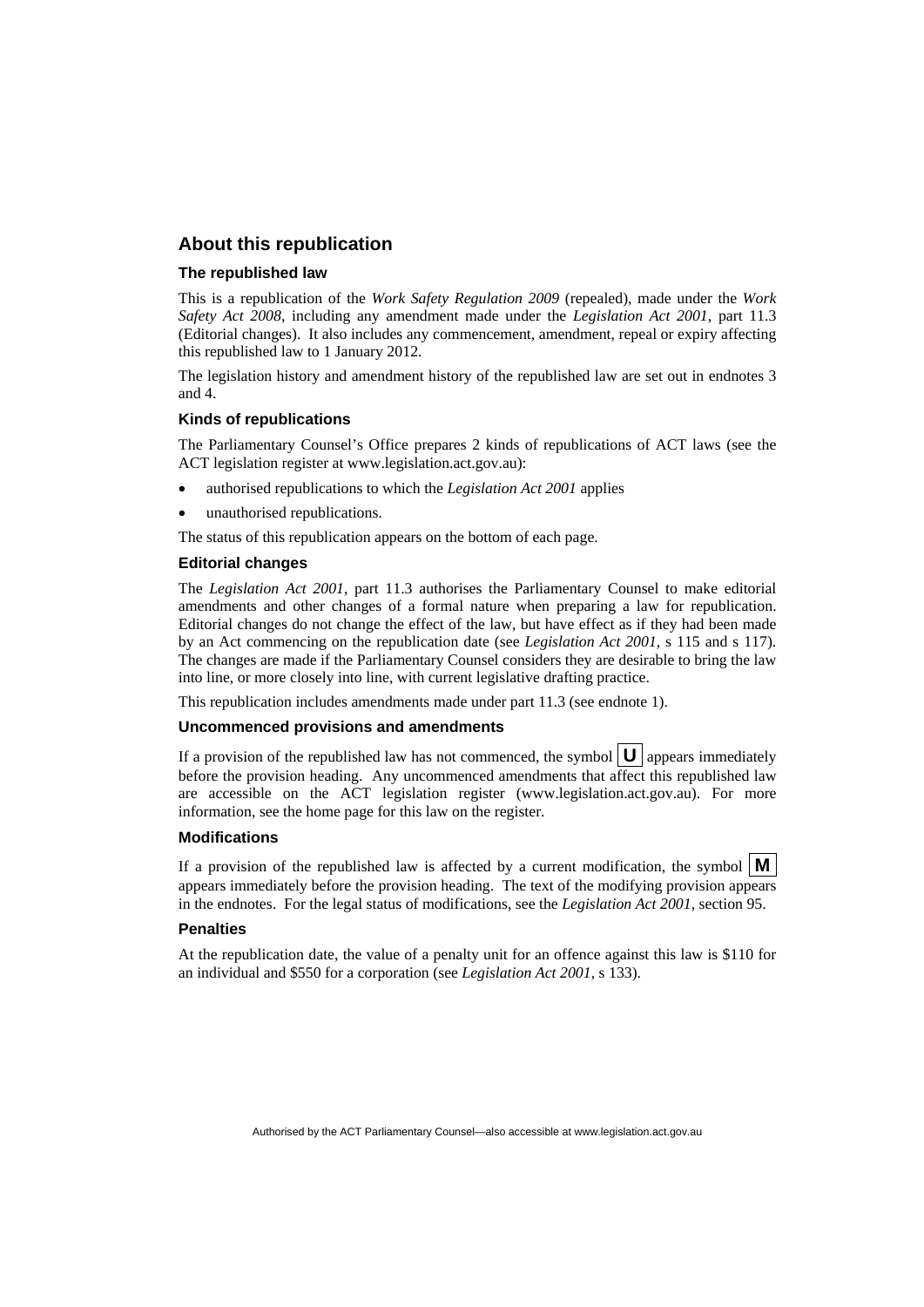

# **Work Safety Regulation 2009 (repealed)**

made under the

**Work Safety Act 2008** 

# **Contents**

| Part 1                     | <b>Preliminary</b>                                            |            |  |
|----------------------------|---------------------------------------------------------------|------------|--|
| 1                          | Name of regulation                                            |            |  |
| 3                          | Dictionary<br><b>Notes</b>                                    | 2          |  |
| 4                          |                                                               | 2          |  |
| 5                          | Offences against regulation—application of Criminal Code etc  | 3          |  |
| Part 2                     | Injury and dangerous occurrence reporting<br>and records      |            |  |
| 6                          | Period of incapacity for work—Act, s 36 (b)                   | 4          |  |
| 7                          | Requirements for notice-Act, s 38 (2)                         | 4          |  |
| 8                          | Keeping information given by director-general                 | 5          |  |
| 9                          | Content of records                                            | 6          |  |
| R <sub>5</sub><br>01/01/12 | Work Safety Regulation 2009 (repealed)<br>Effective: 01/01/12 | contents 1 |  |

Page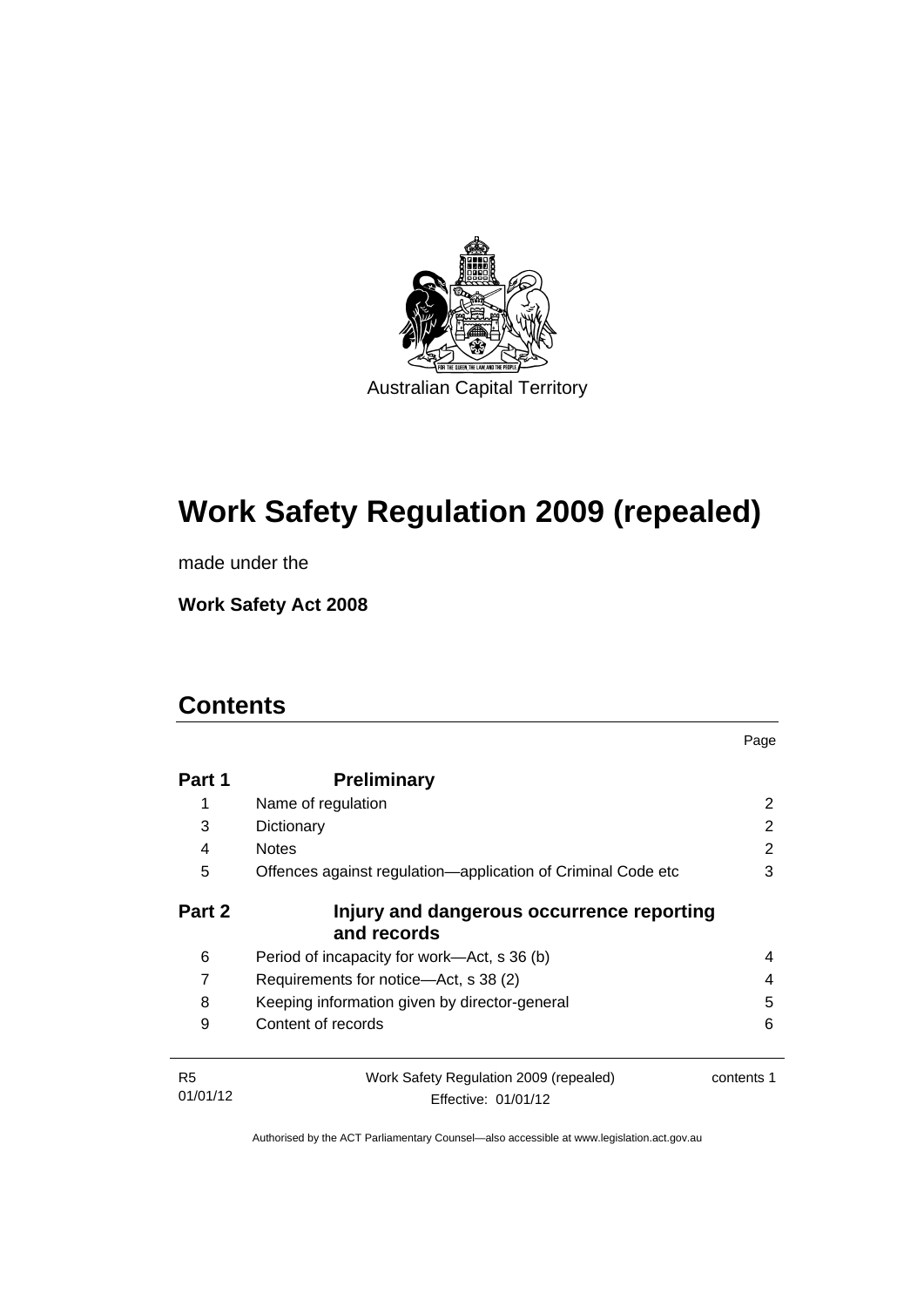#### **Contents**

|                     |                                                                                 | Page           |
|---------------------|---------------------------------------------------------------------------------|----------------|
| Part 3              | <b>Facilities</b>                                                               |                |
| Division 3.1        | <b>Amenities</b>                                                                |                |
| 10                  | Person conducting a business or undertaking to provide amenities                | $\overline{7}$ |
| 11                  | Amenities to be safe and clean                                                  | 8              |
| 12                  | Facility for personal belongings                                                | 8              |
| 13                  | Facility for changing clothes                                                   | 8              |
| 14                  | Facility for changing clothes—temporary workplaces                              | 9              |
| 15                  | Meal facility                                                                   | 10             |
| 16                  | <b>Combined facilities</b>                                                      | 11             |
| 17                  | <b>Toilet facility</b>                                                          | 11             |
| 18                  | Washing facility                                                                | 13             |
| 19                  | Shower facility                                                                 | 13             |
| 20                  | Drinking water                                                                  | 14             |
| 21                  | Seating                                                                         | 14             |
| 22                  | Working space                                                                   | 15             |
| <b>Division 3.2</b> | <b>First aid and sickness</b>                                                   |                |
| 23                  | First aid                                                                       | 16             |
| 24                  | Arrangements for sick workers                                                   | 17             |
| Part 4              | <b>Work safety representatives</b>                                              |                |
| <b>Division 4.1</b> | Work safety representatives-election process                                    |                |
| 25                  | Work safety representative-eligibility                                          | 18             |
| 26                  | Election process-number of work safety representatives                          | 18             |
| 27                  | Election process-worker consultation unit may ask others to conduct<br>election | 18             |
| 28                  | Election process-notice of election of work safety representatives              | 19             |
| 29                  | Election process-replacement work safety representatives                        | 20             |
| 30                  | Work safety representative-deputy                                               | 20             |
| <b>Division 4.2</b> | Work safety representatives-general                                             |                |
| 31                  | Work safety representative—additional function—Act, s 58 (2)                    | 21             |
| 32                  | Work safety representative—exercising functions—Act, s 58 (3)                   | 22             |
| 33                  | Work safety representative-access to information                                | 23             |

| contents 2 | Work Safety Regulation 2009 (repealed) | R5.      |
|------------|----------------------------------------|----------|
|            | Effective: 01/01/12                    | 01/01/12 |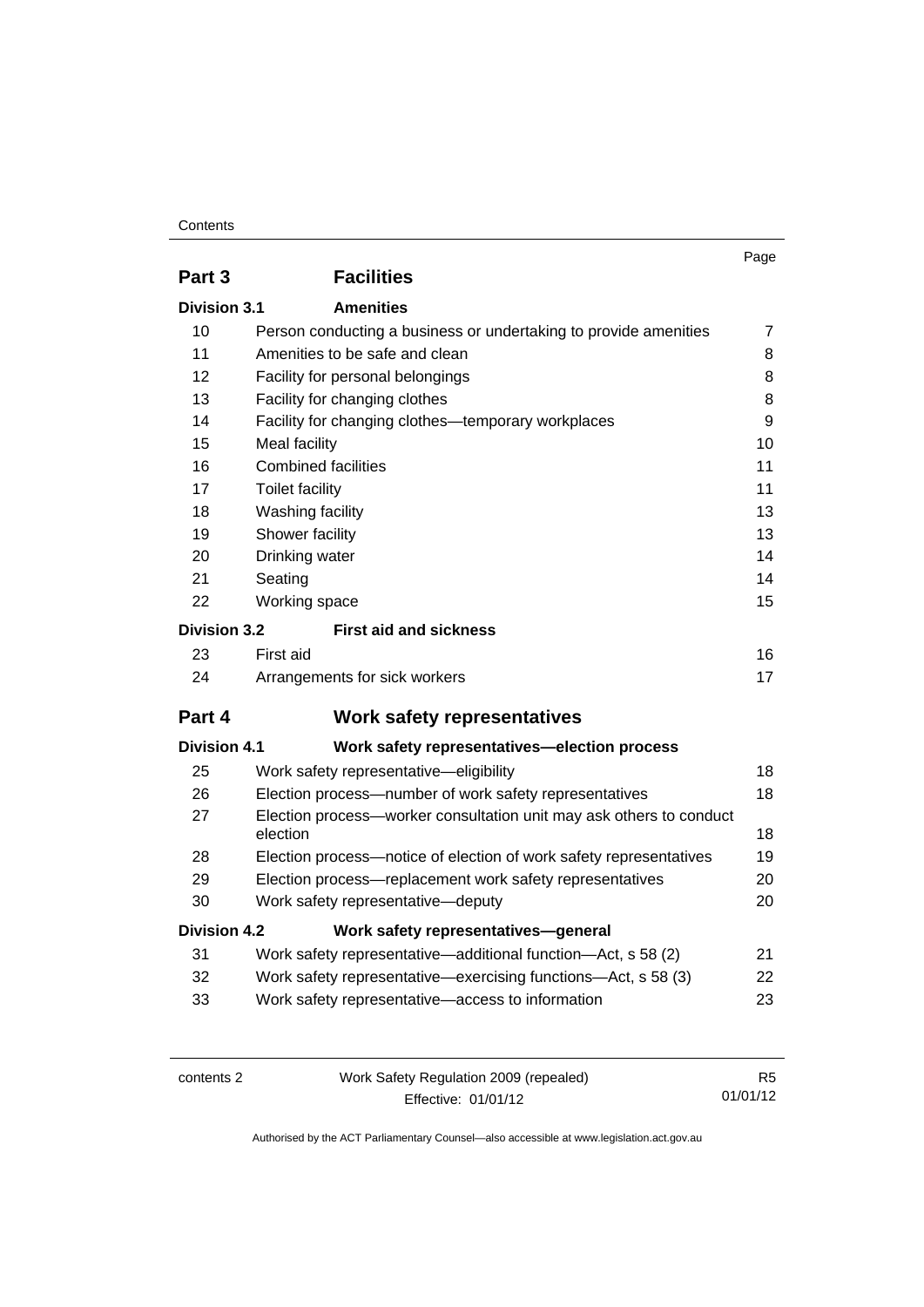|                            |                                                                                                       | Page       |
|----------------------------|-------------------------------------------------------------------------------------------------------|------------|
| <b>Division 4.3</b>        | Work safety representatives-conditions of office                                                      |            |
| 34                         | Work safety representative-term of office                                                             | 23         |
| 35                         | Work safety representative—application for disqualification                                           | 24         |
| 36                         | Work safety representative-grounds for disqualification                                               | 24         |
| 37                         | Work safety representative—notice of intention to disqualify                                          | 25         |
| 38                         | Work safety representative-disqualification                                                           | 26         |
| 39                         | Work safety representative-revocation of disqualification                                             | 27         |
| 40                         | Work safety representative-approved training                                                          | 28         |
| 41                         | Work safety representative-refresher training                                                         | 29         |
| Division 4.4               | Work safety representatives-employer's duties                                                         |            |
| 42                         | Work safety representative—employer to allow for time to exercise<br>functions and undertake training | 30         |
| 43                         | Work safety representative-employer to provide facilities                                             | 31         |
| <b>Division 4.5</b>        | Work safety representatives-provisional improvement<br>notices                                        |            |
| 44                         | Provisional improvement notice-Act, dict, def provisional                                             |            |
|                            | improvement notice                                                                                    | 31         |
| 45                         | Provisional improvement notice-issue of notice                                                        | 31         |
| 46                         | Provisional improvement notice-content of notice                                                      | 32         |
| 47                         | Provisional improvement notice—service of notice on director-general<br>etc                           | 33         |
| 48                         | Provisional improvement notice—service of notice on other employers<br>etc                            | 33         |
| 49                         | Provisional improvement notice-display                                                                | 34         |
| 50                         | Provisional improvement notice-compliance                                                             | 35         |
| 51                         | Provisional improvement notice-revocation of notice                                                   | 35         |
| 52                         | Provisional improvement notice-review                                                                 | 36         |
| <b>Division 4.6</b>        | Work safety representatives—emergency procedures                                                      |            |
| 53                         | Emergency procedure                                                                                   | 38         |
| 54                         | Emergency procedure-alternative work                                                                  | 39         |
| Part 5                     | <b>Work safety committees</b>                                                                         |            |
| <b>Division 5.1</b>        | Work safety committees-establishment                                                                  |            |
| 55                         | Work safety committee-eligibility                                                                     | 40         |
| R <sub>5</sub><br>01/01/12 | Work Safety Regulation 2009 (repealed)<br>Effective: 01/01/12                                         | contents 3 |

Effective: 01/01/12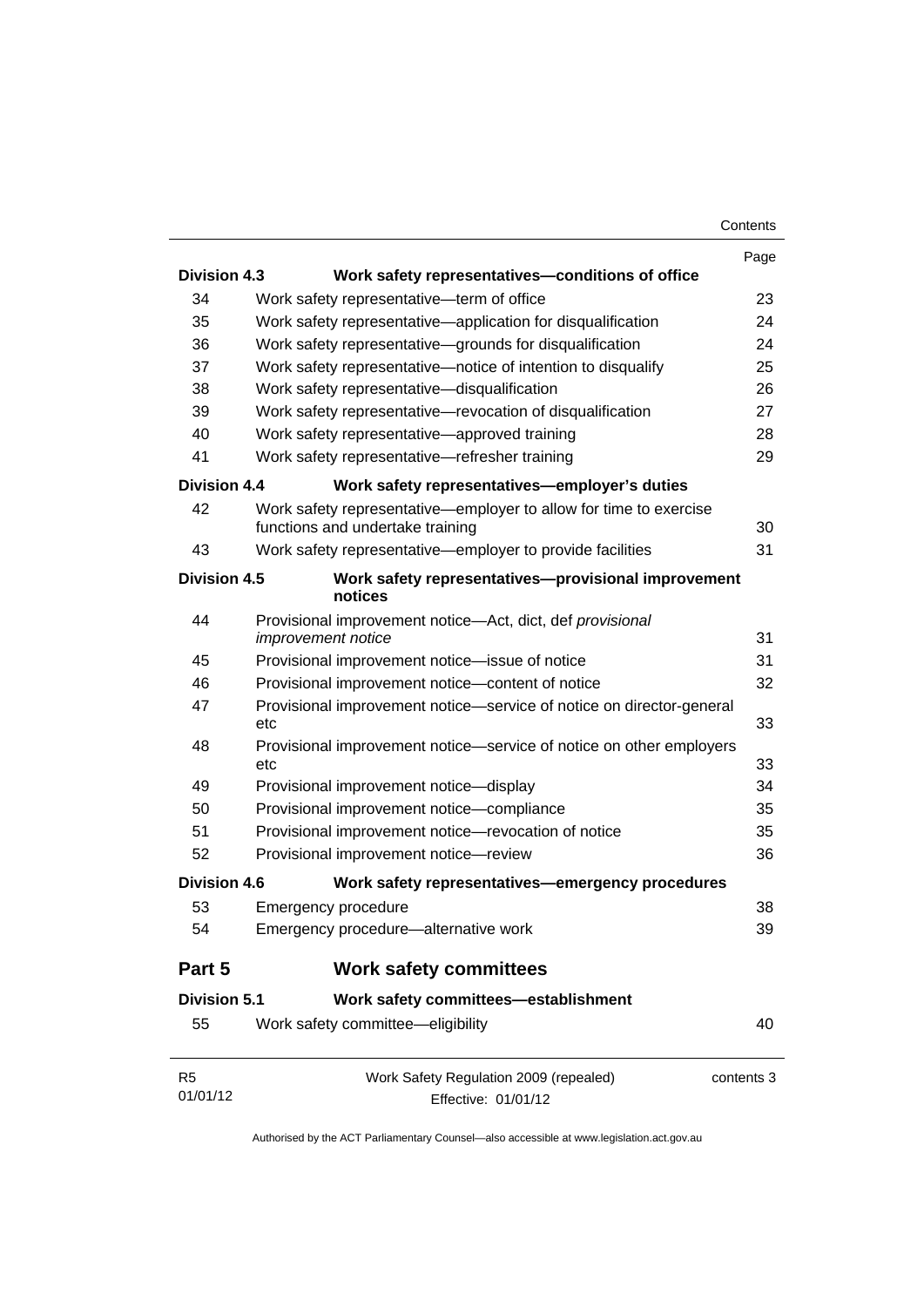| Contents |  |
|----------|--|

| Contents            |                                                                                 |                |
|---------------------|---------------------------------------------------------------------------------|----------------|
|                     |                                                                                 | Page           |
| 56                  | Election process-worker consultation unit may ask others to conduct<br>election | 40             |
| 57                  | Election process-notice of election of work safety committee<br>members         | 41             |
| <b>Division 5.2</b> | Work safety committees-general                                                  |                |
| 58                  | Work safety committee—exercising functions                                      | 42             |
| 59                  | Work safety committee-governance                                                | 42             |
| 60                  | Work safety committee-employer's duties                                         | 43             |
| Part 6              | <b>Authorised representatives</b>                                               |                |
| 61                  | Authorised representative—training—Act, s 62 (2) (b)                            | 45             |
| 62                  | Authorised representative-application for disqualification                      | 45             |
| 63                  | Authorised representative-grounds for disqualification                          | 46             |
| 64                  | Authorised representative-notice of intention to disqualify                     | 46             |
| 65                  | Authorised representative-disqualification                                      | 47             |
| 66                  | Authorised representative-revocation of disqualification                        | 48             |
| Part 7              | <b>Particular safety measures</b>                                               |                |
| <b>Division 7.1</b> | <b>Entry and exit</b>                                                           |                |
| 67                  | Entry to and exit from workplaces                                               | 49             |
| 68                  | Movement within workplaces                                                      | 49             |
| <b>Division 7.2</b> | Personal protective and safety equipment                                        |                |
| 69                  | Person conducting business or undertaking to provide personal                   |                |
|                     | protective and safety equipment                                                 | 50             |
| 70                  | Responsibilities of users of personal protective and safety equipment           | 52             |
| 71                  | Certain personal protective and safety equipment to be provided                 | 53             |
| 72                  | Air supplied respiratory equipment                                              | 54             |
| <b>Division 7.3</b> | <b>Prevention of falls</b>                                                      |                |
| 73                  | Meaning of anchorage-div 7.3                                                    | 56             |
| 74                  | Protection against falls                                                        | 56             |
| 75                  | Protection against falls-maintenance work                                       | 58             |
| 76                  | Use of safety harness, safety line and anchorage                                | 58             |
| 77                  | Use of ladders                                                                  | 60             |
| 78                  | Use of particular types of ladders                                              | 60             |
| contents 4          | Work Safety Regulation 2009 (repealed)                                          | R <sub>5</sub> |
|                     | Effective: 01/01/12                                                             | 01/01/12       |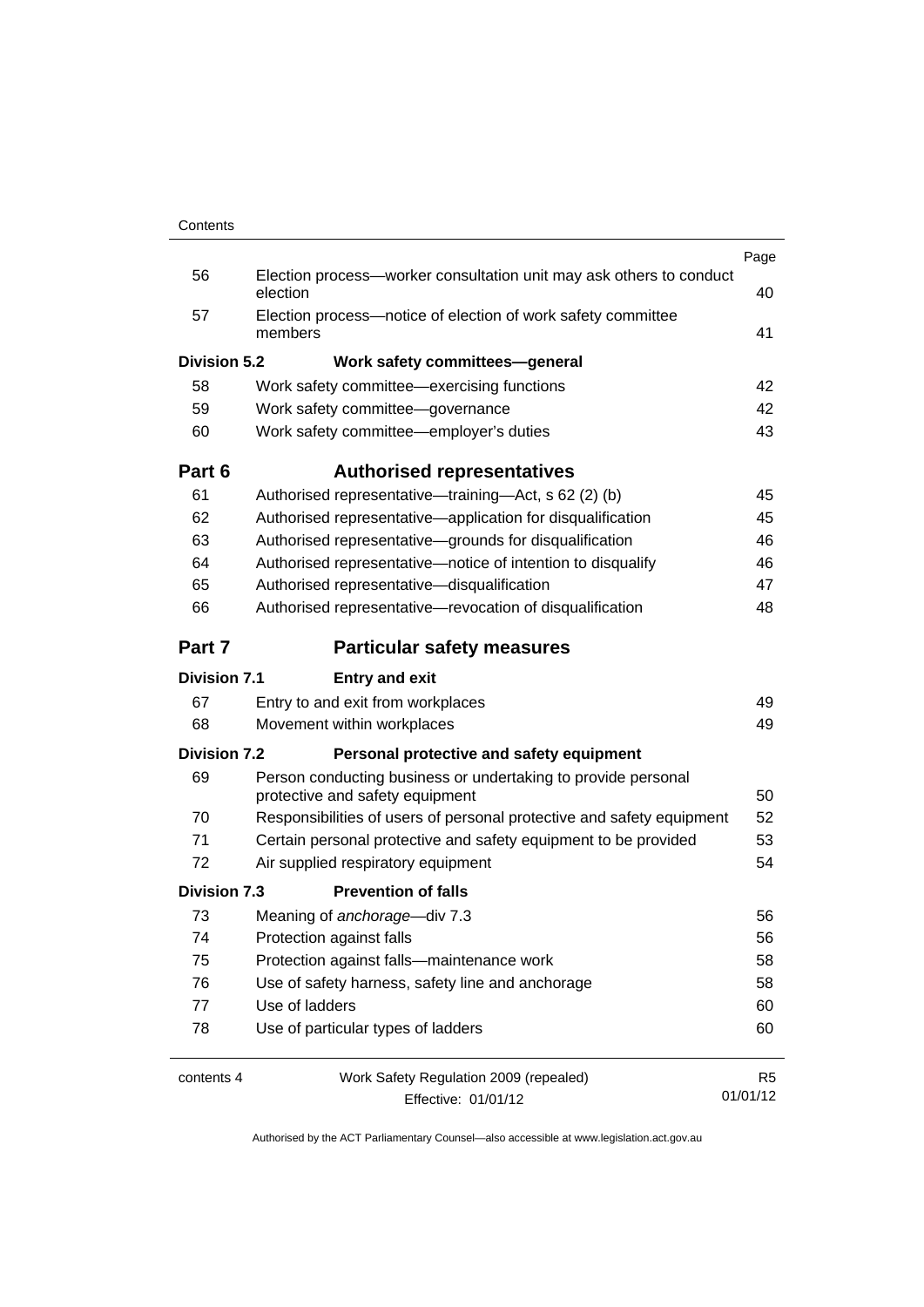|                     |                                                                    | Contents   |
|---------------------|--------------------------------------------------------------------|------------|
|                     |                                                                    | Page       |
| <b>Division 7.4</b> | <b>Atmosphere and ventilation</b>                                  |            |
| 79                  | Definitions-div 7.4                                                | 62         |
| 80                  | Ventilation                                                        | 63         |
| 81                  | Unsafe oxygen levels-particular measures                           | 63         |
| 82                  | Unsafe levels of unclassified inhalable dust-particular measures   | 64         |
| 83                  | Unsafe levels of oxygen and unclassified inhalable dust-entry      | 65         |
| 84                  | Monitoring levels of oxygen and unclassified inhalable dust        | 66         |
| <b>Division 7.5</b> | <b>Heat and cold</b>                                               |            |
| 85                  | Air temperature                                                    | 67         |
| 86                  | Heat-particular measures                                           | 67         |
| 87                  | Cold-particular measures                                           | 68         |
| <b>Division 7.6</b> | <b>Surfaces and floors</b>                                         |            |
| 88                  | Floors-general                                                     | 68         |
| 89                  | Floors that become slippery                                        | 69         |
| 90                  | Floors-hard surfaces                                               | 70         |
| <b>Division 7.7</b> | <b>Electricity</b>                                                 |            |
| 91                  | Definitions-div 7.7                                                | 70         |
| 92                  | Electricity-measures for electrical installations                  | 71         |
| 93                  | Electricity-measures for articles of electrical equipment          | 73         |
| 94                  | Electricity-measures for preventing contact                        | 74         |
| <b>Division 7.8</b> | <b>Confined spaces</b>                                             |            |
| 95                  | Definitions-div 7.8                                                | 76         |
| 96                  | Design etc-confined spaces                                         | 77         |
| 97                  | Hazard identification and risk assessment-confined spaces          | 78         |
| 98                  | Entry to and work in confined spaces                               | 79         |
| 99                  | Isolation and control of potentially hazardous services-particular |            |
|                     | measures                                                           | 82         |
| 100                 | Clearing containment before entry-particular measures              | 83         |
| 101                 | Unsafe level of oxygen and atmospheric contaminants                | 84         |
| 102                 | Entry permits-particular measures                                  | 85         |
| 103                 | Standby people-particular measures                                 | 87         |
| 104                 | Emergencies-particular measures                                    | 88         |
| 105                 | Entry protection-particular measures                               | 90         |
| R <sub>5</sub>      | Work Safety Regulation 2009 (repealed)                             | contents 5 |

01/01/12

contents 5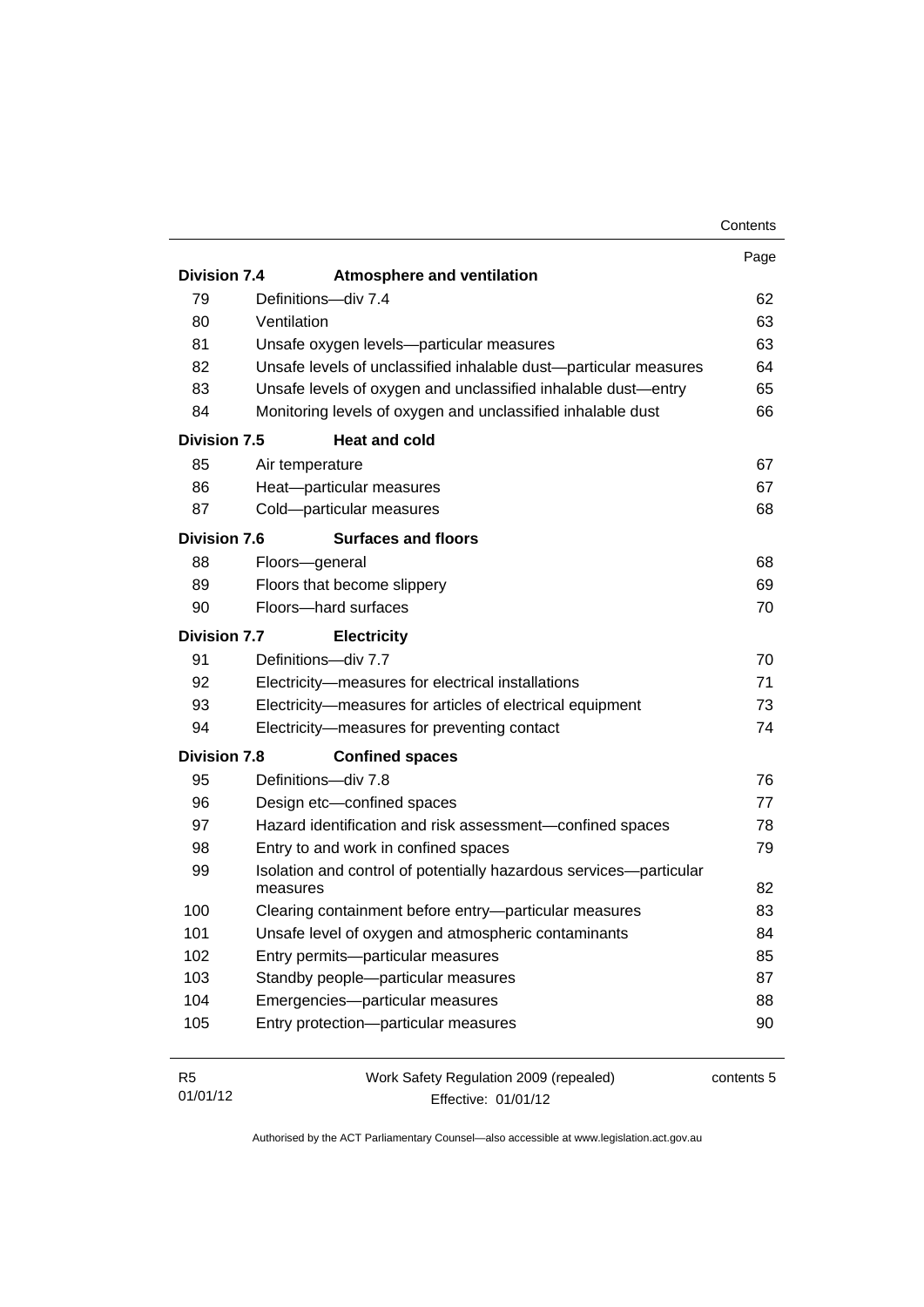#### **Contents**

|                      |                                                                          | Page           |
|----------------------|--------------------------------------------------------------------------|----------------|
| 106                  | Atmospheric testing and monitoring-particular measures                   | 90             |
| 107                  | Training about confined spaces                                           | 91             |
| 108                  | Record keeping                                                           | 93             |
| Division 7.9         | Lighting                                                                 |                |
| 109                  | Person conducting business or undertaking to provide lighting            | 94             |
| Division 7.10        | <b>Noise management</b>                                                  |                |
| 110                  | Definitions-div 7.10                                                     | 95             |
| 111                  | Working out $L_{C,peak}$ value—div 7.10                                  | 95             |
| 112                  | Noise management-duties of designers etc                                 | 95             |
| 113                  | Noise management-duties of person conducting business or<br>undertaking  | 96             |
| 114                  | Noise management-duties of workers                                       | 97             |
| <b>Division 7.11</b> | <b>Isolated work</b>                                                     |                |
| 115                  | Isolated workers                                                         | 98             |
| Division 7.12        | Fire and explosion                                                       |                |
| 116                  | Fire and explosion-risk control                                          | 99             |
| 117                  | Fire and explosion-facilities                                            | 101            |
| <b>Division 7.13</b> | <b>Emergency procedures</b>                                              |                |
| 118                  | Person conducting business or undertaking to provide for emergencies 102 |                |
| Part 8               | <b>Licensing high risk work</b>                                          |                |
| <b>Division 8.1</b>  | <b>Important concepts</b>                                                |                |
| 119                  | Definitions-pt 8                                                         | 104            |
| <b>Division 8.2</b>  | <b>High risk work licence</b>                                            |                |
| 120                  | Carrying out high risk work without licence                              | 107            |
| 121                  | Allowing unlicensed person to carry out work                             | 107            |
| 122                  | Licence application                                                      | 108            |
| 123                  | Licence issue                                                            | 110            |
| 124                  | Licence conditions                                                       | 111            |
| 125                  | Failing to comply with condition of licence                              | 111            |
| 126                  | Form of licence                                                          | 112            |
| 127                  | Term of licence                                                          | 112            |
| contents 6           | Work Safety Regulation 2009 (repealed)                                   | R <sub>5</sub> |
|                      | Effective: 01/01/12                                                      | 01/01/12       |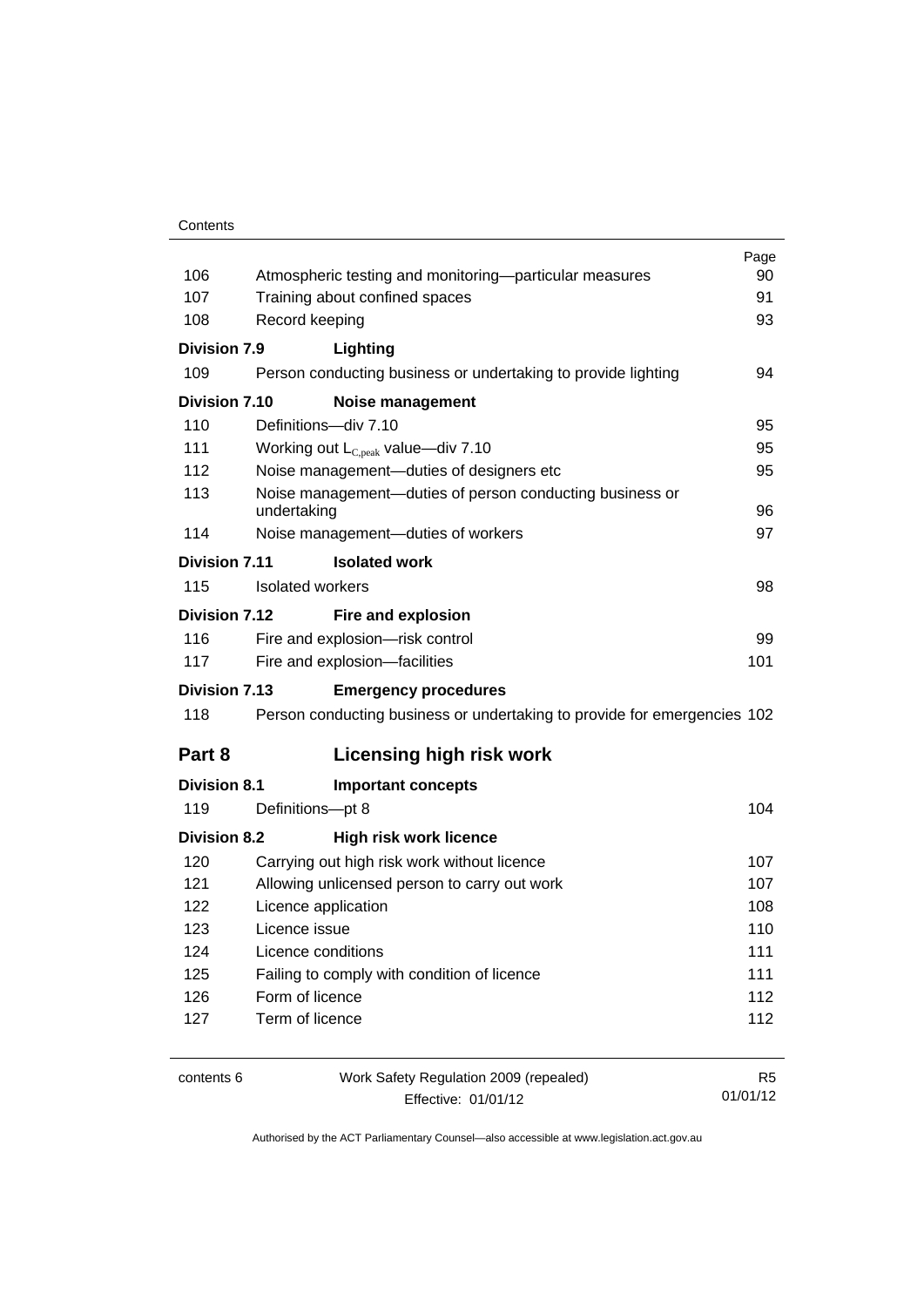| 128                        | Renewal of licence                                                                                     | Page<br>112 |
|----------------------------|--------------------------------------------------------------------------------------------------------|-------------|
| 129                        | Issue of renewed licence                                                                               | 113         |
| 130                        | Application to vary licence                                                                            | 115         |
| 131                        | Variation of licence                                                                                   | 116         |
| 132                        | Licensee not to hold other licence                                                                     | 117         |
| 133                        | Replacement of lost etc licence                                                                        | 118         |
| <b>Division 8.3</b>        | <b>Suspension or cancellation of licence</b>                                                           |             |
| 134                        | Grounds for compulsory cancellation of licence                                                         | 119         |
| 135                        | Compulsory cancellation of licence                                                                     | 119         |
| 136                        | Grounds for discretionary cancellation of licence                                                      | 120         |
| 137                        | Discretionary cancellation of licence                                                                  | 121         |
| 138                        | Suspension of licence after notice                                                                     | 122         |
| 139                        | Immediate suspension of licence                                                                        | 123         |
| 140                        | Review of licence suspension or cancellation                                                           | 123         |
| 141                        | Surrender of suspended or cancelled licence                                                            | 125         |
| 142                        | Cooperation with other jurisdictions                                                                   | 126         |
| <b>Division 8.4</b>        | <b>Trainees under supervision</b>                                                                      |             |
| 143                        | Supervisor's obligations                                                                               | 126         |
| 144                        | Trainee's obligations                                                                                  | 127         |
| <b>Division 8.5</b>        | <b>Training and assessment</b>                                                                         |             |
| 145                        | Training and assessment                                                                                | 128         |
| 146                        | Director-general may issue directions                                                                  | 129         |
| 147                        | Exemption from training                                                                                | 129         |
| 148                        | Assessor qualifications                                                                                | 129         |
| 149                        | Statement of attainment                                                                                | 131         |
| 150                        | Registered training organisation-agreement with director-general to<br>provide training and assessment | 131         |
| 151                        | Improperly issuing statement of attainment                                                             | 132         |
| 152                        | Improperly obtaining statement of attainment                                                           | 132         |
| <b>Division 8.6</b>        | Administration                                                                                         |             |
| 153                        | Keeping and providing records of training and assessment                                               | 133         |
| 154                        | Cooperation with licensing authorities                                                                 | 133         |
| 155                        | Cooperation with registered training organisations                                                     | 134         |
| R <sub>5</sub><br>01/01/12 | Work Safety Regulation 2009 (repealed)<br>Effective: 01/01/12                                          | contents 7  |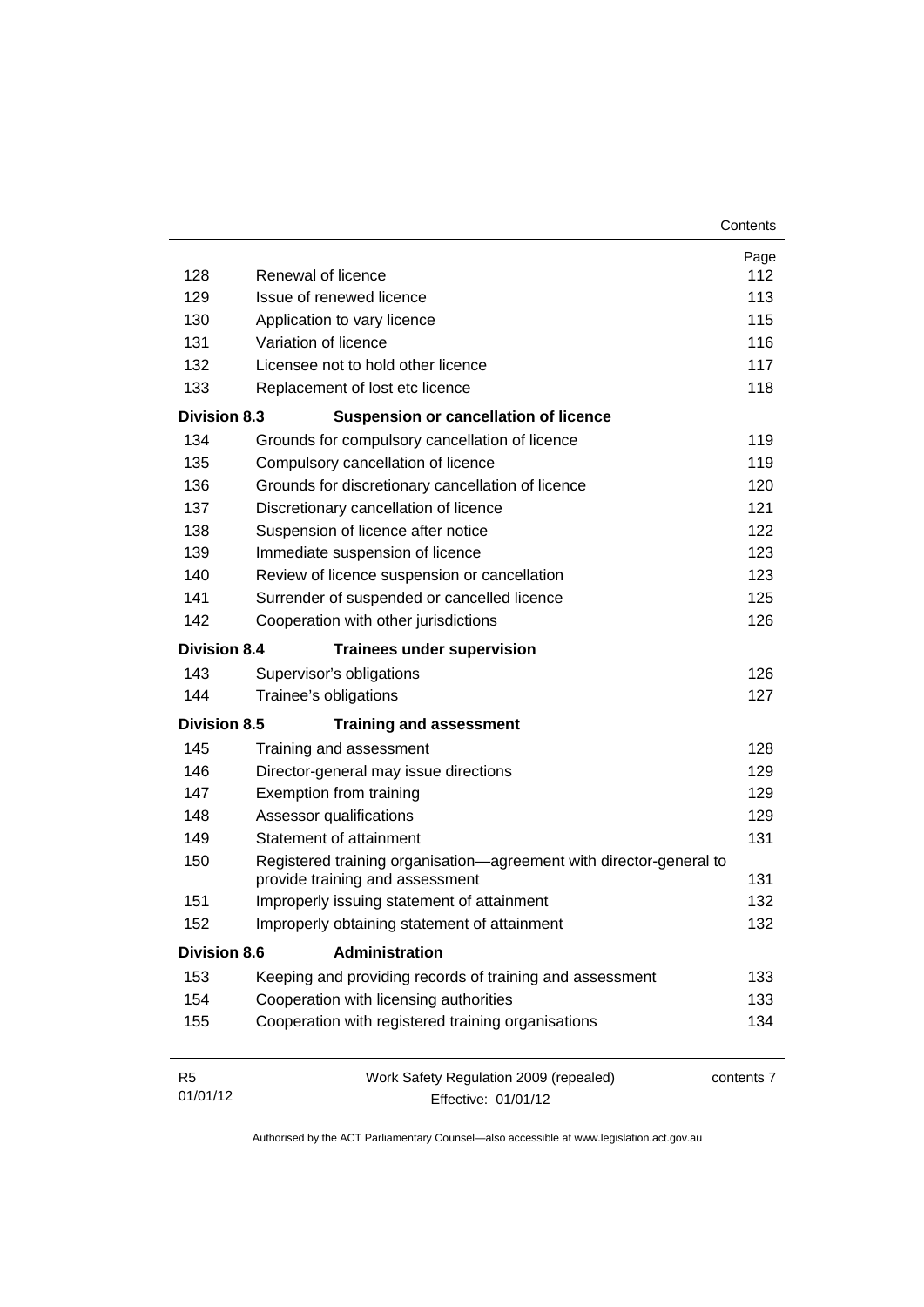#### **Contents**

|                     |                                                                                                     | Page |
|---------------------|-----------------------------------------------------------------------------------------------------|------|
| <b>Division 8.7</b> | <b>Exemptions</b>                                                                                   |      |
| 156                 | Application for exemption                                                                           | 134  |
| 157                 | Grant of exemption                                                                                  | 135  |
| 158                 | <b>Exemption conditions</b>                                                                         | 136  |
| 159                 | Failing to comply with condition of exemption                                                       | 137  |
| 160                 | Notice of exemption                                                                                 | 137  |
| <b>Division 8.8</b> | <b>Miscellaneous</b>                                                                                |      |
| 161                 | Director-general may make inquiries                                                                 | 137  |
| 162                 | Guidelines                                                                                          | 138  |
| 163                 | Production of licence etc on request                                                                | 138  |
| 164                 | Production of information etc on request                                                            | 140  |
| 165                 | Licensee's change of address                                                                        | 140  |
| Part 9              | <b>Construction induction training</b>                                                              |      |
| <b>Division 9.1</b> | Definitions-pt 9                                                                                    |      |
| 166                 | Definitions-pt 9                                                                                    | 141  |
| <b>Division 9.2</b> | Requirement to hold construction induction training<br>card                                         |      |
| 167                 | Person on construction site without construction induction training card 144                        |      |
| 168                 | Allowing worker to be on construction site without construction<br>induction training card          | 145  |
| 169                 | Allowing person to be on construction site without construction<br>induction training card          | 145  |
| Division 9.3        | <b>Construction induction training</b>                                                              |      |
| 170                 | Construction induction training and assessment                                                      | 146  |
| 171                 | Construction induction training-registered training organisation<br>agreement with director-general | 147  |
| 172                 | Construction induction training-trainer qualifications                                              | 147  |
| 173                 | Construction induction training-statement of attainment                                             | 147  |
| 174                 | Construction induction training-improperly issuing statement of<br>attainment                       | 148  |
| 175                 | Construction induction training—improperly obtaining statement of<br>attainment                     | 148  |

| contents 8 | Work Safety Regulation 2009 (repealed) | R5       |
|------------|----------------------------------------|----------|
|            | Effective: 01/01/12                    | 01/01/12 |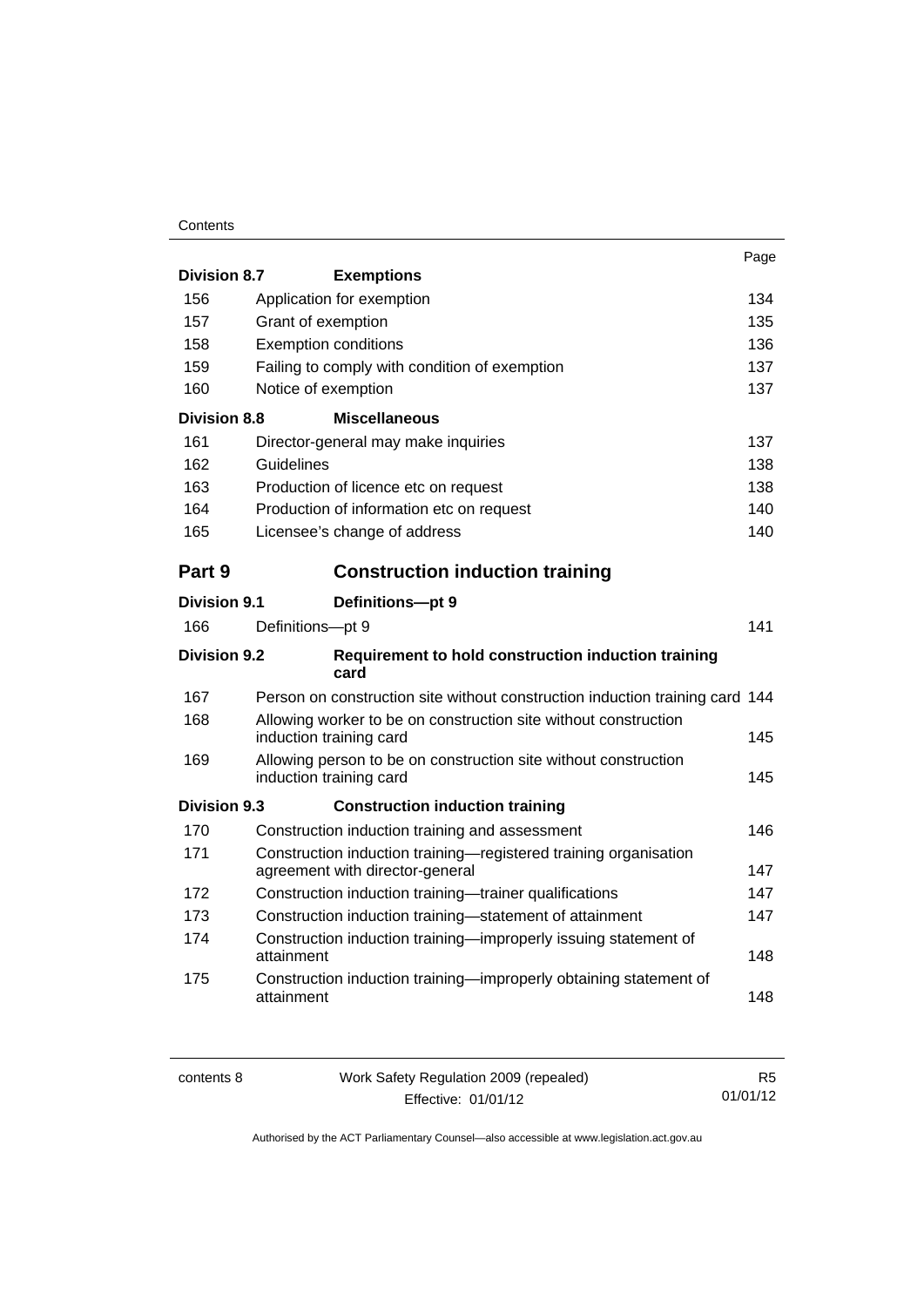|                     |                                                                                         | Contents   |
|---------------------|-----------------------------------------------------------------------------------------|------------|
|                     |                                                                                         | Page       |
| <b>Division 9.4</b> | <b>Construction induction training card</b>                                             |            |
| 176                 | Construction induction training card—application                                        | 149        |
| 177                 | Construction induction training card-issue                                              | 150        |
| 178                 | Construction induction training card-form                                               |            |
| 179                 | Production of construction induction training card to inspector on<br>request           | 150        |
| 180                 | Replacement of lost etc card                                                            |            |
| Division 9.5        | Cancellation of construction induction training card                                    |            |
| 181                 | Grounds for cancellation of construction induction training card                        |            |
| 182                 | Cancellation of construction induction training card                                    | 152        |
| 183                 | Surrender of cancelled construction induction training card                             |            |
| Division 9.6        | <b>Miscellaneous</b>                                                                    |            |
| 184                 | Employer to keep training records                                                       | 153        |
| 185                 | Director-general to cooperate with other jurisdictions                                  |            |
|                     |                                                                                         |            |
| Part 10             | <b>Carrying out manual tasks</b>                                                        |            |
| 186                 | Meaning of manual task-pt 10                                                            |            |
| 187                 | Person conducting business or undertaking must give information etc                     |            |
| 188                 | Person in control of premises, plant or system must give information<br>etc             |            |
| 189                 | Person in control of design, manufacture, import or supply must give<br>information etc |            |
| Part 11             | Incorporated documents                                                                  |            |
| 190                 | Meaning of incorporated document                                                        |            |
| 191                 | Inspection of incorporated documents                                                    | 163        |
| 192                 | Notification of certain incorporated documents                                          | 163        |
| Part 12             | <b>Reviewable decisions</b>                                                             |            |
| 193                 | Reviewable decision-Act, s 174 (b)                                                      |            |
| 194                 | Notice of reviewable decision-Act, s 175 (1)                                            |            |
| 195                 | Internal review of certain decisions-Act, s 176 (1)                                     |            |
| Part 13             | <b>Transitional</b>                                                                     |            |
| 196                 | Definitions-pt 13                                                                       |            |
| R <sub>5</sub>      | Work Safety Regulation 2009 (repealed)                                                  | contents 9 |
| 01/01/12            | Effective: 01/01/12                                                                     |            |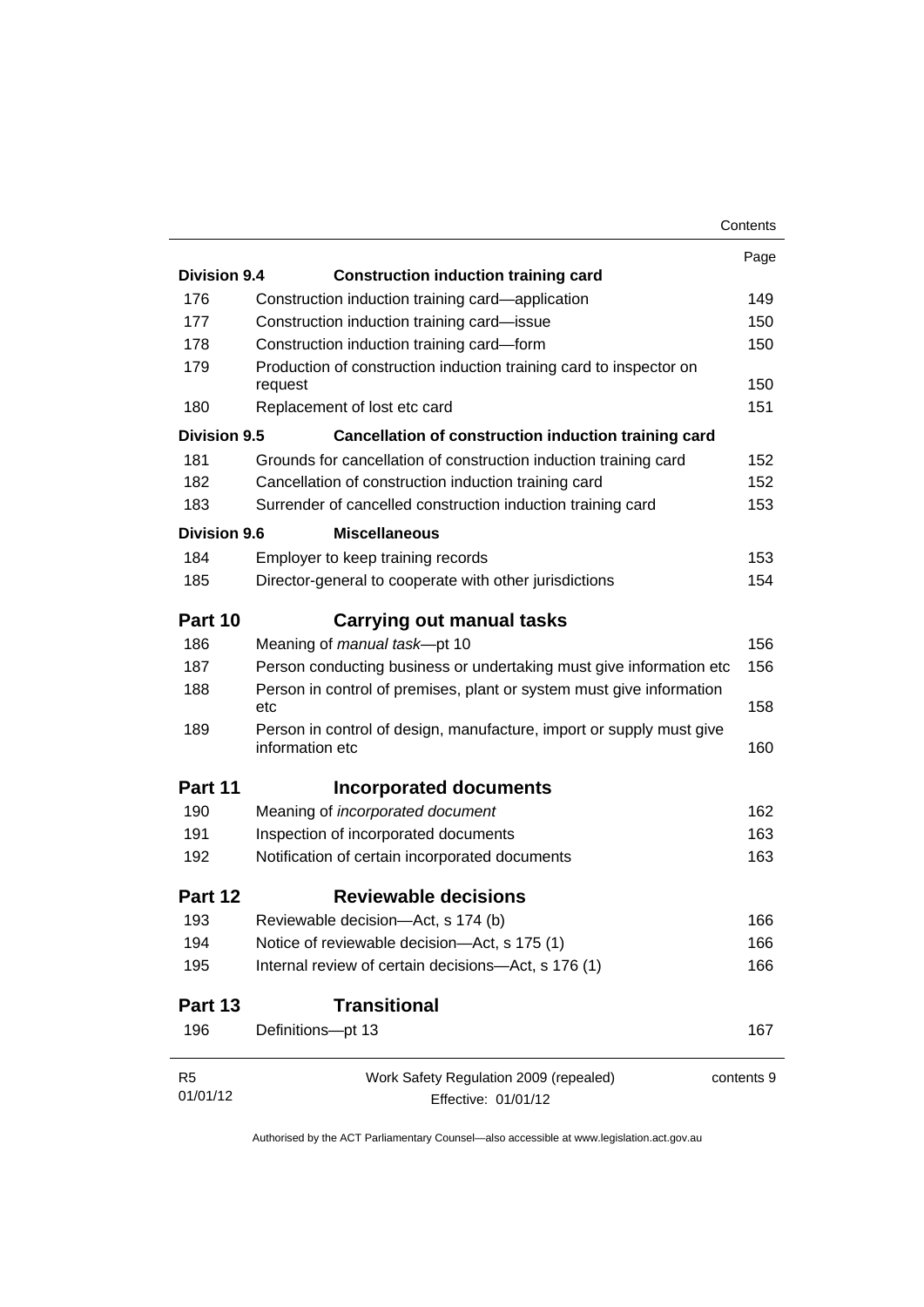|     |                                                                              | Page |
|-----|------------------------------------------------------------------------------|------|
| 197 | Transitional—continuing application of repealed regulation in relation       |      |
|     | to scheduled work etc                                                        | 168  |
| 198 | Transitional—application of regulation in relation to scheduled work etc 168 |      |
| 199 | Transitional-certificates of competency                                      | 169  |
| 200 | Transitional—converting certificate of competency to licence                 | 170  |
| 201 | Expiry-pt 13                                                                 | 172  |

| Schedule 1<br>High risk work      | 173 |
|-----------------------------------|-----|
| Definitions-sch 1                 | 173 |
| <b>Boilers</b>                    | 173 |
| Boom-type elevating work platform | 174 |
| Bridge crane                      | 175 |
| Crane                             | 175 |
| Direct-fired process heater       | 175 |
| Derrick crane                     | 176 |
| Dogging work                      | 176 |
| Forklift truck                    | 176 |
| Gantry crane                      | 176 |
| Hoist                             | 177 |
| Materials hoist                   | 177 |
| Mobile crane                      | 177 |
| Non-slewing mobile crane          | 177 |
| Order-picking forklift truck      | 178 |
| Outrigger                         | 178 |
| Personnel and materials hoist     | 178 |
| Portal boom crane                 | 178 |
| Reciprocating steam engine        | 178 |
| Rigging work                      | 178 |
| Scaffolding work                  | 179 |
| Self-erecting tower crane         | 179 |
| Slewing mobile crane              | 179 |
| Slinging techniques               | 179 |
| <b>Stabiliser</b>                 | 180 |
|                                   |     |

| contents 10 | Work Safety Regulation 2009 (repealed) | R5       |
|-------------|----------------------------------------|----------|
|             | Effective: 01/01/12                    | 01/01/12 |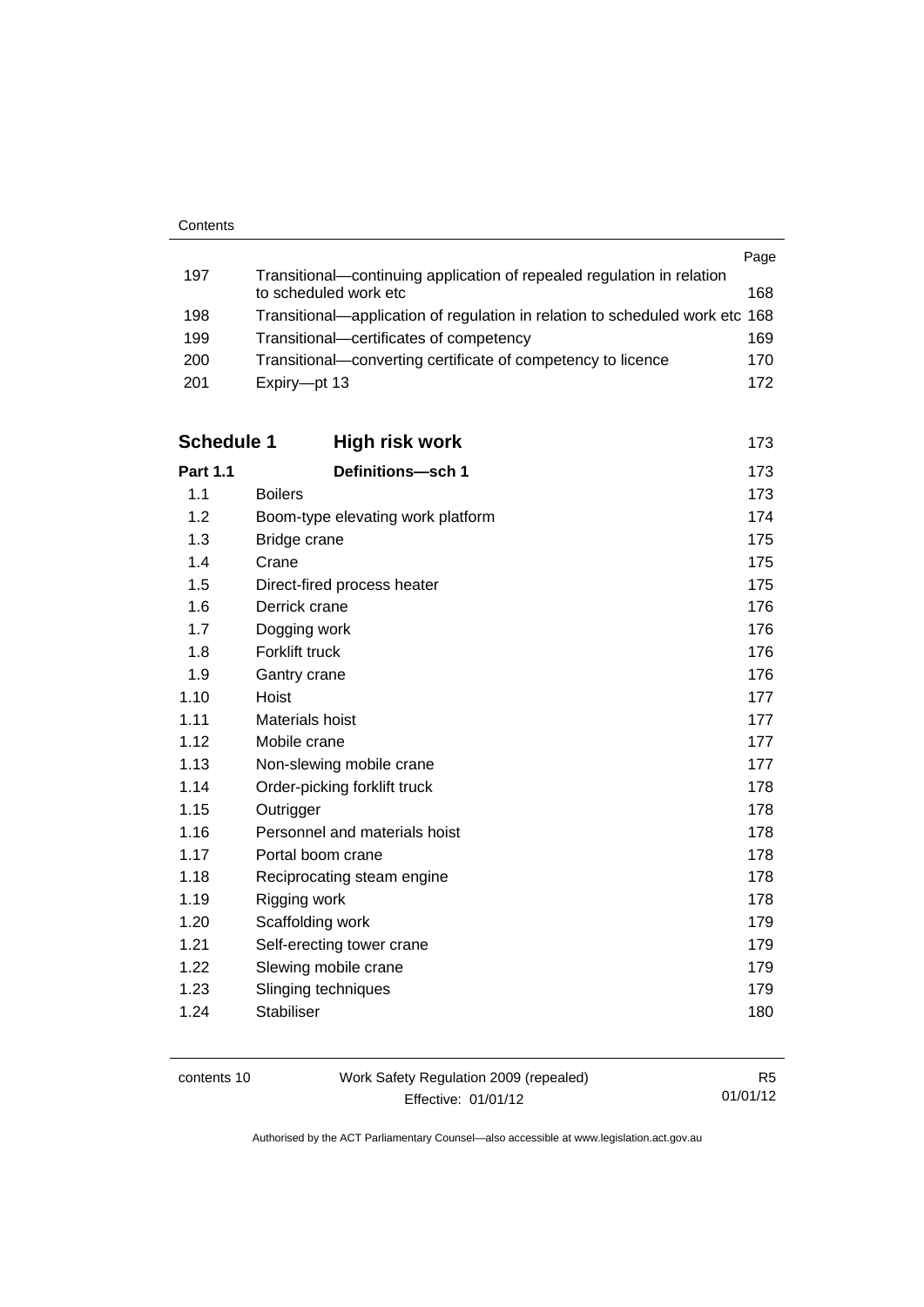|                   |             |                                       | Contents |
|-------------------|-------------|---------------------------------------|----------|
|                   |             |                                       | Page     |
| 1.25              | Tower crane |                                       | 180      |
| 1.26              | Turbine     |                                       | 180      |
| 1.27              |             | Vehicle-loading crane                 | 180      |
| 1.28              |             | Vehicle-mounted concrete-placing boom | 181      |
| <b>Part 1.2</b>   |             | <b>Classes of high risk work</b>      | 181      |
| <b>Schedule 2</b> |             | <b>Corresponding laws</b>             | 189      |
| <b>Schedule 3</b> |             | <b>Reviewable decisions</b>           | 190      |
| <b>Part 3.1</b>   |             | <b>Reviewable decisions</b>           | 190      |
| <b>Part 3.2</b>   |             | <b>Internal review of decisions</b>   | 200      |
| <b>Dictionary</b> |             |                                       | 201      |
| <b>Endnotes</b>   |             |                                       |          |

|   | About the endnotes     | 209  |
|---|------------------------|------|
| 2 | Abbreviation key       | 209  |
| 3 | Legislation history    | 210  |
| 4 | Amendment history      | 211  |
| 5 | Earlier republications | 216. |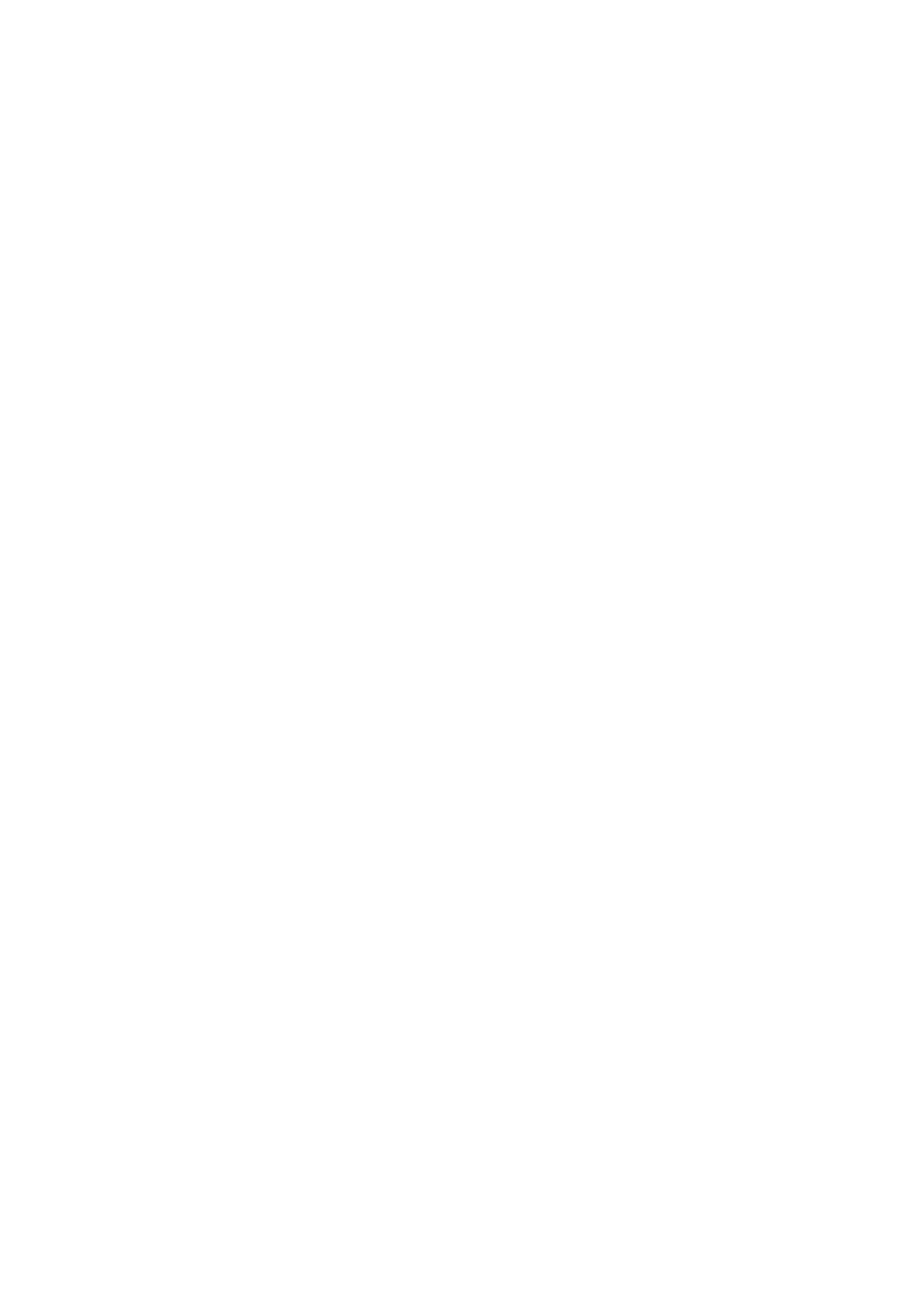

# **Work Safety Regulation 2009 (repealed)**

made under the

l

**Work Safety Act 2008** 

R5 01/01/12

page 1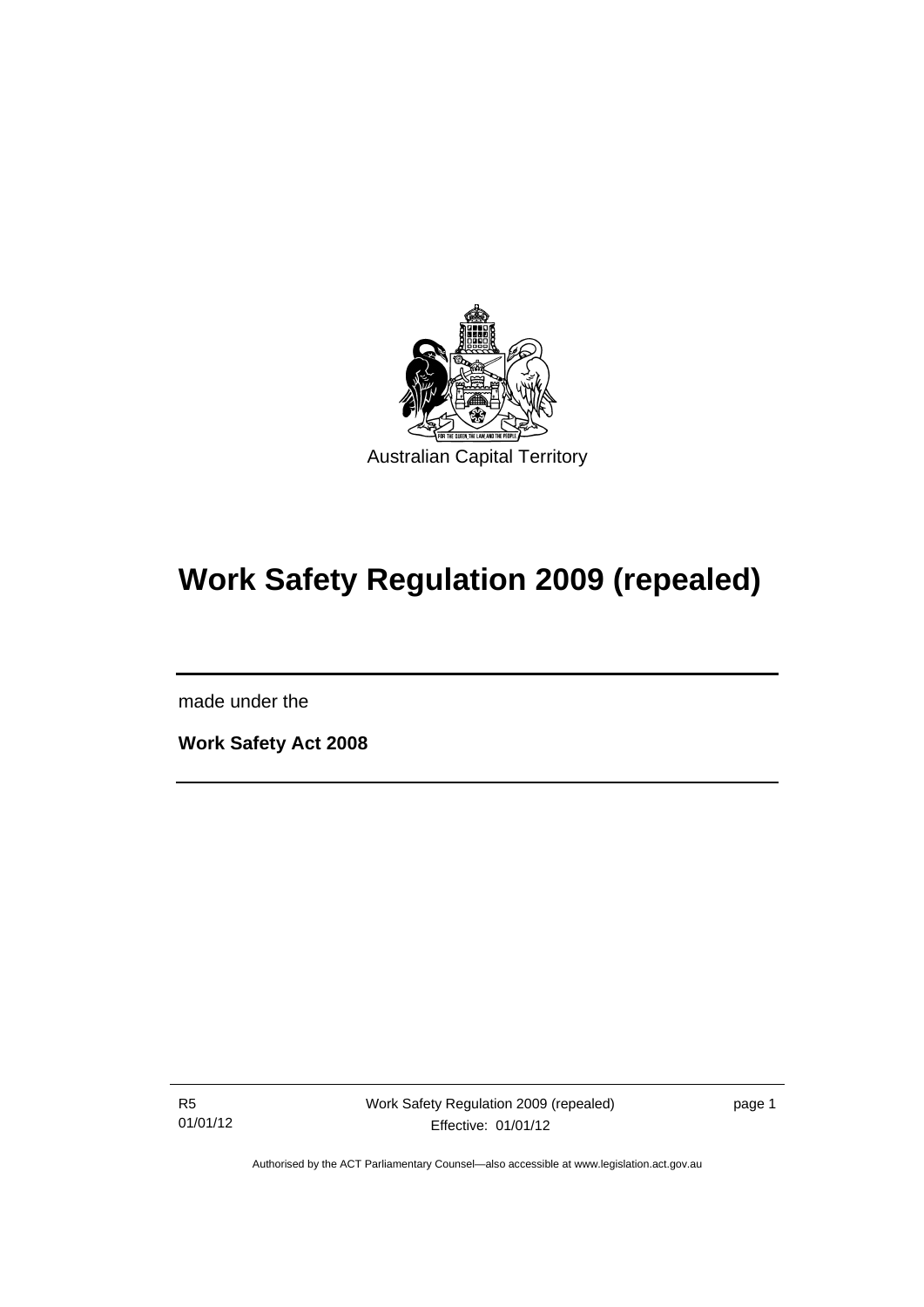#### Part 1 **Preliminary**

Section 1

# <span id="page-15-0"></span>**Part 1** Preliminary

#### <span id="page-15-1"></span>**1 Name of regulation**

This regulation is the *Work Safety Regulation 2009*.

#### <span id="page-15-2"></span>**3 Dictionary**

The dictionary at the end of this regulation is part of this regulation.

*Note 1* The dictionary at the end of this regulation defines certain terms used in this regulation, and includes references (*signpost definitions*) to other terms defined elsewhere.

> For example, the signpost definition '*dangerous substance*—see the *Dangerous Substances Act 2004*, section 10.' is defined in that dictionary and the definition applies to this regulation.

*Note 2* A definition in the dictionary (including a signpost definition) applies to the entire regulation unless the definition, or another provision of the regulation, provides otherwise or the contrary intention otherwise appears (see Legislation Act, s 155 and s 156 (1)).

#### <span id="page-15-3"></span>**4 Notes**

A note included in this regulation is explanatory and is not part of this regulation.

*Note* See the Legislation Act, s 127 (1), (4) and (5) for the legal status of notes.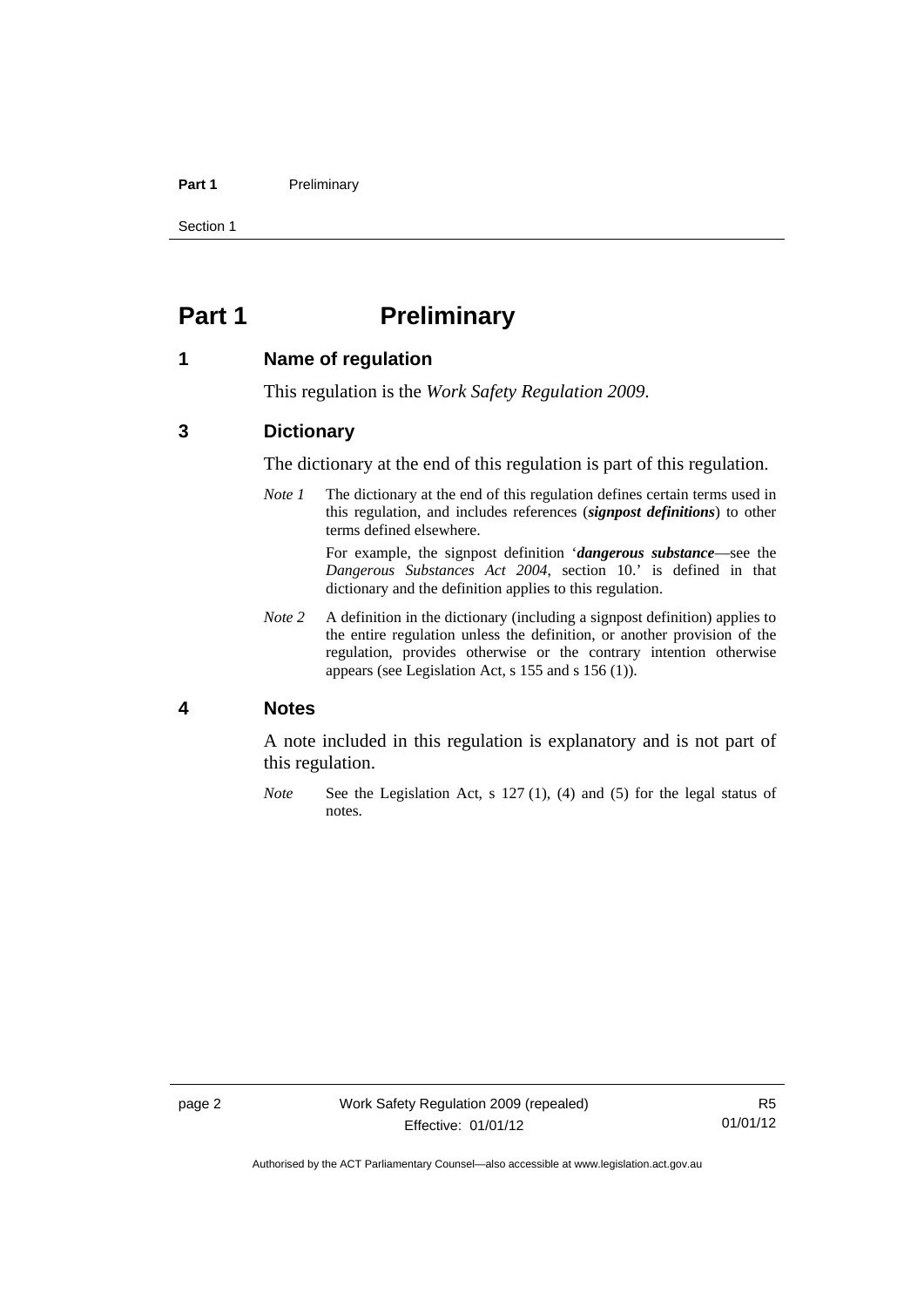### <span id="page-16-0"></span>**5 Offences against regulation—application of Criminal Code etc**

Other legislation applies in relation to offences against this regulation.

*Note 1 Criminal Code*

The Criminal Code, ch 2 applies to all offences against this regulation (see Code, pt 2.1).

The chapter sets out the general principles of criminal responsibility (including burdens of proof and general defences), and defines terms used for offences to which the Code applies (eg *conduct*, *intention*, *recklessness* and *strict liability*).

*Note 2 Penalty units* 

The Legislation Act, s 133 deals with the meaning of offence penalties that are expressed in penalty units.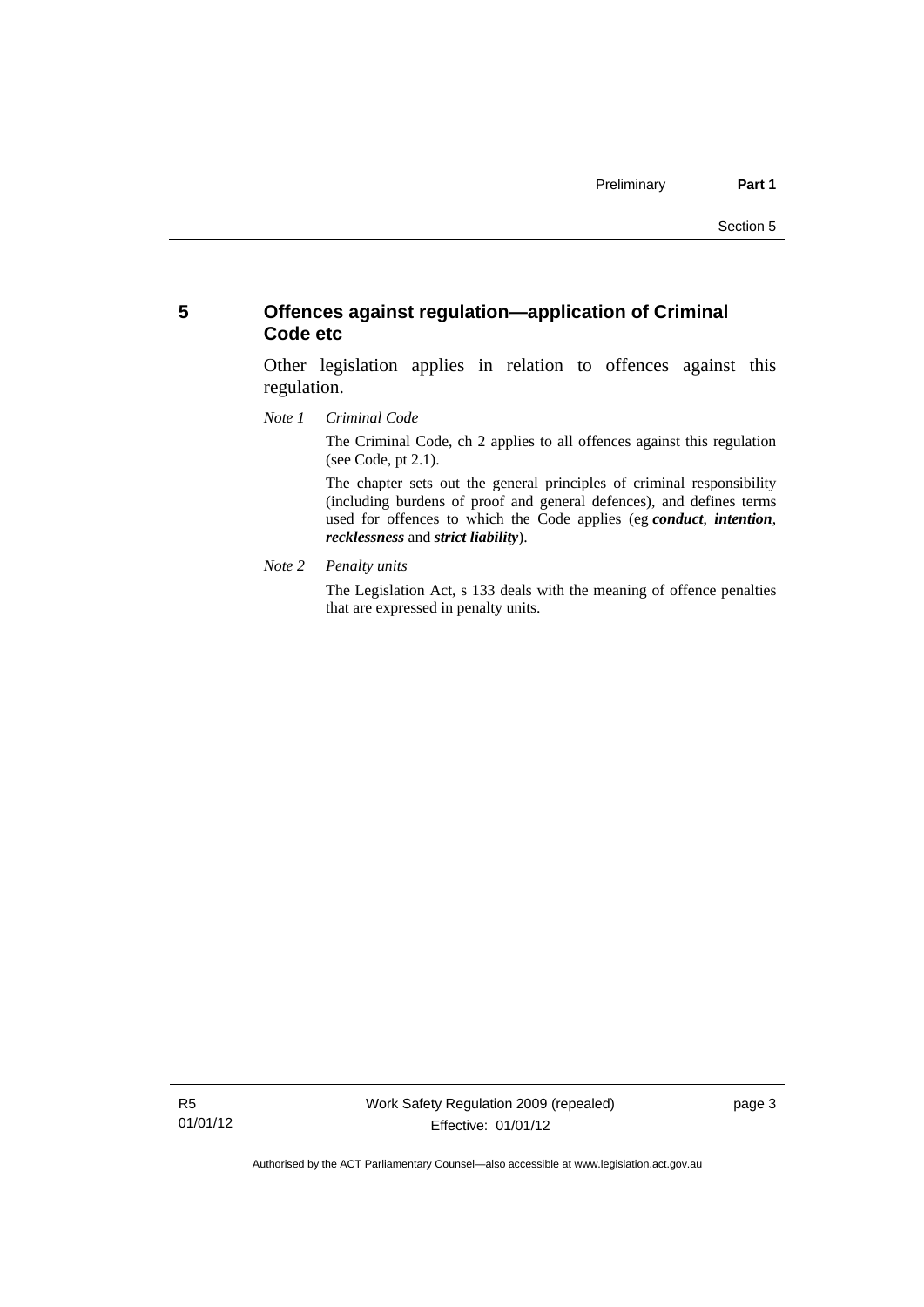Section 6

# <span id="page-17-0"></span>**Part 2 Injury and dangerous occurrence reporting and records**

#### <span id="page-17-1"></span>**6 Period of incapacity for work—Act, s 36 (b)**

The period of incapacity for work is 7 days.

#### <span id="page-17-2"></span>**7 Requirements for notice—Act, s 38 (2)**

- (1) For the Act, section 38 (2) (a), the following are the times for giving notice:
	- (a) if the serious event involves the death of a worker or another person—
		- (i) as soon as possible, but not later than 2 hours after the event; and
		- (ii) in writing not later than 48 hours after the event;
	- (b) for a serious event mentioned in the Act, section 36 (b)—
		- (i) as soon as possible; and
		- (ii) in writing not later than 8 days after the event;
	- (c) if the serious event involves a serious injury to any person—
		- (i) as soon as possible; and
		- (ii) in writing not later than 48 hours after the event;
	- (d) for any other serious event—
		- (i) as soon as possible; and
		- (ii) in writing not later than 48 hours after the event.
- (2) For the Act, section 38 (2) (b), the following are the methods for giving notice:
	- (a) in writing;

Authorised by the ACT Parliamentary Counsel—also accessible at www.legislation.act.gov.au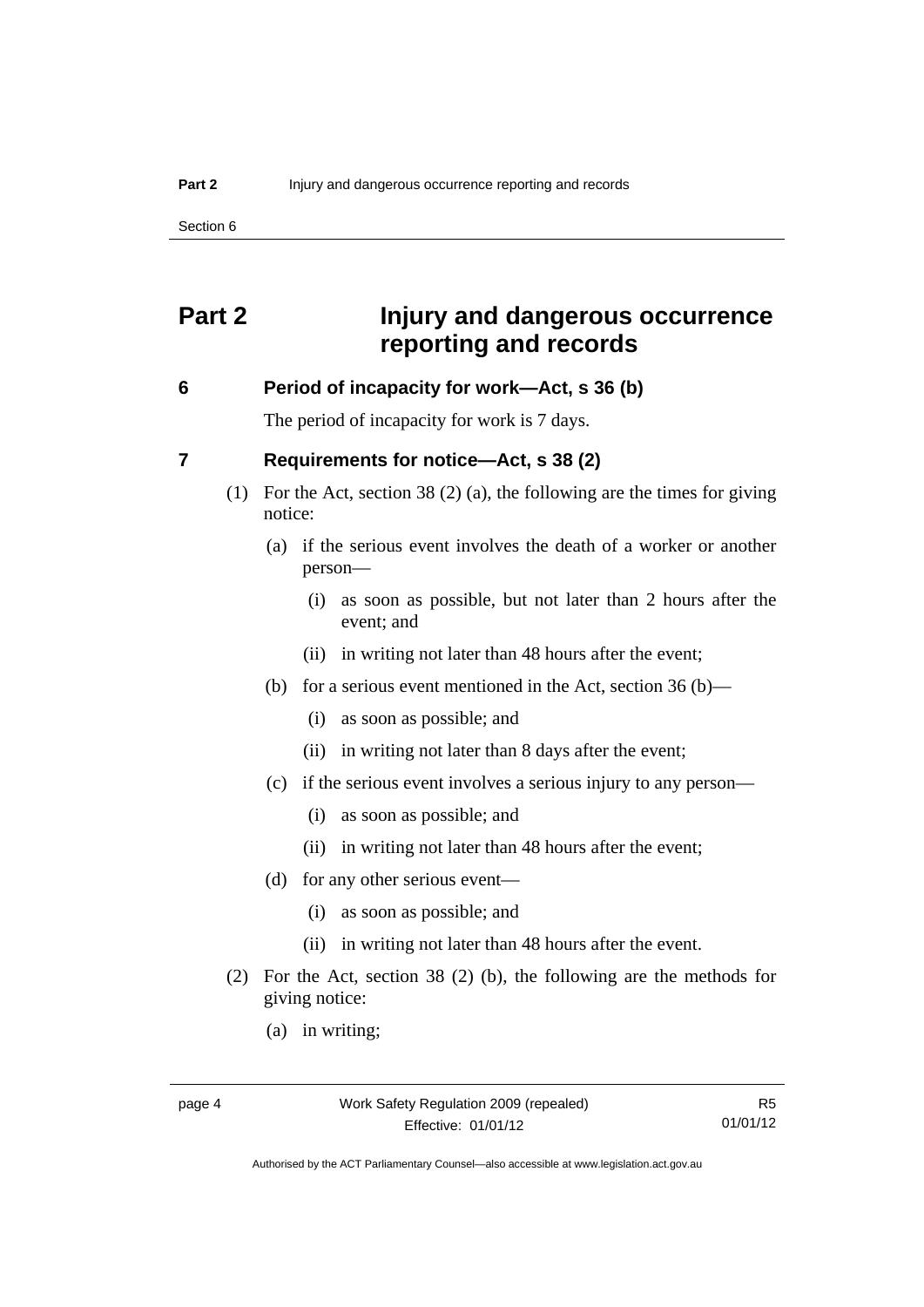- (b) by telephone;
- (c) by facsimile or other electronic means.
- (3) If the director-general receives notice other than in writing, the director-general must give the employer—
	- (a) details of the information received; or
	- (b) an acknowledgment of receiving the notice.
	- *Note* If a form is approved under the Act, s 229 for the notice, the form must be used.

### <span id="page-18-0"></span>**8 Keeping information given by director-general**

- (1) This section applies if a person conducting a business or undertaking at a workplace gives notice of an event other than in writing and the director-general gives the person—
	- (a) a copy of the information received; or
	- (b) an acknowledgement of receiving the notice.
- (2) A person conducting a business or undertaking at a workplace commits an offence if—
	- (a) a copy or acknowledgement mentioned in subsection (1) is given to the person; and
	- (b) the person does not keep the copy or acknowledgement for 5 years after the day it is given.

Maximum penalty: 10 penalty units.

(3) An offence against this section is a strict liability offence.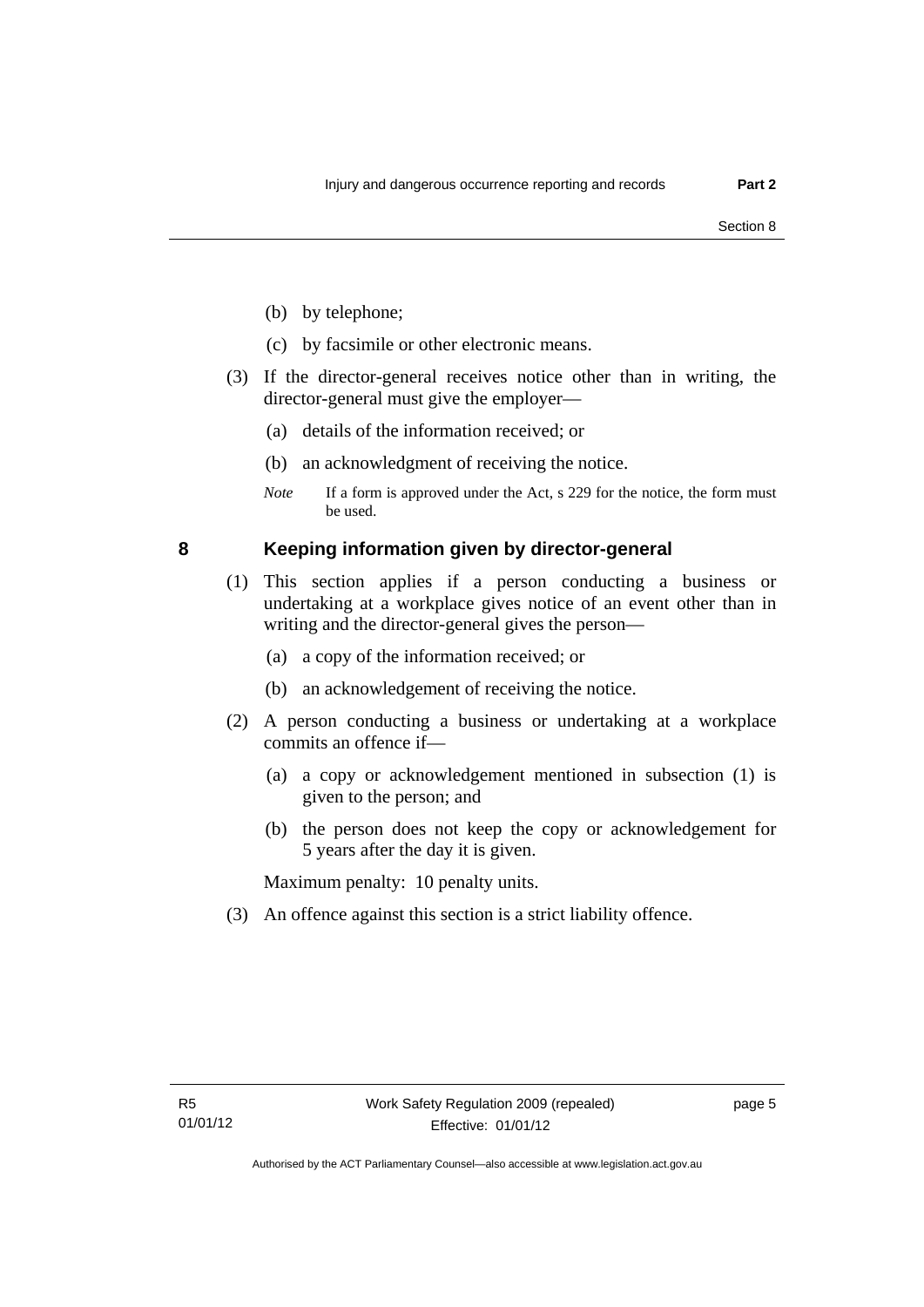Section 9

### <span id="page-19-0"></span>**9 Content of records**

- (1) The director-general may approve the content of a record required to be maintained under the Act, section 39.
- (2) An approval is a notifiable instrument.

*Note* A notifiable instrument must be notified under the Legislation Act.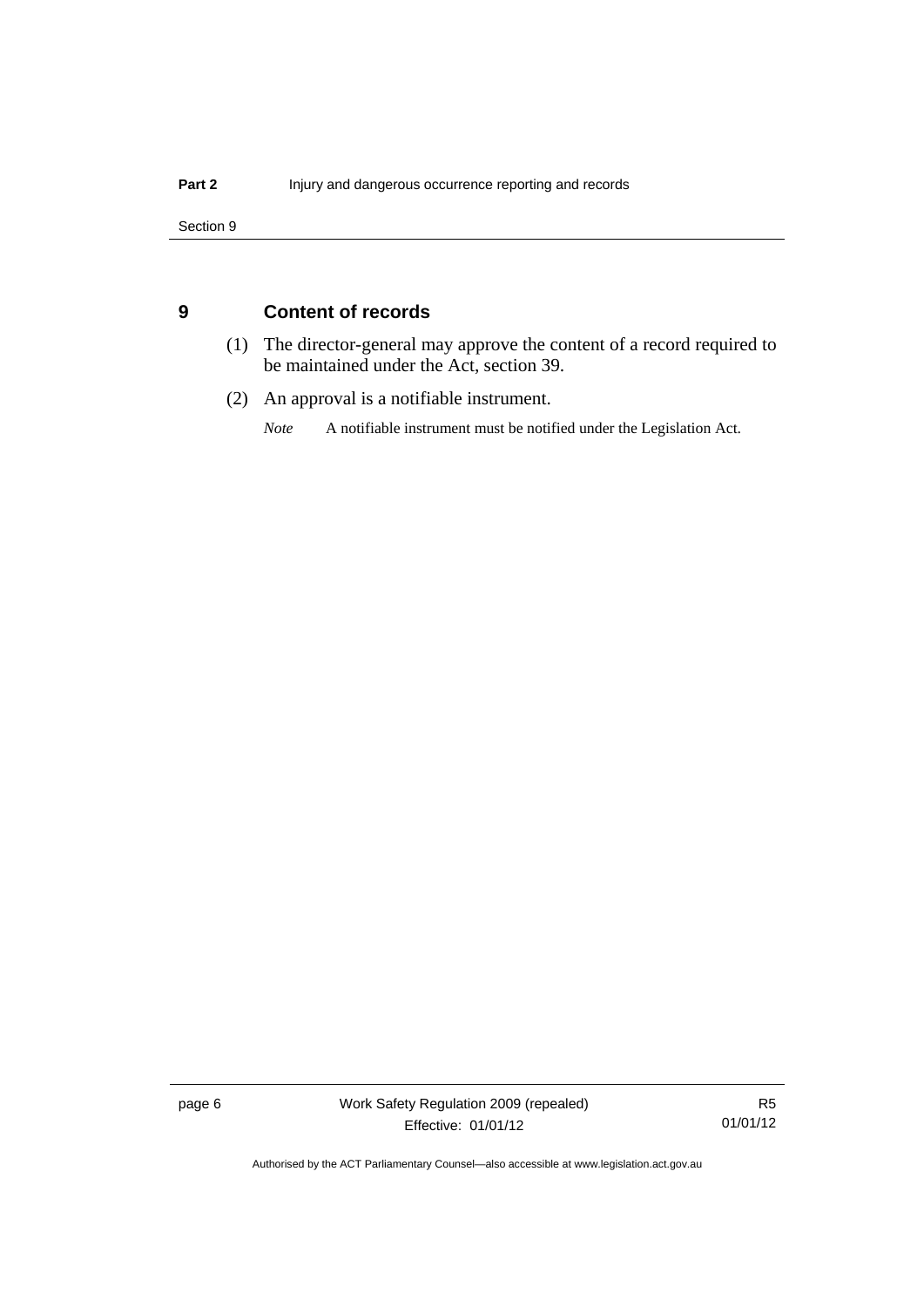# <span id="page-20-0"></span>**Part 3 Facilities**

### <span id="page-20-1"></span>**Division 3.1 Amenities**

### <span id="page-20-2"></span>**10 Person conducting a business or undertaking to provide amenities**

 (1) A person conducting a business or undertaking at a workplace commits an offence if the person does not provide adequate amenities for workers while they are at the workplace.

Maximum penalty: 20 penalty units.

- (2) What is adequate for subsection (1) must be decided having regard to the circumstances, including—
	- (a) the nature of the work undertaken at the workplace; and
	- (b) the size, nature and location of the workplace; and
	- (c) the number of workers at the workplace and their characteristics including gender, age and special needs.
- (3) In this section:

*amenities* means facilities for the welfare or personal hygiene needs of people.

#### **Examples**

- 1 toilets
- 2 seating
- 3 meal rooms
- 4 change rooms
- 5 drinking water
- 6 lockers for personal belongings
- 7 showers or washing facilities
- *Note* An example is part of the regulation, is not exhaustive and may extend, but does not limit, the meaning of the provision in which it appears (see Legislation Act, s 126 and s 132).

page 7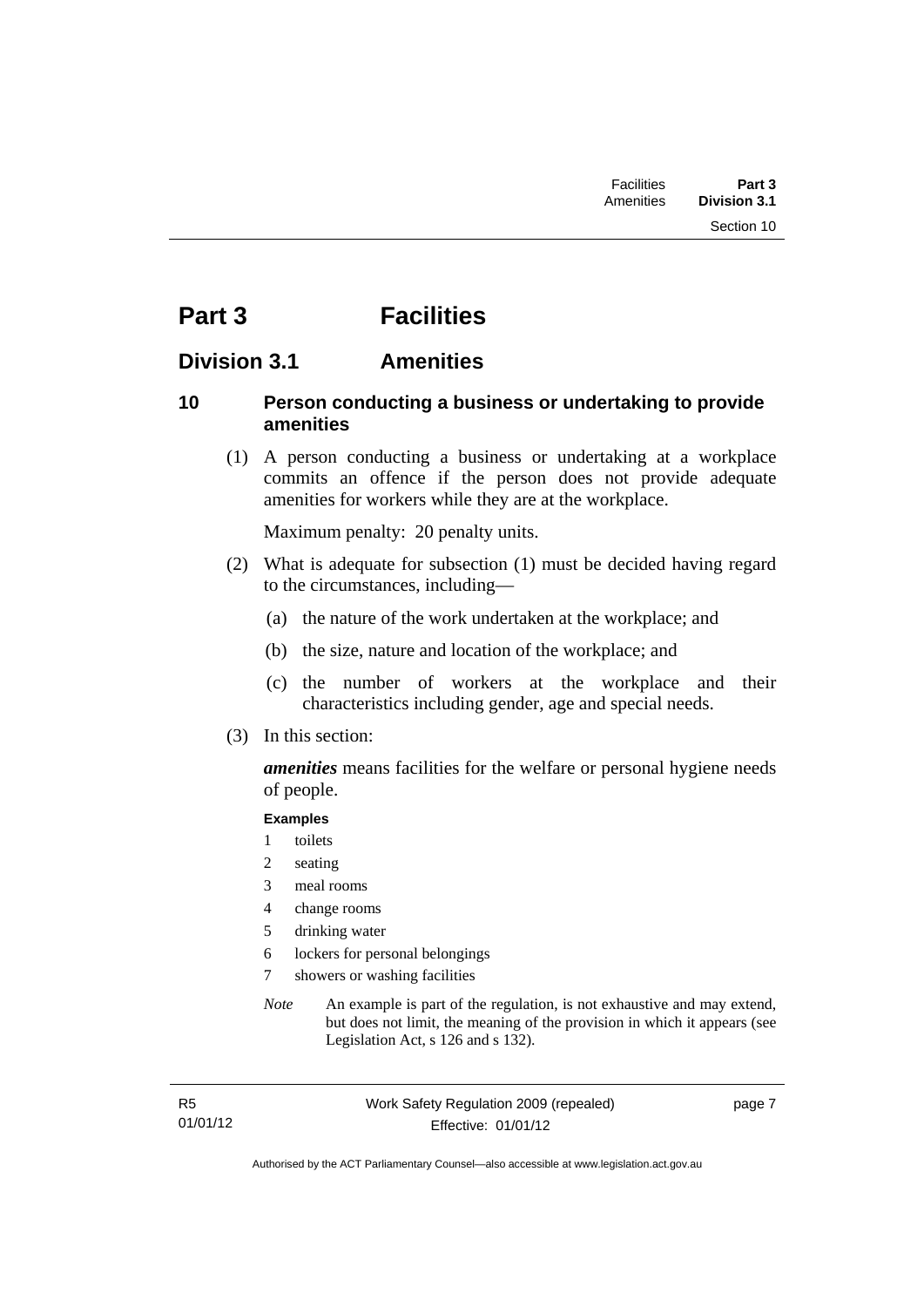### <span id="page-21-0"></span>**11 Amenities to be safe and clean**

 (1) A person conducting a business or undertaking at a workplace commits an offence if amenities at the workplace are not kept safe and clean.

Maximum penalty: 20 penalty units.

 (2) A person in control of premises commits an offence if amenities at the premises are not kept safe and clean.

Maximum penalty: 20 penalty units.

- (3) An offence against this section is a strict liability offence.
- (4) In this section:

*amenities*—see section 10 (3).

#### <span id="page-21-1"></span>**12 Facility for personal belongings**

(1) A person conducting a business or undertaking at a workplace commits an offence if the person does not provide workers at the workplace with access to a facility for keeping clothes and personal belongings.

Maximum penalty: 10 penalty units.

(2) An offence against this section is a strict liability offence.

#### <span id="page-21-2"></span>**13 Facility for changing clothes**

- (1) This section applies if—
	- (a) a worker needs to change clothes before, during or after work because of the nature of the work or the usual working conditions; and
	- (b) the work is usually performed at the same place; and
	- (c) the workplace is in or near a building where a changing facility for the workers can be provided.

Authorised by the ACT Parliamentary Counsel—also accessible at www.legislation.act.gov.au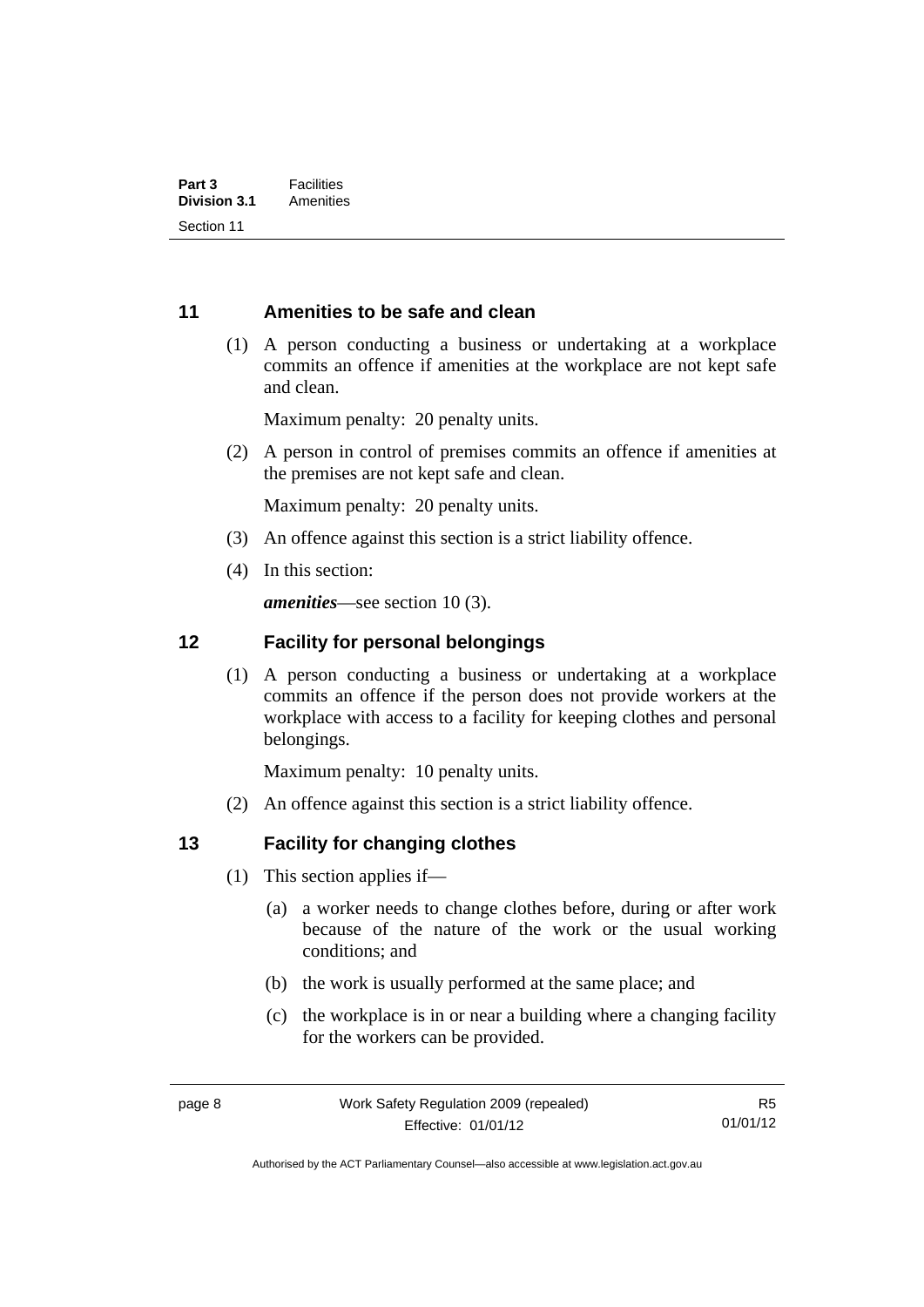| Facilities<br>Amenities | Part 3<br><b>Division 3.1</b> |
|-------------------------|-------------------------------|
|                         | Section 14                    |

- (2) A person conducting a business or undertaking at a workplace commits an offence if the person does not provide—
	- (a) a separate changing facility for male and female workers at or near the workplace; or
	- (b) if the person ensures privacy and security between male and female workers—a single changing facility at or near the workplace.

Maximum penalty: 10 penalty units.

- (3) An offence against this section is a strict liability offence.
- (4) In this section:

*changing facility* means a place for changing clothes—

- (a) with enough space and seating for the maximum number of people who may be changing at a particular time; and
- (b) with a reasonable number of mirrors and shelves; and
- (c) that is hygienic; and
- (d) that gives reasonable privacy.

#### <span id="page-22-0"></span>**14 Facility for changing clothes—temporary workplaces**

- (1) This section applies if—
	- (a) a worker needs to change clothes before, during or after work because of the nature of the work or the usual working conditions; and
	- (b) either—
		- (i) the work is not usually performed at the same place; or
		- (ii) the workplace is not in or near a building where a changing facility for the workers can be provided.

page 9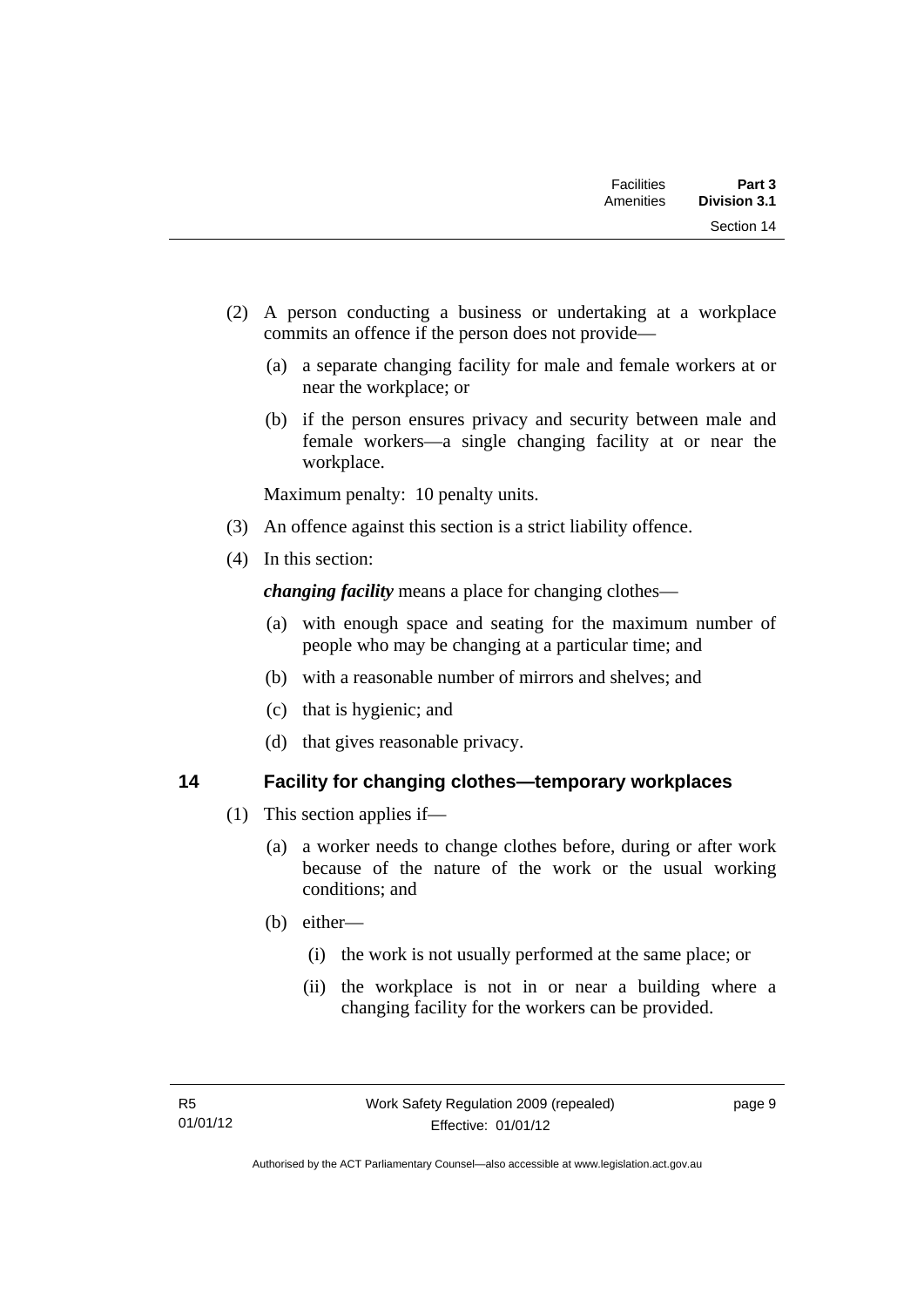- (2) A person conducting a business or undertaking at a workplace commits an offence if the person does not provide—
	- (a) a separate temporary changing facility for male and female workers in the person's business or undertaking; or
	- (b) if the person ensures privacy and security between male and female workers—a single temporary changing facility.

Maximum penalty: 10 penalty units.

- (3) An offence against this section is a strict liability offence.
- (4) In this section:

*temporary changing facility* means a place for changing clothes that—

- (a) is accessible from the workplace; and
- (b) is hygienic; and
- (c) gives reasonable privacy.

#### <span id="page-23-0"></span>**15 Meal facility**

- (1) This section applies if it is reasonable for a meal facility to be provided for workers at the person's workplace because of the nature of the work or the usual working conditions.
- (2) A person conducting a business or undertaking at a workplace commits an offence if the person does not provide workers at the workplace with access to a meal facility.

Maximum penalty: 10 penalty units.

- (3) An offence against this section is a strict liability offence.
- (4) In this section:

*meal facility* means a facility where a meal can be eaten that is—

(a) accessible from the workplace; and

Authorised by the ACT Parliamentary Counsel—also accessible at www.legislation.act.gov.au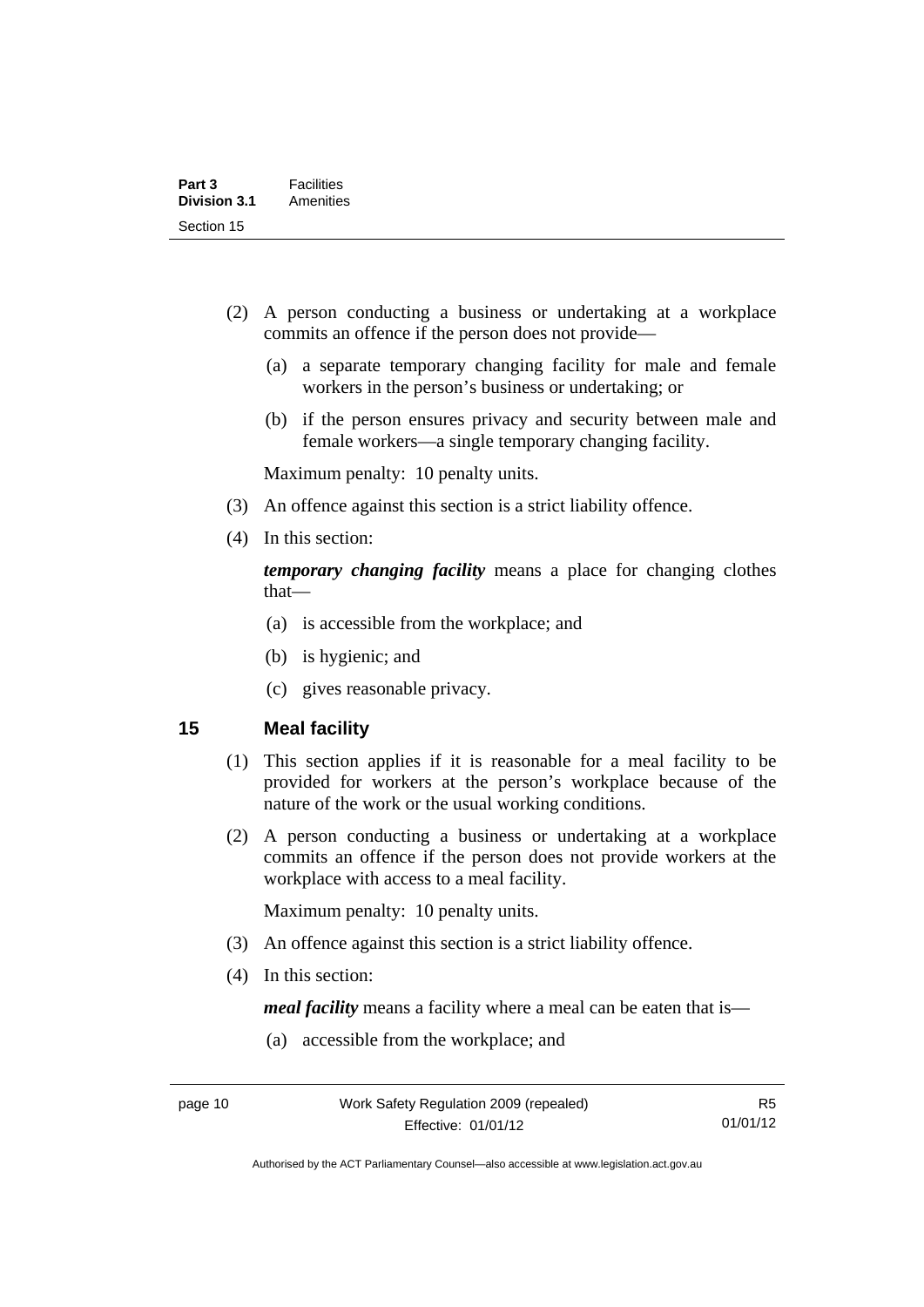Section 16

- (b) hygienic; and
- (c) protected from the weather.

### <span id="page-24-0"></span>**16 Combined facilities**

- (1) A person conducting a business or undertaking at a workplace may provide a required facility as part of a combined facility if—
	- (a) it is reasonable for combined facilities to be provided for workers because of the nature of the work or the usual working conditions; and
	- (b) if the combined facility includes a meal facility—the health or welfare of anyone eating in the combined facility will not be adversely affected because the facilities are combined.
- (2) In this section:

*required facility* means a facility required under, and complying with, any of the following:

- (a) section 12 (Facility for personal belongings);
- (b) section 13 (Facility for changing clothes);
- (c) section 14 (Facility for changing clothes—temporary workplaces);
- (d) section 15 (Meal facility).

## <span id="page-24-1"></span>**17 Toilet facility**

(1) A person conducting a business or undertaking at a workplace commits an offence if the person does not provide access to a toilet facility for workers at the workplace.

Maximum penalty: 20 penalty units.

 (2) A person conducting a business or undertaking at a workplace commits an offence if the person does not provide workers at the

page 11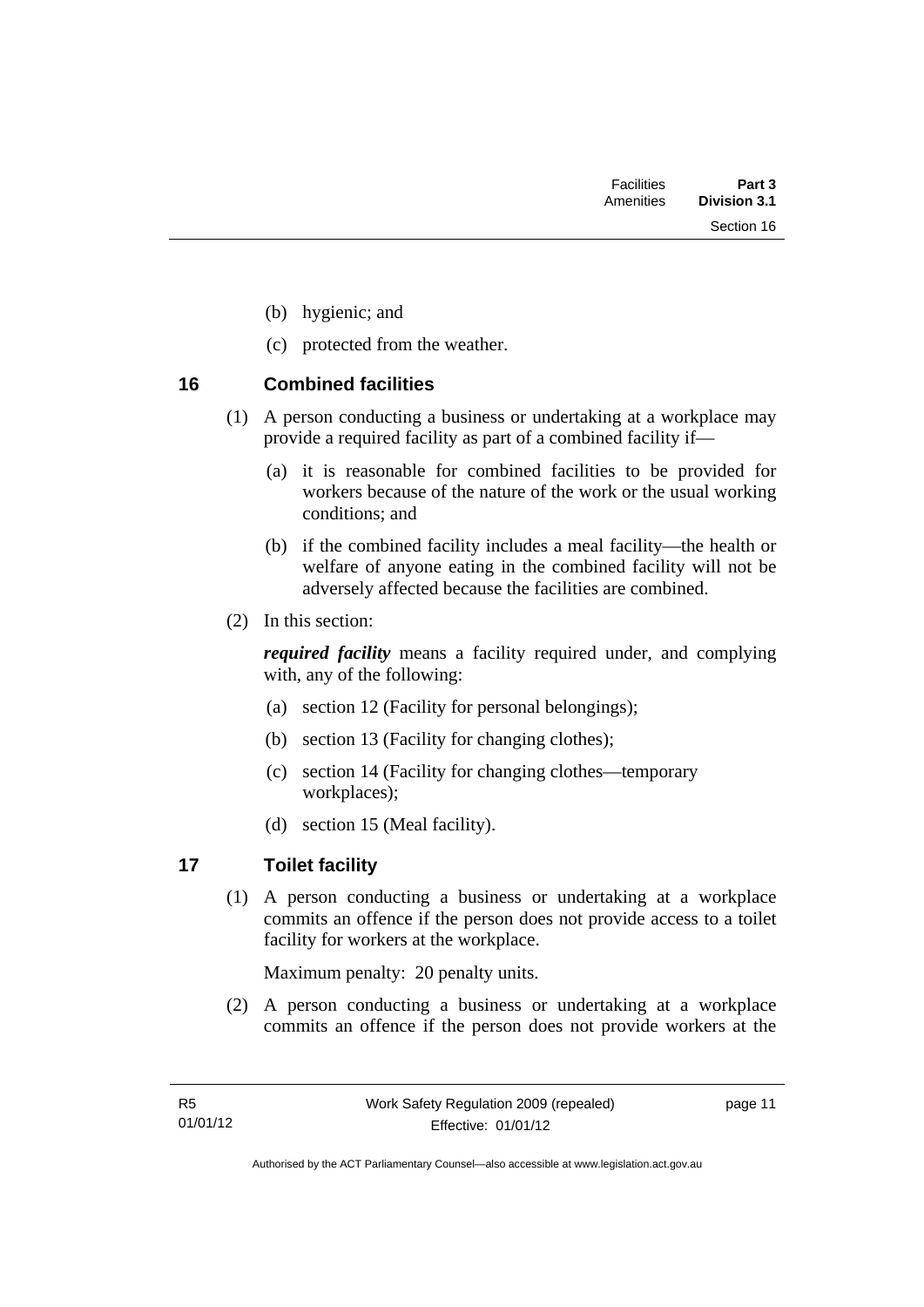workplace with adequate and hygienic means for the disposal of sanitary items.

Maximum penalty: 20 penalty units.

- (3) A person conducting a business or undertaking at a workplace commits an offence if the person does not provide—
	- (a) a separate toilet facility for male and female workers at the workplace; or
	- (b) privacy and security between male and female workers using a toilet facility at the workplace.

Maximum penalty: 20 penalty units.

- (4) This section does not apply to a person conducting a business or undertaking in relation to a temporary workplace if—
	- (a) not more than 5 people are working at the workplace; and
	- (b) premises with a toilet facility are accessible from the workplace; and
	- (c) the owner of the premises gives permission for workers to use the toilet facility.
- (5) An offence against this section is a strict liability offence.
- (6) In this section:

*toilet facility* means a toilet that is—

- (a) accessible from the workplace; and
- (b) hygienic; and
- (c) protected from the weather; and
- (d) kept in a clean and hygienic working condition.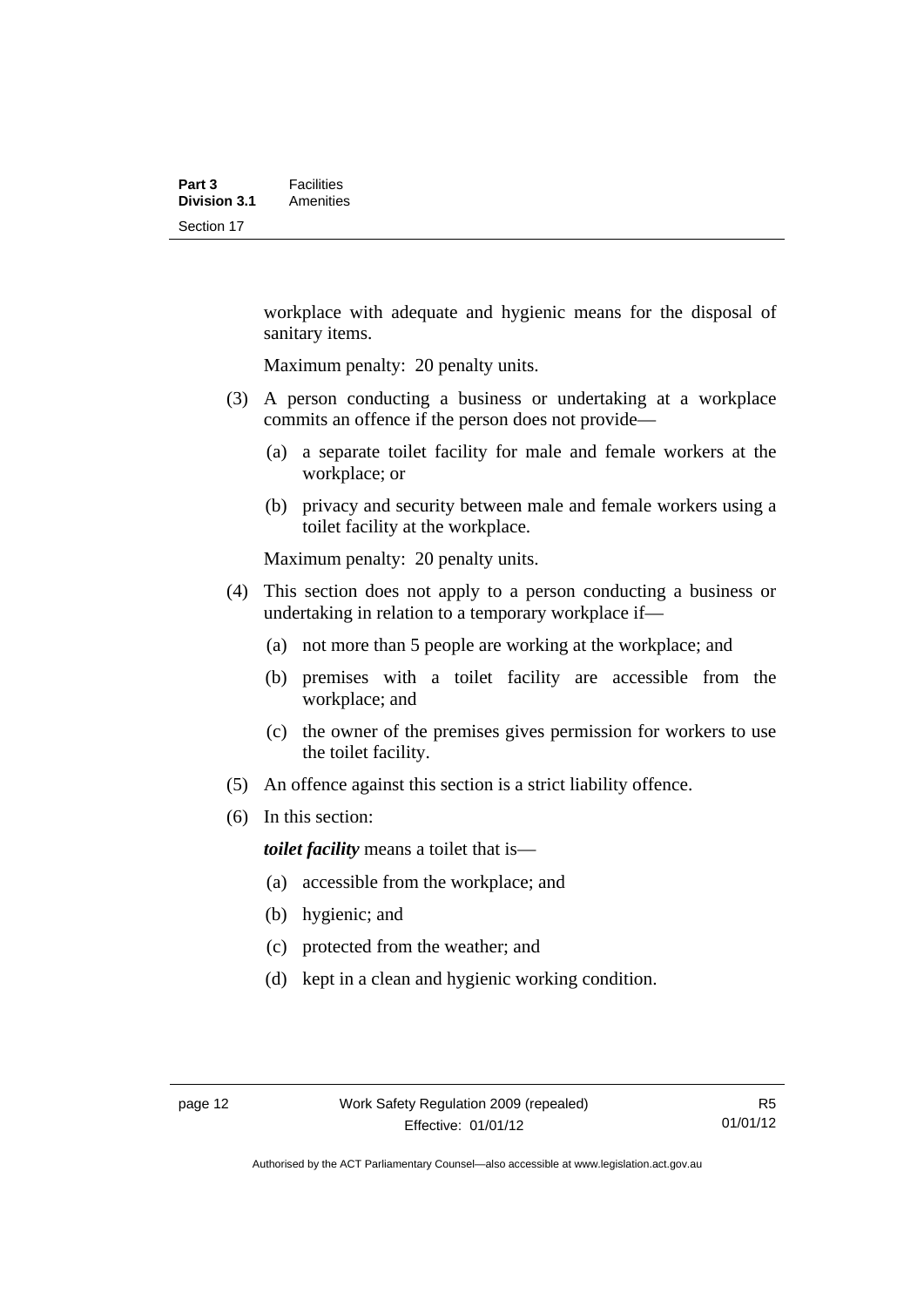| Part 3<br><b>Division 3.1</b> | <b>Facilities</b><br>Amenities |  |
|-------------------------------|--------------------------------|--|
| Section 18                    |                                |  |
|                               |                                |  |

### <span id="page-26-0"></span>**18 Washing facility**

 (1) A person conducting a business or undertaking at a workplace commits an offence if the person does not provide workers at the workplace with access to a washing facility.

Maximum penalty: 20 penalty units.

- (2) A person conducting a business or undertaking at a workplace commits an offence if the person does not—
	- (a) ensure that each washing facility at the workplace has running water; or
	- (b) if it is not reasonably practicable for a washing facility to have running water—workers have access to clean water near the facility.

Maximum penalty: 20 penalty units.

- (3) An offence against this section is a strict liability offence.
- (4) In this section:

*washing facility* means a facility set aside for use to wash and dry the hands, arms, neck and face.

#### <span id="page-26-1"></span>**19 Shower facility**

(1) This section applies if a worker carrying out work in relation to a business or undertaking needs to shower before, during or after work because of the nature of the work or the usual working conditions.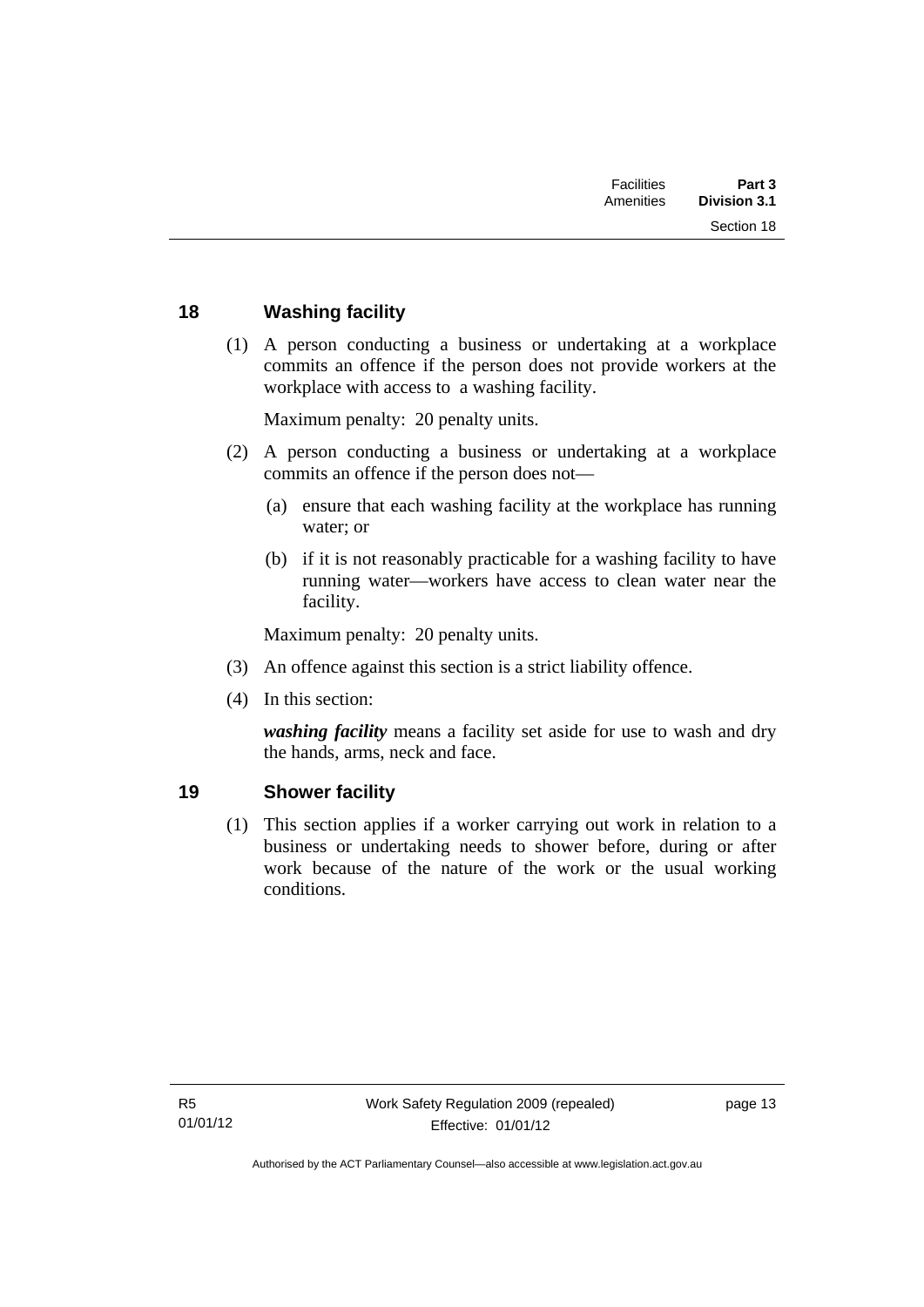(2) A person conducting a business or undertaking at a workplace commits an offence if the person does not ensure that a worker for the business or undertaking has access to shower facilities.

Maximum penalty: 20 penalty units.

 (3) A person conducting a business or undertaking at a workplace commits an offence if the person does not ensure privacy and security between male and female workers using shower facilities.

Maximum penalty: 20 penalty units.

(4) An offence against this section is a strict liability offence.

### <span id="page-27-0"></span>**20 Drinking water**

(1) A person conducting a business or undertaking at a workplace commits an offence if drinking water is not provided for workers at the workplace.

Maximum penalty: 20 penalty units.

(2) An offence against this section is a strict liability offence.

#### <span id="page-27-1"></span>**21 Seating**

- (1) A person conducting a business or undertaking at a workplace commits an offence if—
	- (a) it is reasonable for a worker at the workplace to work while seated; and
	- (b) the person does not provide seating for the worker.

Maximum penalty: 20 penalty units.

- (2) A person conducting a business or undertaking at a workplace commits an offence if—
	- (a) it is reasonable for a worker at the workplace to perform some tasks while seated; and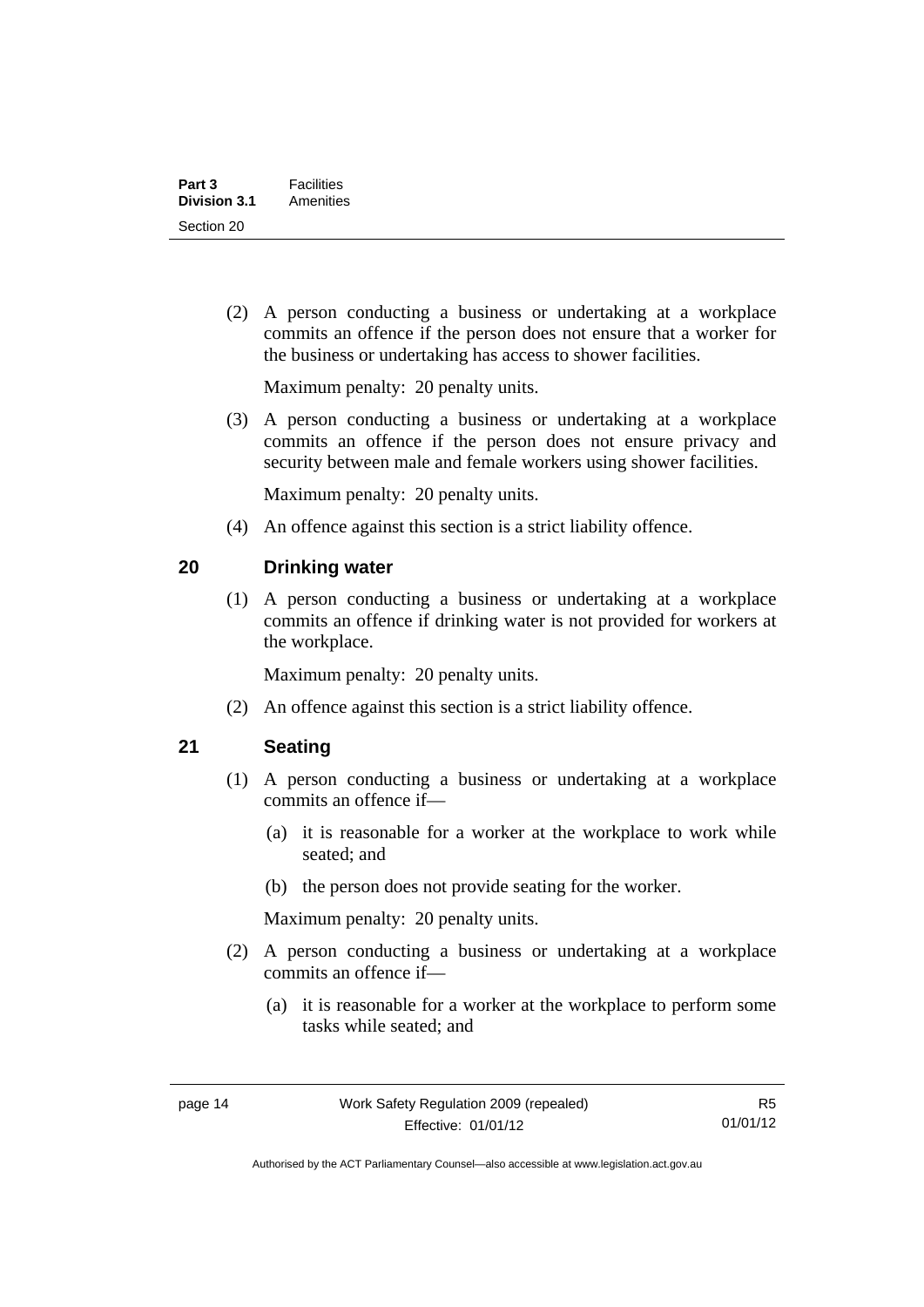| Part 3<br><b>Division 3.1</b> | <b>Facilities</b><br>Amenities |  |
|-------------------------------|--------------------------------|--|
| Section 22                    |                                |  |

 (b) the person does not make seating available for the worker to use from time to time.

Maximum penalty: 20 penalty units.

- (3) An offence against this section is a strict liability offence.
- (4) What is reasonable for subsection (1) or (2) must be decided having regard to the nature of the work undertaken by the worker.
- (5) In this section:

*seating* means a place for a person to sit that—

- (a) is ergonomically sound; and
- (b) provides suitable support; and
- (c) is adequate for the type of work.

## <span id="page-28-0"></span>**22 Working space**

(1) A person conducting a business or undertaking at a workplace commits an offence if the person does not provide sufficient working space at the workplace to allow workers to work safely.

*Note* For specific requirements for confined spaces, see div 7.8.

Maximum penalty: 20 penalty units.

(2) An offence against this section is a strict liability offence.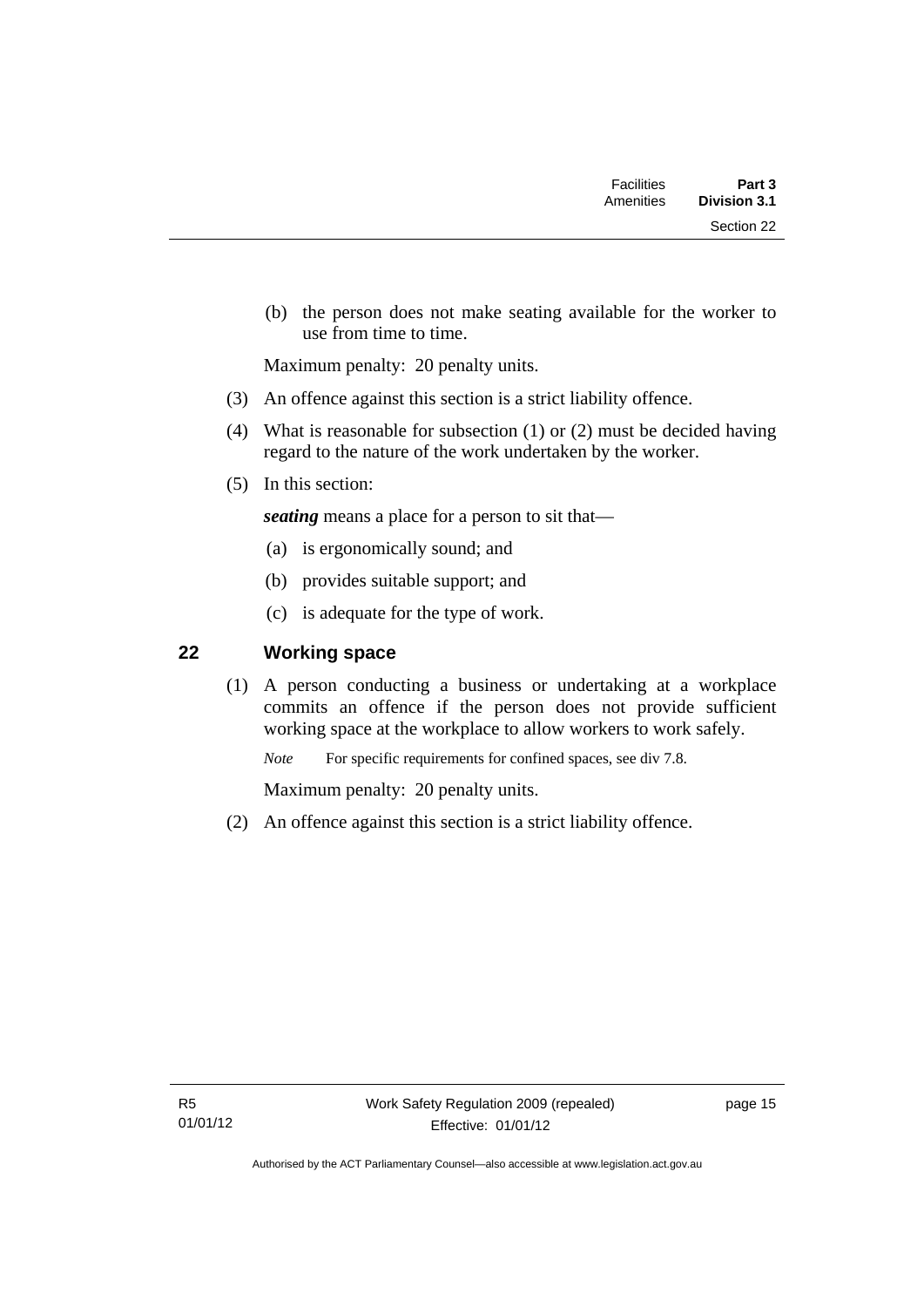# <span id="page-29-0"></span>**Division 3.2 First aid and sickness**

### <span id="page-29-1"></span>**23 First aid**

 (1) A person conducting a business or undertaking at a workplace commits an offence if the person does not provide adequate first aid equipment at the workplace so that each person at the workplace has access to the equipment.

Maximum penalty: 20 penalty units.

 (2) A person conducting a business or undertaking at a workplace commits an offence if the person does not ensure that an adequate number of people trained in first aid are available to give first aid at the workplace.

Maximum penalty: 20 penalty units.

- (3) What is adequate for subsections (1) and (2) must be decided having regard to—
	- (a) the nature of the work undertaken at the workplace; and
	- (b) the size and location of the workplace; and
	- (c) the number of workers at the workplace and their characteristics including gender, age and special needs.
- (4) In this section:

*first aid* means the immediate treatment or care of a person who is injured or who becomes sick.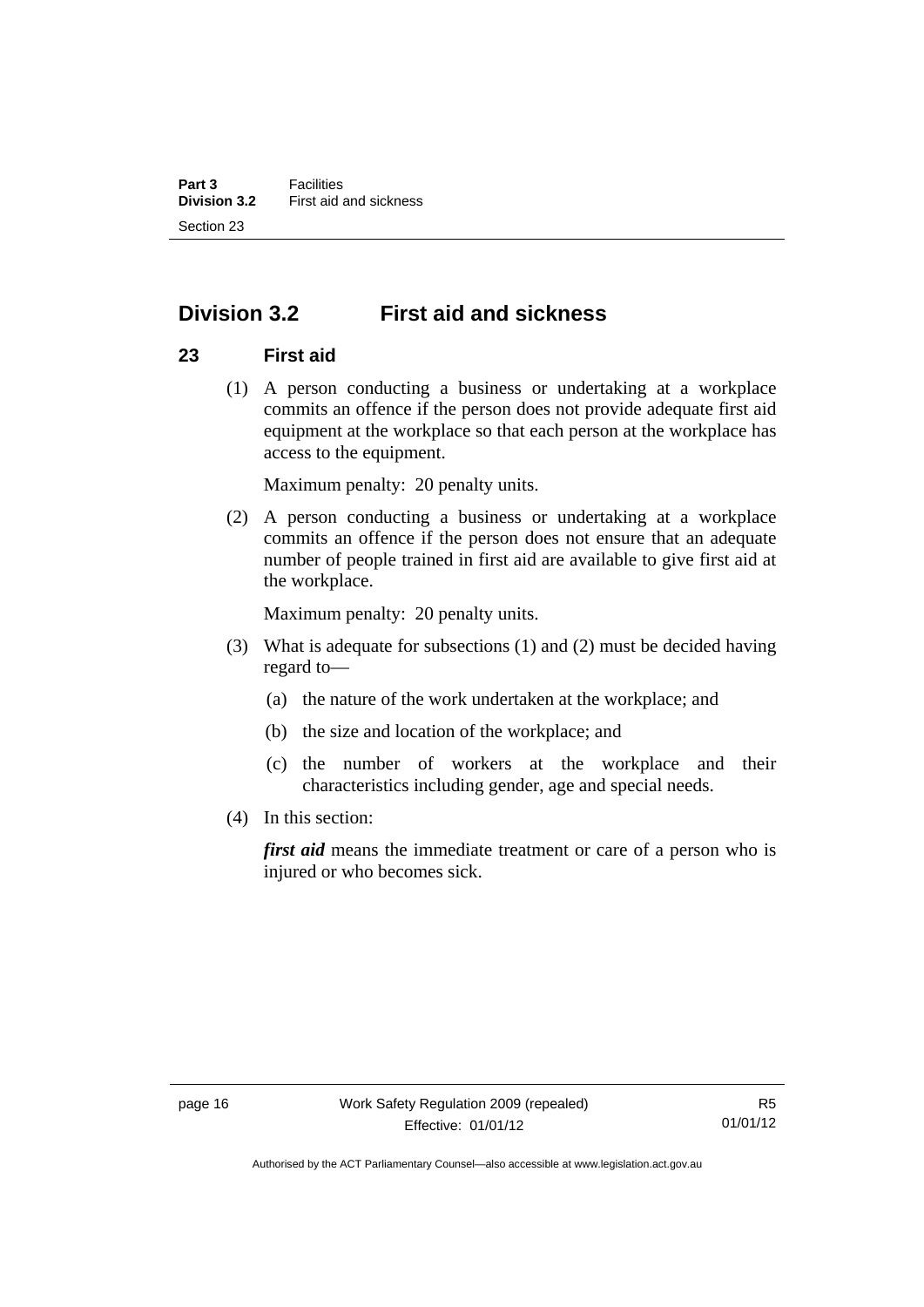#### <span id="page-30-0"></span>**24 Arrangements for sick workers**

- (1) A person conducting a business or undertaking at a workplace commits an offence if the person does not—
	- (a) provide a first-aid room or health centre at the workplace; or
	- (b) make adequate arrangements to ensure the wellbeing of a worker who is injured, or becomes sick, at the workplace.

Maximum penalty: 20 penalty units.

(2) An offence against this section is a strict liability offence.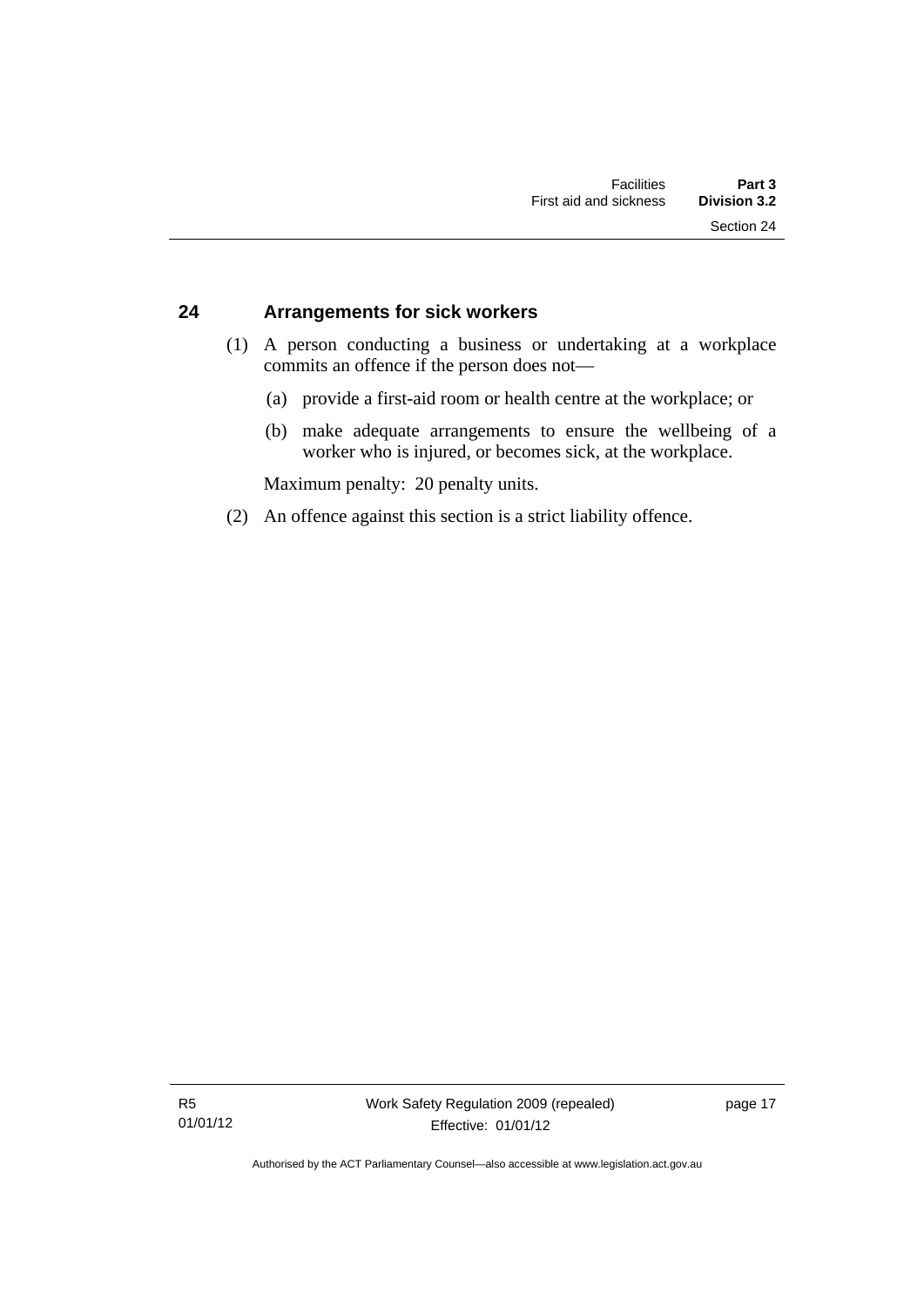# <span id="page-31-0"></span>**Part 4 Work safety representatives**

# <span id="page-31-1"></span>**Division 4.1 Work safety representatives—election process**

### <span id="page-31-2"></span>**25 Work safety representative—eligibility**

- (1) A person is eligible to be a work safety representative for a worker consultation unit if the person is—
	- (a) a represented worker; or
	- (b) if a worker from the relevant worker consultation unit has not nominated for the position—a suitably qualified person.
- (2) In this section:

*suitably qualified person* means a person who—

- (a) holds at least a certificate IV in occupational health and safety; and
- (b) has completed an approved training course; and
- (c) is approved by each employer for the worker consultation unit.
- *Note Approved training course*—see s 40.

#### <span id="page-31-3"></span>**26 Election process—number of work safety representatives**

A worker consultation unit may elect more than 1 eligible person as a work safety representative for the unit.

### <span id="page-31-4"></span>**27 Election process—worker consultation unit may ask others to conduct election**

- (1) A worker consultation unit may ask any of the following people to conduct the election of a work safety representative on behalf of the unit:
	- (a) an employer of a worker in the unit;

Authorised by the ACT Parliamentary Counsel—also accessible at www.legislation.act.gov.au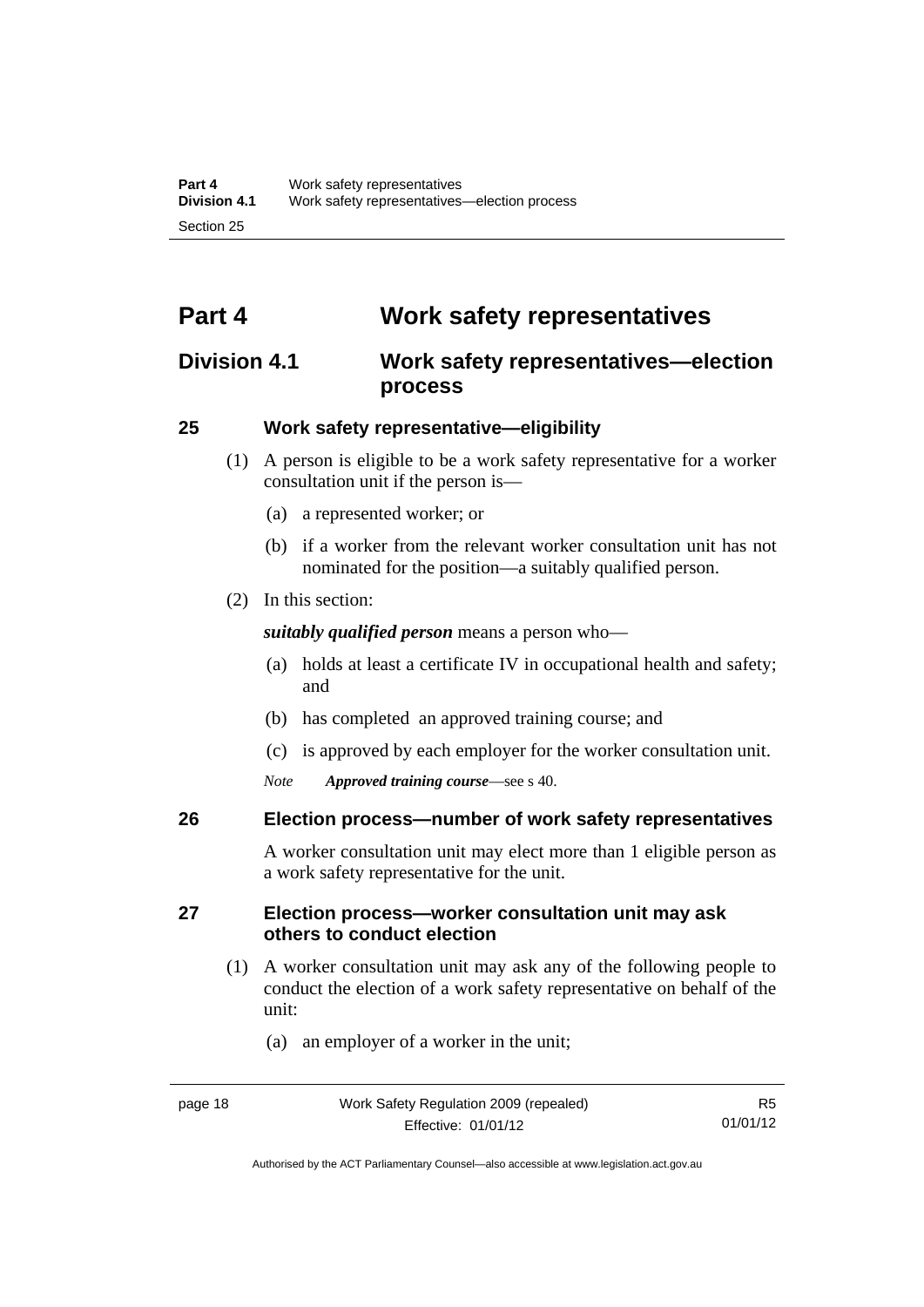- (b) if a worker in the unit is, or is eligible to be, a member of a registered organisation—the registered organisation;
- (c) someone else.
- (2) An employer commits an offence if—
	- (a) a worker consultation unit asks the employer to conduct the election of a work safety representative; and
	- (b) the employer does not conduct the election within 42 days after the day the employer is asked.

Maximum penalty: 10 penalty units.

(3) An offence against subsection (2) is a strict liability offence.

### <span id="page-32-0"></span>**28 Election process—notice of election of work safety representatives**

- (1) This section applies if a work safety representative is elected for a worker consultation unit.
- (2) The person who conducted the election must give notice of the result of the election to—
	- (a) each represented worker's employer; and
	- (b) if the worker consultation unit had a work safety representative before the election (a *previous work safety representative*) who is replaced by the elected work safety representative—the previous work safety representative.
- (3) The notice must include the work safety representative's name.
- (4) An employer must, if given notice of the election of a work safety representative for a worker consultation unit, tell workers in the unit the employer engages to carry out work that the person elected is a work safety representative.

### **Examples—how to tell workers who elected work safety representative is**

1 email

page 19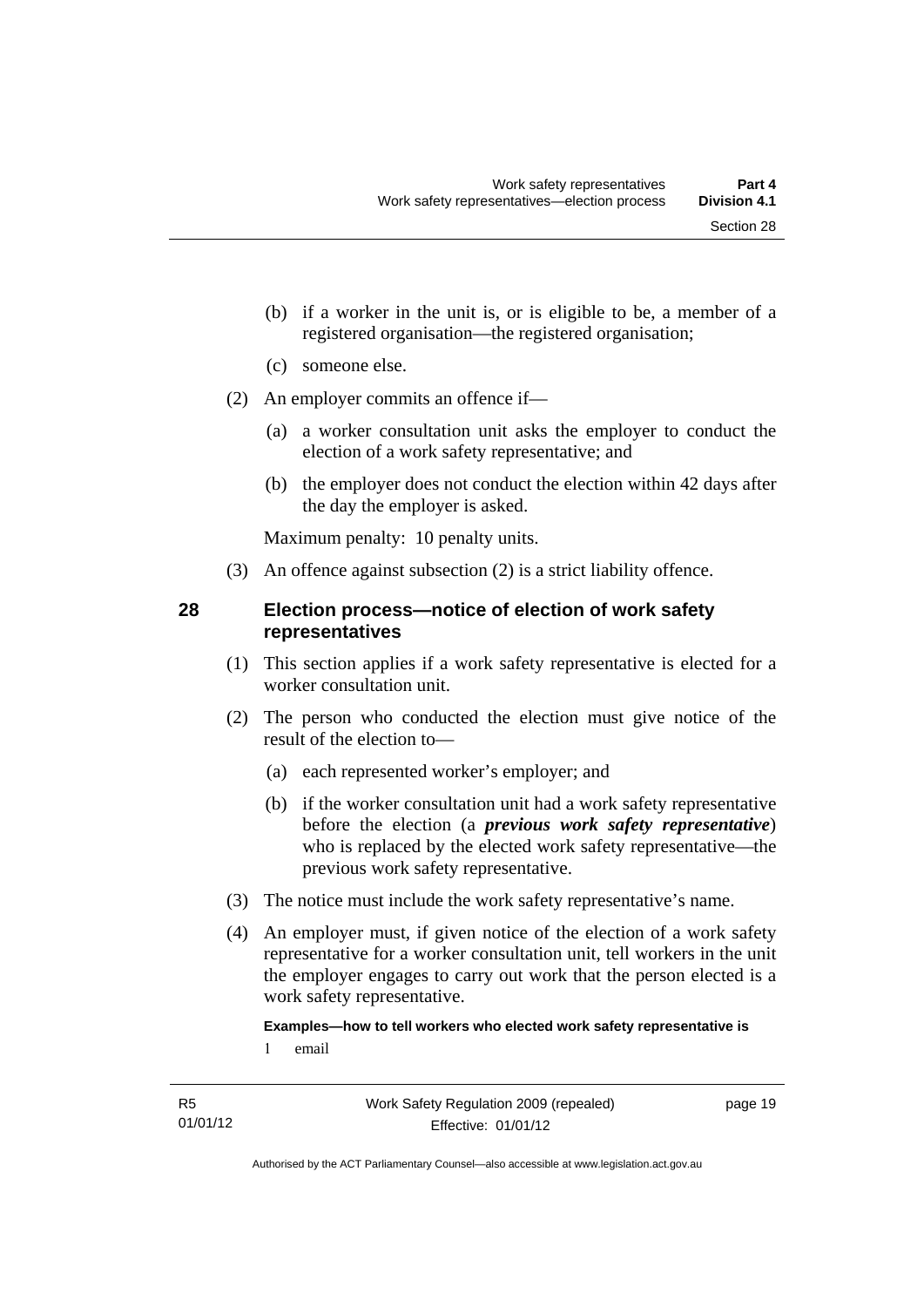- 2 notice posted
- 3 staff handbook
- *Note 1* The Act, pt 6 (Compliance measures) imposes requirements on people who are required to do something under a provision of this regulation.
- *Note 2* An example is part of the regulation, is not exhaustive and may extend, but does not limit, the meaning of the provision in which it appears (see Legislation Act, s 126 and s 132).

#### <span id="page-33-0"></span>**29 Election process—replacement work safety representatives**

- (1) This section applies if—
	- (a) a worker consultation unit has a work safety representative (a *previous work safety representative*); and
	- (b) the worker consultation unit elects a work safety representative to replace the previous work safety representative.
- (2) The previous work safety representative stops being a work safety representative when given notice under section 28 of the result of the election.

#### <span id="page-33-1"></span>**30 Work safety representative—deputy**

- (1) A deputy work safety representative may be elected for each work safety representative in the same way that the work safety representative is elected.
- (2) If the work safety representative stops being the representative, or is unable to exercise the functions of a representative—
	- (a) the deputy work safety representative may exercise the work safety representative's functions; and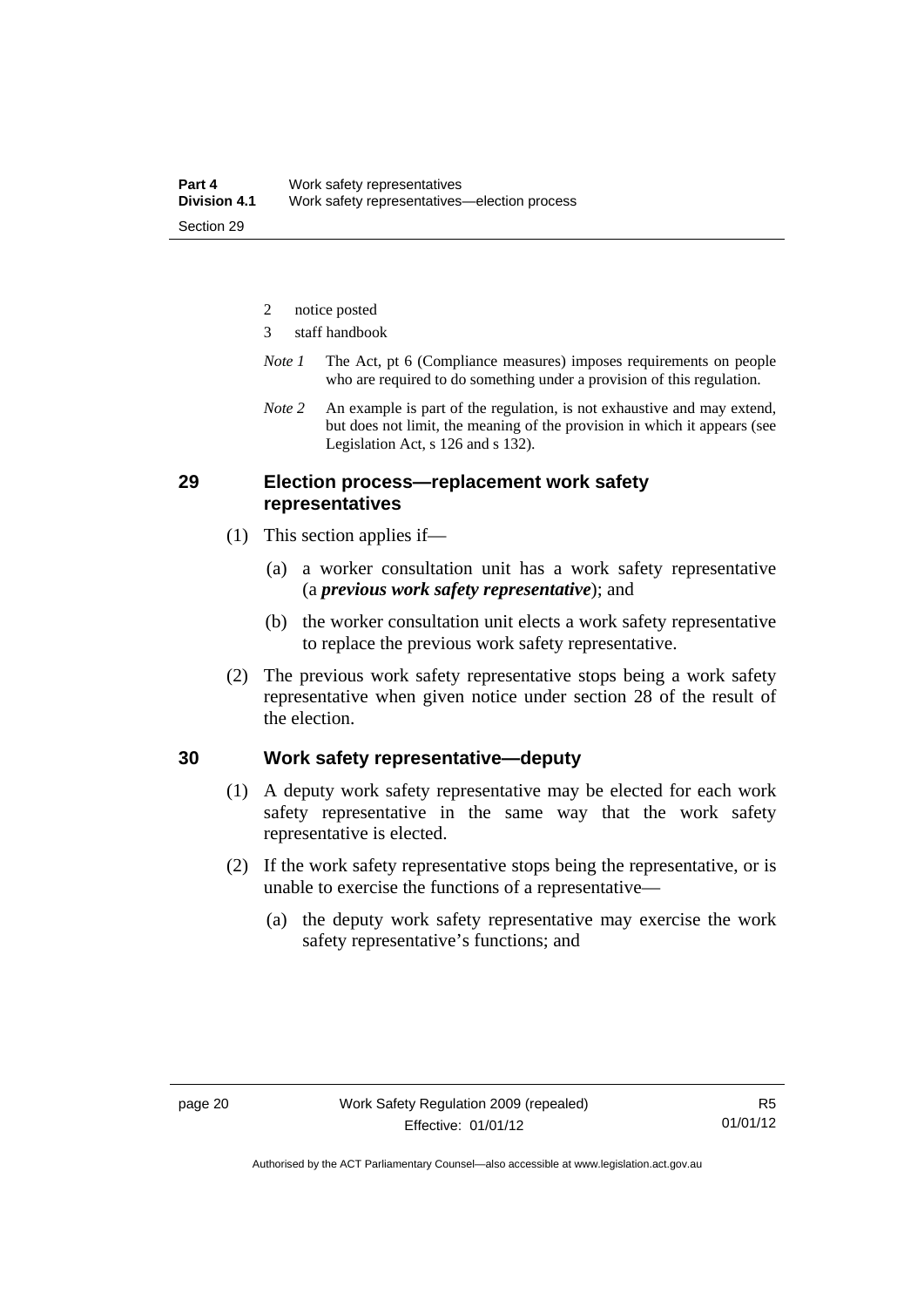- (b) the Act (other than this section) applies to the deputy work safety representative as if the deputy were the work safety representative.
- *Note* A reference to an Act includes a reference to the statutory instruments made or in force under the Act, including any regulation (see Legislation Act, s 104).

## <span id="page-34-0"></span>**Division 4.2 Work safety representatives—general**

### <span id="page-34-1"></span>**31 Work safety representative—additional function—Act, s 58 (2)**

The additional functions of a work safety representative for a worker consultation unit are to—

- (a) investigate a complaint if—
	- (i) the complaint is made to the representative by a represented worker; and
	- (ii) the complaint is about the work safety of a represented worker at a workplace of the worker; and
- (b) be present at an interview if—
	- (i) the interview is between a represented worker and—
		- (A) an inspector; or
		- (B) the worker's employer; and
	- (ii) the interview is in relation to work safety; and
	- (iii) the worker consents to the work safety representative being present at the interview; and
- (c) inspect records of a work safety committee if a committee is established for the unit.
- *Note* A work safety representative must not exercise a function unless the representative has completed an approved training course or, if required, an approved refresher training course—see s 40 (5).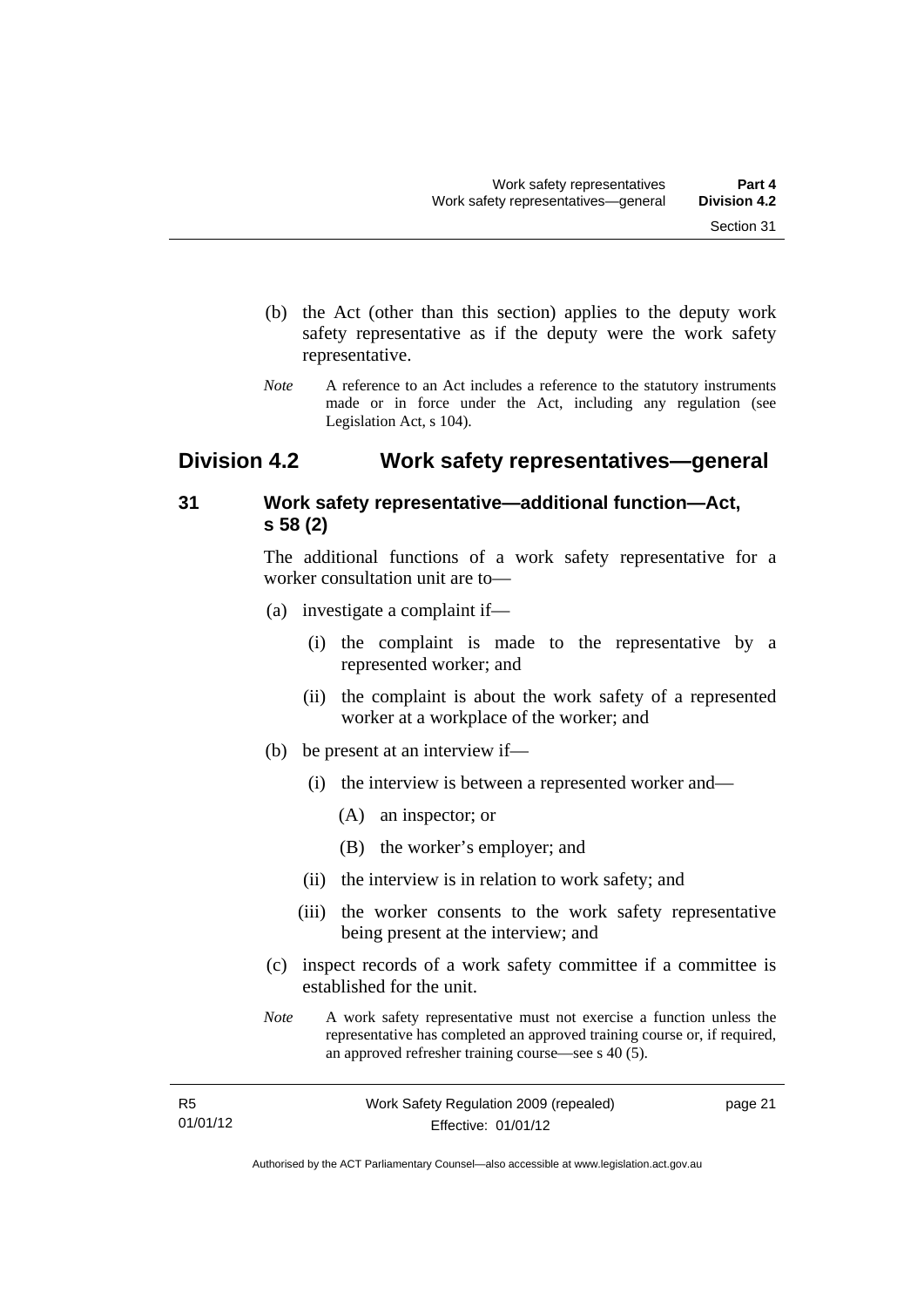### <span id="page-35-0"></span>**32 Work safety representative—exercising functions—Act, s 58 (3)**

- (1) In exercising a function, the work safety representative for a worker consultation unit may—
	- (a) access any information under the employer's control in relation to the work safety of a represented worker, other than information that the representative is not entitled to under section 33; and
		- *Note* The Legislation Act, s 170 and s 171 deal with the application of the privilege against self-incrimination and client legal privilege.
	- (b) inspect all or part of a workplace where a represented worker works if—
		- (i) there has, in the immediate past, been an accident or dangerous occurrence at the workplace; or
		- (ii) the representative believes on reasonable grounds that there is an immediate threat of an accident or dangerous occurrence at the workplace; or
		- (iii) the representative gives the employer reasonable notice of the inspection; and
	- (c) for all or part of a workplace where a represented worker works—
		- (i) ask an inspector to carry out an inspection at the workplace; and
		- (ii) accompany an inspector during an inspection of the workplace.
- (2) A work safety representative must not exercise the representative's functions until each represented worker's employer is given notice under section 28.

Authorised by the ACT Parliamentary Counsel—also accessible at www.legislation.act.gov.au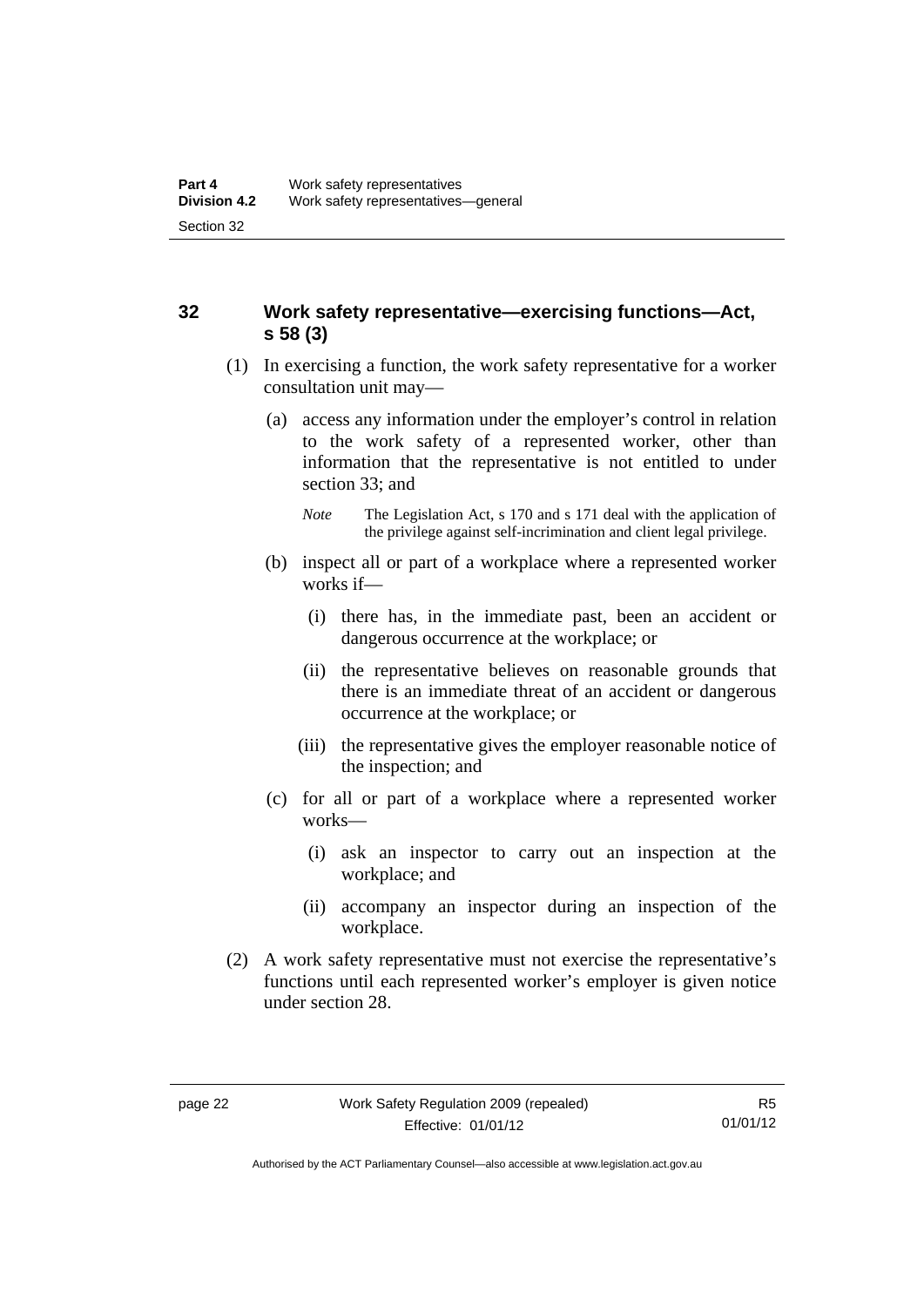#### **33 Work safety representative—access to information**

- (1) A work safety representative is not entitled to access personal health information about a represented worker, or former represented worker, unless—
	- (a) the worker agrees in writing to the representative having access to the information; or
	- (b) the information does not identify the worker or allow the worker to be identified.
	- *Note Personal health information*—see the *Health Records (Privacy and Access) Act 1997*, dictionary.
- (2) A work safety representative is not entitled to access employment details about a represented worker, or former represented worker, unless the worker agrees in writing to the representative having access to the information.

# **Division 4.3 Work safety representatives conditions of office**

#### **34 Work safety representative—term of office**

- (1) A person elected or re-elected as a work safety representative holds office for the period, not longer than 2 years, decided by the worker consultation unit.
- (2) However, the person's term ends if—
	- (a) the person resigns as a work safety representative for the unit; or
	- (b) the person stops being eligible to be a work safety representative for the unit; or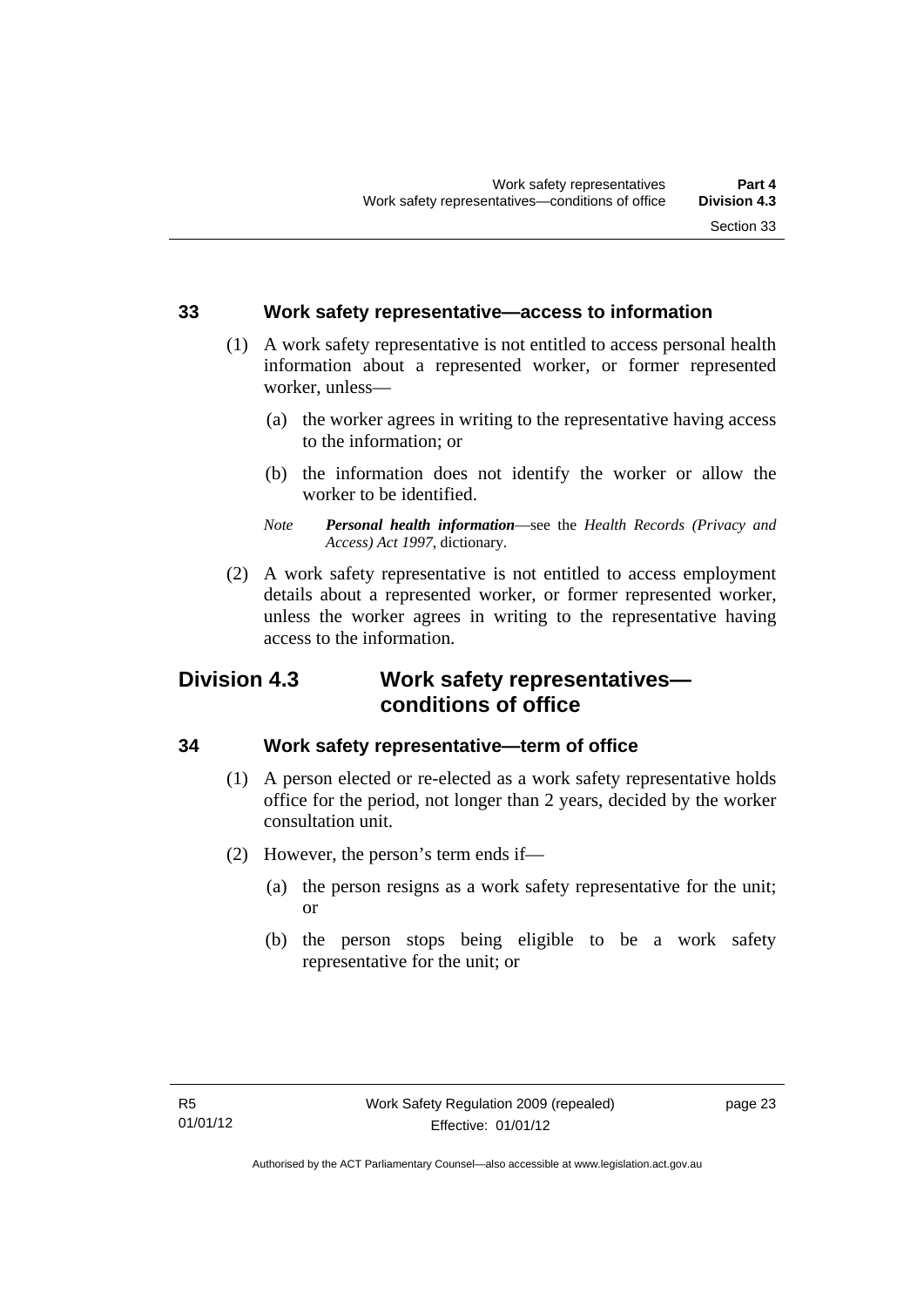- (c) the person is disqualified under section 38.
- *Note* A person is eligible to be a work safety representative for a worker consultation unit if the person is a represented worker or is a suitably qualified person—see s 25.
- (3) A person resigns as a work safety representative for a worker consultation unit by giving written notice to the employer.

#### **35 Work safety representative—application for disqualification**

- (1) One or more of the following may apply to the director-general for the disqualification of a work safety representative for a worker consultation unit:
	- (a) an employer of a represented worker;
	- (b) a represented worker;
	- (c) if a worker in the unit is, or is eligible to be, a member of a registered organisation—the registered organisation.
- (2) The application—
	- (a) must be in writing; and
	- (b) must set out the grounds on which the disqualification is sought; and
	- (c) may ask for the work safety representative to be suspended.

- **36 Work safety representative—grounds for disqualification** 
	- (1) Each of the following is a ground for disqualifying a work safety representative:
		- (a) the representative did something, or is doing something, in the exercise, or purported exercise, of the representative's functions—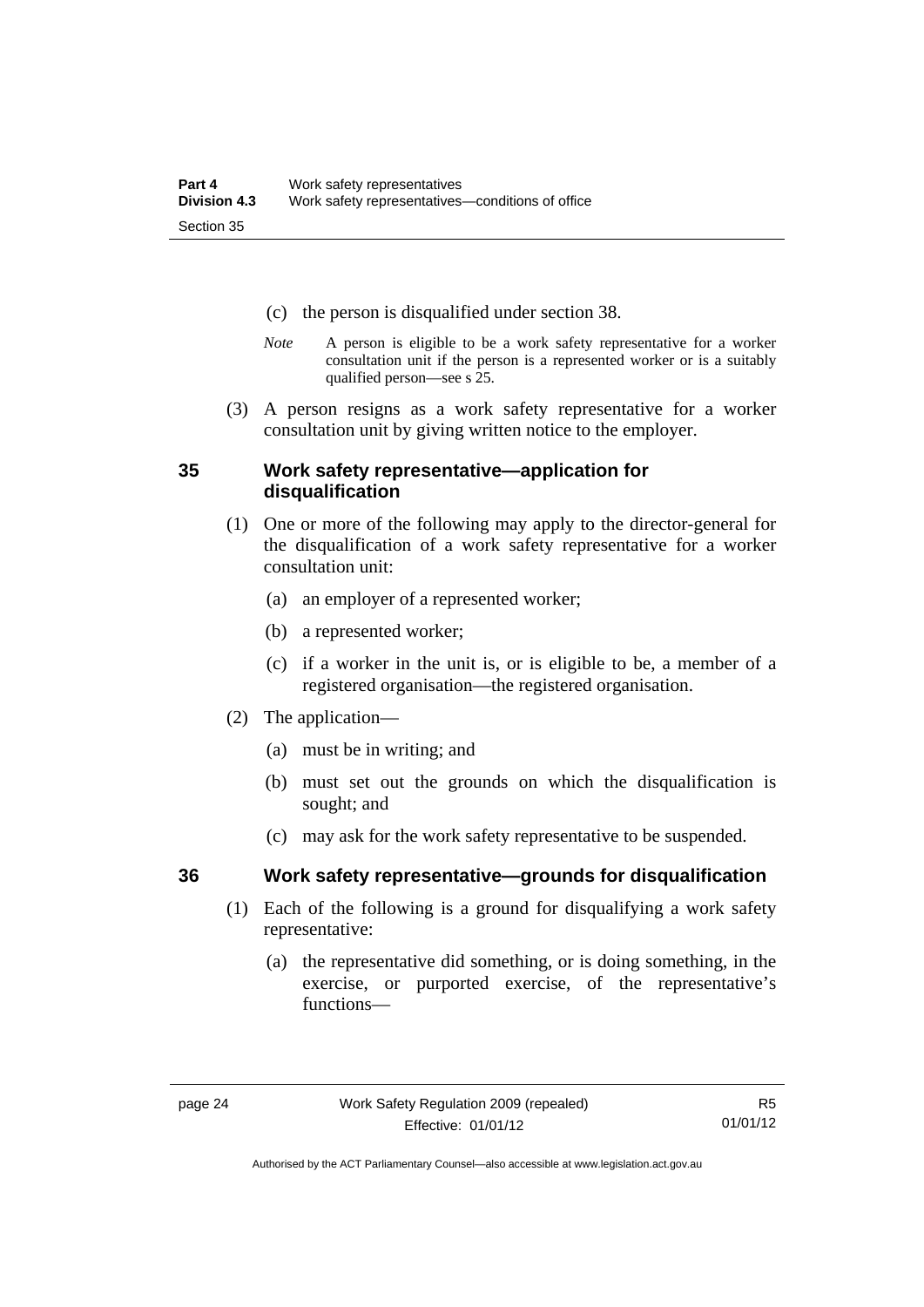- (i) with the intention of causing harm to an employer or an undertaking of an employer; or
- (ii) for a purpose not connected with the exercise of the function;
- (b) the representative intentionally used, or disclosed to someone else, information obtained from an employer for a purpose not connected with the exercise of the representative's functions;
- (c) the representative failed to reasonably exercise the representative's functions.
- (2) A work safety representative must not be disqualified on the following grounds:
	- (a) seeking assistance or advice on a work safety issue;
	- (b) reporting a suspected breach of the Act or this regulation to an inspector or a person assisting an inspector.

### **37 Work safety representative—notice of intention to disqualify**

- (1) If, on application, the director-general is satisfied that a ground may exist to disqualify a work safety representative, the director-general must—
	- (a) give the representative written notice (a *show cause notice*); and
	- (b) if the director-general considers it appropriate, suspend the representative until the director-general decides the application for disqualification.
- (2) The show cause notice must—
	- (a) contain a statement to the effect that the work safety representative may, not later than 14 working days after the day the representative is given the notice, give the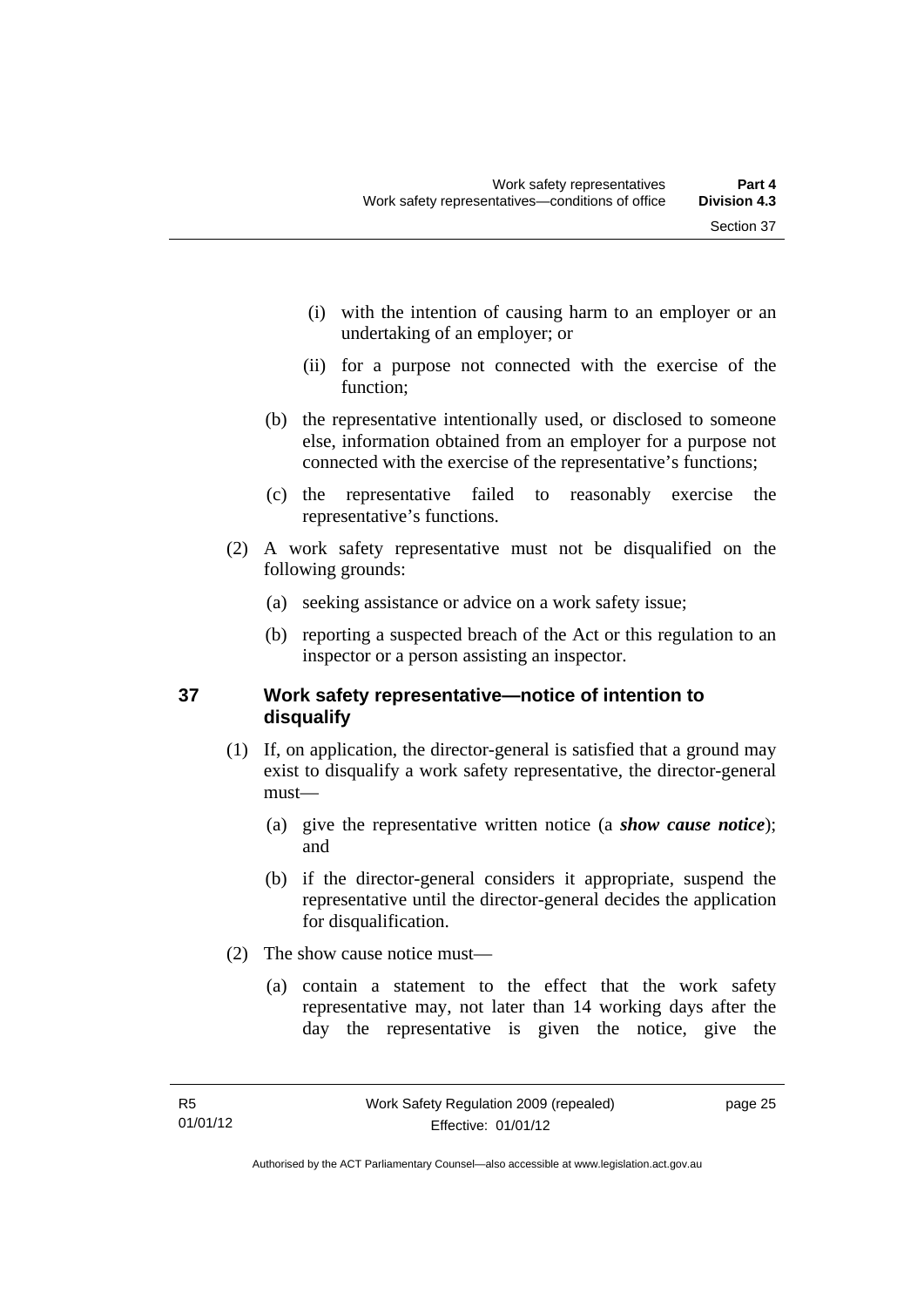director-general written reasons explaining why the representative should not be disqualified; and

- (b) be accompanied by a summary of the reasons for the application; and
- (c) if applicable—be accompanied by a notice of suspension.

#### **38 Work safety representative—disqualification**

- (1) The director-general may disqualify a work safety representative if—
	- (a) satisfied that there is a ground for disqualification under section 36; and
	- (b) a show cause notice has been given under section 37 in relation to the ground; and
	- (c) the time for the representative to respond to the notice has ended.
- (2) In deciding whether to disqualify a work safety representative, the director-general must consider the following:
	- (a) if a ground for disqualification is that the representative did something, or is doing something, in the exercise, or purported exercise, of the representative's functions, with the intention of causing harm to an employer, or undertaking of an employer—
		- (i) the harm caused or likely to be caused to the employer or undertaking because of the thing the representative did or is doing; and
		- (ii) the effect (if any) on the public interest of the thing the representative did or is doing;
	- (b) the representative's past record in exercising the representative's functions;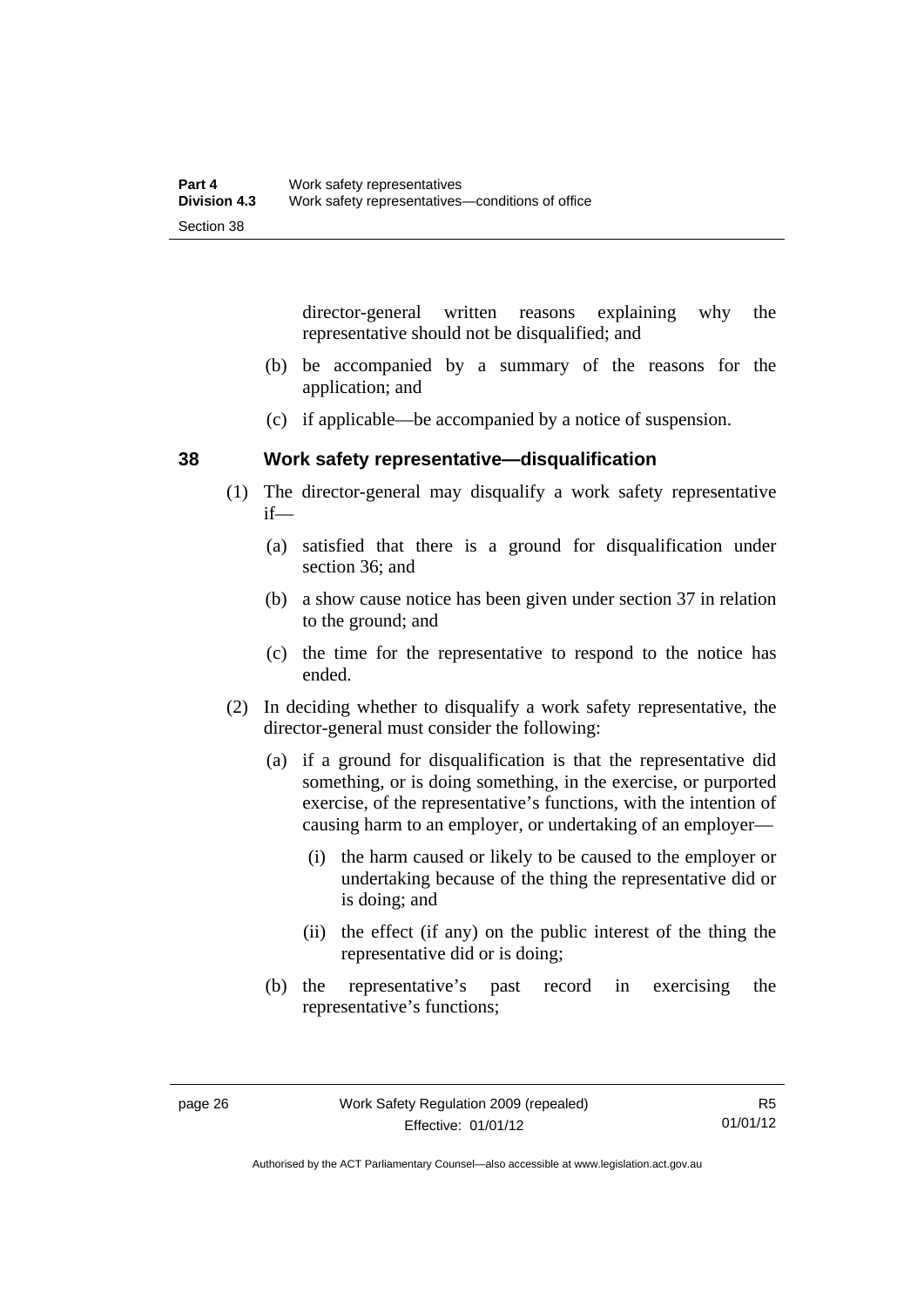- (c) any response by the representative given in accordance with the show cause notice.
- (3) The director-general may consider anything else the director-general considers relevant.
- (4) If the director-general disqualifies a person from being a work safety representative, the director-general must tell the following people in writing about the disqualification:
	- (a) the person;
	- (b) the person who applied under section 35 for the person to be disqualified;
	- (c) each employer of workers in the worker consultation unit the person represented.
- (5) If an employer is given written notice under subsection (4) the employer must tell workers the employer engages to carry out work in the unit about the disqualification.

#### **Examples—how to tell workers about disqualification**

- 1 email
- 2 notice posted
- 3 staff handbook
- *Note* An example is part of the regulation, is not exhaustive and may extend, but does not limit, the meaning of the provision in which it appears (see Legislation Act, s 126 and s 132).

#### **39 Work safety representative—revocation of disqualification**

- (1) The director-general may revoke a disqualification under section 38 if the director-general believes on reasonable grounds that it is no longer appropriate for the disqualification to remain in force.
- (2) The director-general may revoke a disqualification on application or on the director-general's own initiative.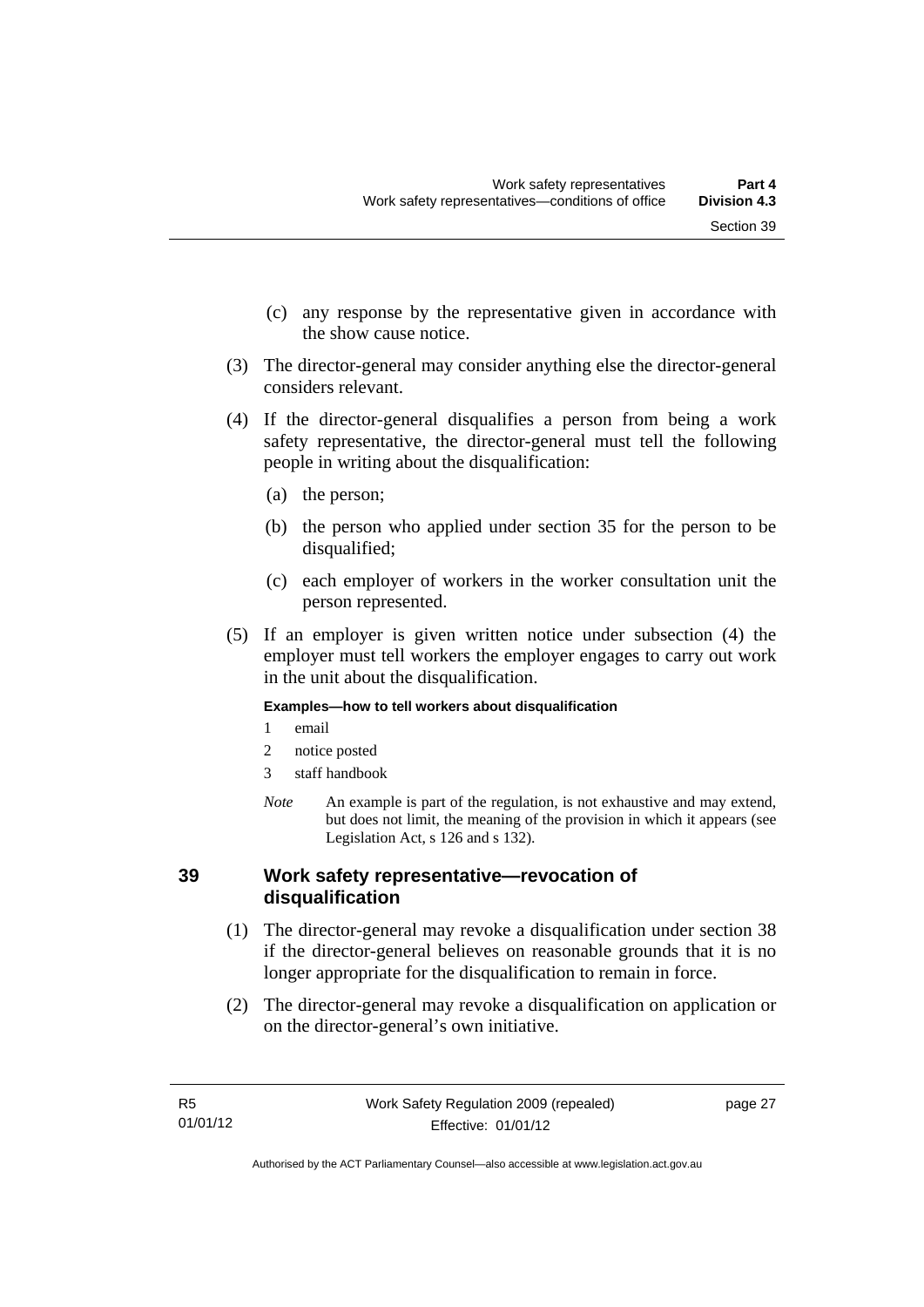#### **40 Work safety representative—approved training**

- (1) A work safety representative for a worker consultation unit must complete a training course approved in writing by the council (an *approved training course*).
- (2) An approval under subsection (1) is a notifiable instrument.
	- *Note* A notifiable instrument must be notified under the Legislation Act.
- (3) An employer must take all reasonable steps to ensure that the work safety representative completes an approved training course—
	- (a) not later than 3 months after the day the representative was elected; or
	- (b) not later than a day determined by the director-general under subsection (4).
- (4) The director-general may determine a day for the completion of an approved training course under subsection 3 (b) if—
	- (a) the employer applies to the director-general for an extension of time; and
	- (b) the director-general is satisfied that there are exceptional circumstances that justify the extension.
- (5) A work safety representative must not exercise a function under division 4.5 (Work safety representatives—provisional improvement notices) or division 4.6 (Work safety representatives—emergency procedures) unless the representative has completed an approved training course.
	- *Note* A work safety representative must not exercise the representative's functions until notice is given of the election to employers of workers in the worker consultation unit—see s 32 (2).

Authorised by the ACT Parliamentary Counsel—also accessible at www.legislation.act.gov.au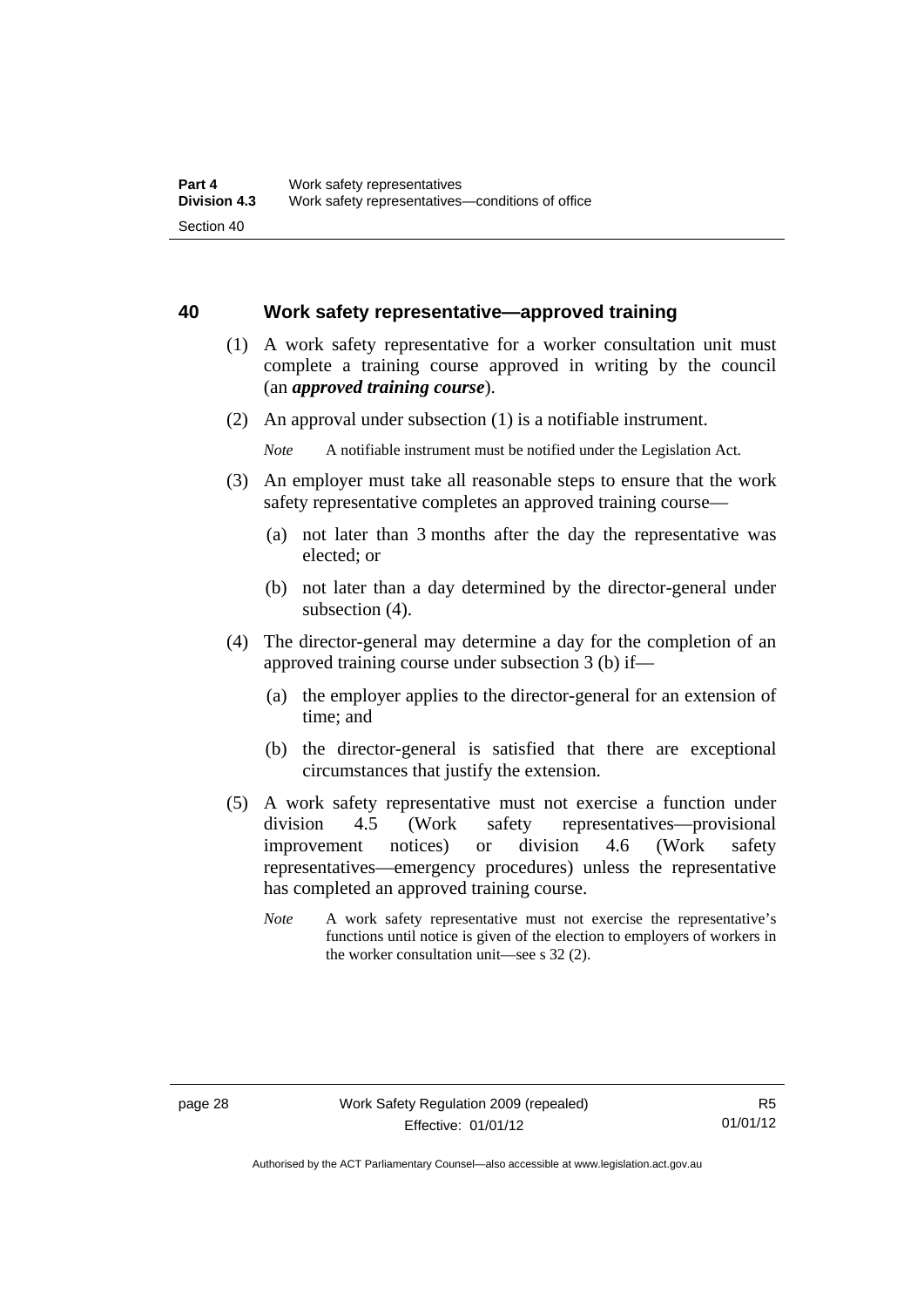#### **41 Work safety representative—refresher training**

- (1) If a work safety representative is re-elected for a further term the representative must complete a refresher training course approved in writing by the council (an *approved refresher training course*).
- (2) An approval under subsection (1) is a notifiable instrument.

*Note* A notifiable instrument must be notified under the Legislation Act.

- (3) An employer must take all reasonable steps to ensure that the work safety representative completes an approved refresher training course—
	- (a) not later than 3 months after the day the representative was re-elected; or
	- (b) not later than a day determined by the director-general under subsection (4).
- (4) The director-general may determine a day for the completion of an approved refresher training course under subsection (3) (b) if—
	- (a) the employer applies to the director-general for an extension of time; and
	- (b) the director-general is satisfied that there are exceptional circumstances that justify the extension.
- (5) A work safety representative may exercise any function under this Act even if an approved refresher training course has not been completed as required under this section.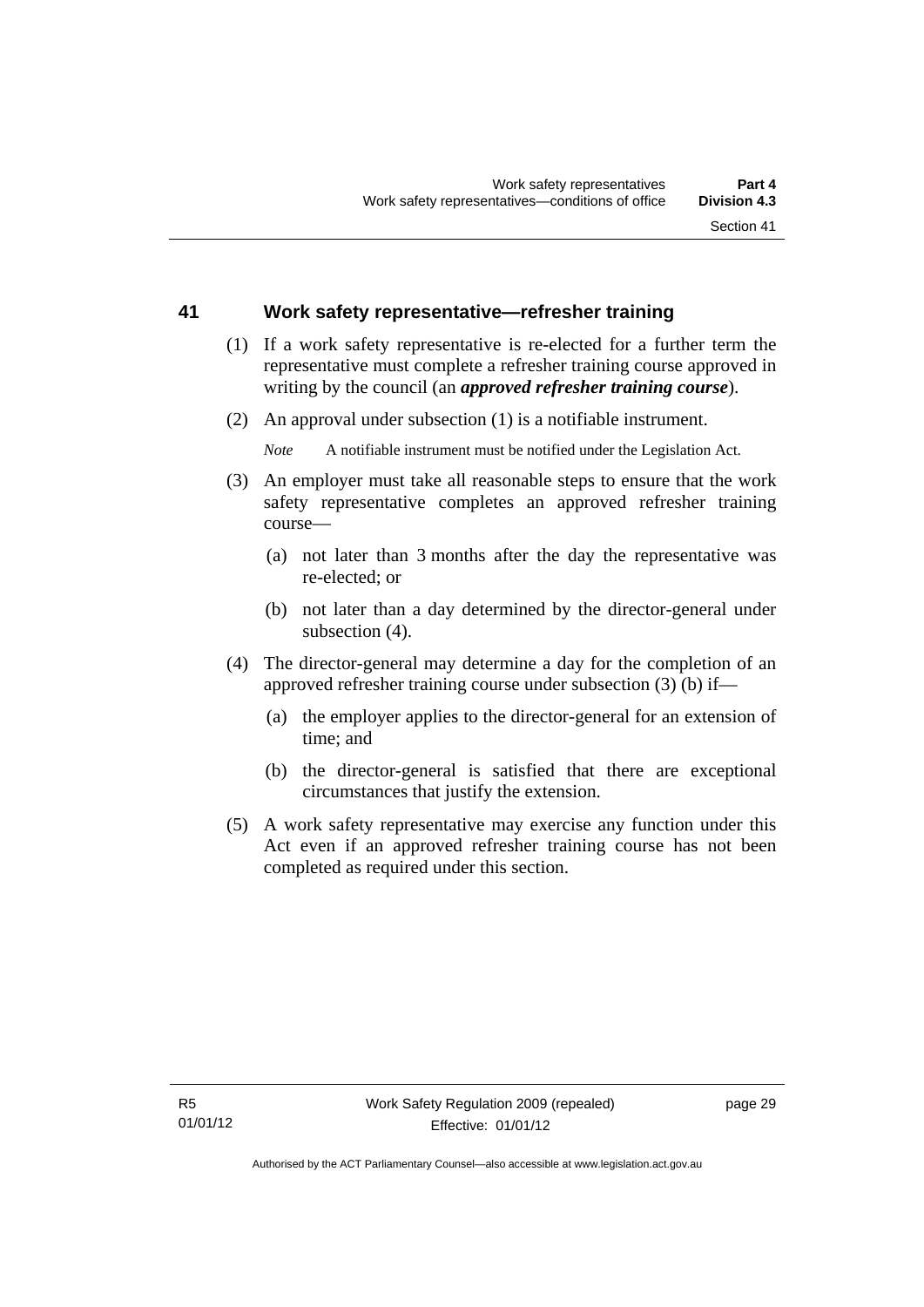# **Division 4.4 Work safety representatives employer's duties**

#### **42 Work safety representative—employer to allow for time to exercise functions and undertake training**

- (1) The employer of a work safety representative has a duty to allow the representative to take the time off work, without loss of pay or other entitlements, that is reasonably necessary for the representative—
	- (a) to exercise the functions of a work safety representative; and
	- (b) to undertake an approved training course, or an approved refresher training course, within 3 months after the day the representative is elected.
- (2) An employer commits an offence if the employer fails to comply with the duty in subsection  $(1)$ .

Maximum penalty: 30 penalty units.

- (3) An employer commits on offence if—
	- (a) a work safety representative, or deputy work safety representative, engaged by the employer, undertakes an approved training course or approved refresher training course; and
	- (b) the employer fails to do 1 or both of the following:
		- (i) pay the fees for the course;
		- (ii) reimburse the reasonable expenses incurred by the representative in undertaking the course.

Maximum penalty: 20 penalty units.

 (4) For the avoidance of doubt, the obligation to pay the fees for the course and reimburse reasonable expenses does not apply if the work safety representative is a suitably qualified person who is not a worker engaged by the employer.

Authorised by the ACT Parliamentary Counsel—also accessible at www.legislation.act.gov.au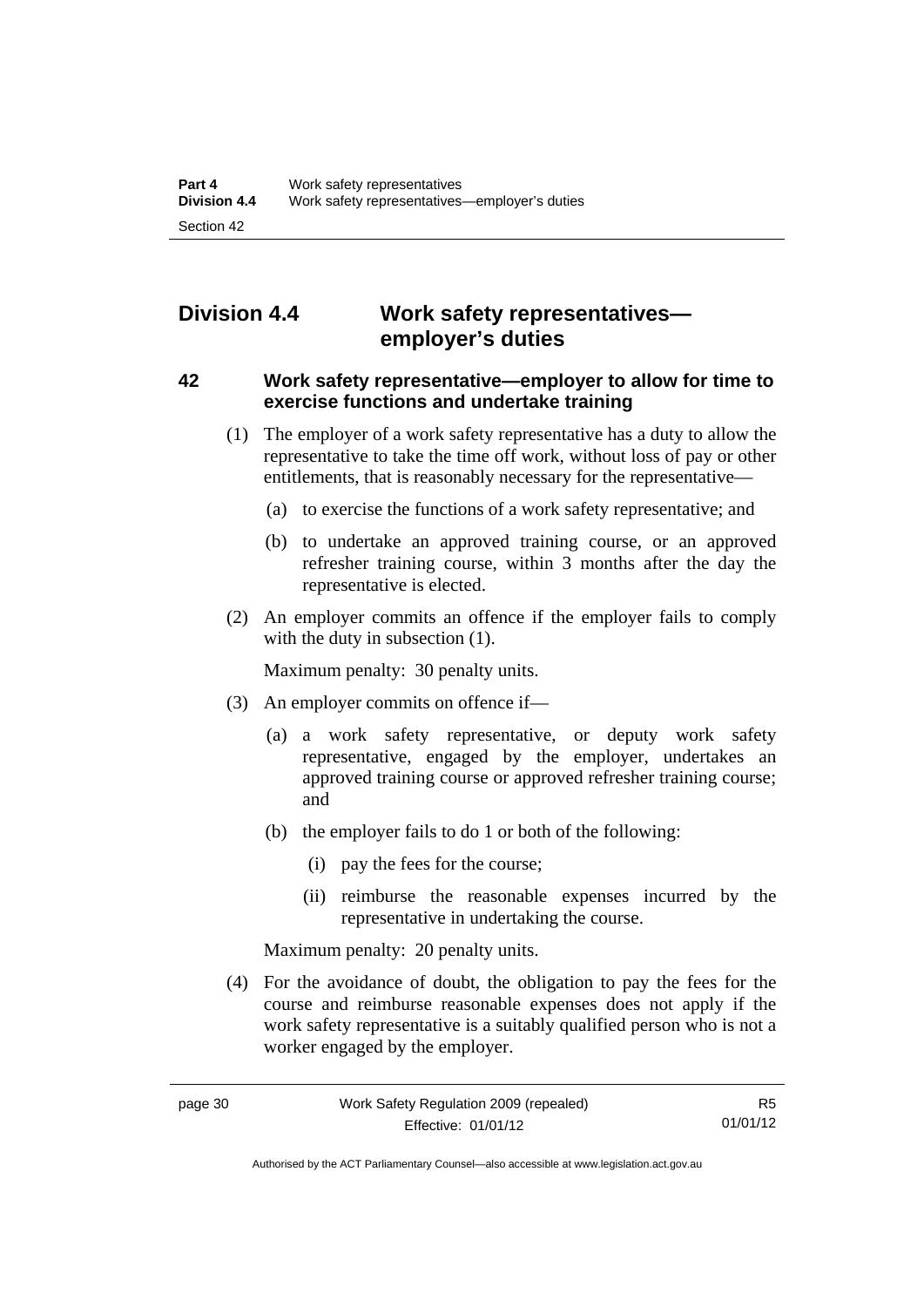(5) An offence against this section is a strict liability offence.

#### **43 Work safety representative—employer to provide facilities**

- (1) The employer of a work safety representative has a duty to provide access to the facilities that are reasonably necessary for the representative to exercise the functions of a work safety representative.
- (2) An employer commits an offence if the employer fails to comply with the duty in subsection  $(1)$ .

Maximum penalty: 20 penalty units.

(3) An offence against this section is a strict liability offence.

# **Division 4.5 Work safety representatives provisional improvement notices**

### **44 Provisional improvement notice—Act, dict, def** *provisional improvement notice*

A provisional improvement notice must be in accordance with section 46.

### **45 Provisional improvement notice—issue of notice**

- (1) This section applies if a work safety representative for a worker consultation unit believes on reasonable grounds that—
	- (a) a person (a *responsible person*) is contravening, or is likely to contravene, a provision of the Act; and
	- (b) the contravention affects, or is likely to affect, 1 or more represented workers.
- (2) The work safety representative may give the responsible person a provisional improvement notice requiring the person to rectify the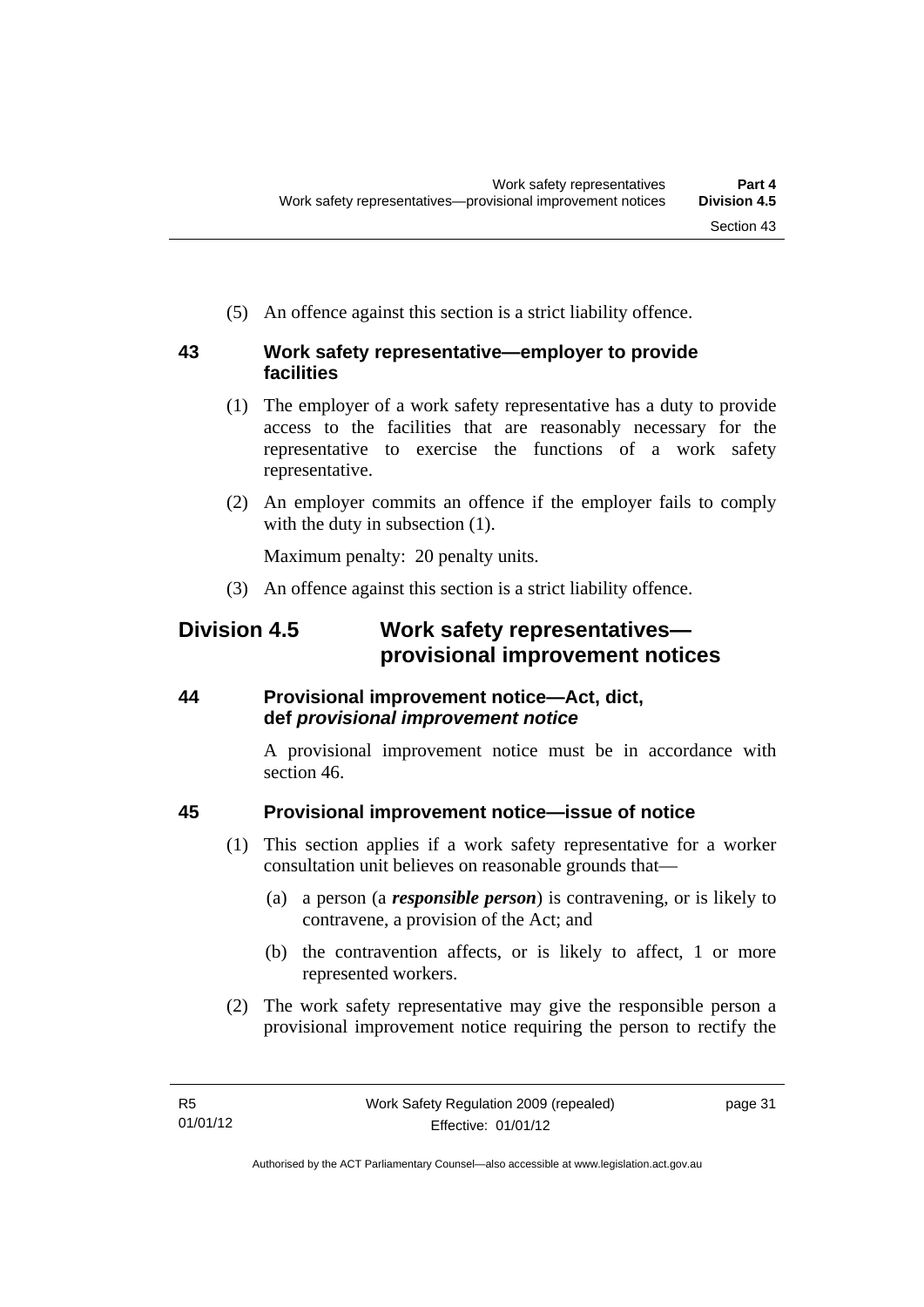matters or activities causing the contravention or likely contravention.

- (3) The work safety representative must not give a provisional improvement notice to a responsible person unless the representative believes on reasonable grounds that taking any further steps to consult the person about rectifying the matter or activity causing the contravention or likely contravention is unlikely to result in the rectification of the matter or activity.
- (4) A work safety representative must not give a provisional improvement notice to a responsible person in relation to a matter or activity that is the subject of an improvement notice or prohibition notice.

#### **46 Provisional improvement notice—content of notice**

- (1) A provisional improvement notice must—
	- (a) state the circumstance that is occurring, or is likely to occur, that the work safety representative giving the notice believes is causing a contravention or may cause a contravention and the reasons for the belief; and
	- (b) either—
		- (i) if the rectification is necessary to prevent or minimise the risk of serious harm to the health or safety of a worker, or someone else, from a hazard—require the responsible person to rectify the matter or activity that the notice relates to within 24 hours starting when the notice is given personally to the person; or
		- (ii) in any other case—state a period of not less than 7 days starting on the day after the day the notice is issued within which the responsible person must rectify the matter or activity that the notice relates to.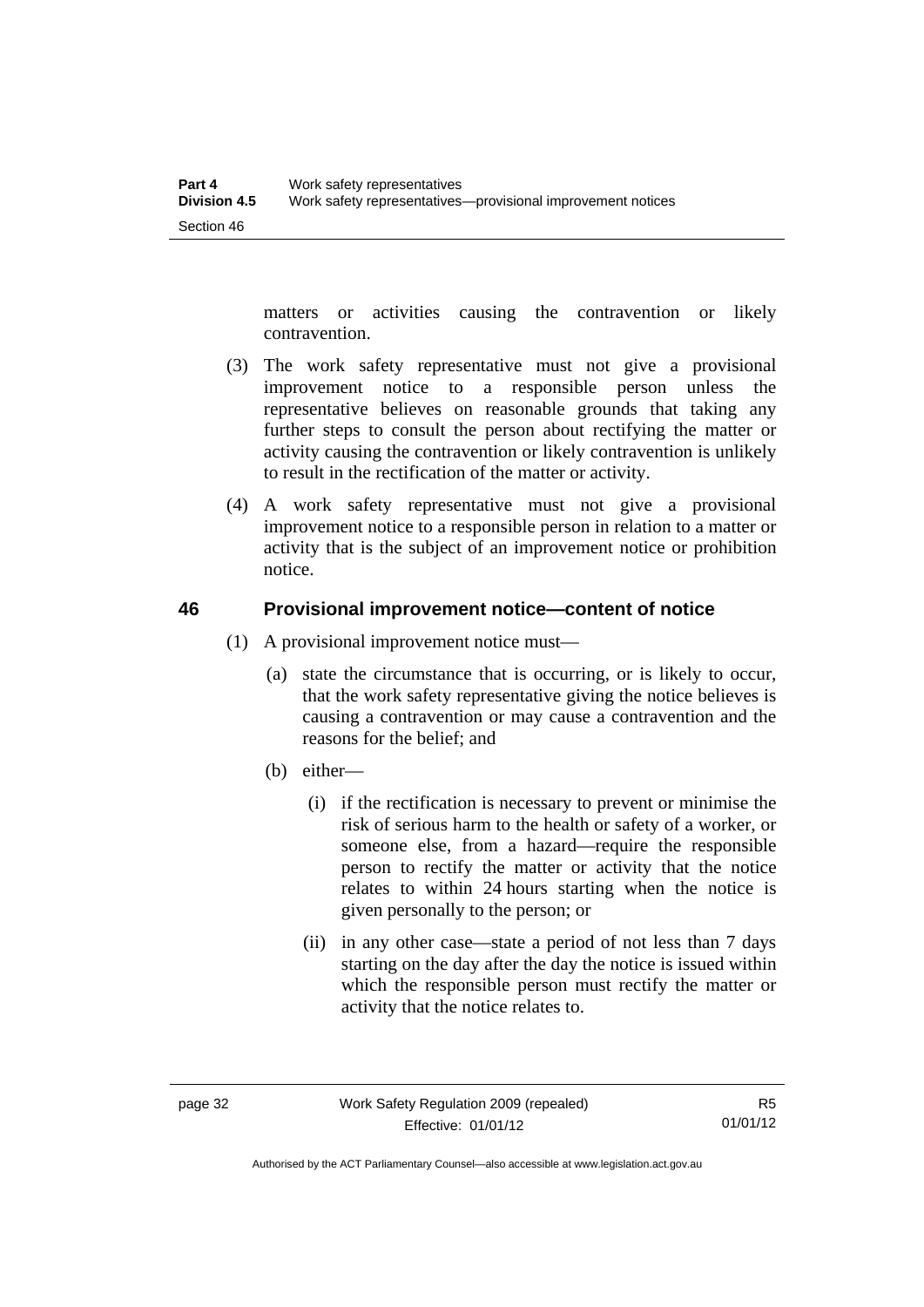- (2) A provisional improvement notice may state the action the responsible person may take to rectify the matter or activity that the notice relates to.
- (3) If subsection (1) (b) (ii) applies, before the end of the 7-day period stated in the notice, the work safety representative who issued the provisional improvement notice may, by written notice given to the responsible person, extend the period.

#### **47 Provisional improvement notice—service of notice on director-general etc**

A work safety representative who gives a provisional improvement notice to a responsible person must—

- (a) give a copy of the notice to the director-general; and
- (b) if the responsible person is a worker, and the notice is given to the person in relation to work carried out by the person for an employer—take all reasonably practicable steps to give a copy of the notice to the worker's employer.

### **48 Provisional improvement notice—service of notice on other employers etc**

- (1) This section applies to—
	- (a) if the responsible person is a worker, and a provisional improvement notice is given to the person in relation to work carried out by the person for an employer—the employer; or
	- (b) if a provisional improvement notice is given to a responsible person in any other case—the responsible person.
- (2) A person to whom this section applies must give a copy of the provisional improvement notice to each of the following people:
	- (a) if the notice relates to something that affects workplaces where workers not engaged by the employer work—each other employer of workers at each affected workplace;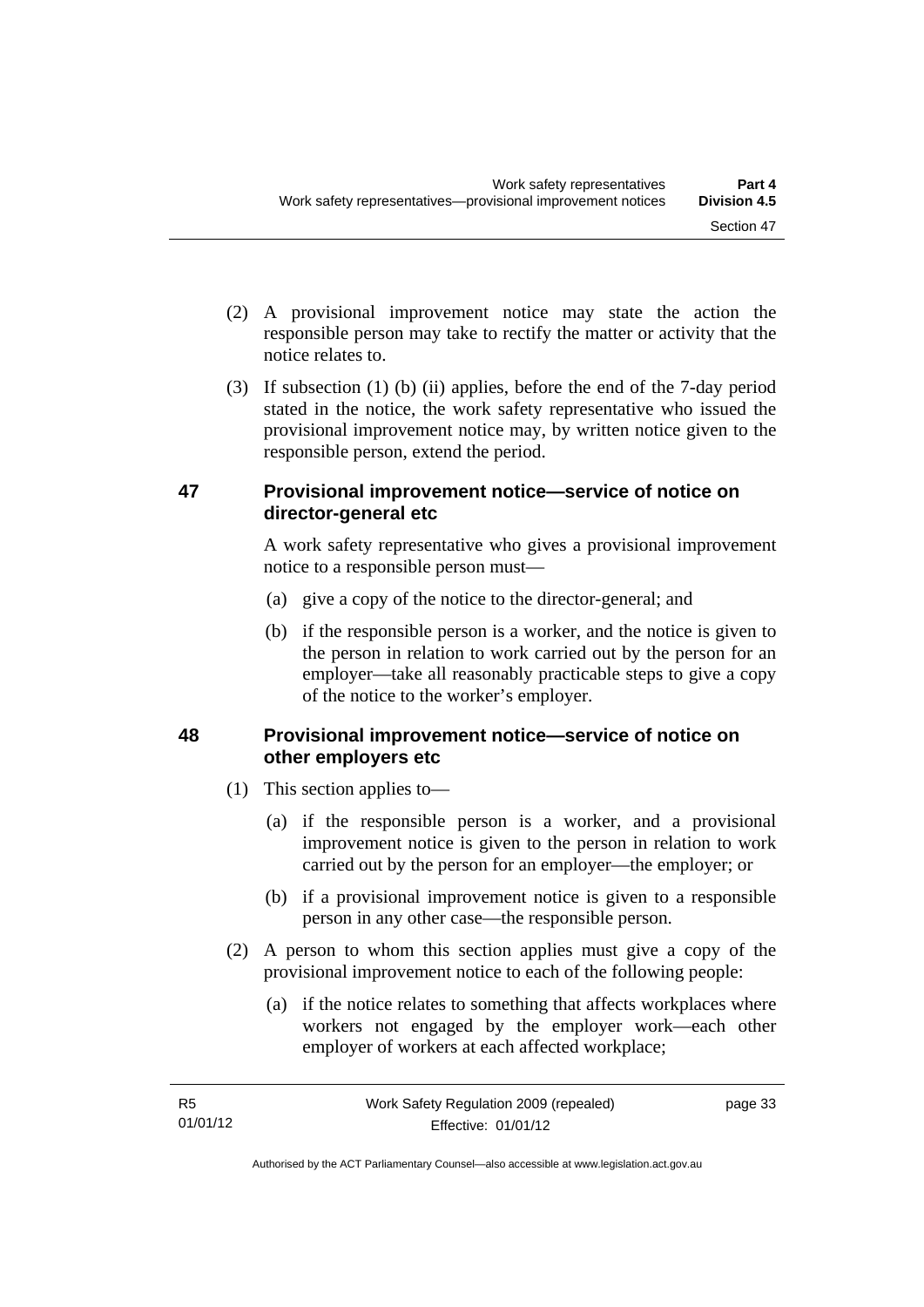- (b) if the notice relates to premises—
	- (i) each owner of the premises; and
	- (ii) if the premises are leased—the lessor and lessee of the premises; and
	- (iii) anyone else with a right to immediate possession of the premises;
- (c) if the notice relates to plant or other thing and the thing is hired under a hire-purchase agreement or contract of hire—the person from whom the thing is hired;
- (d) if the notice relates to plant or a substance or other thing, whether or not the thing is hired—anyone else with a right to immediate possession of the thing.

Maximum penalty: 20 penalty units.

(3) An offence against this section is a strict liability offence.

#### **49 Provisional improvement notice—display**

- (1) This section applies if a provisional improvement notice is given to an employer.
- (2) The employer must take all reasonably practicable steps to—
	- (a) notify each worker whose work is affected by the contravention to which the notice relates that the notice has been issued; and
	- (b) while the notice is in force—display a copy of the notice in a prominent place at or near each workplace where the work to which the notice relates is usually carried out.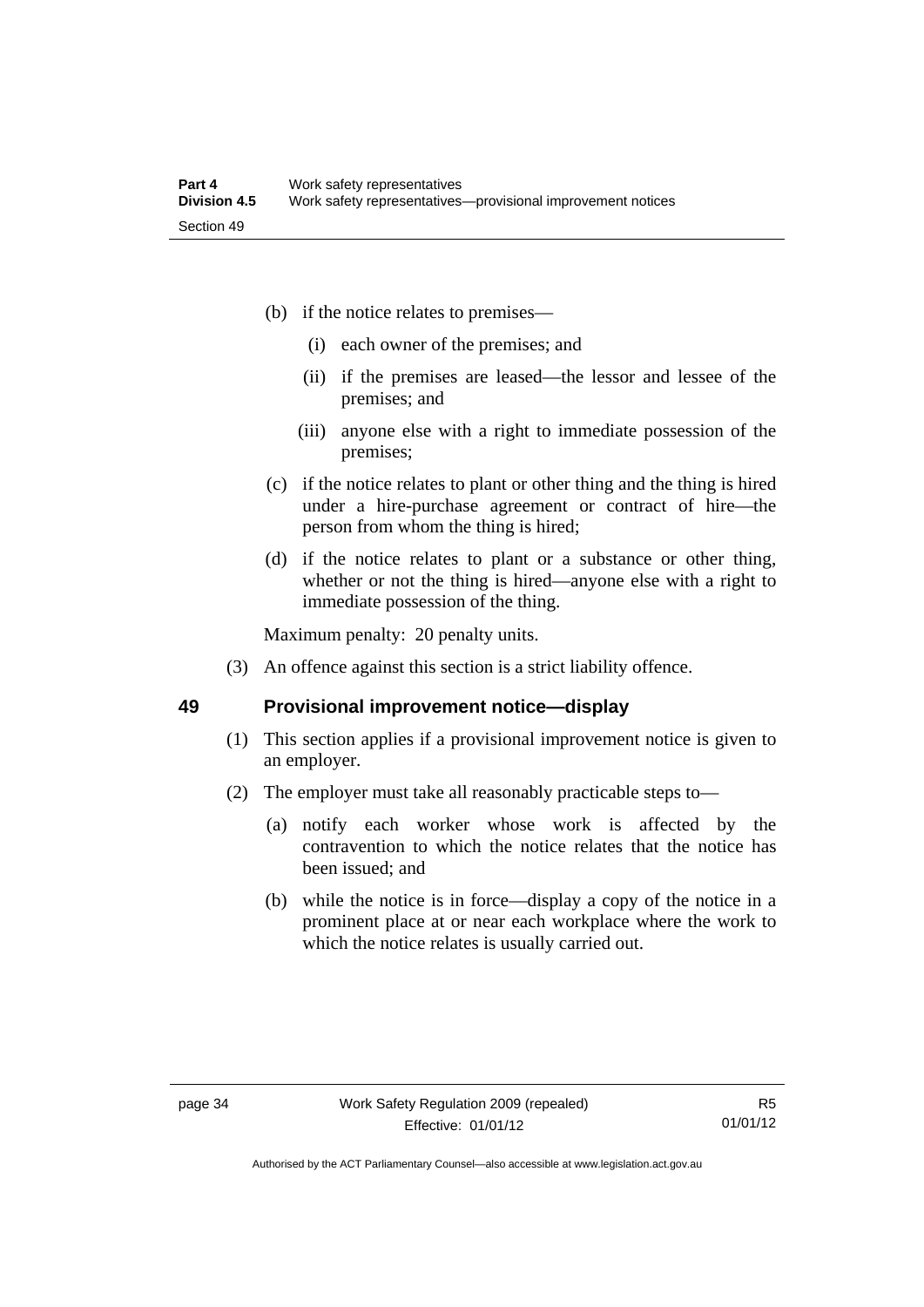(3) A person commits an offence if the person contravenes subsection (2).

Maximum penalty: 20 penalty units.

(4) An offence against this section is a strict liability offence.

#### **50 Provisional improvement notice—compliance**

- (1) This section applies if a work safety representative gives a responsible person a provisional improvement notice.
- (2) The responsible person commits an offence if the person fails to—
	- (a) ensure that the notice is complied with in relation to each matter that—
		- (i) the notice relates to; and
		- (ii) the person has control over; and
	- (b) take reasonable steps to inform the representative of the action taken to comply with the notice.

Maximum penalty: 30 penalty units.

(3) An offence against this section is a strict liability offence.

- **51 Provisional improvement notice—revocation of notice** 
	- (1) This section applies if a work safety representative gives a responsible person a provisional improvement notice.
	- (2) The work safety representative must revoke the provisional improvement notice if the representative believes on reasonable grounds that the responsible person—
		- (a) ensured that the notice was complied with in relation to each matter that—
			- (i) the notice related to; and
			- (ii) the person had control over; and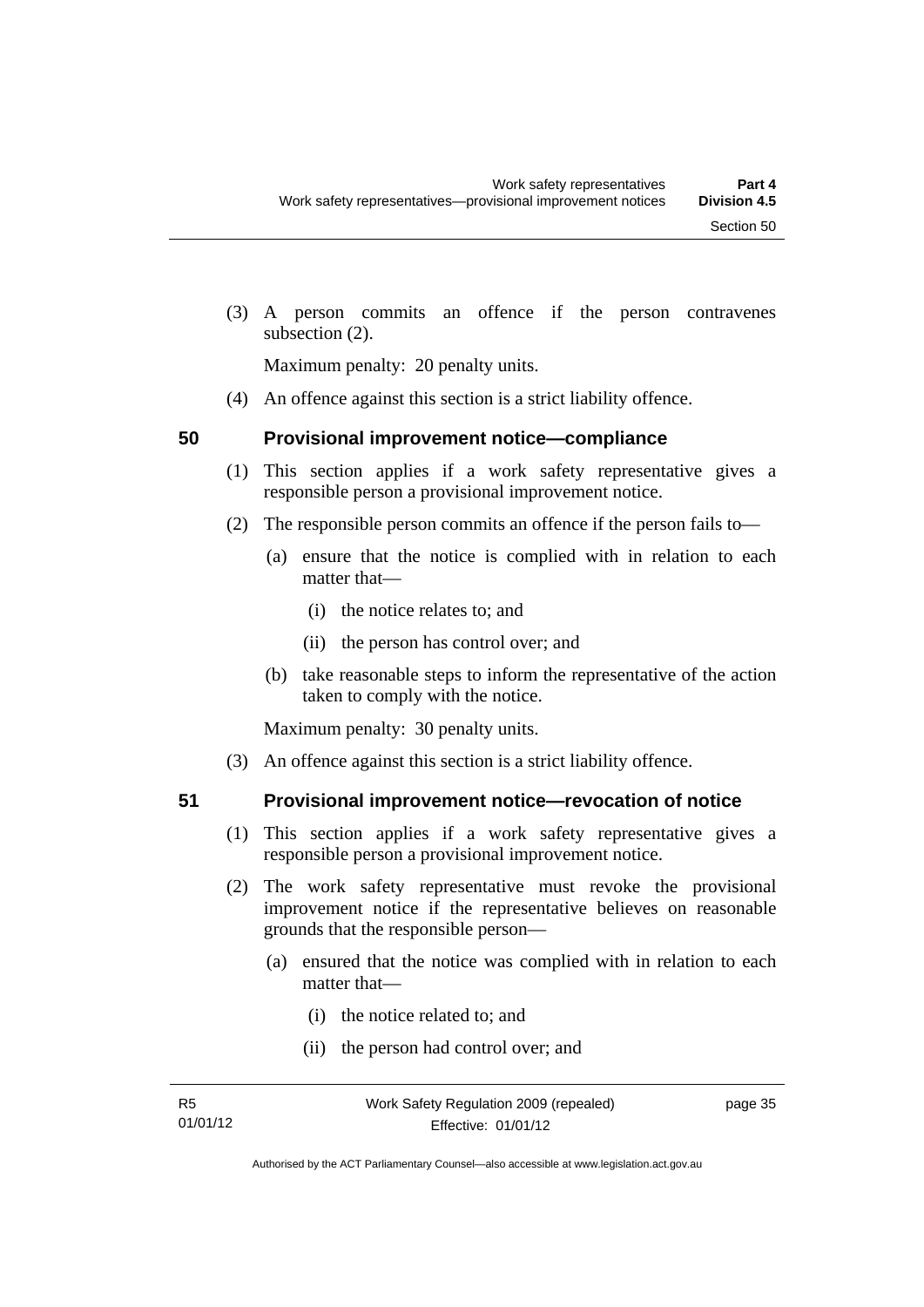- (b) took reasonable steps to inform the representative of the action taken to comply with the notice.
- (3) If the work safety representative revokes the notice, the representative must—
	- (a) give the responsible person written notice of the revocation; and
	- (b) give the director-general a copy of the revocation notice.

#### **52 Provisional improvement notice—review**

- (1) This section applies to—
	- (a) a responsible person in relation to whom a provisional improvement notice is in force; and
	- (b) if the responsible person is a worker, and the notice is in force in relation to work carried out by the person for an employer the employer.
- (2) A person to whom this section applies may ask the director-general to arrange an inspection to investigate the circumstances relating to the issue of the provisional improvement notice—
	- (a) by written notice given to the director-general; and
	- (b) not later than 7 days after the day the person receives the notice.
- (3) If a request is made under this section—
	- (a) the director-general must arrange for an inspector to investigate the circumstances relating to the issue of the provisional improvement notice; and
	- (b) the operation of the notice is suspended until an inspector completes an investigation of the circumstances relating to the issue of the notice.

Authorised by the ACT Parliamentary Counsel—also accessible at www.legislation.act.gov.au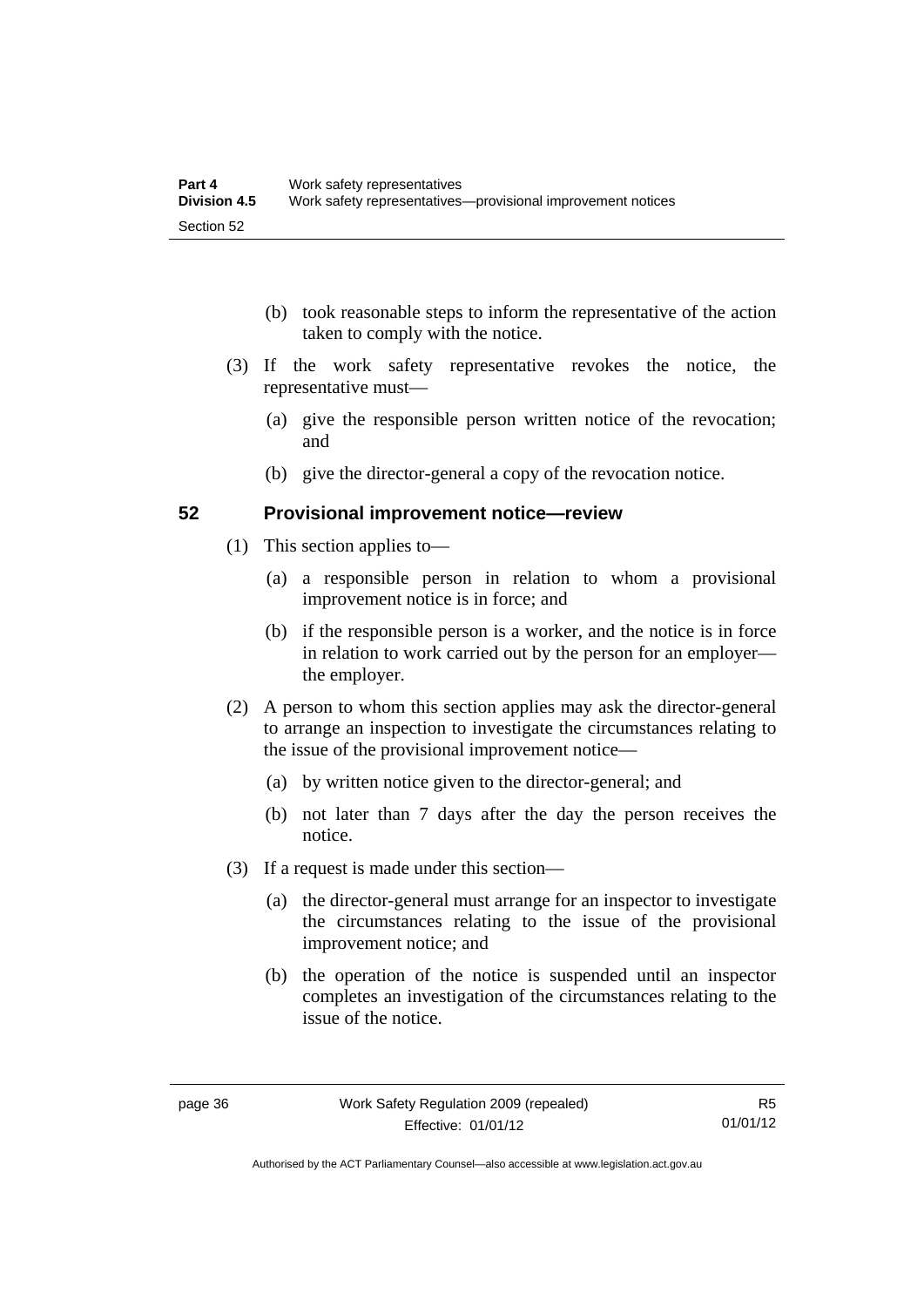- (4) The inspector must revoke the provisional improvement notice if, after the investigation, the inspector believes on reasonable grounds that—
	- (a) the notice should not have been given to the person; or
	- (b) the person to whom the notice was given—
		- (i) ensured the notice was complied with in relation to each matter that—
			- (A) the notice related to; and
			- (B) the person had control over; and
		- (ii) took reasonable steps to inform the representative of the action taken to comply with the notice; or
	- (c) for any other reason, the notice should not remain in force.
- (5) If a provisional improvement notice is revoked under this section, the inspector must give written notice of the revocation to—
	- (a) the work safety representative; and
	- (b) the responsible person; and
	- (c) if the responsible person is a worker, and the provisional improvement notice is in relation to work carried out by the person for an employer—the employer; and
	- (d) each person mentioned in section 48 (2) (Provisional improvement notice—service of notice on other employers etc) to whom a copy of the provisional improvement notice has been given.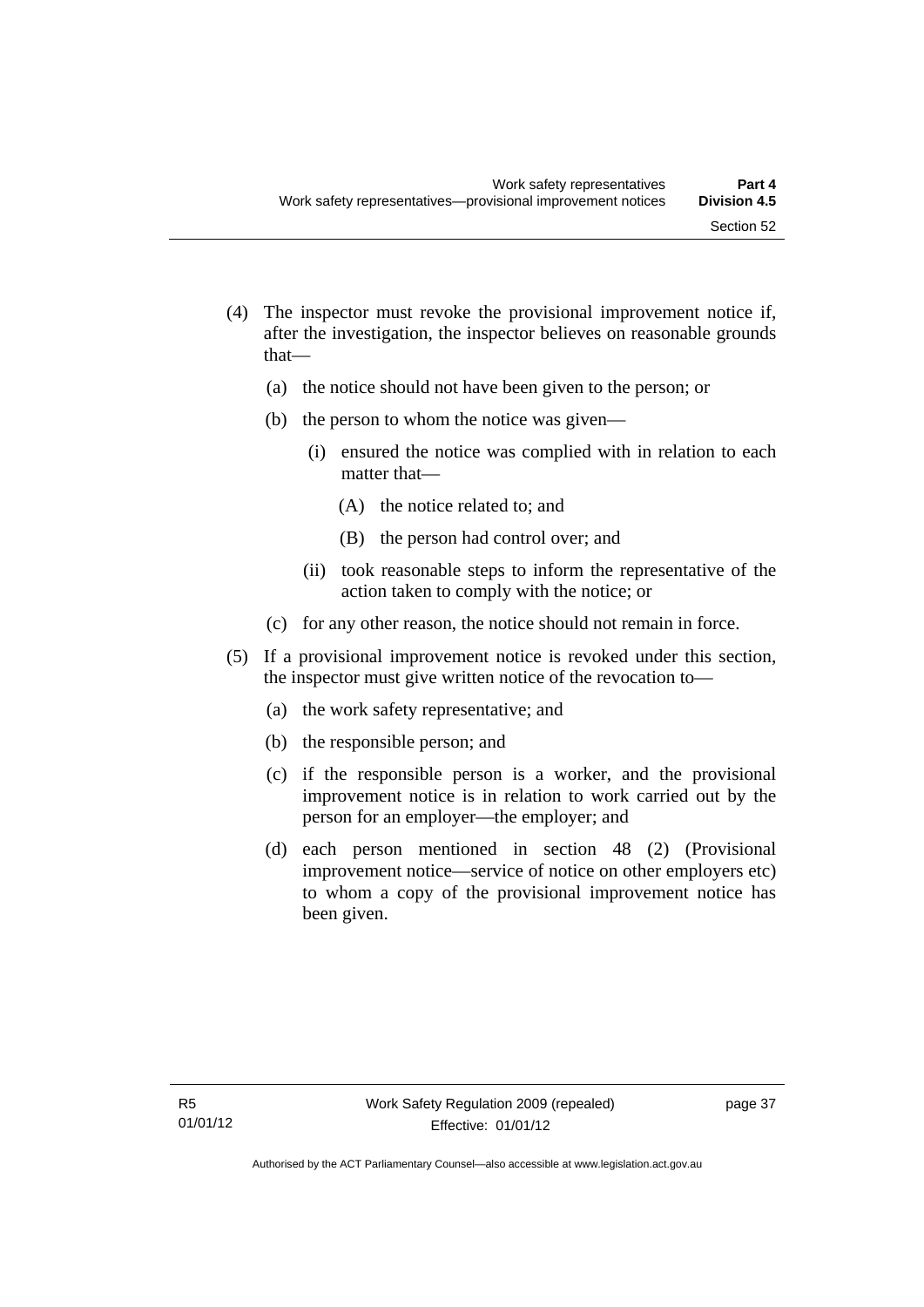# **Division 4.6 Work safety representatives emergency procedures**

#### **53 Emergency procedure**

- (1) This section applies if a work safety representative for a worker consultation unit believes on reasonable grounds that there is an immediate threat to the work safety of a represented worker unless the worker stops carrying out particular work.
- (2) The work safety representative must—
	- (a) tell a supervisor supervising the worker's work about the threat to the worker's work safety; or
	- (b) if a supervisor cannot be contacted immediately—direct the worker to stop, in a safe way, carrying out the work and, as soon as practicable, tell a supervisor that the direction has been given.
- (3) If a supervisor is told about a threat under subsection (2) (a), the supervisor must do what the supervisor considers appropriate to remove the threat, including directing the worker to stop, in a safe way, carrying out the work.
- (4) The work safety representative or the supervisor who is told about the threat under subsection (2) may ask the director-general to arrange for an inspector to investigate the worker's work if—
	- (a) if the supervisor is told about the threat under subsection (2) (a)—the representative and supervisor cannot agree that what the supervisor has done is sufficient to remove the threat; or
	- (b) if the supervisor is told about the direction given under subsection (2) (b)—the representative and supervisor cannot agree that the direction is necessary.
- (5) If a request is made under subsection (4)—

Authorised by the ACT Parliamentary Counsel—also accessible at www.legislation.act.gov.au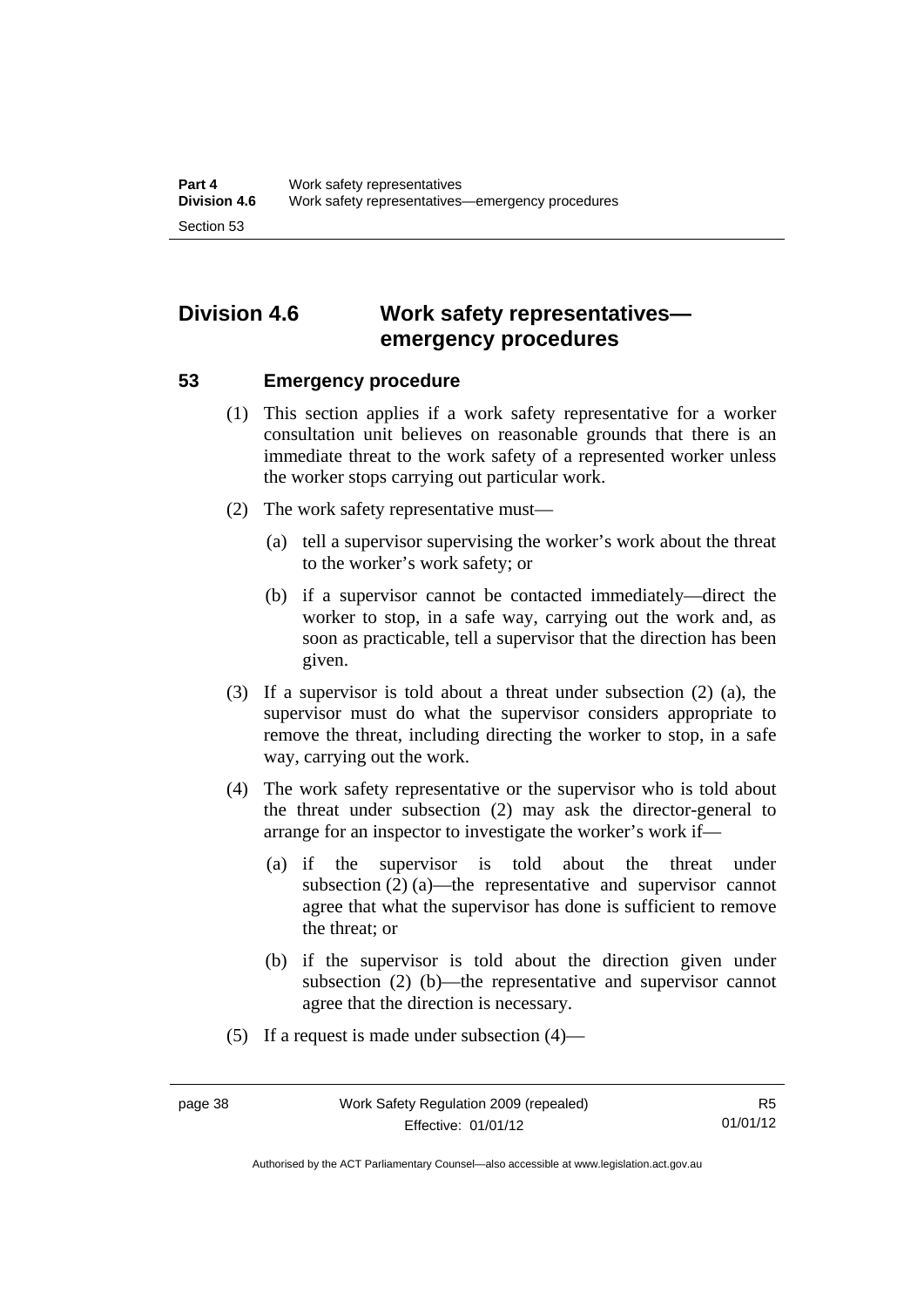- (a) the director-general must arrange an inspector to investigate the work; and
- (b) the inspector must exercise the inspector's powers under the Act that the inspector considers necessary in relation to the work.

#### **54 Emergency procedure—alternative work**

Nothing in this division affects an employer's right to require a worker to carry out alternative work while a direction under section 53 (2) (b) is in force in relation to the work the worker usually carries out.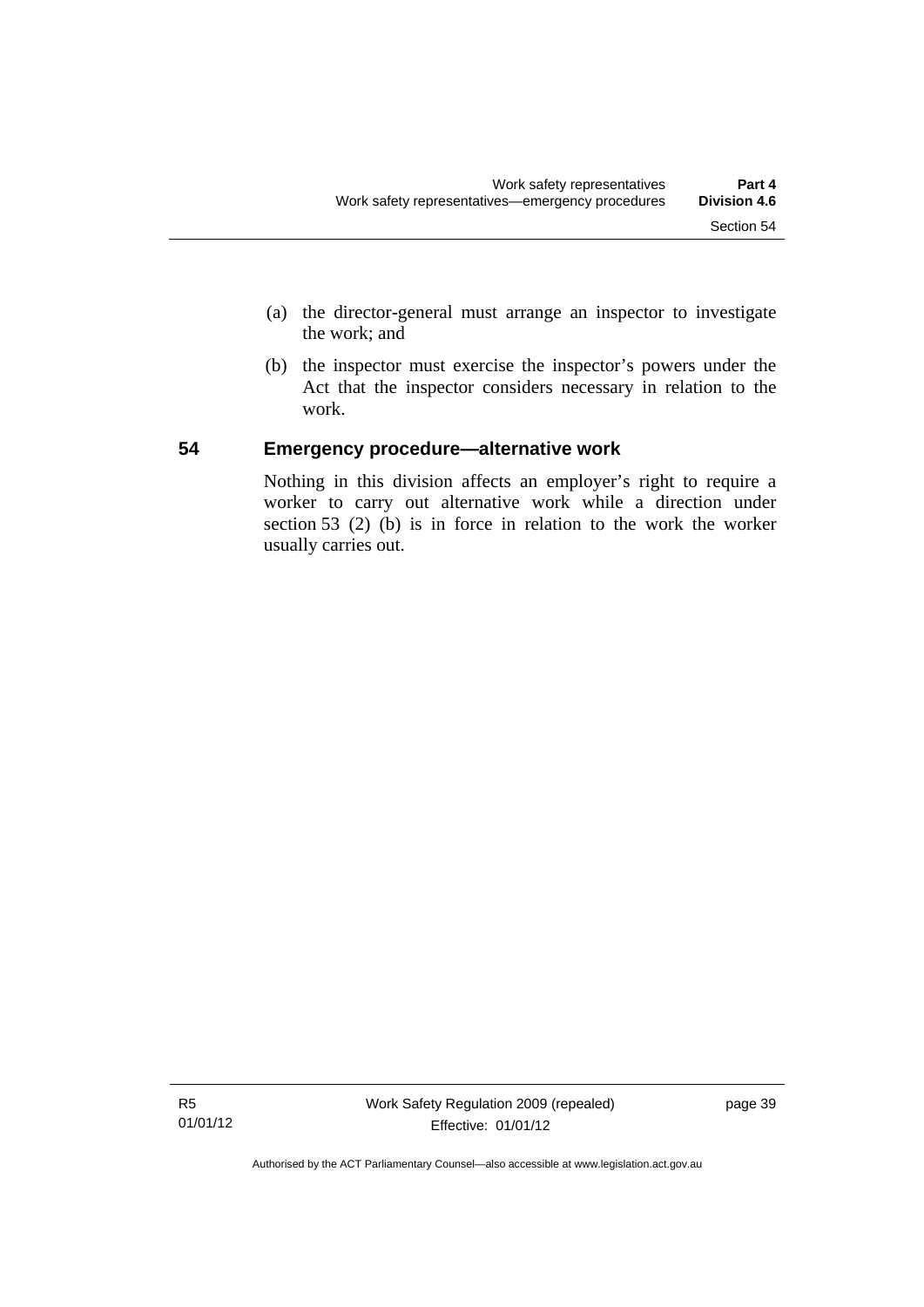# **Part 5 Work safety committees**

## **Division 5.1 Work safety committees establishment**

#### **55 Work safety committee—eligibility**

- (1) A person is eligible to be a member of the work safety committee for a worker consultation unit if the person is—
	- (a) a worker in the worker consultation unit; or
	- (b) if there is a work safety representative for the worker consultation unit—the work safety representative; or
	- (c) nominated by an employer of a worker in the worker consultation unit to represent the employer on the committee.
- (2) At least half the members of the work safety committee must be—
	- (a) workers in the worker consultation unit; or
	- (b) work safety representatives for the worker consultation unit.
	- *Note* A worker consultation unit may consist of workers of 1 or more employers—see the Act, s 48 (3) (b).

#### **56 Election process—worker consultation unit may ask others to conduct election**

- (1) A worker consultation unit may ask any of the following people to conduct the election of a work safety committee member on behalf of the unit:
	- (a) the employer;
	- (b) if a worker in the unit is, or is eligible to be, a member of a registered organisation—the registered organisation;
	- (c) someone else.
- (2) An employer commits an offence if—

Authorised by the ACT Parliamentary Counsel—also accessible at www.legislation.act.gov.au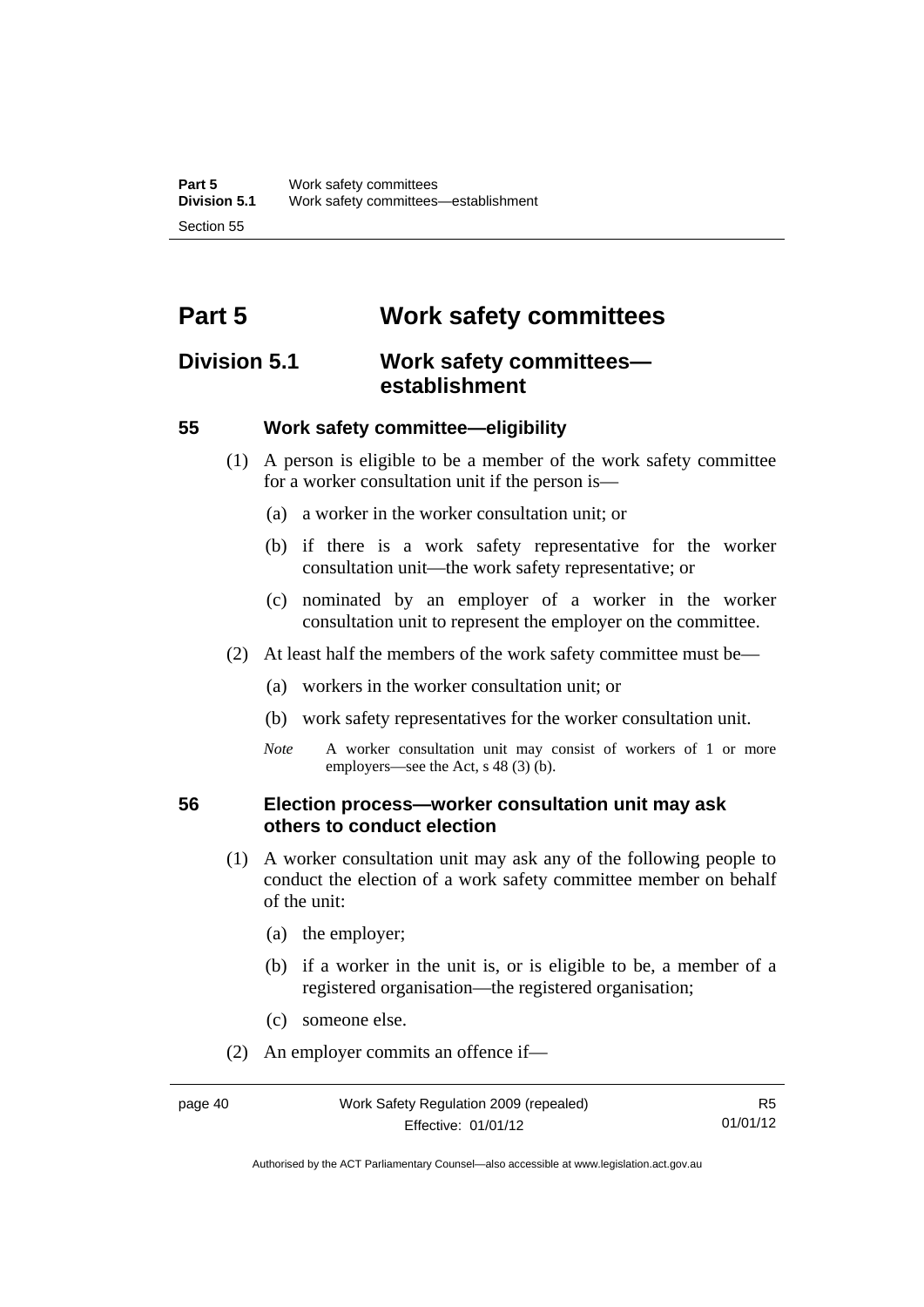- (a) a worker consultation unit asks the employer to conduct the election of a work safety committee member; and
- (b) the employer does not conduct the election within 42 days after the day the employer is asked.

Maximum penalty: 10 penalty units.

(3) An offence against this section is a strict liability offence.

#### **57 Election process—notice of election of work safety committee members**

- (1) This section applies if a work safety committee member is elected to the work safety committee for a worker consultation unit.
- (2) The person who conducted the election must give notice of the result of the election to each represented worker's employer.
- (3) The notice must include the work safety committee member's name.
- (4) An employer must, if given notice of the election of a work safety committee member for a worker consultation unit, tell workers in the unit the employer engages to carry out work that the person elected is a work safety committee member.

**Examples—how to tell workers who elected work safety committee member is** 

- 1 email
- 2 notice posted
- 3 staff handbook
- *Note 1* The Act, pt 6 (Compliance measures) imposes requirements on people who are required to do something under a provision of this regulation.
- *Note 2* An example is part of the regulation, is not exhaustive and may extend, but does not limit, the meaning of the provision in which it appears (see Legislation Act, s 126 and s 132).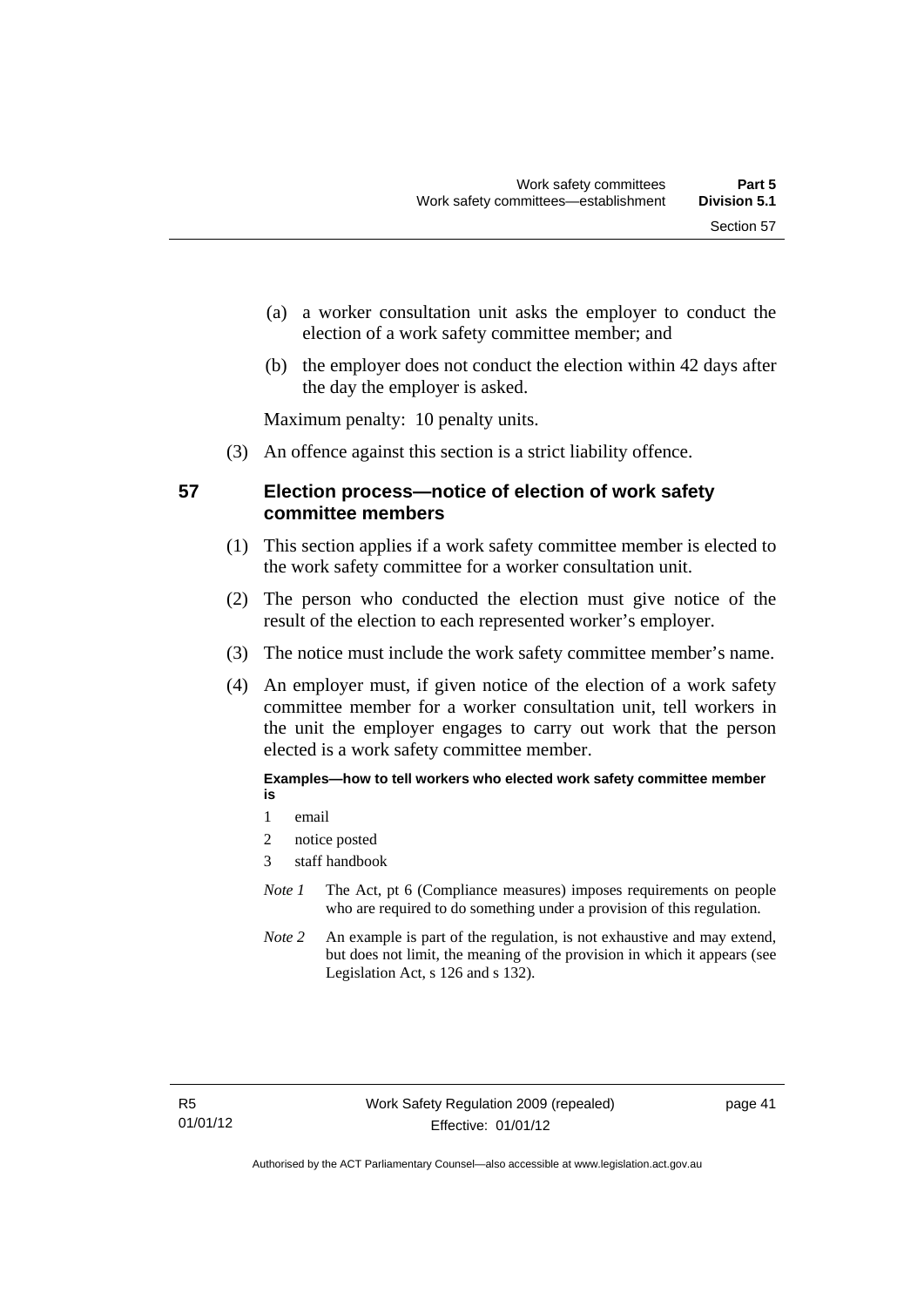# **Division 5.2 Work safety committees—general**

### **58 Work safety committee—exercising functions**

In exercising a function, the work safety committee for a worker consultation unit may—

- (a) give information, ideas and feedback to the employer and managers about how to implement work safety best practice; and
- (b) provide a forum for the employer to raise work safety concerns for the committee to consider; and
	- *Note* An employer has a duty to consult, if reasonably practicable, with workers to allow the workers to contribute to matters directly affecting their work safety—see the Act, s 47.
- (c) encourage workers to take an interest in work safety issues in their workplace; and
- (d) review the circumstances of injuries, diseases and serious incidents in the workplace, and make recommendations to the employer; and
- (e) undertake other activities agreed between the employer and the committee that the committee members have suitable qualifications and training to deal with.
- *Note* A provision of a law that gives an entity (including a person) a function also gives the entity powers necessary and convenient to exercise the function (see Legislation Act, s 196 and dict, pt 1, def *entity*).

#### **59 Work safety committee—governance**

- (1) A work safety committee may conduct its proceedings (including its meetings) as it considers appropriate.
- (2) However, a meeting of a work safety committee may only be held if a quorum is present at the meeting.

R5 01/01/12

Authorised by the ACT Parliamentary Counsel—also accessible at www.legislation.act.gov.au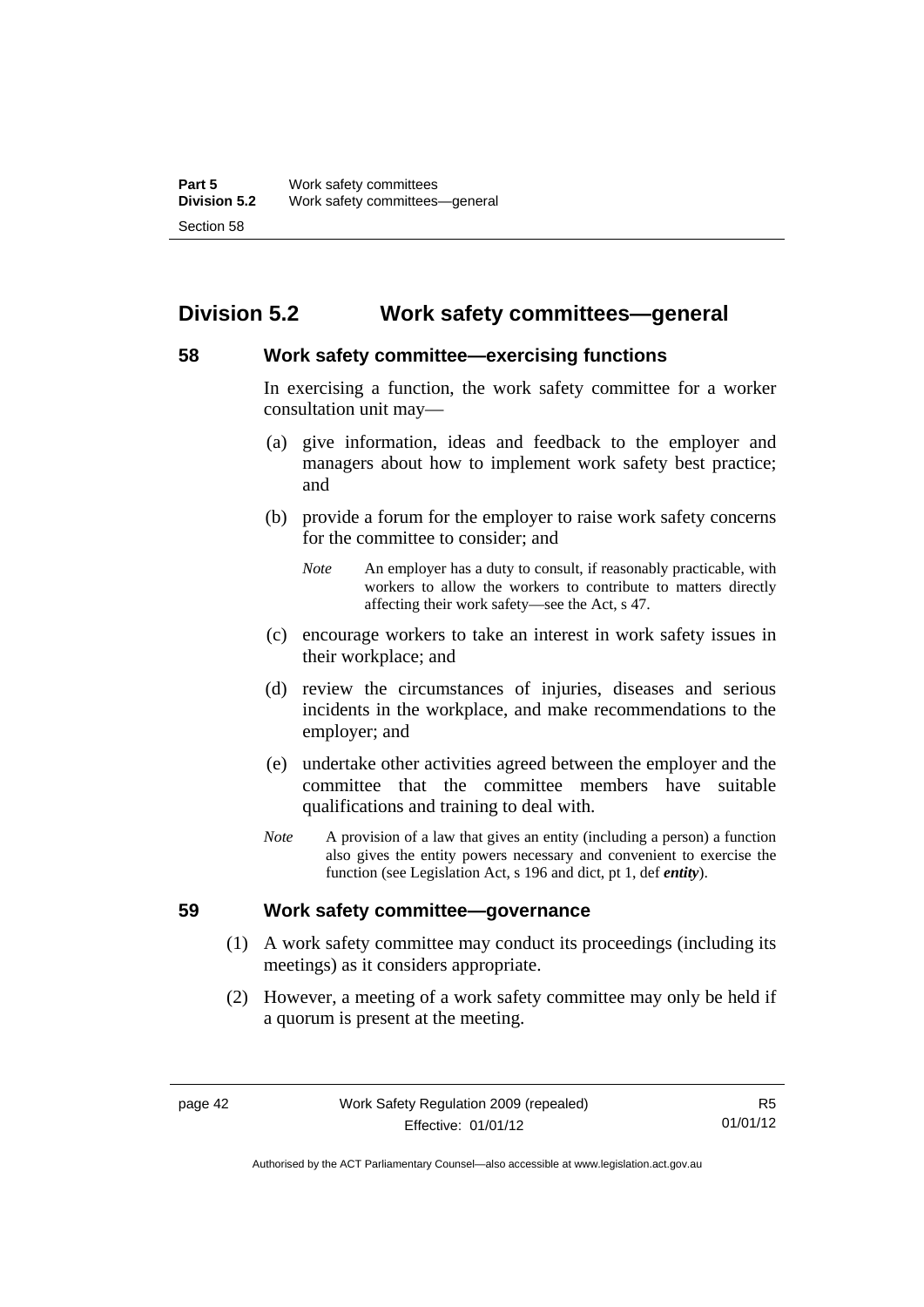- (3) A quorum is present at a meeting if—
	- (a) at least 1 member representing the interests of the employer is present at the meeting; and
	- (b) more than half the members of the work safety committee present at the meeting are—
		- (i) workers in the worker consultation unit; or
		- (ii) work safety representatives for the worker consultation unit.

#### **60 Work safety committee—employer's duties**

- (1) If a work safety committee is established for a worker consultation unit, the employer must—
	- (a) give the committee any information the employer has in relation to risks to work safety for a represented worker—
		- (i) at a workplace under the employer's control; or
		- (ii) caused by the employer's conduct in, or plant or substances used for, an undertaking of the employer; and
	- (b) allow a worker who is a member of the committee to take the time off work, without loss of pay or other entitlements, that is reasonably necessary for the worker—
		- (i) to attend meetings of the committee; and
		- (ii) with the employer's agreement—to undertake a work safety course; and
		- (iii) with the committee's approval—to exercise the committee's functions.
	- *Note* The Legislation Act, s 170 and s 171 deals with the application of the privilege against self-incrimination and client legal privilege.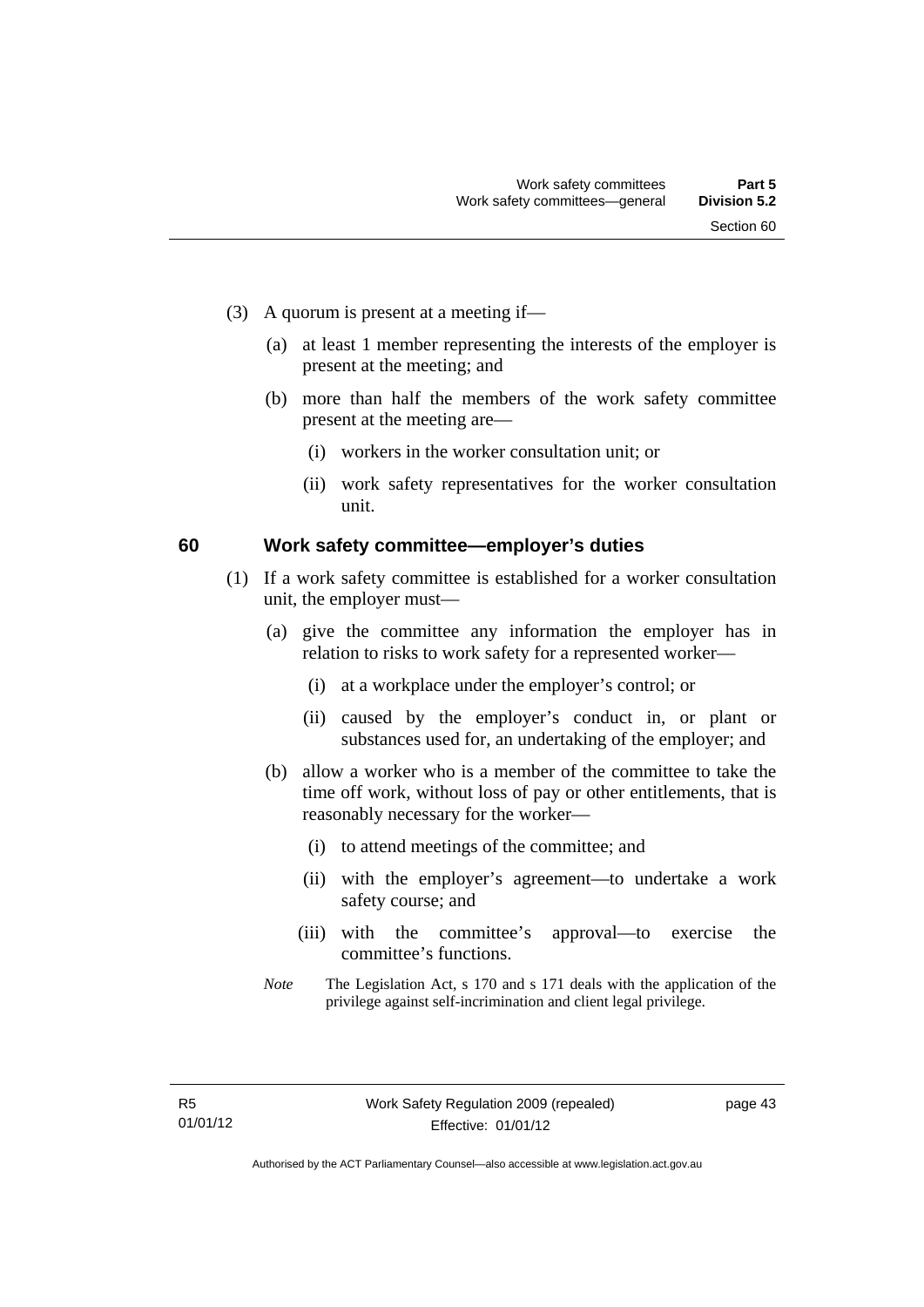(2) An employer commits an offence if the employer fails to comply with subsection  $(1)$ .

Maximum penalty: 20 penalty units.

- (3) An offence against this section is a strict liability offence.
- (4) In this section:

*work safety course*, for a worker, means a training course in work safety that is—

- (a) necessary and reasonable for the worker to undertake to be able to perform the duties of a work safety committee member; and
- (b) approved in writing by the work safety committee.

page 44 Work Safety Regulation 2009 (repealed) Effective: 01/01/12

R5 01/01/12

Authorised by the ACT Parliamentary Counsel—also accessible at www.legislation.act.gov.au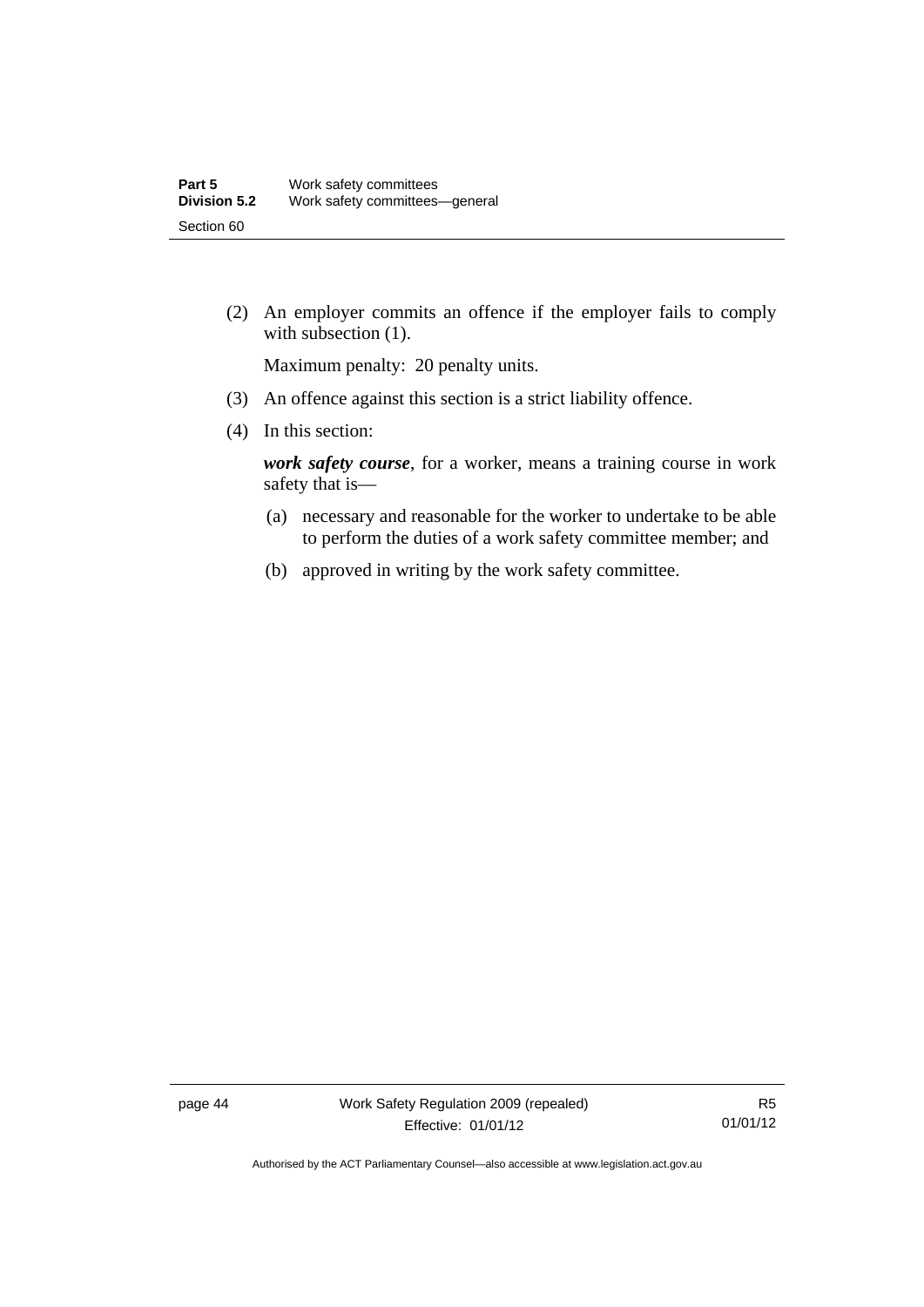# **Part 6 Authorised representatives**

#### **61 Authorised representative—training—Act, s 62 (2) (b)**

- (1) A training course approved by the council is prescribed.
- (2) An approval under subsection (1) is a notifiable instrument.

*Note* A notifiable instrument must be notified under the Legislation Act.

#### **62 Authorised representative—application for disqualification**

- (1) One or more of the following may apply to the director-general for the disqualification of an authorised representative:
	- (a) an employer of a represented worker that has been affected by an action of the authorised representative;
	- (b) a represented worker that has been affected by an action of the authorised representative;
	- (c) if a worker in the worker consultation unit is, or is eligible to be, a member of a registered organisation—the registered organisation.
- (2) The application—
	- (a) must be in writing; and
	- (b) must set out the grounds on which the disqualification is sought; and
	- (c) may ask for the authorised representative to be suspended.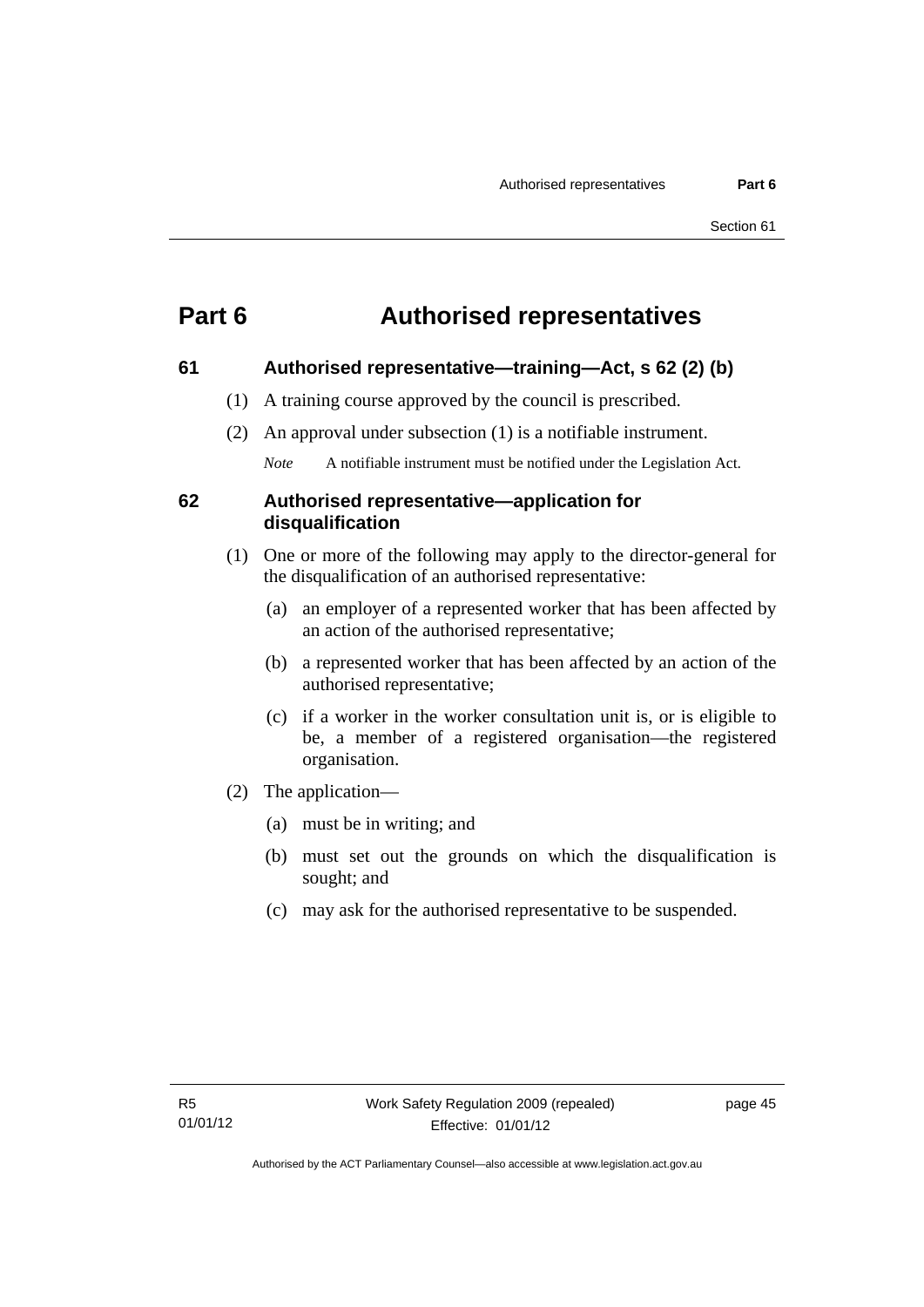Section 63

#### **63 Authorised representative—grounds for disqualification**

Each of the following is a ground for disqualifying an authorised representative:

 (a) the representative has contravened the Act, division 4.4 (Authorised representatives—entry to workplace);

- (b) the representative has threatened to contravene the Act, division 4.4;
- (c) the representative has, in exercising a function under this part intentionally hindered or obstructed an employer or worker or otherwise acted improperly.

#### **64 Authorised representative—notice of intention to disqualify**

- (1) If, on application, the director-general is satisfied that a ground may exist to disqualify an authorised representative, the director-general must give the representative written notice (a *show cause notice*)—
	- (a) that the director-general intends to disqualify the representative; and
	- (b) telling the representative why the director-general intends to disqualify the representative; and
	- (c) telling the representative that the representative may, not later than 14 days after the day the representative is given the notice, give the director-general written reasons explaining why the representative should not be disqualified.
- (2) However, the director-general may, at the same time as or immediately after giving the authorised representative notice, suspend the authorised representative if satisfied on reasonable

R5 01/01/12

*Note* A reference to an Act includes a reference to the statutory instruments made or in force under the Act, including any regulation (see Legislation Act, s 104).

Authorised by the ACT Parliamentary Counsel—also accessible at www.legislation.act.gov.au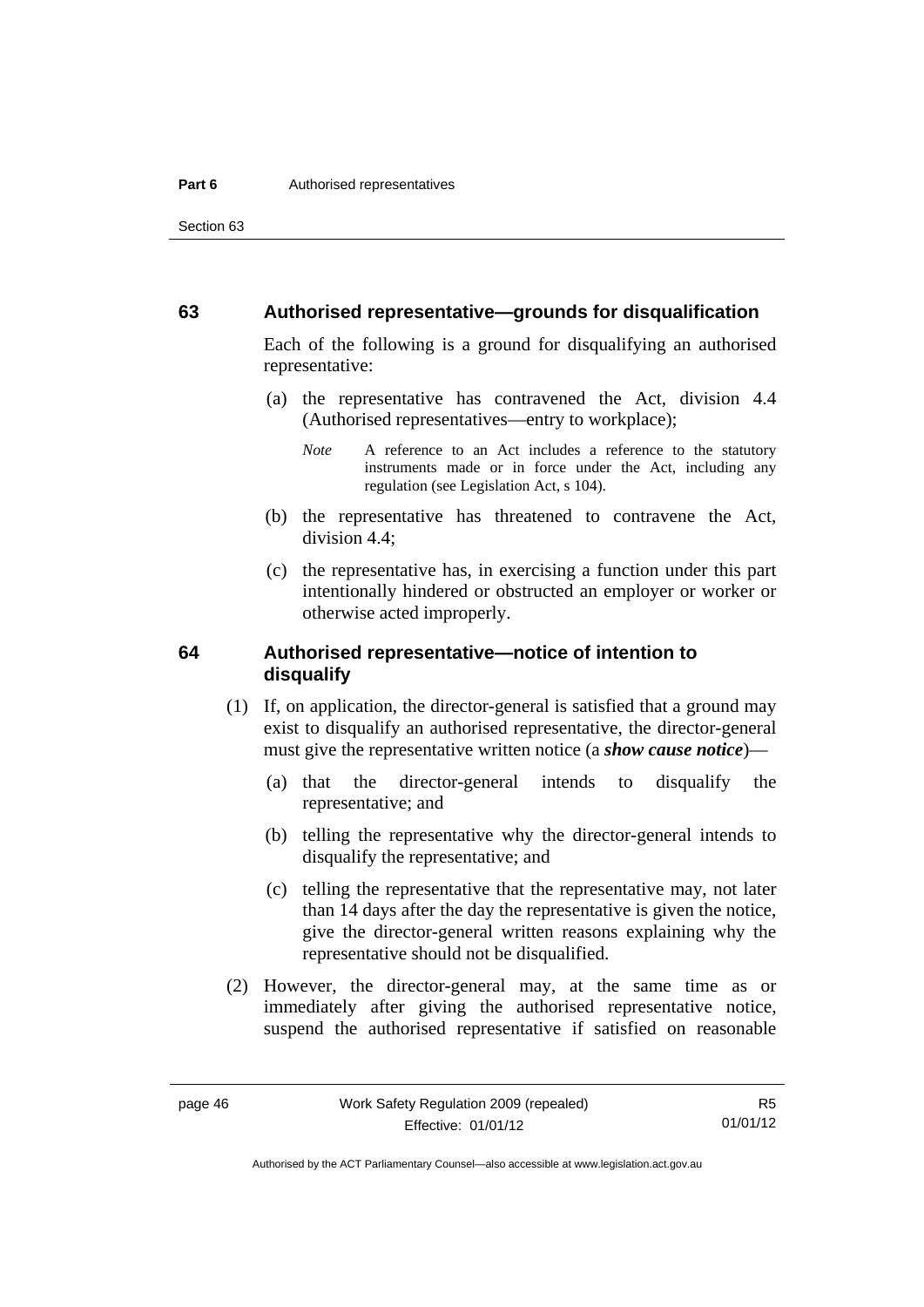grounds that, if not immediately suspended, the representative may—

- (a) injure a worker; or
- (b) cause significant damage to premises or a business or undertaking.

#### **65 Authorised representative—disqualification**

- (1) The director-general may disqualify an authorised representative if—
	- (a) satisfied that there is a ground for disqualification under section 63; and
	- (b) a show cause notice has been given under section 64; and
	- (c) the time for the representative to respond to the show cause notice has ended.
- (2) In deciding whether to disqualify an authorised representative, the director-general must consider the following:
	- (a) the representative's past record in exercising the representative's function;
	- (b) any response by the representative given in accordance with the show cause notice.
- (3) The director-general may consider anything else the director-general considers relevant.
- (4) If the director-general disqualifies a person under subsection (1), the director-general must tell the following people in writing about the disqualification—
	- (a) the representative of the disqualification; and
	- (b) the person who applied under section 62 for the person to be disqualified; and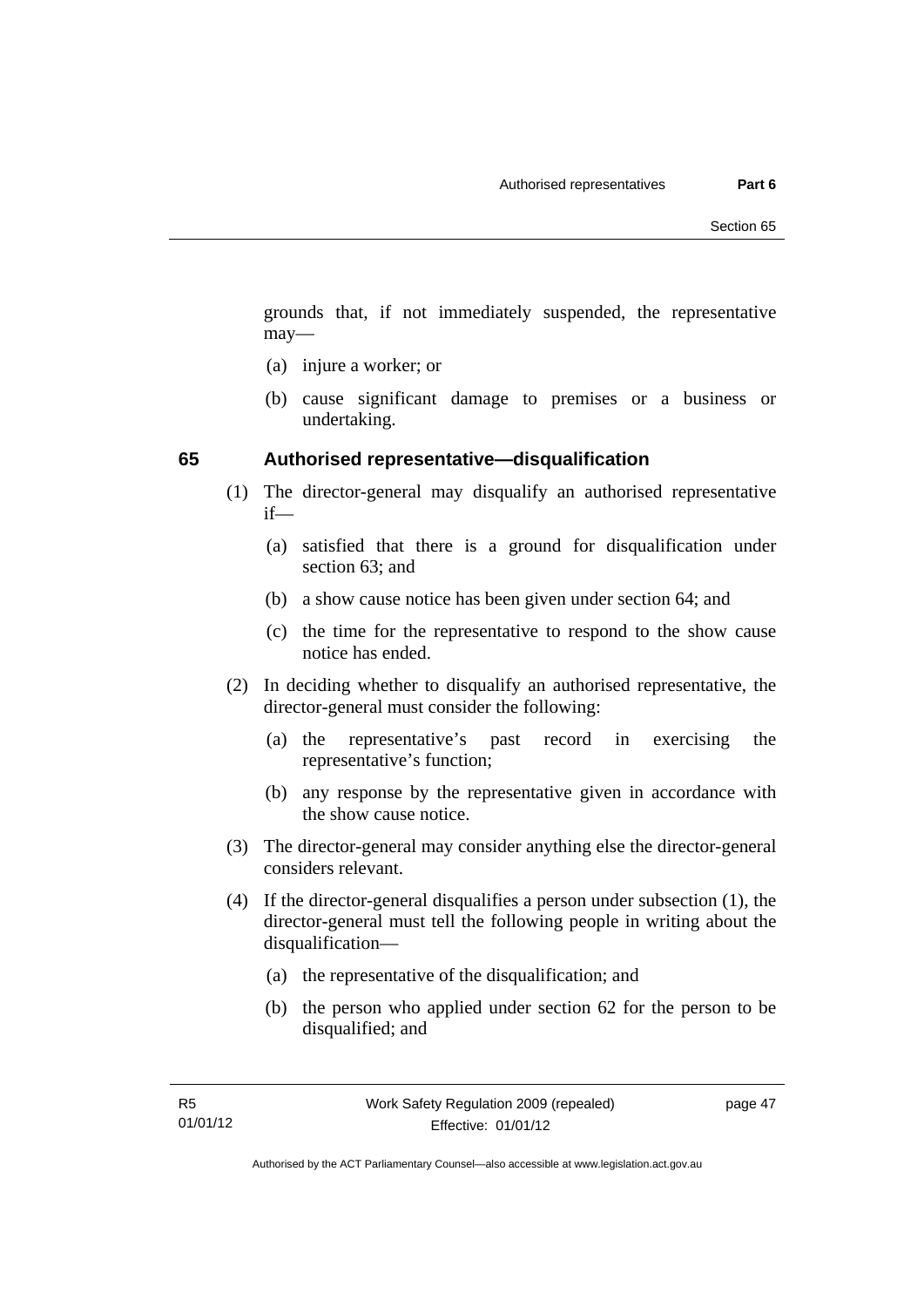#### **Part 6 Authorised representatives**

Section 66

 (c) a registered organisation if the director-general knows, or believes, that the person is an employee of, or holds an office in, the organisation.

#### **66 Authorised representative—revocation of disqualification**

- (1) The director-general may revoke a disqualification under section 65 if the director-general believes on reasonable grounds that it is no longer appropriate for the disqualification to remain in force.
- (2) The director-general may revoke a disqualification on application or on the director-general's own initiative.

page 48 Work Safety Regulation 2009 (repealed) Effective: 01/01/12

R5 01/01/12

Authorised by the ACT Parliamentary Counsel—also accessible at www.legislation.act.gov.au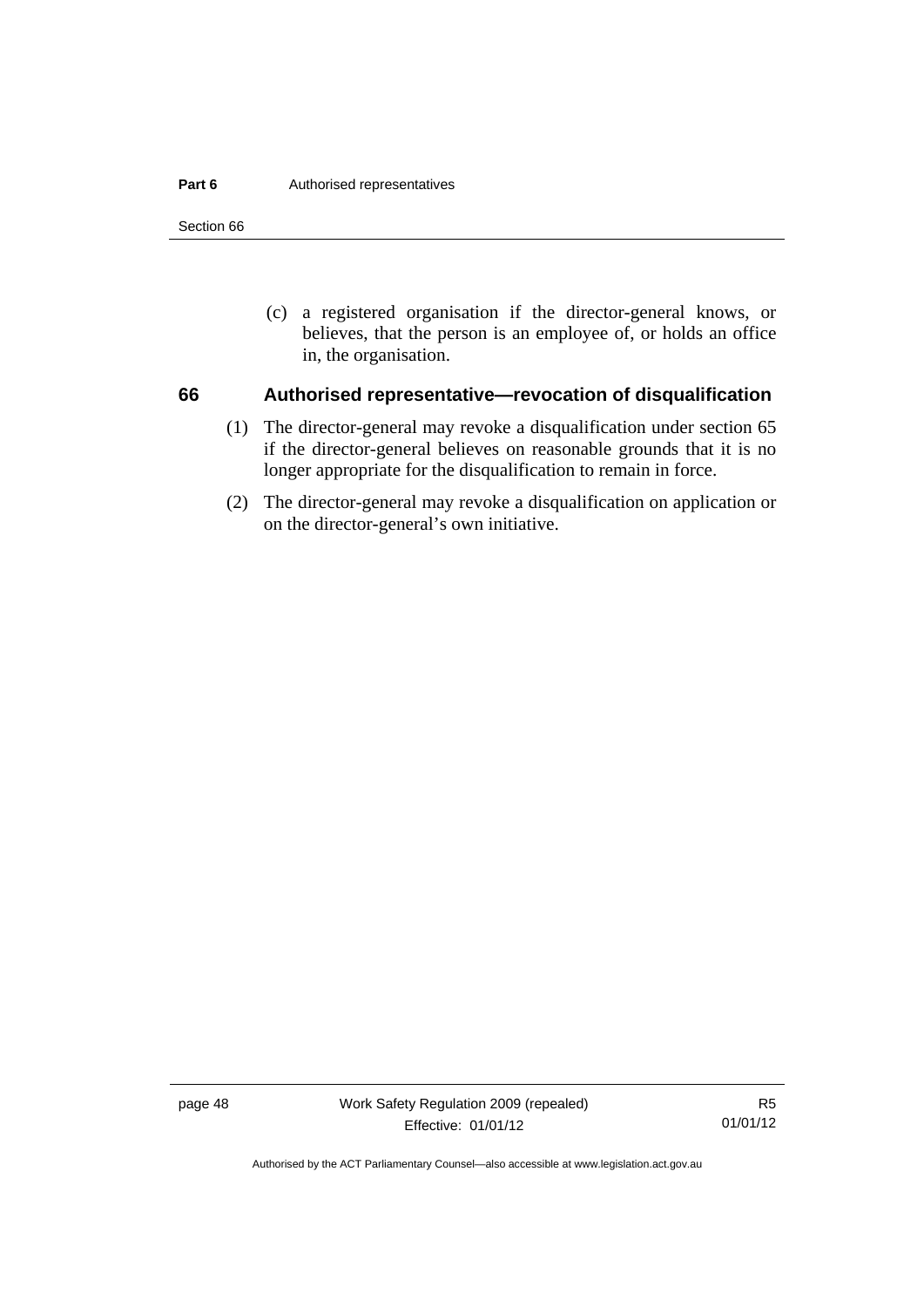# **Part 7** Particular safety measures

# **Division 7.1 Entry and exit**

### **67 Entry to and exit from workplaces**

- (1) A person conducting a business or undertaking at a workplace commits an offence if anyone coming into or leaving the workplace is not able to—
	- (a) enter, exit and move safely about the workplace; and
	- (b) leave the workplace in an emergency.

Maximum penalty: 30 penalty units.

- (2) A person in control of premises commits an offence if anyone coming into or leaving the premises is not able to—
	- (a) enter, exit and move safely about the premises; and
	- (b) leave the premises in an emergency.

Maximum penalty: 30 penalty units.

#### **68 Movement within workplaces**

- (1) A person conducting a business or undertaking at a workplace commits an offence if anyone allowed at the workplace does not have safe access to—
	- (a) each place at the workplace where the person is allowed; and
	- (b) any amenities at the workplace where the person is allowed.

Maximum penalty: 20 penalty units.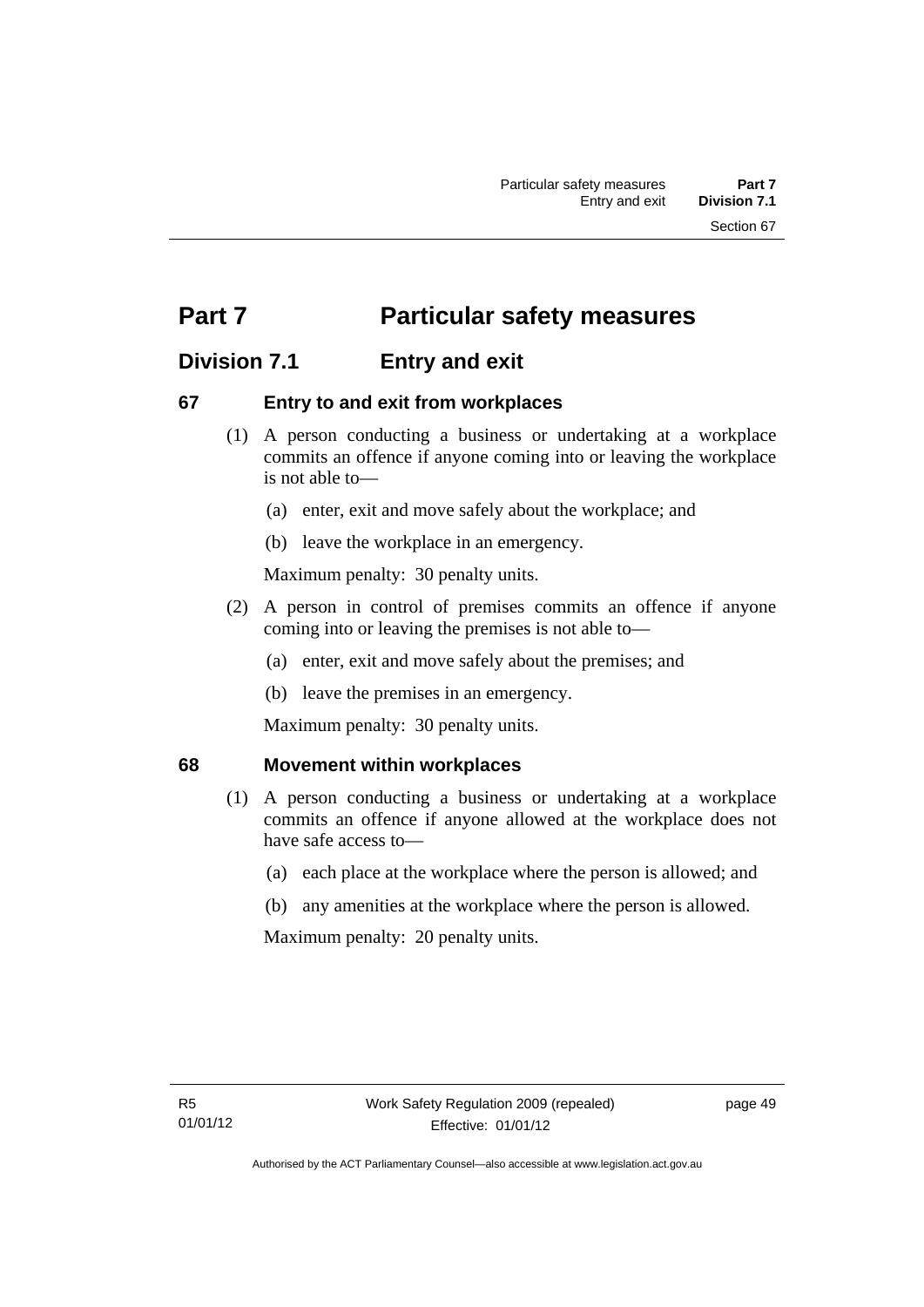- (2) A person in control of premises commits an offence if anyone allowed at the premises does not have safe access to—
	- (a) each place at the premises where the person is allowed; and
	- (b) any amenities at the premises where the person is allowed.

Maximum penalty: 20 penalty units.

 (3) A person conducting a business or undertaking at a workplace commits an offence if a passage or emergency exit at the workplace contains anything that could hinder or prevent the safe and quick exit of anyone in an emergency.

Maximum penalty: 30 penalty units.

 (4) A person in control of premises commits an offence if a passage or emergency exit at the premises contains anything that could hinder or prevent the safe and quick exit of anyone in an emergency.

Maximum penalty: 30 penalty units.

(5) An offence against subsection (3) or (4) is a strict liability offence.

# **Division 7.2 Personal protective and safety equipment**

### **69 Person conducting business or undertaking to provide personal protective and safety equipment**

- (1) A person conducting a business or undertaking at a workplace commits an offence if measures taken at the workplace to minimise a risk include the use of personal protective and safety equipment and—
	- (a) the equipment provided is not adequate for the person; or
	- (b) the equipment provided does not minimise the risk for the person; or
	- (c) the person is not told of any limitation of the equipment; or

Authorised by the ACT Parliamentary Counsel—also accessible at www.legislation.act.gov.au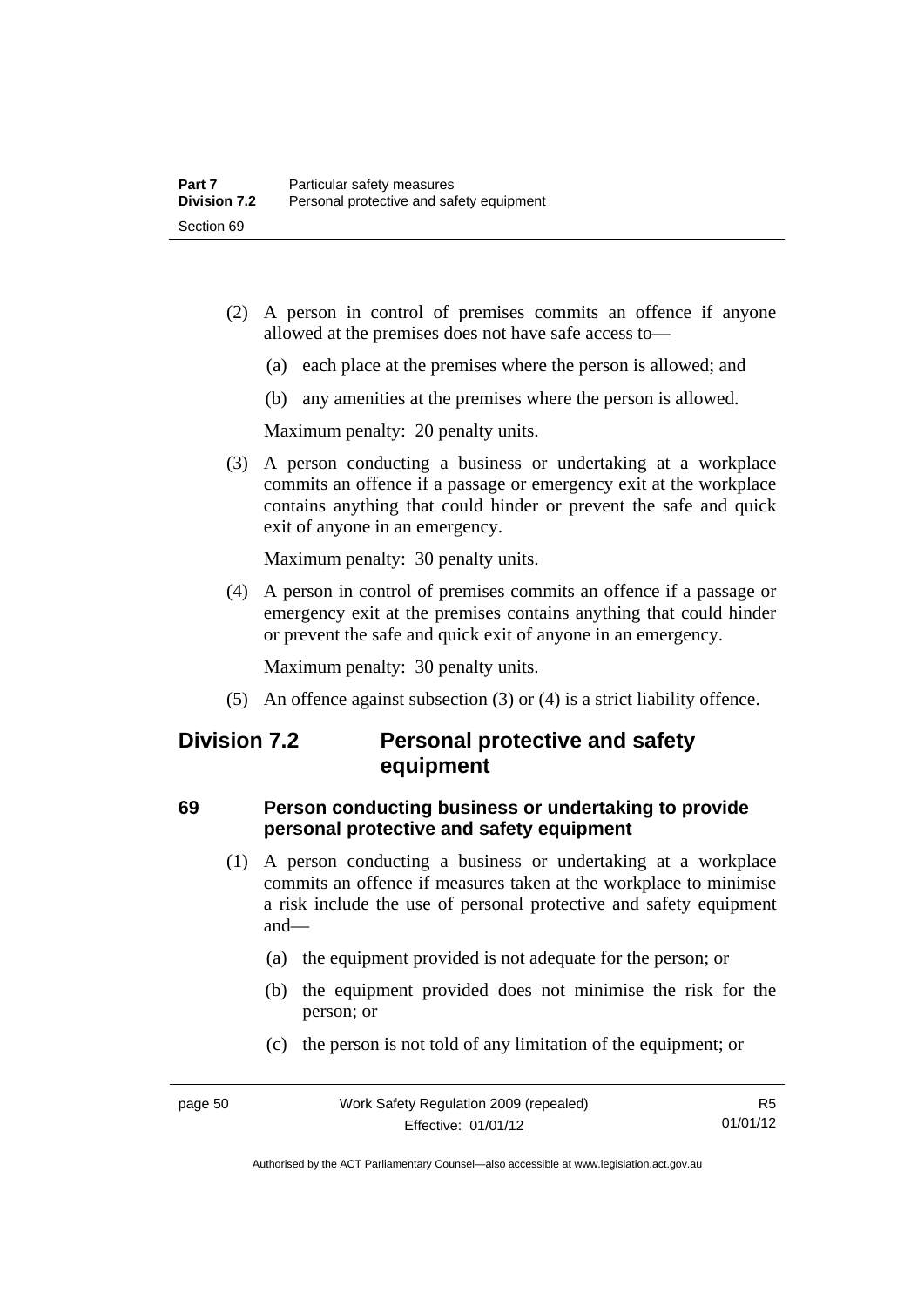- (d) the person is not given the instruction and training necessary to ensure that the equipment minimises the risk for the person; or
- (e) the equipment is not properly maintained and repaired or replaced as frequently as is necessary to minimise the risk for the person; and
- (f) the equipment is not kept in a clean and hygienic condition.

Maximum penalty: 20 penalty units.

- *Note* See also any relevant Australian Standards relating to the provision and use of personal protective and safety equipment.
- (2) A person conducting a business or undertaking at a workplace commits an offence if personal protective and safety equipment used to minimise risk at the workplace is not stored in an accessible place at the workplace.

Maximum penalty: 20 penalty units.

- (3) A person conducting a business or undertaking at a workplace commits an offence if—
	- (a) there are areas in the workplace where personal protective and safety equipment must be used; and
	- (b) the areas are not clearly identified.

Maximum penalty: 20 penalty units.

(4) An offence against this section is a strict liability offence.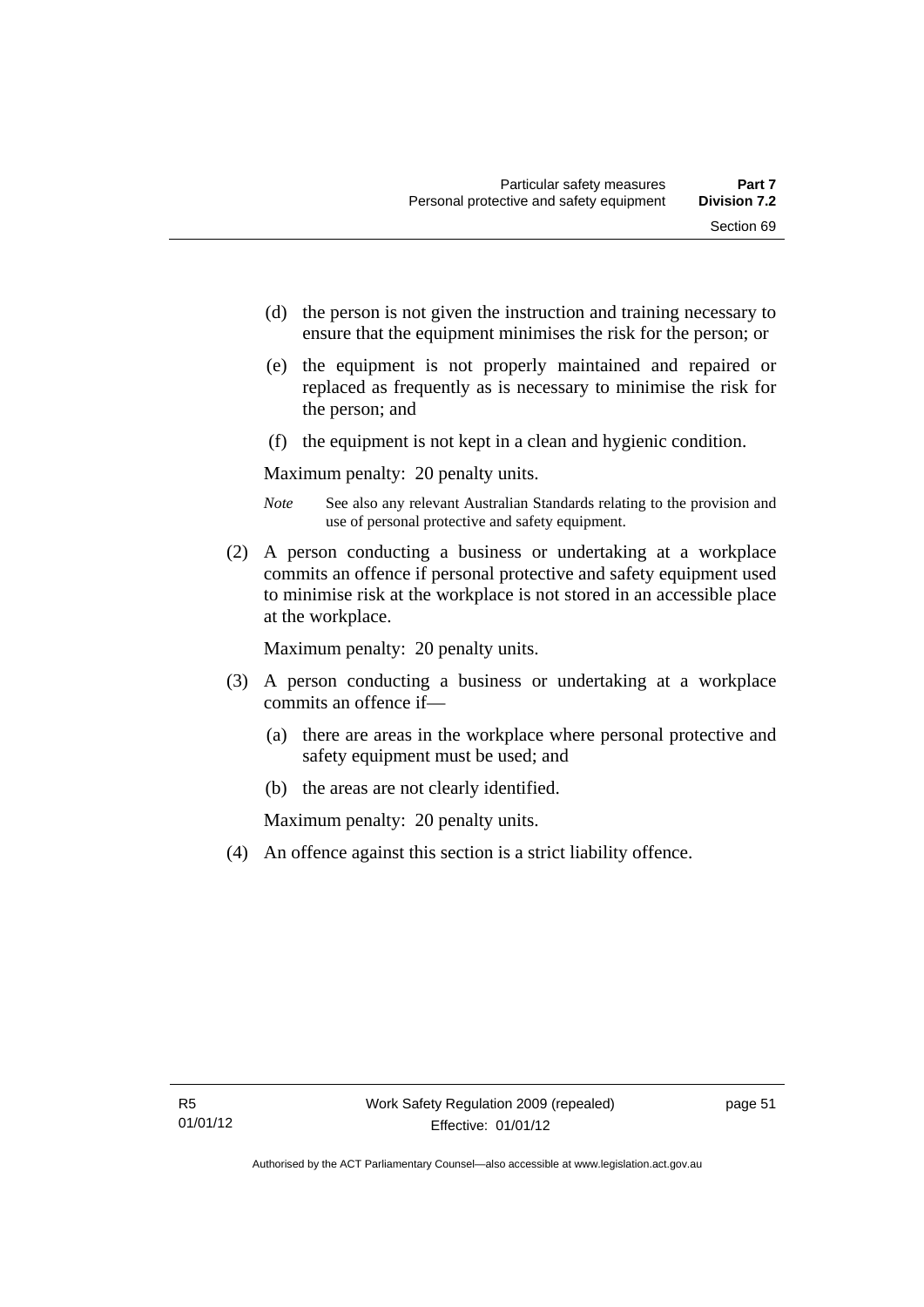### **70 Responsibilities of users of personal protective and safety equipment**

- (1) This section applies if a worker has been provided with personal protective and safety equipment for use at the worker's workplace.
- (2) A worker commits an offence if—
	- (a) the worker is given the instruction and training necessary to ensure that personal protective and safety equipment minimises the risk for the worker; and
	- (b) either the worker intentionally—
		- (i) does not use the equipment at the worker's workplace; or
		- (ii) does not use the equipment in accordance with the instructions given.

Maximum penalty: 20 penalty units.

 (3) A worker commits an offence if the worker intentionally misuses or damages personal protective and safety equipment at the worker's workplace.

Maximum penalty: 20 penalty units.

- (4) A worker commits an offence if—
	- (a) the worker becomes aware of damage to, a defect in, or a need to clean or sterilise, personal protective and safety equipment at the worker's workplace; and
	- (b) the worker intentionally does not tell the person conducting the business or undertaking at the workplace about the damage, defect or need.

Maximum penalty: 20 penalty units.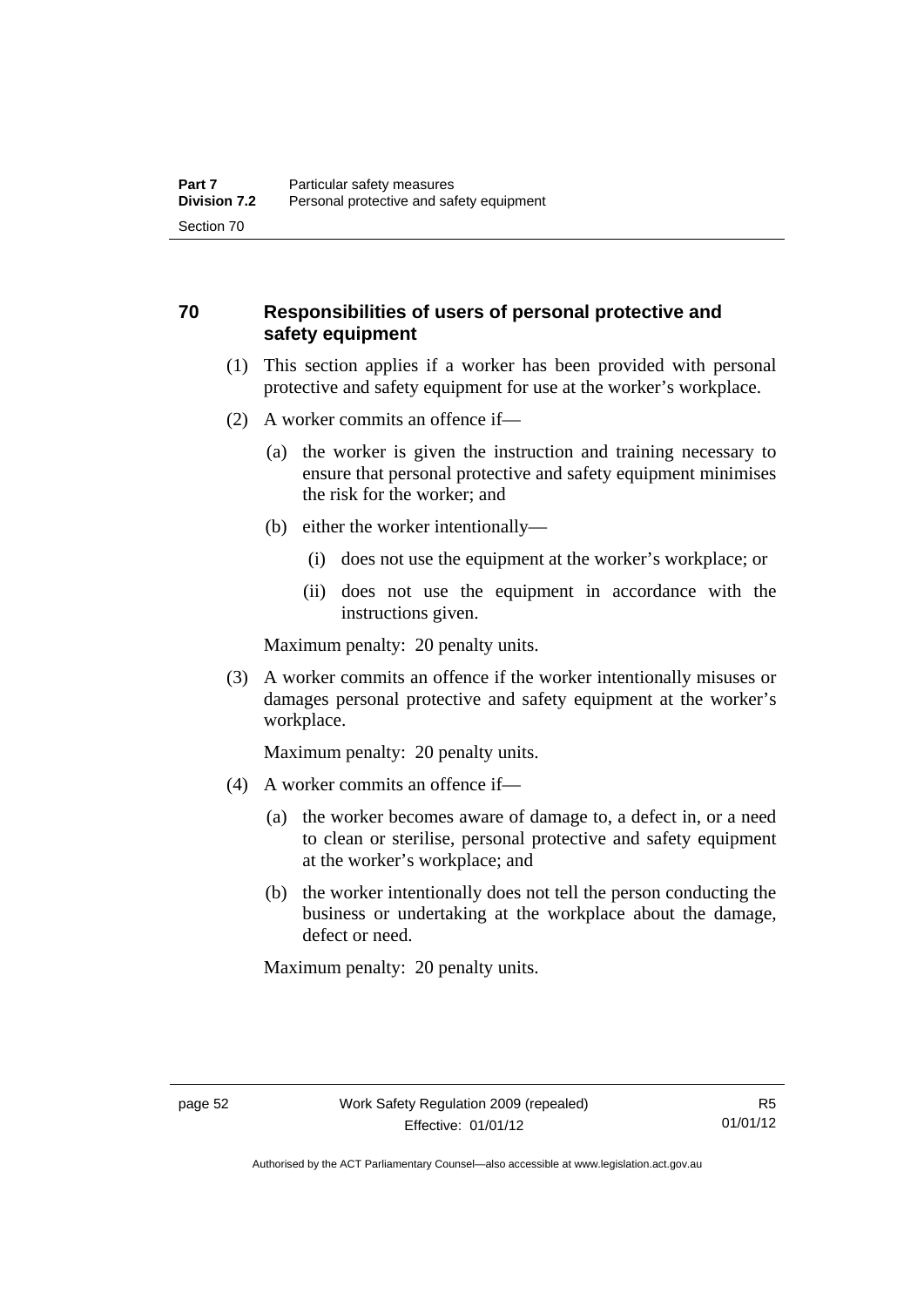### **71 Certain personal protective and safety equipment to be provided**

- (1) This section applies if—
	- (a) it is reasonably foreseeable that a person could, while at a workplace—
		- (i) be struck by an object or other material capable of causing injury; or
		- (ii) be injured by coming into contact with a sharp object; or
		- (iii) be subject to a risk to health or safety because of exposure to a substance, agent, contaminant, radiation or extreme of temperature; or
		- (iv) be exposed to a risk of injury to eyesight or to hearing capacity; or
	- (b) the person should be highly visible because of the nature of the workplace.

#### **Examples—par (b)**

- 1 poor lighting conditions
- 2 the proximity of the work to vehicles or other mobile plant
- *Note* An example is part of the regulation, is not exhaustive and may extend, but does not limit, the meaning of the provision in which it appears (see Legislation Act, s 126 and s 132).
- (2) A person conducting a business or undertaking at a workplace commits an offence if adequate personal protective and safety equipment is not provided to anyone at the workplace.

Maximum penalty: 30 penalty units.

- (3) A person conducting a business or undertaking at a workplace commits an offence if—
	- (a) the use of personal protective equipment at the workplace may affect a person's ability to communicate with other people; and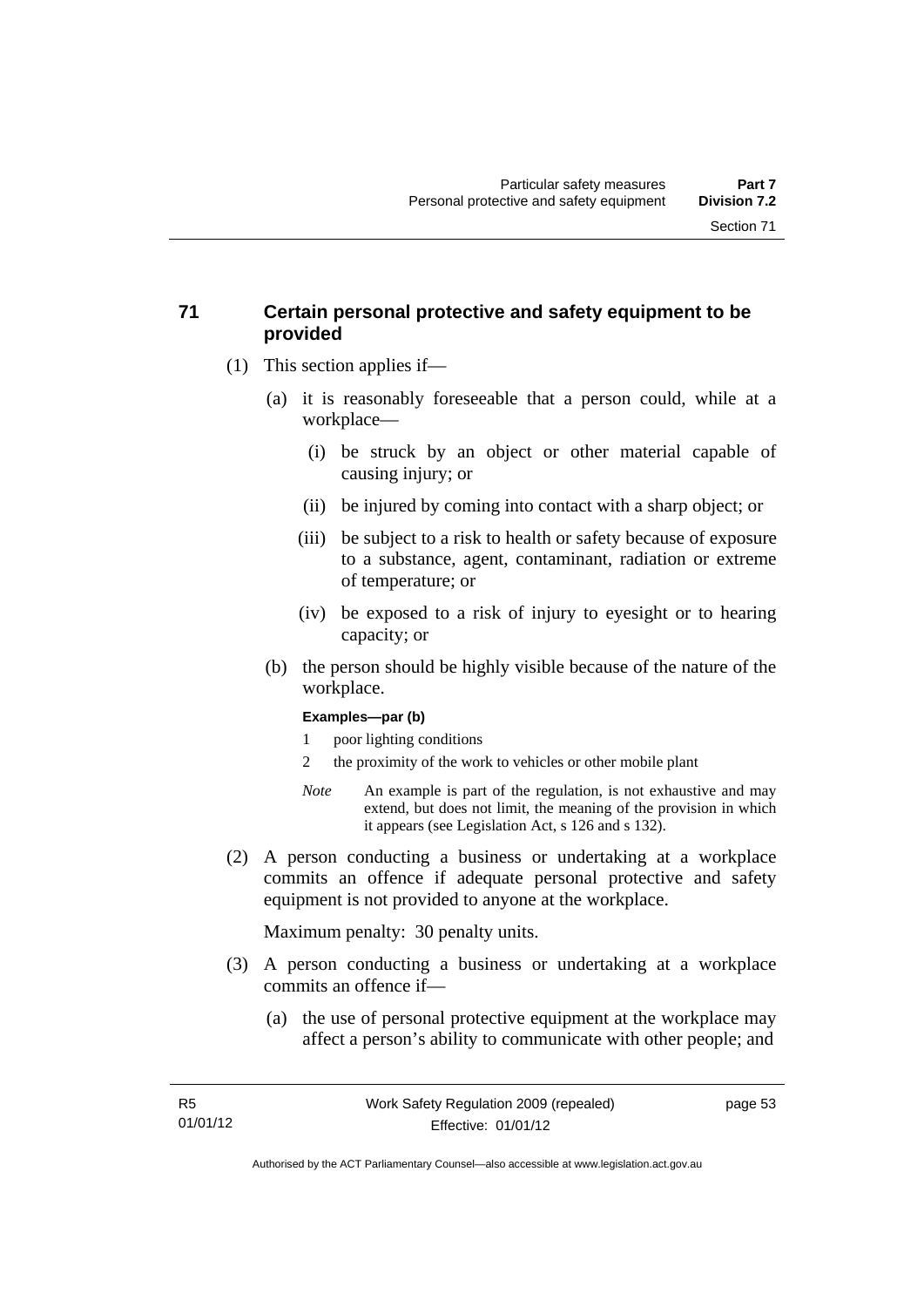(b) appropriate steps are not taken to ensure that this does not create a risk to the health or safety of the person or anyone else.

Maximum penalty: 30 penalty units.

 (4) A person in control of premises commits an offence if adequate personal protective and safety equipment is not provided to anyone at the premises.

Maximum penalty: 30 penalty units.

- (5) A person in control of premises commits an offence if—
	- (a) the use of personal protective equipment at the premises may affect a person's ability to communicate with other people; and
	- (b) appropriate steps are not taken to ensure that this does not create a risk to the health or safety of the person or anyone else.

Maximum penalty: 30 penalty units.

(6) An offence against this section is a strict liability offence.

### **72 Air supplied respiratory equipment**

- (1) This section applies if air supplied respiratory equipment is used, or provided for use, at a workplace.
- (2) A person conducting a business or undertaking at a workplace commits an offence if the air supplied respiratory equipment, provided at the workplace, supplies air—
	- (a) at less than 170L/min; and
	- (b) that contains less than 19.5% or more than 22% oxygen.

Maximum penalty: 30 penalty units.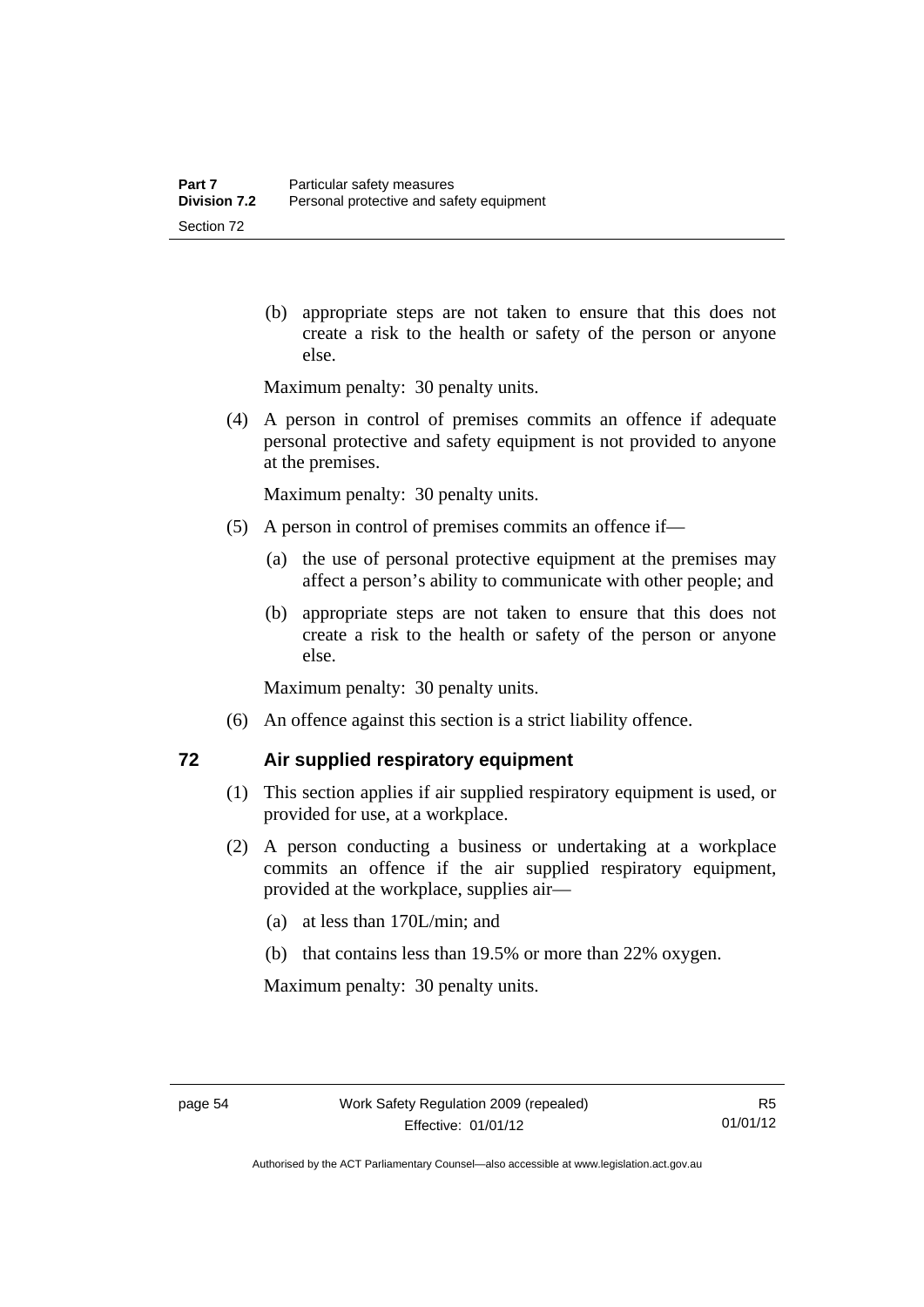- (3) A person conducting a business or undertaking at a workplace commits an offence unless the air supplied to a person using the air supplied respiratory equipment, provided at the workplace, passes through—
	- (a) an efficient purifying device that ensures that—
		- (i) the air does not have an objectionable or nauseous odour; and
		- (ii) if measured at 15ºC and 100kPa, the air would contain not more than  $11mg/m<sup>3</sup>$  of carbon monoxide, not more than 900mg/m<sup>3</sup> of carbon dioxide and not more than  $1 \text{mg/m}^3$ of oil; and
	- (b) an efficient conditioner that ensures that—
		- (i) the air is supplied at a temperature not colder than 15ºC and not warmer than 25ºC; and
		- (ii) the humidity is not less than 20% and not more than 85%; and
	- (c) an efficient condensate trap that is fitted with a drain cock to remove any condensed liquid; and
	- (d) an efficient ring circuit or controlled leak-off system that eliminates stale air.

Maximum penalty: 30 penalty units.

- (4) A person conducting a business or undertaking at a workplace commits an offence if the air supplied respiratory equipment, provided at the workplace, is not—
	- (a) kept in efficient working order; and
	- (b) kept in a place where it cannot be contaminated; and
	- (c) maintained in a way that ensures that the air supply does not overheat; and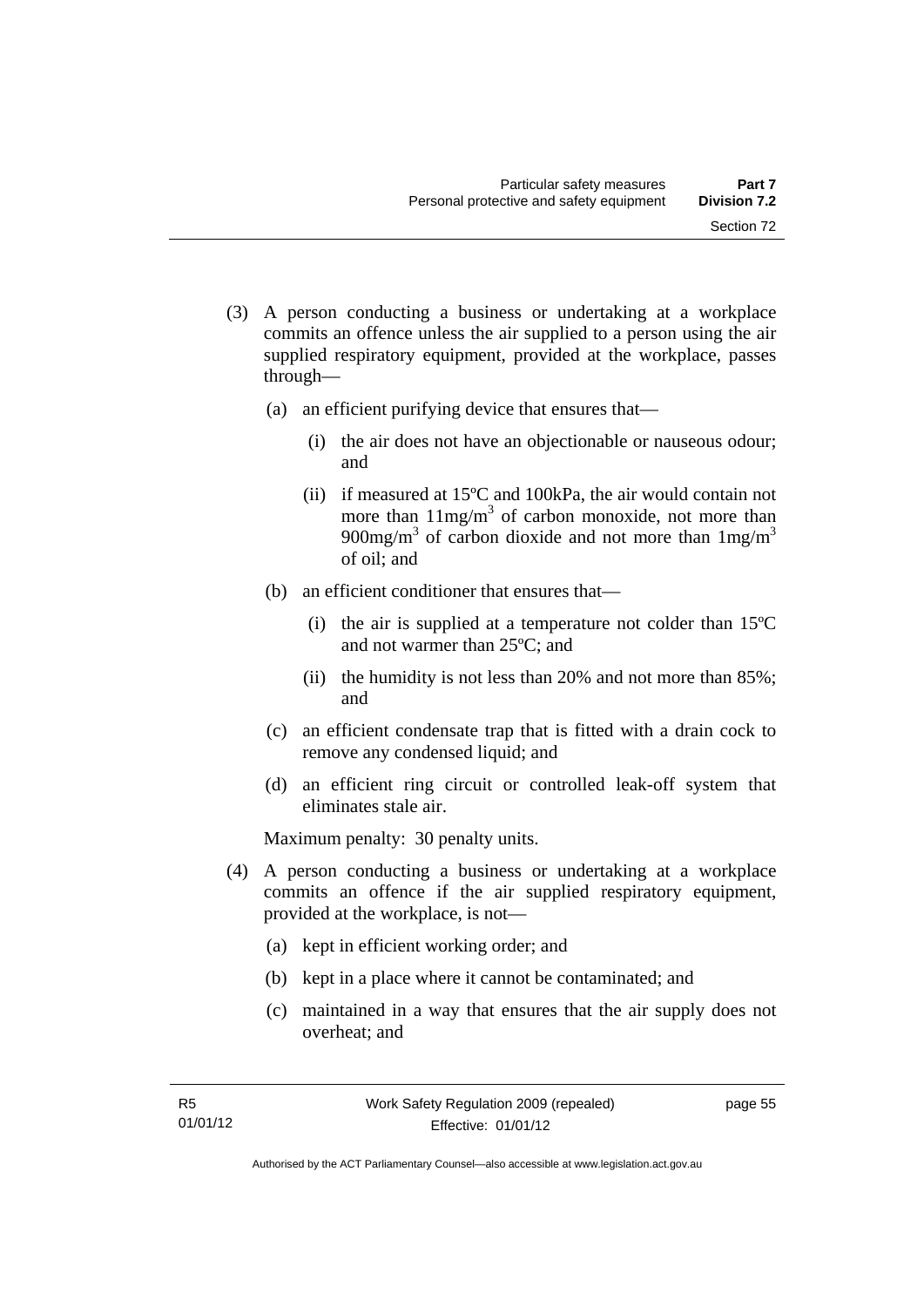(d) provided with fittings that cannot be connected to any other compressed air equipment at the workplace.

Maximum penalty: 30 penalty units.

- (5) A person conducting a business or undertaking at a workplace commits an offence if the air supplied respiratory equipment provided at the workplace—
	- (a) does not include an automatic warning device; and
	- (b) is used in circumstances in which—
		- (i) inadequate air supply might represent an immediate hazard to the user of the equipment; and
		- (ii) an auxiliary air supply is not provided.

Maximum penalty: 30 penalty units.

(6) An offence against this section is a strict liability offence.

# **Division 7.3 Prevention of falls**

### **73 Meaning of** *anchorage—***div 7.3**

In this division:

*anchorage* means a secure point for attaching a safety line or other component of a travel restraint system or fall arrest system.

### **74 Protection against falls**

- (1) This section applies if—
	- (a) because of the nature of the work, a worker must work in a workplace from which the worker could fall; and
	- (b) if the worker fell—it is likely that the worker would be injured.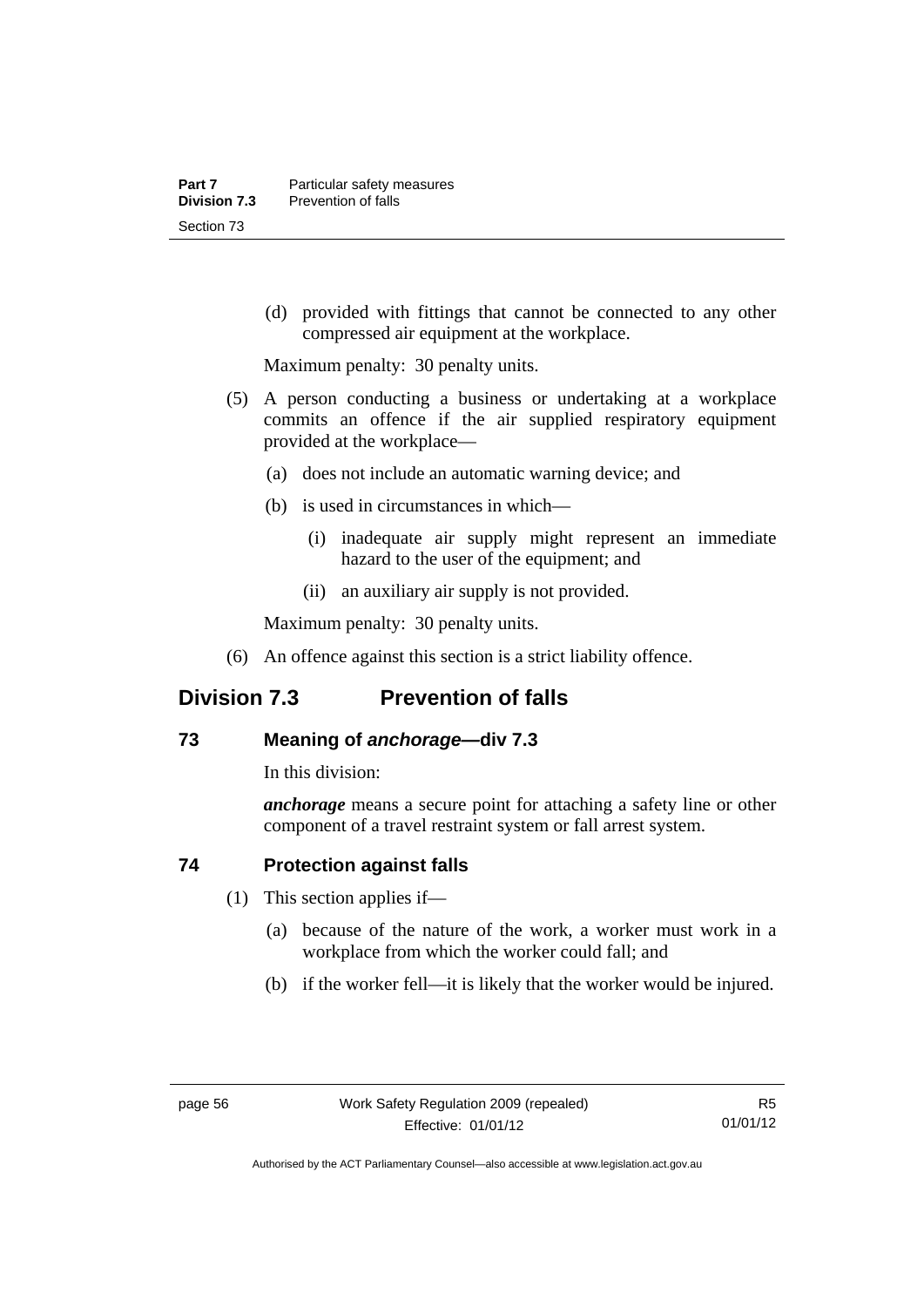Section 74

- 
- (2) A person conducting a business or undertaking at the workplace commits an offence if the person does not provide adequate protection against the worker falling from the workplace.

Maximum penalty: 30 penalty units.

- (3) For this section, a person provides *adequate protection* at the workplace if the person—
	- (a) provides a safe means of entry to and exit from the workplace; and
	- (b) either—
		- (i) if it is reasonably practicable to provide a protective barrier for the workplace—provides the barrier; or
		- (ii) if it is not reasonably practicable to provide a protective barrier for the workplace—provides and maintains a safe system of work for the workplace.
- (4) In this section:

*provides and maintains a safe system of work* includes each of the following:

- (a) providing training in relation to risks associated with working in the workplace;
- (b) providing supervision or assistance for people working in the workplace;
- (c) using a fall-arresting device in the workplace if practicable;
- (d) if a safe working platform can reasonably be provided in the workplace—providing a safe working platform;
- (e) if a safe working platform cannot reasonably be provided in the workplace—using a safety harness or pole safety static-line system if practicable.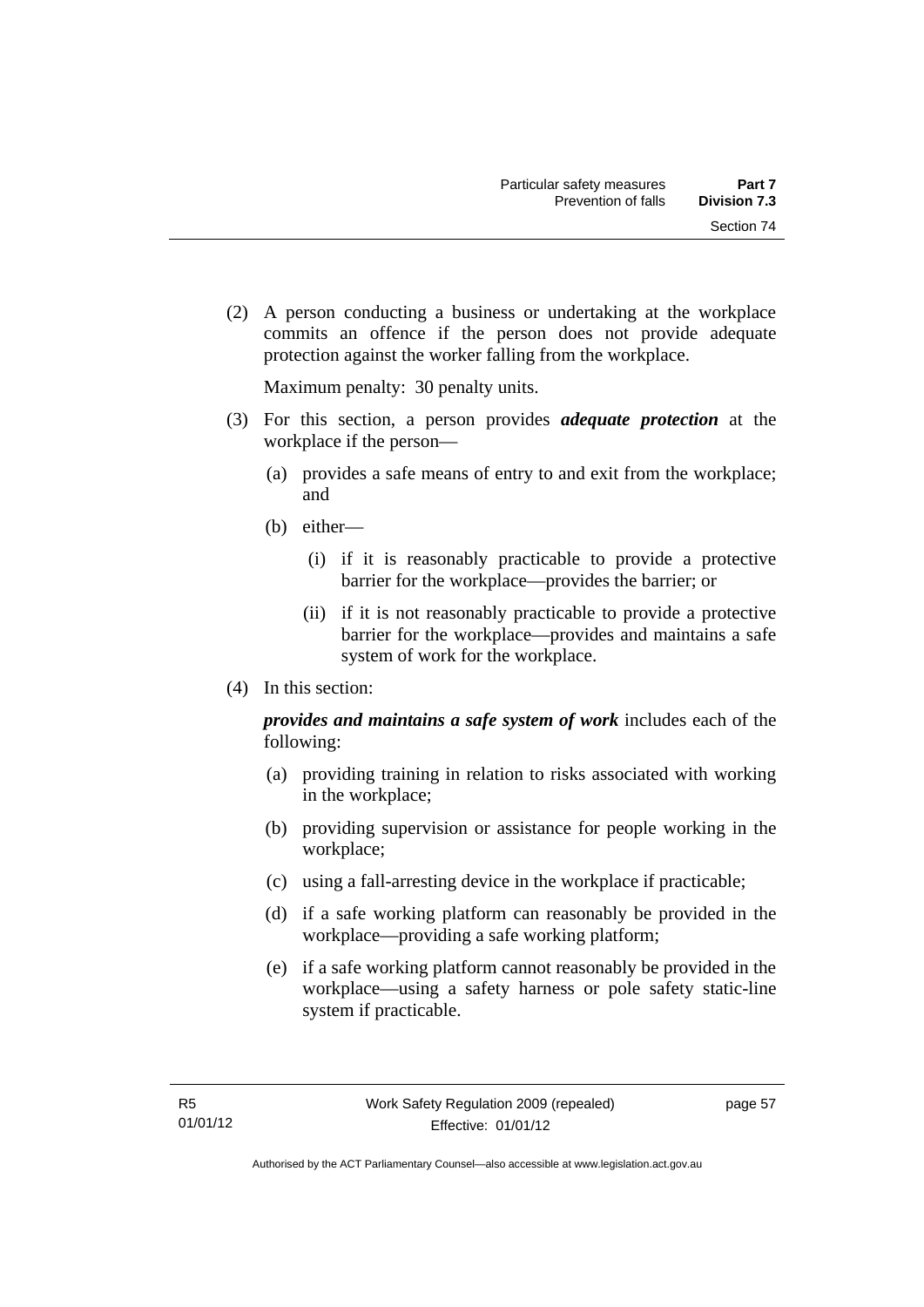#### **75 Protection against falls—maintenance work**

- (1) A person conducting a business or undertaking at a workplace commits an offence if a worker is carrying out maintenance work on a structure at the workplace, and the person conducting the business or undertaking does not ensure that the worker uses—
	- (a) a properly installed building maintenance unit; or
	- (b) scaffolding or a working platform; or
	- (c) if it is not reasonably practicable to use a building maintenance unit, scaffolding or a working platform—a safety harness attached to a safety line attached to an anchorage that is appropriate taking into account the situation of the work and the construction of the structure.

Maximum penalty: 30 penalty units.

- (2) An offence against this section is a strict liability offence.
- (3) In this section:

*building maintenance unit* means a power-operated suspended platform and related equipment that—

- (a) is designed to provide access to a face of a building for maintenance purposes; and
- (b) is permanently installed on the building.

#### **76 Use of safety harness, safety line and anchorage**

- (1) This section applies if a safety harness, a safety line or anchorage is used, or provided for use, at a workplace.
	- *Note* For maintenance work on a structure, a safety harness, safety line or anchorage may be used only if it is not reasonably practicable to provide a building maintenance unit, scaffolding or a working platform (see s 75 (1) (c)).

Authorised by the ACT Parliamentary Counsel—also accessible at www.legislation.act.gov.au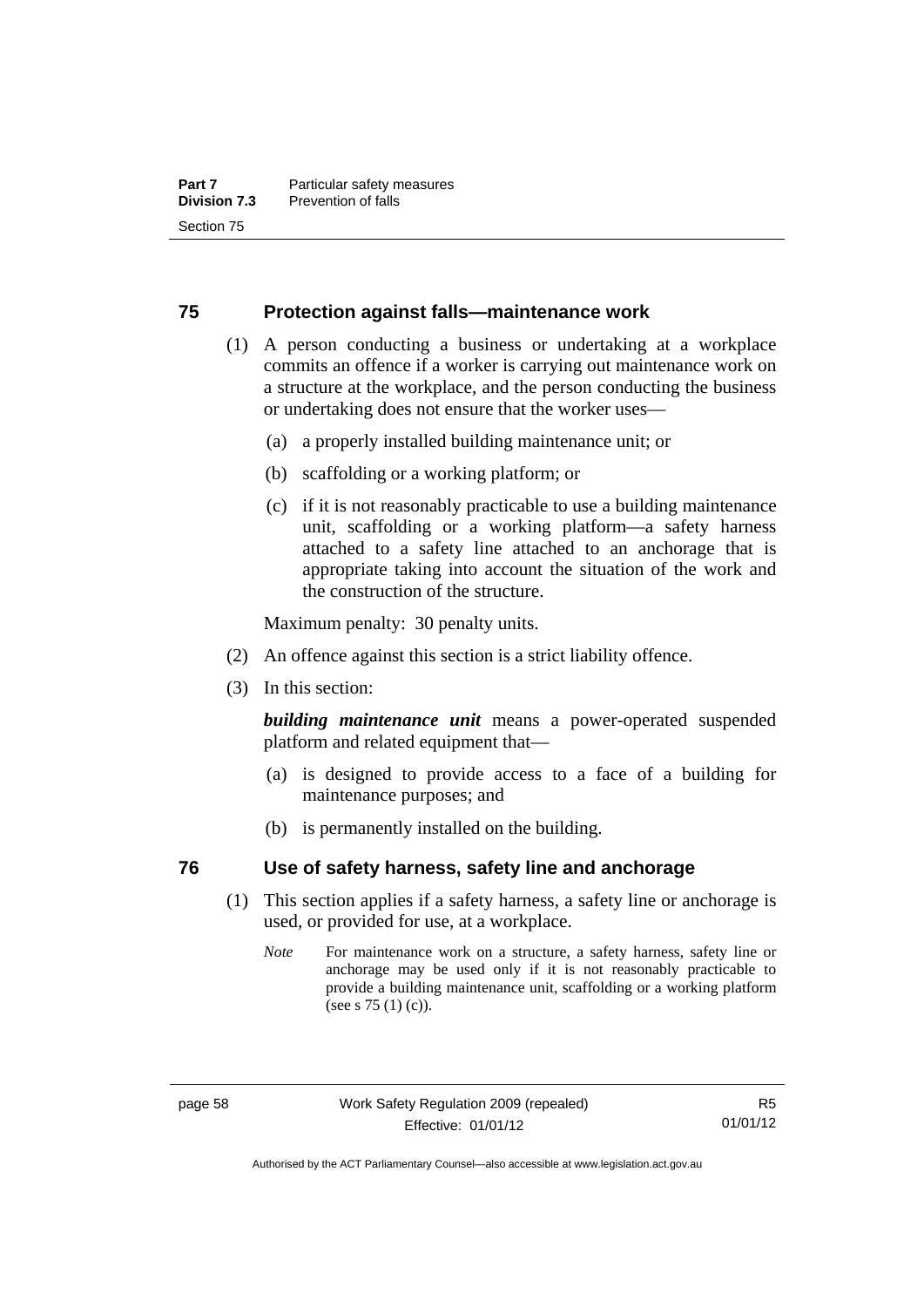- (2) A person conducting a business or undertaking at a workplace commits an offence if the person does not ensure that the safety harness, safety line or anchorage used at the workplace is—
	- (a) regularly inspected; and
	- (b) kept in efficient working order.

- (3) For subsection (2) (b), an anchorage that is permanently fixed to a structure is not kept in efficient working order if it is not inspected at least every 6 months.
- (4) A person commits an offence if the person intentionally uses a safety harness or safety line at a workplace that is not—
	- (a) suitable for the use; and
	- (b) undamaged and effective; and
	- (c) maintained in a suitable condition for the use.

Maximum penalty: 30 penalty units.

 (5) A person commits an offence if the person intentionally uses an anchorage at a workplace and the load-bearing capacity of the anchorage is impaired.

Maximum penalty: 30 penalty units.

- (6) A person conducting a business or undertaking at a workplace commits an offence if the person—
	- (a) is aware that the load-bearing capacity of the anchorage at the workplace is impaired; and
	- (b) allows the anchorage to be used before it is repaired or replaced.

Maximum penalty: 30 penalty units.

(7) An offence against subsection (2) is a strict liability offence.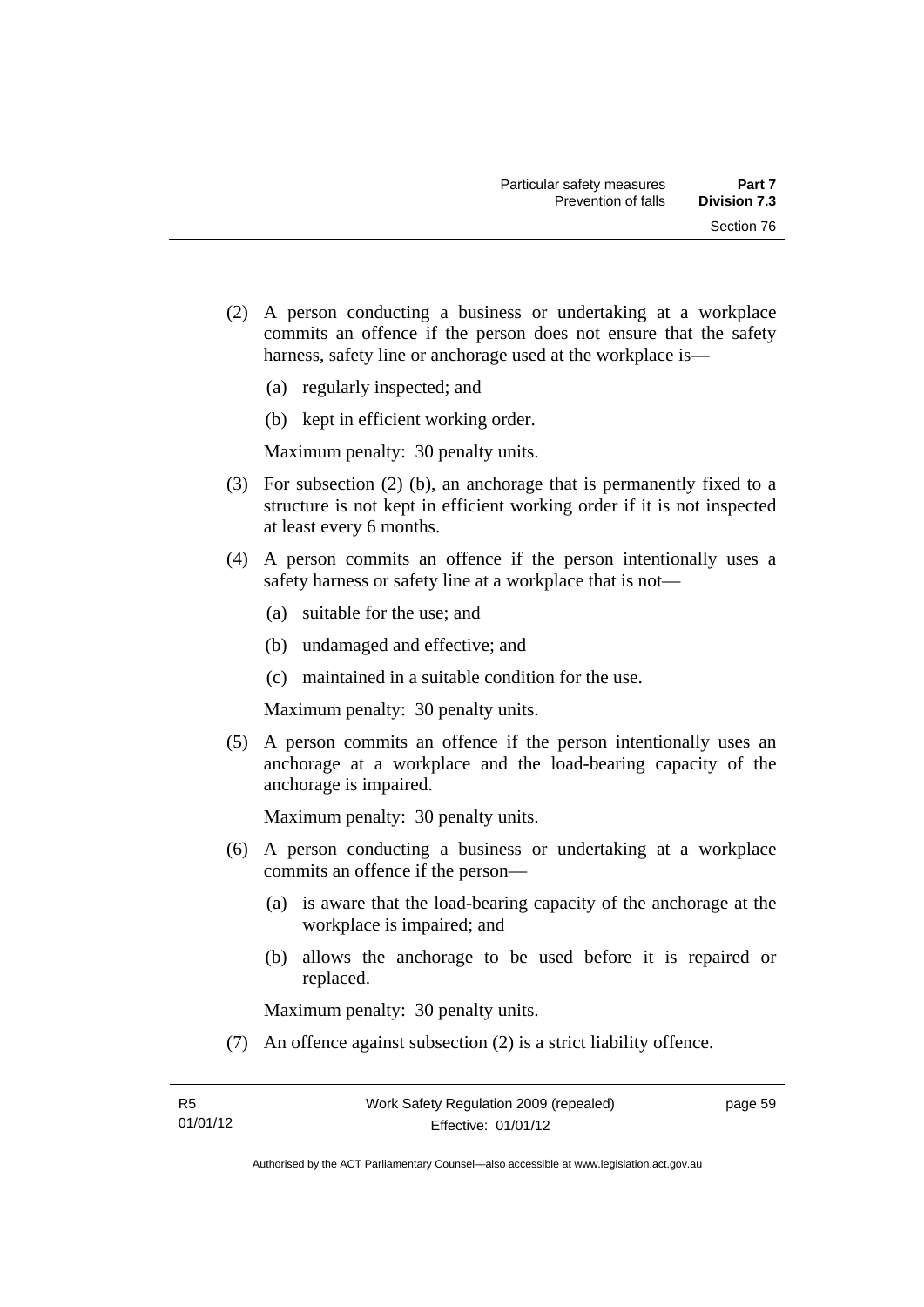#### **77 Use of ladders**

- (1) A person conducting a business or undertaking at a workplace commits an offence if a ladder used, or provided for use, at the workplace is not—
	- (a) of sound construction; and
	- (b) kept in a safe condition.

Maximum penalty: 20 penalty units.

 (2) A person commits an offence if the person intentionally uses a ladder at a workplace in a way that creates a risk to the safety of anyone.

Maximum penalty: 20 penalty units.

(3) An offence against subsection (1) is a strict liability offence.

#### **78 Use of particular types of ladders**

- (1) A person commits an offence if the person uses a portable single ladder or extension ladder at a workplace in any of the following circumstances:
	- (a) the horizontal distance between the ladder's top support point and its foot is more than  $\frac{1}{4}$  of its supported length;
	- (b) the ladder is not placed on a firm footing;
	- (c) the ladder is not secured to prevent slipping and sideways movement.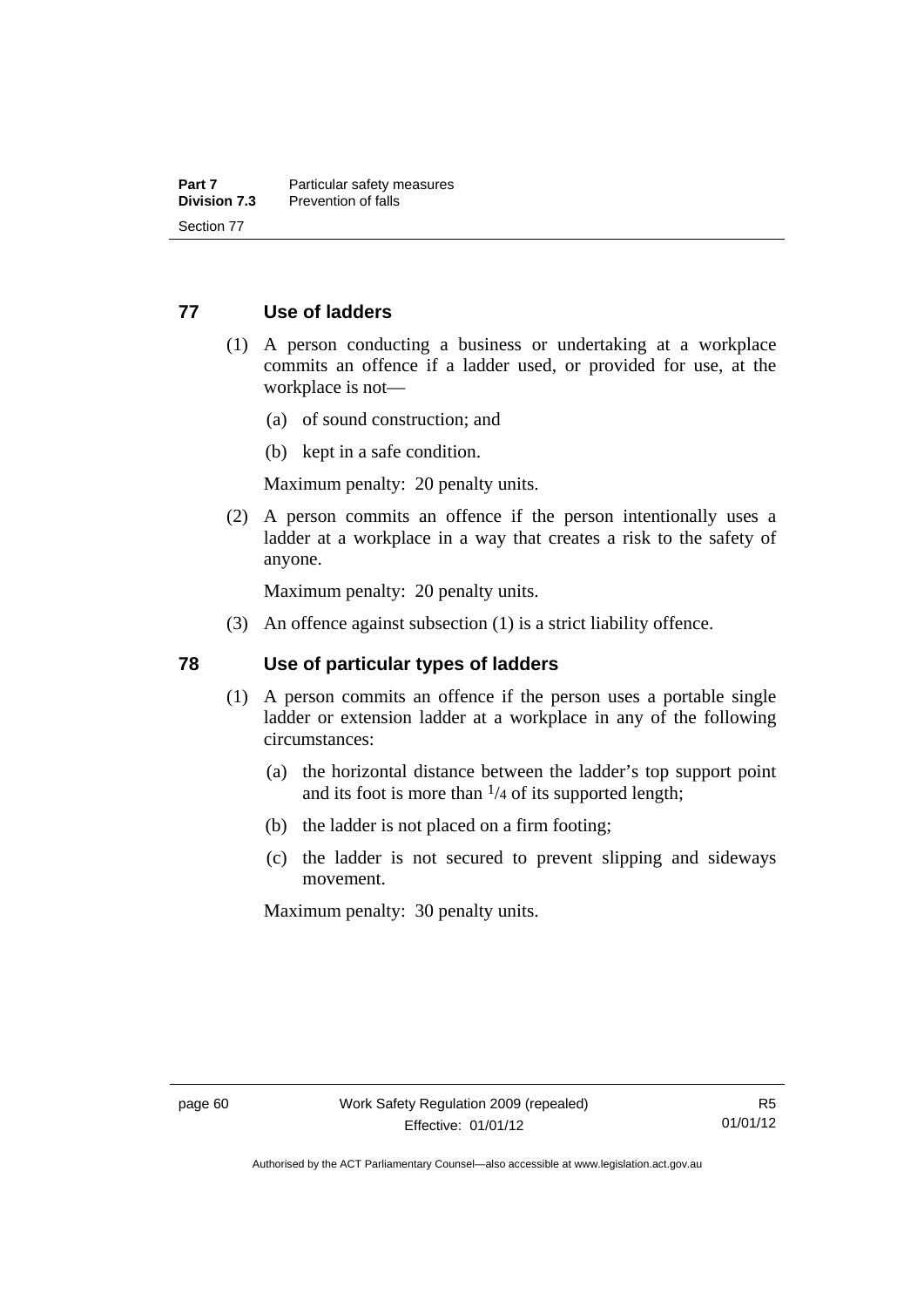- (2) A person commits an offence if—
	- (a) the person uses a ladder at a workplace to support planks for a working platform; and
	- (b) the ladder is not a trestle ladder.

- (3) A person commits an offence if—
	- (a) the person uses a working platform supported by trestle ladders at a workplace; and
	- (b) the working platform is used for work other than light duty work.

Maximum penalty: 30 penalty units.

- (4) An offence against this section is a strict liability offence.
- (5) In this section:

*light duty work* means work on a ladder if the total weight on the ladder is less that 2.2kN (224kg), including a single point limit of 1kN (102kg).

- *Note 1* Australian Standard AS 1892 provides detailed standards for portable ladders and light duty work.
- *Note 2* This standard may be purchased at www.standards.org.au.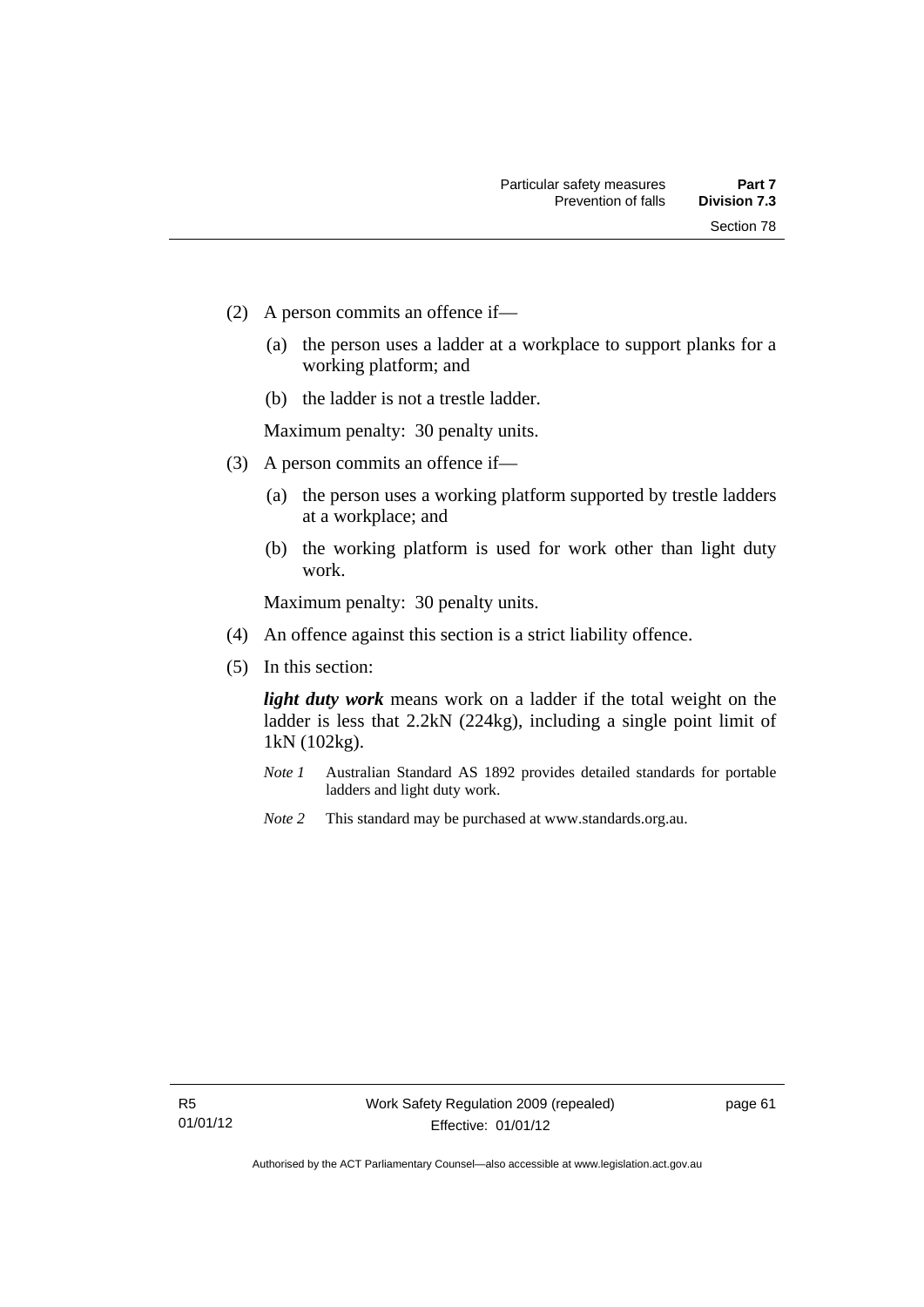**Part 7** Particular safety measures **Division 7.4** Atmosphere and ventilation Section 79

## **Division 7.4 Atmosphere and ventilation**

#### **79 Definitions—div 7.4**

In this division:

*inhalable dust* means airborne particles of dust that can be taken in through the nose or mouth during breathing.

*safe oxygen level* means a minimum oxygen content in air of 19.5% by volume under normal atmospheric pressure and a maximum oxygen content in air of 23.5% by volume under normal atmospheric pressure.

*safe unclassified inhalable dust level* means a level of unclassified inhalable dust of  $10mg/m<sup>3</sup>$  (TWA) or less.

*time-weighted average* (or *TWA*) means—

- (a) for workers working standard hours—the average airborne concentration of a particular substance when calculated over an 8-hour working day for a 5-day working week; or
- (b) for workers working non-standard hours—the average airborne concentration of a particular substance taking into account any adjustment needed under the Australian Safety and Compensation Council *Guidance Note on the Interpretation of Exposure Standards for Atmospheric Contaminants in the Occupational Environment*, NOHSC 3008 (1995) 3rd Edition, part 5A.

*TWA*—see *time-weighted average*.

*unclassified inhalable dust* means inhalable dust of a type that is not classified in the national exposure standards.

*Note National exposure standards*—see the dictionary.

*unsafe oxygen level* means an oxygen level other than a safe oxygen level.

Authorised by the ACT Parliamentary Counsel—also accessible at www.legislation.act.gov.au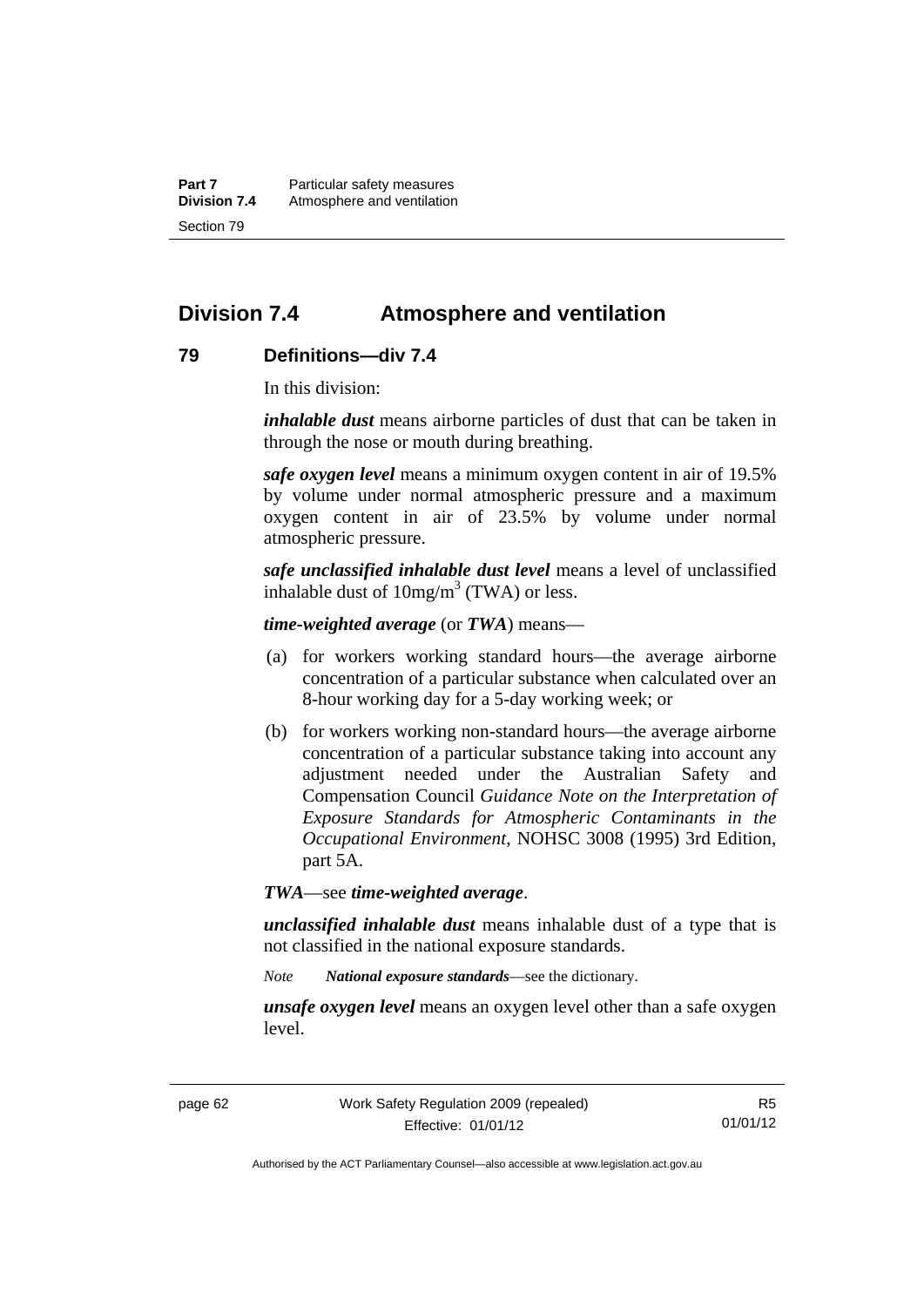*unsafe unclassified inhalable dust level* means a level of unclassified inhalable dust other than a safe unclassified inhalable dust level.

#### **80 Ventilation**

(1) A person conducting a business or undertaking commits an offence if the person's workplace is not adequately ventilated.

Maximum penalty: 30 penalty units.

 (2) A person in control of premises commits an offence if the person's premises are not adequately ventilated.

Maximum penalty: 30 penalty units.

- (3) What is adequate for this section must be decided having regard to—
	- (a) the nature of the work undertaken at the workplace; and
	- (b) the size and location of the workplace; and
	- (c) the number of workers at the workplace and their characteristics including gender, age and special needs.
- (4) An offence against this section is a strict liability offence.

#### **81 Unsafe oxygen levels—particular measures**

- (1) A person conducting a business or undertaking at a workplace commits an offence if—
	- (a) atmospheres in the workplace contain, or are reasonably likely to develop, unsafe oxygen levels; and
	- (b) the person does not manage the risk associated with unsafe oxygen levels.

Maximum penalty: 30 penalty units.

*Note* For what someone is required to do to manage risk—see the Act, s 14.

page 63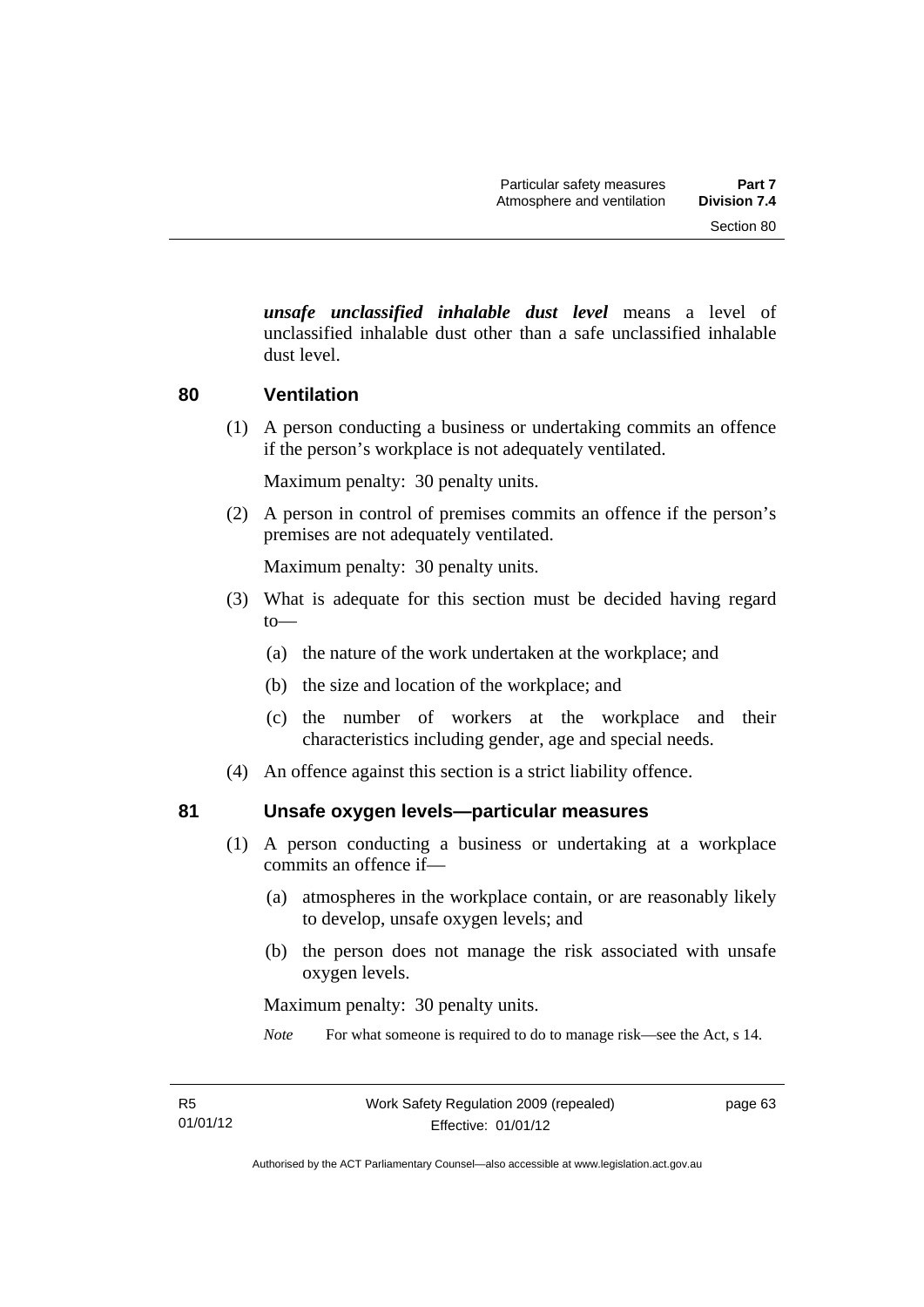- (2) A person in control of premises commits an offence if—
	- (a) atmospheres in the premises contain, or are reasonably likely to develop, unsafe oxygen levels; and
	- (b) the person does not manage the risk associated with unsafe oxygen levels.

(3) An offence against this section is a strict liability offence.

#### **82 Unsafe levels of unclassified inhalable dust—particular measures**

- (1) A person conducting a business or undertaking at a workplace commits an offence if—
	- (a) atmospheres in the workplace contain, or are reasonably likely to develop, unsafe unclassified inhalable dust levels; and
	- (b) the person does not display warning signs about the unsafe unclassified inhalable dust levels at the workplace; and
	- (c) the person does not otherwise manage the risk associated with unsafe unclassified inhalable dust levels.

- *Note 1* For what someone is required to do to manage risk—see the Act, s 14.
- *Note 2* Classified inhalable dust is a dangerous substance. Dangerous substances are dealt with under the *Dangerous Substances Act 2004*.
- (2) A person in control of premises commits an offence if—
	- (a) atmospheres in the premises contain, or are reasonably likely to develop, unsafe unclassified inhalable dust levels; and
	- (b) the person does not display warning signs about the unsafe unclassified inhalable dust levels at the premises; and

Authorised by the ACT Parliamentary Counsel—also accessible at www.legislation.act.gov.au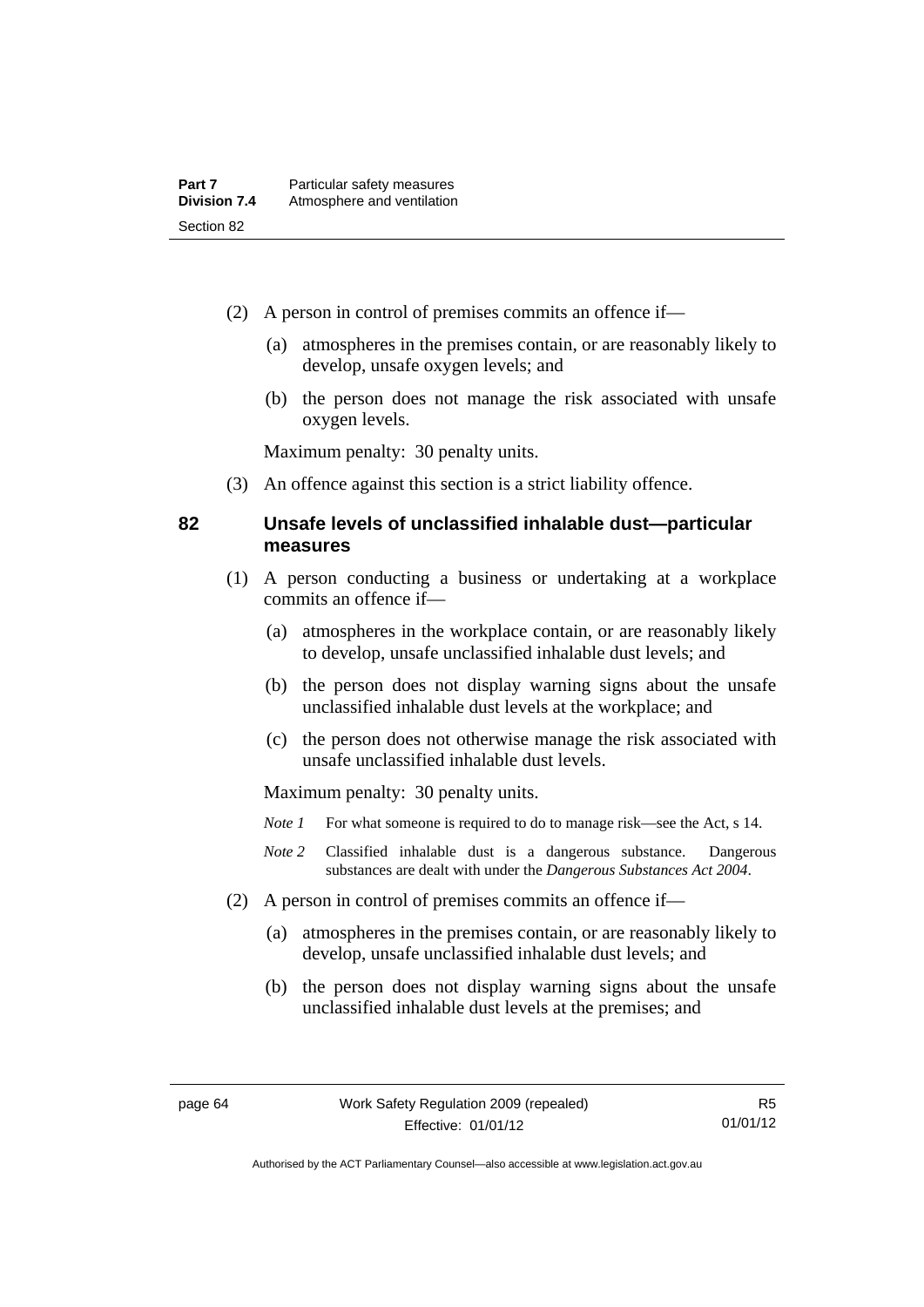(c) the person does not otherwise manage the risk associated with

Maximum penalty: 30 penalty units.

(3) An offence against this section is a strict liability offence.

unsafe unclassified inhalable dust levels.

#### **83 Unsafe levels of oxygen and unclassified inhalable dust entry**

- (1) A person conducting a business or undertaking at a workplace where there is a risk of unsafe oxygen levels or unsafe levels of unclassified inhalable dust commits an offence if the person does not ensure that—
	- (a) the unsafe place in the person's workplace is isolated; and
	- (b) appropriate warning signs are displayed at entry points to the unsafe place.

Maximum penalty: 30 penalty units.

- (2) A person in control of premises where there is a risk of unsafe oxygen levels or unsafe levels of unclassified inhalable dust commits an offence if the person does not ensure that—
	- (a) the unsafe place in the premises is isolated; and
	- (b) appropriate warning signs are displayed at entry points to the unsafe place.

Maximum penalty: 30 penalty units.

(3) An offence against this section is a strict liability offence.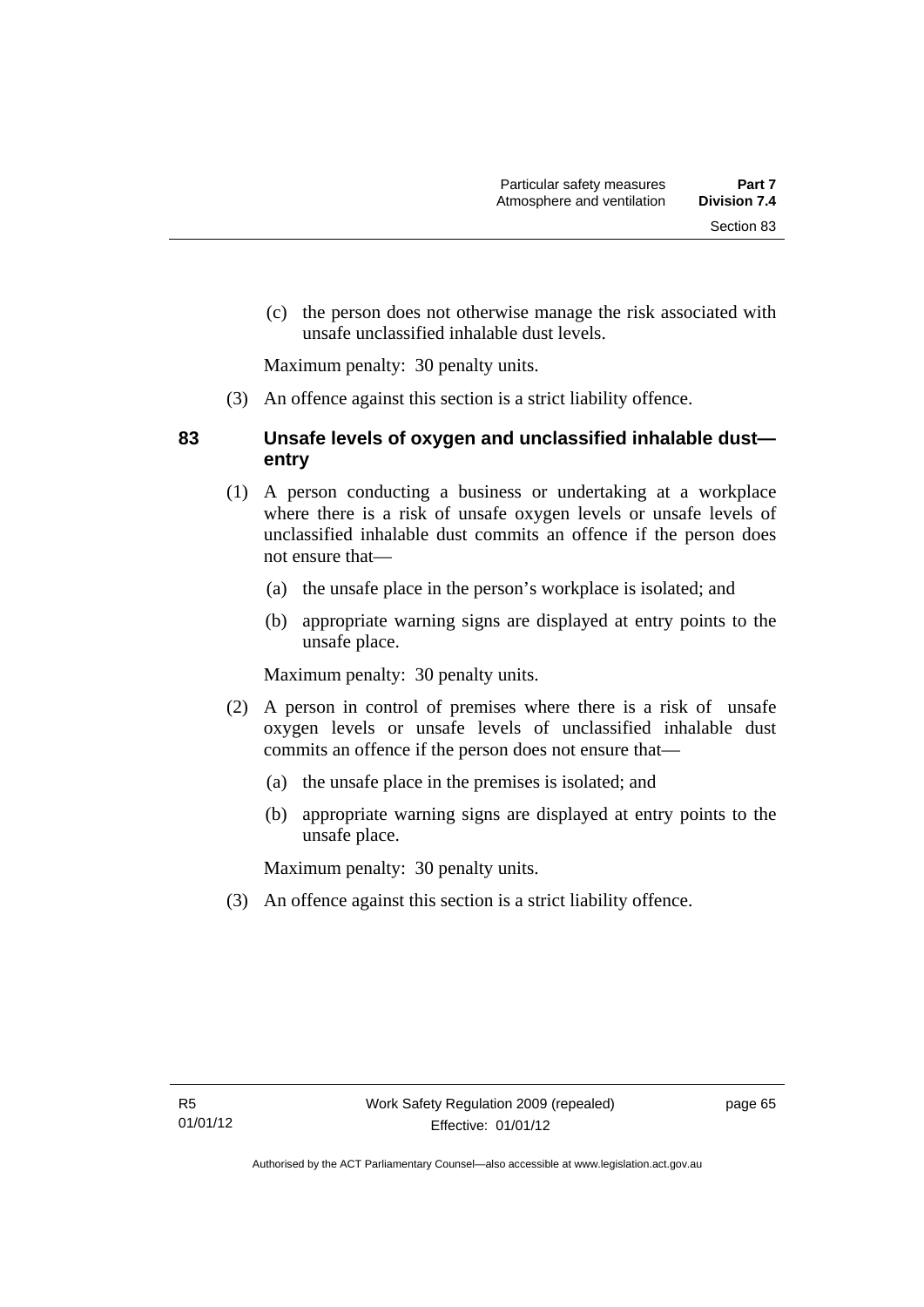#### **84 Monitoring levels of oxygen and unclassified inhalable dust**

- (1) A person conducting a business or undertaking at a workplace where there is a risk of unsafe oxygen levels or unsafe levels of unclassified inhalable dust commits an offence if the person does not ensure that—
	- (a) appropriate monitoring is undertaken at the workplace in accordance with a suitable procedure; and
	- (b) the results of the monitoring are recorded; and
	- (c) the monitoring records are readily accessible to anyone who may be put at risk by an unsafe level of oxygen or unclassified inhalable dust at the workplace; and
	- (d) safe oxygen levels and unclassified inhalable dust levels are maintained at the workplace.

Maximum penalty: 30 penalty units.

- (2) A person in control of premises where there is a risk of unsafe oxygen levels or unsafe levels of unclassified inhalable dust commits an offence if the person does not ensure that—
	- (a) appropriate monitoring is undertaken at the premises in accordance with a suitable procedure; and
	- (b) the results of the monitoring are recorded; and
	- (c) the monitoring records are readily accessible to anyone who may be put at risk by an unsafe level of oxygen or unclassified inhalable dust at the premises; and
	- (d) safe oxygen levels and unclassified inhalable dust levels are maintained at the premises.

Maximum penalty: 30 penalty units.

(3) An offence against this section is a strict liability offence.

Authorised by the ACT Parliamentary Counsel—also accessible at www.legislation.act.gov.au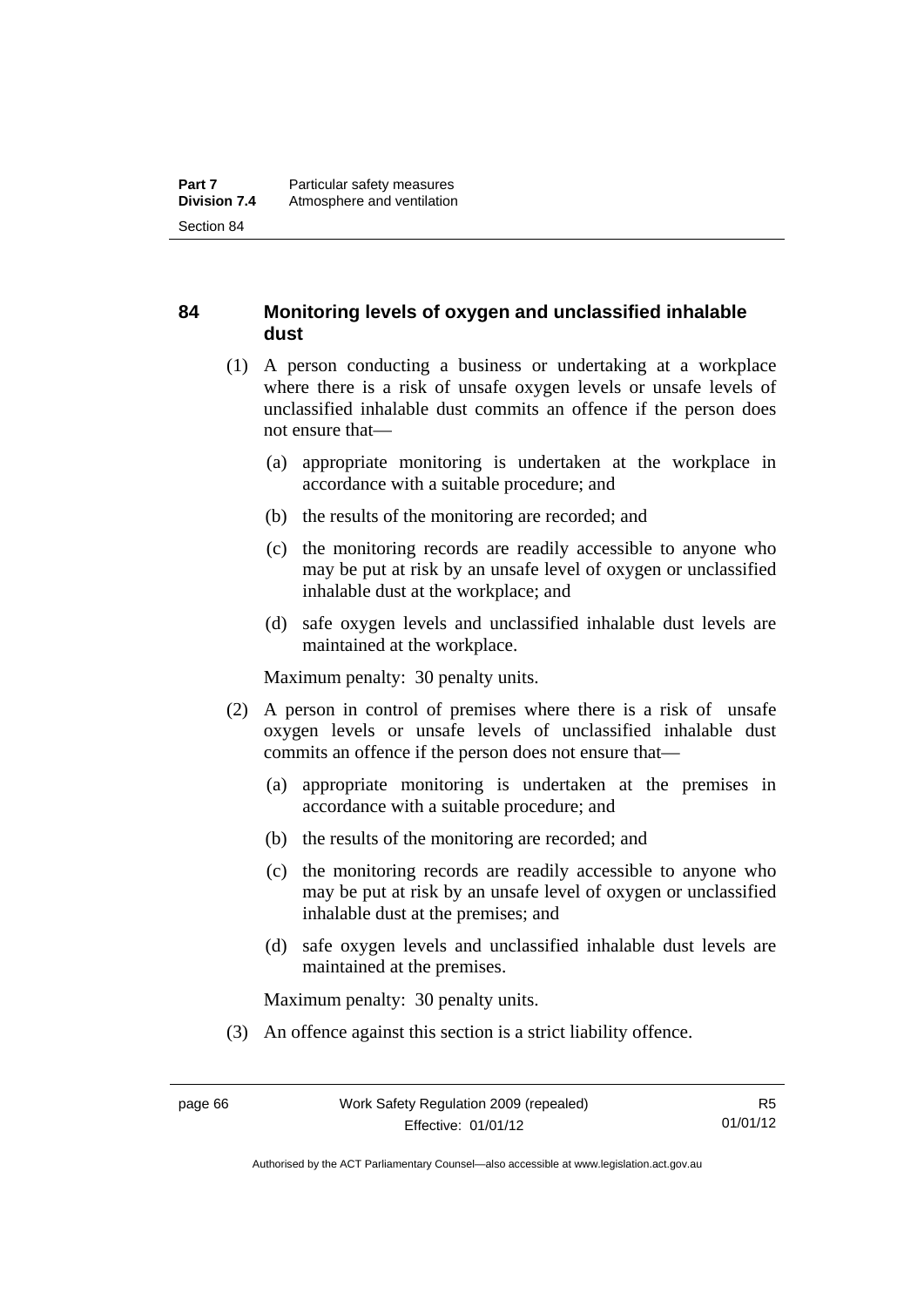# **Division 7.5 Heat and cold**

#### **85 Air temperature**

 (1) A person conducting a business or undertaking at a workplace commits an offence if work practices at the workplace do not protect workers from extremes of heat and cold.

Maximum penalty: 30 penalty units.

(2) An offence against this section is a strict liability offence.

#### **86 Heat—particular measures**

- (1) This section applies if a workplace environment becomes, or could reasonably be expected to become, hot.
- (2) A person conducting a business or undertaking at a workplace commits an offence if the person does not ensure that—
	- (a) adequate ventilation and air movement is provided at the workplace; and
	- (b) adequate personal protective and safety equipment is provided at the workplace to each worker exposed to heat; and
	- (c) appropriate work and rest regimes are provided at the workplace for each worker exposed to heat.

- (3) What is adequate for subsection (2) must be decided having regard to—
	- (a) the nature of the work undertaken at the workplace; and
	- (b) the size and location of the workplace; and
	- (c) the number of workers at the workplace and their characteristics including gender, age and special needs.
- (4) An offence against this section is a strict liability offence.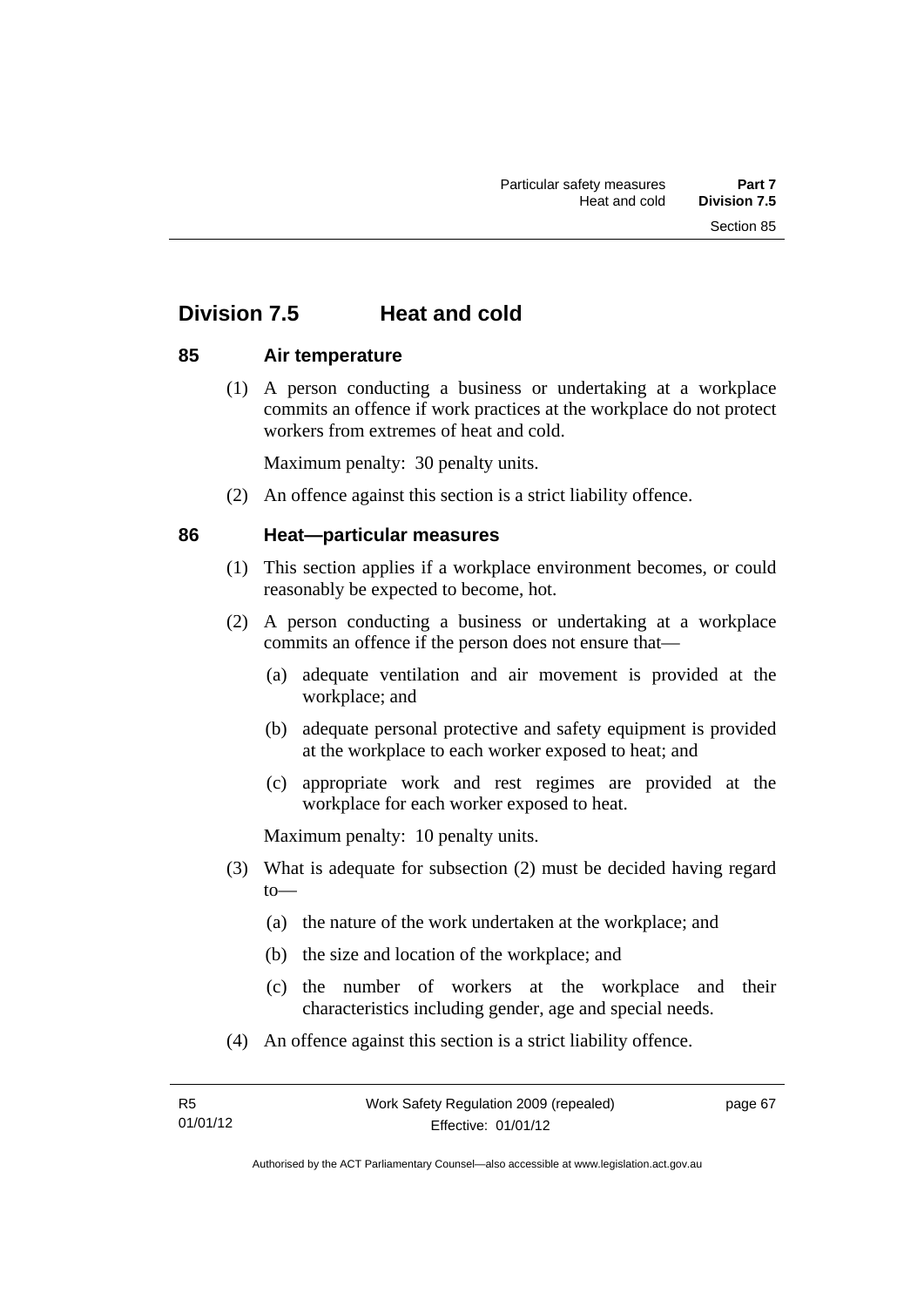#### **87 Cold—particular measures**

- (1) This section applies if a workplace environment becomes, or could reasonably be expected to become, cold.
- (2) A person conducting a business or undertaking at a workplace commits an offence if the person does not ensure that—
	- (a) workers exposed to cold at the workplace have adequate access to—
		- (i) heated or sheltered work areas; and
		- (ii) warm clothing or other personal protective and safety equipment; and
	- (b) appropriate work and rest regimes are provided at the workplace for each worker exposed to cold.

Maximum penalty: 10 penalty units.

(3) An offence against this section is a strict liability offence.

## **Division 7.6 Surfaces and floors**

#### **88 Floors—general**

 (1) A person conducting a business or undertaking at a workplace commits an offence if the person does not ensure that floors and surfaces at the workplace are constructed and maintained to minimise the risk of slips, trips and falls.

Maximum penalty: 20 penalty units.

 (2) A person in control of premises commits an offence if the person does not ensure that floors and surfaces at the premises are constructed and maintained to minimise the risk of slips, trips and falls.

Authorised by the ACT Parliamentary Counsel—also accessible at www.legislation.act.gov.au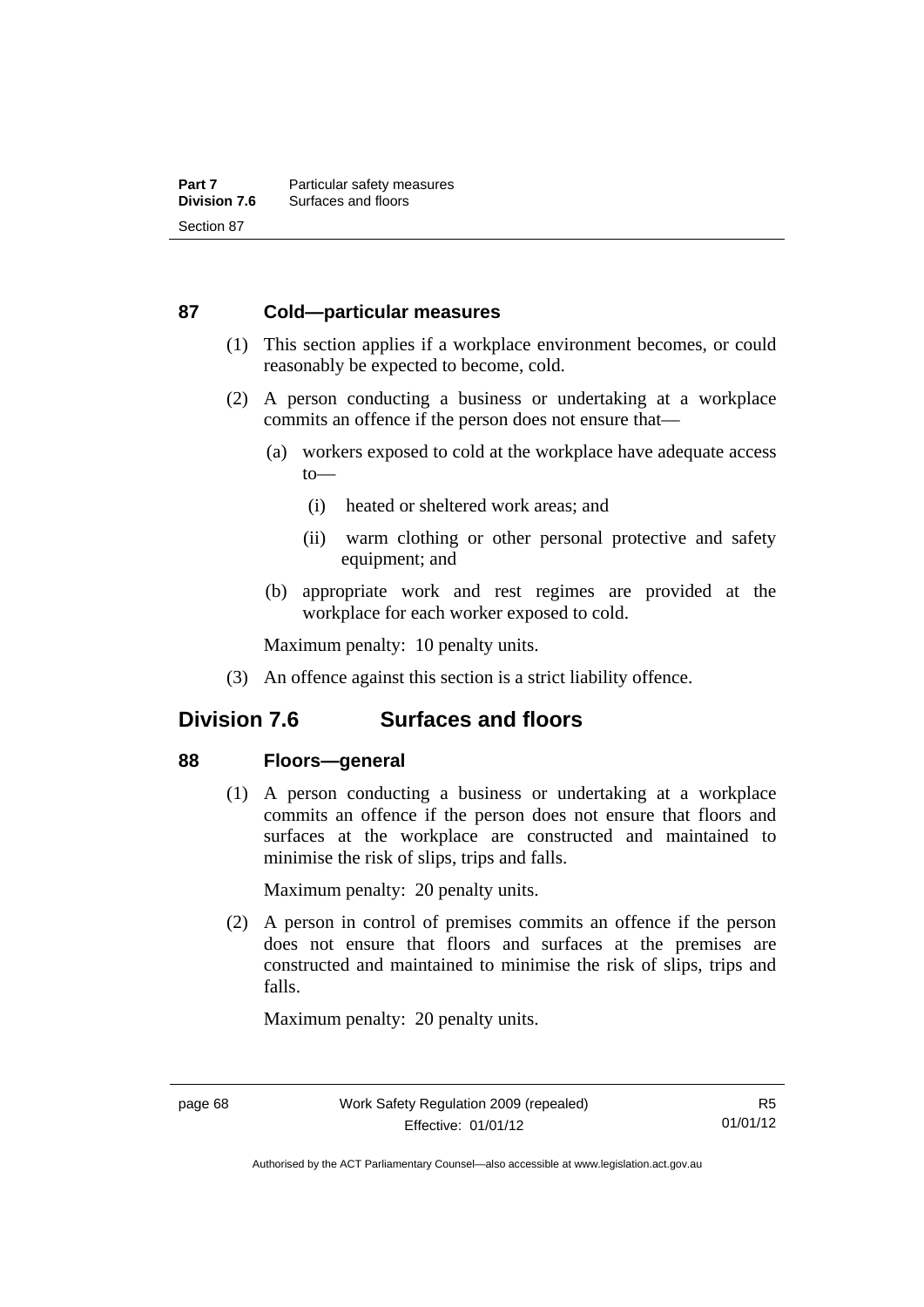(3) A person in control of the design of a workplace, or a place that could reasonably be expected to be used as a workplace, commits an offence if the person does not ensure that floors and surfaces at the workplace are constructed to minimise the risk of slips, trips and falls.

Maximum penalty: 20 penalty units.

(4) An offence against this section is a strict liability offence.

#### **89 Floors that become slippery**

- (1) This section applies if a floor at a workplace becomes slippery, whether because of something on the surface of the floor or for any other reason.
- (2) A person conducting a business or undertaking at a workplace commits an offence if the person does not—
	- (a) take all reasonably practicable steps at the workplace—
		- (i) to warn people of the risk; and
		- (ii) to remove the hazard; and
	- (b) take other appropriate steps at the workplace to minimise the risk.

- (3) A person in control of premises commits an offence if the person does not—
	- (a) take all reasonably practicable steps at the premises—
		- (i) to warn people of the risk; and
		- (ii) to remove the hazard; and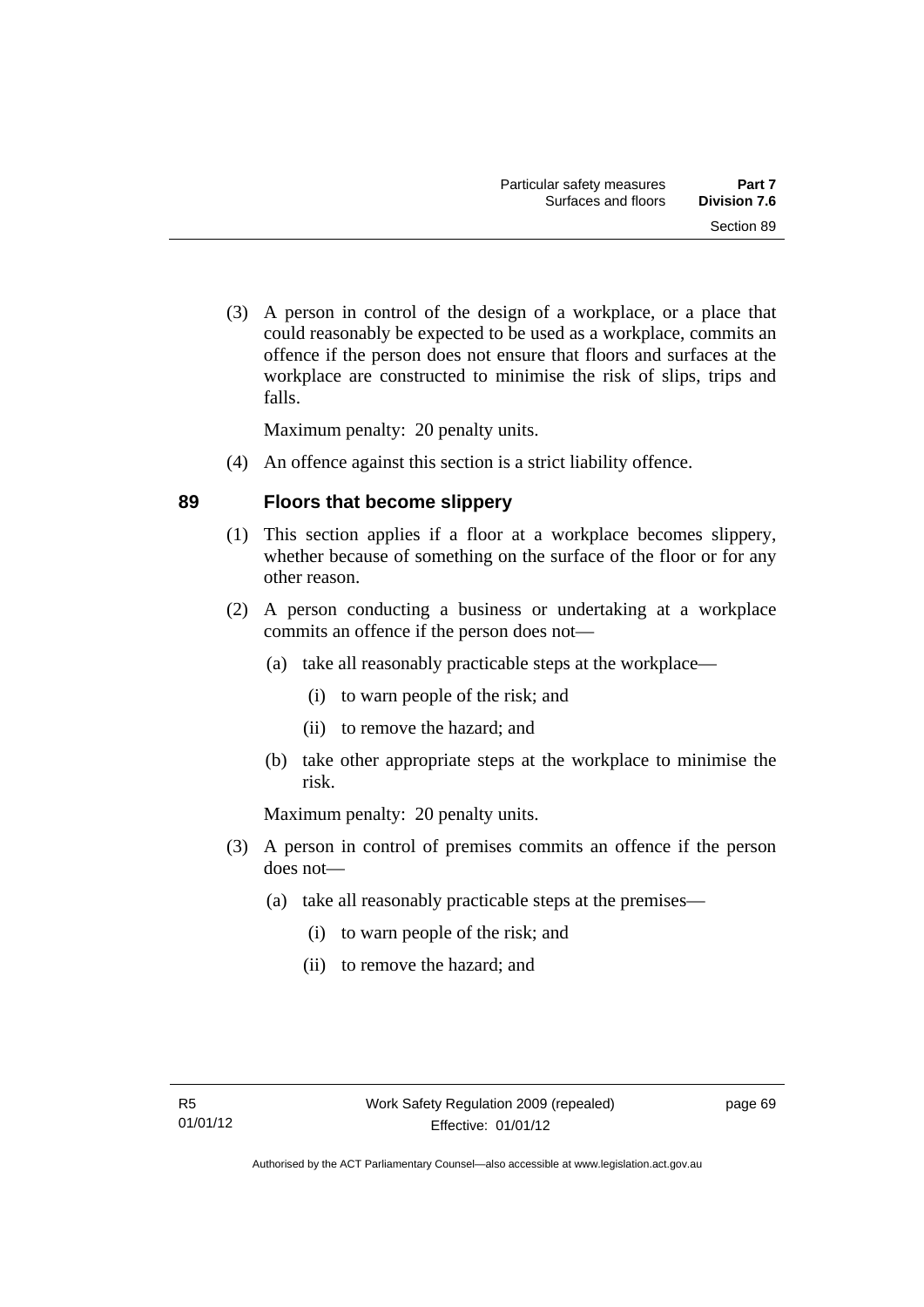(b) take other appropriate steps at the premises to minimise the risk.

Maximum penalty: 20 penalty units.

(4) An offence against this section is a strict liability offence.

#### **90 Floors—hard surfaces**

- (1) A person conducting a business or undertaking at a workplace commits an offence if—
	- (a) a worker must stand at the workplace for a significant proportion of a work shift in substantially the same position on a floor or work platform that is a hard surface; and
	- (b) either or both of the following apply:
		- (i) the covering for the hard surface does not have low thermal conductivity;
		- (ii) the floor or work platform is not designed to give reasonable relief from the hard surface.

Maximum penalty: 20 penalty units.

(2) An offence against this section is a strict liability offence.

## **Division 7.7 Electricity**

#### **91 Definitions—div 7.7**

In this division:

*electrical inspector* means an inspector appointed under the *Electricity Safety Act 1971*, section 41.

*electrical installation*—see the *Electricity Safety Act 1971*, dictionary.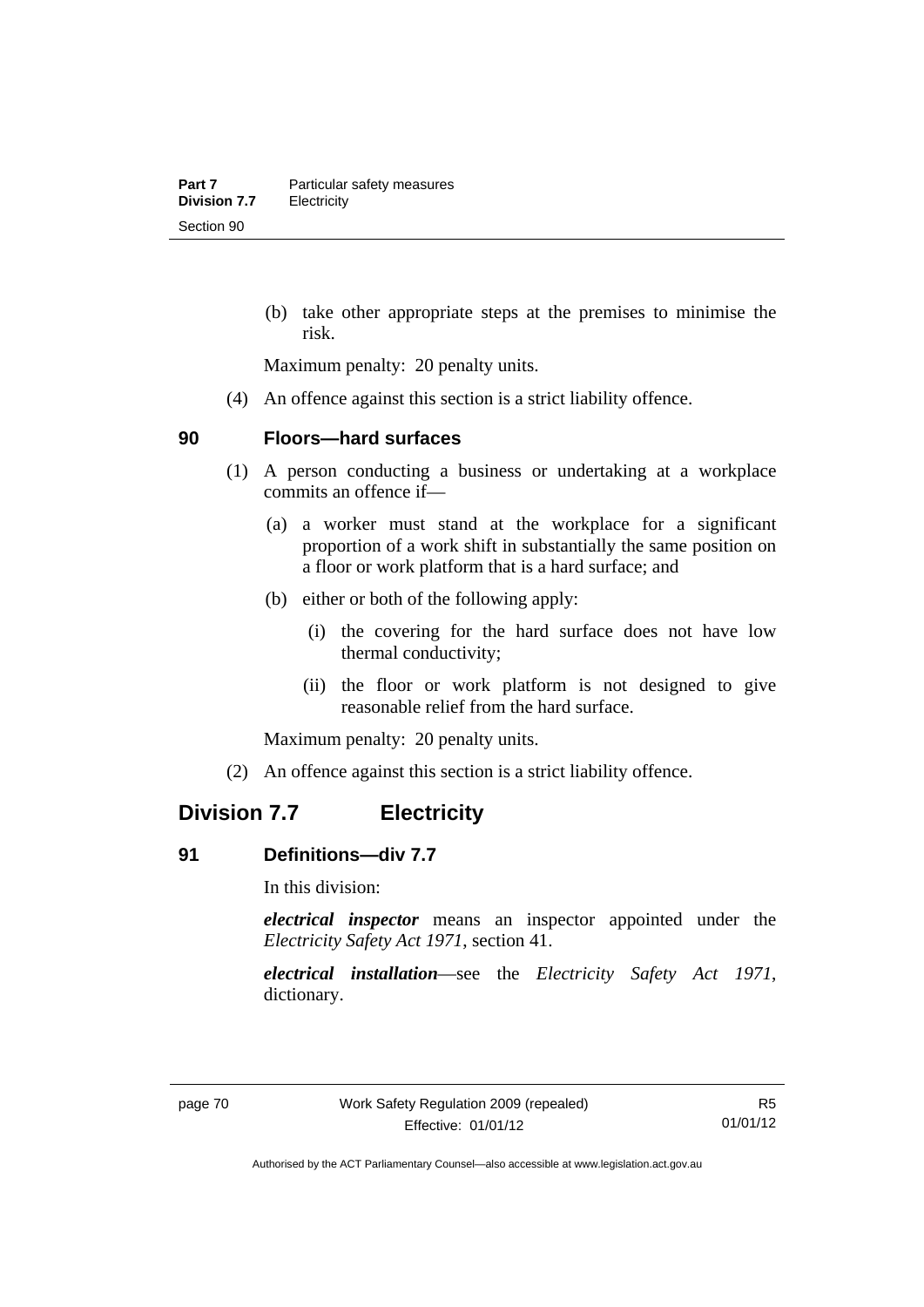#### **92 Electricity—measures for electrical installations**

- (1) This section applies to a workplace if there is an electrical installation at the workplace.
- (2) A person conducting a business or undertaking at a workplace must ensure that—
	- (a) each electrical installation at the workplace is safe; or
	- (b) if an electrical installation at the workplace is not safe—
		- (i) the installation, or unsafe part of the installation, is disconnected from the electricity supply; and
		- (ii) if the installation, or part of the installation, has been found unsafe by an electrical inspector—the installation, or the part of the installation that is unsafe, is danger labelled and secured to prevent inadvertent reconnection.

#### **Examples—electrical installations, and parts of installations, with possible electrical hazards**

- 1 streetlight network
- 2 switchboard and related cables
- 3 mechanical services plant room
- 4 socket outlet
- 5 installation wired electrical equipment
- *Note* An example is part of the regulation, is not exhaustive and may extend, but does not limit, the meaning of the provision in which it appears (see Legislation Act, s 126 and s 132).
- (3) A person in control of premises must ensure that—
	- (a) each electrical installation at the premises is safe; or
	- (b) if an electrical installation at the premises is not safe—
		- (i) the installation, or unsafe part of the installation, is disconnected from the electricity supply; and

page 71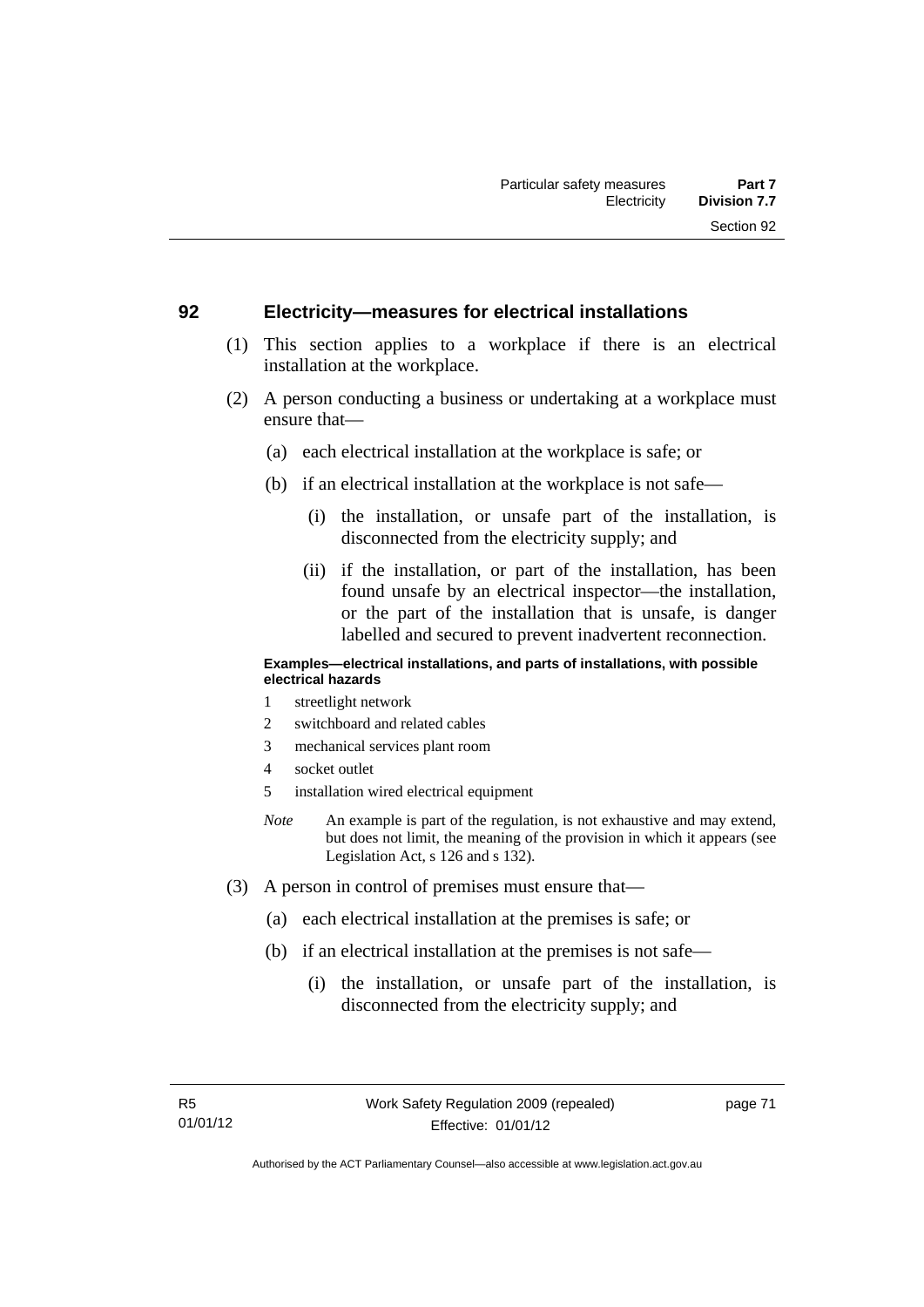(ii) if the installation, or part of the installation, has been found unsafe by an electrical inspector—the installation, or the part of the installation that is unsafe, is danger labelled and secured to prevent inadvertent reconnection.

#### **Examples**

See examples to s  $(2)$ .

- (4) A person conducting a business or undertaking at a workplace commits an offence if—
	- (a) an electrical installation at the workplace is not suitably enclosed; and
	- (b) someone can make inadvertent contact with a live part at the electrical installation.

Maximum penalty: 30 penalty units.

- (5) A person in control of premises commits an offence if—
	- (a) an electrical installation at the premises is not suitably enclosed; and
	- (b) someone can make inadvertent contact with a live part at the electrical installation.

Maximum penalty: 30 penalty units.

- (6) A person conducting a business or undertaking at a workplace commits an offence if—
	- (a) someone enters an electrical installation at the workplace that has an electrical hazard; and
	- (b) the person entering the installation is not appropriately trained in safe entry, emergency procedures and the safe use of electrical plant and equipment.

Authorised by the ACT Parliamentary Counsel—also accessible at www.legislation.act.gov.au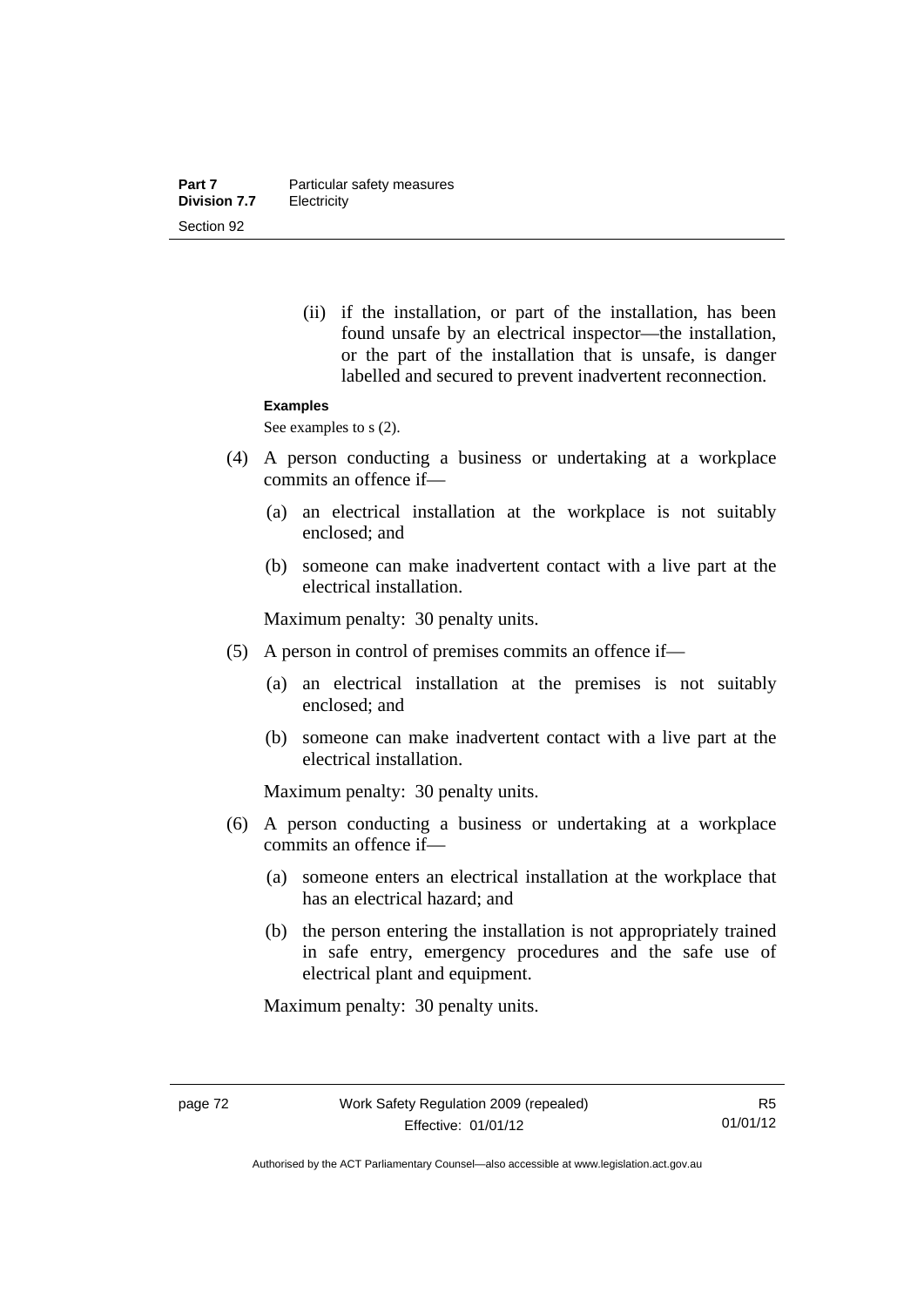- (7) A person in control of premises commits an offence if—
	- (a) someone enters an electrical installation at the premises that has an electrical hazard; and
	- (b) the person entering the installation is not appropriately trained in safe entry, emergency procedures and the safe use of electrical plant and equipment.

- (8) An offence against this section is a strict liability offence.
- (9) In this section:

*live part* means a live part as defined in AS/NZS 3000.

#### **93 Electricity—measures for articles of electrical equipment**

- (1) This section applies if an article of electrical equipment is provided for use at, or in connection with an electrical installation at a workplace.
- (2) A person conducting a business or undertaking at a workplace commits an offence if—
	- (a) the person does not ensure that the article of electrical equipment is safe; or
	- (b) if the article of electrical equipment is not safe—
		- (i) the person does not ensure that the article is disconnected from the electricity supply; and
		- (ii) if found unsafe by an electrical inspector—the person does not ensure that the article, or the part of the article that is unsafe, is danger labelled and secured to prevent inadvertent reconnection.

Maximum penalty: 30 penalty units.

*Note* See also the *Electricity Safety Act 1971*, s 26 and s 51.

page 73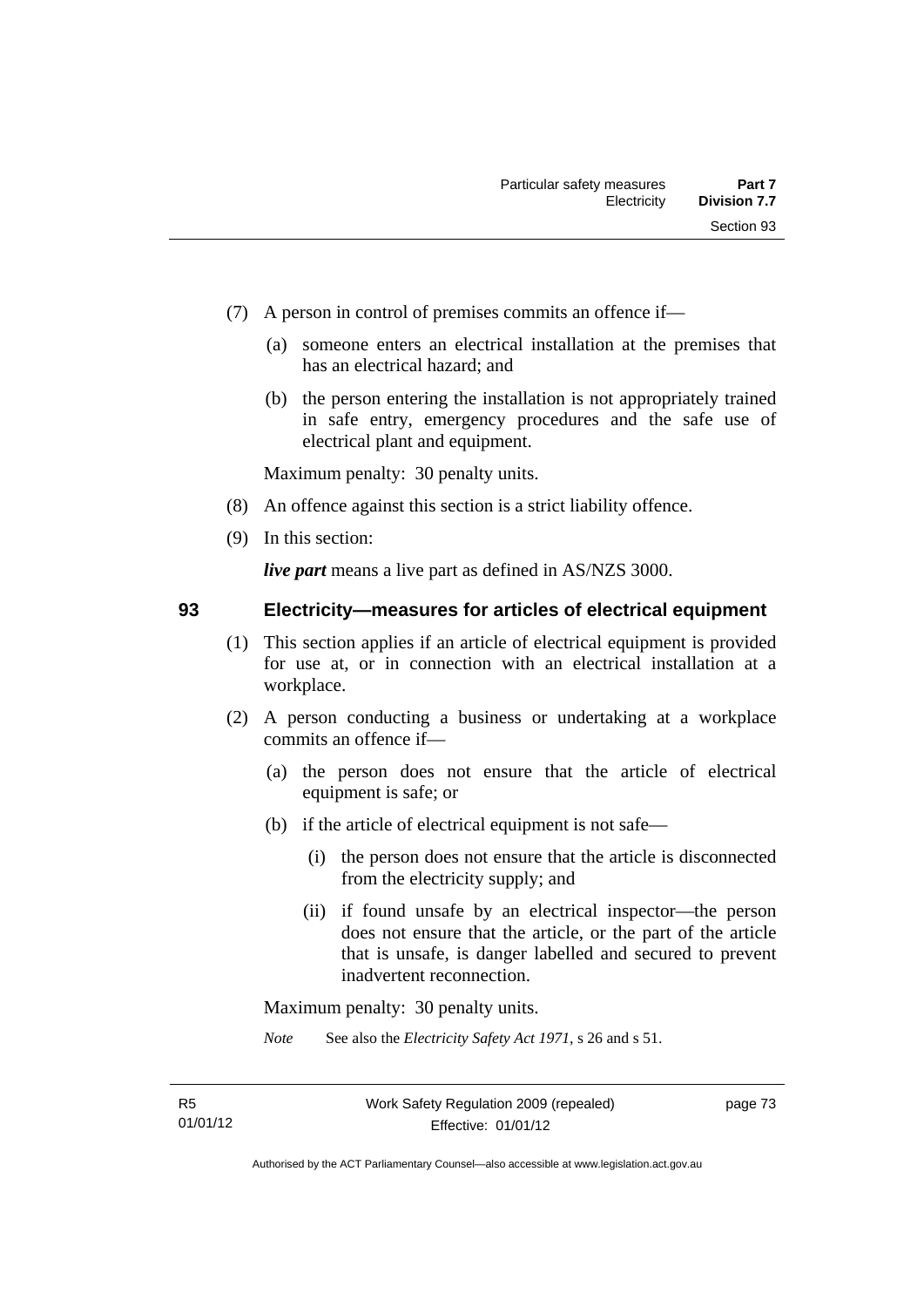- (3) A person in control of premises commits an offence if—
	- (a) the person does not ensure that the article of electrical equipment is safe; or
	- (b) if the article of electrical equipment is not safe—
		- (i) the person does not ensure that the article is disconnected from the electricity supply; and
		- (ii) if found unsafe by an electrical inspector—the person does not ensure that the article, or the part of the article that is unsafe, is danger labelled and secured to prevent inadvertent reconnection.

*Note* See also the *Electricity Safety Act 1971*, s 26 and s 51.

- (4) An offence against this section is a strict liability offence.
- (5) In this section:

*article of electrical equipment*—see the *Electricity Safety Act 1971*, dictionary.

#### **94 Electricity—measures for preventing contact**

(1) A person conducting a business or undertaking at a workplace commits an offence if the person does not ensure that a person working in, or undertaking maintenance at, the workplace is prevented from making inadvertent contact with a live, conductive part of an electrical installation.

Maximum penalty: 30 penalty units.

 (2) A person in control of premises commits an offence if the person does not ensure that a person working in, or undertaking maintenance at, the premises is prevented from making inadvertent contact with a live, conductive part of an electrical installation.

Authorised by the ACT Parliamentary Counsel—also accessible at www.legislation.act.gov.au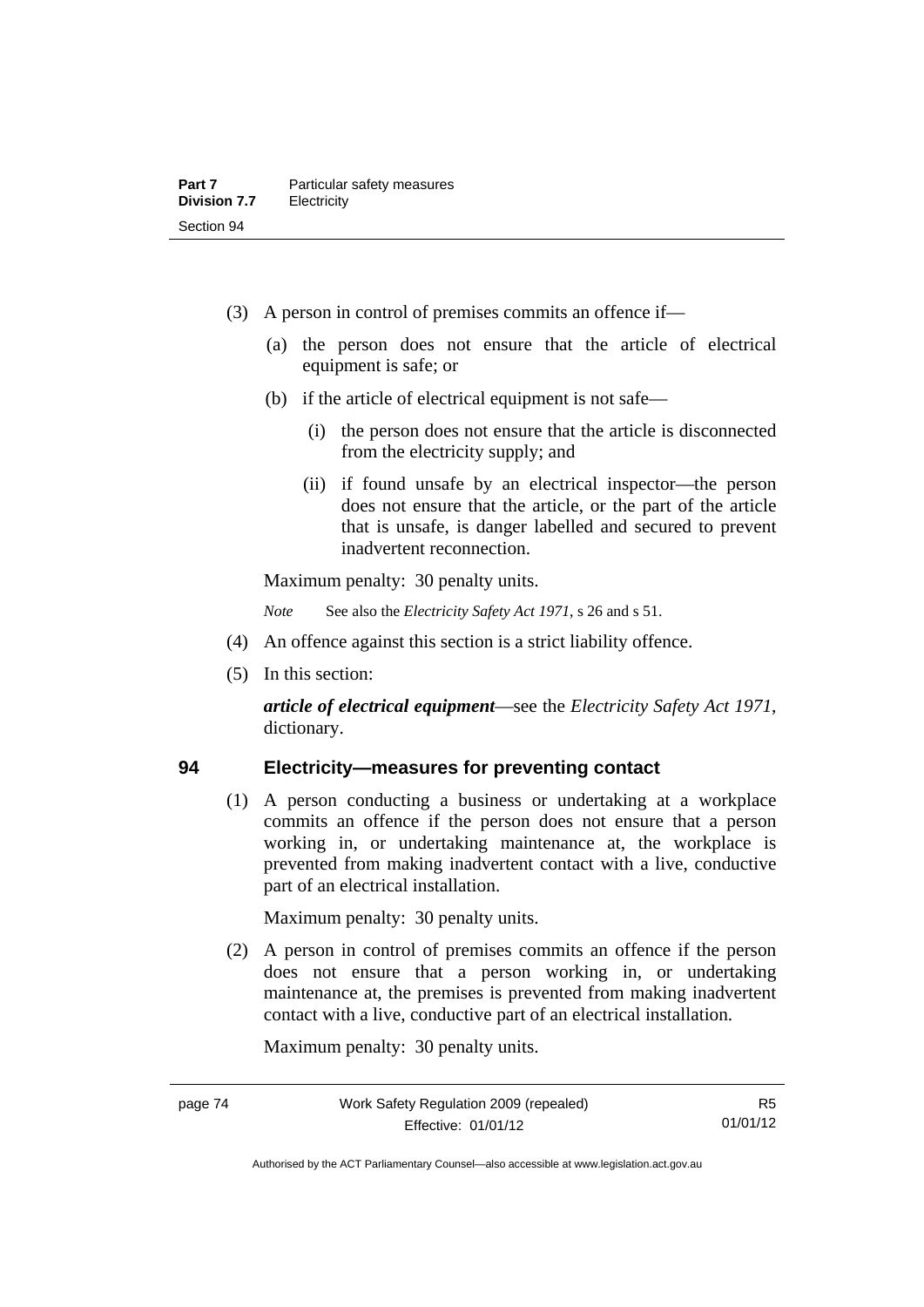(3) A person conducting a business or undertaking at a workplace commits an offence if the person does not ensure that a person working in, or undertaking maintenance at, the workplace is prevented from going within an unsafe distance of overhead or underground electrical power lines or exposed cables.

Maximum penalty: 30 penalty units.

 (4) A person in control of premises commits an offence if the person does not ensure that a person working in, or undertaking maintenance at, the premises is prevented from going within an unsafe distance of overhead or underground electrical power lines or exposed cables.

Maximum penalty: 30 penalty units.

- (5) Subsections (1), (2), (3) and (4) do not apply in relation to a person undertaking electrical work if the person is licensed under the *Construction Occupations (Licensing) Act 2004* to undertake the work.
- (6) Subsections (3) and (4) do not apply if—
	- (a) a written risk assessment is given to the electricity network operator; and
	- (b) the electricity network operator is satisfied—
		- (i) with the content of the risk assessment; and
		- (ii) that work to be done in accordance with the risk assessment will be safe.
- (7) An offence against this section is a strict liability offence.
- (8) In this section:

*electricity distributor*—see the *Utilities Act 2000*, dictionary.

*electricity network operator* means the person responsible for network operations for the relevant electricity distributor.

page 75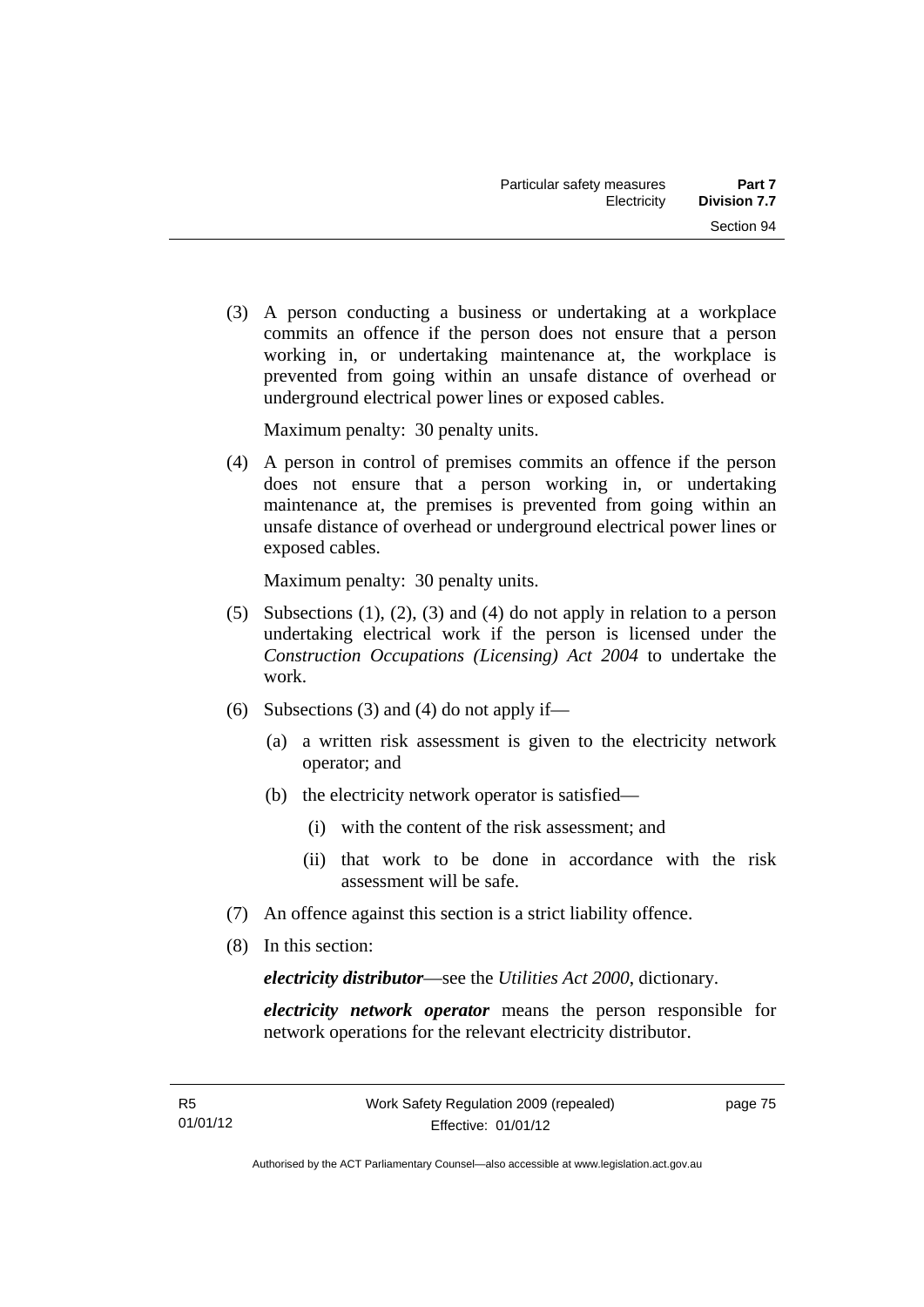| Part 7              | Particular safety measures |
|---------------------|----------------------------|
| <b>Division 7.8</b> | Confined spaces            |
| Section 95          |                            |

*relevant electricity distributor*, in relation to electrical power lines or exposed cables, means the electricity distributor of whose network the power lines or cables are a part.

## **Division 7.8 Confined spaces**

#### **95 Definitions—div 7.8**

In this division:

*atmospheric contaminant* means—

- (a) a dangerous substance in the form of a fume, mist, gas, dust or vapour; or
- (b) an asphyxiant; or
- (c) nuisance dust.

*confined space*, for a workplace, means an enclosed, or partly enclosed, space in the workplace that—

- (a) is not designed as, or intended to be, a workplace; and
- (b) is at atmospheric pressure while people are in it; and
- (c) may have—
	- (i) an atmosphere with potentially harmful contaminants; or
	- (ii) an unsafe oxygen level; or
	- (iii) stored substances that may cause engulfment; and
- (d) may have restricted entry and exit.

#### **Examples**

- 1 storage tanks, tank cars, process vessels, boilers, pressure vessels, silos and other tank-like compartments
- 2 pits, degreasers and other open-topped spaces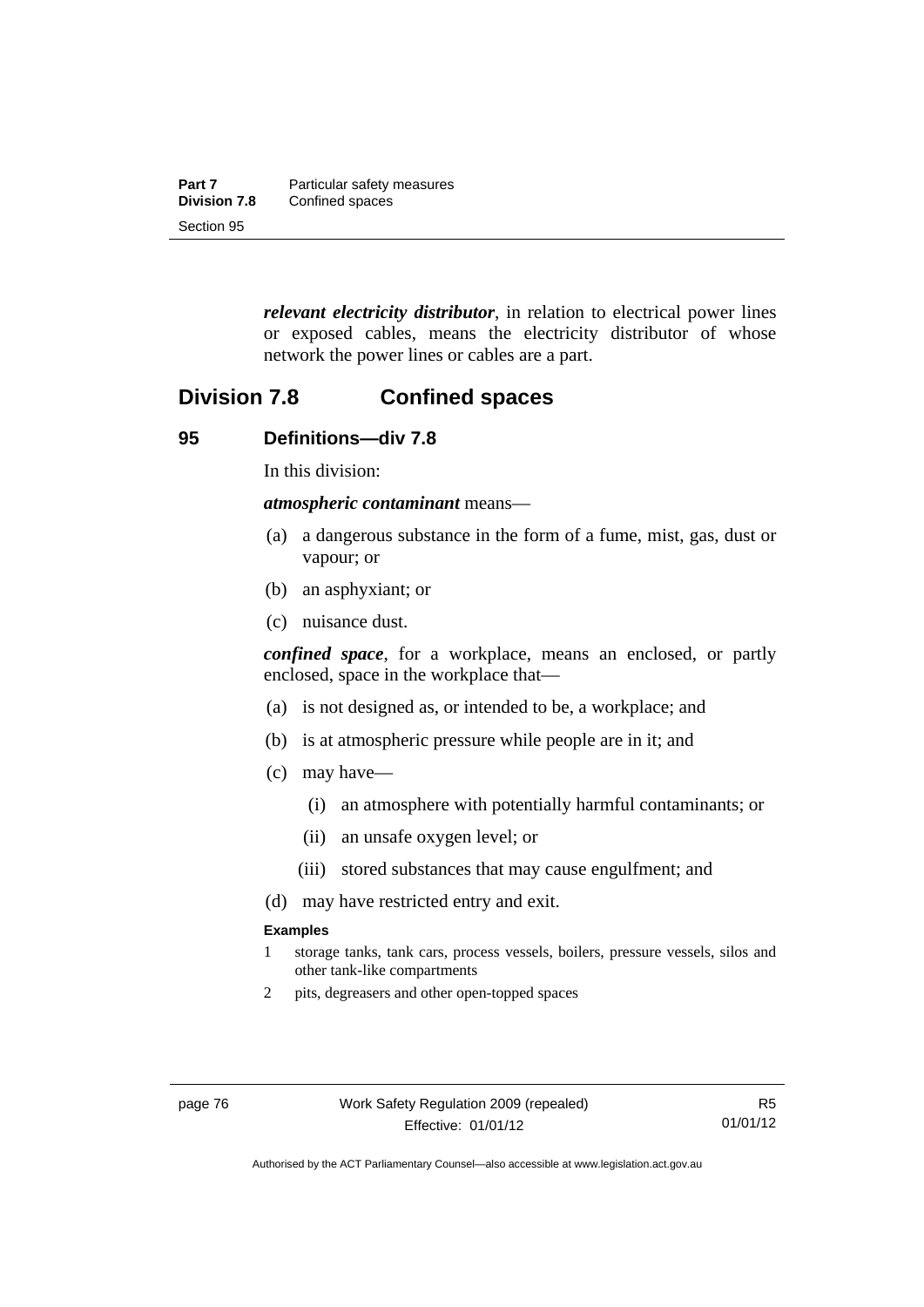- 3 pipes, sewers, shafts, ducts and similar structures
- *Note* An example is part of the regulation, is not exhaustive and may extend, but does not limit, the meaning of the provision in which it appears (see Legislation Act, s 126 and s 132).

*entry permit* means a written document that—

- (a) identifies the confined space; and
- (b) clearly describes the work to be carried out in the confined space; and
- (c) sets out the risk management steps to be taken; and
- (d) states the name of each person who may enter or work in the confined space; and
- (e) states the date and time when each person may enter or be in the confined space to carry out the work.

*safe oxygen level*—see section 79.

*unsafe oxygen level*—see section 79.

#### **96 Design etc—confined spaces**

- (1) A person in control of the design, manufacture or supply of a confined space commits an offence if the person does not ensure that—
	- (a) the space is designed so that there is ordinarily no need for anyone to enter it; and
	- (b) if entry is needed—the space has a safe means of entry and exit.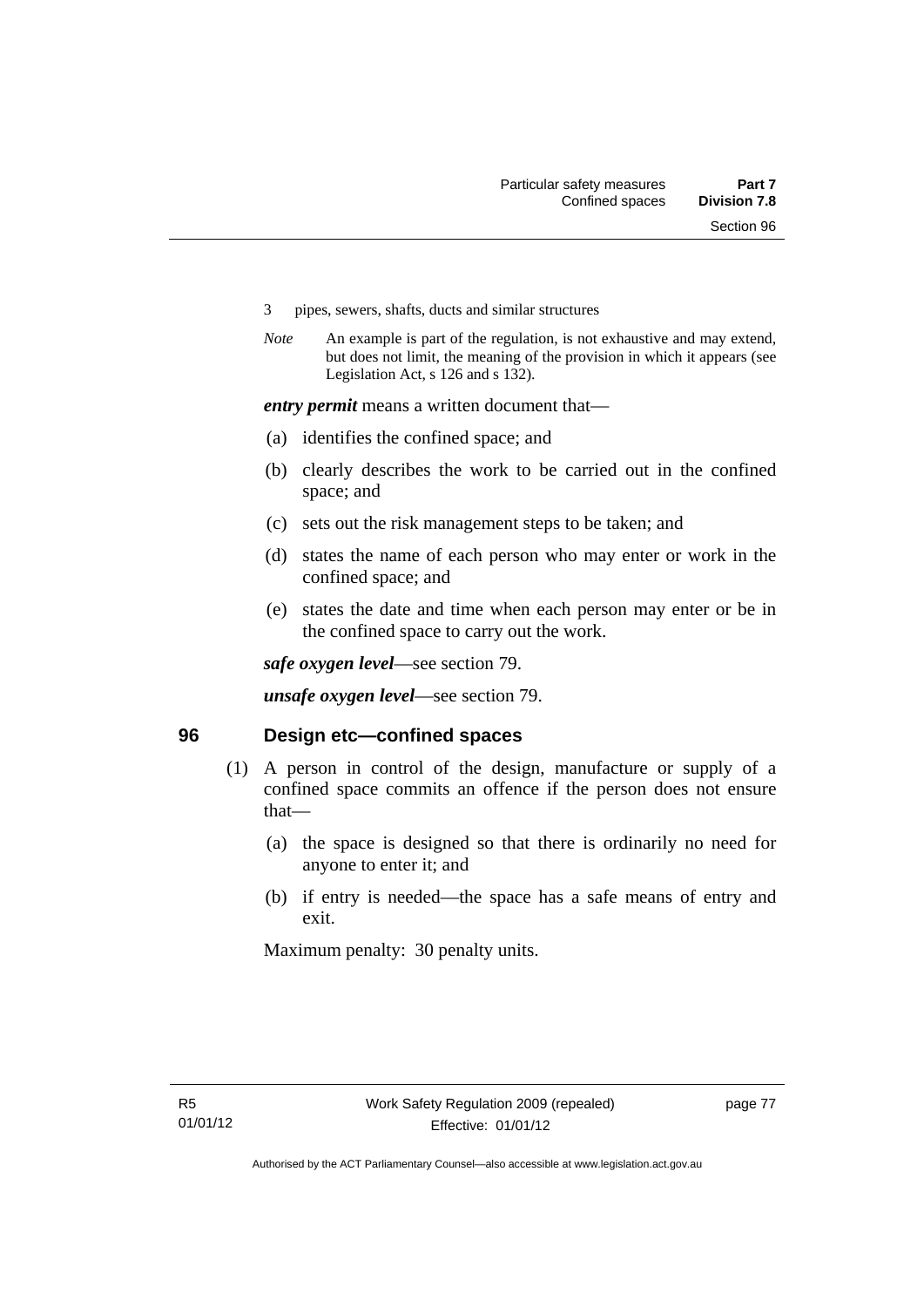(2) A person who modifies a confined space commits an offence if the person does not ensure that the modification does not adversely affect the safe means of entry and exit.

Maximum penalty: 30 penalty units.

(3) An offence against this section is a strict liability offence.

### **97 Hazard identification and risk assessment—confined spaces**

- (1) A person conducting a business or undertaking at a workplace commits an offence if the person does not—
	- (a) identify each confined space at the workplace; and
	- (b) identify each reasonably foreseeable hazard associated with working in the space.

Maximum penalty: 20 penalty units.

 (2) A person conducting a business or undertaking at a workplace commits an offence if the person does not ensure that a risk assessment is undertaken by a suitably qualified person before any work involving entering a confined space at the workplace is started for the first time.

Maximum penalty: 30 penalty units.

- (3) A person conducting a business or undertaking at a workplace commits an offence if—
	- (a) there is evidence that risk assessment does not address, or no longer addresses, the risks posed by the confined space for which the assessment is undertaken; and
	- (b) the person does not ensure that the risk assessment is reviewed.

Maximum penalty: 20 penalty units.

(4) An offence against this section is a strict liability offence.

Authorised by the ACT Parliamentary Counsel—also accessible at www.legislation.act.gov.au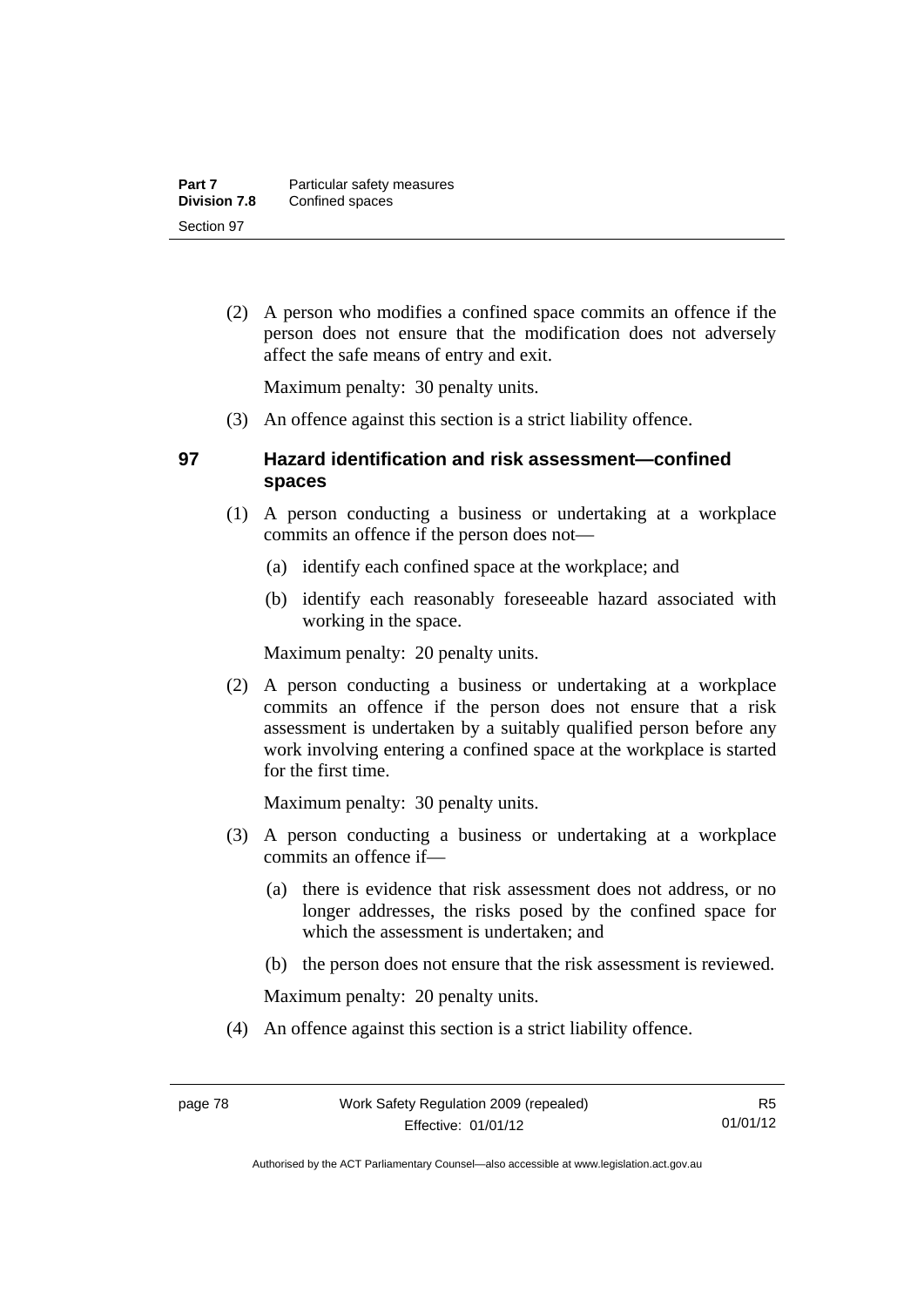(5) In this section:

*risk assessment* includes at least an assessment of—

- (a) the nature of the space and the work to be done; and
- (b) whether work can be done without entering the space; and
- (c) different ways that the work can be done; and
- (d) the risks associated with the method of work, the plant to be used and any potential hazard in the space.

*suitably qualified person*, for a risk assessment, means someone who is suitably qualified by experience or training to carry out the risk assessment.

#### **98 Entry to and work in confined spaces**

- (1) A person conducting a business or undertaking at a workplace commits an offence if—
	- (a) there is an uncontrolled risk to the health or safety of someone entering, occupying or working in a confined space or an uncontrolled risk of fire or explosion in a confined space; and
	- (b) the person does not ensure that either—
		- (i) no-one enters the confined space at the workplace; or
		- (ii) work is not performed in the confined space at the workplace.

Maximum penalty: 30 penalty units.

- (2) A person conducting a business or undertaking at a workplace commits an offence if the person does not ensure that, before anyone enters a confined space at the workplace—
	- (a) the space contains a safe oxygen level; and

page 79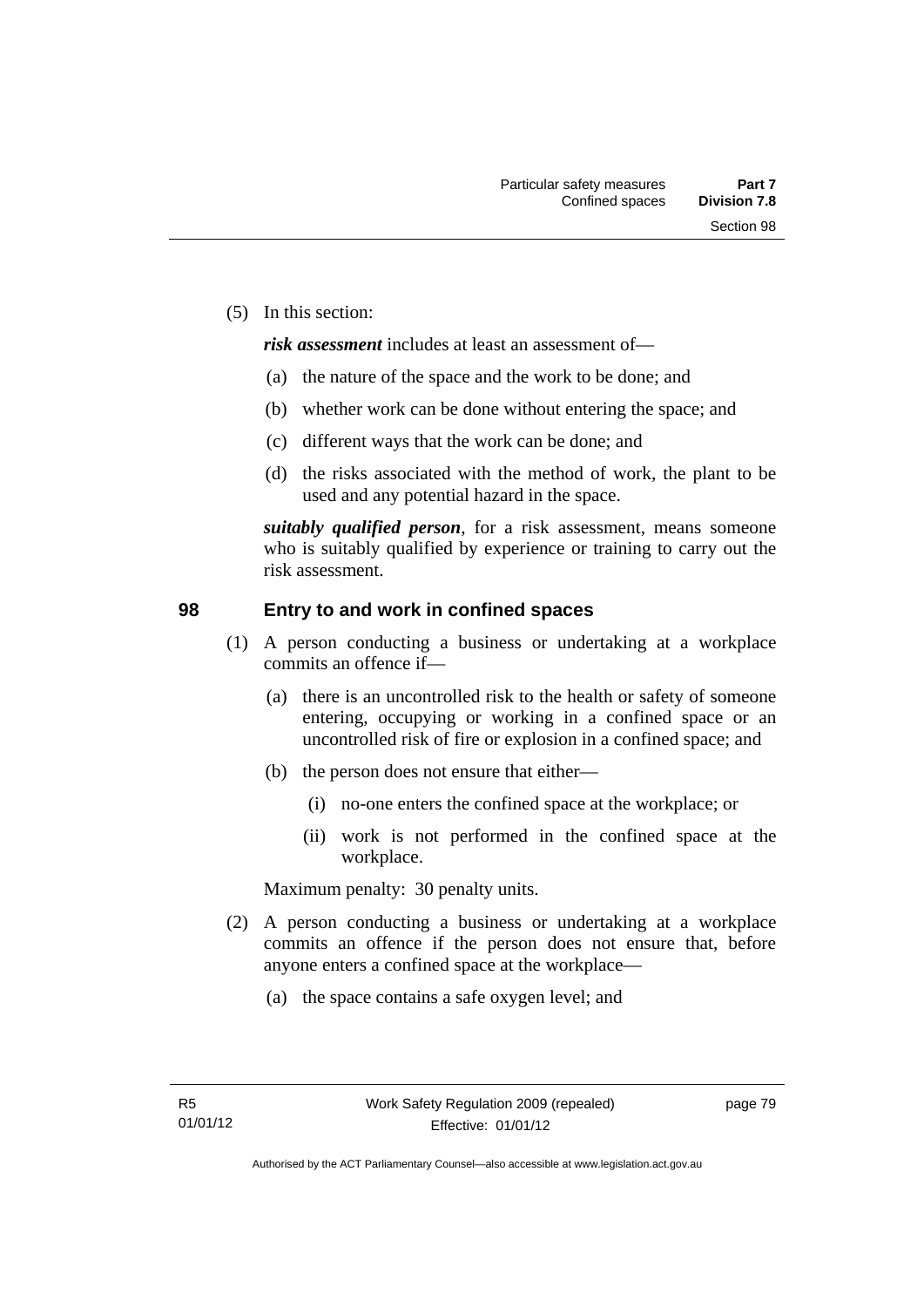(b) any atmospheric contaminant in the space is reduced to below the exposure standard under the national exposure standards for the contaminant; and

*Note National exposure standards*—see the dictionary.

- (c) the concentration of any flammable contaminant in the atmosphere of the space is below 5% of its LEL; and
- (d) the space is not extremely hot or extremely cold; and
- (e) steps are taken to minimise any risk associated with the presence of vermin in the space.

Maximum penalty: 30 penalty units.

 (3) A person conducting a business or undertaking at a workplace commits an offence if the person does not ensure that no-one enters or stays in a confined space at the workplace if the concentration of any flammable contaminant in the atmosphere of the space is 10% or more of its LEL.

Maximum penalty: 30 penalty units.

- (4) A person in control of premises commits an offence if—
	- (a) there is an uncontrolled risk to the health or safety of someone entering, occupying or working in a confined space or an uncontrolled risk of fire or explosion in a confined space; and
	- (b) the person does not ensure that either—
		- (i) no-one enters the confined space at the premises; or
		- (ii) work is not performed in the confined space at the premises.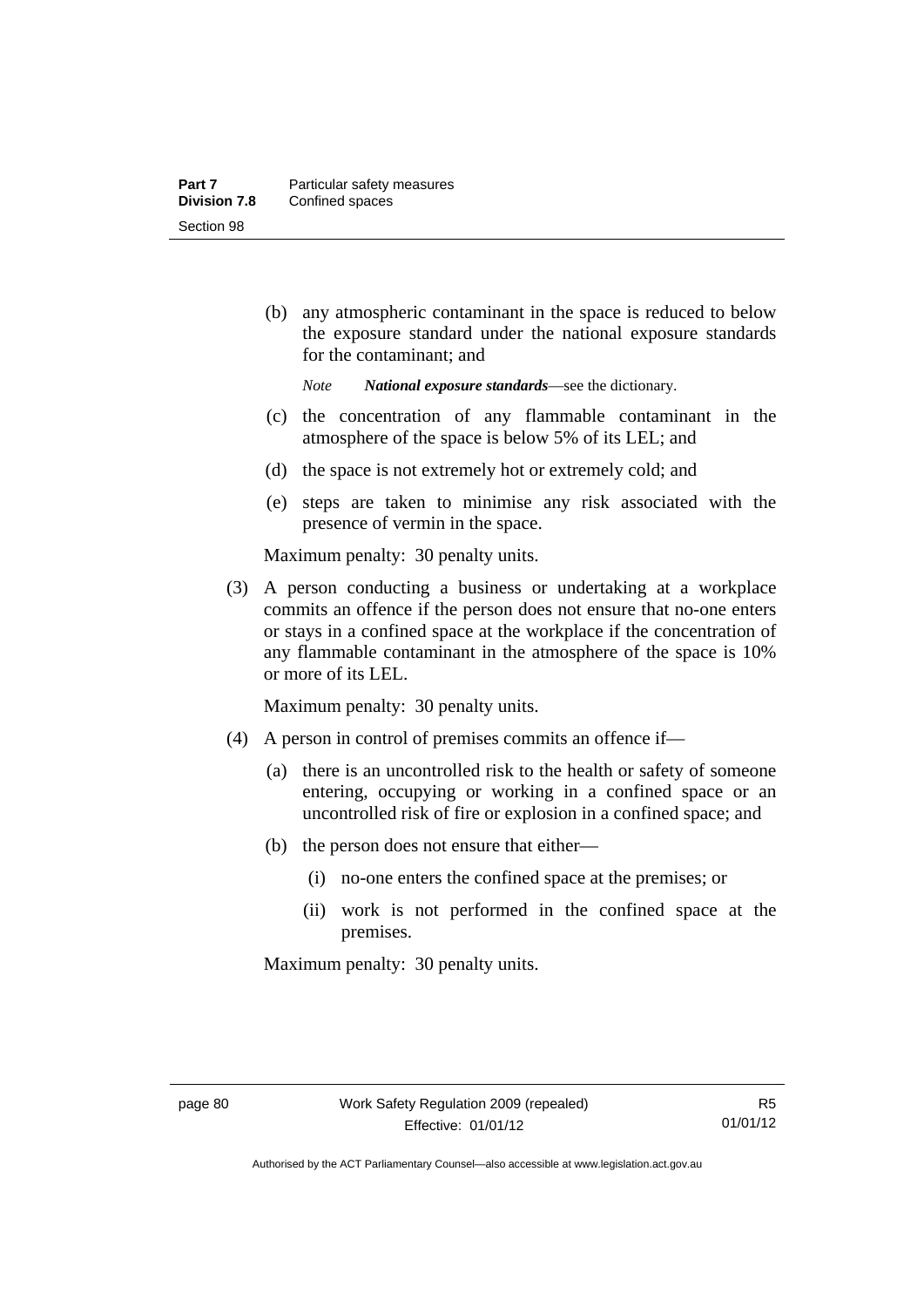- (5) A person in control of premises commits an offence if the person does not ensure that, before anyone enters a confined space at the premises—
	- (a) the space contains a safe oxygen level; and
	- (b) any atmospheric contaminant in the space is reduced to below the exposure standard under the national exposure standards for the contaminant; and
		- *Note National exposure standards*—see the dictionary.
	- (c) the concentration of any flammable contaminant in the atmosphere of the space is below 5% of its LEL; and
	- (d) the space is not extremely hot or extremely cold; and
	- (e) steps are taken to minimise any risk associated with the presence of vermin in the space.

 (6) A person in control of premises commits an offence if the person does not ensure that no-one enters or stays in a confined space at the premises if the concentration of any flammable contaminant in the atmosphere of the space is 10% or more of its LEL.

Maximum penalty: 30 penalty units.

- (7) An offence against this section is a strict liability offence.
- (8) In this section:

*LEL*—see *lower explosive limit*.

*lower explosive limit* (or *LEL*), of a flammable contaminant means the concentration of the contaminant in air below which the propagation of a flame does not occur on contact with an ignition source.

page 81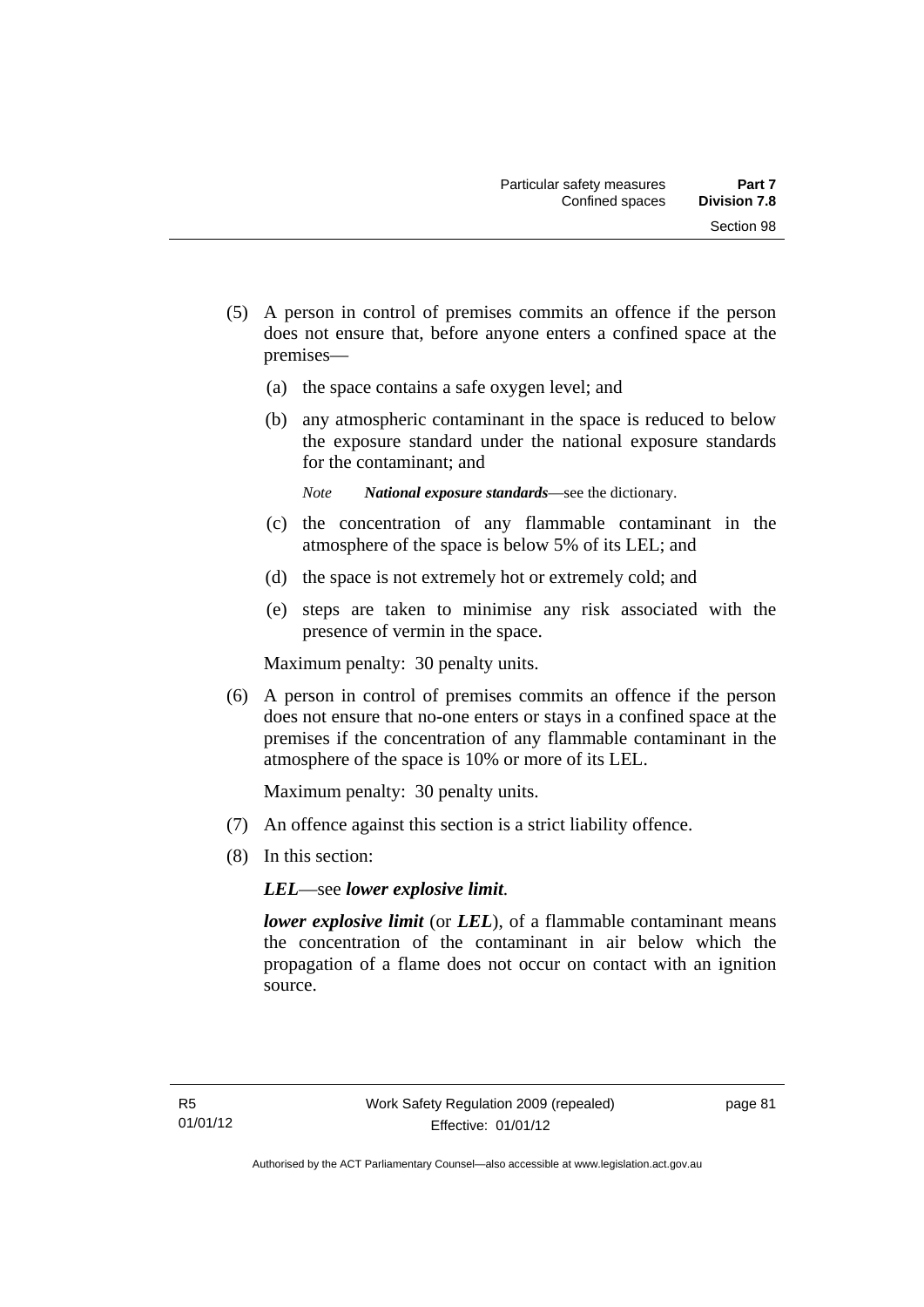### **99 Isolation and control of potentially hazardous services particular measures**

 (1) This section applies if a service that may present a hazard in a confined space (a *potentially hazardous service*) is normally connected to a confined space.

#### **Examples—potentially hazardous service**

- 1 a gas supply line
- 2 electrical wiring or cabling
- *Note* An example is part of the regulation, is not exhaustive and may extend, but does not limit, the meaning of the provision in which it appears (see Legislation Act, s 126 and s 132).
- (2) A person conducting a business or undertaking at a workplace commits an offence if the person does not ensure that no-one enters a confined space at the workplace unless the potentially hazardous service is isolated or controlled in a way that prevents—
	- (a) the introduction of any material, contaminant, agent, or the creation of a condition, that may be harmful to someone in the space; or
	- (b) the activation or energising in any way of equipment or services that may pose a risk to the health or safety of someone in the space.

- (3) A person in control of premises commits an offence if the person does not ensure that no-one enters a confined space at the premises unless the potentially hazardous service is isolated or controlled in a way that prevents—
	- (a) the introduction of any material, contaminant, agent, or the creation of a condition, that may be harmful to someone in the space; or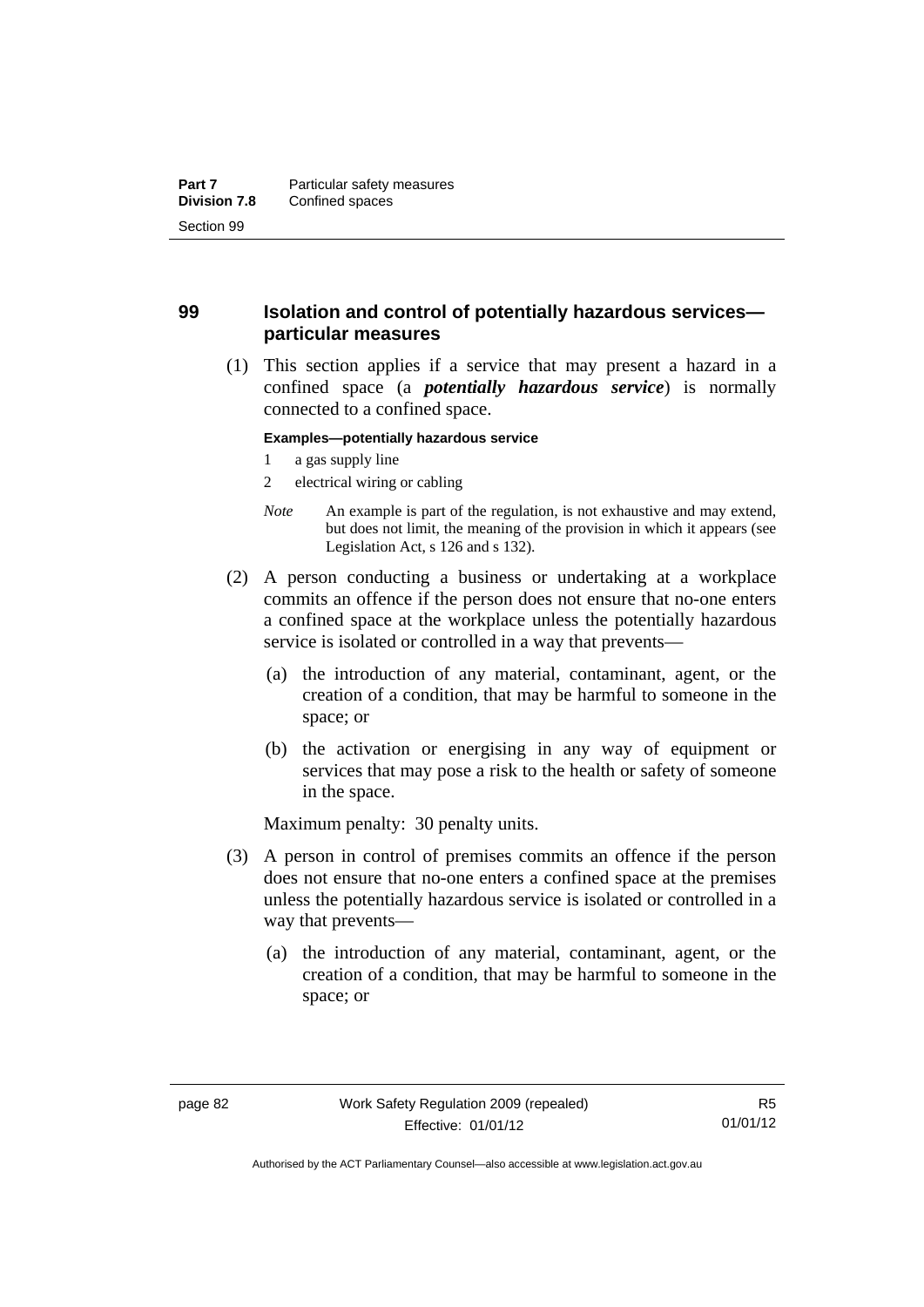(b) the activation or energising in any way of equipment or services that may pose a risk to the health or safety of someone in the space.

Maximum penalty: 30 penalty units.

(4) An offence against this section is a strict liability offence.

### **100 Clearing containment before entry—particular measures**

- (1) This section applies if a confined space must be cleared of contaminants to comply with section 95 (Entry to and work in confined spaces).
- (2) A person conducting a business or undertaking at a workplace commits an offence if the person does not ensure that, if appropriate, the confined space at the workplace is cleared of all contaminants by using a suitable purging agent that displaces contaminants from the space.

Maximum penalty: 30 penalty units.

 (3) A person conducting a business or undertaking at a workplace commits an offence if the person does not ensure that pure oxygen or a gas mixture in a concentration of more than 21% of oxygen by volume is not used to purge or ventilate the confined space at the workplace.

Maximum penalty: 30 penalty units.

 (4) A person in control of premises commits an offence if the person does not ensure that, if appropriate, the confined space at the premises is cleared of all contaminants by using a suitable purging agent that displaces contaminants from the space.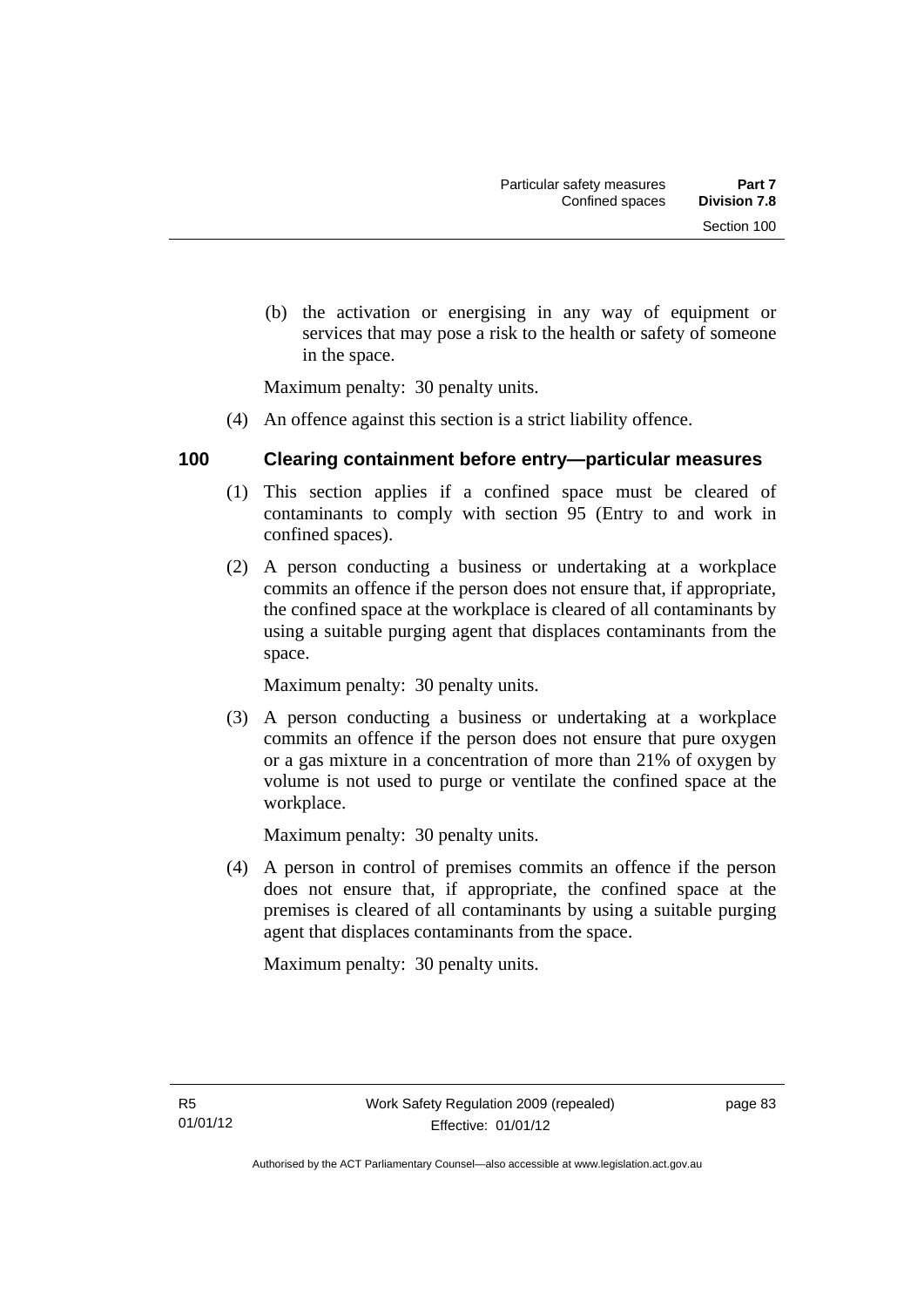(5) A person in control of premises commits an offence if the person does not ensure that pure oxygen or a gas mixture in a concentration of more than 21% of oxygen by volume is not used to purge or ventilate the confined space at the premises.

Maximum penalty: 30 penalty units.

(6) An offence against this section is a strict liability offence.

### **101 Unsafe level of oxygen and atmospheric contaminants**

- (1) This section applies if—
	- (a) a safe oxygen level cannot be provided in a confined space at a workplace; or
	- (b) an atmospheric contaminant in a confined space at a workplace cannot be reduced to below the exposure standard under the national exposure standards.
- (2) A person conducting a business or undertaking at a workplace commits an offence if the person allows—
	- (a) someone to enter a confined space at the workplace; and
	- (b) the person entering is not equipped with suitable personal protective and safety equipment including air supplied respiratory protective equipment.

- *Note* For requirements if a person conducting a business or undertaking provides air supplied respiratory equipment for use at a workplace, see s 69.
- (3) A person in control of premises commits an offence if the person allows—
	- (a) someone to enter a confined space at the premises; and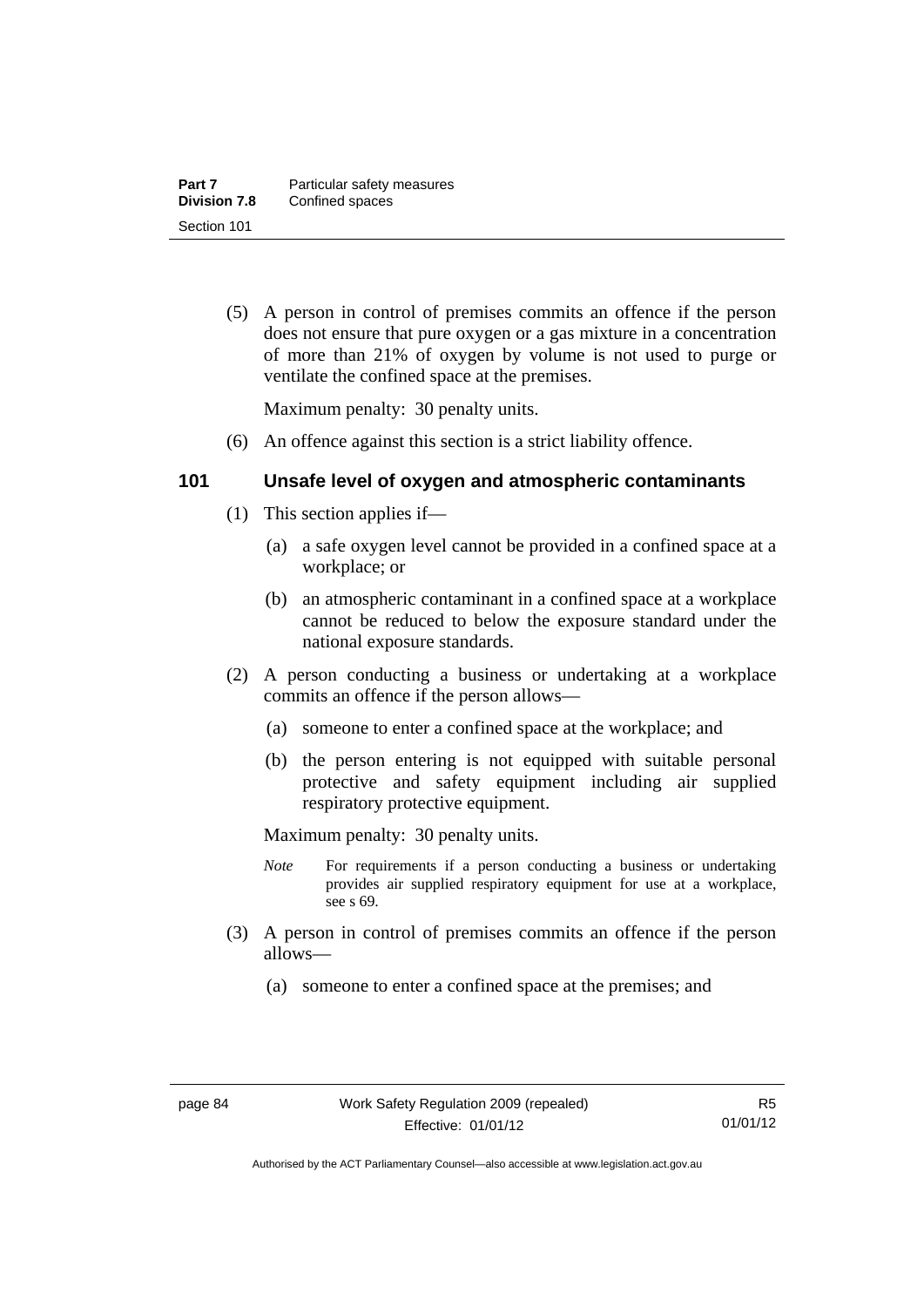(b) the person entering is not equipped with suitable personal protective and safety equipment including air supplied respiratory protective equipment.

Maximum penalty: 30 penalty units.

- *Note* For requirements if a person conducting a business or undertaking provides air supplied respiratory equipment for use at a workplace, see s 69.
- (4) An offence against this section is a strict liability offence.

#### **102 Entry permits—particular measures**

(1) A person conducting a business or undertaking at a workplace commits an offence if the person does not give an entry permit to the person in direct control of work to be done in a confined space at the workplace.

Maximum penalty: 20 penalty units.

- (2) A person conducting a business or undertaking at a workplace commits an offence if the person does not give each person who is required to do work in a confined space at the workplace—
	- (a) a copy of the entry permit; and
	- (b) reasonable time to read the entry permit before the person is required to enter the space.

Maximum penalty: 20 penalty units.

- (3) A person conducting a business or undertaking at a workplace commits an offence if—
	- (a) someone enters or works in a confined space at the workplace; and
	- (b) the entry or work does not comply with an entry permit under this section.

Maximum penalty: 20 penalty units.

page 85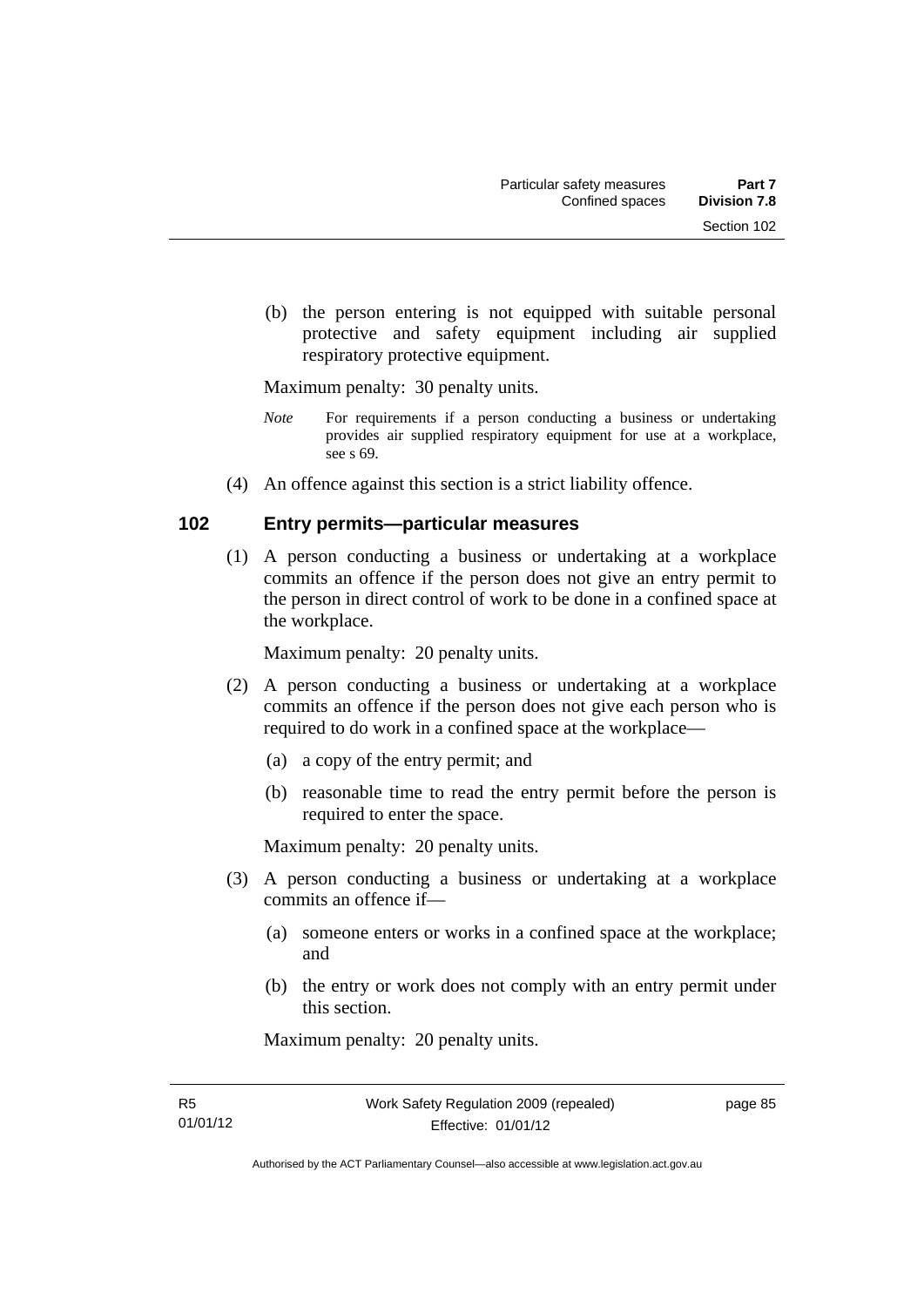- (4) A person conducting a business or undertaking at a workplace commits an offence if—
	- (a) a confined space at the workplace is returned to normal use; and
	- (b) the person does not have written confirmation from the person in direct control of the work in the confined space, that—
		- (i) the work has been completed; and
		- (ii) each person involved in the work has left the space.

 (5) A person in control of premises commits an offence if the person does not ensure that each person who is to do work in a confined space at the premises is told about, and understands, the entry permit.

Maximum penalty: 20 penalty units.

- (6) A person in control of premises commits an offence if—
	- (a) someone enters or works in a confined space at the premises; and
	- (b) the entry or work does not comply with an entry permit under this section.

- (7) A person in control of premises commits an offence if—
	- (a) a confined space at the premises is returned to normal use; and
	- (b) the person does not have written confirmation from the person in direct control of the work in the confined space, that—
		- (i) the work has been completed; and

Authorised by the ACT Parliamentary Counsel—also accessible at www.legislation.act.gov.au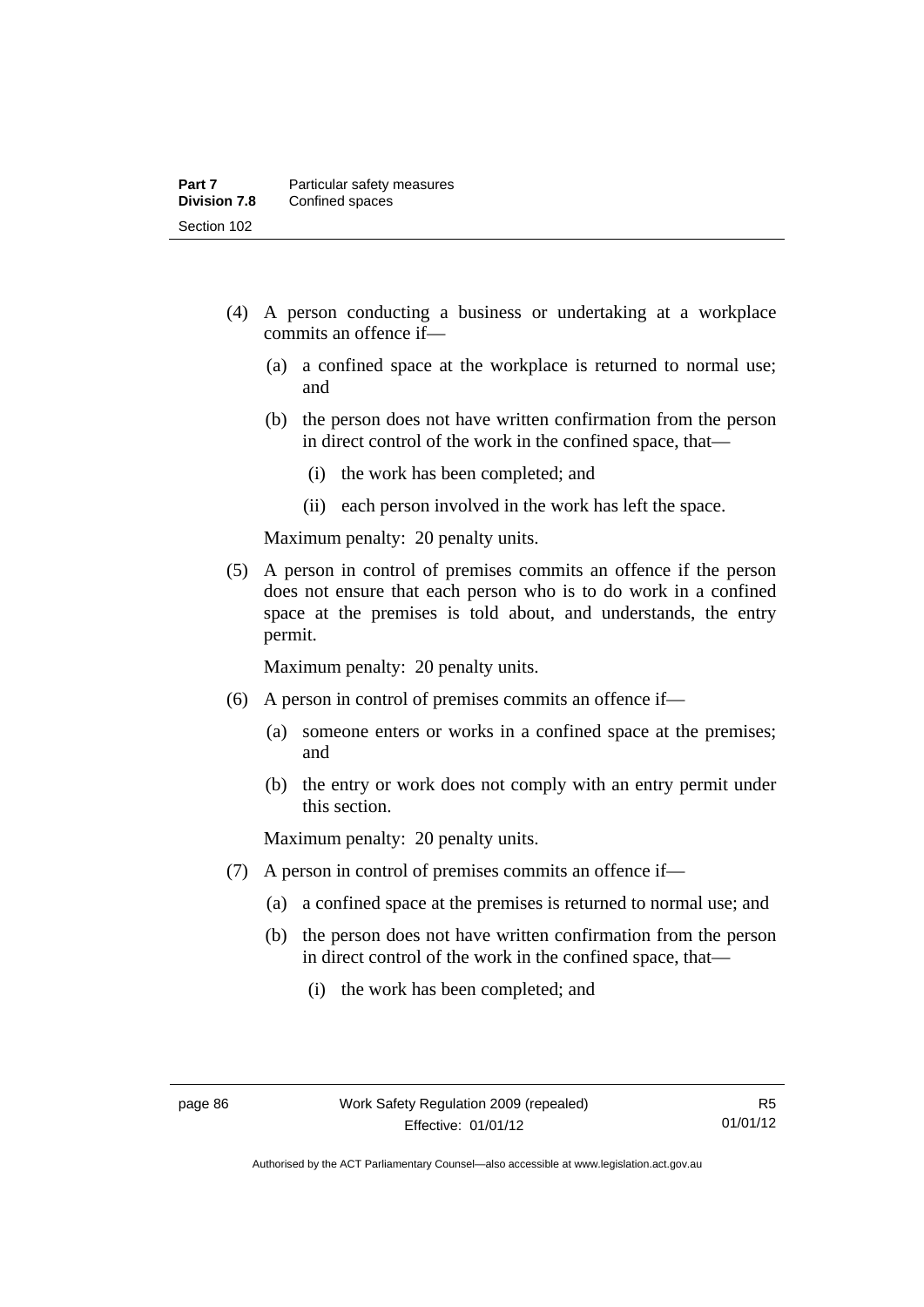(ii) each person involved in the work has left the space.

Maximum penalty: 20 penalty units.

- (8) An offence against this section is a strict liability offence.
- **103 Standby people—particular measures** 
	- (1) This section applies if—
		- (a) there is a confined space at a workplace; and
		- (b) someone is in the confined space.
	- (2) A person conducting a business or undertaking at the workplace commits an offence if the person does not appoint 1 or more people as standby people for the work in the confined space at the workplace.

Maximum penalty: 30 penalty units.

- (3) A person conducting a business or undertaking at the workplace commits an offence if the person appoints a person as a standby person for the work in the confined space at the workplace and the person appointed—
	- (a) has not undertaken training in accordance with section 107 (Training about confined spaces); and
	- (b) cannot operate the monitoring equipment used to ensure safety during entry to, and work in, the confined space; and
	- (c) cannot initiate emergency procedures (including rescue procedures).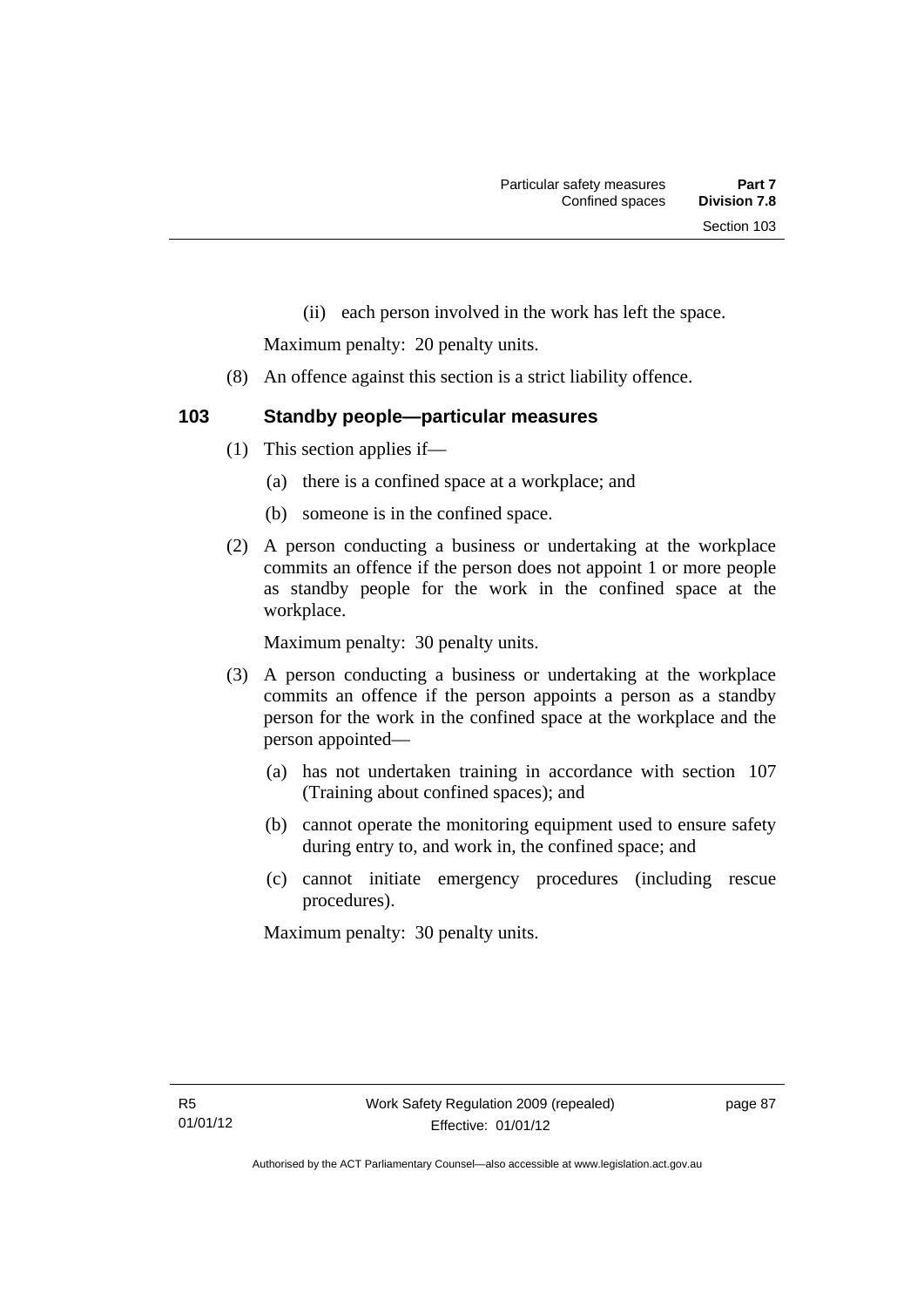- (4) A person conducting a business or undertaking at the workplace commits an offence if the person does not ensure that a standby person—
	- (a) remains outside and near the confined space at the workplace while anyone is in the confined space; and
	- (b) is able to communicate continuously with anyone in the confined space; and
	- (c) if practicable, is able to see anyone in the confined space.

(5) An offence against this section is a strict liability offence.

#### **104 Emergencies—particular measures**

(1) A person conducting a business or undertaking at a workplace commits an offence if the person does not ensure that appropriate emergency equipment is provided when someone is in a confined space at the workplace.

Maximum penalty: 30 penalty units.

 (2) A person conducting a business or undertaking at a workplace commits an offence if the person does not ensure that emergency procedures are established and rehearsed in relation to people in a confined space at the workplace.

- (3) A person conducting a business or undertaking at a workplace commits an offence if the person does not ensure that—
	- (a) the openings for entry to and exit from a confined space at the workplace are large enough to allow the rescue of anyone in the space; and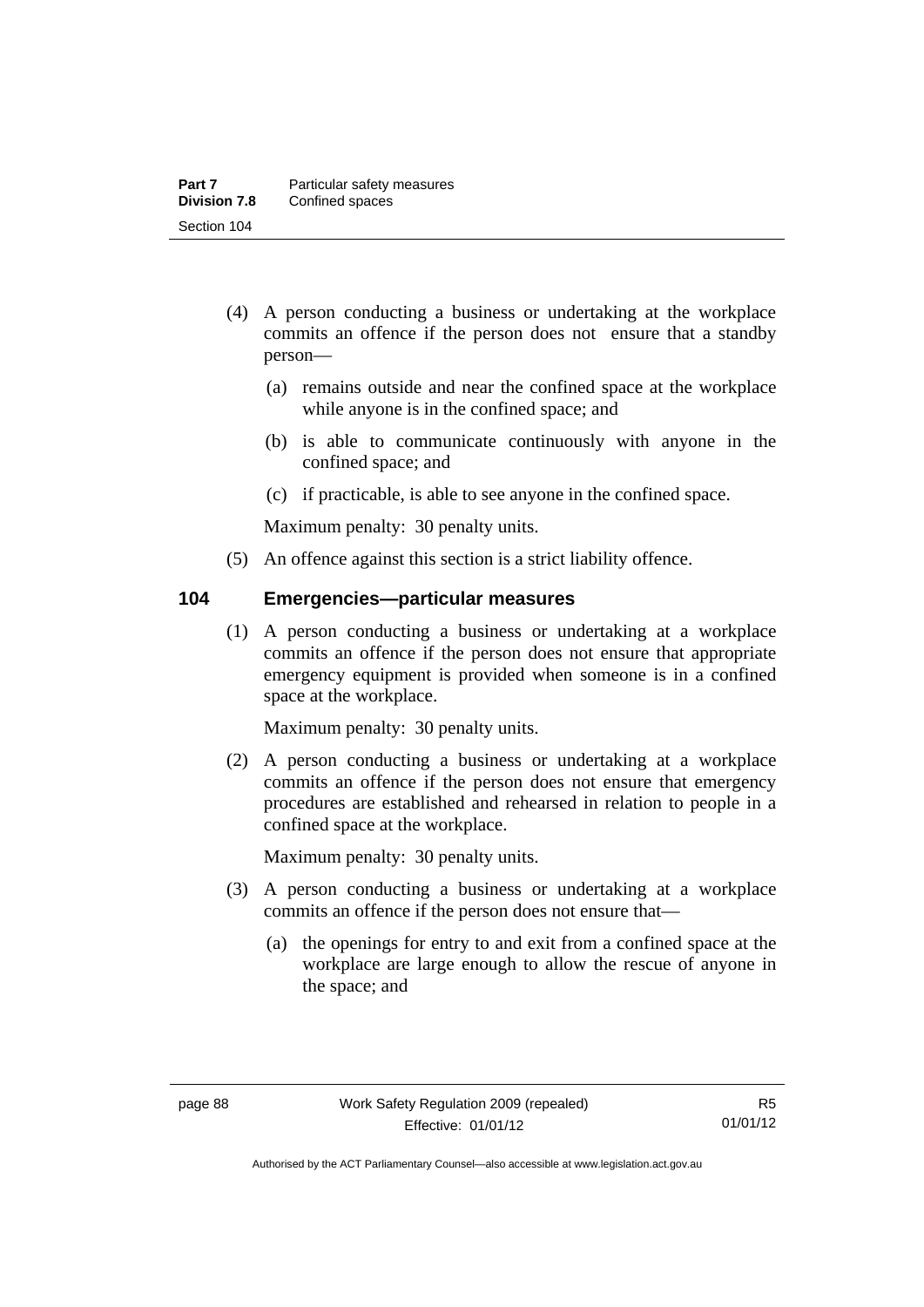(b) the openings are not obstructed by anything that could impede the rescue or, if this is not possible, that another suitable means of rescue is provided.

Maximum penalty: 30 penalty units.

 (4) A person in control of premises commits an offence if the person does not ensure that appropriate emergency equipment is provided when someone is in a confined space at the premises.

Maximum penalty: 30 penalty units.

 (5) A person in control of premises commits an offence if the person does not ensure that emergency procedures are established and rehearsed in relation to people in a confined space at the premises.

Maximum penalty: 30 penalty units.

- (6) A person in control of premises commits an offence if the person does not ensure that—
	- (a) the openings for entry to and exit from a confined space at the premises are large enough to allow the rescue of anyone in the space; and
	- (b) the openings are not obstructed by anything that could impede the rescue or, if this is not possible, that another suitable means of rescue is provided.

Maximum penalty: 30 penalty units.

(7) An offence against this section is a strict liability offence.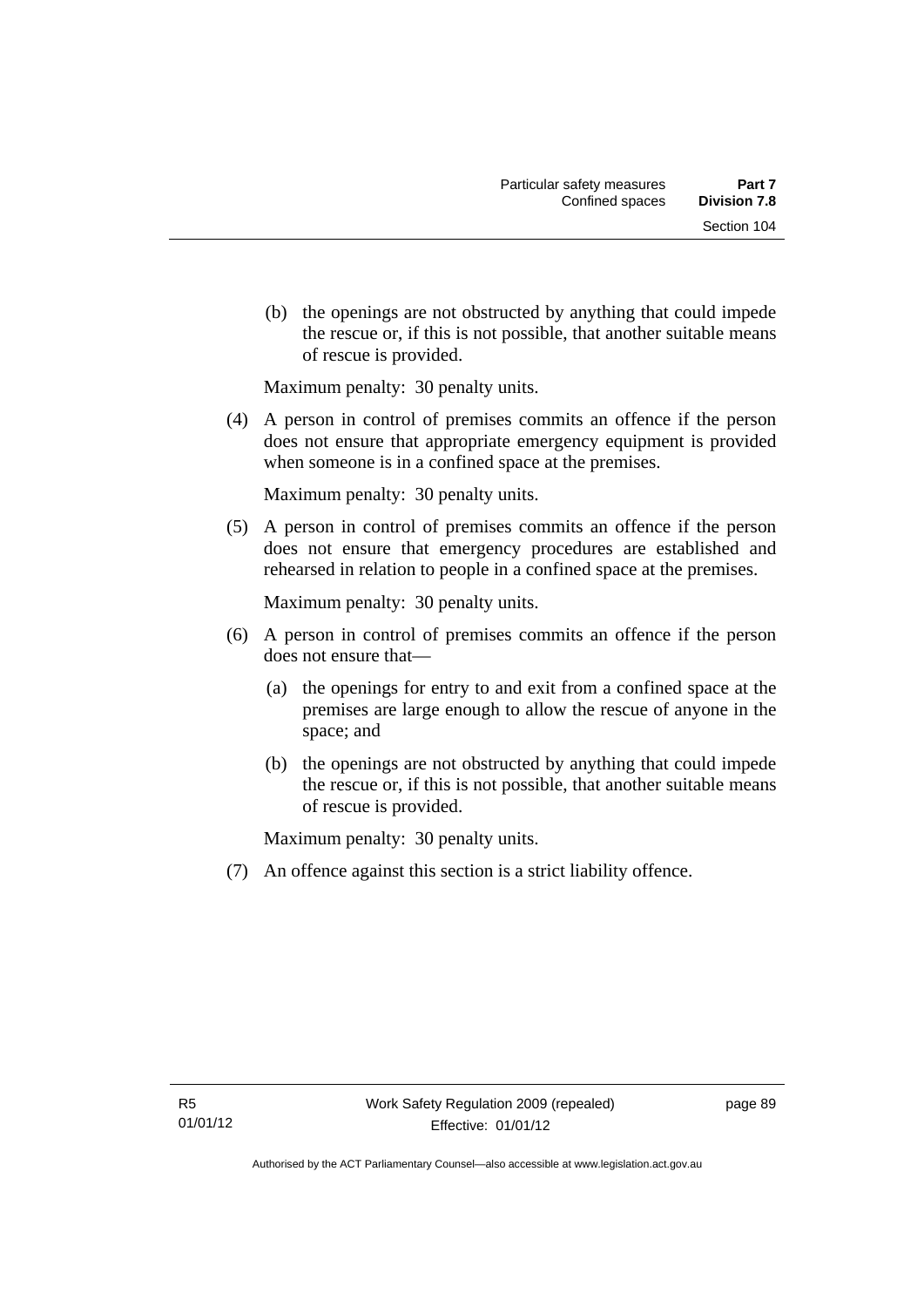#### **105 Entry protection—particular measures**

 (1) A person conducting a business or undertaking at a workplace commits an offence if the person does not ensure that appropriate signs are displayed and protective barriers are erected to prevent the entry of anyone who does not have an entry permit for a confined space at the workplace.

Maximum penalty: 30 penalty units.

 (2) A person in control of premises commits an offence if the person does not ensure that appropriate signs are displayed and protective barriers are erected to prevent the entry of anyone who does not have an entry permit for a confined space at the premises.

Maximum penalty: 30 penalty units.

(3) An offence against this section is a strict liability offence.

#### **106 Atmospheric testing and monitoring—particular measures**

- (1) A person conducting a business or undertaking at a workplace commits an offence if the person does not ensure that appropriate atmospheric testing and monitoring is carried out in a confined space at the workplace if the space—
	- (a) is or may be contaminated with an atmospheric contaminant; or
	- (b) is or may be contaminated with a flammable contaminant; or
	- (c) has or may have an unsafe oxygen level.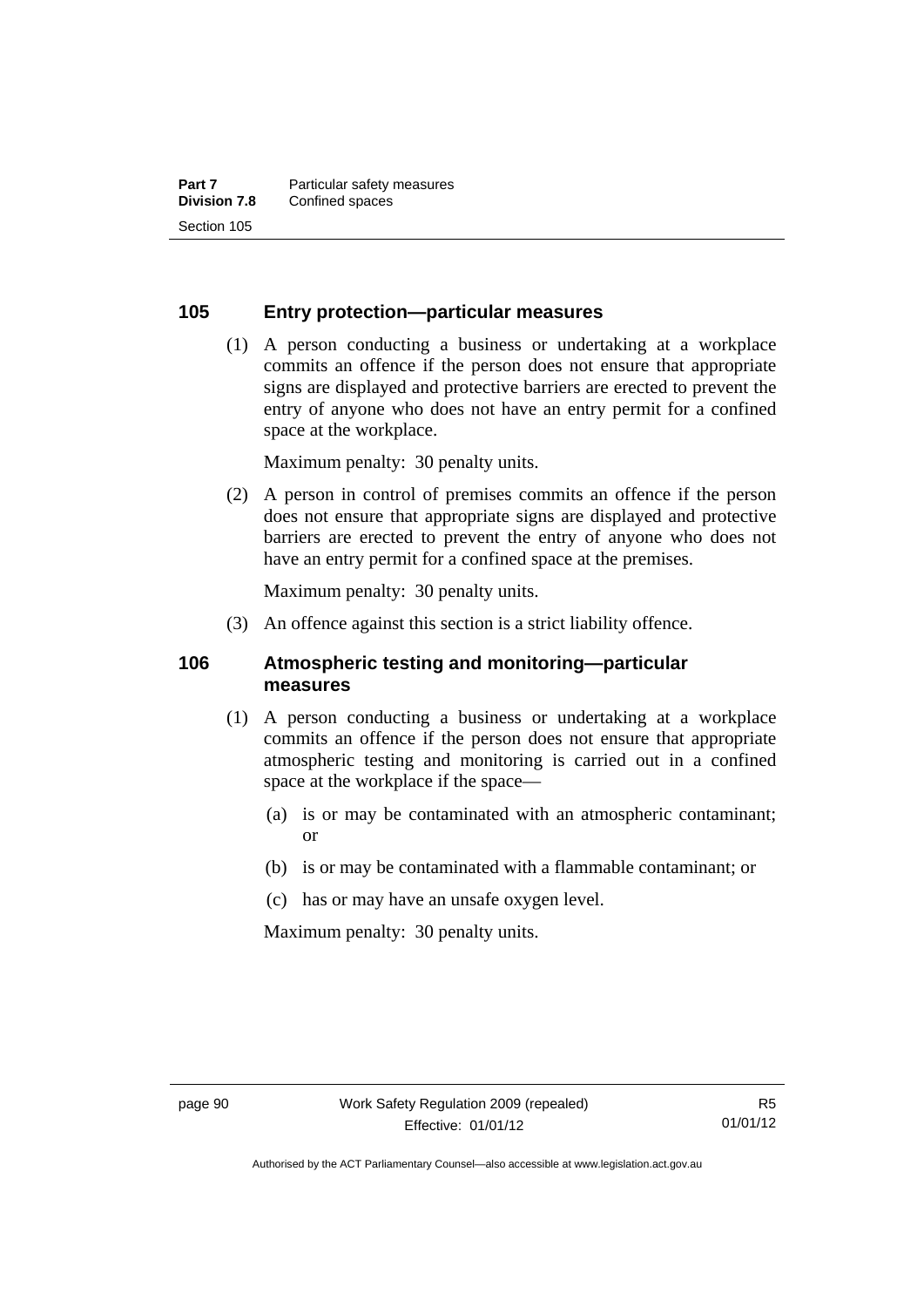- (2) A person in control of premises commits an offence if the person does not ensure that appropriate atmospheric testing and monitoring is carried out in a confined space at the premises if the space—
	- (a) is or may be contaminated with an atmospheric contaminant; or
	- (b) is or may be contaminated with a flammable contaminant; or
	- (c) has or may have an unsafe oxygen level.

(3) An offence against this section is a strict liability offence.

#### **107 Training about confined spaces**

(1) A person conducting a business or undertaking at a workplace commits an offence if the person does not provide training relating to entering and working in confined spaces to anyone who is required to work in a confined space at the workplace.

Maximum penalty: 30 penalty units.

 (2) A person conducting a business or undertaking at a workplace commits an offence if the person does not provide training relating to entering and working in confined spaces to anyone who is appointed as a standby person for the workplace.

- (3) A person conducting a business or undertaking at a workplace may also provide the training to—
	- (a) anyone who does 1 or more of the following:
		- (i) assesses the safety of confined spaces;
		- (ii) issues entry permits for confined spaces;
		- (iii) designs and fixes the layout of workplaces;
		- (iv) supervises people working in or near confined spaces;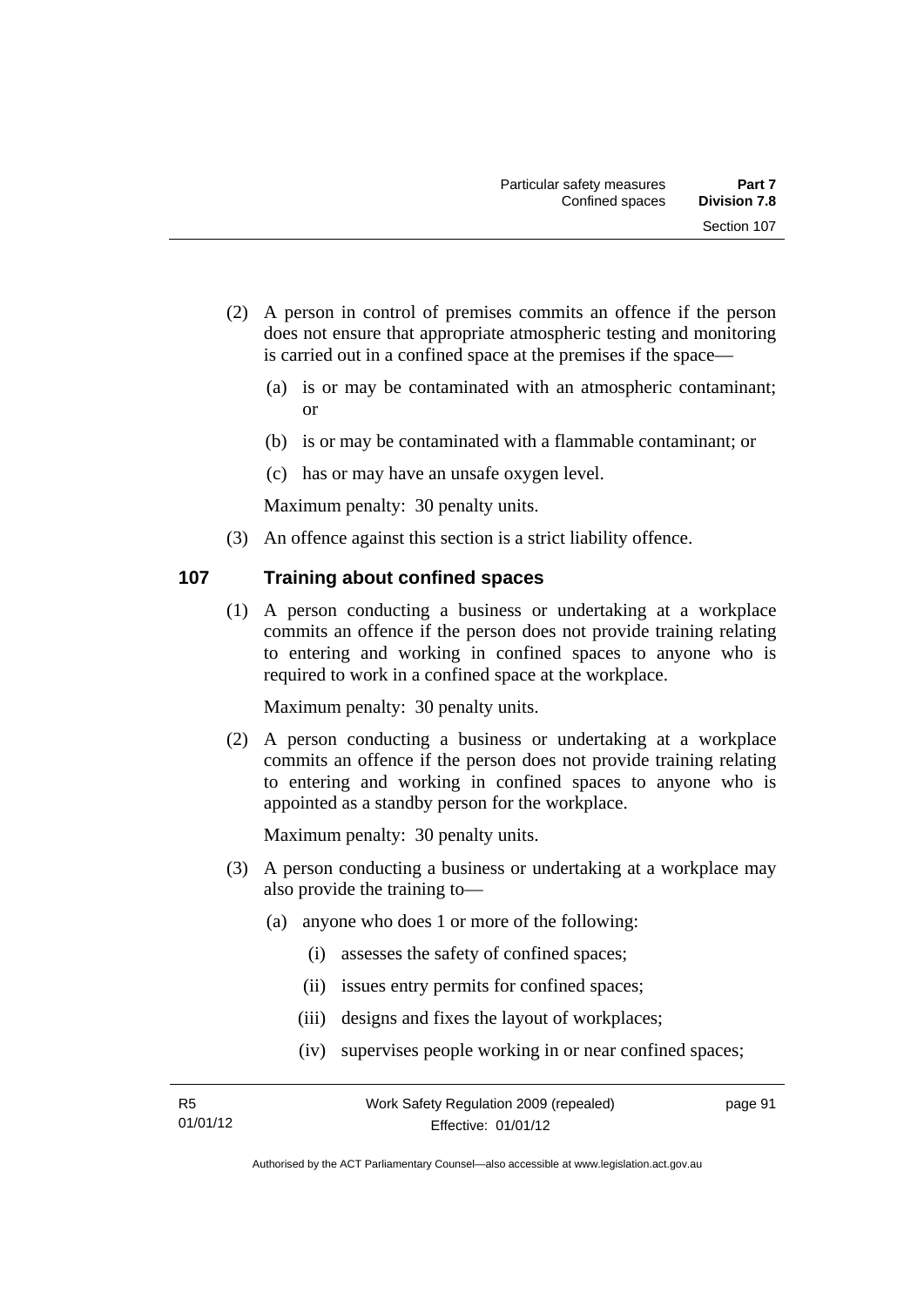- (v) maintains equipment used in confined spaces;
- (vi) purchases, distributes, fits, wears or maintains personal protective and safety equipment used for work in confined spaces; and
- (b) anyone who could be involved in rescue and first aid procedures involving a confined space.
- (4) A person conducting a business or undertaking at a workplace commits an offence if the person fails to make a written record of—
	- (a) the training given under this section; and
	- (b) the people to whom the training is given.

- (5) An offence against this section is a strict liability offence.
- (6) In this section:

*standby person* means a person appointed as a standby person under section 103.

*training* must include instruction in each of the following:

- (a) the hazards of confined spaces;
- (b) risk assessment procedures;
- (c) risk management steps;
- (d) emergency procedures;
- (e) selection, use, fitting and maintenance of safety equipment.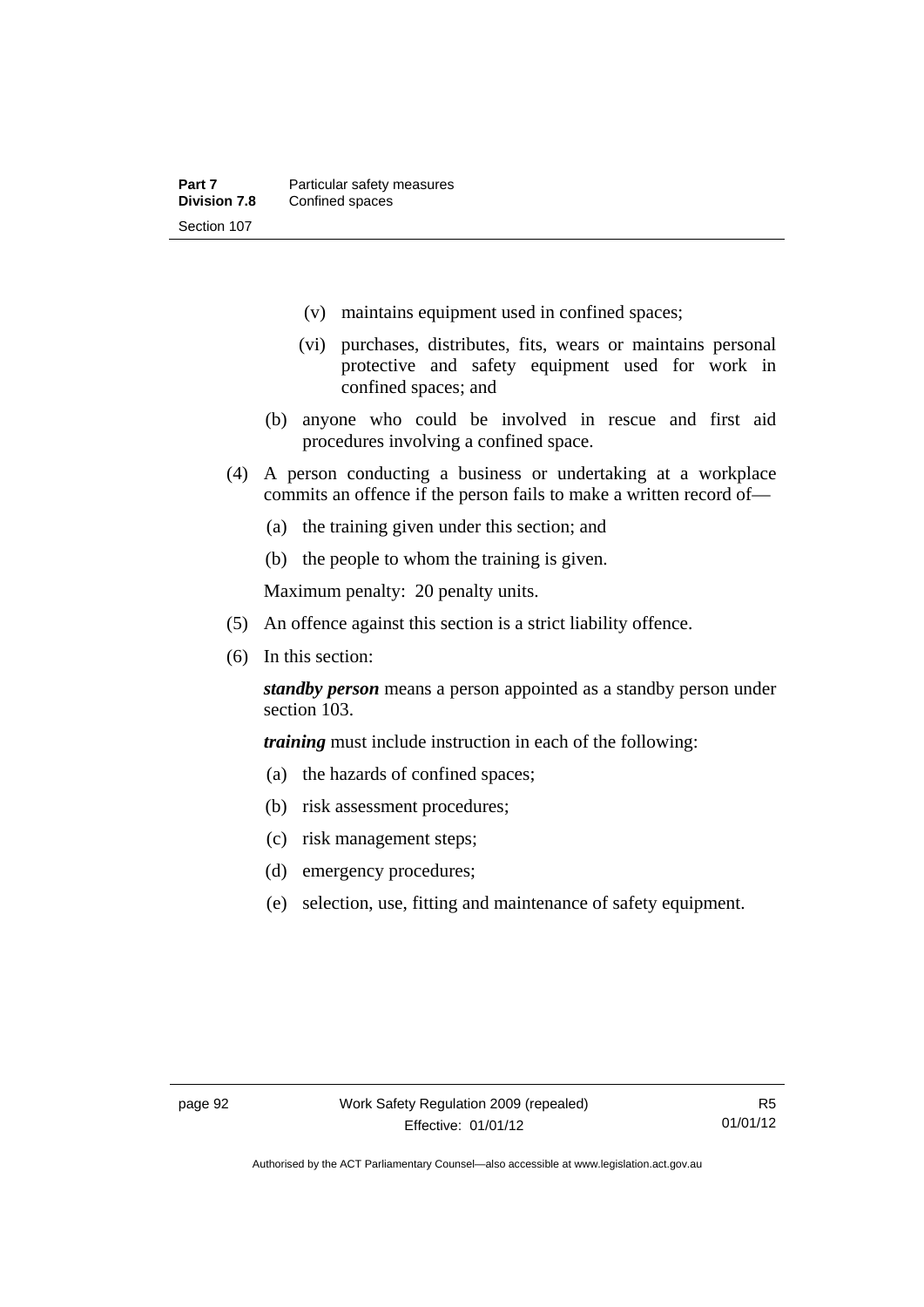#### **108 Record keeping**

- (1) A person conducting a business or undertaking at a workplace must keep—
	- (a) entry permits for a confined space at the workplace for 1 month after the day the space is returned to normal use; and
	- (b) risk assessment reports for work in a confined space at the workplace for 5 years after the last entry in the report; and
	- (c) a record of training relating to work in a confined space at the workplace while the person to whom the training has been given is engaged.
	- *Note* For reporting and records in relation to injuries and dangerous occurrences, see pt 2.
- (2) A person conducting a business or undertaking at a workplace commits an offence if—
	- (a) an inspector requests access to a record made under subsection (1) in relation to the workplace; and
	- (b) the person does not give access to the record.

- (3) If a record made under subsection (1) contains information personal to a worker, a person conducting the business or undertaking must give the worker access to the record on request.
- (4) An offence against this section is a strict liability offence.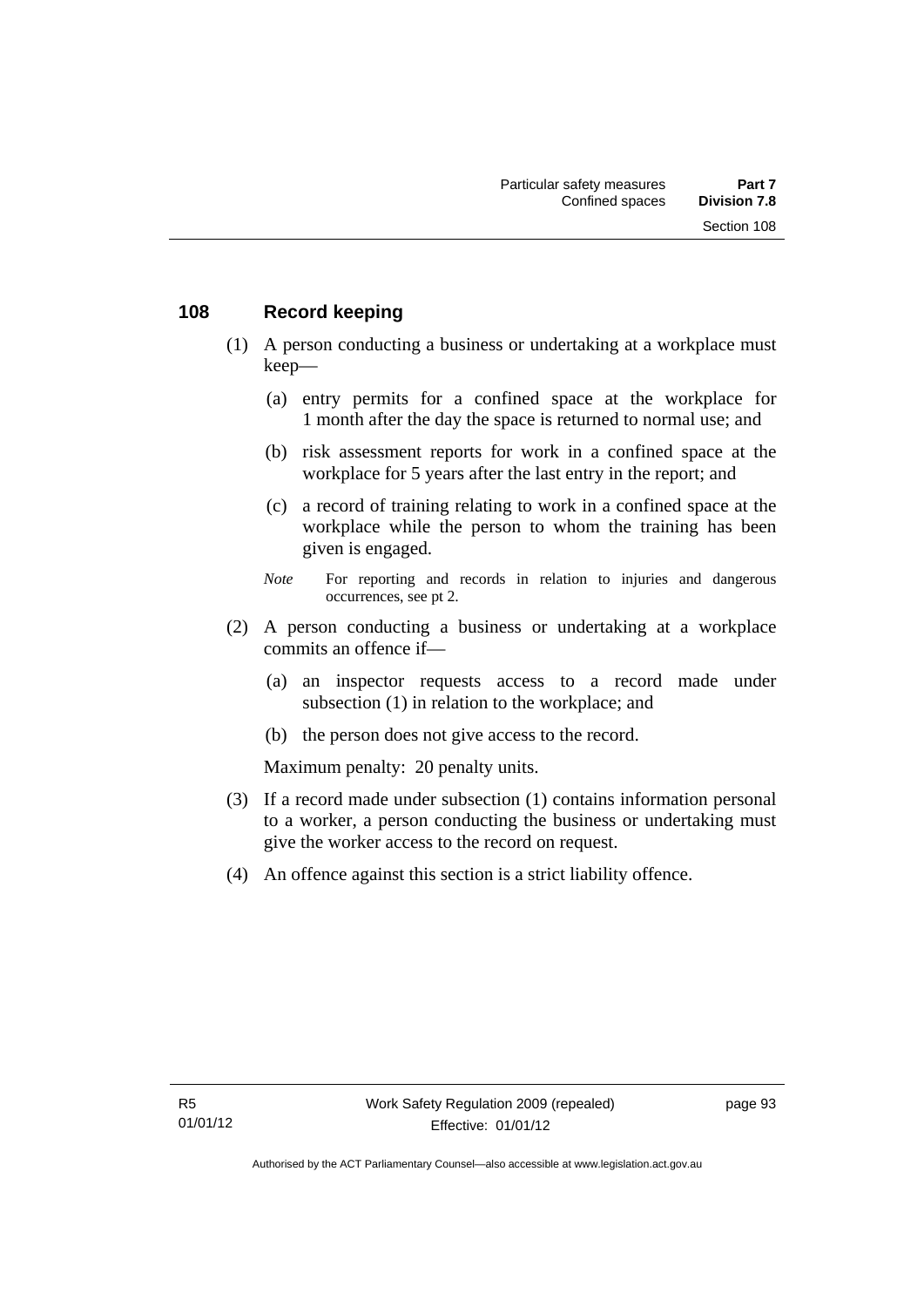**Part 7 Particular safety measures Division 7.9** Lighting Section 109

# **Division 7.9 Lighting**

#### **109 Person conducting business or undertaking to provide lighting**

 (1) A person conducting a business or undertaking at a workplace commits an offence if the person does not provide adequate lighting at the workplace.

Maximum penalty: 30 penalty units.

- (2) What is adequate for subsection (1) must be decided having regard to the nature of the tasks performed by each worker at the workplace.
- (3) A person conducting a business or undertaking at a workplace commits an offence if the person does not ensure that the lighting provided at the workplace—
	- (a) allows workers to work safely; and
	- (b) does not create excessive glare or reflection; and
	- (c) allows people who are not workers to move safely within the workplace; and
	- (d) facilitates safe entry to, and exit from, the workplace.

Maximum penalty: 20 penalty units.

(4) An offence against this section is a strict liability offence.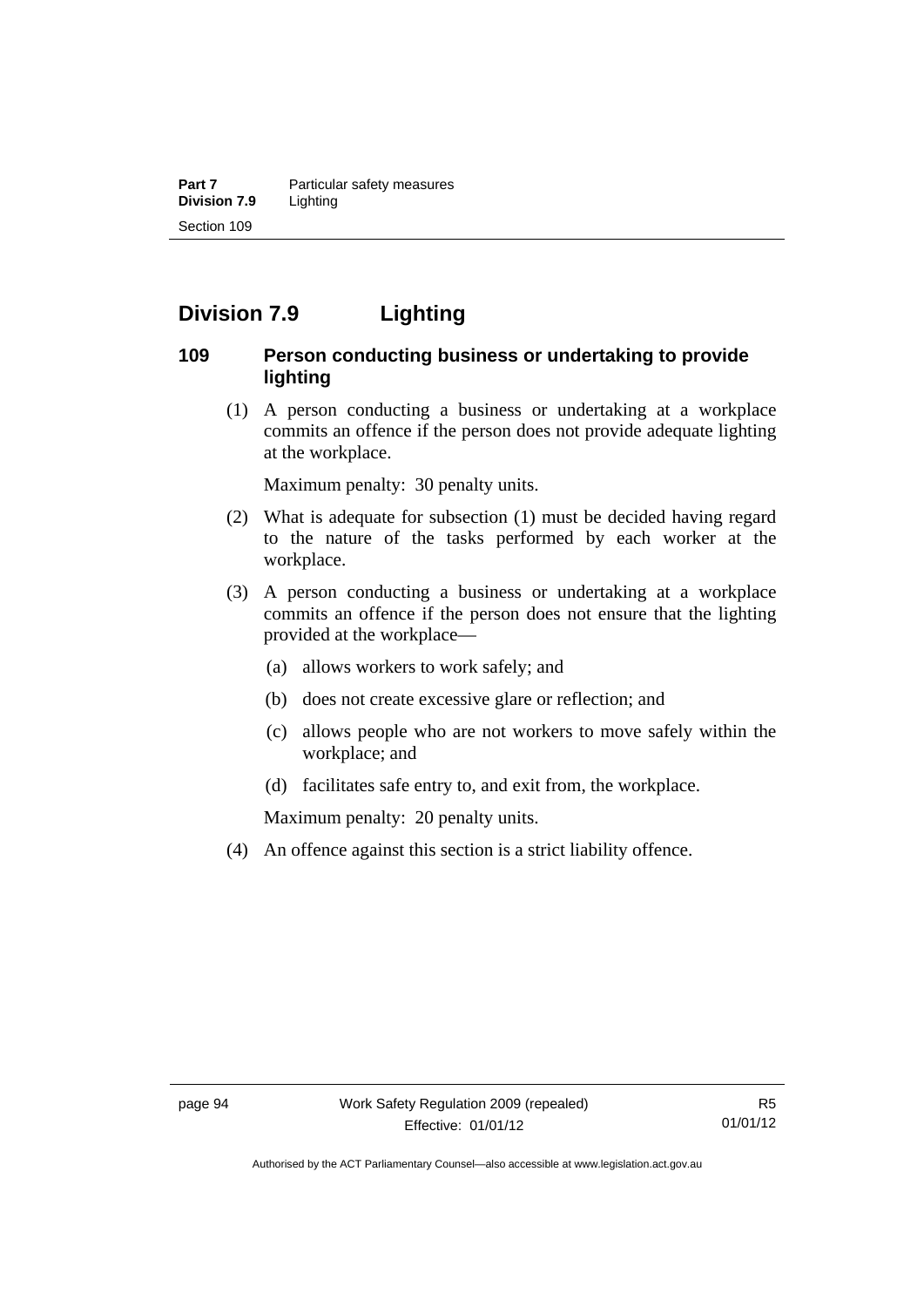# **Division 7.10 Noise management**

## **110 Definitions—div 7.10**

In this division:

*exposure standard* means—

- (a) an 8-hour equivalent continuous A-weighted sound pressure level,  $L_{\text{Aea,8h}}$  of 85dB (A) referenced to  $20\mu\text{Pa}$ ; and
- (b) a C-weighted peak sound pressure level,  $L_{C,peak}$  of 140dB (C) referenced to 20µPa.

*sound pressure level*, in relation to a person, means the level of noise worked out, at the person's ear position, in accordance with AS/NZS 1269.1, without taking into account any protection that may be given by a personal hearing protector.

#### **111 Working out LC,peak value—div 7.10**

For this division, the value of  $L_{C,peak}$  must be worked out by using sound-measuring equipment with a peak detector-indicator characteristic that allows measurement of sound in accordance with AS/NSZ 1269.1

## **112 Noise management—duties of designers etc**

- (1) A person in control of the design, manufacture, import or supply of plant that may emit an unsafe level of noise must ensure that the plant is designed and constructed so that the noise emitted by the plant is as low as reasonably practicable, when installed and used in a reasonable way.
- (2) A person in control of the manufacture, import or supply of plant commits an offence if—
	- (a) plant that may emit an unsafe level of noise is supplied to a person; and

page 95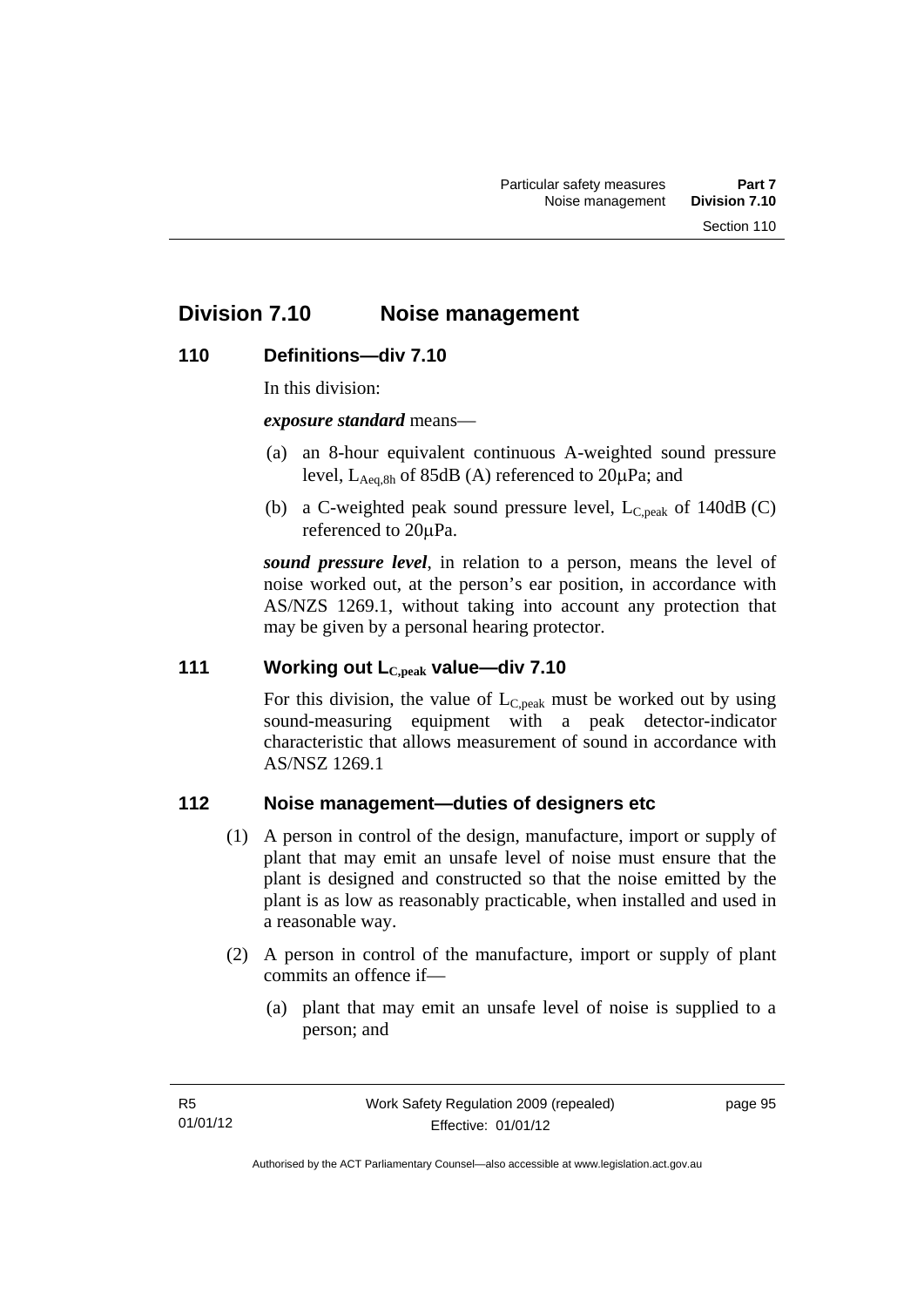- (b) the person in control of the manufacture, import or supply of the plant fails to provide the person to whom the plant is supplied with information about—
	- (i) the noise emitted by the plant; and
	- (ii) ways to keep the noise to the lowest level that is reasonably practicable to achieve.

Maximum penalty: 20 penalty units.

- (3) An offence against this section is a strict liability offence.
- (4) In this section:

*unsafe level of noise* means—

- (a) an A-weighted sound pressure level of 70dB (A); or
- (b) an  $L_{C,peak}$  of 130dB (C).

## **113 Noise management—duties of person conducting business or undertaking**

- (1) A person conducting a business or undertaking at a workplace commits an offence if the person does not—
	- (a) properly maintain noise control measures at the workplace; and
	- (b) give workers at the workplace information and training about noise control measures in accordance with AS/NZS 1269; and
	- (c) ensure that any personal hearing protectors given to a worker are used and maintained in accordance with AS/NZS 1269.

Maximum penalty: 30 penalty units.

- (2) If action is required to reduce the noise level to which a worker is exposed, the person conducting a business or undertaking at a workplace must—
	- (a) as far as is reasonably practicable, implement engineering noise controls to reduce the noise level; and

R5 01/01/12

Authorised by the ACT Parliamentary Counsel—also accessible at www.legislation.act.gov.au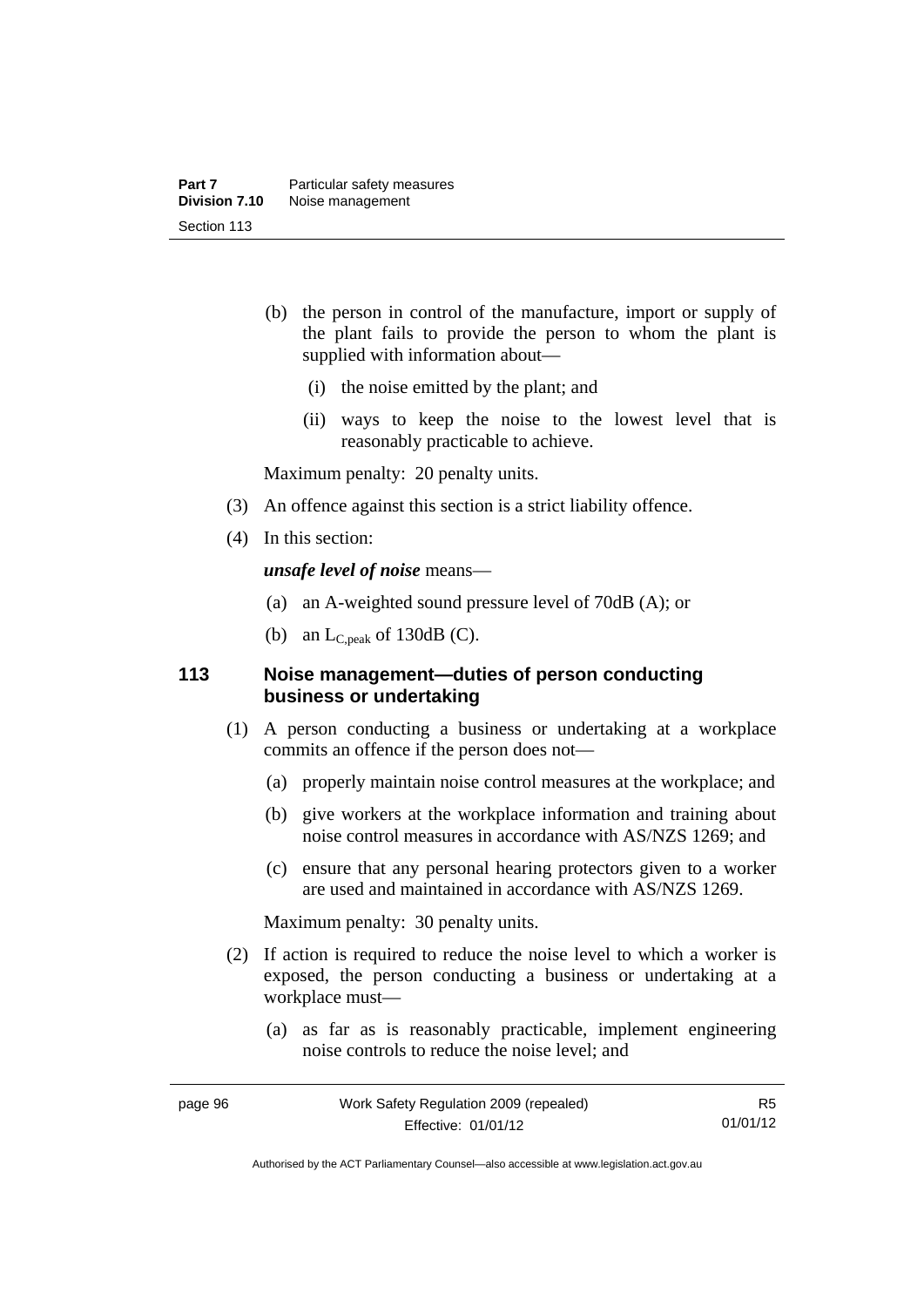- (b) if action under paragraph (a) does not reduce the noise level to the exposure standard or less—as far as is reasonably practicable, implement administrative noise controls to reduce the noise to which the worker is exposed; and
- (c) if action under paragraph (a) and (b) does not reduce the noise level to the exposure standard or less—give the worker personal hearing protectors that—
	- (i) meet the requirements of AS/NZS 1270; and
	- (ii) have been selected according to the procedures stated in AS/NZS 1269.3.
- (3) A person conducting a business or undertaking at a workplace commits an offence if—
	- (a) noise levels at the workplace exceed the exposure standards for a worker; and
	- (b) the person does not—
		- (i) take the action mentioned in subsection  $(2)$  (a) and (b) to reduce the noise level to which the worker is exposed; or
		- (ii) give the worker the personal hearing protectors required under subsection (2) (c).

Maximum penalty: 20 penalty units.

(4) An offence against this section is a strict liability offence.

## **114 Noise management—duties of workers**

- (1) A worker commits an offence if—
	- (a) noise control measures are taken at a workplace under this division; and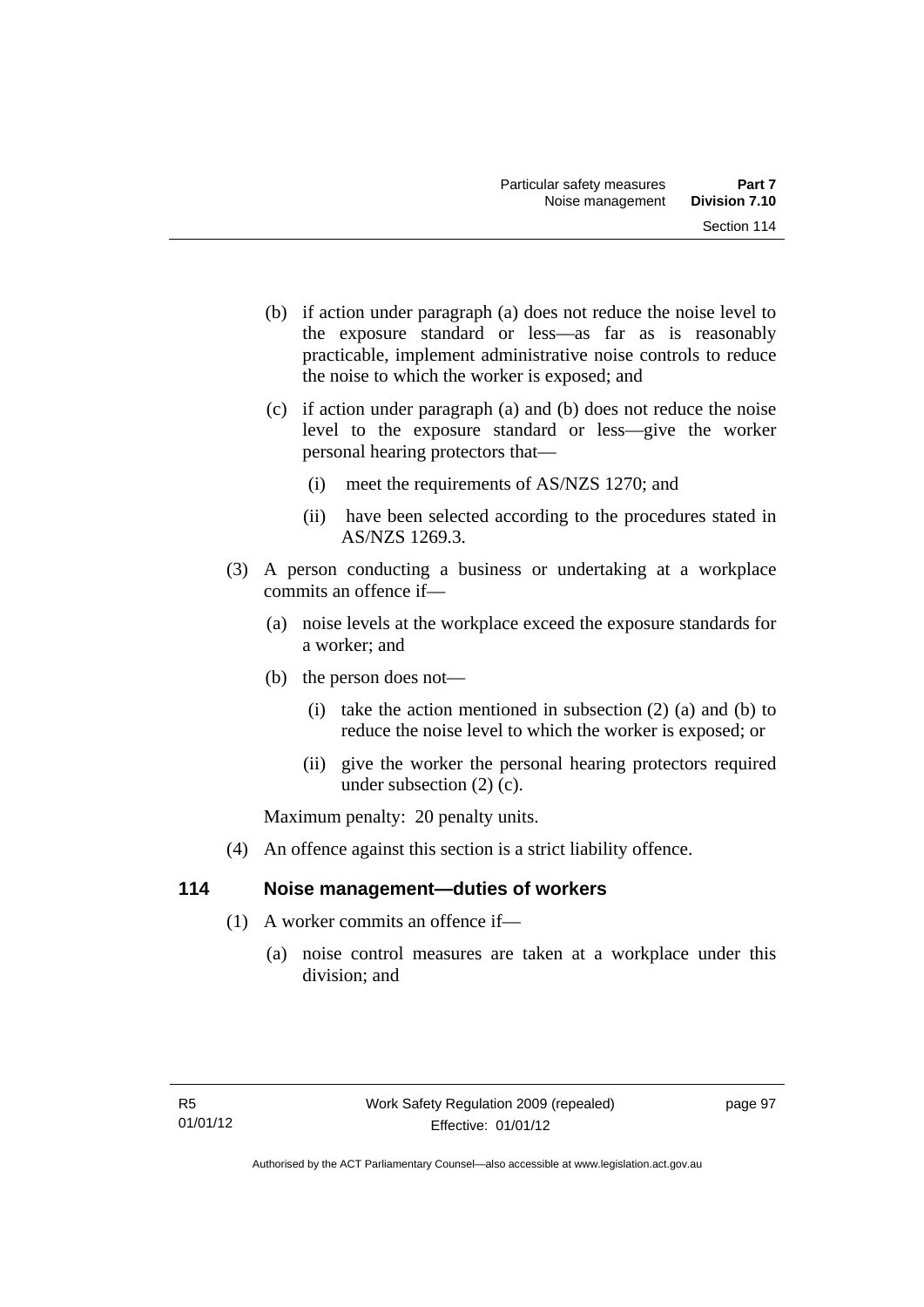(b) the worker intentionally does not comply with the measures at the workplace, as far as reasonably practicable.

Maximum penalty: 20 penalty units.

- (2) A worker commits an offence if the worker—
	- (a) is given personal hearing protectors for use at work; and
	- (b) is given information and training about the protectors in accordance with AS/NZS 1269: and
	- (c) does not use the protectors, as far as reasonably practicable.

Maximum penalty: 20 penalty units.

# **Division 7.11 Isolated work**

#### **115 Isolated workers**

- (1) This section applies if a person conducting a business or undertaking allows a worker in the business or undertaking to work alone in—
	- (a) an area that is remote from other people or is isolated from other people because of the time, location or nature of the work; or
	- (b) a situation that involves the operation or maintenance of hazardous plant or the handling of a dangerous substance; or
	- (c) work that is dangerous to perform alone.

#### **Examples—par (c)**

- 1 tree felling
- 2 security patrolling at night
- 3 working in an interview room
- *Note* An example is part of the regulation, is not exhaustive and may extend, but does not limit, the meaning of the provision in which it appears (see Legislation Act, s 126 and s 132).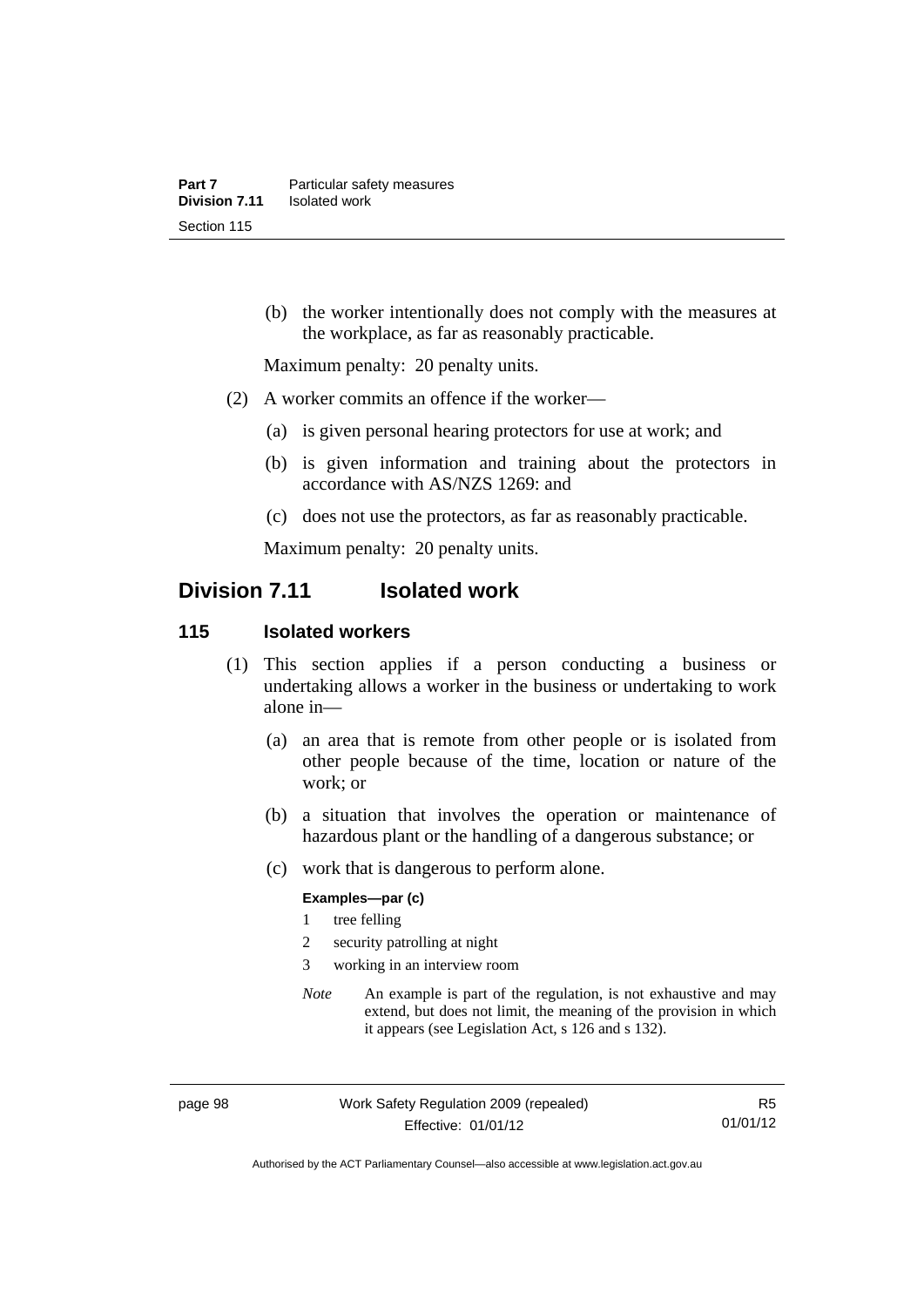- (2) A person conducting a business or undertaking commits an offence if the person fails to ensure that—
	- (a) a worker in the business or undertaking is able to call for help; and
	- (b) there is a procedure for regular contact with the worker; and
	- (c) the worker is trained in the procedure.

Maximum penalty: 20 penalty units.

(3) An offence against this section is a strict liability offence.

# **Division 7.12 Fire and explosion**

## **116 Fire and explosion—risk control**

 (1) A person conducting a business or undertaking at a workplace commits an offence if the person does not ensure that risks of fire or explosion at the workplace are managed.

Maximum penalty: 30 penalty units.

- (2) A person conducting a business or undertaking at a workplace commits an offence if the person does not—
	- (a) regularly remove waste materials and accumulated dust at the workplace: and;
	- (b) eliminate potential ignition sources from proximity to flammable substances, combustible dusts or waste materials at the workplace.

Maximum penalty: 30 penalty units.

- (3) A person conducting a business or undertaking at a workplace commits an offence if—
	- (a) the person does not monitor the workplace regularly to ensure the continued effectiveness of control measures for fire or explosion at the workplace; and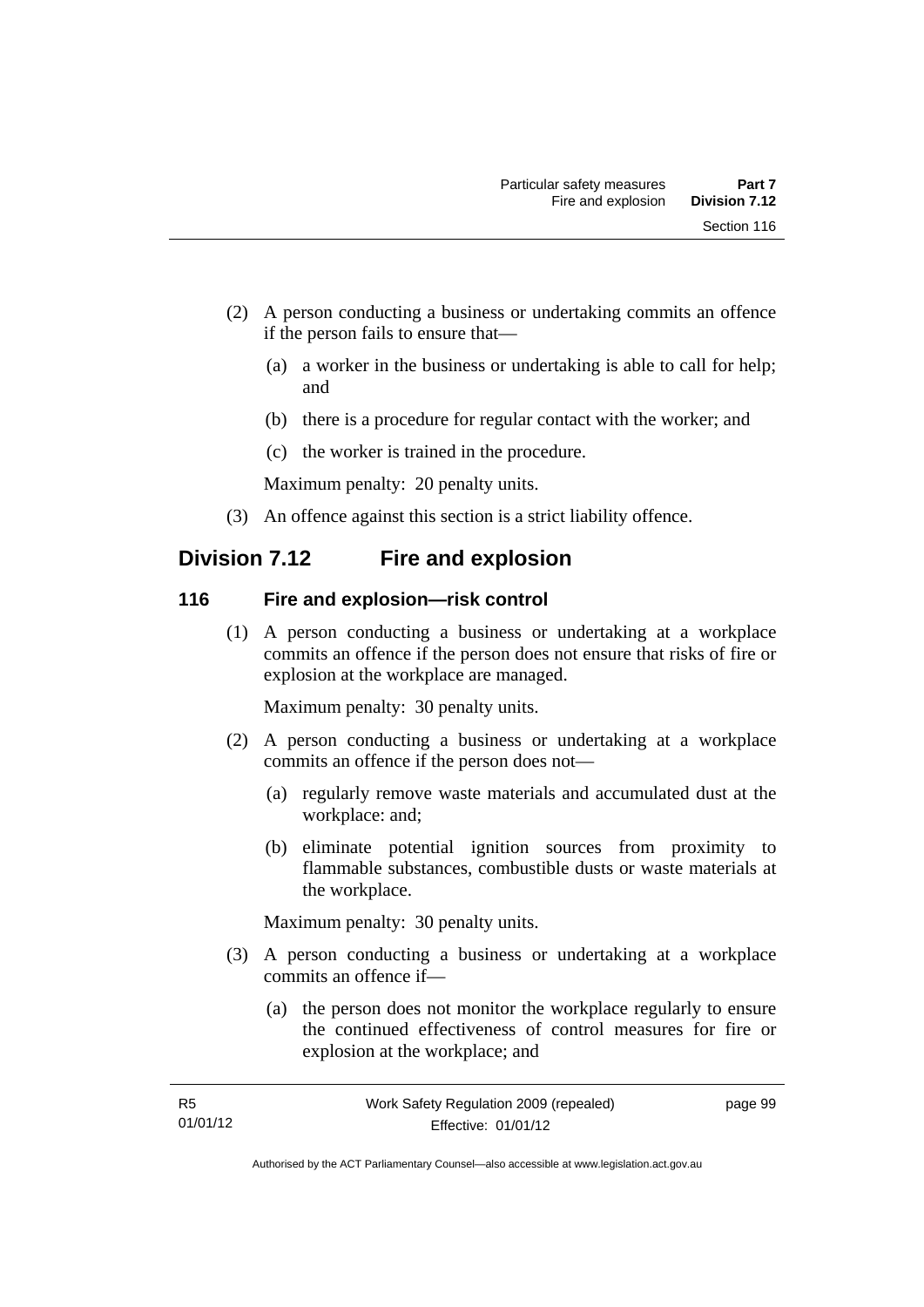(b) there are flammable substances, combustible dusts or waste materials at the workplace.

Maximum penalty: 30 penalty units.

 (4) A person in control of premises commits an offence if the person does not ensure that risks of fire or explosion at the premises are managed.

Maximum penalty: 30 penalty units.

- (5) A person in control of premises commits an offence if the person does not—
	- (a) regularly remove waste materials and accumulated dust from the premises; and
	- (b) eliminate potential ignition sources from proximity to flammable substances, combustible dusts or waste materials at the premises.

Maximum penalty: 30 penalty units.

- (6) A person in control of premises commits an offence if—
	- (a) the person does not monitor the premises regularly to ensure the continued effectiveness of control measures for fire or explosion at the premises; and
	- (b) there are flammable substances, combustible dusts or waste materials at the premises.

Maximum penalty: 30 penalty units.

(7) An offence against this section is a strict liability offence.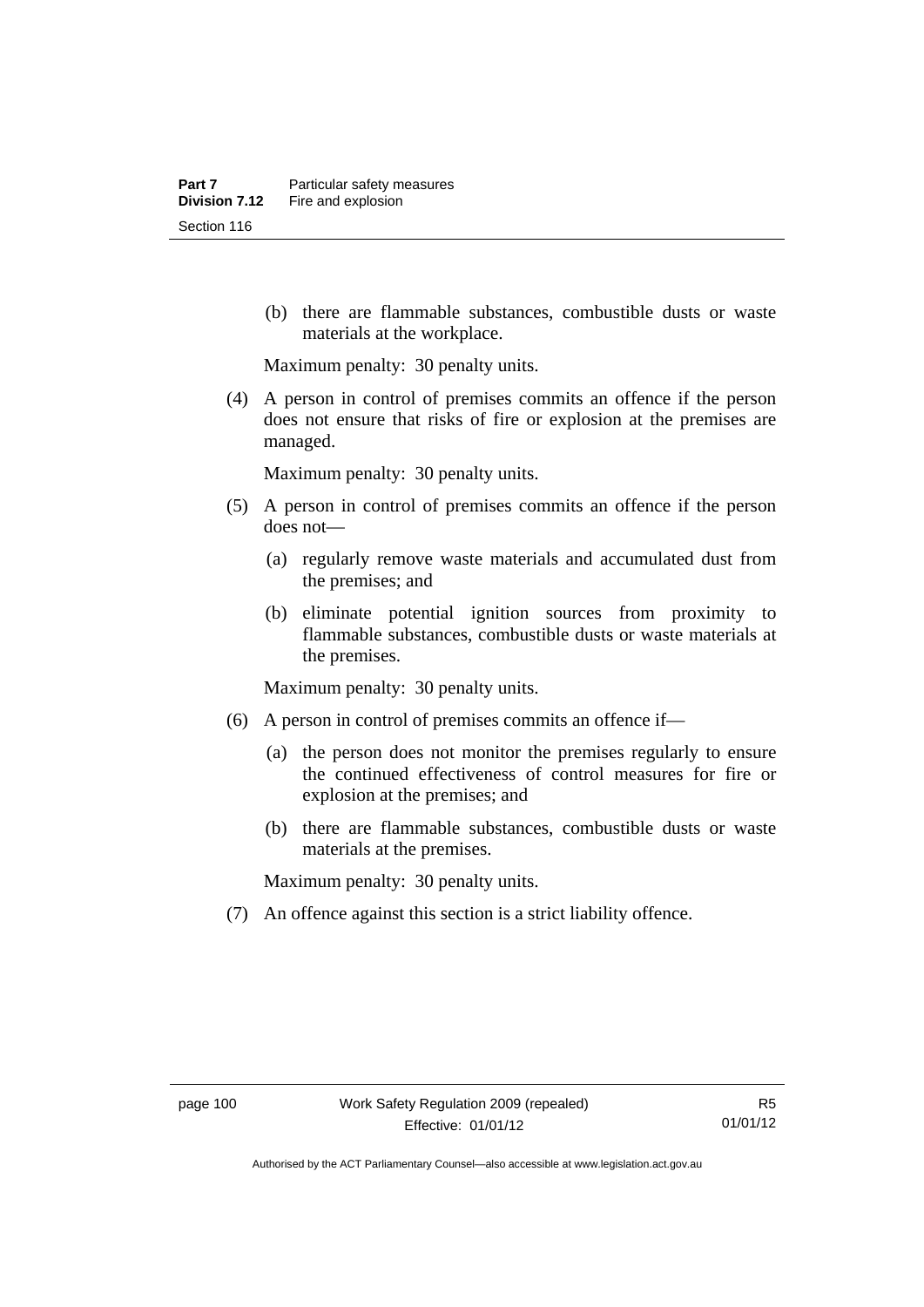## **117 Fire and explosion—facilities**

- (1) A person conducting a business or undertaking at a workplace commits an offence if the person does not ensure that appropriate fire appliances are—
	- (a) available at the workplace; and
	- (b) maintained to a reasonable standard by a suitably qualified person.

Maximum penalty: 30 penalty units.

 (2) A person conducting a business or undertaking at a workplace commits an offence if the person does not ensure that portable fire extinguishers are installed at the workplace in accordance with AS 2444.

Maximum penalty: 30 penalty units.

- (3) A person in control of premises commits an offence if the person does not ensure that appropriate fire appliances are—
	- (a) available at the premises; and
	- (b) maintained to a reasonable standard by a suitably qualified person.

Maximum penalty: 30 penalty units.

 (4) A person in control of premises commits an offence if the person does not ensure that portable fire extinguishers are installed at the premises in accordance with AS 2444.

Maximum penalty: 30 penalty units.

(5) An offence against this section is a strict liability offence.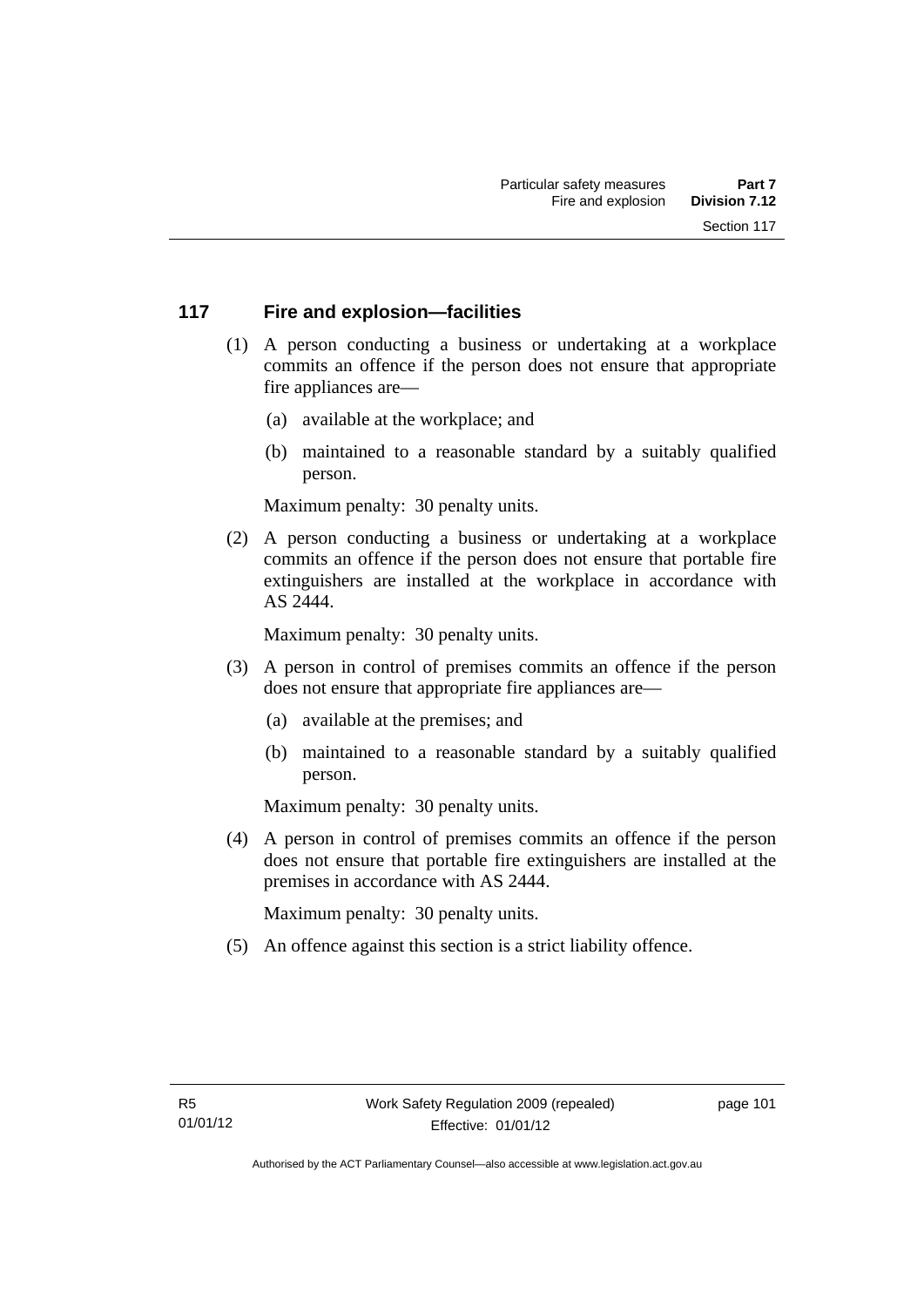(6) In this section:

*fire appliance* includes—

- (a) a vehicle, equipment, implement or thing used to prevent, extinguish or contain fire or smoke; and
- (b) a fire alarm; and
- (c) apparatus for alerting the occupants of a building to a fire or facilitating the evacuation of the building; and
- (d) equipment used to control smoke in, or remove smoke from, a building.

*suitably qualified person*, for maintaining an appliance, means someone who is suitably qualified by experience or training to maintain the appliance.

# **Division 7.13 Emergency procedures**

#### **118 Person conducting business or undertaking to provide for emergencies**

- (1) A person conducting a business or undertaking at a workplace commits an offence if the person does not ensure that, in an emergency at the workplace, appropriate systems are in place for—
	- (a) the safe and rapid evacuation of people from the workplace; and
	- (b) emergency communications; and
	- (c) the medical treatment of injured people.

Maximum penalty: 30 penalty units.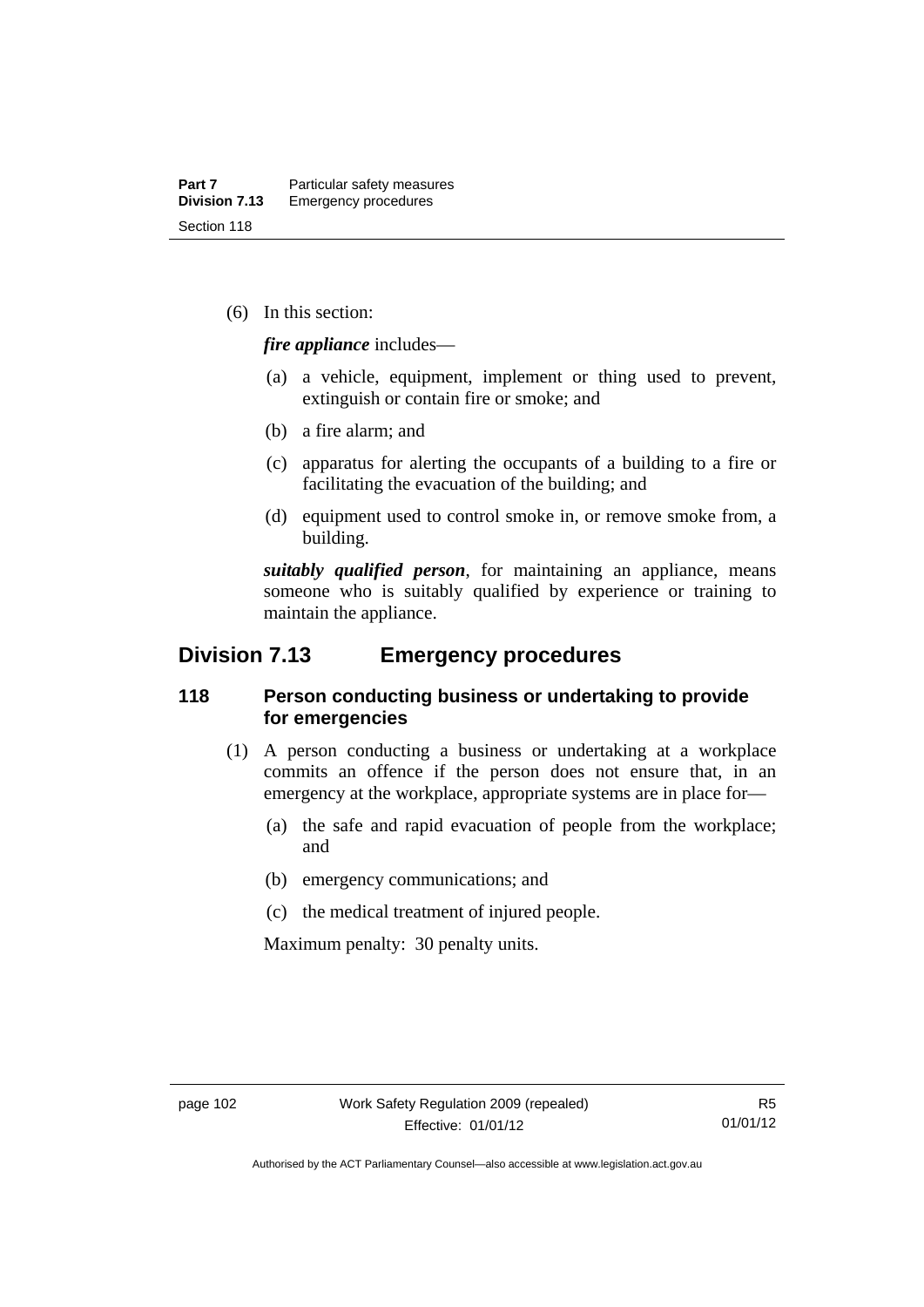- (2) A person conducting a business or undertaking at a workplace commits an offence if the person engages workers at the workplace and does not ensure that—
	- (a) arrangements are made for shutting down and evacuating the workplace in an emergency, including appropriate practice evacuations; and
	- (b) details of the arrangements are displayed in appropriate places at the workplace; and
	- (c) an appropriate number of people are properly trained to oversee any evacuation and use any on-site fire appliances.

Maximum penalty: 30 penalty units.

- (3) What is appropriate for this section must be decided having regard  $to$ —
	- (a) the nature of the hazards at the workplace; and
	- (b) the size and location of the workplace; and
	- (c) the number, mobility and capability of people at the workplace.
- (4) An offence against this section is a strict liability offence.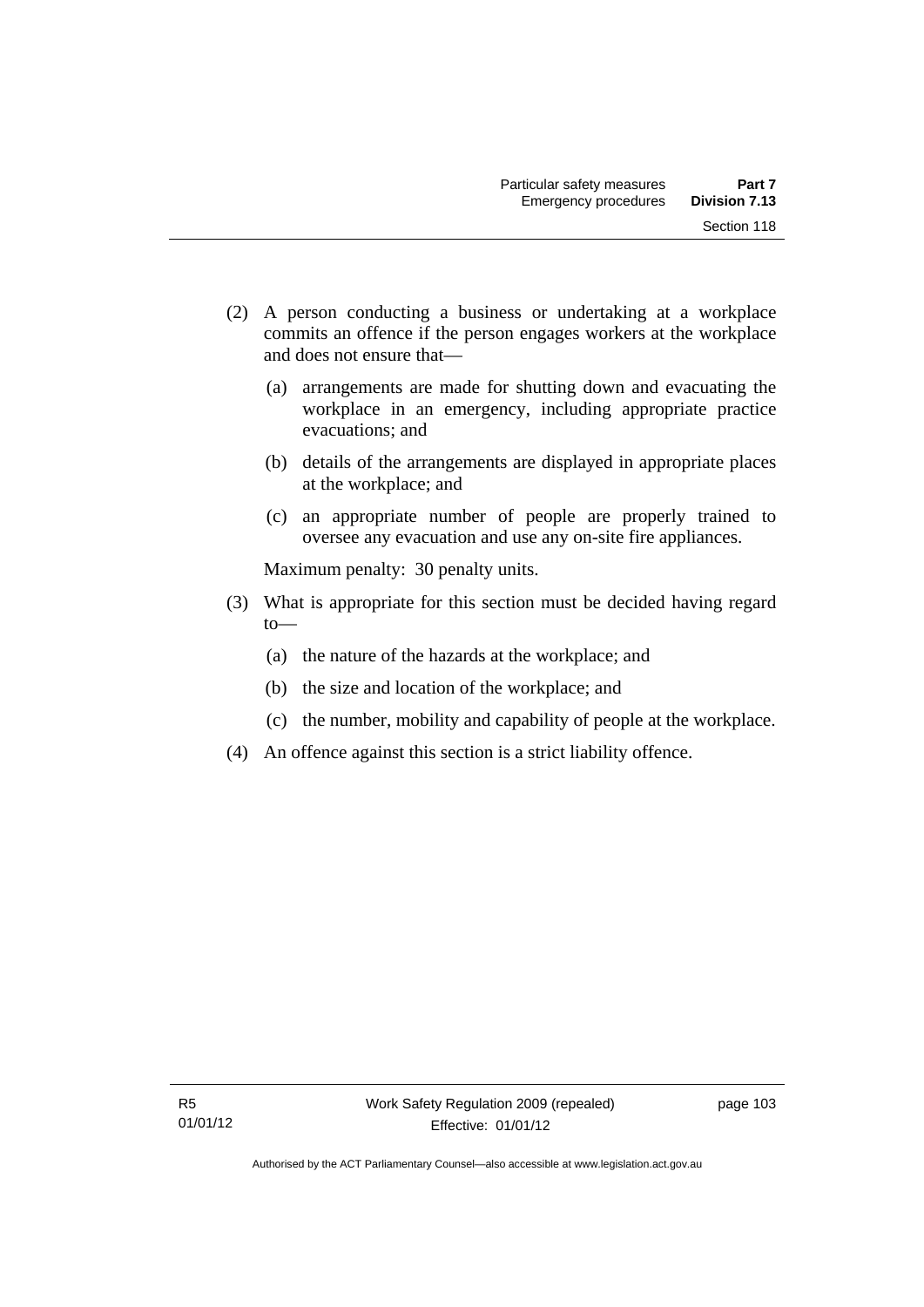**Part 8 Licensing high risk work**<br>**Division 8.1 Important concepts Division 8.1** Important concepts Section 119

# **Part 8 Licensing high risk work**

## **Division 8.1 Important concepts**

#### **119 Definitions—pt 8**

In this part:

*AQF*—see *Australian qualifications framework*.

*AQTF*—see *Australian quality training framework*.

*Australian qualifications framework* (or *AQF*) means the policy framework that defines all qualifications recognised nationally in post-compulsory education and training in Australia.

*Australian quality training framework* (or *AQTF*) means the national quality arrangements for the vocational education and training system agreed to by the Ministerial Council.

*Commonwealth regulatory authority* means the government authority responsible for administering the *Occupational Health and Safety Act 1991* (Cwlth).

*competency* means the ability to perform a task or duty to a competency standard.

*competency standard* means an industry-determined specification of performance setting out the skills, knowledge and attitudes required to operate effectively in employment made up of units of competency.

*corresponding law* means a law mentioned in schedule 2.

*direct supervision*, of a trainee, means overseeing the work of the trainee for the purpose of directing, demonstrating, monitoring and checking the trainee's performance appropriate to the trainee's competency level and ensuring a capacity to respond to emergency situations.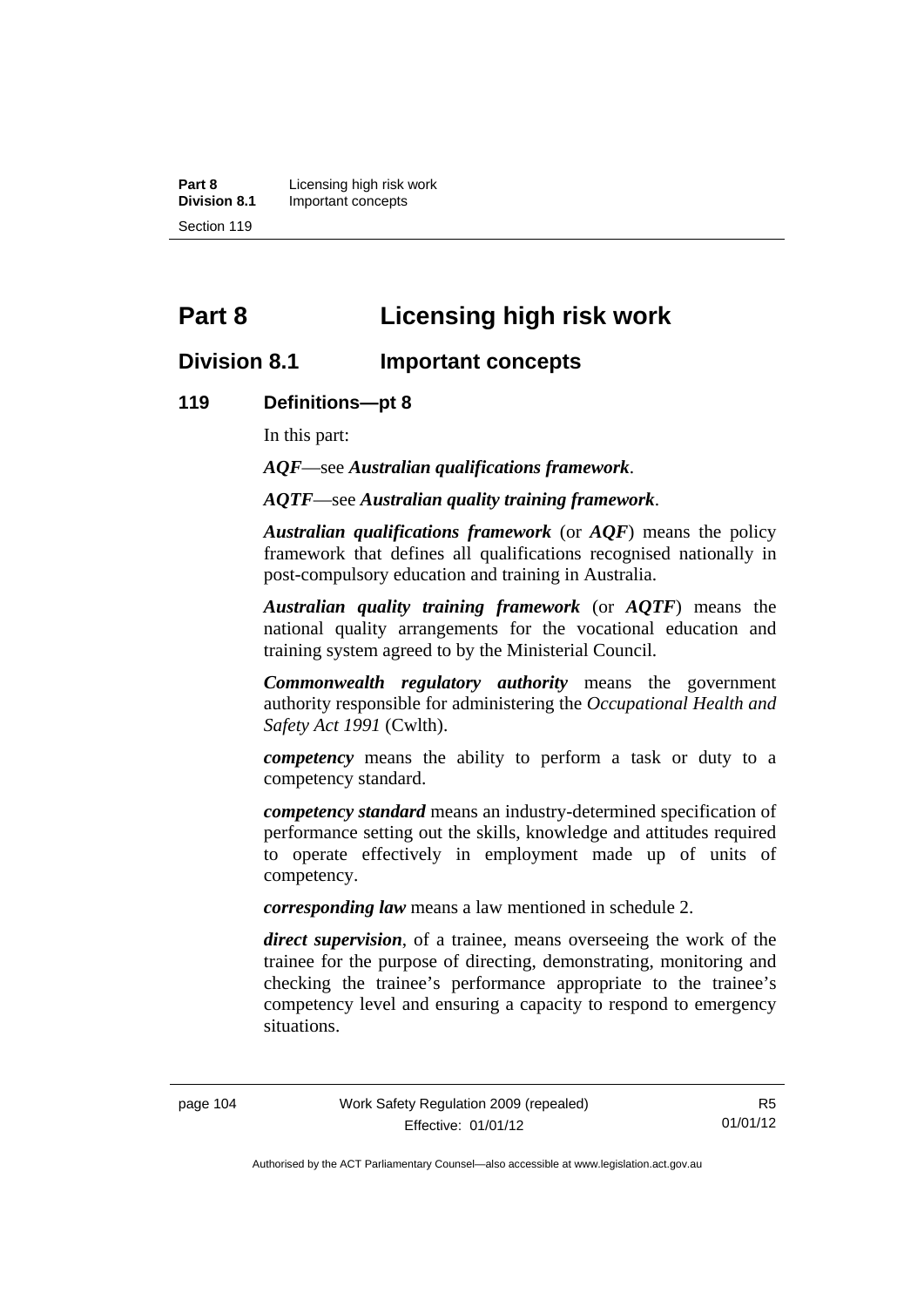*high risk work* means work in a class mentioned in schedule 1, part 1.2, column 2.

*licensing authority* means the authority responsible for the administration of high risk work licensing under a corresponding law.

*Ministerial Council* means the council consisting of the Ministers responsible for employment, education and training, from the ACT, each State and the Commonwealth.

*Note State* includes the Northern Territory (see Legislation Act, dict, pt 1, def *State*).

*national licence* means a licence to carry out high risk work issued under—

- (a) this part; or
- (b) a corresponding law.

*nationally endorsed*, for a training package, means endorsed by the committee known as the national training quality committee established by the Ministerial Council.

*recognised qualification*, to carry out high risk work under a corresponding law, means any of the following:

- (a) a certificate of competency to carry out high risk work issued under the corresponding law;
- (b) another qualification (other than a licence) recognised under the corresponding law.

*registered training organisation* means—

- (a) a training organisation registered under the *Training and Tertiary Education Act 2003*, chapter 3; or
- (b) a training organisation registered by a state registering body in accordance with the Australian quality training framework within a defined scope of registration.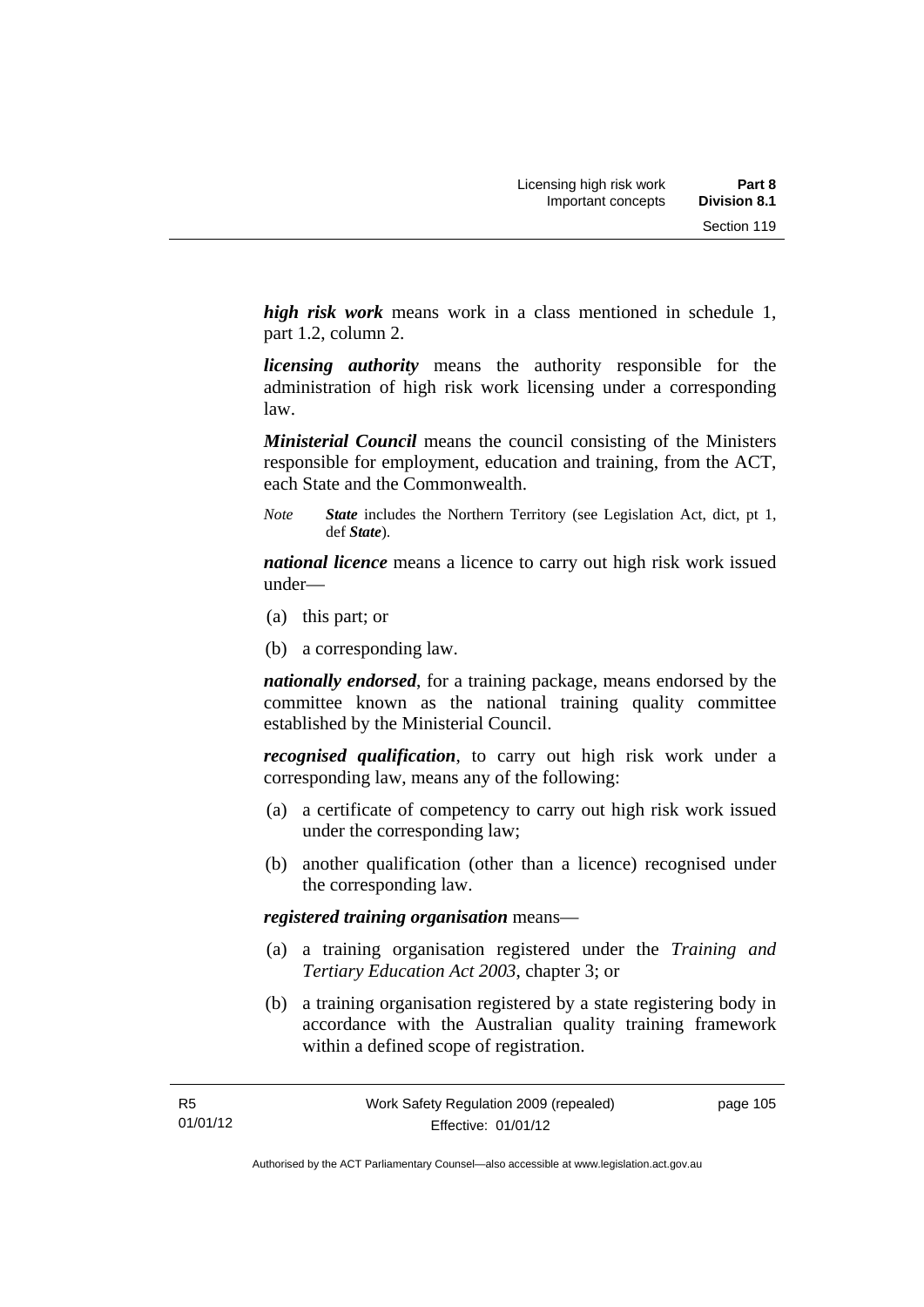| Part 8              | Licensing high risk work |
|---------------------|--------------------------|
| <b>Division 8.1</b> | Important concepts       |
| Section 119         |                          |

*statement of attainment* means a statement issued by a registered training organisation under the Australian qualifications framework certifying that a person has achieved—

- (a) part of a qualification; or
- (b) 1 or more units of competency from a nationally endorsed training package; or
- (c) all the units of competency or modules comprising learning outcomes for an accredited course that do not meet the requirements for a qualification.

*state registering body* means the body responsible under a State's vocational education training legislation and decision-making framework, for all processes related to the registration of training organisations, including the imposition of sanctions.

*Note State* includes the Northern Territory (see Legislation Act, dict, pt 1, def *State*).

*supervisor*, for a trainee carrying out a class of high risk work, means a person who holds—

- (a) a national licence to carry out the work; or
- (b) a certificate of competency to do scheduled work that corresponds with the class of high risk work.

*trainee* means a person who is not licensed to carry out a class of high risk work but who is undertaking training provided by a registered training organisation towards obtaining a licence to do the work.

*training package* means an integrated set of competency standards, assessment guidelines and AQF qualifications for a particular industry, industry sector or enterprise.

*unit of competency* means the specification of knowledge and skill and their application to the standard of performance expected in a workplace.

R5 01/01/12

Authorised by the ACT Parliamentary Counsel—also accessible at www.legislation.act.gov.au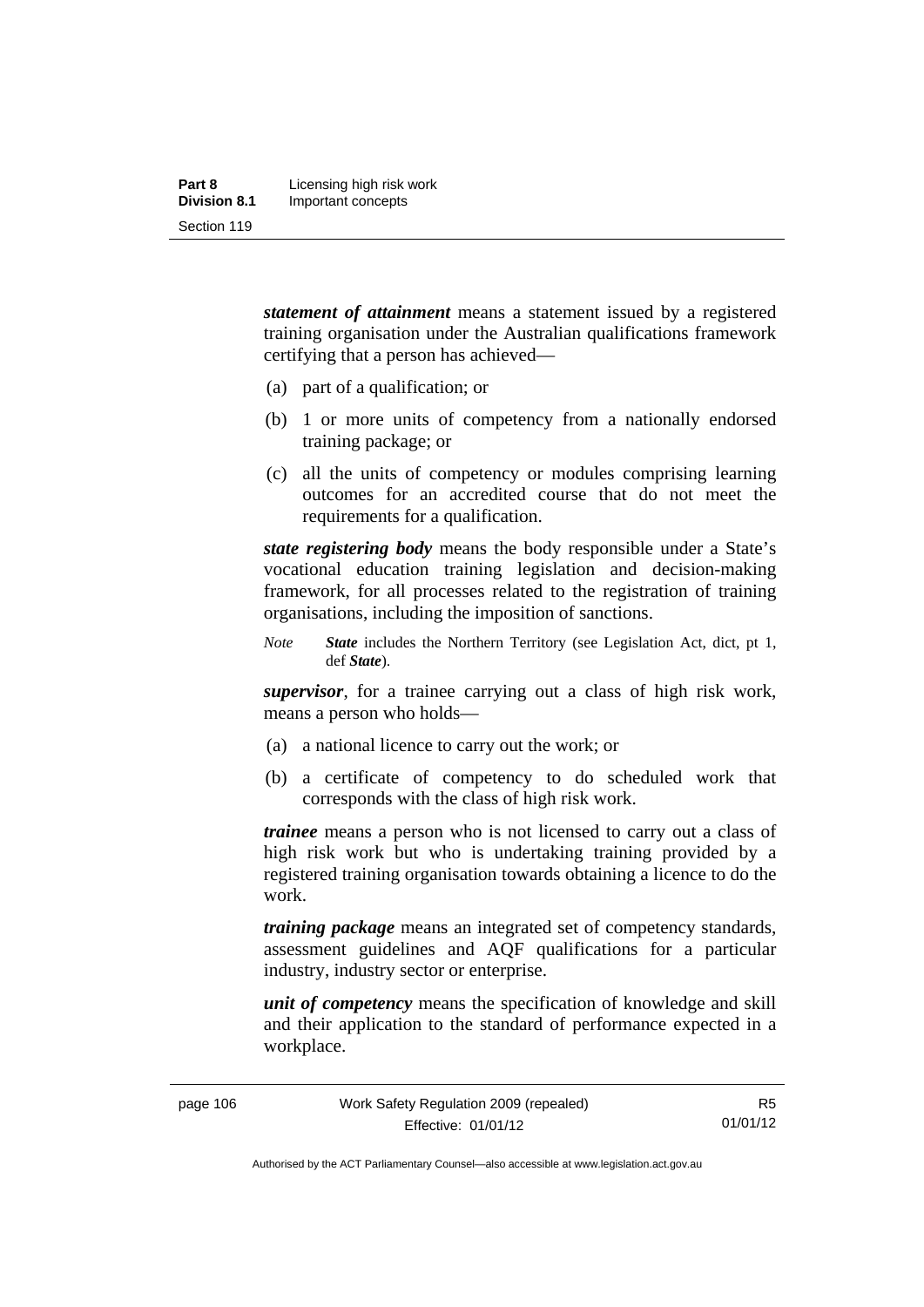# **Division 8.2 High risk work licence**

## **120 Carrying out high risk work without licence**

- (1) A person commits an offence if—
	- (a) the person carries out high risk work; and
	- (b) the person is not licensed to carry out the work.

Maximum penalty: 20 penalty units.

- (2) Subsection (1) does not apply to a person if—
	- (a) the person holds a national licence to carry out the high risk work; or
	- (b) the person—
		- (i) is a trainee; and
		- (ii) carries out the high risk work in accordance with division 8.4 (Trainees under supervision); or
	- (c) the person (other than a person doing scaffolding, dogging or rigging work) is testing, trialling, installing, commissioning, maintaining, servicing, repairing, altering or disposing of plant; or
	- (d) the high risk work is exempt under an exemption granted by the director-general under division 8.7 (Exemptions).
- (3) An offence against this section is a strict liability offence.

## **121 Allowing unlicensed person to carry out work**

- (1) A person commits an offence if—
	- (a) the person conducts a business or undertaking at a workplace; and
	- (b) the person directs or allows someone else (a *worker*) to carry out high risk work at the workplace; and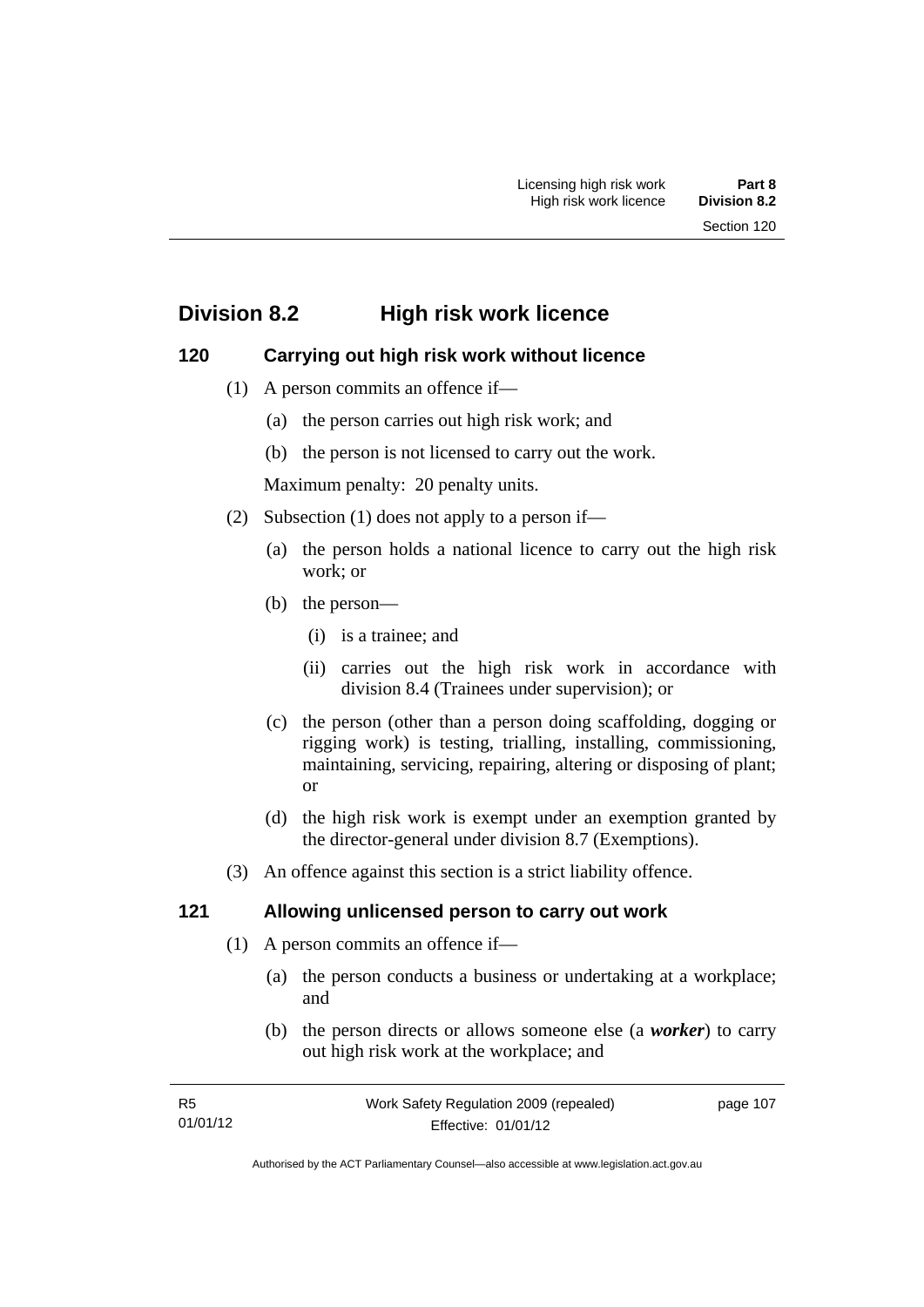- (c) the worker—
	- (i) carries out the work; and
	- (ii) is not licensed to carry out the work.

Maximum penalty: 30 penalty units.

- (2) Subsection (1) does not apply if—
	- (a) the worker carrying out the high risk work holds a national licence to carry out the high risk work; or
	- (b) the worker carrying out the high risk work is a trainee and the work done by the trainee is in accordance with division 8.4 (Trainees under supervision); or
	- (c) the worker carrying out the high risk work (other than a person doing scaffolding, dogging or rigging work) is testing, trialling, installing, commissioning, maintaining, servicing, repairing, altering or disposing of plant; or
	- (d) the high risk work is exempt under an exemption granted by the director-general under division 8.7 (Exemptions).
- (3) An offence against this section is a strict liability offence.

#### **122 Licence application**

- (1) A person may apply to the director-general for a licence to carry out a class of high risk work.
	- *Note* If a form is approved under the Act, s 229 for this provision, the form must be used.
- (2) The application must state each class of high risk work for which the licence is required.
- (3) The person must make the application not later than—
	- (a) 60 days after the day the person receives a statement of attainment for the class of high risk work; or

Authorised by the ACT Parliamentary Counsel—also accessible at www.legislation.act.gov.au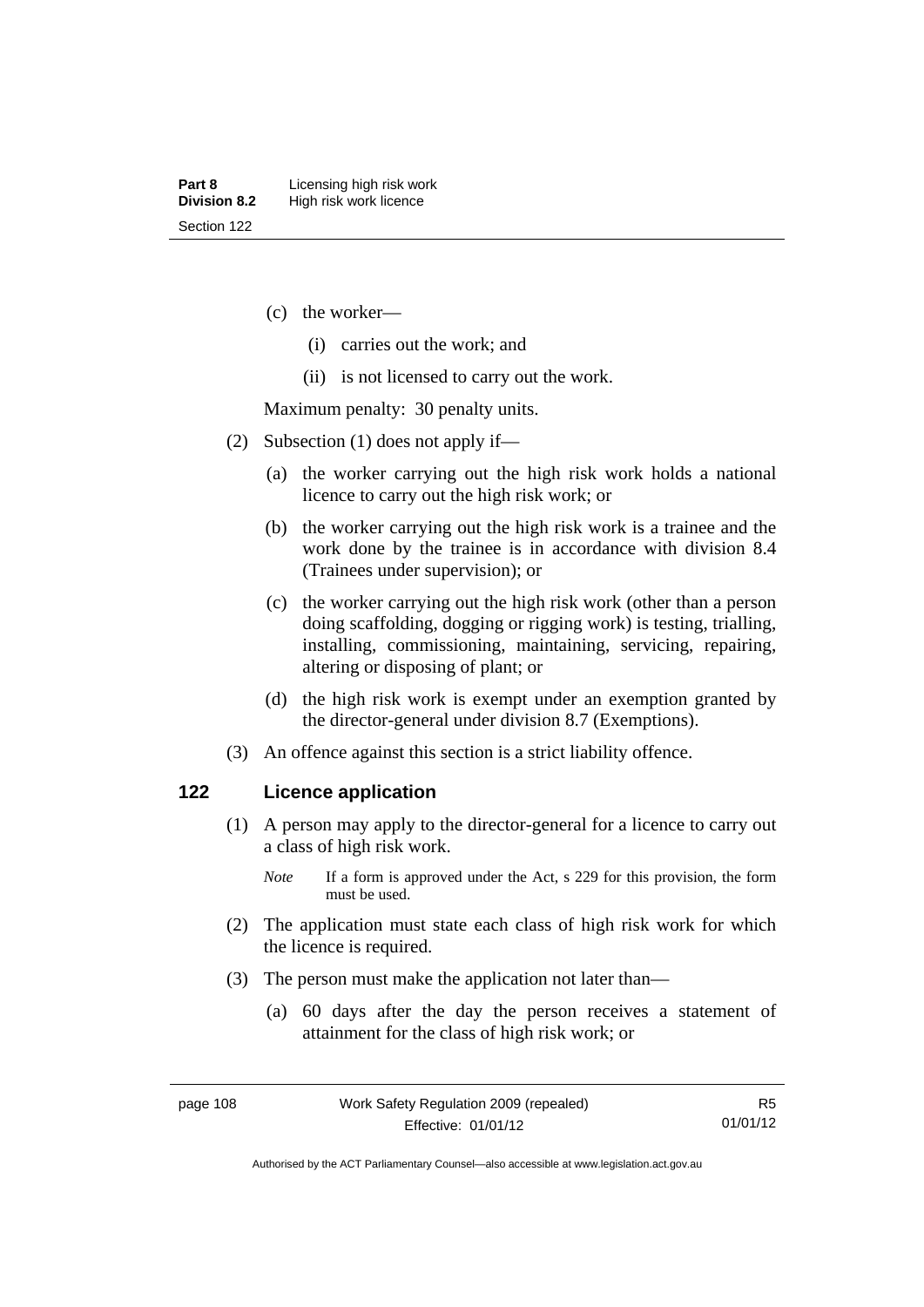- (b) if the director-general allows a later time—the later time.
- (4) The application must be accompanied by the following:
	- (a) evidence of the applicant's identity and age;
	- (b) a sample of the person's usual signature;
	- (c) a recent photograph of the applicant;
	- (d) either—
		- (i) a statement of attainment issued to the person for each class of high risk work; or
		- (ii) a certified copy of a national licence to carry out each class of high risk work under a corresponding law;
	- (e) a statutory declaration stating whether the applicant, in the 5 years before the day the application is made—
		- (i) has held a certificate of competency, a licence to carry out high risk work, or a recognised qualification to carry out high risk work under a corresponding law, that has been suspended or cancelled; and
		- (ii) has been convicted or found guilty of a serious offence under the *Occupational Health and Safety Act 1989*, the *Work Safety Act 2008*, the *Crimes Act 1900*, part 2A (Industrial manslaughter) or a corresponding offence against the law of a State; and
			- *Note State* includes the Northern Territory (see Legislation Act, dict, pt 1, def *State*).
	- (f) any other document or further information required in writing by the director-general that is relevant to the application.
	- *Note* A fee may be determined under the Act, s 228 for this provision.

page 109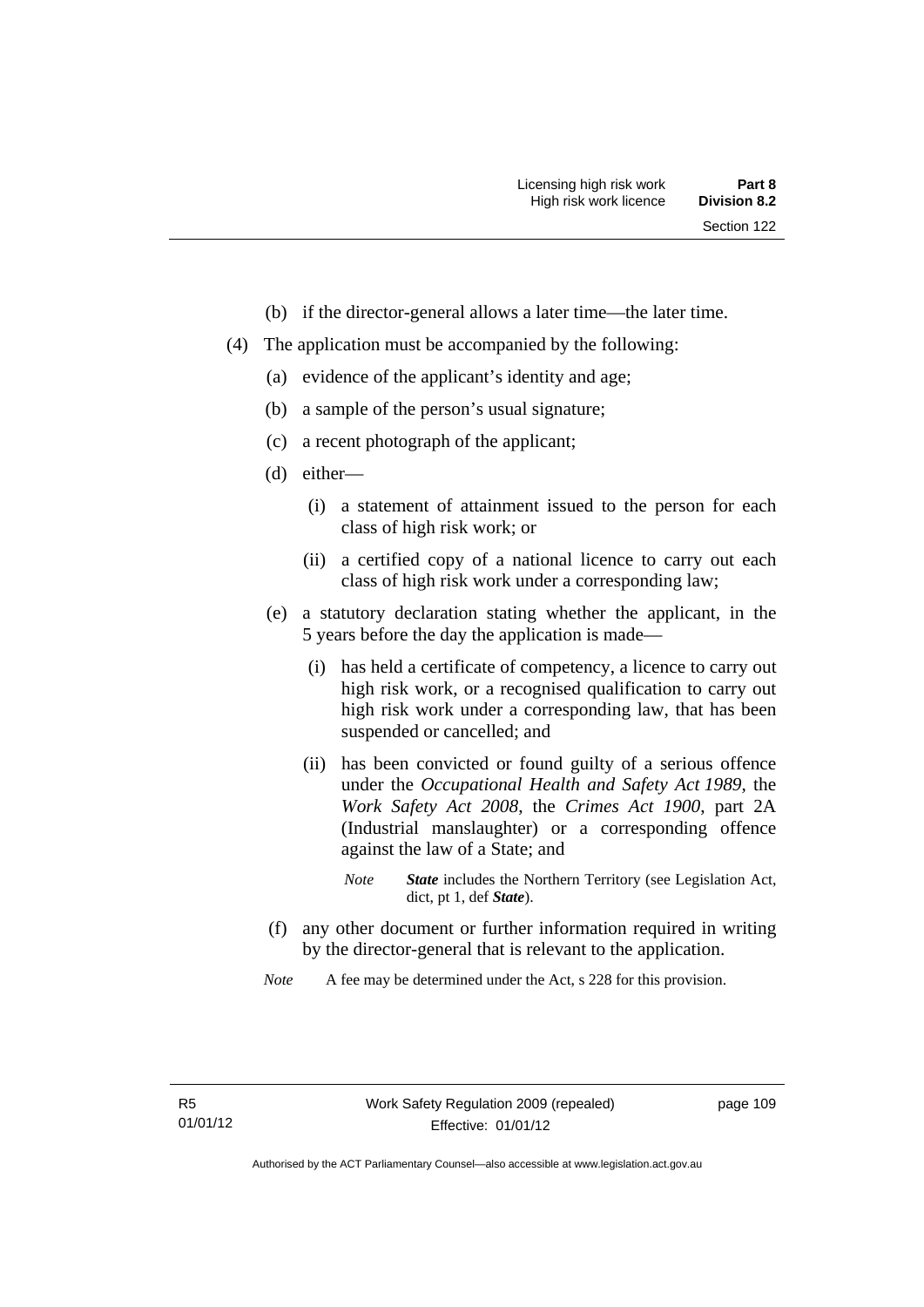#### **Part 8 Licensing high risk work**<br>**Division 8.2** High risk work licence **High risk work licence** Section 123

#### **123 Licence issue**

- (1) If a person applies under section 122 for a licence to carry out a class of high risk work, the director-general must—
	- (a) issue the licence; or
	- (b) refuse to issue the licence.
- (2) The director-general must issue the licence if satisfied that the applicant—
	- (a) is aged 18 years or over; and
	- (b) has either—
		- (i) a statement of attainment for the class of high risk work; or
		- (ii) a national licence to carry out the class of high risk work under a corresponding law; and
	- (c) does not hold a current licence to carry out the class of high risk work; and
	- (d) does not hold a certificate of competency, a licence to carry out high risk work, or a recognised qualification to carry out high risk work under a corresponding law, that is or has been suspended in the 5 years before the day the application was made; and
	- (e) has not held a certificate of competency, a licence to carry out high risk work, or a recognised qualification to carry out high risk work under a corresponding law, that has been cancelled in the 5 years before the day the application was made; and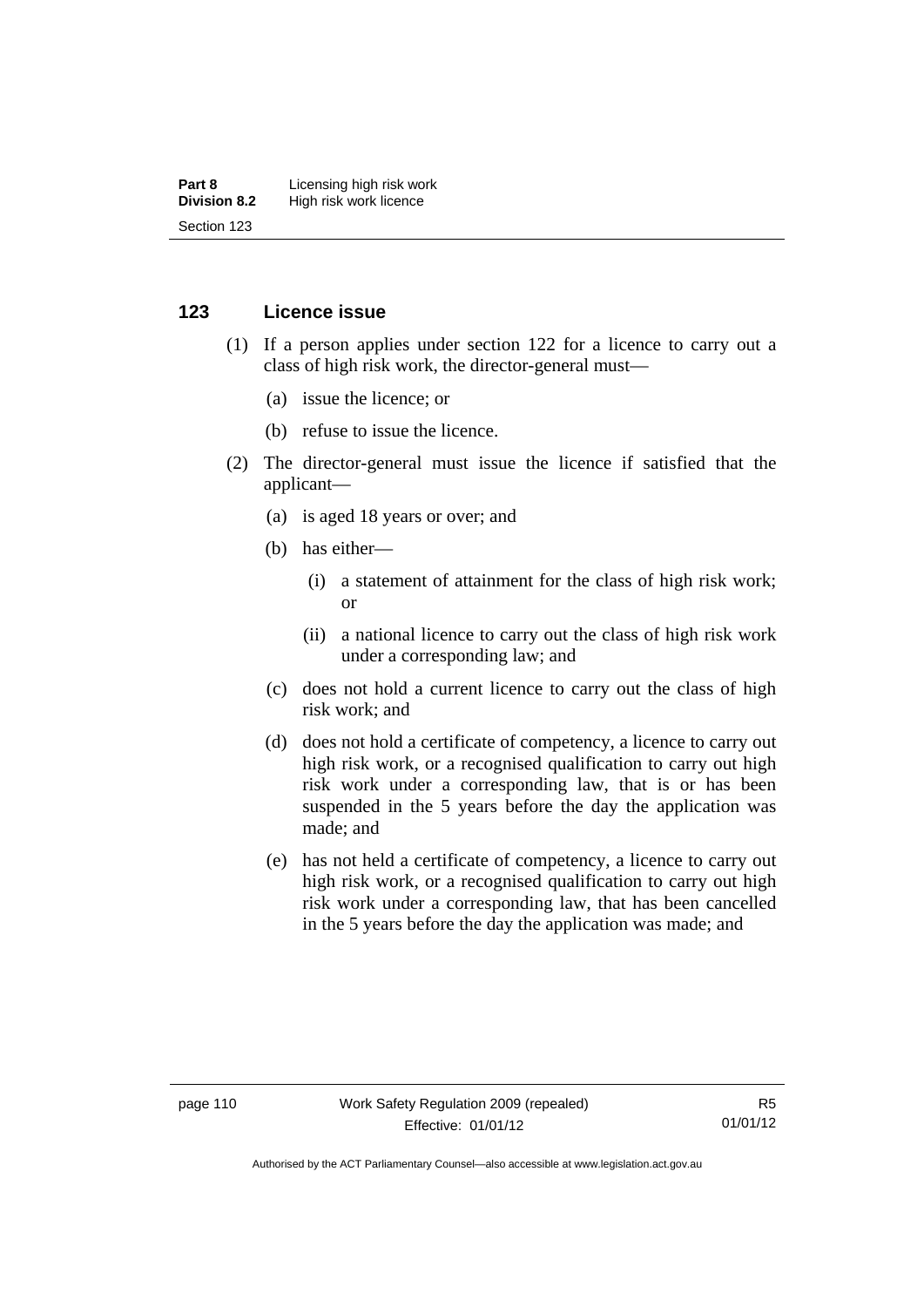- (f) has not been convicted or found guilty of a serious offence under the *Occupational Health and Safety Act 1989*, the *Work Safety Act 2008*, the *Crimes Act 1900*, part 2A (Industrial manslaughter) or a corresponding offence against the law of a State in the 5 years before the day the application was made.
	- *Note State* includes the Northern Territory (see Legislation Act, dict, pt 1, def *State*).

## **124 Licence conditions**

The director-general may issue a licence on conditions.

## **125 Failing to comply with condition of licence**

- (1) A person commits an offence if—
	- (a) the person is licensed to carry out a class of high risk work on conditions; and
	- (b) the person carries out the work; and
	- (c) the person does not comply with the conditions when carrying out the work.

#### Maximum penalty: 10 penalty units.

- *Note* The effect of the Criminal Code, s 45 is that a person who aids, abets, counsels or procures, or by act or omission is in any way directly or indirectly knowingly concerned in, or party to, the commission of an offence is taken to have committed the offence. For example, a person who aided or abetted or counselled or procured another person to carry out a class of high risk work without a licence (s 120) or contrary to the conditions of a licence (s 121) would also commit the offence.
- (2) An offence against this section is a strict liability offence.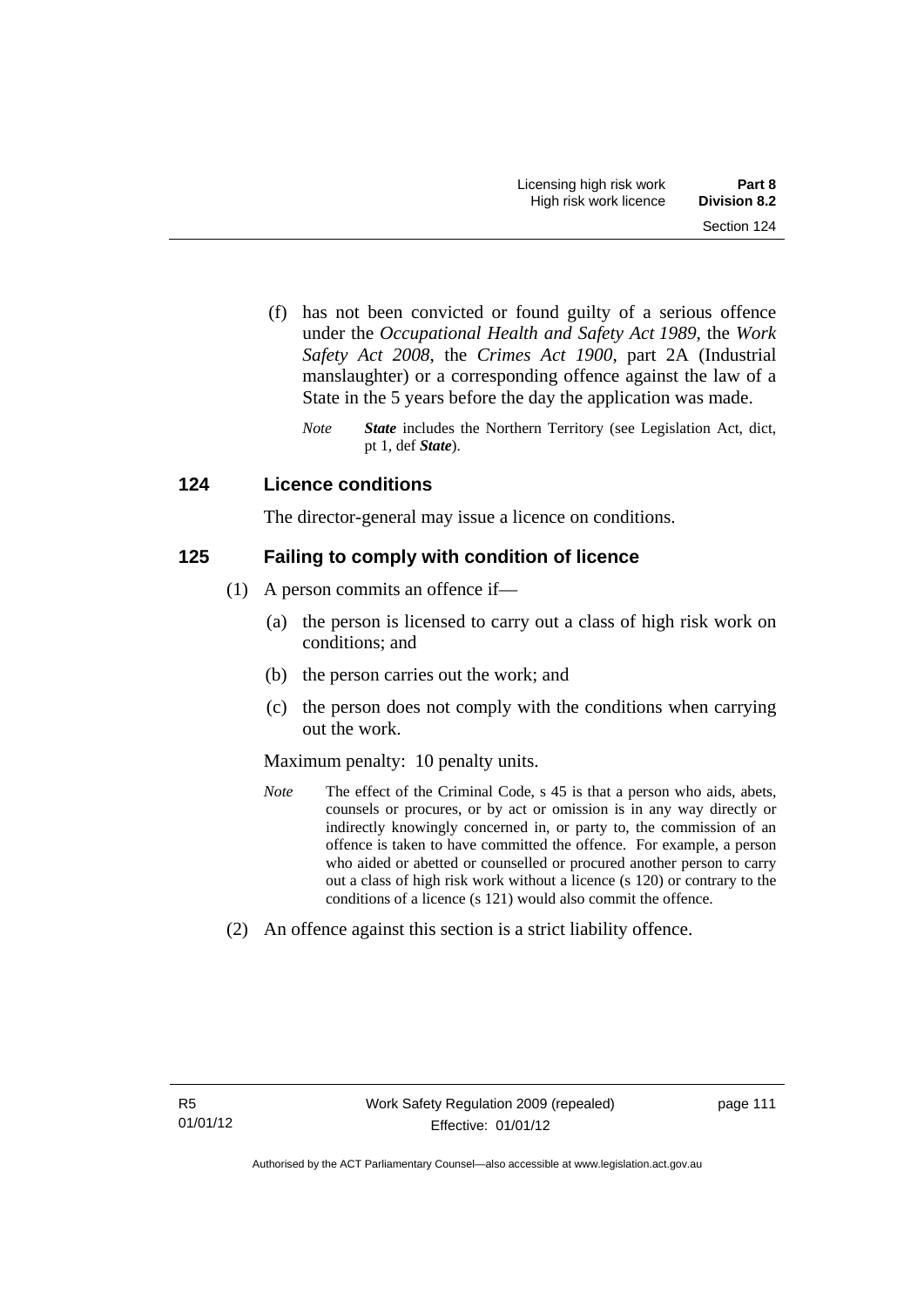#### **Part 8 Licensing high risk work**<br>**Division 8.2 High risk work licence High risk work licence** Section 126

#### **126 Form of licence**

A licence to carry out high risk work must contain the following details:

- (a) the licensee's full name and date of birth;
- (b) the licensee's signature;
- (c) the licensee's photograph;
- (d) the date of issue, and expiry, of the licence;
- (e) each class of high risk work for which the licence is issued;
- (f) a unique identifying number for the licence.

#### **127 Term of licence**

A licence to carry out high risk work is issued for 5 years.

#### **128 Renewal of licence**

- (1) A licensee may apply to the director-general to renew a licence to carry out high risk work—
	- (a) before the licence term ends; or
	- (b) if the director-general extends the time for an application to renew—before the end of the extended time.
	- *Note* If a form is approved under the Act, s 229 for this provision, the form must be used.
- (2) The application must be accompanied by the following:
	- (a) a certified copy of the licence;
	- (b) evidence of the licensee's continued competency to carry out the class of high risk work, satisfactory to the director-general;
	- (c) proof of the licensee's identity;

Authorised by the ACT Parliamentary Counsel—also accessible at www.legislation.act.gov.au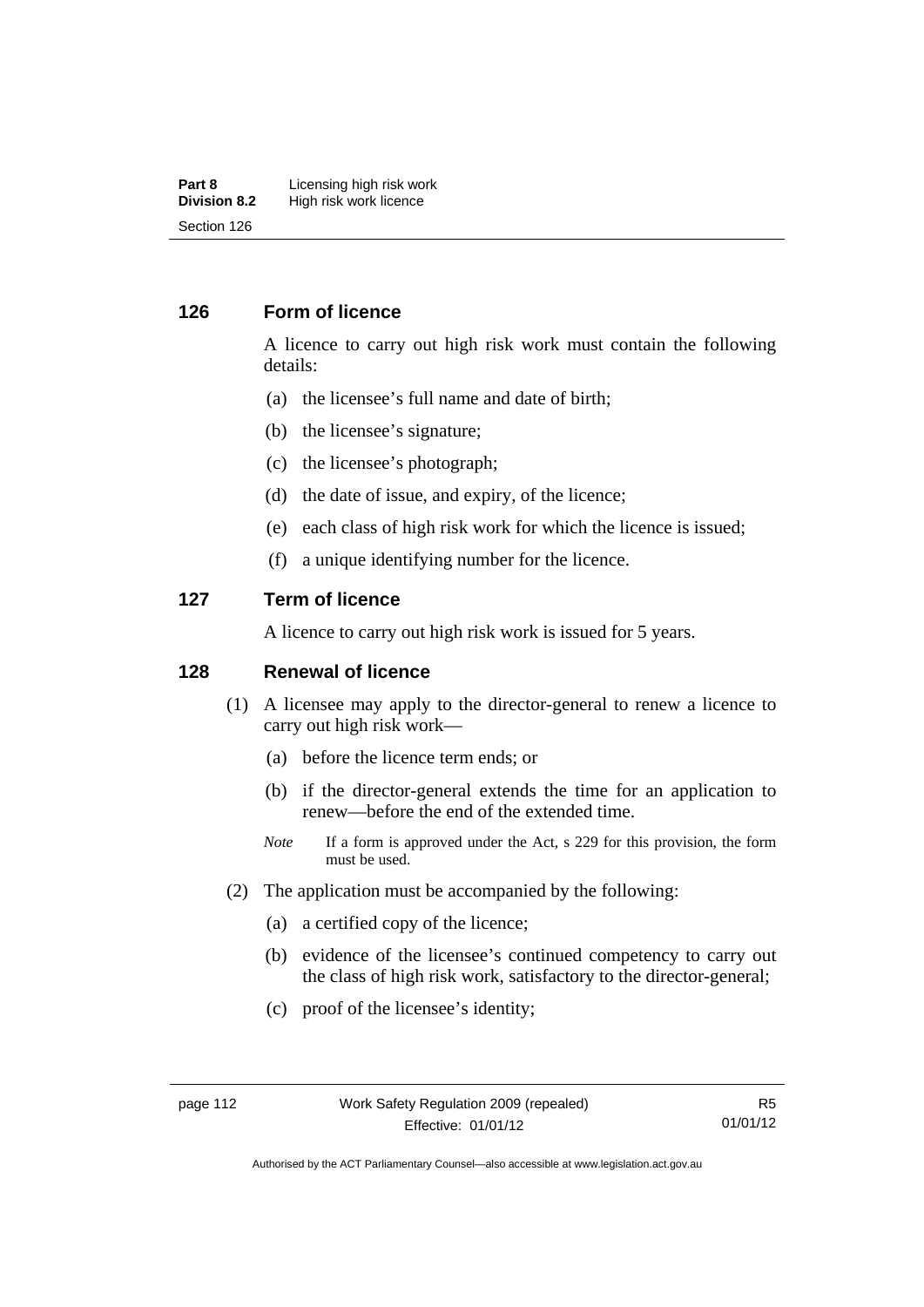- (d) a statutory declaration stating whether the applicant, in the 5 years before the day the application is made—
	- (i) has held a licence to carry out high risk work, or a recognised qualification to carry out high risk work under a corresponding law, that has been suspended or cancelled; and
	- (ii) has been convicted or found guilty of a serious offence under the *Occupational Health and Safety Act 1989*, the *Work Safety Act 2008*, the *Crimes Act 1900*, part 2A (Industrial manslaughter) or a corresponding offence against the law of a State;

- (e) any other document or further information required in writing by the director-general that is relevant to the application.
- *Note* A fee may be determined under the Act, s 228 for this provision.

**129 Issue of renewed licence** 

- (1) If a licensee applies under section 128 to renew a licence to carry out high risk work, the director-general must—
	- (a) renew the licence; or
	- (b) refuse to renew the licence.
- (2) The director-general must renew a licence to carry out high risk work if satisfied that—
	- (a) the licensee—
		- (i) demonstrates continuing competency in safely carrying out the high risk work under workplace conditions; and

*Note State* includes the Northern Territory (see Legislation Act, dict, pt 1, def *State*).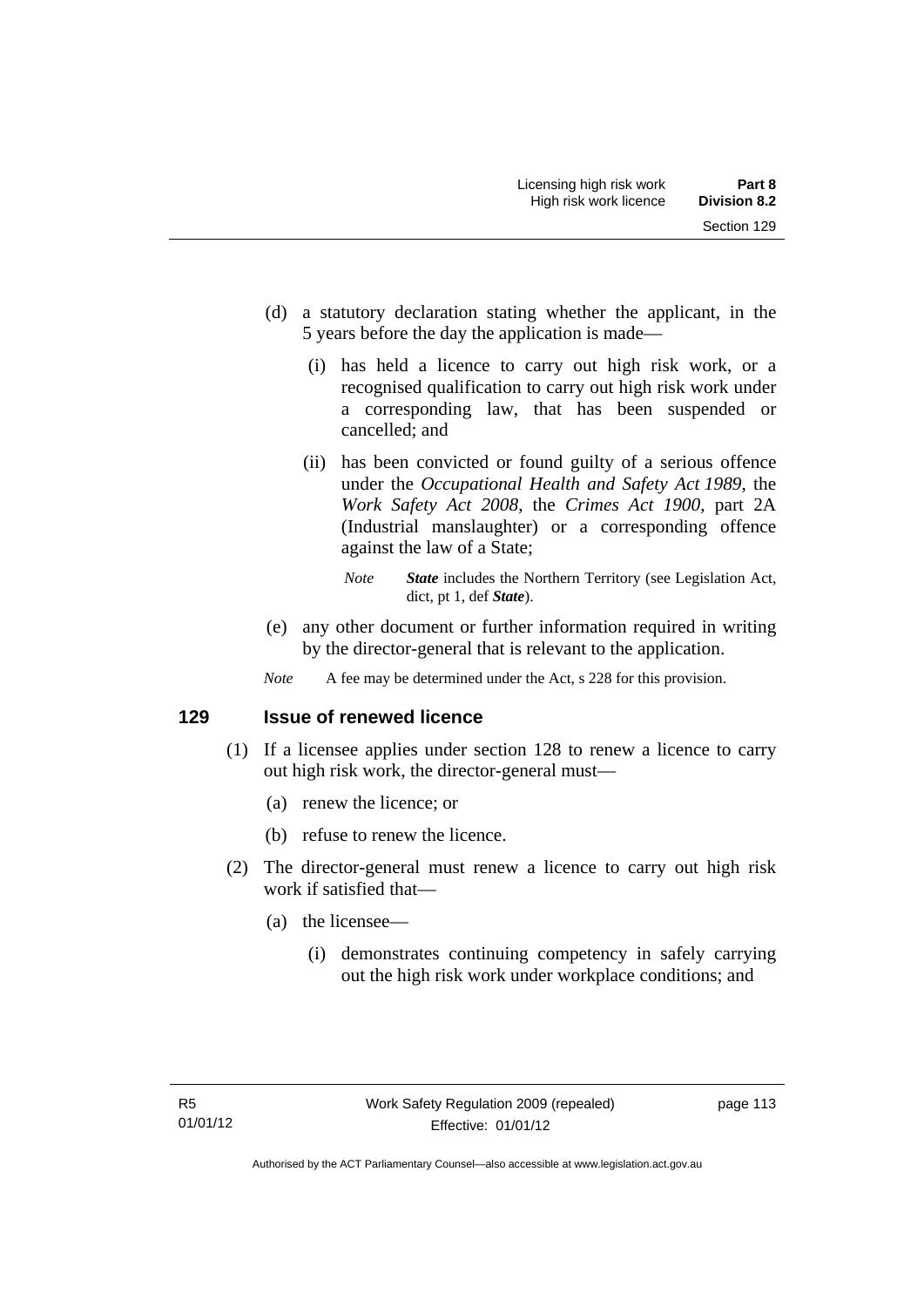- (ii) does not hold a licence to carry out high risk work, or a recognised qualification to carry out high risk work under a corresponding law, that is or has been suspended in the 5 years before the day the application for renewal was made; and
- (iii) has not held a licence to carry out high risk work, or a recognised qualification to carry out high risk work under a corresponding law, that has been cancelled in the 5 years before the day the application for renewal was made; and
- (iv) has not been convicted or found guilty of a serious offence under the *Occupational Health and Safety Act 1989*, the *Work Safety Act 2008*, the *Crimes Act 1900*, part 2A (Industrial manslaughter) or a corresponding offence against the law of a State in the 5 years before the day the application for renewal was made; and
	- *Note State* includes the Northern Territory (see Legislation Act, dict, pt 1, def *State*).
- (b) no complaints against the licensee in relation to the licence in the ACT or another state or territory have been upheld in the 5 years before the day the application for renewal was made.
- (3) The director-general may renew a licence to carry out high risk work if satisfied that—
	- (a) the licensee demonstrates continuing competency in safely carrying out the high risk work under workplace conditions; and
	- (b) it is otherwise appropriate to renew the licence.
- (4) The renewal of a licence begins on the day after the licence being renewed ends.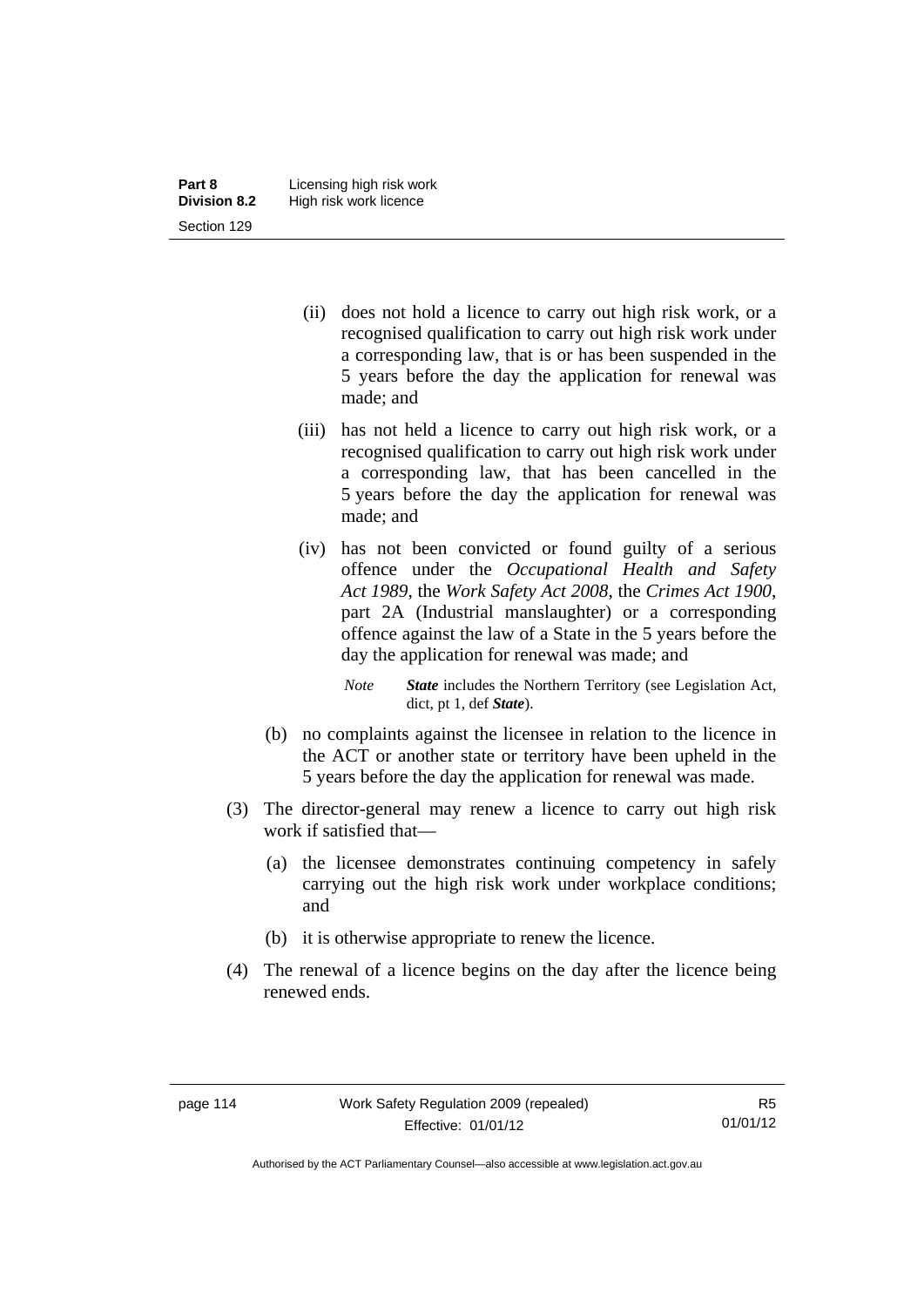#### **130 Application to vary licence**

- (1) A licensee may apply to the director-general to vary a licence to carry out high risk work—
	- (a) to add or remove a class of high risk work; or
	- (b) to change the licensee's name.
	- *Note* If a form is approved under the Act, s 229 for this provision, the form must be used.
- (2) If the application is to add or remove a class of high risk work, the application must state each class of high risk work to be added to, or removed from, the licence.
- (3) If the application is to add a class of high risk work, the person must make the application not later than—
	- (a) 60 days after the day the person receives a statement of attainment for the class of high risk work; or
	- (b) if the director-general allows a later time—the later time.
- (4) The application must be accompanied by the following:
	- (a) a certified copy of the licence;
	- (b) proof of the licensee's identity;
	- (c) if the application is to change the licensee's name—evidence that the licensee has changed name;

#### **Examples**

- 1 marriage certificate
- 2 change of name certificate
- *Note* An example is part of the regulation, is not exhaustive and may extend, but does not limit, the meaning of the provision in which it appears (see Legislation Act, s 126 and s 132).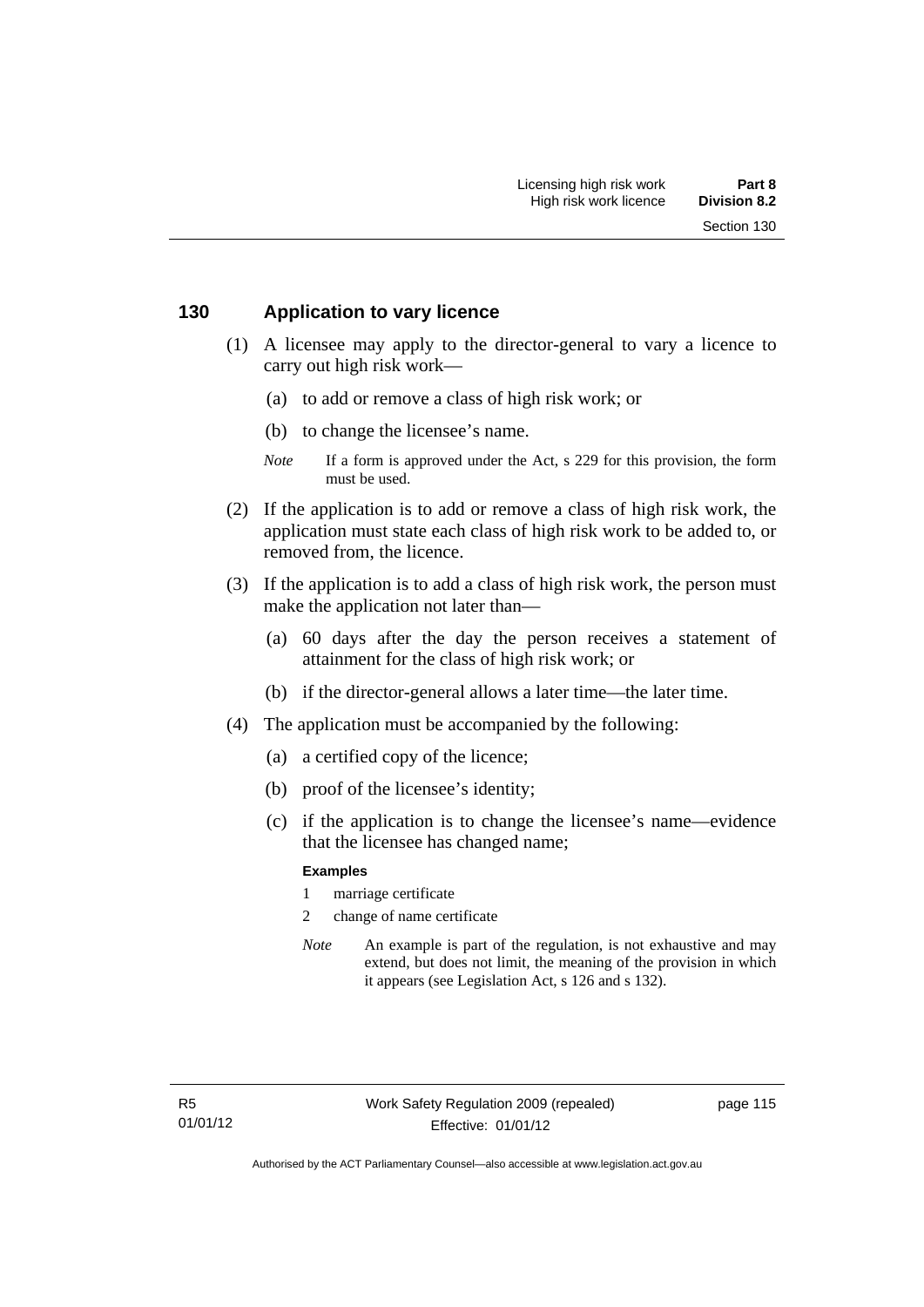- (d) if the application is to add a class of high risk work—either—
	- (i) a statement of attainment for each class of high risk work to be added; or
	- (ii) a certified copy of a national licence to carry out each class of high risk work under a corresponding law;
- (e) if the application is to add a class of high risk work—a statutory declaration stating whether the applicant has held a licence to carry out high risk work that has been suspended or cancelled in the 5 years before the day the application is made.
- *Note* A fee may be determined under the Act, s 228 for this provision.

#### **131 Variation of licence**

- (1) If a licensee applies under section 130 to vary a licence to carry out high risk work, the director-general must—
	- (a) vary the licence; or
	- (b) refuse to vary the licence.
- (2) The director-general must vary the licence to add a class of high risk work mentioned in the application if satisfied that the licensee—
	- (a) has a statement of attainment for the additional class of high risk work; and
	- (b) does not hold a current licence to carry out the additional class of high risk work; and
	- (c) does not hold a licence to carry out the additional high risk work, or a recognised qualification to carry out the additional high risk work under a corresponding law, that is or has been suspended in the 5 years before the day the application for variation was made; and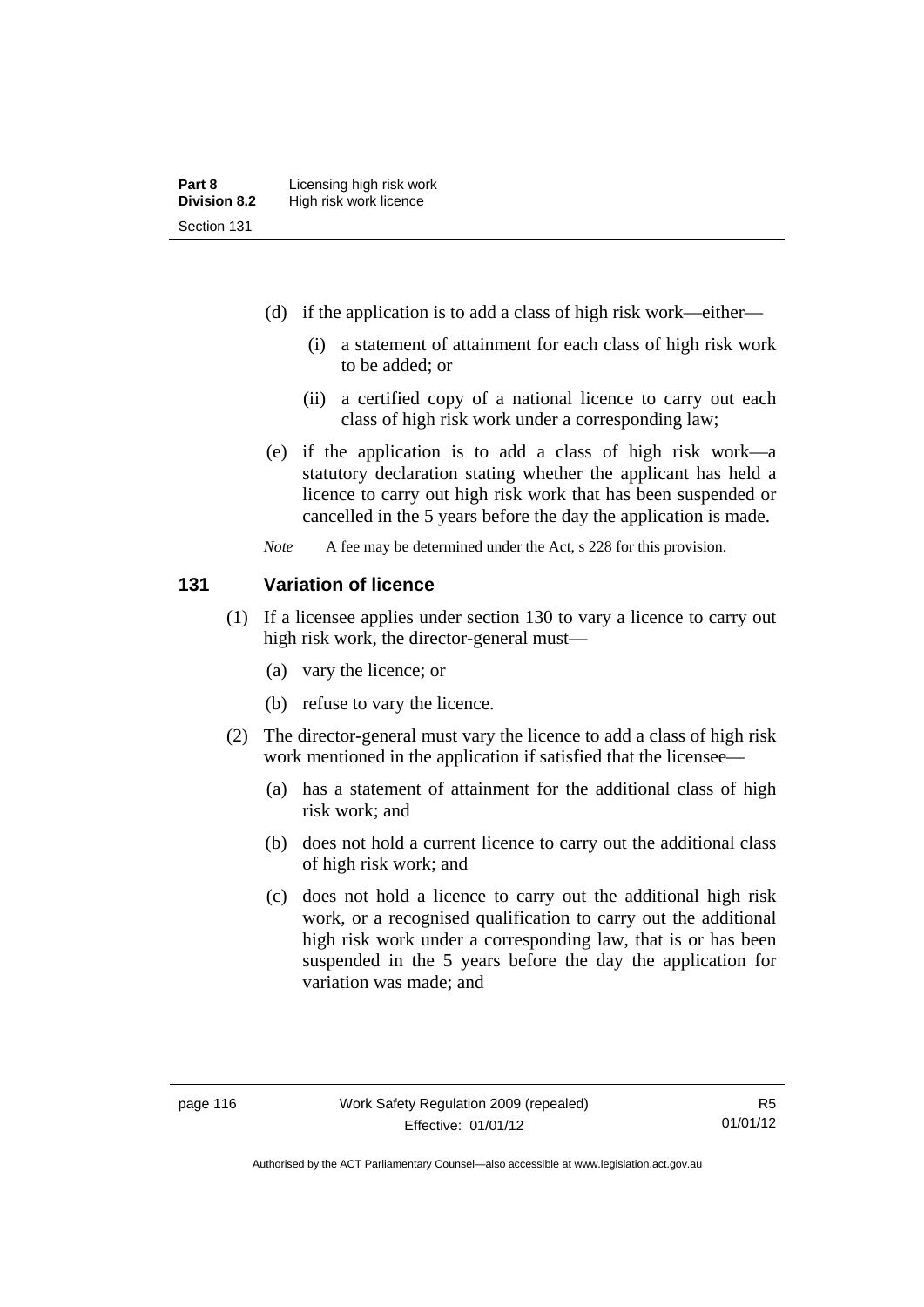- (d) has not held a licence to carry out the additional high risk work, or a recognised qualification to carry out the additional high risk work under a corresponding law, that has been cancelled in the 5 years before the day the application for variation was made.
- (3) The director-general must vary the licence to change the licensee's name if satisfied that the licensee's name has changed to the name set out in the application.
- (4) The variation of the licence takes effect on the day the director-general varies the licence.
- (5) If the director-general varies a licence, the licensee must surrender the previous licence to the director-general not later than 14 days after the day the varied licence is given to the licensee.

Maximum penalty: 5 penalty units.

(6) An offence against this section is a strict liability offence.

## **132 Licensee not to hold other licence**

- (1) A licence to carry out a class of high risk work issued under this part is cancelled if the licensee is issued with a licence to carry out the work under a corresponding law.
- (2) The cancellation takes effect when the licence under the corresponding law is issued.
- (3) If a licence to carry out a class of high risk work is cancelled under this section, the licensee must surrender the licence to the director-general not later than 14 days after the day the cancellation takes effect.

Maximum penalty: 5 penalty units.

(4) An offence against this section is a strict liability offence.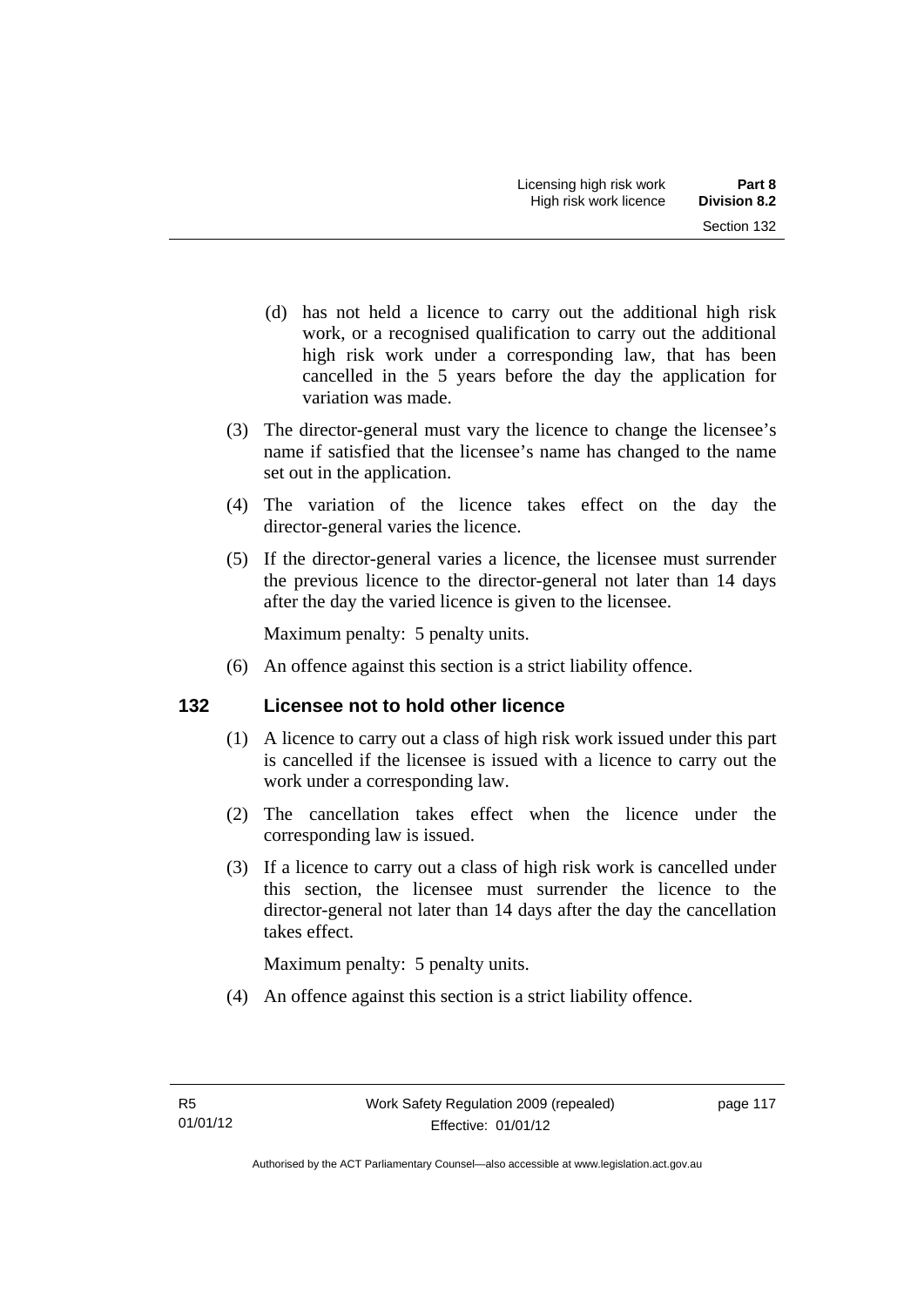## **133 Replacement of lost etc licence**

- (1) This section applies if a licence to carry out high risk work issued to a licensee is lost, stolen or damaged.
- (2) The licensee may apply to the director-general for a replacement licence.

 (3) The application must be accompanied by a statutory declaration made by the licensee setting out the circumstances in which the licence to carry out high risk work was lost, stolen or damaged.

*Note* A fee may be determined under the Act, s 228 for this provision.

- (4) If a licensee applies for a replacement licence to carry out high risk work, the director-general must—
	- (a) replace the licence; or
	- (b) refuse to replace the licence.
- (5) The director-general must replace the licence to carry out high risk work if satisfied that—
	- (a) the licensee held a licence to carry out the class of high risk work mentioned in the application; and
	- (b) the licence is current; and
	- (c) the licence is lost, stolen or damaged.
- (6) If the director-general replaces a licence under this section, the licensee must—
	- (a) if the licence was lost and the licensee finds the licence surrender the found licence to the director-general not later than 14 days after the licence is found; or

*Note* If a form is approved under the Act, s 229 for this provision, the form must be used.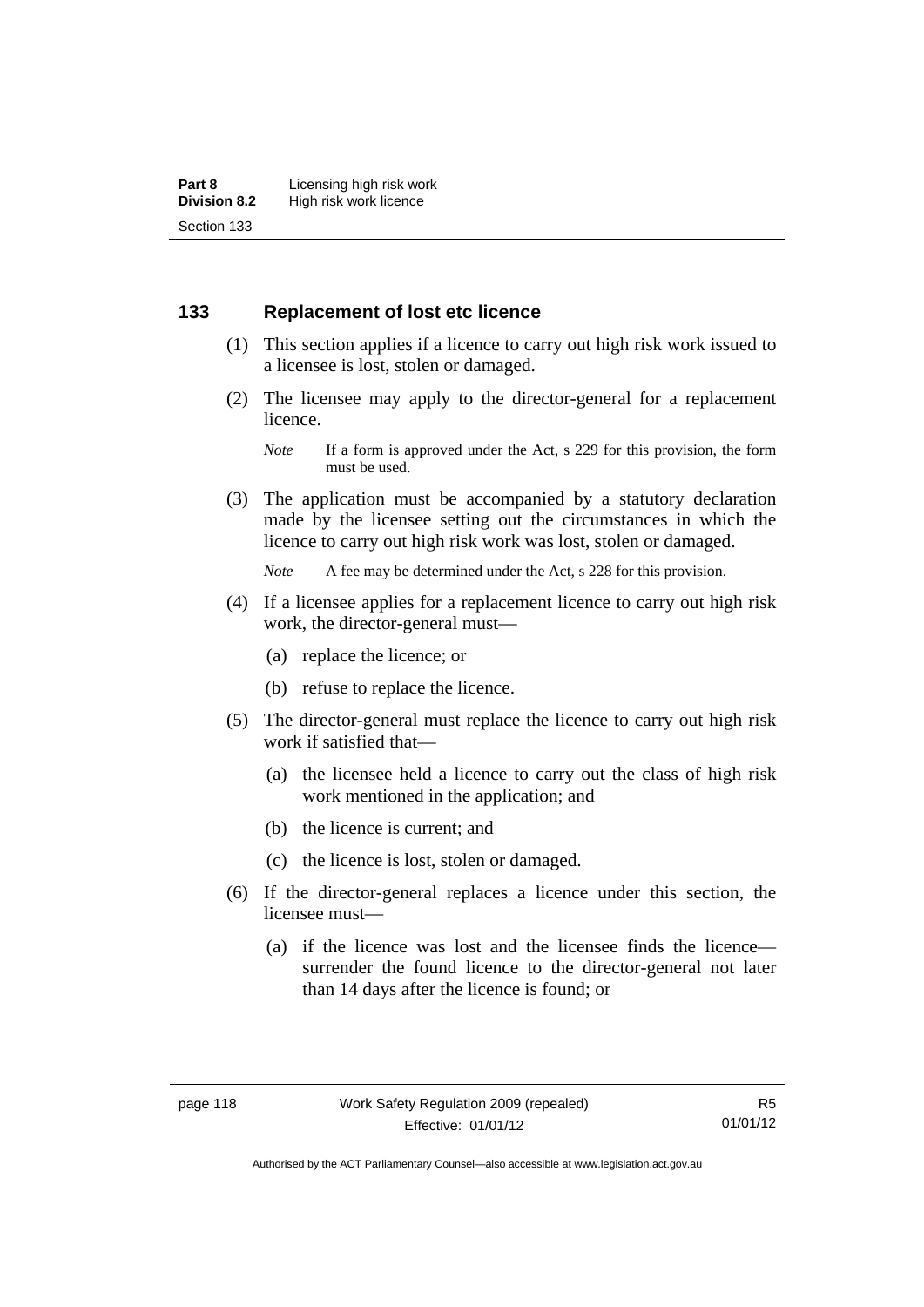(b) if the licence was damaged—surrender the damaged licence to the director-general not later than 14 days after the days the replaced licence is given to the licensee.

Maximum penalty: 5 penalty units.

(7) An offence against this section is a strict liability offence.

# **Division 8.3 Suspension or cancellation of licence**

## **134 Grounds for compulsory cancellation of licence**

Each of the following is a ground for the director-general to cancel a licence to carry out a class of high risk work:

- (a) the licence was issued to the licensee because information given to the director-general in relation to the application was false or misleading in a material particular;
- (b) the licensee is not competent to carry out the work without endangering the health and safety of the licensee or someone else.

## **135 Compulsory cancellation of licence**

- (1) The director-general must cancel the licence if the director-general—
	- (a) has given notice to the licensee of an intention to cancel the licence; and
	- (b) has considered any reasons given by the licensee in accordance with the notice; and
	- (c) is satisfied that there is a ground for cancellation under section 134; and
	- (d) is not satisfied that it is appropriate to suspend the licence.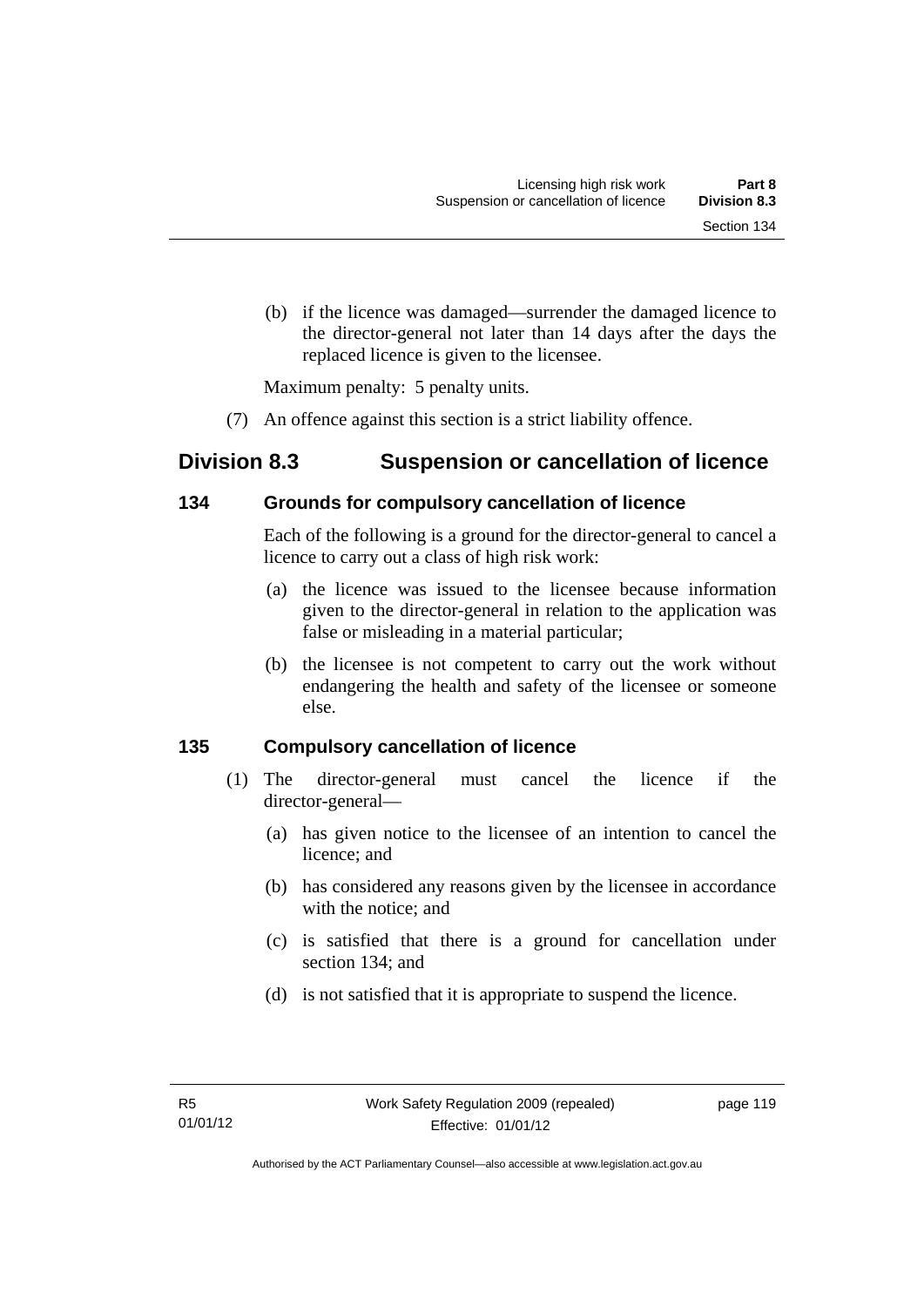- (2) A notice of intention to cancel a licence must—
	- (a) set out the grounds for cancellation; and
	- (b) state that the licensee may, not later than 14 days after the day the notice is given to the licensee, give reasons why the licensee considers that the licence should not be cancelled; and
	- (c) include a statement to the effect that the director-general may suspend the licence if satisfied that it is just to do so.
- (3) The cancellation takes effect—
	- (a) on the day after the day the director-general gives the licensee notice in writing that the licence is cancelled; or
	- (b) if a later date is stated in the notice of cancellation—the later date.

#### **136 Grounds for discretionary cancellation of licence**

Each of the following is a ground for the director-general to cancel a licence to carry out a class of high risk work:

- (a) the licensee contravened, or is contravening—
	- (i) a condition of the licence; or
	- (ii) this regulation;
- (b) the statement of attainment issued for the licence is not valid because—
	- (i) the assessor who assessed the licensee for the statement was not competent to conduct the assessment; or
	- (ii) the statement was issued by a registered training organisation that was subsequently deregistered for issuing invalid statements of attainment;

Authorised by the ACT Parliamentary Counsel—also accessible at www.legislation.act.gov.au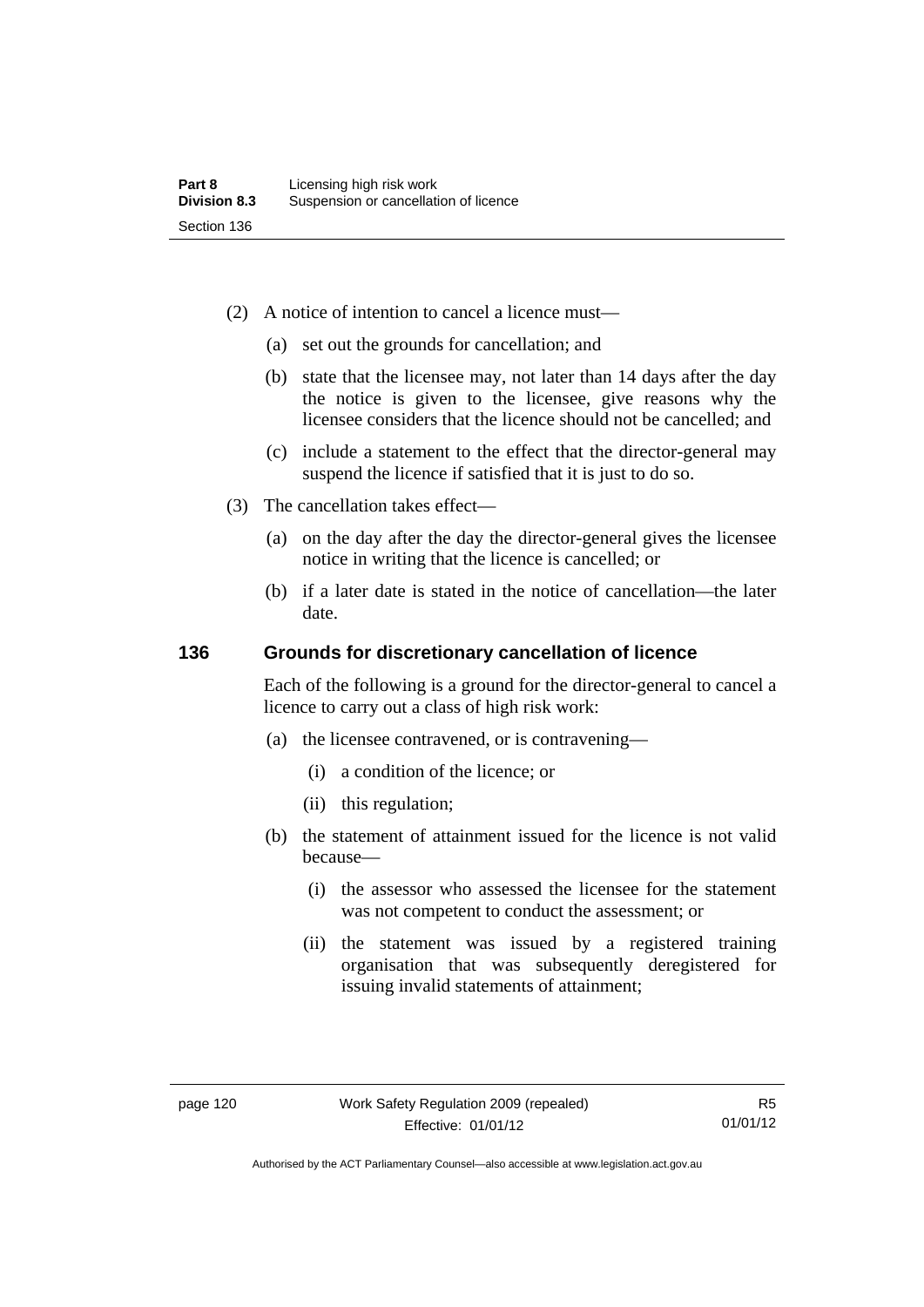- (c) the assessor who assessed the licensee for the statement of attainment for the licence was approved by the director-general under section 148 because—
	- (i) information given to the director-general was false or misleading in a material particular; or
	- (ii) the assessor failed to give information relevant to the approval to the director-general;
- (d) the assessor who assessed the licensee for the statement of attainment for the licence has been convicted or found guilty of an offence against the Act or a corresponding law in relation to the assessment of the licensee;
	- *Note* A reference to an Act includes a reference to the statutory instruments made or in force under the Act, including any regulation (see Legislation Act, s 104).
- (e) the licensee's assessment for the statement of attainment for the licence was not conducted in accordance with—
	- (i) this part or any guidelines under this part; or
	- (ii) a corresponding law, or any guidelines under the corresponding law.

## **137 Discretionary cancellation of licence**

- (1) The director-general may cancel the licence if the director-general—
	- (a) has given notice to the licensee of an intention to cancel the licence; and
	- (b) has considered any reasons given by the licensee in accordance with the notice; and
	- (c) is satisfied that there is a ground for cancellation under section 136; and
	- (d) is not satisfied that it is appropriate to suspend the licence.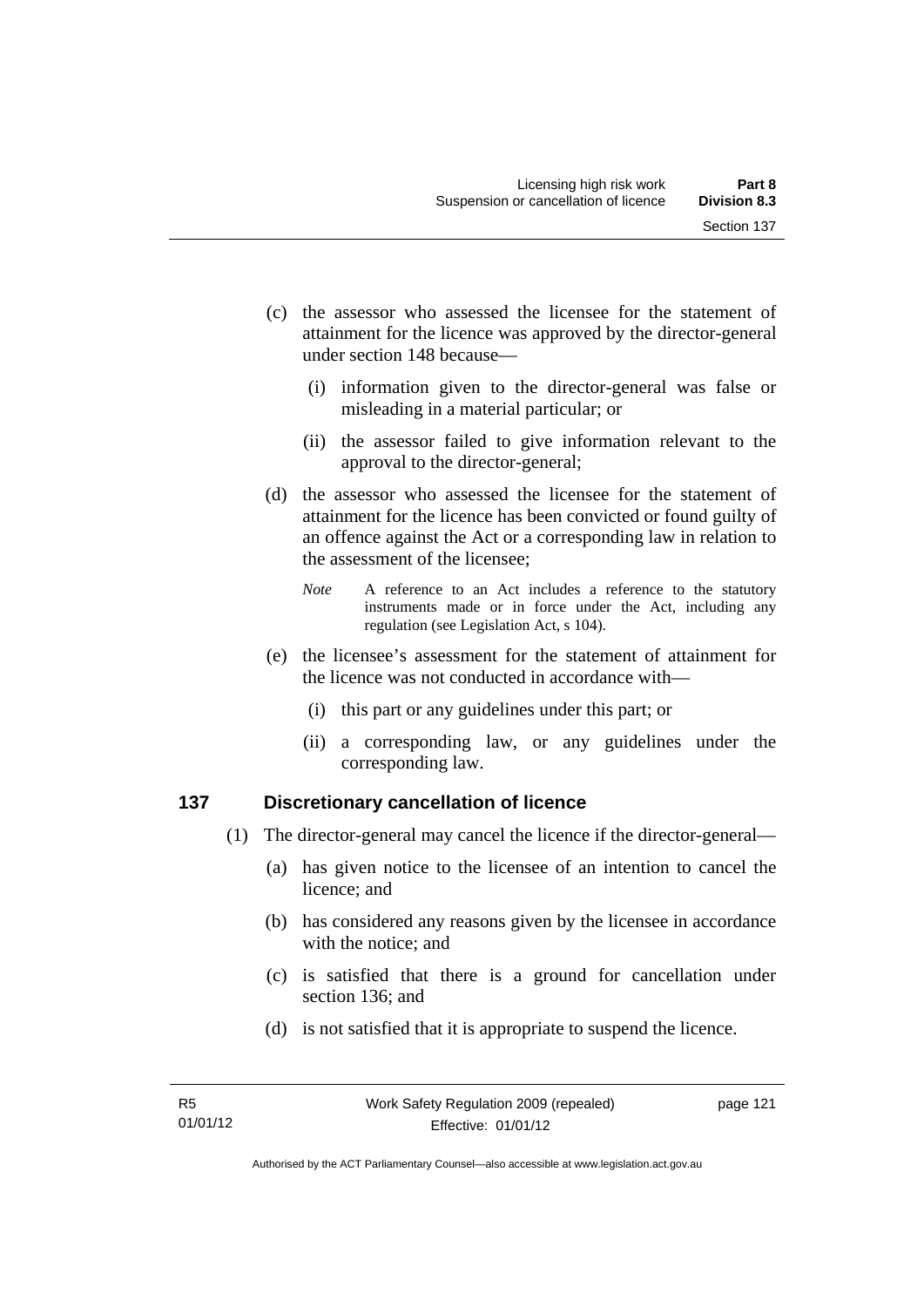- (2) A notice of intention to cancel a licence must—
	- (a) set out the grounds for cancellation; and
	- (b) state that the licensee may, not later than 14 days after the day the notice is given to the licensee, give reasons why the licensee considers that the licence should not be cancelled; and
	- (c) include a statement to the effect that the director-general may suspend the licence if satisfied that it is just to do so.
- (3) The cancellation takes effect—
	- (a) on the day after the day the director-general gives the licensee notice in writing that the licence is cancelled; or
	- (b) if a later date is stated in the notice of cancellation—the later date.

#### **138 Suspension of licence after notice**

- (1) The director-general may, after considering any representations made by the licensee in accordance with a notice under section 135 (2) or section 137 (2), by written notice given to the licensee, suspend the licence until the earlier of—
	- (a) 28 days after the notice is given to the licensee; or
	- (b) the director-general advises the licensee that the suspension is revoked.
- (2) A suspension takes effect on the day after the director-general gives the notice to the licensee.

R5 01/01/12

Authorised by the ACT Parliamentary Counsel—also accessible at www.legislation.act.gov.au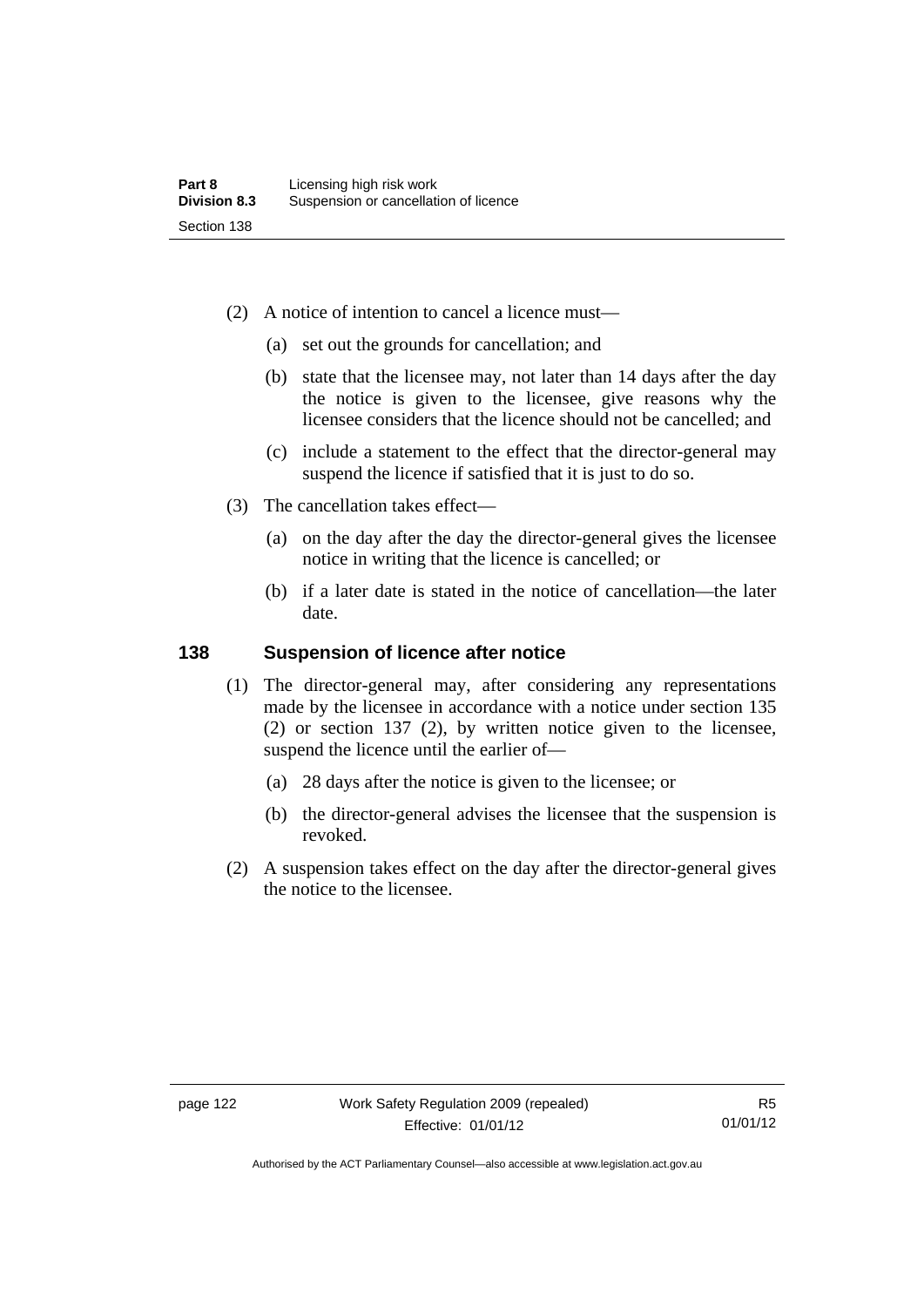page 123

#### **139 Immediate suspension of licence**

- (1) The director-general may by written notice given to a licensee suspend a licence to carry out a class of high risk work immediately if the director-general reasonably believes that—
	- (a) there is a ground for cancellation under section 134 or section 136; and
	- (b) the health or safety of the licensee or someone else may be endangered if the director-general does not immediately suspend the licence.
- (2) The suspension—
	- (a) operates immediately after the licensee is given notice of the suspension; and
	- (b) continues to operate until the earlier of—
		- (i) 28 days after the day the notice is given to the licensee; or
		- (ii) the director-general advises the licensee in writing that the suspension is revoked; or
		- (iii) the director-general cancels the licence under section 135 or section 137.

#### **140 Review of licence suspension or cancellation**

- (1) The director-general may, on the director-general's own initiative or on application by a licensee, review—
	- (a) the suspension of a licence; or
	- (b) if the cancellation of a licence has not taken effect—the cancellation of the licence.
- (2) The director-general may, in carrying out a review, consider any information (*new information*) given to the director-general that was not available to the director-general when the decision to suspend or cancel was made.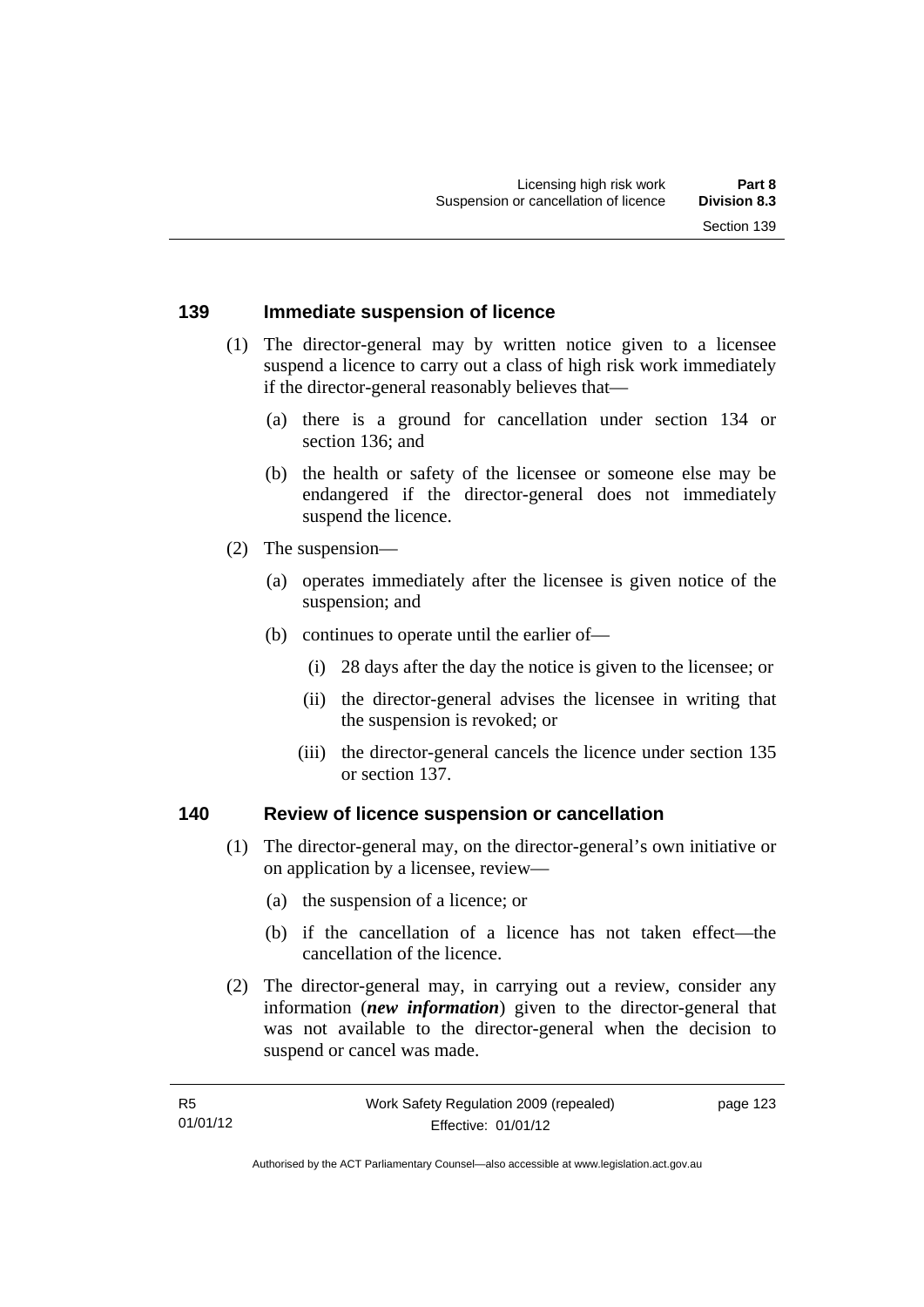- (3) If the new information is given to the director-general by someone other than the licensee whose licence is suspended or cancelled, the director-general must—
	- (a) if the review is on the director-general's own initiative—
		- (i) tell the licensee that the director-general is conducting the review; and
		- (ii) warn the licensee that the director-general may cancel, or extend the suspension of, a suspended licence; and
	- (b) give the information to the licensee; and
	- (c) give the licensee not less than 14 days to respond to the information.
- (4) The director-general may, after considering the new information and any response from the licensee—
	- (a) if the licence is suspended—
		- (i) revoke the suspension; or
		- (ii) confirm the suspension; or
		- (iii) extend the period of the suspension; or
		- (iv) if the director-general is satisfied that there is a ground for cancellation under section 132 or section 134—cancel the licence; or
	- (b) if the licence is cancelled, but the cancellation has not taken effect—
		- (i) revoke the cancellation; or
		- (ii) confirm the cancellation.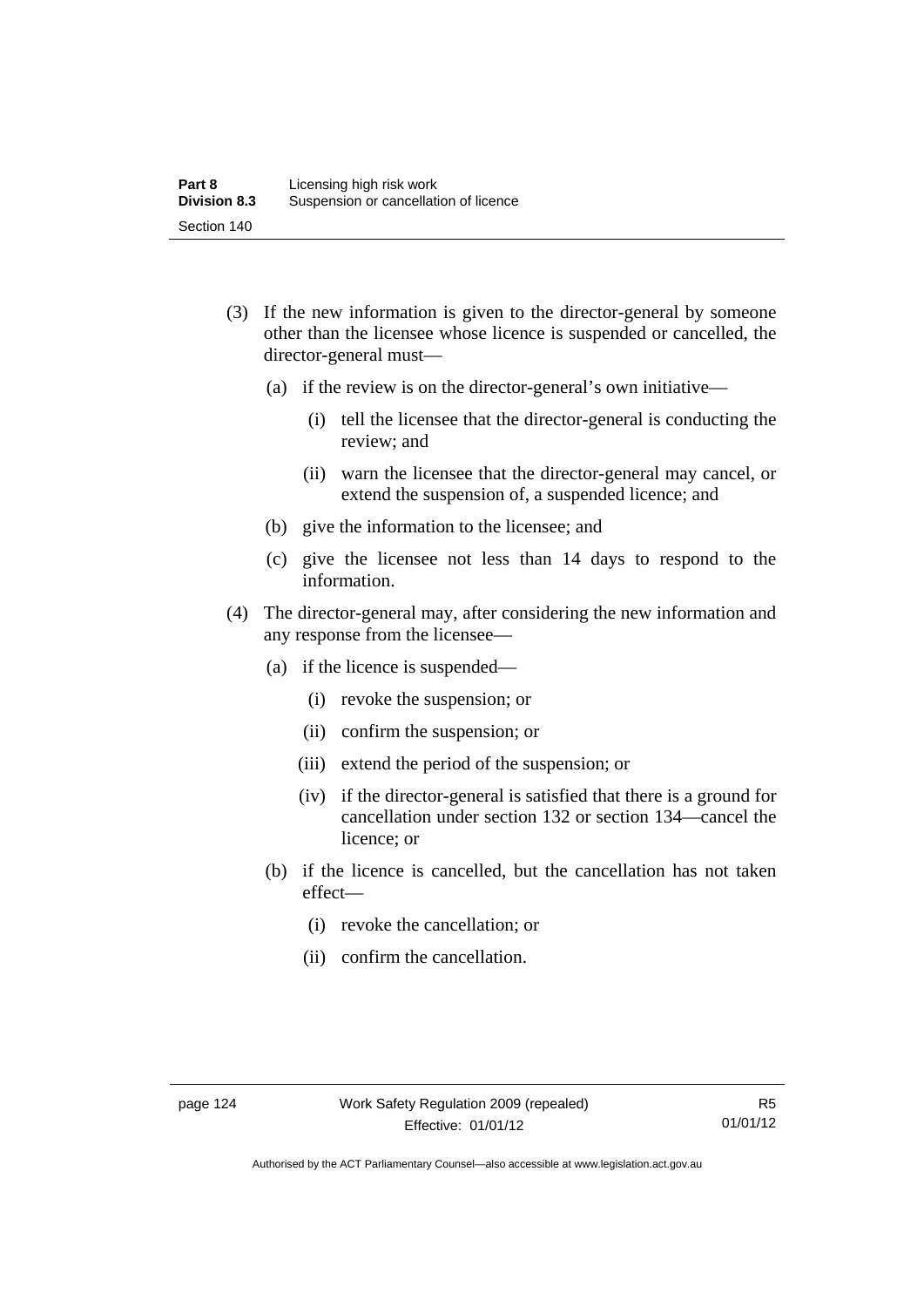- (5) The director-general must revoke a suspension or cancellation if, after considering the new information, the director-general is satisfied that—
	- (a) the licence should not have been suspended or cancelled; or
	- (b) the licence would not have been suspended or cancelled if the new information was known to the director-general at the time of the original consideration.

## **141 Surrender of suspended or cancelled licence**

- (1) If a licence to carry out a class of high risk work is suspended or cancelled under this division, the licensee must surrender the licence to the director-general not later than—
	- (a) if the licence is suspended—14 days after the day the notice of the suspension is given; or
	- (b) if the licence is cancelled—14 days after the day the cancellation takes effect.

Maximum penalty: 5 penalty units.

- (2) If a surrendered licence includes a class of high risk work that is not suspended or cancelled, the director-general must issue a licence to the licensee for that class of work at no cost to the licensee.
- (3) The director-general must return a suspended licence to the licensee if—
	- (a) the suspension period has expired; or
	- (b) the suspension is revoked.
- (4) Subsection (3) does not apply if the licence expires or is further suspended or cancelled under this part.
- (5) An offence against this section is a strict liability offence.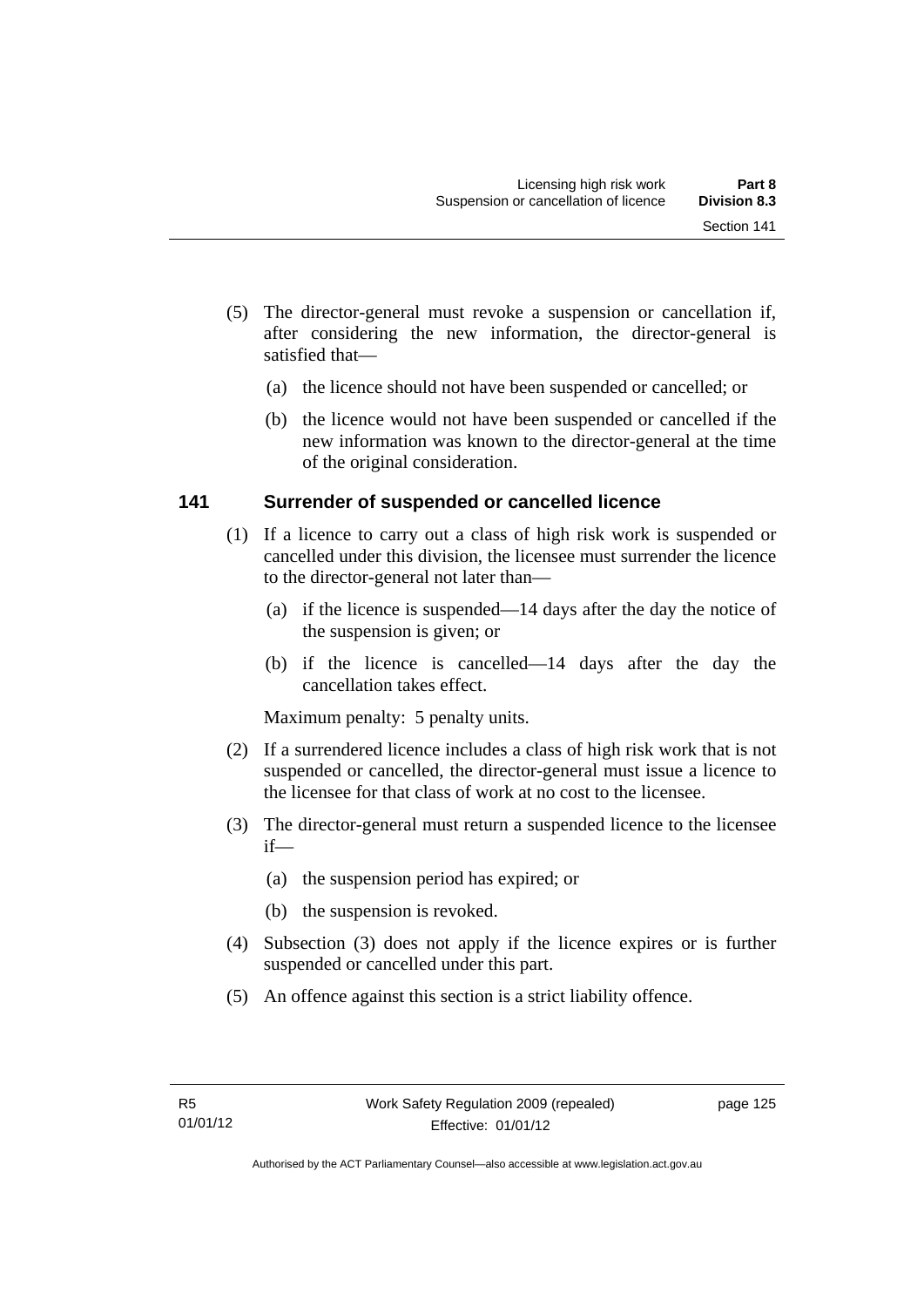## **142 Cooperation with other jurisdictions**

- (1) The director-general must tell a licensing authority, and the Commonwealth regulatory authority, if—
	- (a) the director-general has information about a licensee whose licence was issued by the licensing authority; and
	- (b) having regard to the information, the director-general reasonably believes that the licensee's licence should be suspended or cancelled.
- (2) If the director-general receives information from a licensing authority about a licensee whose licence was issued by the director-general, the director-general must—
	- (a) investigate the matter; and
	- (b) if the director-general is satisfied that there is a ground for cancellation under section 134 or section 136—take action to suspend or cancel the licence under this part.

# **Division 8.4 Trainees under supervision**

### **143 Supervisor's obligations**

 (1) A supervisor for a trainee must directly supervise the trainee when the trainee is carrying out high risk work.

Maximum penalty: 10 penalty units.

- (2) Subsection (1) does not apply if the supervisor is satisfied on reasonable grounds that—
	- (a) because of the trainee's level of competence, supervision may be reduced; and
	- (b) the reduced level of supervision will not endanger the health and safety of the trainee or someone else.

Authorised by the ACT Parliamentary Counsel—also accessible at www.legislation.act.gov.au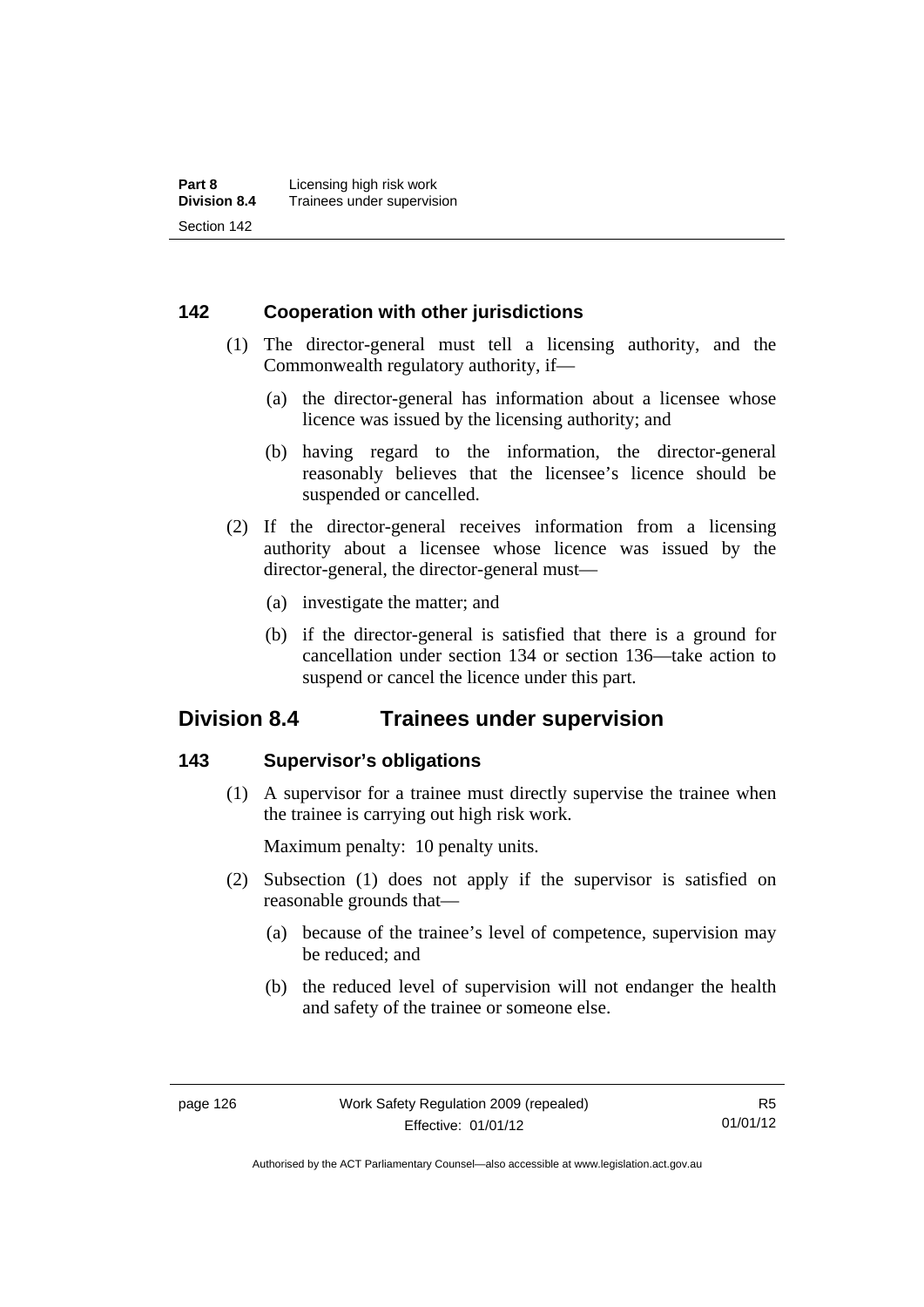(3) A supervisor for a trainee must sign the trainee's record each day the trainee carries out high risk work under the supervisor's supervision.

Maximum penalty: 5 penalty units.

 (4) A supervisor for a trainee must ensure that the trainee receives directions, demonstrations and training appropriate to the trainee's level of competence for the high risk work the trainee is carrying out.

Maximum penalty: 10 penalty units.

(5) An offence against subsection (3) or (4) is a strict liability offence.

## **144 Trainee's obligations**

- (1) A trainee must keep a written record of the following for each day the trainee carries out high risk work:
	- (a) the trainee's name and address;
	- (b) the name of the registered training organisation that is training the trainee;
	- (c) the date and times the work was carried out;
	- (d) if the trainee carried out the work for an employer—the name and address of the employer;
	- (e) the signature, full name and licence number of the trainee's supervisor for the work;
	- (f) a description of the work carried out including the type of equipment used for the work and the result of the work.

Maximum penalty: 5 penalty units.

(2) An offence against this section is a strict liability offence.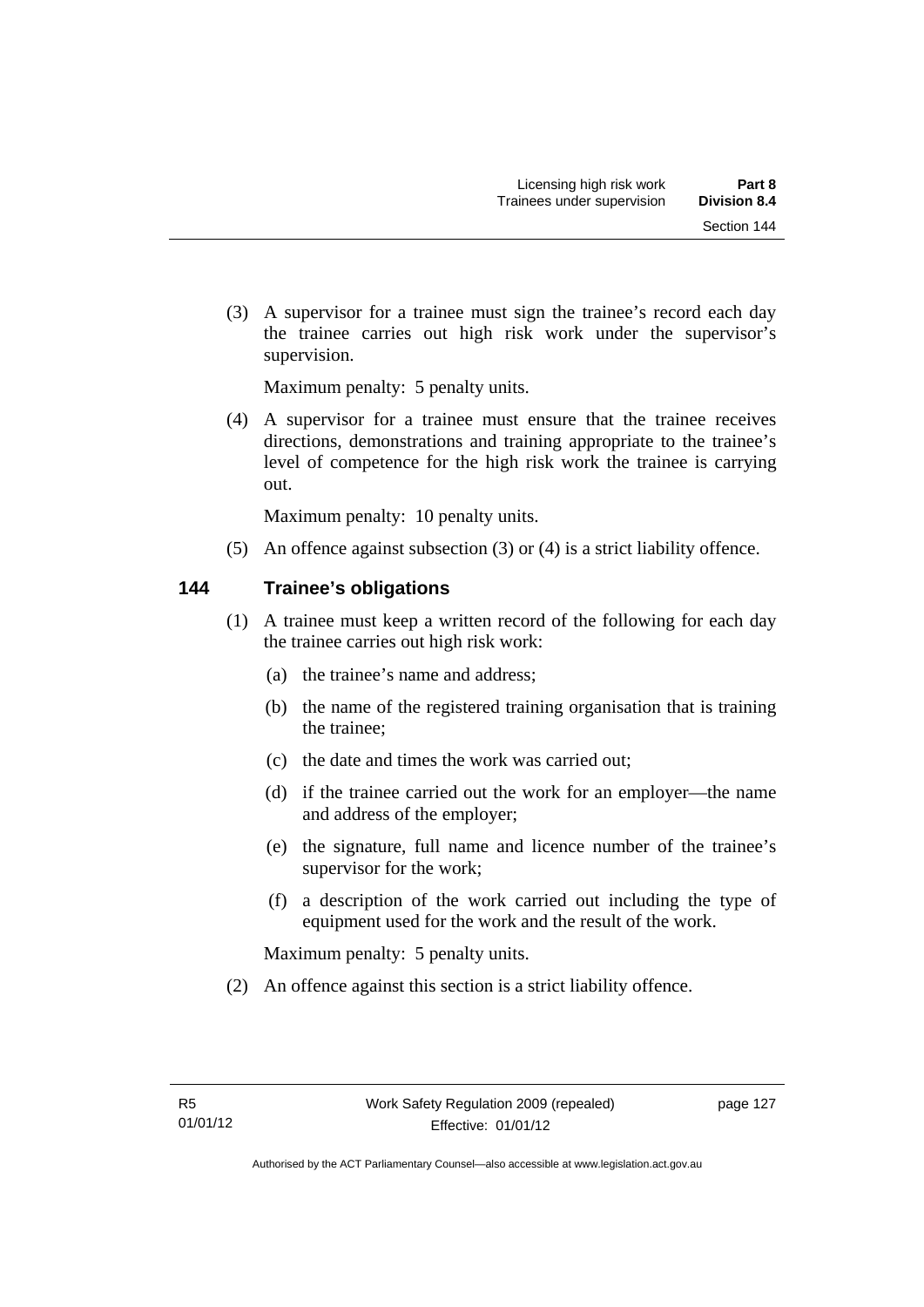**Part 8 Licensing high risk work**<br>**Division 8.5** Training and assessmen **Division 8.5** Training and assessment Section 145

# **Division 8.5 Training and assessment**

#### **145 Training and assessment**

- (1) Before applying for a statement of attainment for a class of high risk work, a person must undertake training by completing 1 or more of the following in relation to the work:
	- (a) a unit of competency in a training package;
	- (b) a course accredited by the registered training organisation for a statement of attainment.
- (2) A unit of competency or course mentioned in subsection (1) must be provided, in accordance with the Australian quality training framework, by—
	- (a) a registered training organisation; or
	- (b) a person under the supervision of a registered training organisation; or
	- (c) a person in partnership with a registered training organisation.
- (3) Training of a person in a unit of competency or course mentioned in subsection (1) must consist of—
	- (a) structured training; and
	- (b) practical training and experience.
- (4) Practical training may be provided—
	- (a) in the workplace as part of the person's work; or
	- (b) in a training facility that includes a simulated workplace; or
	- (c) by a combination of training mentioned in paragraphs (a) and (b).

Authorised by the ACT Parliamentary Counsel—also accessible at www.legislation.act.gov.au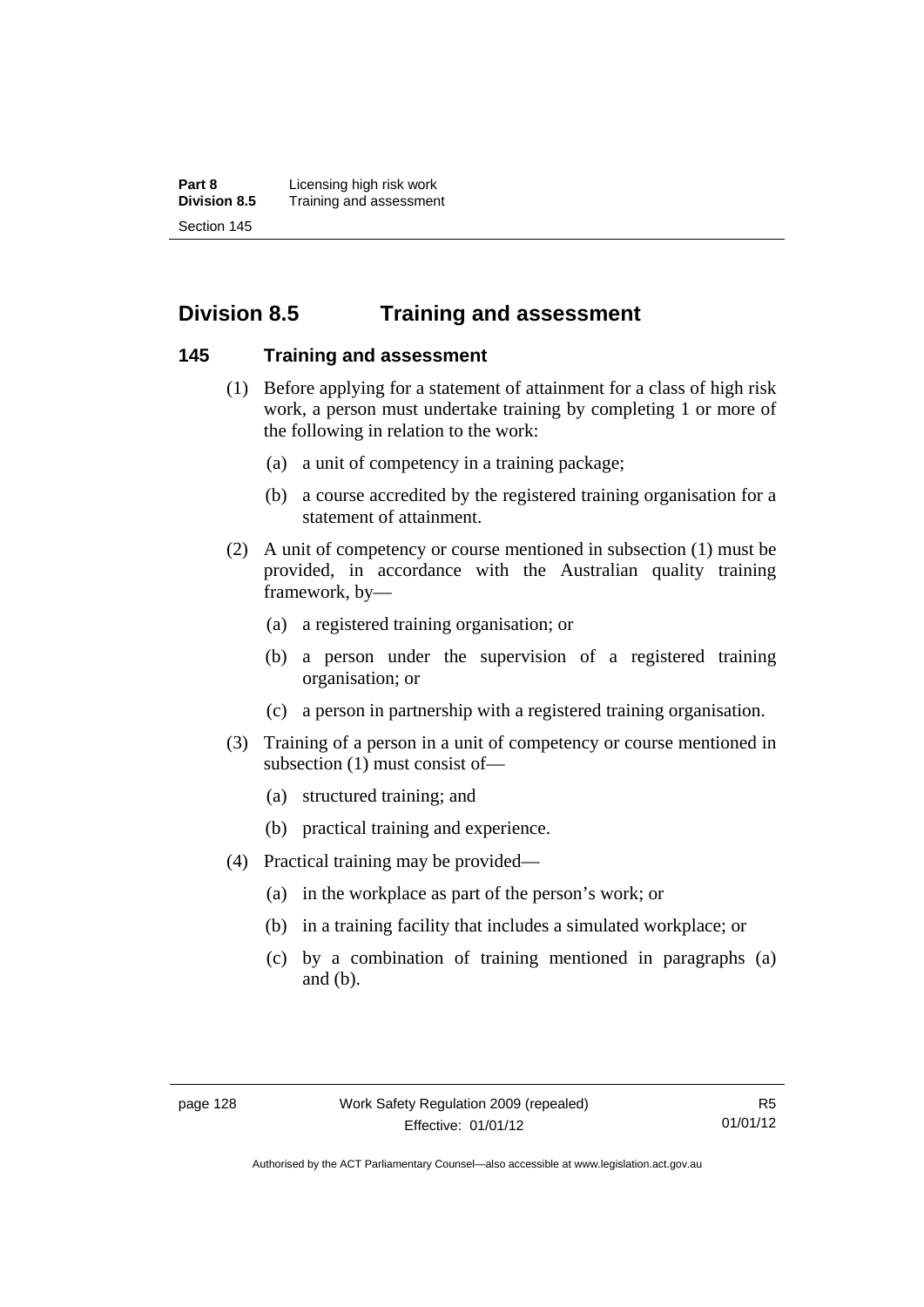- (5) A person who undertakes training in a unit of competency or course under this section must be assessed for competency—
	- (a) by an assessor on behalf of the registered training organisation that provides, or is involved in providing, the unit of competency or course; and
	- (b) in accordance with the requirements of the unit or course.

## **146 Director-general may issue directions**

- (1) This section applies if a class of high risk work does not have—
	- (a) any nationally endorsed unit of competency; or
	- (b) any course accredited for a statement of attainment.
- (2) The director-general may direct that a particular unit of competency be completed for a statement of attainment for the class of work.
- (3) A direction under this section is a notifiable instrument.

*Note* A notifiable instrument must be notified under the Legislation Act.

## **147 Exemption from training**

A registered training organisation may exempt a person from all or part of training under section 145 if satisfied that the person has qualifications or previous training that satisfies the requirements for the exempted training.

## **148 Assessor qualifications**

- (1) A person (an *assessor*) may assess a person undertaking a unit of competency or accredited course only if the assessor—
	- (a) has the following requirements under the Australian quality training framework standards for registered training organisations:
		- (i) workplace assessor competencies;

page 129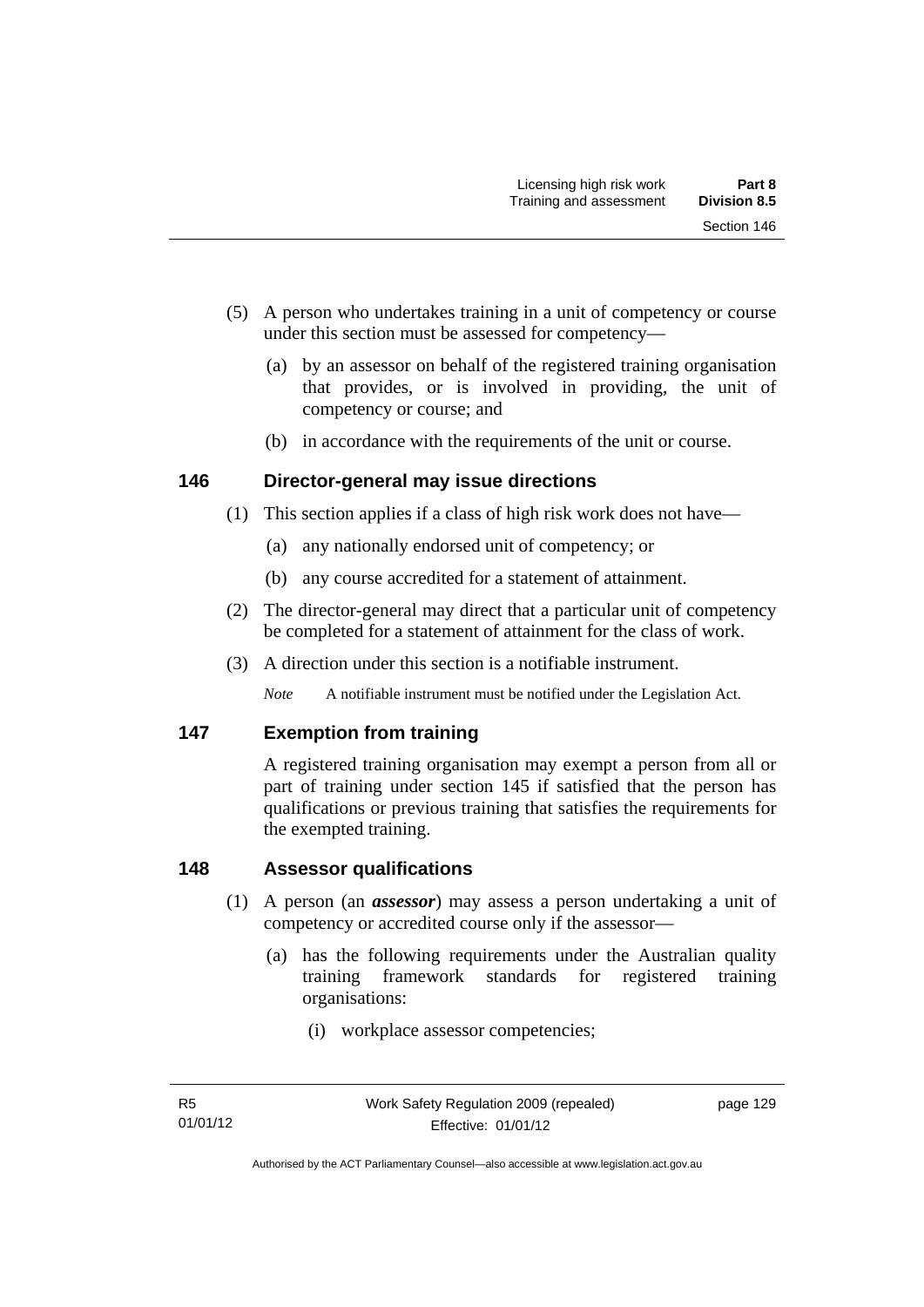- (ii) relevant current industry experience;
- (iii) vocational competencies; and
- (b) either—
	- (i) is a licensee for the class of high risk work to be assessed and has been a licensee or held a certificate of competency under the repealed regulation or a corresponding law for a total of at least 2 years; or
	- (ii) holds a certificate of competency issued under the repealed regulation or a corresponding law, and has held the certificate for at least 2 years; and
- (c) either—
	- (i) is approved in writing by the director-general; or
	- (ii) satisfies the criteria agreed in writing by the director-general and the registered training organisation that provides the unit or course.
- (2) The director-general may issue guidelines about the approval of an assessor.
- (3) A guideline is a notifiable instrument.

*Note* A notifiable instrument must be notified under the Legislation Act.

(4) In this section:

*repealed regulation* means the *Occupational Health and Safety (Certification of Plant Users and Operators) Regulation 2000* in force at any time before the commencement of this section.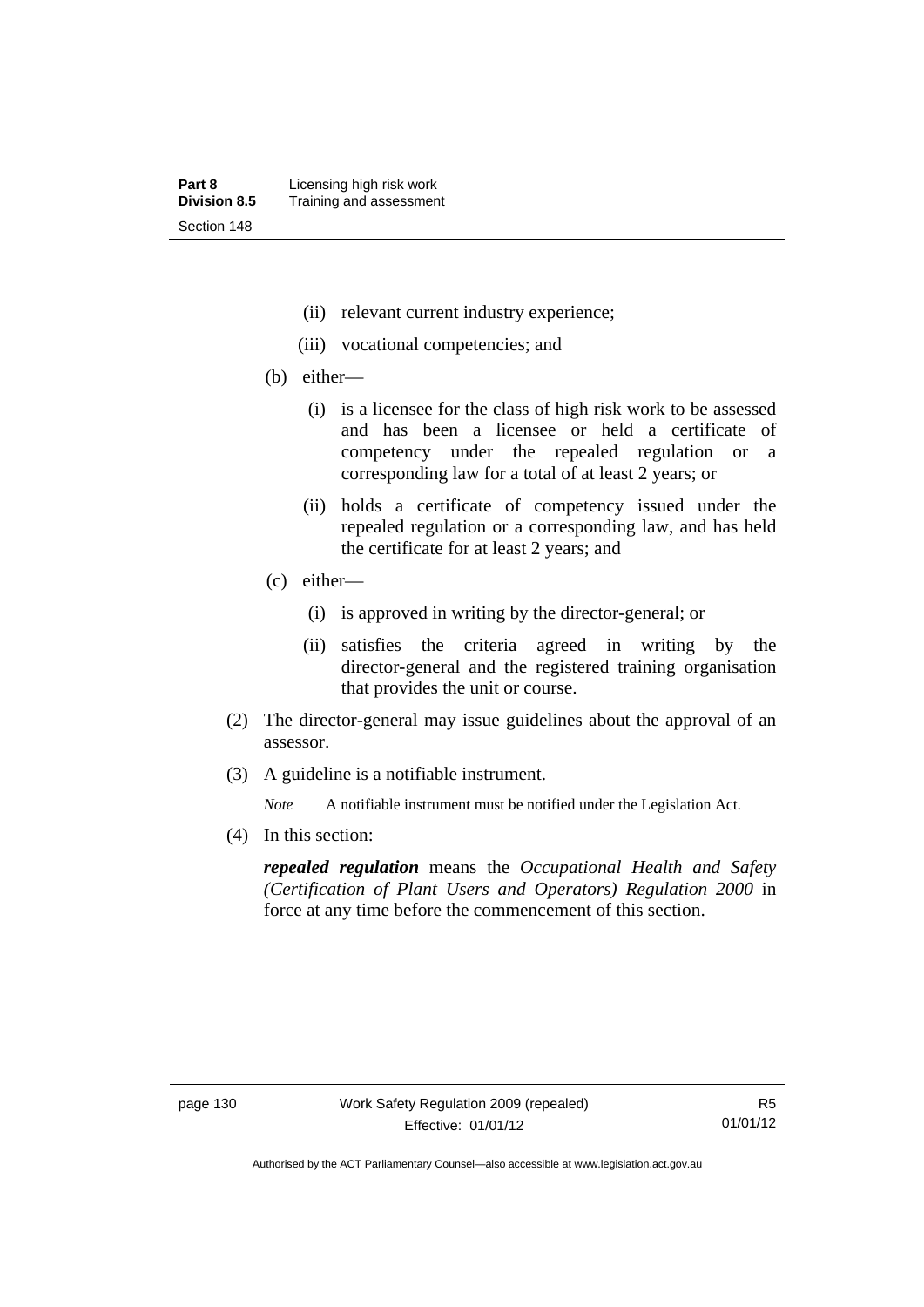#### **149 Statement of attainment**

- (1) A person may apply to a registered training organisation for a statement of attainment for a class of high risk work.
- (2) The registered training organisation may issue the statement of attainment to the person if satisfied that the person—
	- (a) has completed the training mentioned in section 145 for which the person is not exempt; and
	- (b) has been assessed and meets the competency standard for the class of high risk work; and
	- (c) has the necessary knowledge to carry out the class of high risk work; and
	- (d) can safely carry out the class of high risk work under workplace conditions; and
	- (e) has sufficient knowledge of the English language to carry out the high risk work in accordance with the competency standard for the work.
- (3) A statement of attainment issued by the registered training organisation to a person must state that the person has met the competency standard for the class of high risk work for which the statement is issued.

#### **150 Registered training organisation—agreement with director-general to provide training and assessment**

A registered training organisation may provide training in a unit of competency or course mentioned in section 145 (1) or section 146 (2), and issue a statement of attainment for the training, to a person only if the organisation—

 (a) has told the director-general that it intends to provide training and issue statements; and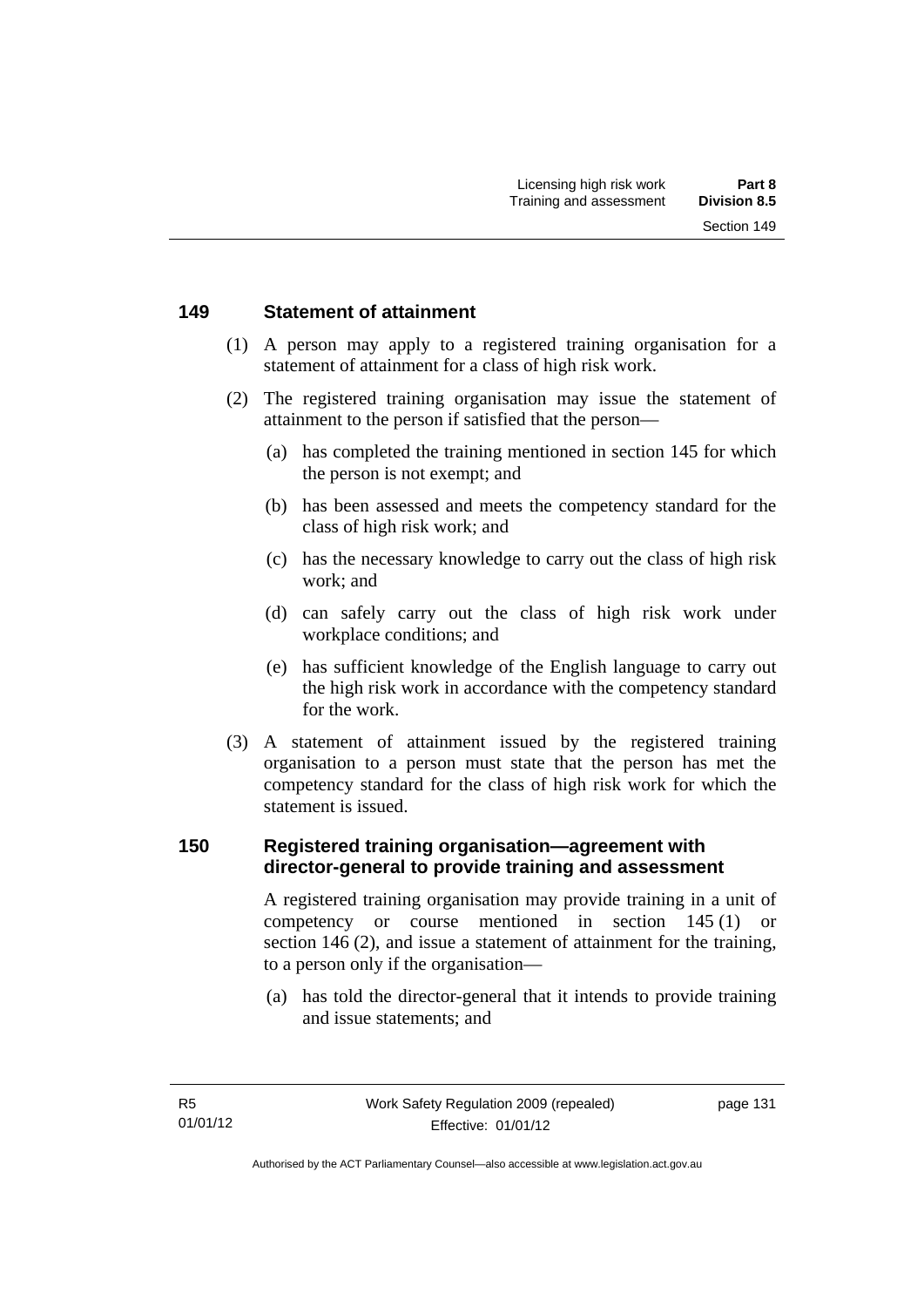| Part 8              | Licensing high risk work |
|---------------------|--------------------------|
| <b>Division 8.5</b> | Training and assessment  |
| Section 151         |                          |

 (b) has entered into an agreement with the director-general about the training and issue of statements.

#### **151 Improperly issuing statement of attainment**

A person commits an offence if the person—

- (a) issues a statement of attainment; and
- (b) either—
	- (i) knows the statement is not issued in accordance with this part; or
	- (ii) is reckless about whether the statement is issued in accordance with this part.

Maximum penalty: 30 penalty units.

#### **152 Improperly obtaining statement of attainment**

A person (the *first person*) commits an offence if—

- (a) the first person does something with the intention of dishonestly influencing another person to issue a statement of attainment; and
- (b) the other person issues a statement of attainment to the first person.

Maximum penalty: 30 penalty units.

R5 01/01/12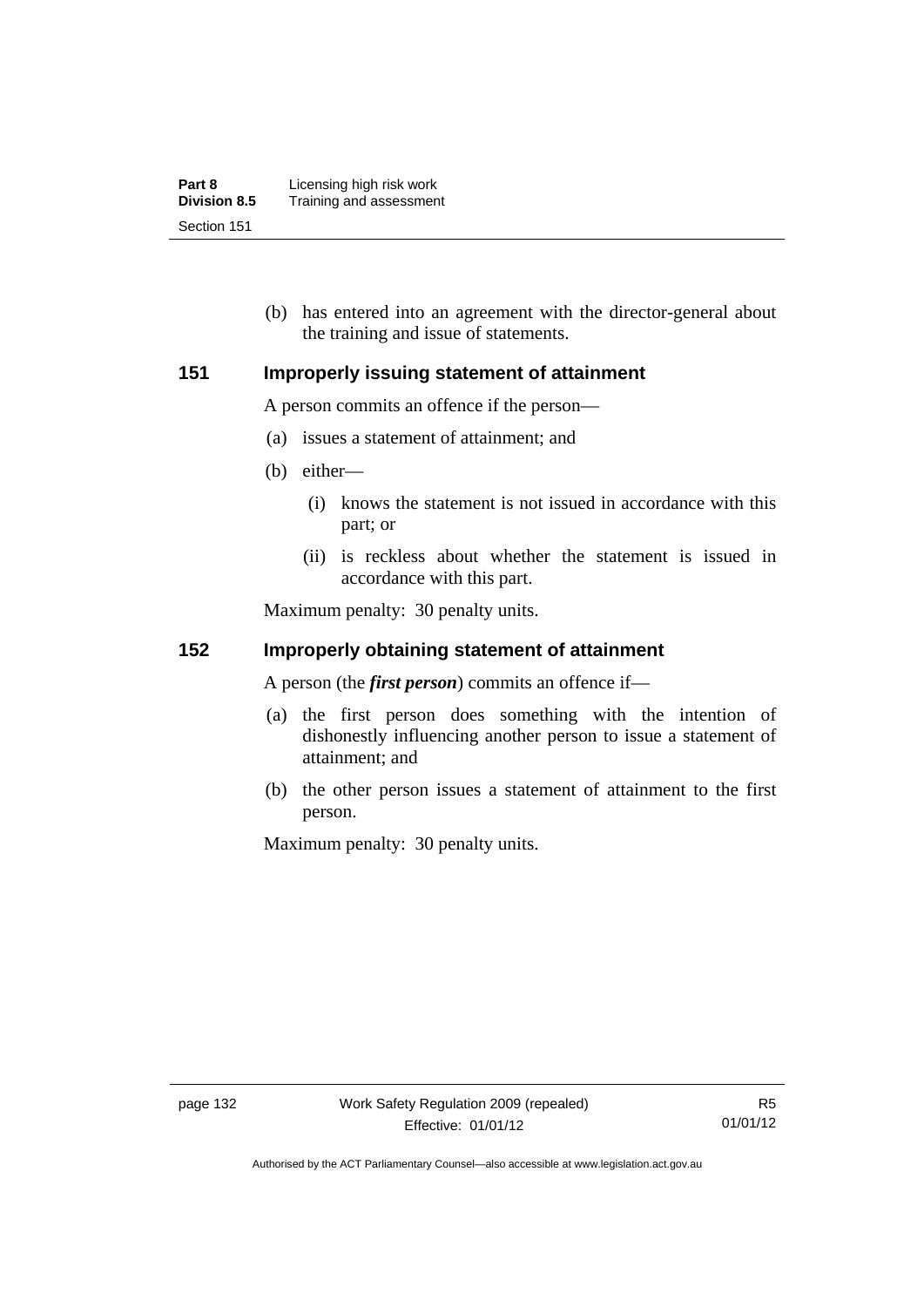# **Division 8.6 Administration**

#### **153 Keeping and providing records of training and assessment**

- (1) A registered training organisation that is responsible for training and assessing a person for a statement of attainment under division 8.5 (Training and assessment) must keep a record of the person's training and assessment.
- (2) If the director-general asks a registered training organisation in writing to give the director-general the following records, the organisation must give the records to the director-general within 14 days after the day the request is made:
	- (a) records relating to the training and assessment of a person who has applied to the organisation for a statement of attainment;
	- (b) records relating to a person to whom the organisation has issued a statement of attainment;
	- (c) records relating to an assessor or assessments by an assessor.

## **154 Cooperation with licensing authorities**

- (1) The director-general must cooperate with licensing authorities in the exchange of information.
- (2) The director-general may provide information relevant to the issue of, or failure to issue, a licence to carry out high risk work in relation to the following:
	- (a) people who apply for licences for classes of high risk work;
	- (b) licensees;
	- (c) assessors;
	- (d) registered training organisations.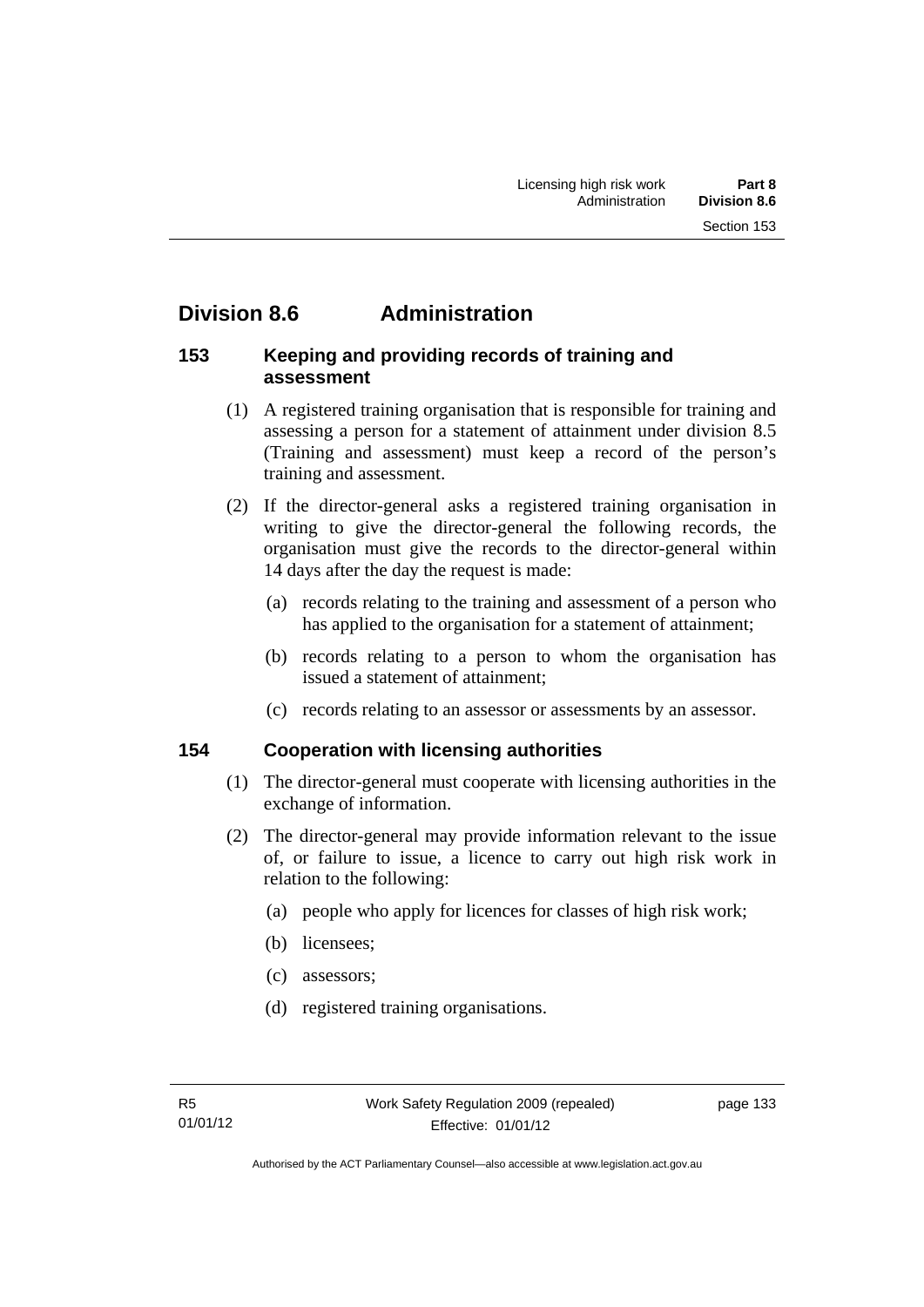#### **155 Cooperation with registered training organisations**

- (1) The director-general must cooperate with registered training organisations in the ACT and the States in the exchange of information.
- (2) The director-general may provide information relevant to the issue of, or failure to issue, a statement of attainment for a class of high risk work in relation to the following:
	- (a) people who apply for statements of attainment for classes of high risk work;
	- (b) people who apply for licences for classes of high risk work;
	- (c) licensees;
	- (d) assessors;
	- (e) registered training organisations.

# **Division 8.7 Exemptions**

## **156 Application for exemption**

- (1) A person conducting a business or undertaking may apply to the director-general to exempt a class of high risk work at a workplace from this part.
	- *Note 1* If a form is approved under the Act, s 229 for this provision, the form must be used.
	- *Note 2* A fee may be determined under the Act, s 228 for this provision.
- (2) The application must state the following:
	- (a) the class of high risk work to be exempt;
	- (b) the workplace for which the exemption is sought;
	- (c) the person nominated to carry out the high risk work;
	- (d) the time for which the exemption is sought;

Authorised by the ACT Parliamentary Counsel—also accessible at www.legislation.act.gov.au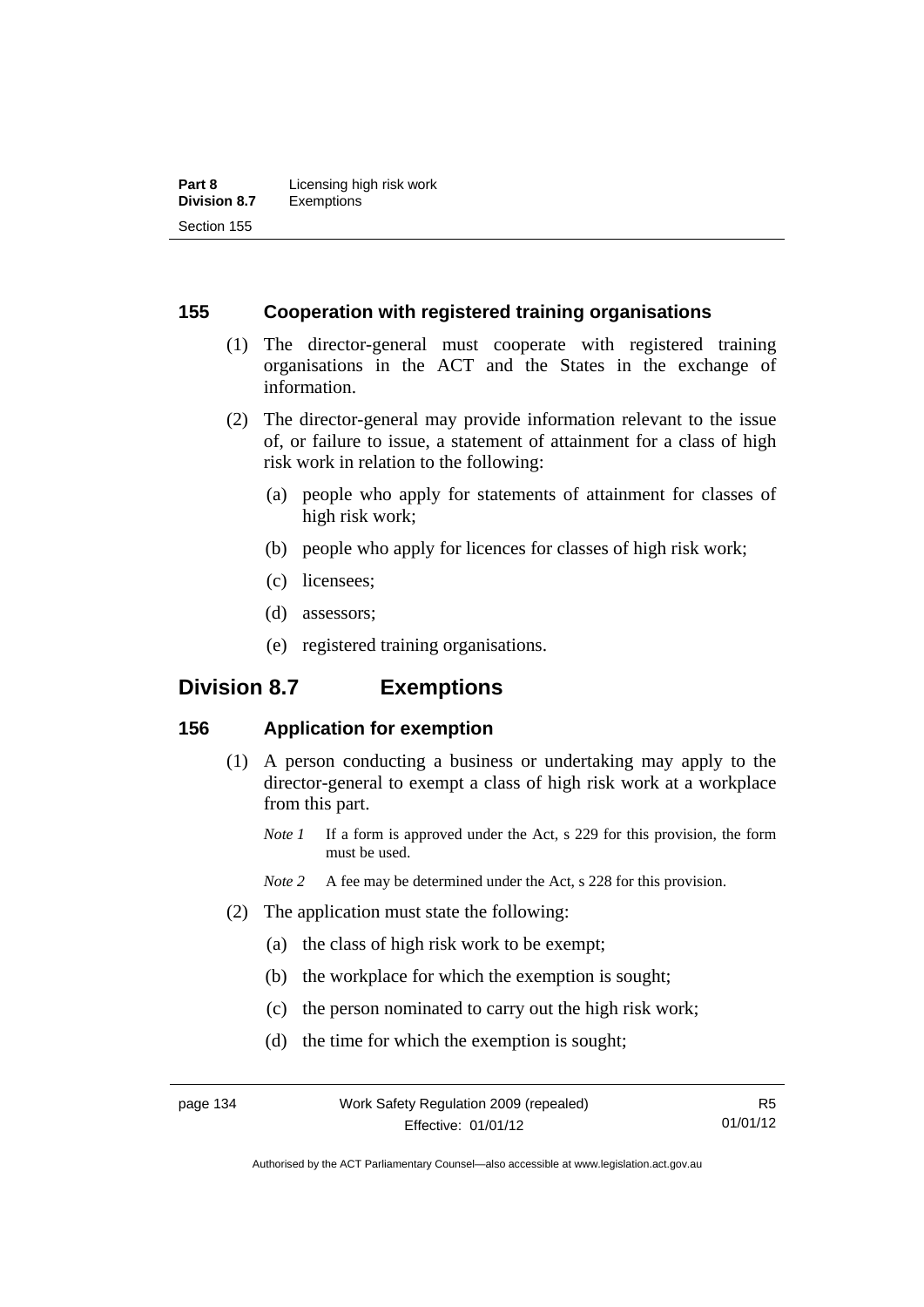- (e) the reasons the exemption is sought;
- (f) the steps the applicant will take to ensure the high risk work is carried out safely.
- (3) The application must be accompanied by any further document or information required by the director-general that is relevant to the application.
- (4) A person conducting a business or undertaking at a workplace commits an offence if the person—
	- (a) applies for an exemption in relation to the workplace; and
	- (b) does not consult people at the workplace about the application before the application is made.

Maximum penalty: 30 penalty units.

#### **157 Grant of exemption**

- (1) If a person conducting a business or undertaking at a workplace applies for an exemption, the director-general must—
	- (a) grant the exemption; or
	- (b) refuse to grant the exemption.
- (2) The director-general must not grant an exemption unless satisfied that—
	- (a) the reasons for the exemption are reasonable; and
	- (b) the person nominated to carry out the high risk work is competent; and
	- (c) the applicant will take the steps stated in the application to ensure the high risk work is carried out safely; and
	- (d) the high risk work will be carried out safely.

page 135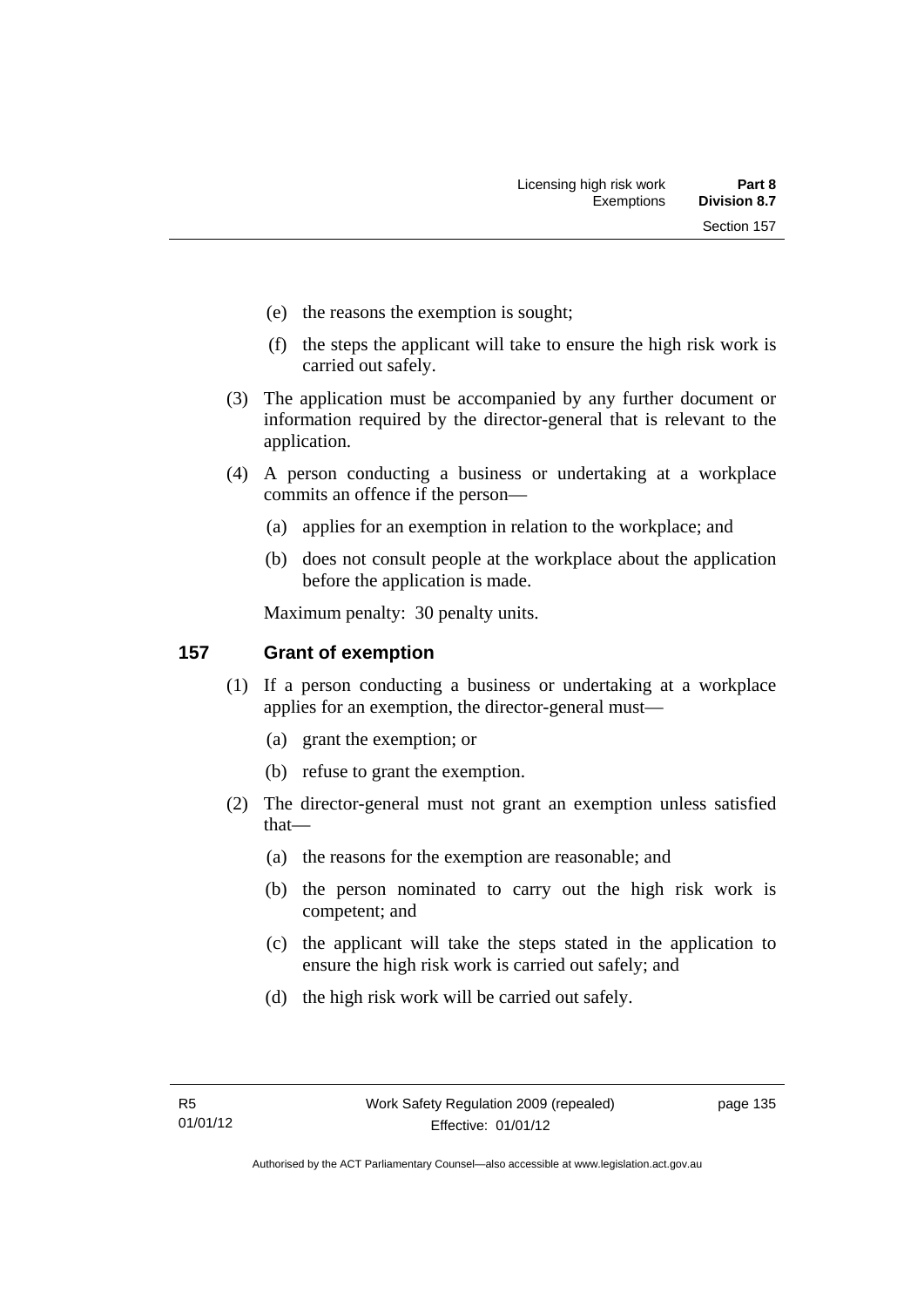- (3) If the director-general refuses to grant an exemption, the director-general must give the applicant written reasons for the refusal.
	- *Note* Power to make a statutory instrument includes power to amend or repeal the instrument. The power to amend or repeal the instrument is exercisable in the same way, and subject to the same conditions, as the power to make the instrument (see Legislation Act, s 46).

#### **158 Exemption conditions**

- (1) The director-general may grant an exemption on conditions.
- (2) The conditions may include the following:
	- (a) that the applicant take particular steps to manage risk;
	- (b) that the applicant monitor the high risk work;
	- (c) that the applicant monitor the health of anyone at the workplace affected by the exemption;
	- (d) that the applicant keep records about the high risk work;
	- (e) that the applicant provide information, instruction and training to stated people at the workplace;
	- (f) that the applicant use a stated system of work;
	- (g) that the applicant report to the director-general on any of the matters set out in paragraphs (a) to (f);
	- (h) that the exemption be granted for a stated time;
	- (i) that the high risk work be carried out by a stated person;
	- (j) limiting the high risk work that may be carried out at the workplace;
	- (k) that the applicant give notice of the exemption to anyone affected by the exemption.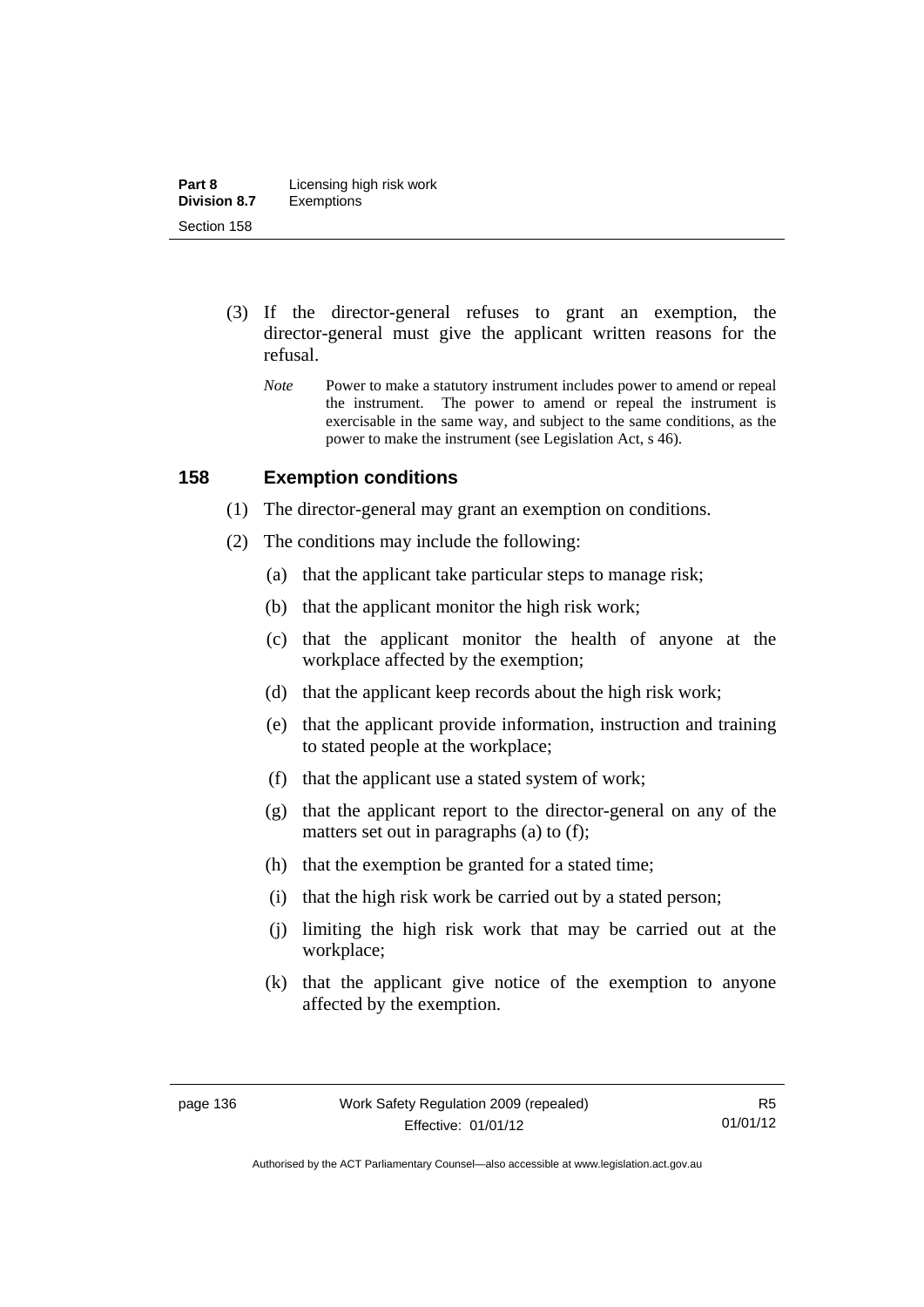## **159 Failing to comply with condition of exemption**

- (1) A person commits an offence if—
	- (a) the person is granted an exemption for a class of high risk work at a workplace on conditions; and
	- (b) the person directs or allows someone else to carry out the work at the workplace in breach of the conditions.

Maximum penalty: 30 penalty units.

(2) An offence against this section is a strict liability offence.

## **160 Notice of exemption**

- (1) The director-general must—
	- (a) give written notice of an exemption to the applicant; and
	- (b) publish the notice in a daily newspaper; and
	- (c) give a copy of the notice to the licensing authority in each other State.
	- *Note State* includes the Northern Territory (see Legislation Act, dict, pt 1, def *State*).
- (2) A notice is a notifiable instrument.

*Note* A notifiable instrument must be notified under the Legislation Act.

## **Division 8.8 Miscellaneous**

#### **161 Director-general may make inquiries**

The director-general may make inquiries about the authenticity of documents accompanying an application under this part.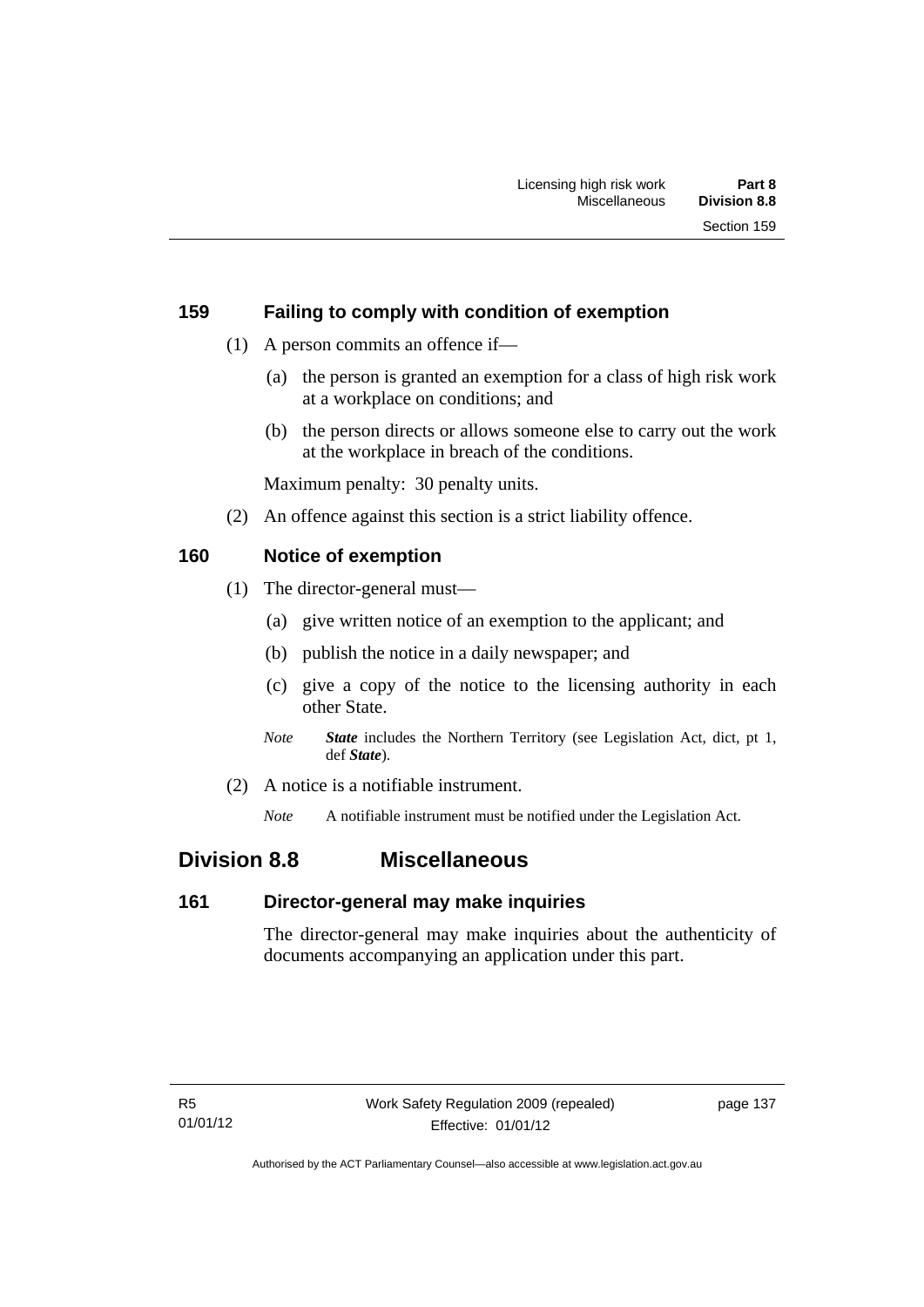#### **162 Guidelines**

- (1) The director-general may issue or approve guidelines for this part.
- (2) A guideline may provide for any matter relating to the issue of a licence to carry out high risk work.

#### **Examples**

- 1 guidelines for the procedure to apply for a licence
- 2 guidelines for the assessment of a person undertaking training
- 3 guidelines for the issue of a statement of attainment
- 4 guidelines for the issue of a licence to carry out high risk work
- *Note* An example is part of the regulation, is not exhaustive and may extend, but does not limit, the meaning of the provision in which it appears (see Legislation Act, s 126 and s 132).
- (3) A guideline is a notifiable instrument.

*Note* A notifiable instrument must be notified under the Legislation Act.

#### **163 Production of licence etc on request**

- (1) A person carrying out high risk work must produce the person's licence to carry out the work, and a sample of the person's usual signature or other form of identification, if asked to do so by—
	- (a) the director-general; or
	- (b) an inspector; or
	- (c) the Commonwealth regulatory authority; or
	- (d) someone else authorised to ask for the production of a licence or a recognised qualification to carry out high risk work under a corresponding law.

Maximum penalty: 5 penalty units.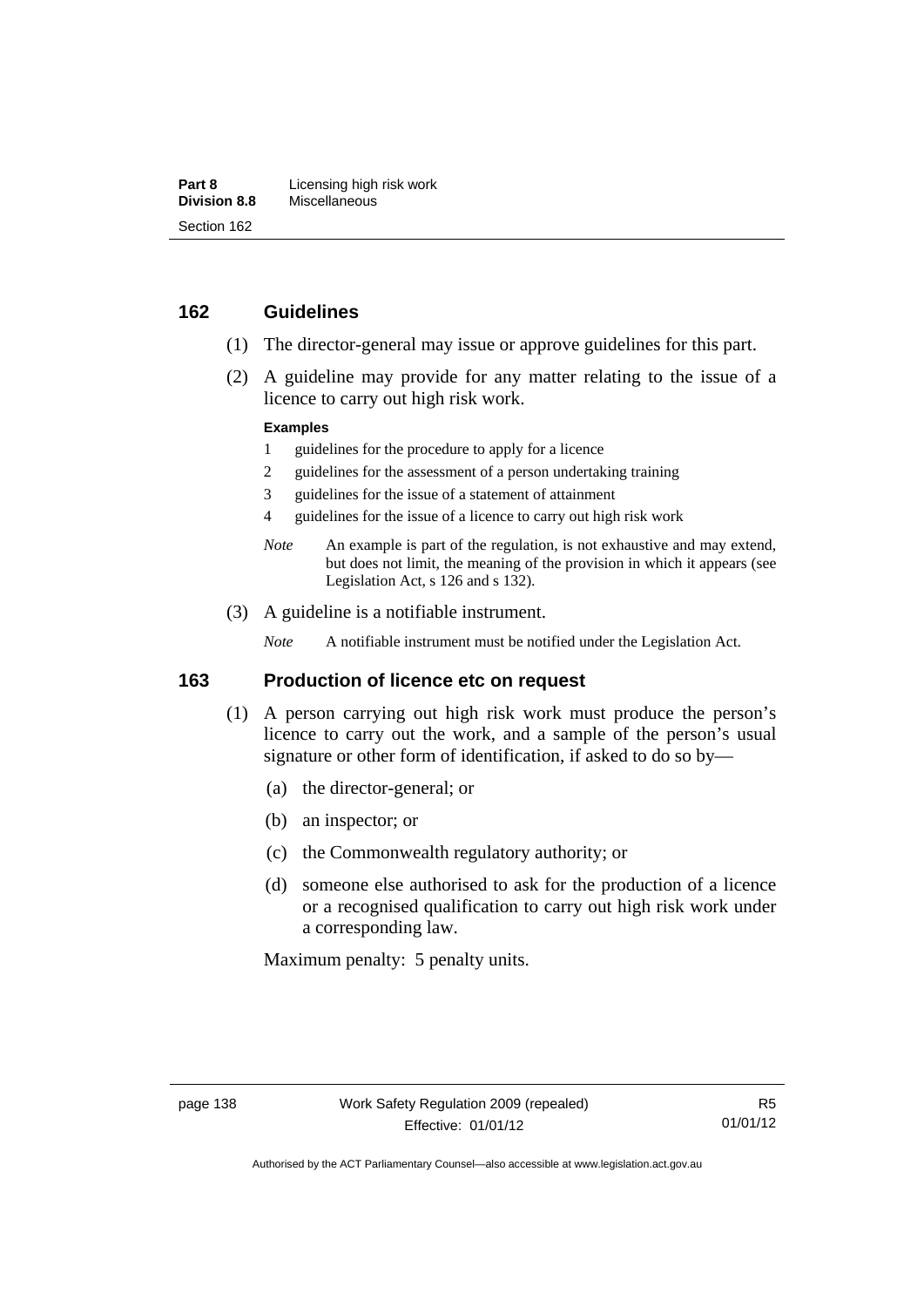- (2) A person granted an exemption under division 8.7 (Exemptions) must produce the notice of exemption given by the director-general for the exemption if asked to do so by—
	- (a) the director-general; or
	- (b) an inspector; or
	- (c) the Commonwealth regulatory authority; or
	- (d) someone else authorised to ask for the production of a notice of exemption under a corresponding law.

Maximum penalty: 5 penalty units.

- (3) A trainee carrying out high risk work must produce the trainee's record of training under section 144 (Trainee's obligations) if asked to do so by—
	- (a) the director-general; or
	- (b) an inspector; or
	- (c) the Commonwealth regulatory authority; or
	- (d) someone else authorised to ask for the production of the trainee's training records under a corresponding law.

Maximum penalty: 5 penalty units.

(4) An offence against this section is a strict liability offence.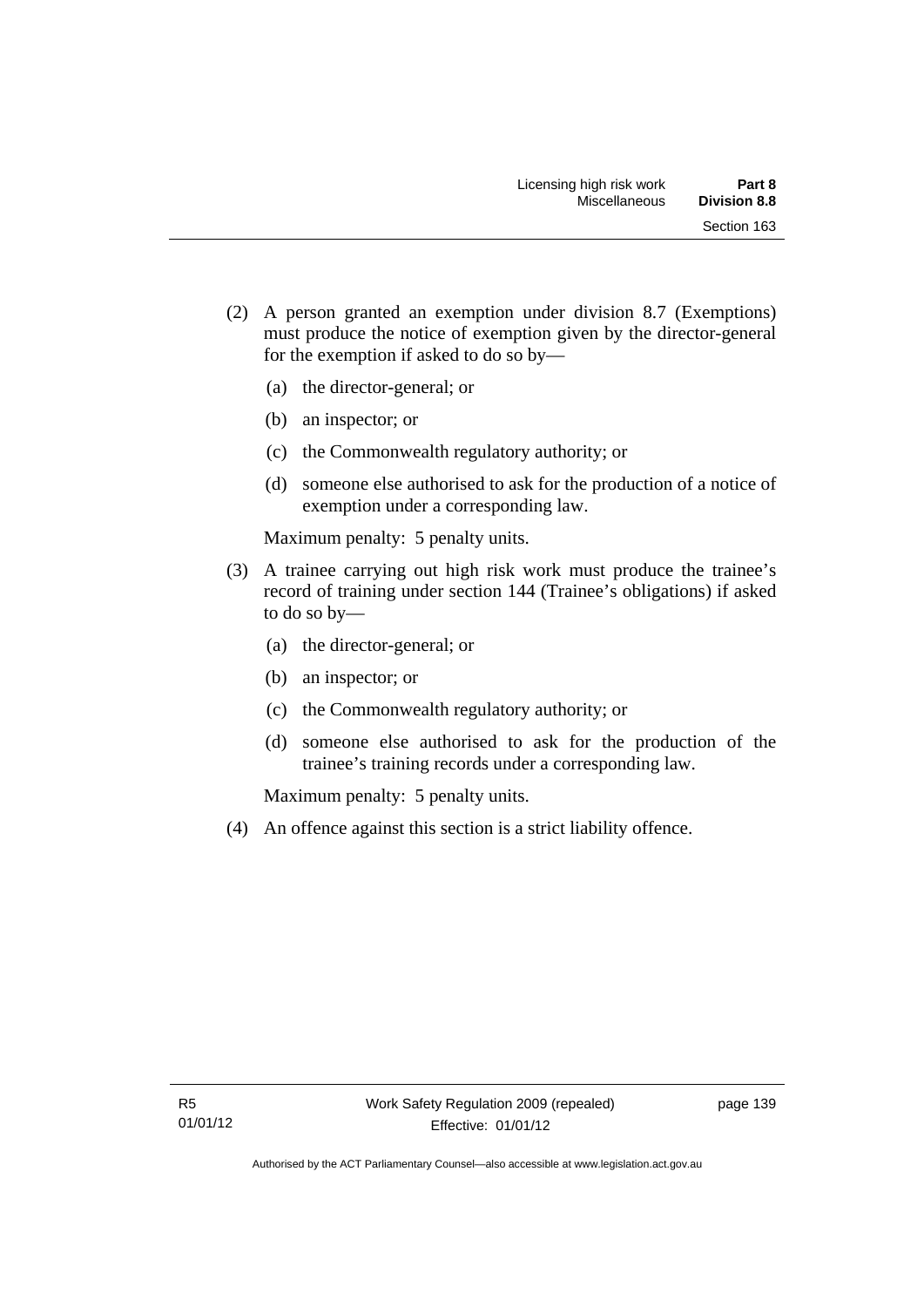#### **164 Production of information etc on request**

 (1) This section applies if, under this part, the director-general asks a person who is licensed to carry out high risk work to give the director-general a document or information the director-general considers relevant.

- (2) The person must give the document or information to the director-general within—
	- (a) 14 days after the day the director-general asks for the document or information; or
	- (b) if the director-general states another time to provide the document or information—that time.

Maximum penalty: 5 penalty units.

(3) An offence against this section is a strict liability offence.

#### **165 Licensee's change of address**

(1) If a person who is licensed to carry out high risk work changes address, the person must tell the director-general in writing the new address within 14 days after the day the person's address changes.

Maximum penalty: 5 penalty units.

(2) An offence against this section is a strict liability offence.

*Note* The Legislation Act, s 170 and s 171 deal with the application of the privilege against self-incrimination and client legal privilege.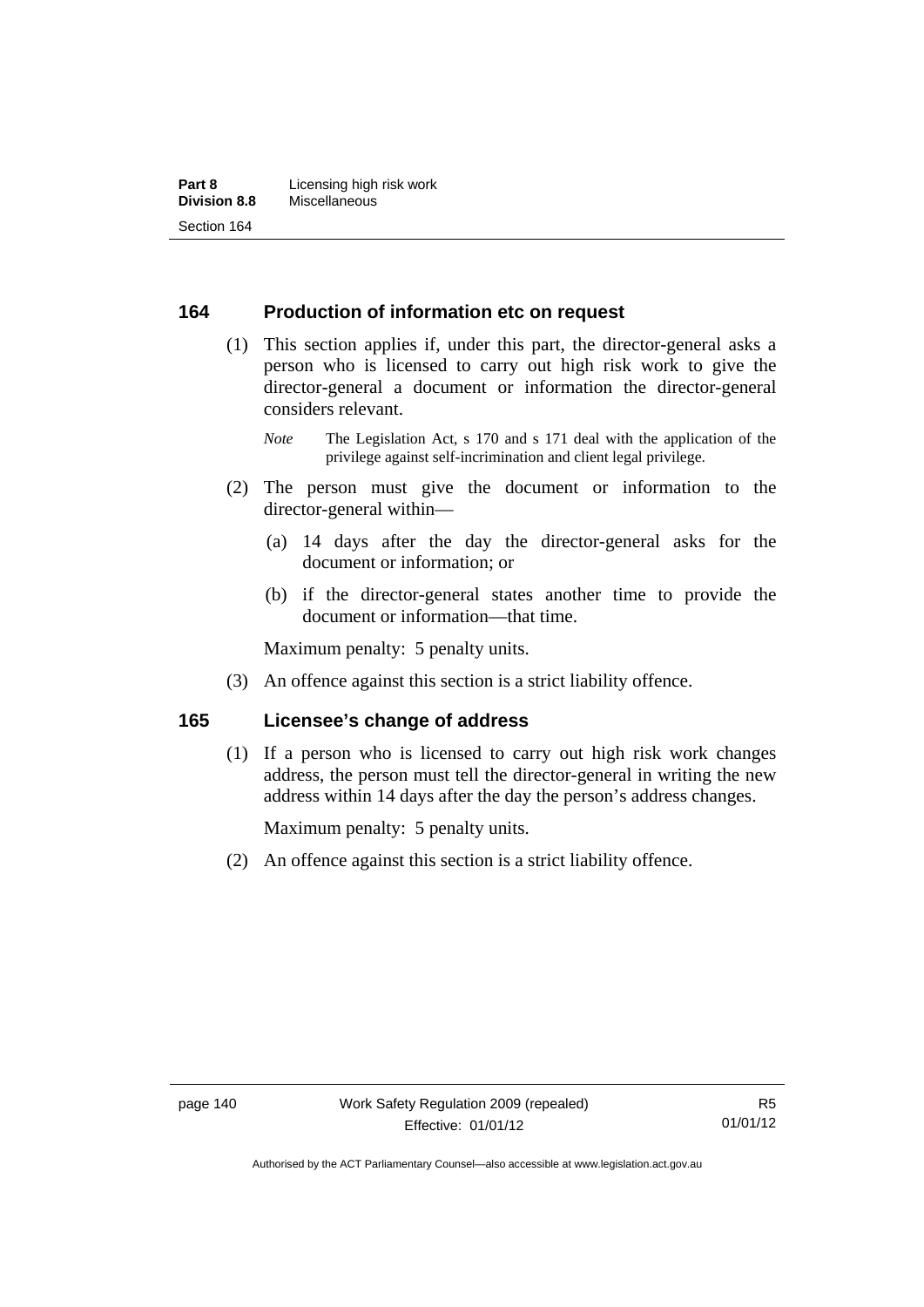# **Part 9 Construction induction training**

## **Division 9.1 Definitions—pt 9**

## **166 Definitions—pt 9**

In this part:

*AQF*—see *Australian qualifications framework*.

*AQTF*—see *Australian quality training framework*.

*Australian qualifications framework* (or *AQF*) means the policy framework that defines all qualifications recognised nationally in post-compulsory education and training in Australia.

*Australian quality training framework* (or *AQTF*) means the national quality arrangements for the vocational education and training system agreed to by the Ministerial Council.

*Commonwealth regulatory authority* means the government authority responsible for administering the *Occupational Health and Safety Act 1991* (Cwlth).

*construction induction training* means construction induction training under division 9.3.

#### *construction induction training card*—

- (a) means a construction induction training card issued by the director-general under section 177; and
- (b) in divisions 9.2 and 9.6, includes a card or certificate issued by a licensing authority under a corresponding law to a person who has completed induction training for the construction industry.

*construction site* means a workplace at which construction work is carried out.

page 141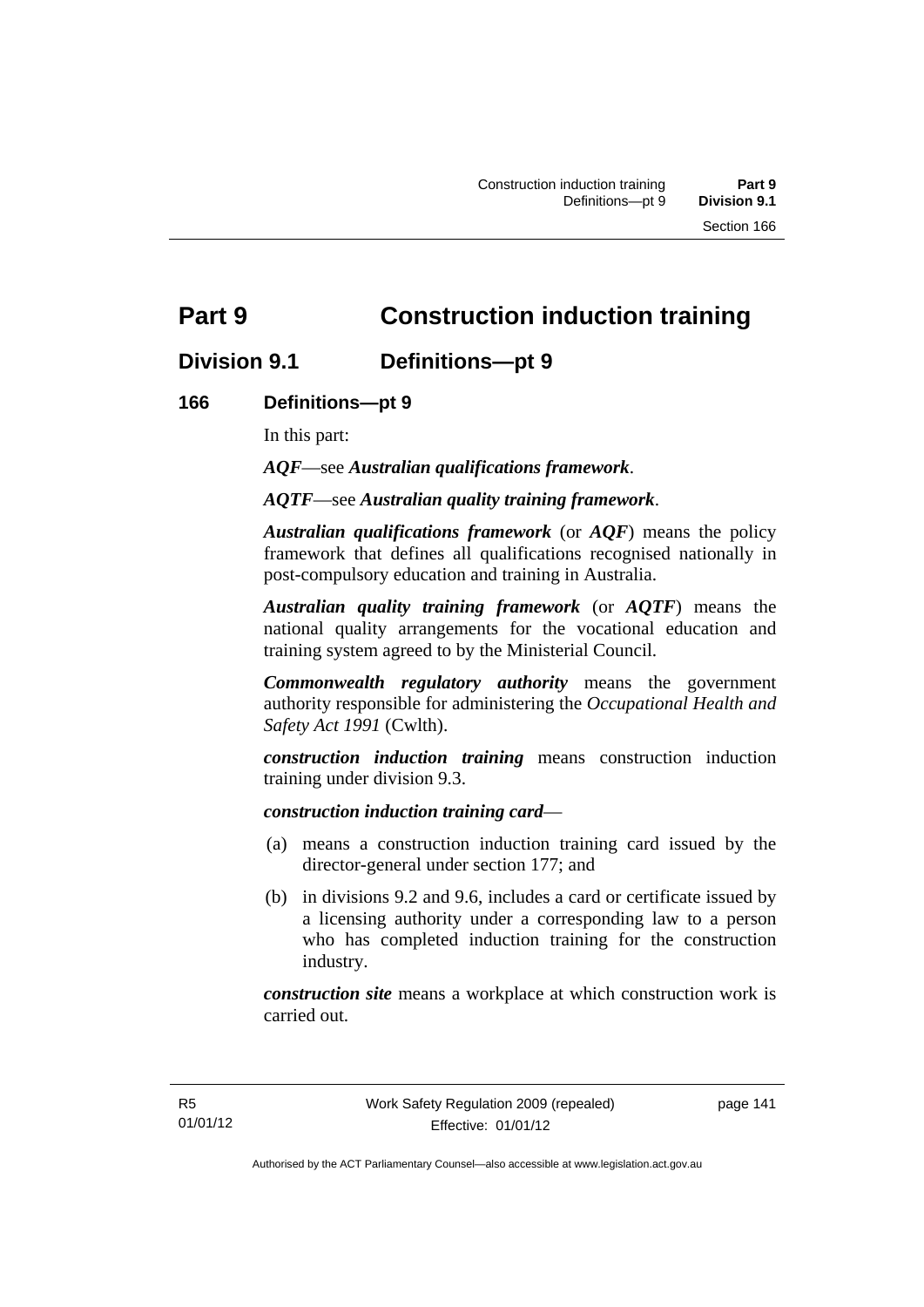*construction work* means any work carried out on or near a construction site in relation to the construction of a structure—

- (a) including the following:
	- (i) demolishing or dismantling all or part of the structure and removing from the site anything resulting from the demolition or dismantlement;
	- (ii) assembling prefabricated elements to form the structure or disassembling the prefabricated elements that formed the structure;
	- (iii) excavation, landscaping, preparatory work or site preparation carried out on the site;
	- (iv) work carried out under water, including on a buoy, an obstruction to navigation, a raft, ship or wreck; but
- (b) not including exploring for, or extracting, minerals or preparatory work in relation to the extraction carried out where exploration or extraction is carried out.

*corresponding law* means a law mentioned in schedule 2.

*licensing authority* means the authority responsible for the issue of a construction induction training card under a corresponding law.

*Ministerial Council* means the council consisting of the Ministers responsible for employment, education and training, from the ACT, each State and the Commonwealth.

*Note State* includes the Northern Territory (see Legislation Act, dict, pt 1, def *State*).

*nationally endorsed*, for a training package, means endorsed by the committee known as the national training quality committee established by the Ministerial Council.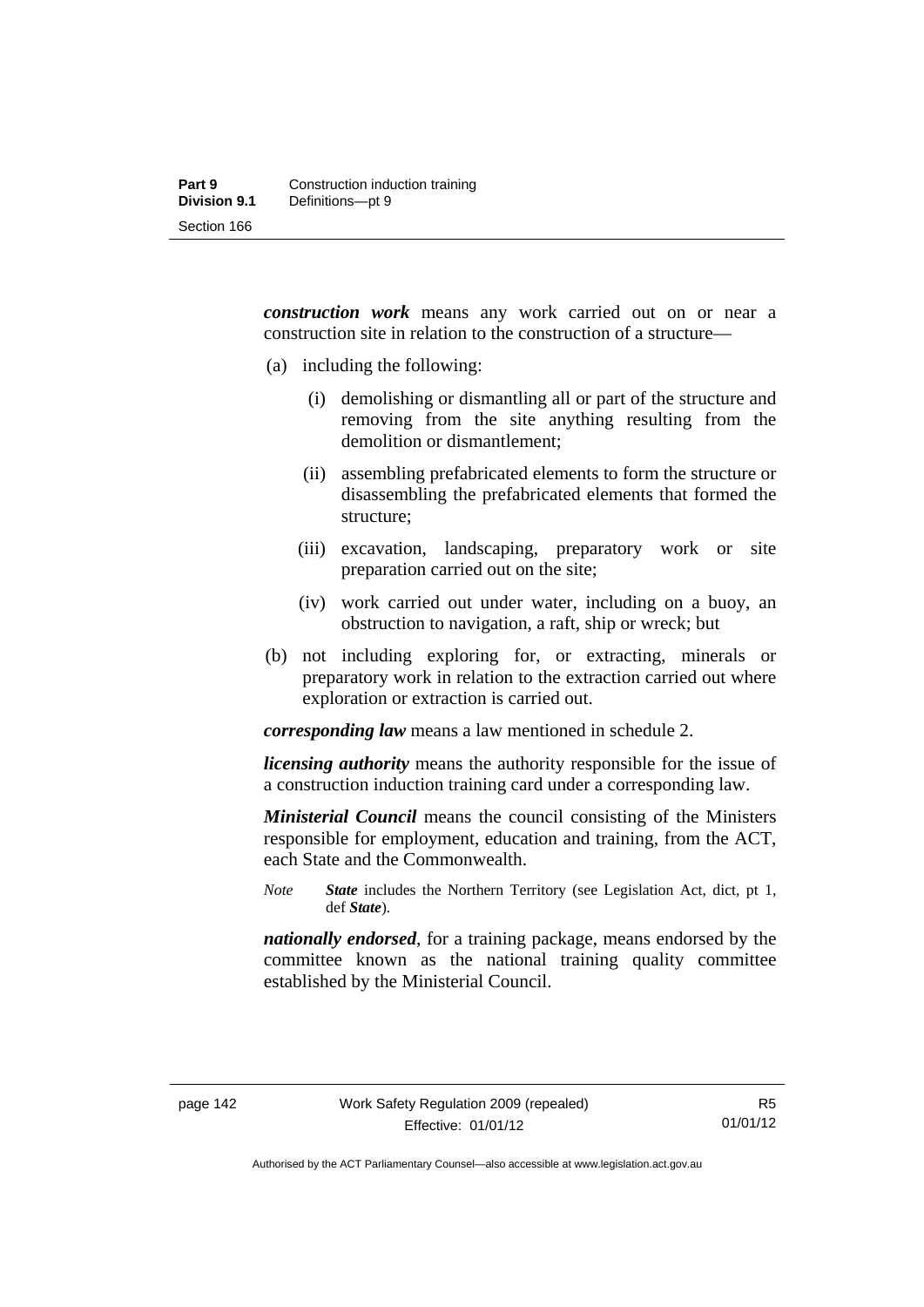#### *registered training organisation* means—

- (a) a training organisation registered under the *Training and Tertiary Education Act 2003*, chapter 3; or
- (b) a training organisation registered by a state registering body in accordance with the Australian quality training framework within a defined scope of registration.

*statement of attainment* means a statement issued by a registered training organisation under the Australian qualifications framework certifying that a person has achieved—

- (a) part of a qualification; or
- (b) 1 or more units of competency from a nationally endorsed training package; or
- (c) all the units of competency or modules comprising learning outcomes for an accredited course that does not meet the requirements for a qualification.

*training package* means an integrated set of competency standards, assessment guidelines and AQF qualifications for a particular industry, industry sector or enterprise.

*unit of competency* means the specification of knowledge and skill and their application to the standard of performance expected in a workplace.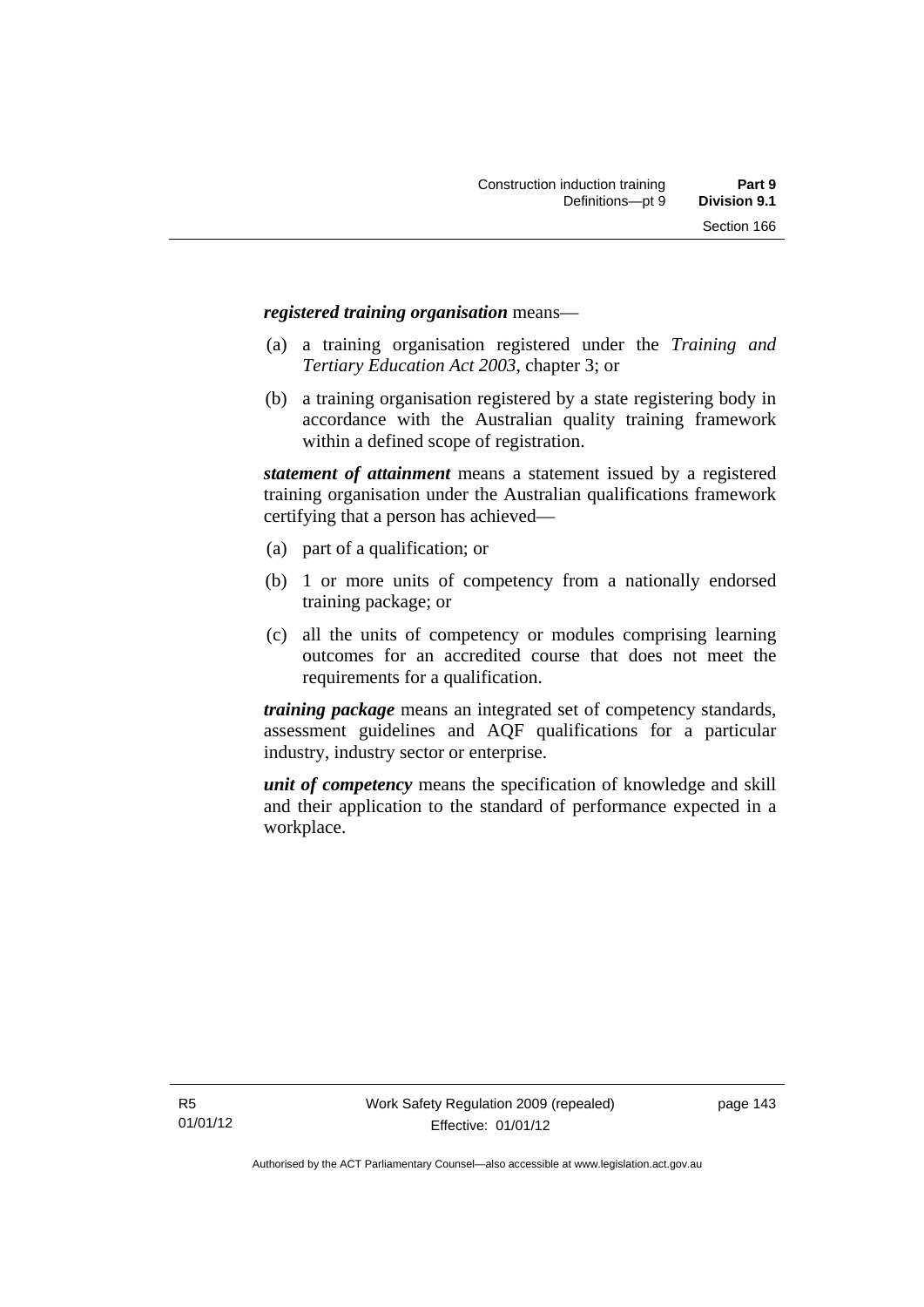# **Division 9.2 Requirement to hold construction induction training card**

#### **167 Person on construction site without construction induction training card**

- (1) A person commits an offence if—
	- (a) the person is on a construction site; and
	- (b) the person does not have a construction induction training card.

Maximum penalty: 20 penalty units.

- (2) Subsection (1) does not apply—
	- $(a)$  if—
		- (i) the person has applied under section 176 or a corresponding law for a construction induction training card; and
		- (ii) a decision has not been made on the application; and
		- (iii) the person holds a statement of attainment for construction induction training issued to the person under section 173 or a corresponding law; or
	- (b) if the person—
		- (i) is a visitor to the construction site; and
		- (ii) is, at all times while the person is on the construction site, accompanied by another person who has a construction induction training card; or
	- (c) if the person is temporarily on the construction site to deliver plant, supplies or materials.
- (3) An offence against this section is a strict liability offence.

Authorised by the ACT Parliamentary Counsel—also accessible at www.legislation.act.gov.au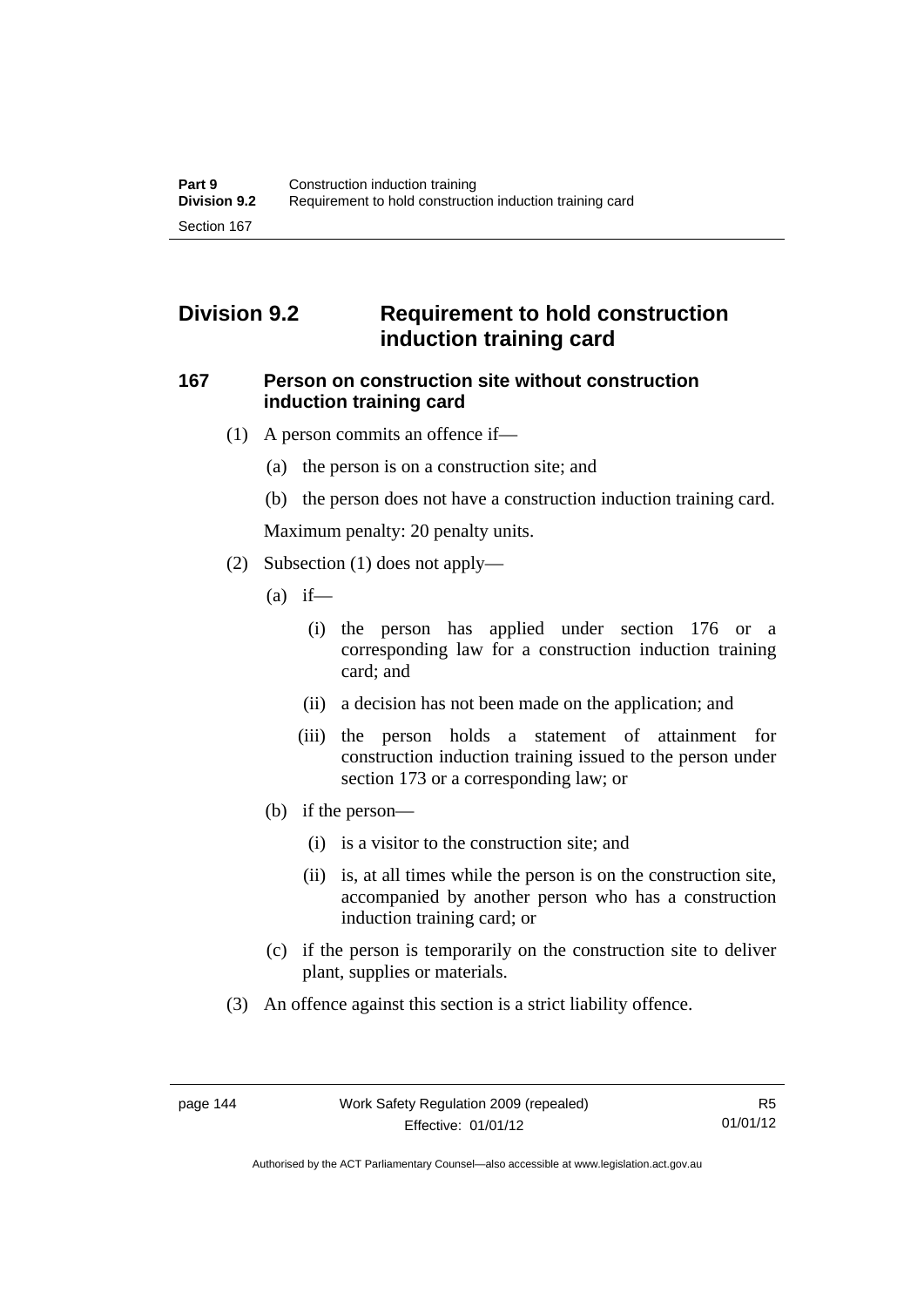## **168 Allowing worker to be on construction site without construction induction training card**

- (1) An employer commits an offence if—
	- (a) the employer directs or allows a worker to be on a construction site; and
	- (b) the worker—
		- (i) is on the construction site; but
		- (ii) does not have a construction induction training card.

Maximum penalty: 20 penalty units.

- (2) Subsection (1) does not apply if—
	- (a) the worker has applied under section 176 or a corresponding law for a construction induction training card; and
	- (b) a decision has not been made on the application; and
	- (c) the worker holds a statement of attainment for construction induction training issued to the worker under section 173 or a corresponding law.
- (3) An offence against this section is a strict liability offence.

#### **169 Allowing person to be on construction site without construction induction training card**

- (1) A person in control of a construction site (the *first person*) commits an offence if—
	- (a) the first person directs or allows another person (the *second person*) to be on a construction site; and
	- (b) the second person—
		- (i) is on the construction site; but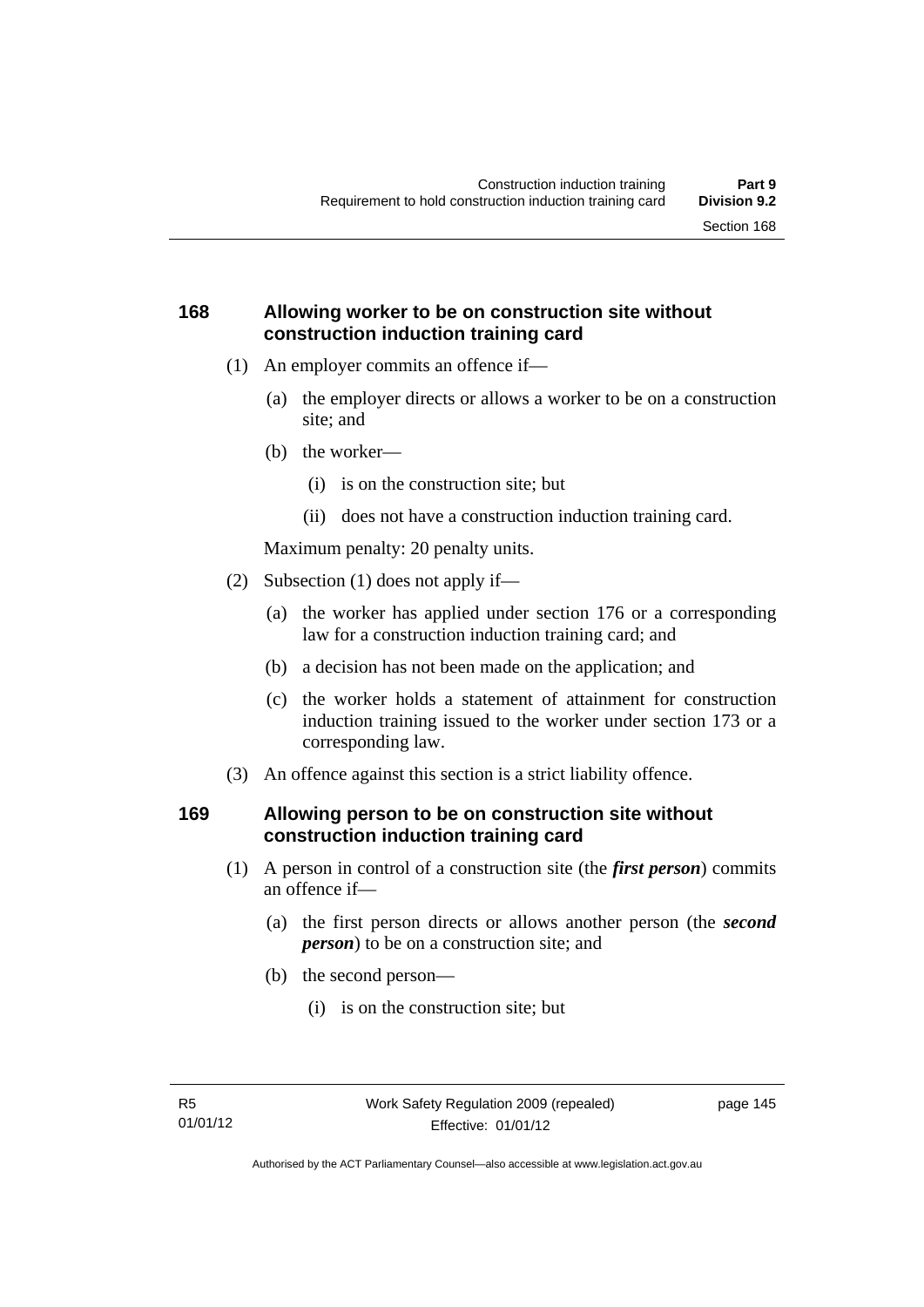(ii) does not have a construction induction training card.

Maximum penalty: 20 penalty units.

- (2) Subsection (1) does not apply if—
	- (a) the second person has applied under section 176 or a corresponding law for a construction induction training card; and
	- (b) a decision has not been made on the application; and
	- (c) the second person holds a statement of attainment for construction induction training issued to the second person under section 173 or a corresponding law.
- (3) An offence against this section is a strict liability offence.

# **Division 9.3 Construction induction training**

#### **170 Construction induction training and assessment**

- (1) Construction induction training—
	- (a) consists of—
		- (i) construction industry unit of competency CPCCOHS1001A—Work safely in the construction industry; or
			- *Note* Construction industry units of competency are accessible at the National Training Information Service, www.ntis.gov.au.
		- (ii) training determined by the director-general; and
	- (b) must be provided by a registered training organisation.
- (2) A determination under this section is a notifiable instrument.

*Note* A notifiable instrument must be notified under the Legislation Act.

Authorised by the ACT Parliamentary Counsel—also accessible at www.legislation.act.gov.au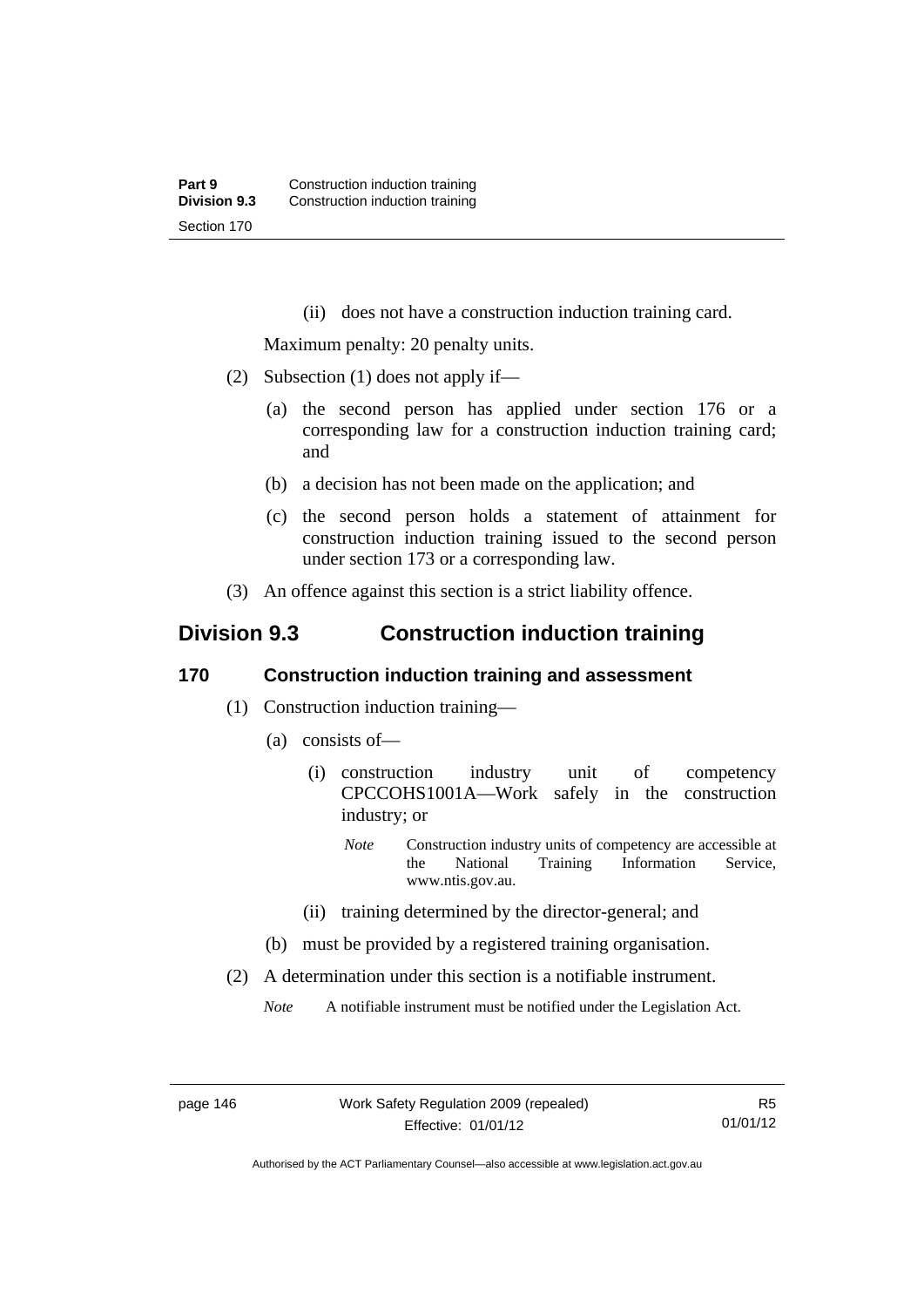## **171 Construction induction training—registered training organisation agreement with director-general**

A registered training organisation may provide construction induction training, and issue a statement of attainment for the training, to a person only if the organisation—

- (a) has told the director-general that it intends to provide training and issue statements; and
- (b) has entered into an agreement with the director-general about the training and issue of statements.

## **172 Construction induction training—trainer qualifications**

A person (the *trainer*) may give construction induction training to a person only if the trainer—

- (a) either—
	- (i) holds a certificate IV in training and assessment from the training and assessment training package under the Australian Quality Training Framework; or
	- (ii) can demonstrate competency equivalent to the competency stated in subparagraph (i); and
- (b) has vocational competencies relevant to the construction industry.

#### **173 Construction induction training—statement of attainment**

- (1) A person may apply to a registered training organisation for a statement of attainment for construction induction training.
- (2) The registered training organisation may only issue the statement of attainment for construction induction training to the person if the person has satisfactorily completed the training mentioned in section 170.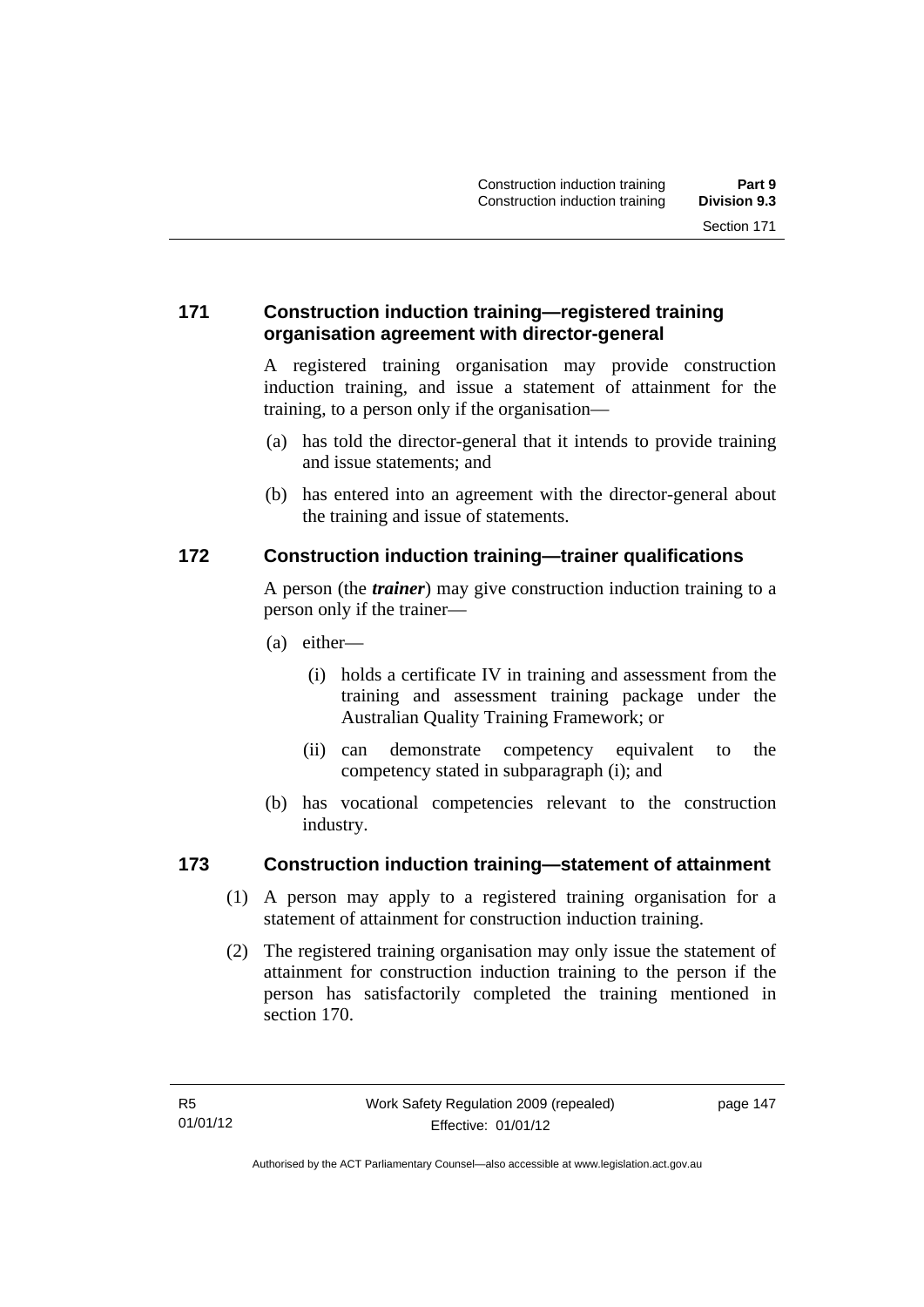#### **174 Construction induction training—improperly issuing statement of attainment**

A person commits an offence if—

- (a) the person issues a statement of attainment for construction induction training; and
- (b) the statement is not issued in accordance with this part; and
- (c) the person—
	- (i) knows the statement is not issued in accordance with this part; or
	- (ii) is reckless about whether the statement is issued in accordance with this part.

Maximum penalty: 30 penalty units.

#### **175 Construction induction training—improperly obtaining statement of attainment**

A person (the *first person*) commits an offence if—

- (a) the first person does something with the intention of dishonestly influencing another person to issue a statement of attainment for construction induction training; and
- (b) the other person issues a statement of attainment for construction induction training to the first person.

Maximum penalty: 30 penalty units.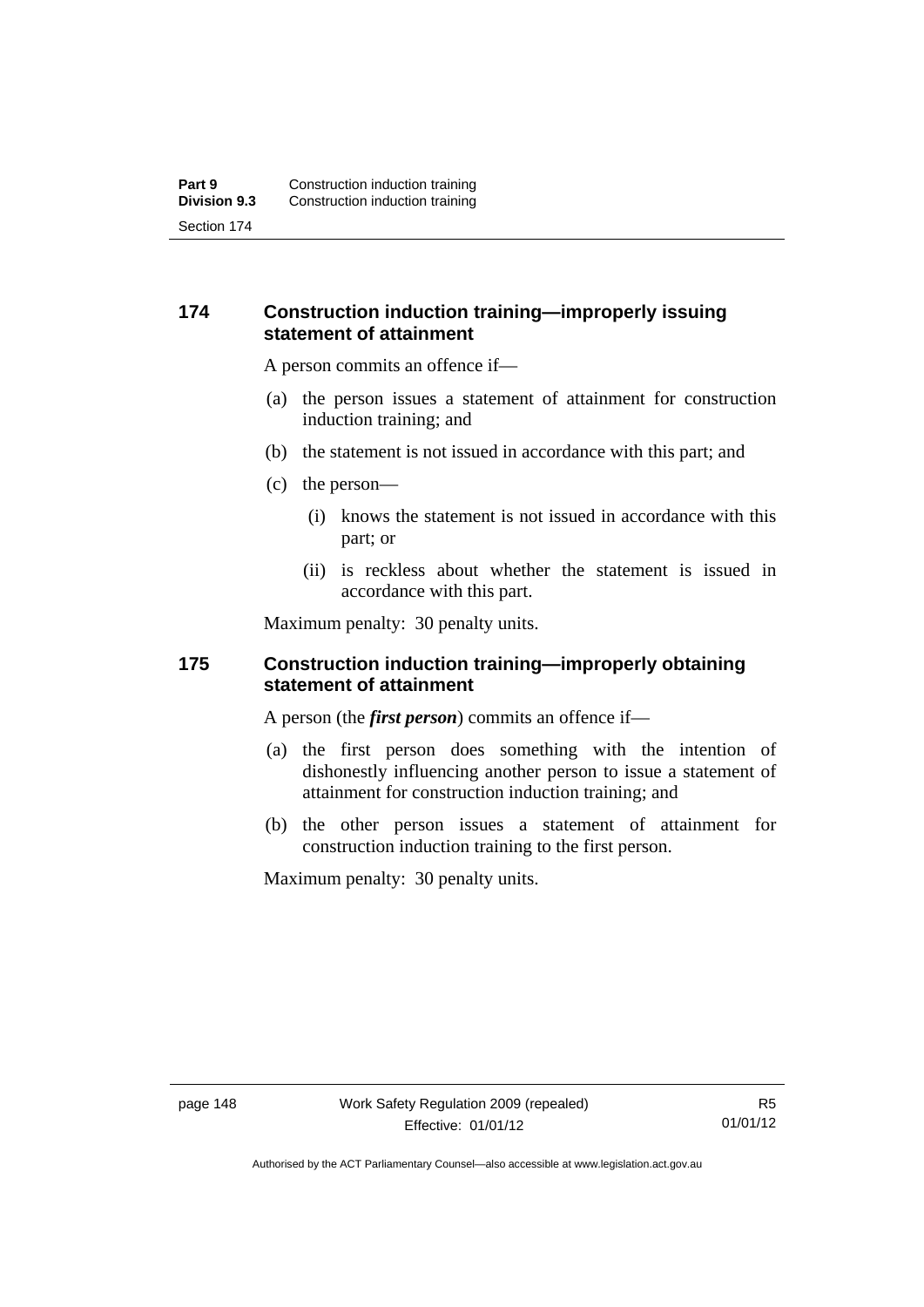# **Division 9.4 Construction induction training card**

#### **176 Construction induction training card—application**

 (1) A person may apply to the director-general for a construction induction training card.

- *Note* 2 A fee may be determined under the Act, s 228 for this provision.
- (2) The person must make the application not later than—
	- (a) 60 days after the day the person receives a statement of attainment for construction induction training; or
	- (b) if the director-general allows a later time—the later time.
- (3) The application must be accompanied by the following:
	- (a) evidence of the applicant's identity and date of birth;
	- (b) a sample of the applicant's usual signature;
	- (c) the statement of attainment for construction induction training issued to the applicant;
	- (d) any other document or further information required in writing by the director-general that the director-general considers is relevant to the application.
- (4) The director-general may, by written notice given to an applicant, require the applicant to give the director-general additional information or documents the director-general reasonably needs to decide the application.

*Note 1* If a form is approved under the Act, s 229 for this provision, the form must be used.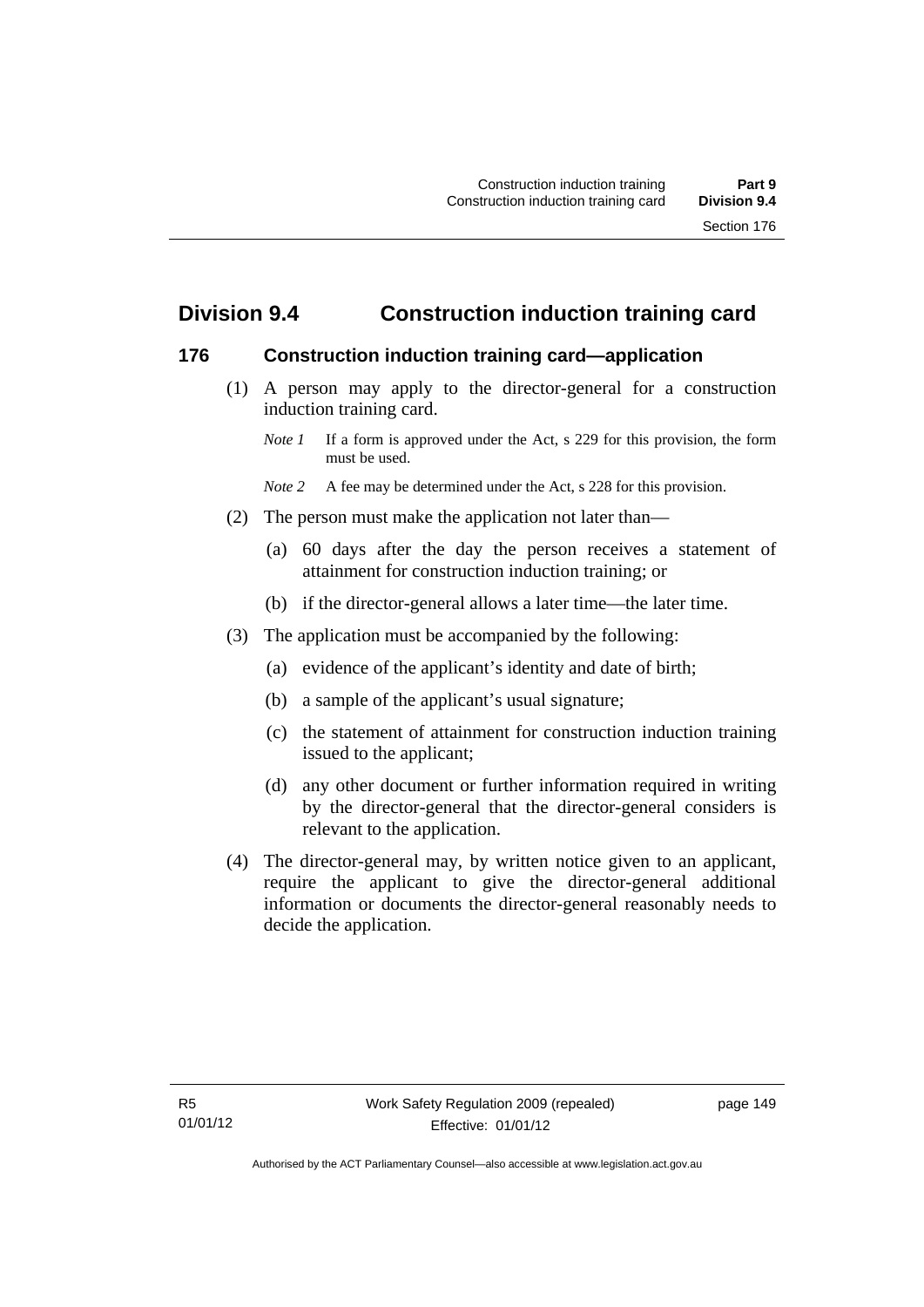#### **177 Construction induction training card—issue**

- (1) If a person applies under section 176 for a construction induction training card, the director-general must—
	- (a) issue the card; or
	- (b) refuse to issue the card.
- (2) The director-general must issue the card if satisfied that the application is in accordance with section 176.

#### **178 Construction induction training card—form**

A construction induction training card must contain the following details:

- (a) the applicant's full name and date of birth;
- (b) the applicant's signature;
- (c) the date of issue of the card;
- (d) a unique identifying number for the card.

#### **179 Production of construction induction training card to inspector on request**

(1) A person who is on a construction site must produce the person's construction induction training card, and a sample of the person's usual signature or other form of identification, if asked to do so by an inspector.

Maximum penalty: 5 penalty units.

- (2) Subsection (1) does not apply—
	- $(a)$  if—
		- (i) the person has applied for a construction induction training card; and
		- (ii) a decision has not been made on the application; and

R5 01/01/12

Authorised by the ACT Parliamentary Counsel—also accessible at www.legislation.act.gov.au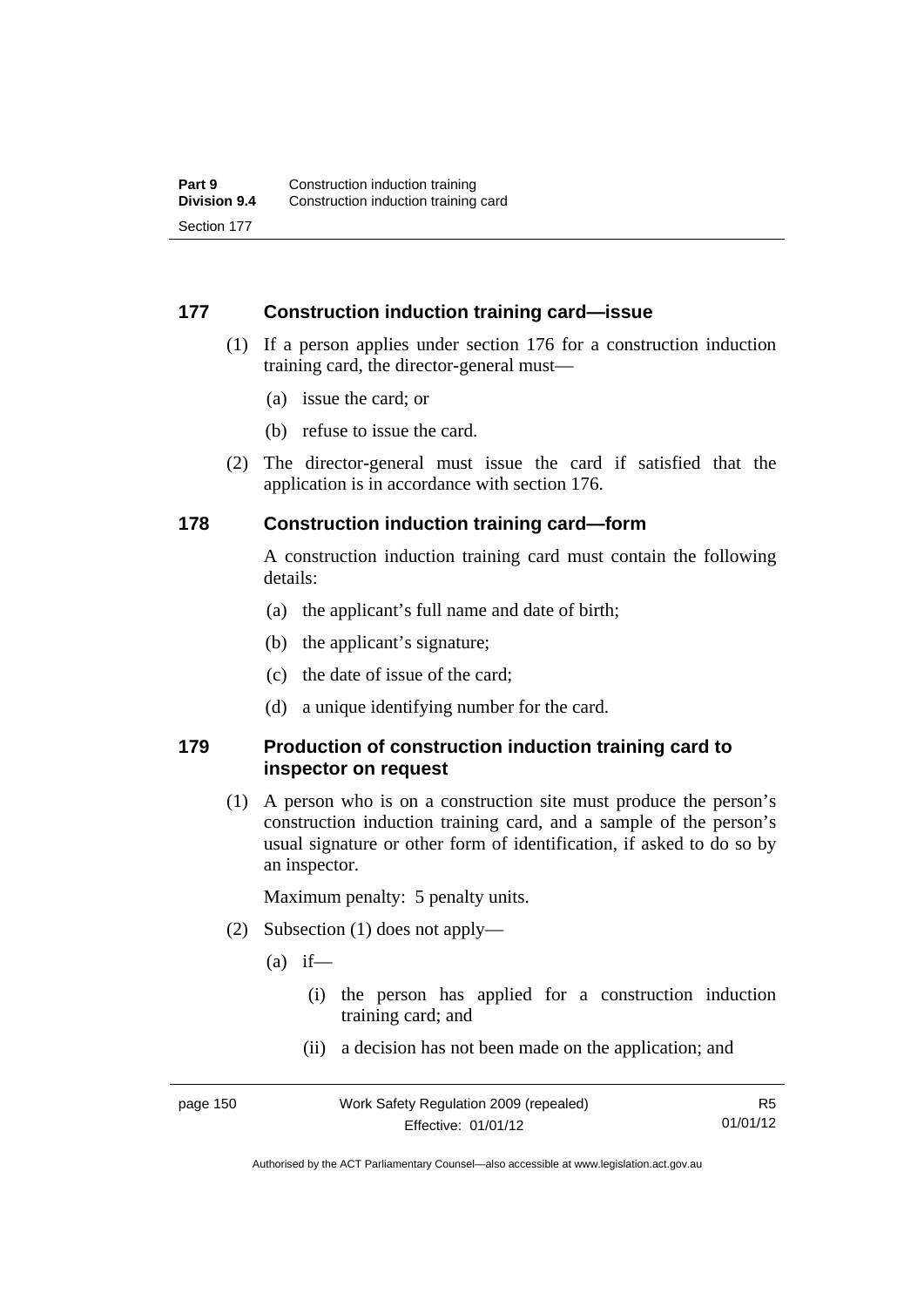- (iii) the person holds a statement of attainment for construction induction training issued to the person under section 173; or
- (b) if the person—
	- (i) is a visitor to the construction site; and
	- (ii) is, at all times that the person is on the construction site, accompanied by another person who has a construction induction card; or
- (c) if the person is temporarily on the construction site to deliver plant, supplies or materials.
- (3) An offence against this section is a strict liability offence.

#### **180 Replacement of lost etc card**

- (1) This section applies if a construction induction training card issued to a person is lost, stolen or damaged.
- (2) The person may apply to the director-general for a replacement card.
	- *Note 1* If a form is approved under the Act, s 229 for this provision, the form must be used.
	- *Note* 2 A fee may be determined under the Act, s 228 for this provision.
- (3) The application must be accompanied by a statutory declaration made by the applicant setting out the circumstances in which the card was lost, stolen or damaged.
- (4) If a person applies for a replacement card, the director-general must—
	- (a) replace the card; or
	- (b) refuse to replace the card.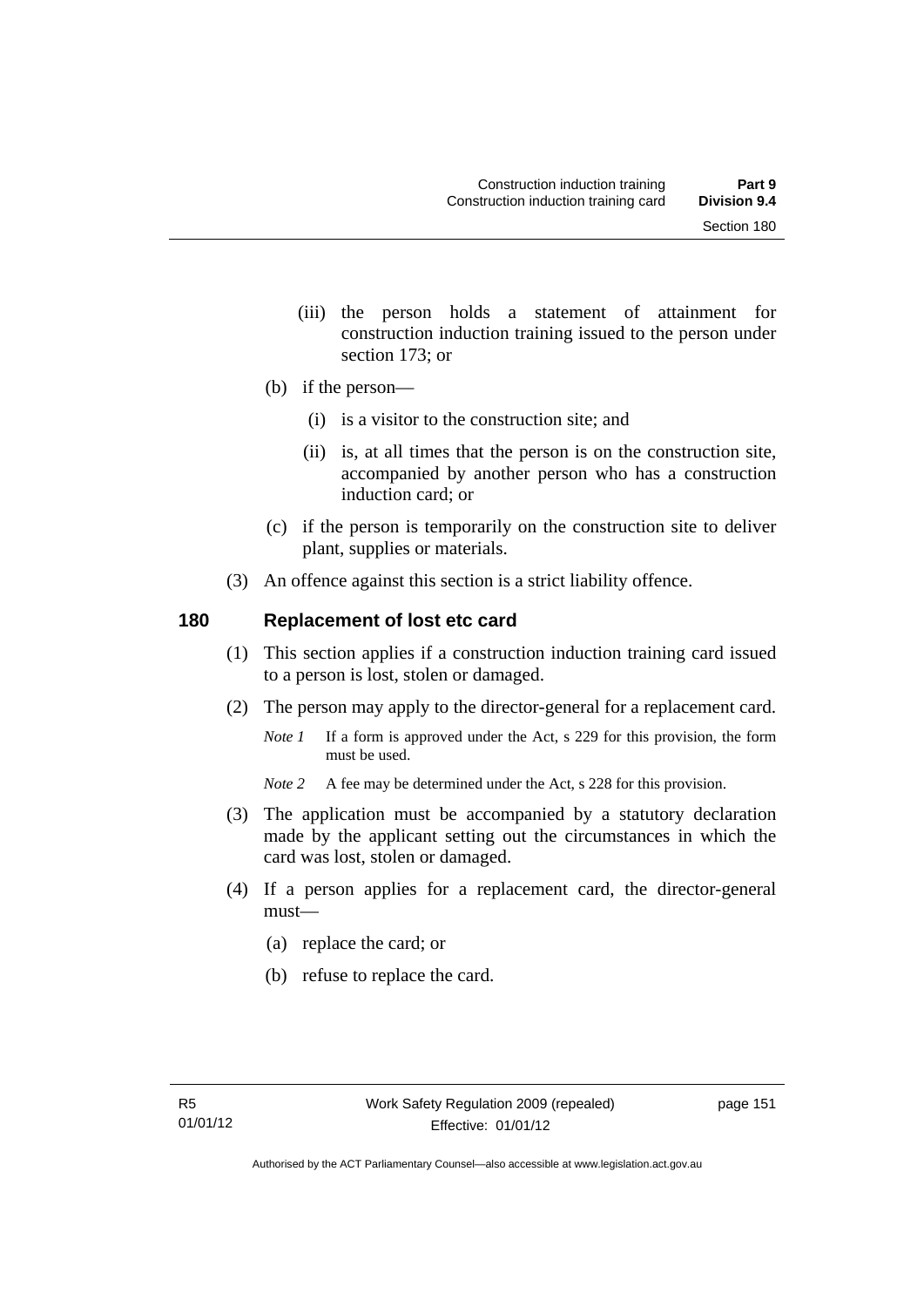- (5) The director-general must replace the card if satisfied that—
	- (a) the person held a construction induction training card; and
	- (b) the card is lost, stolen or damaged.
- (6) If the director-general refuses to replace the card, the director-general must give the person written notice of the refusal.

# **Division 9.5 Cancellation of construction induction training card**

#### **181 Grounds for cancellation of construction induction training card**

The director-general must cancel a construction induction training card on the ground that the card was issued to a person because information given to the director-general in relation to the application for the card was false or misleading in a material particular.

## **182 Cancellation of construction induction training card**

- (1) The director-general must cancel a construction induction training card if the director-general—
	- (a) has given written notice to the cardholder of an intention to cancel the card; and
	- (b) has considered any reasons given by the cardholder in accordance with the notice; and
	- (c) is satisfied that the ground for cancellation under section 181 exists.
- (2) A notice of intention to cancel a construction induction training card must—
	- (a) set out the ground for cancellation; and

Authorised by the ACT Parliamentary Counsel—also accessible at www.legislation.act.gov.au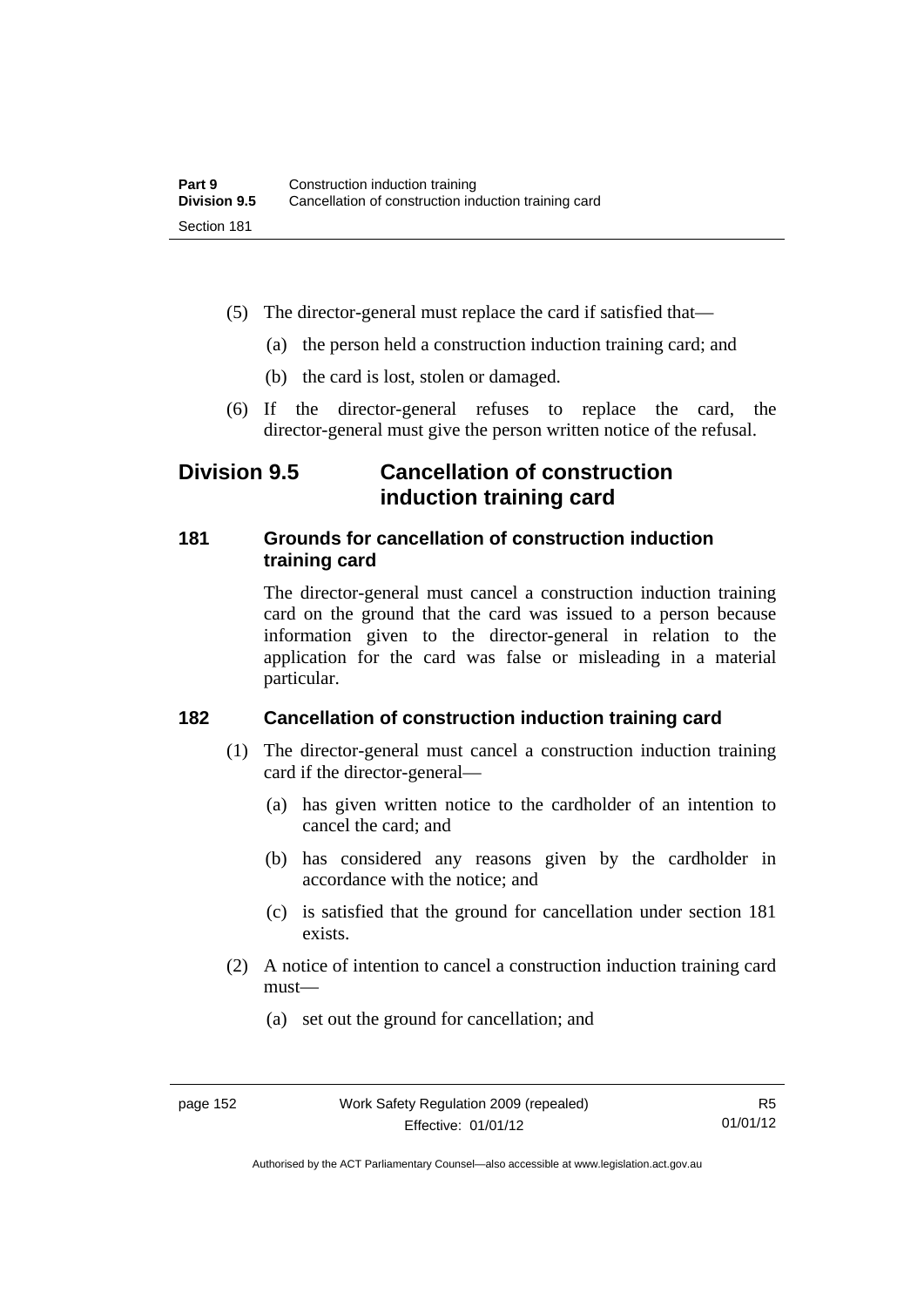- (b) state that the cardholder may, not later than 14 days after the day the notice is given to the cardholder, give reasons why the cardholder considers that the card should not be cancelled.
- (3) The cancellation takes effect—
	- (a) on the day after the day the director-general gives the cardholder written notice that the card is cancelled; or
	- (b) if a later date is stated in the notice of cancellation—the later date.
- (4) A notice of cancellation must set out the ground for cancellation.

## **183 Surrender of cancelled construction induction training card**

(1) If a construction induction training card is cancelled under section 182, the cardholder must surrender the card to the director-general not later than 14 days after the day the cancellation takes effect.

Maximum penalty: 5 penalty units.

(2) An offence against this section is a strict liability offence.

## **Division 9.6 Miscellaneous**

## **184 Employer to keep training records**

- (1) An employer who engages a worker to carry out work on a construction site must—
	- (a) record the following details from the worker's construction induction training card:
		- (i) the worker's name and date of birth;
		- (ii) the unique identifying number for the card; or

page 153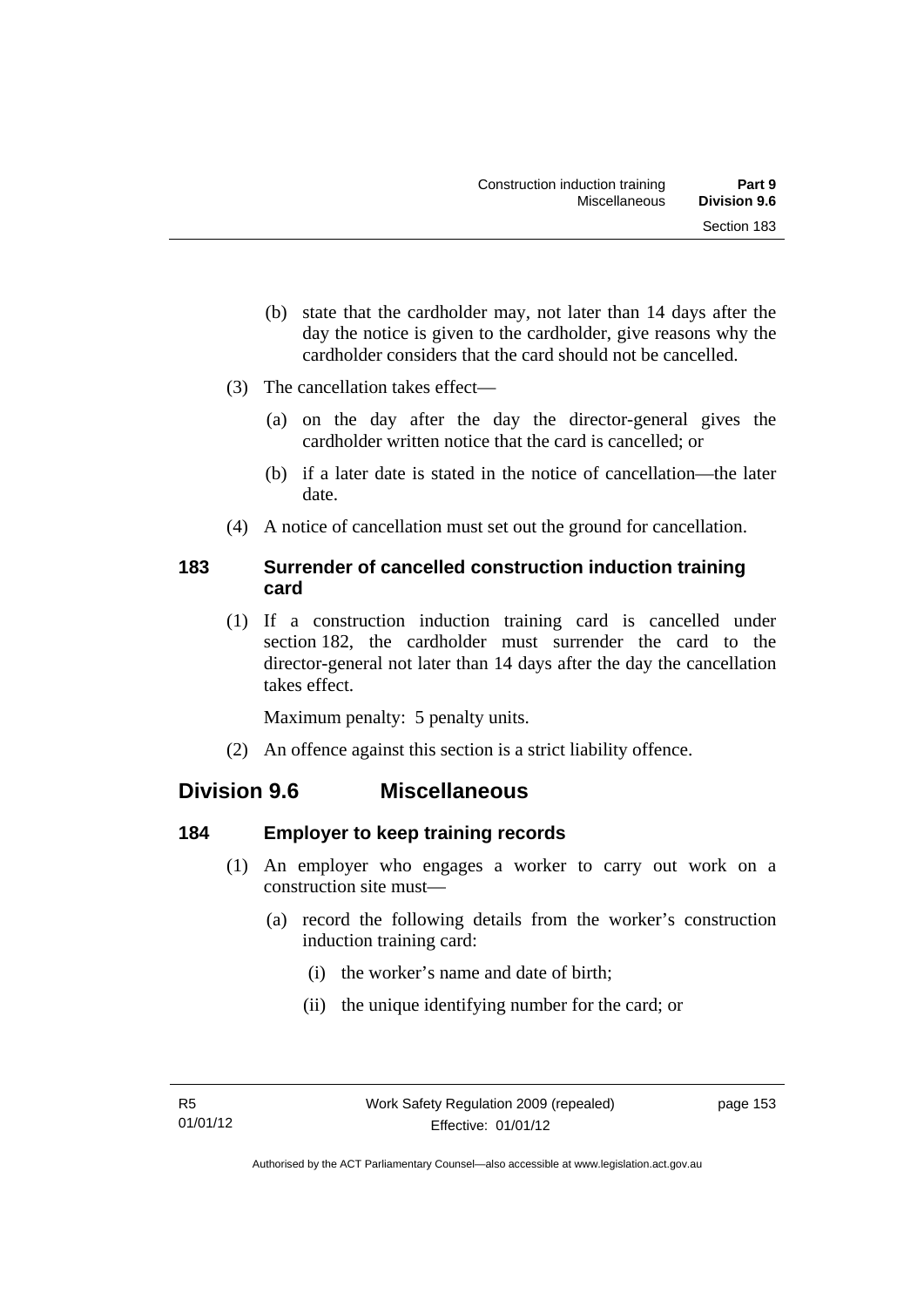- (b) if the worker does not have a construction induction training card—record the following:
	- (i) the worker's name and date of birth;
	- (ii) the date the worker applied for a construction induction training card;
	- (iii) the date and place where the worker undertook construction induction training;
	- (iv) the name of the registered training organisation that issued the statement of attainment for the training.

Maximum penalty: 5 penalty units.

- (2) The employer must keep the record for 5 years after the later of—
	- (a) the day the construction work is completed; and
	- (b) the day the worker stops working for the employer.

Maximum penalty: 5 penalty units.

(3) An offence against this section is a strict liability offence.

## **185 Director-general to cooperate with other jurisdictions**

- (1) The director-general must tell a licensing authority, and the Commonwealth regulatory authority, if—
	- (a) the director-general has information about a person whose construction induction training card was issued by the licensing authority; and
	- (b) having regard to the information, the director-general reasonably believes that the person's card should be cancelled.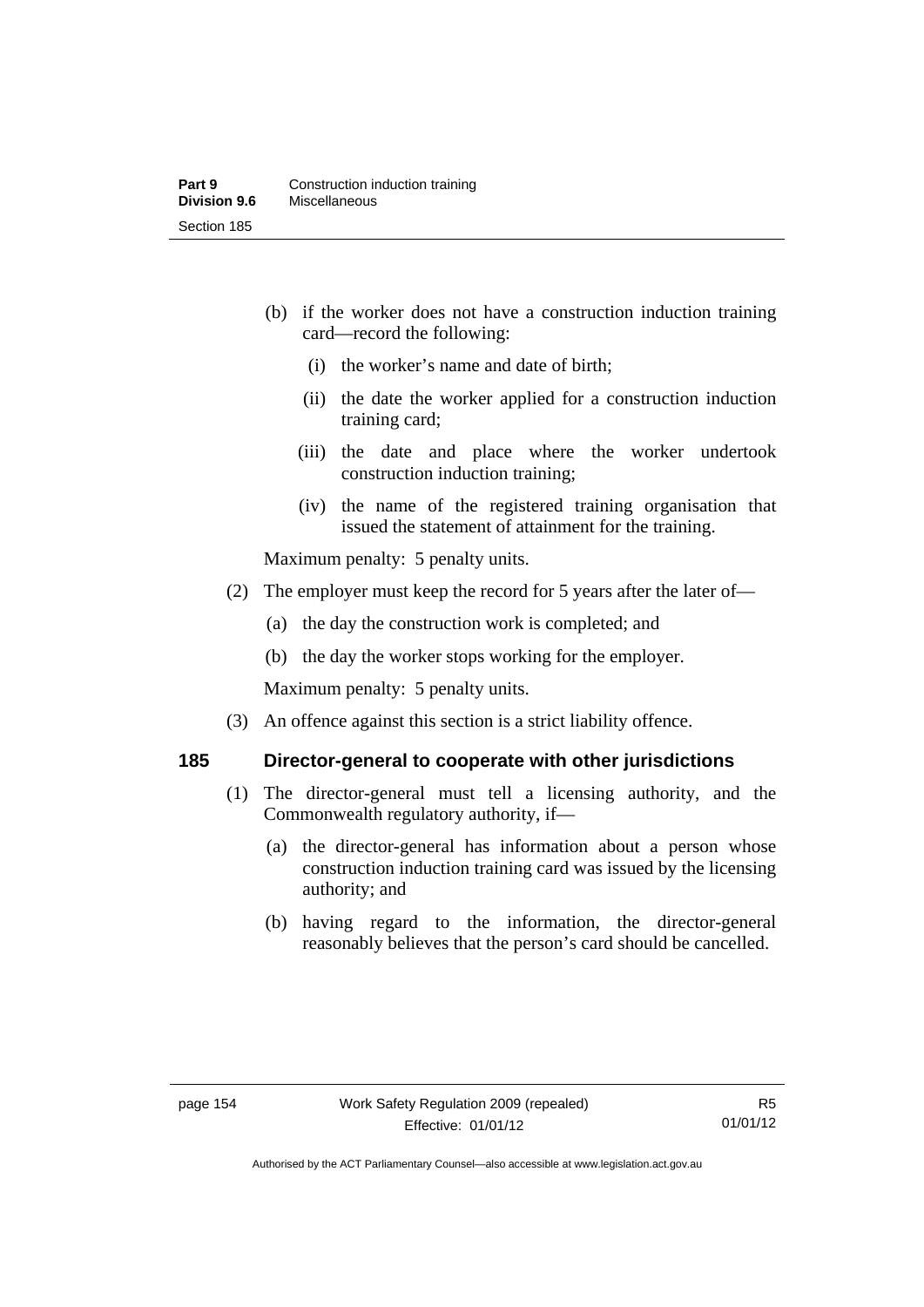- (2) If the director-general receives information from a licensing authority about the issue of a construction induction training card to a person whose card was issued by the director-general, the director-general must—
	- (a) investigate the matter; and
	- (b) if the director-general is satisfied that the ground for cancellation under section 181 exists—take action to cancel the card under this part.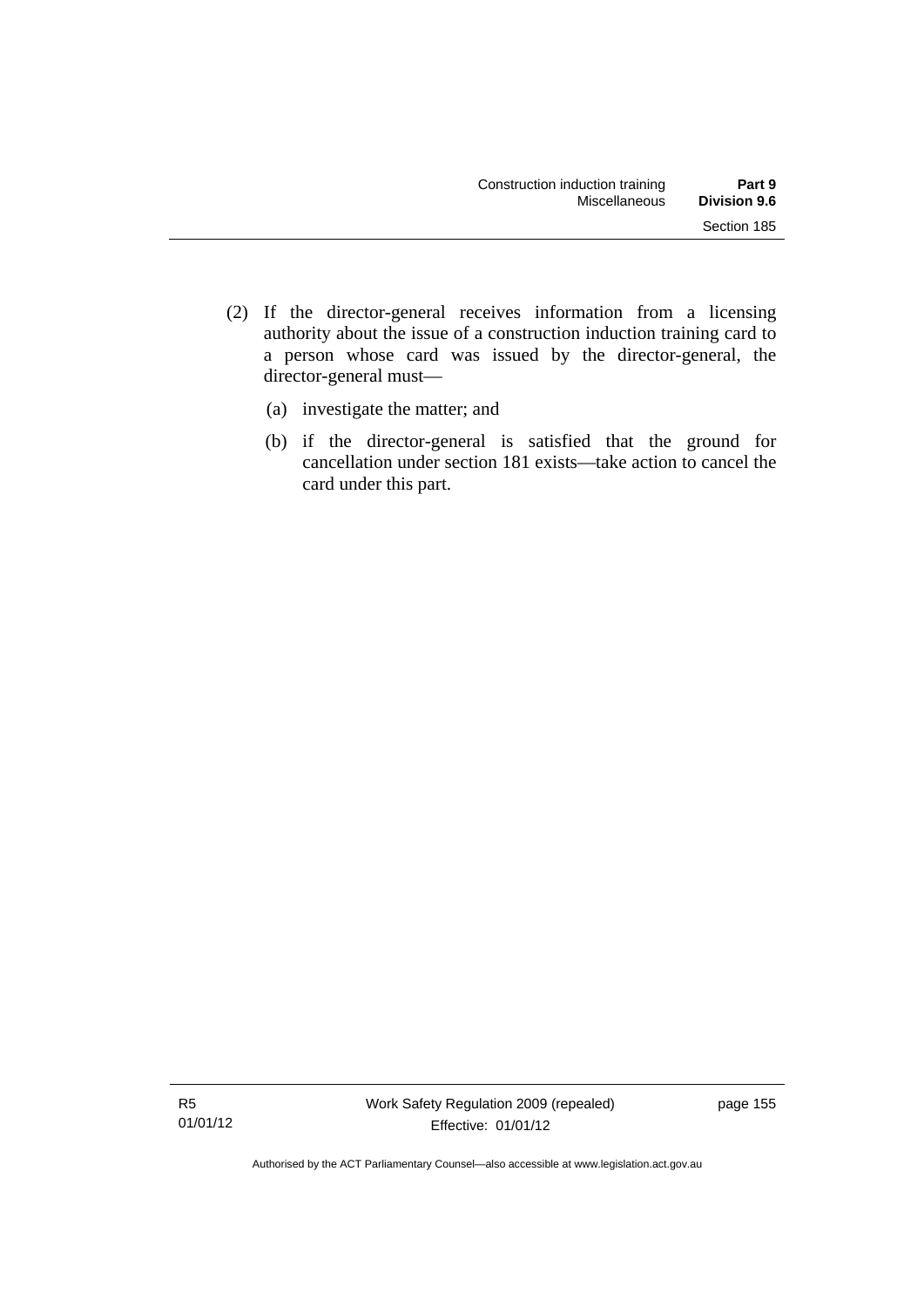#### **Part 10** Carrying out manual tasks

# **Part 10 Carrying out manual tasks**

*Note* The *Work Safety Act 2008*, pt 3 (Work safety duties) sets out duties that people conducting businesses or undertakings, and people in control, must comply with to ensure work safety by managing risk. The Act defines *manages risk* (s 14) and *reasonably practicable steps* (s 15) in relation to the duties in pt 3.

#### **186 Meaning of** *manual task***—pt 10**

In this part:

*manual task* means an activity that requires a person to use his or her musculoskeletal system to perform the activity.

#### **187 Person conducting business or undertaking must give information etc**

- (1) A person conducting a business or undertaking at a workplace must give appropriate information, instruction, training and supervision to a worker who carries out a manual task at the workplace—
	- (a) on the following in relation to the manual task:
		- (i) safe methods of carrying out the task;
		- (ii) use of safe systems of work;
		- (iii) ways that the worker may eliminate or minimise the risk of musculoskeletal disorders; and
	- (b) including new information affecting the task in relation to the workplace, or any plant, substance, structure or system of work used in carrying out the task as it becomes available; and

Authorised by the ACT Parliamentary Counsel—also accessible at www.legislation.act.gov.au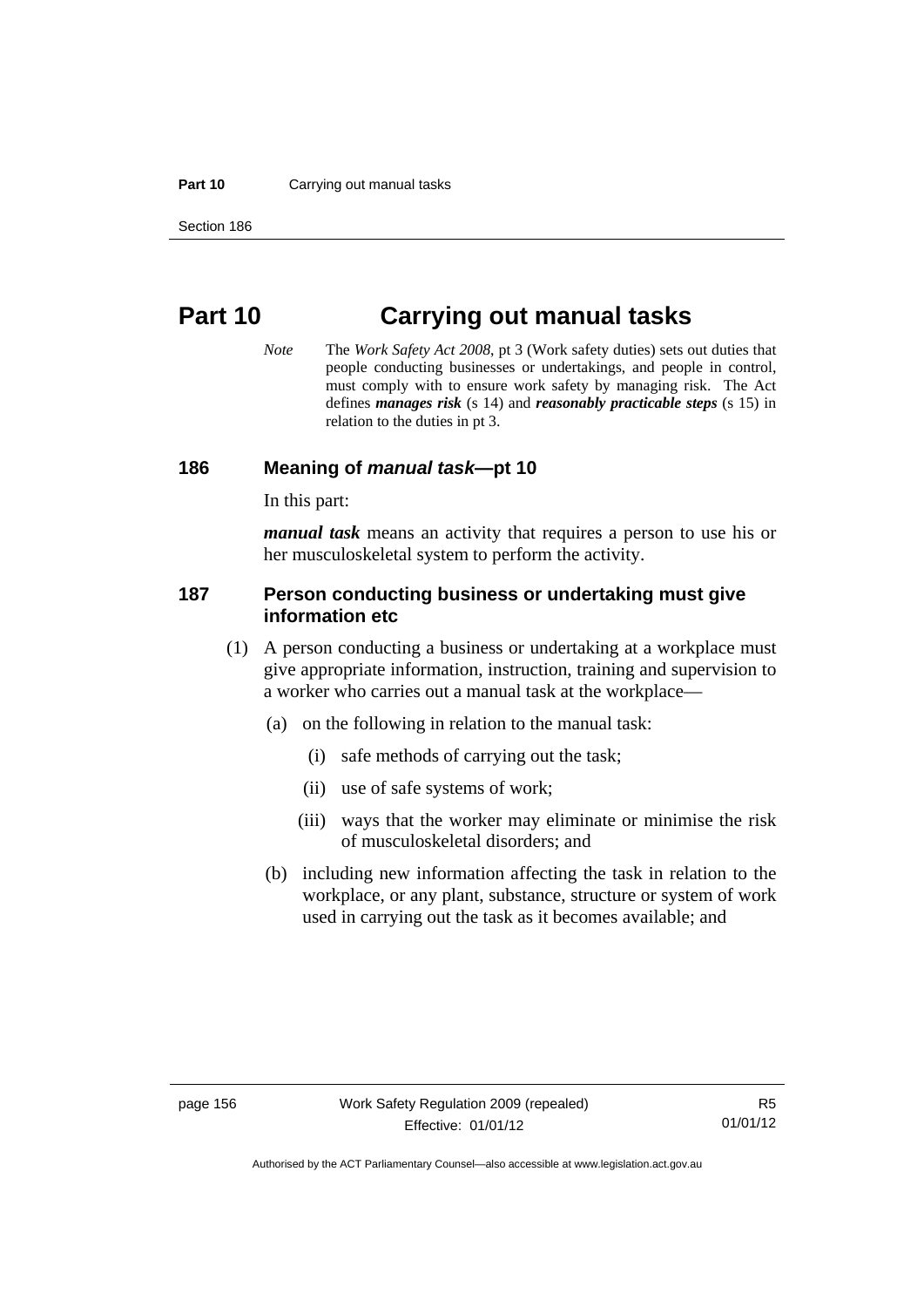(c) in a way that takes into account the worker's communication needs.

#### **Examples—communication needs**

- 1 the worker's first language is not English
- 2 the worker works in an isolated location
- *Note* An example is part of the regulation, is not exhaustive and may extend, but does not limit, the meaning of the provision in which it appears (see Legislation Act, s 126 and s 132).

Maximum penalty: 20 penalty units.

- (2) The person must give the information, instruction and training mentioned in subsection (1) in each of the following circumstances, if giving the information, instruction or training is reasonably necessary to ensure work safety:
	- (a) before the manual task is carried out;
	- (b) if any part of the work changes;
	- (c) while the worker carries out the manual task.
- (3) The person must give the supervision mentioned in subsection (1) in each of the following circumstances if the supervision is reasonably necessary to ensure work safety:
	- (a) before the manual task is carried out;
	- (b) if any part of the work changes;
	- (c) while the worker carries out the manual task.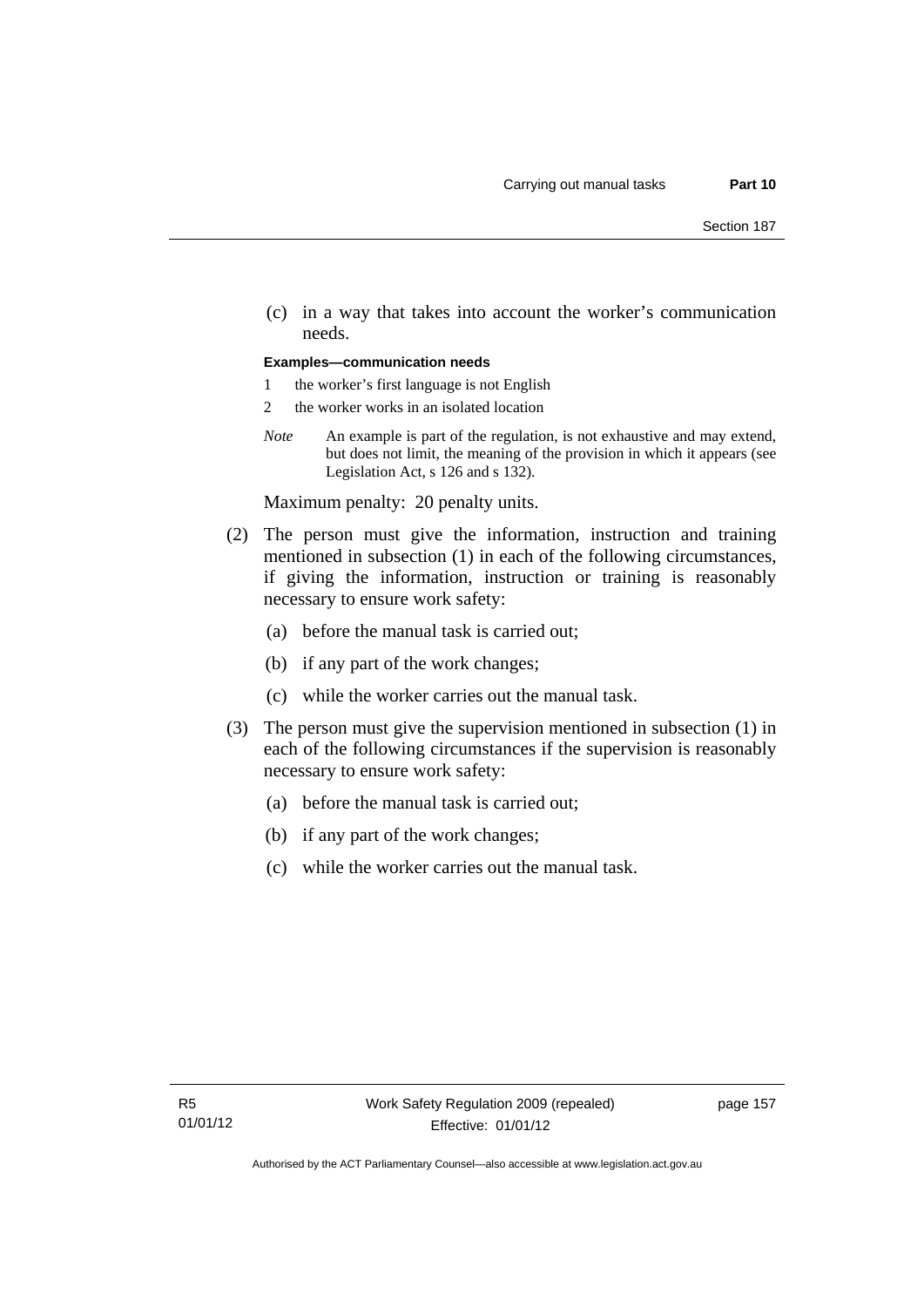#### **Part 10** Carrying out manual tasks

Section 188

#### **188 Person in control of premises, plant or system must give information etc**

- (1) This section applies to a person in control of any of the following:
	- (a) premises;
	- (b) plant or a system, or the operation of the plant or system.
	- *Note* The Act, s 22 (Duty—person in control of premises) and s 23 (Duty person in control of plant or system etc) set out duties that apply to particular people in control.
- (2) The person must give appropriate information, instruction, training and supervision to a worker who carries out a manual task at the premises or in relation to the plant or system to allow the worker—
	- (a) to carry out the task safely; and
	- (b) to participate in managing risk in relation to the task.

Maximum penalty: 20 penalty units.

- (3) In particular, the person must give the information, instruction, training and supervision—
	- (a) on the following in relation to the manual task:
		- (i) safe methods of carrying out the task;
		- (ii) use of safe systems of work; and
		- (iii) ways that the worker may eliminate or minimise the risk of musculoskeletal disorders; and
	- (b) including new information affecting the task in relation to the premises, or any plant, substance, structure or system of work used in carrying out the task as it becomes available; and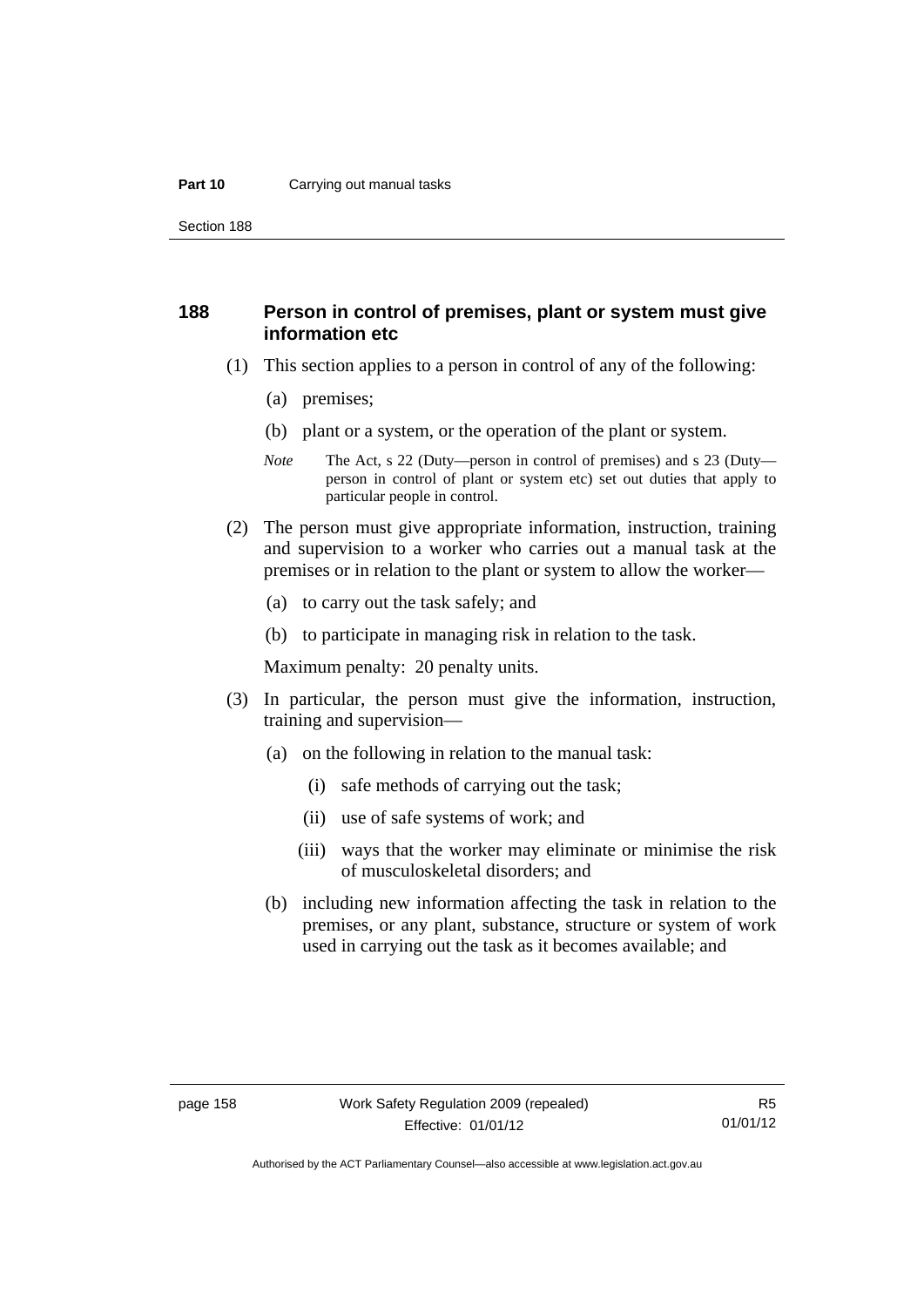(c) in a way that takes into account the worker's communication needs.

#### **Examples—communication needs**

- 1 the worker's first language is not English
- 2 the worker works in an isolated location
- *Note* An example is part of the regulation, is not exhaustive and may extend, but does not limit, the meaning of the provision in which it appears (see Legislation Act, s 126 and s 132).
- (4) The person must give the information, instruction and training mentioned in subsection (2) in each of the following circumstances, if giving the information, instruction or training is reasonably necessary to ensure work safety:
	- (a) before the manual task is carried out;
	- (b) if any part of the work changes;
	- (c) while the worker carries out the manual task.
- (5) The person must give the supervision mentioned in subsection (2) in each of the following circumstances if the supervision is reasonably necessary to ensure work safety:
	- (a) before the manual task is carried out;
	- (b) if any part of the work changes;
	- (c) while the worker carries out the manual task.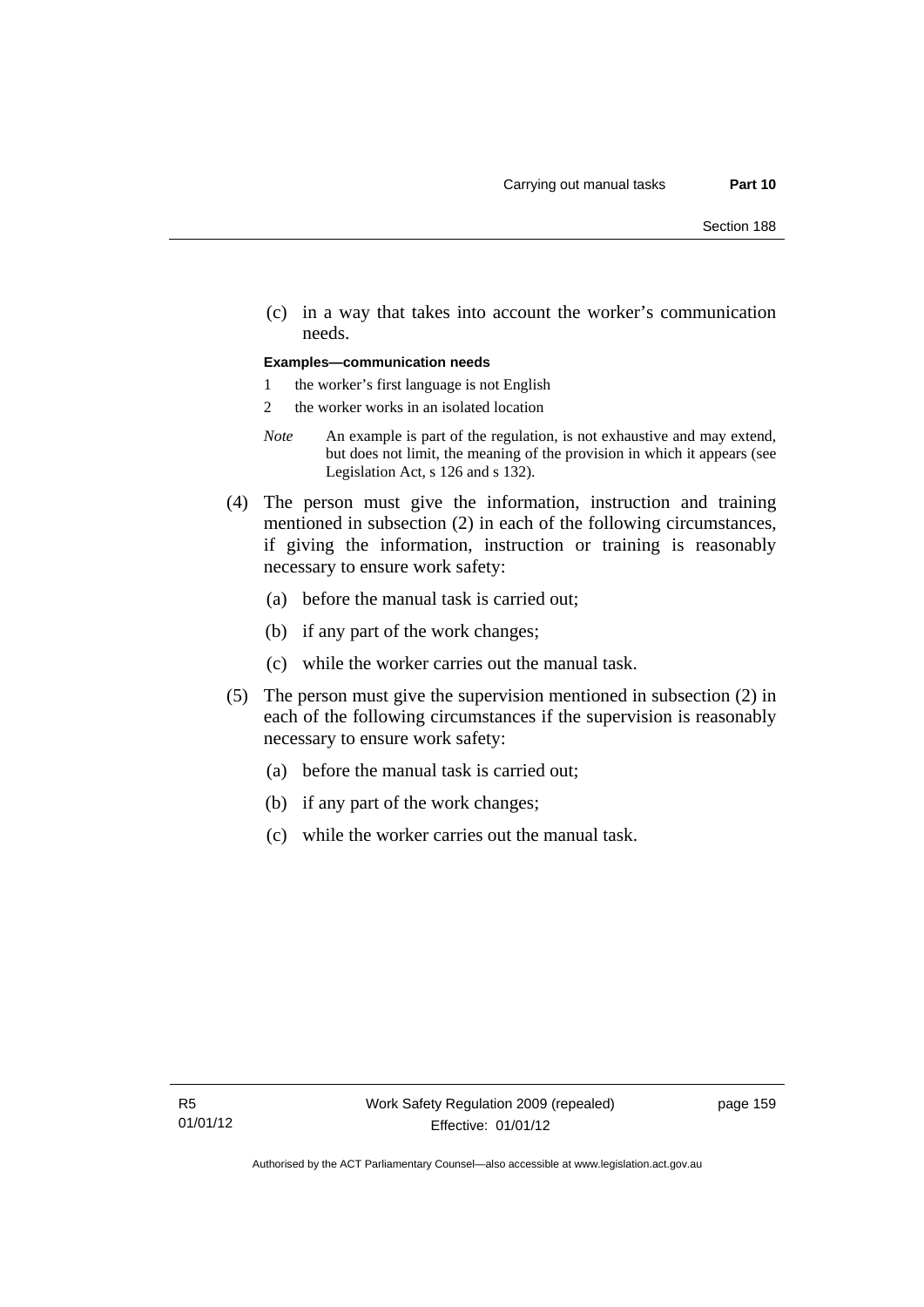#### **Part 10** Carrying out manual tasks

Section 189

#### **189 Person in control of design, manufacture, import or supply must give information etc**

- (1) This section applies to a person in control of any of the following:
	- (a) the design of plant or a structure that is used, is to be used or could reasonably be expected to be used, at work or at a workplace;
	- (b) the design of a structure that is, is to be or could reasonably be expected to be, a workplace;
	- (c) the manufacture of plant or a structure that is used, is to be used or could reasonably be expected to be used, at work or at a workplace;
	- (d) the manufacture of a structure that is, is to be or could reasonably be expected to be, a workplace;
	- (e) the import or supply of plant, or a structure, that is used, is to be used or could reasonably be expected to be used, at work or at a workplace;
	- (f) the import or supply of a structure that is, is to be or could reasonably be expected to be, a workplace.
	- *Note 1 Person in control*—see the Act, s 13.
	- *Note 2* The Act, s 24 (Duty—person in control of design), s 25 (Duties—person in control of manufacture) and s 26 (Duties—person in control of import and supply) set out duties that apply to particular people in control.
- (2) The person in control must give information about the following to a worker using the plant or structure to carry out a manual task:
	- (a) the intended use of the plant or structure;
	- (b) the risk of using the plant or structure;

R5 01/01/12

Authorised by the ACT Parliamentary Counsel—also accessible at www.legislation.act.gov.au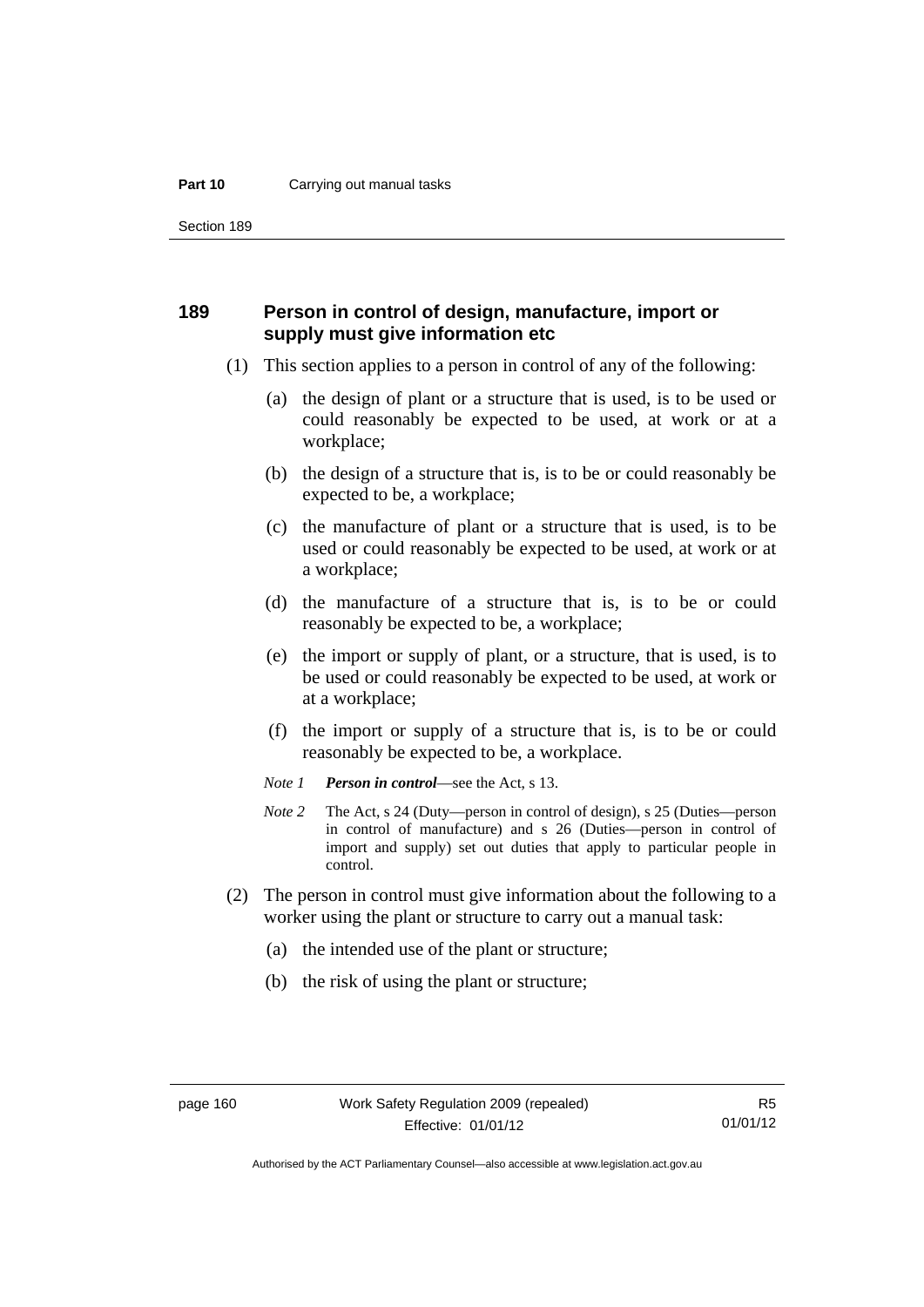(c) ways that the worker may eliminate or minimise the risk of musculoskeletal disorders.

Maximum penalty: 20 penalty units.

- (3) The information mentioned in subsection (2) must—
	- (a) describe the risk of using the plant or structure sufficiently to allow the plant or structure to be used safely; and
	- (b) be updated if new information is available about—
		- (i) the plant or structure; or
		- (ii) a manual task that is carried out using the plant or structure; and
	- (c) be able to be readily understood by a worker using the plant or structure to carry out a manual task or a person in control of the worker; and
	- (d) be kept for—
		- (i) 5 years after the information is given; or
		- (ii) if the plant or structure is likely to be used as intended for more than 5 years—the period the plant or structure is used as intended.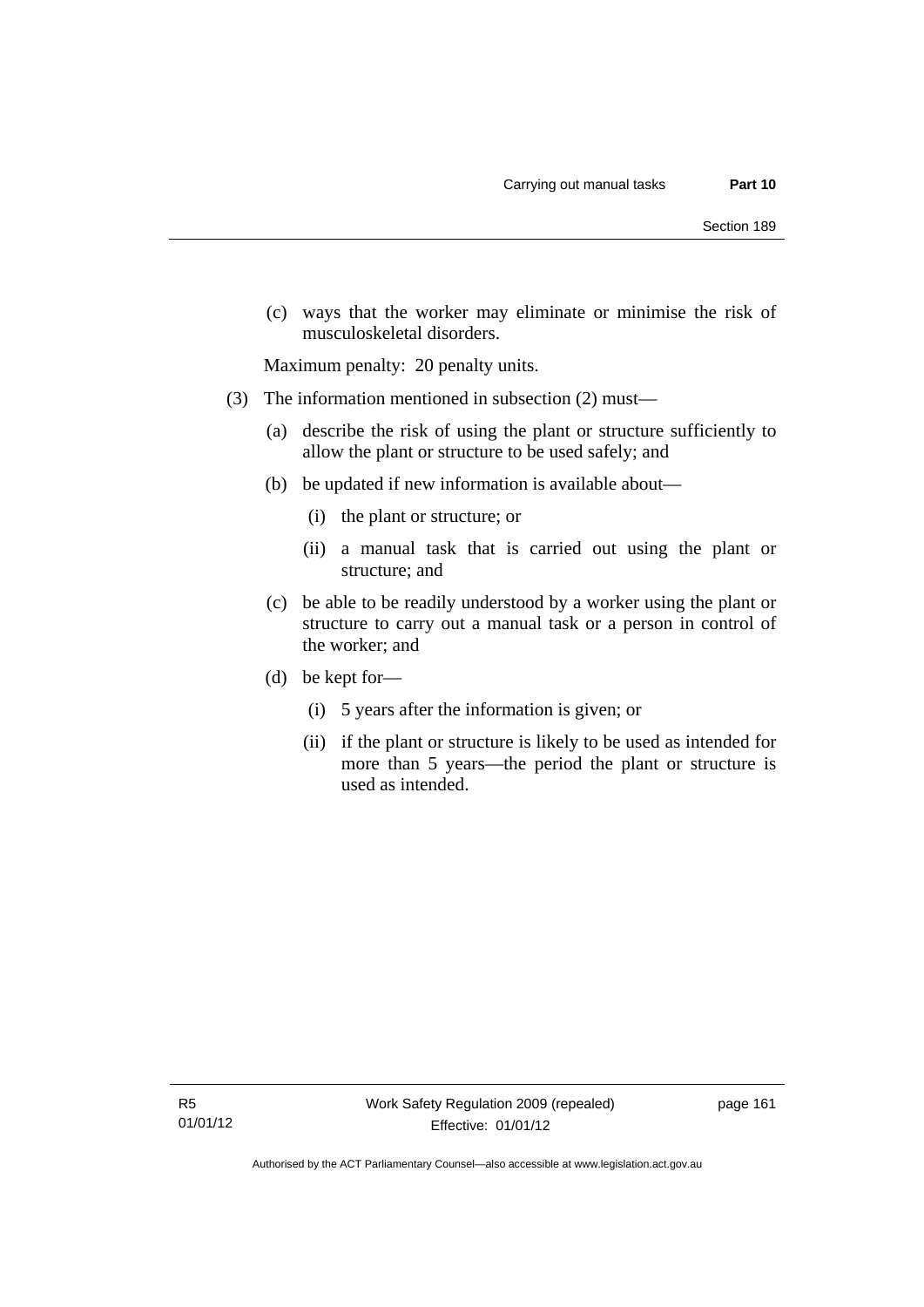#### **Part 11 Incorporated documents**

Section 190

# **Part 11 Incorporated documents**

#### **190 Meaning of** *incorporated document*

In this regulation:

*incorporated document* means any of the following:

- (a) AS/NZS 1269.1 (Occupational noise management Part 1— Measurement and assessment of noise immission and exposure);
- (b) AS/NZS 1269.3 (Occupational noise management Part 3— Hearing protector program);
- (c) AS/NZS 1270 (Acoustics—Hearing protectors);
- (d) AS/NZS 1891 (Industrial fall-arrest systems and devices safety belts and harnesses);
- (e) AS 2444 (Portable fire extinguishers and fire blankets— Selection and location);
- (f) the national exposure standards;
- (g) a document approved in writing by the Minister to be an incorporated document;
- (h) any other document incorporated, applied or adopted by a document mentioned in paragraphs (a) to (g).
- *Note 1* The text of an applied, adopted or incorporated instrument, whether applied as in force from time to time or as at a particular time, is taken to be a notifiable instrument if the operation of the Legislation Act, s 47 (5) or (6) is not disapplied (see s 47 (7)).
- *Note 2* A notifiable instrument must be notified under the Legislation Act.
- *Note 3* This standard may be purchased at www.standards.org.au.

Authorised by the ACT Parliamentary Counsel—also accessible at www.legislation.act.gov.au

R5 01/01/12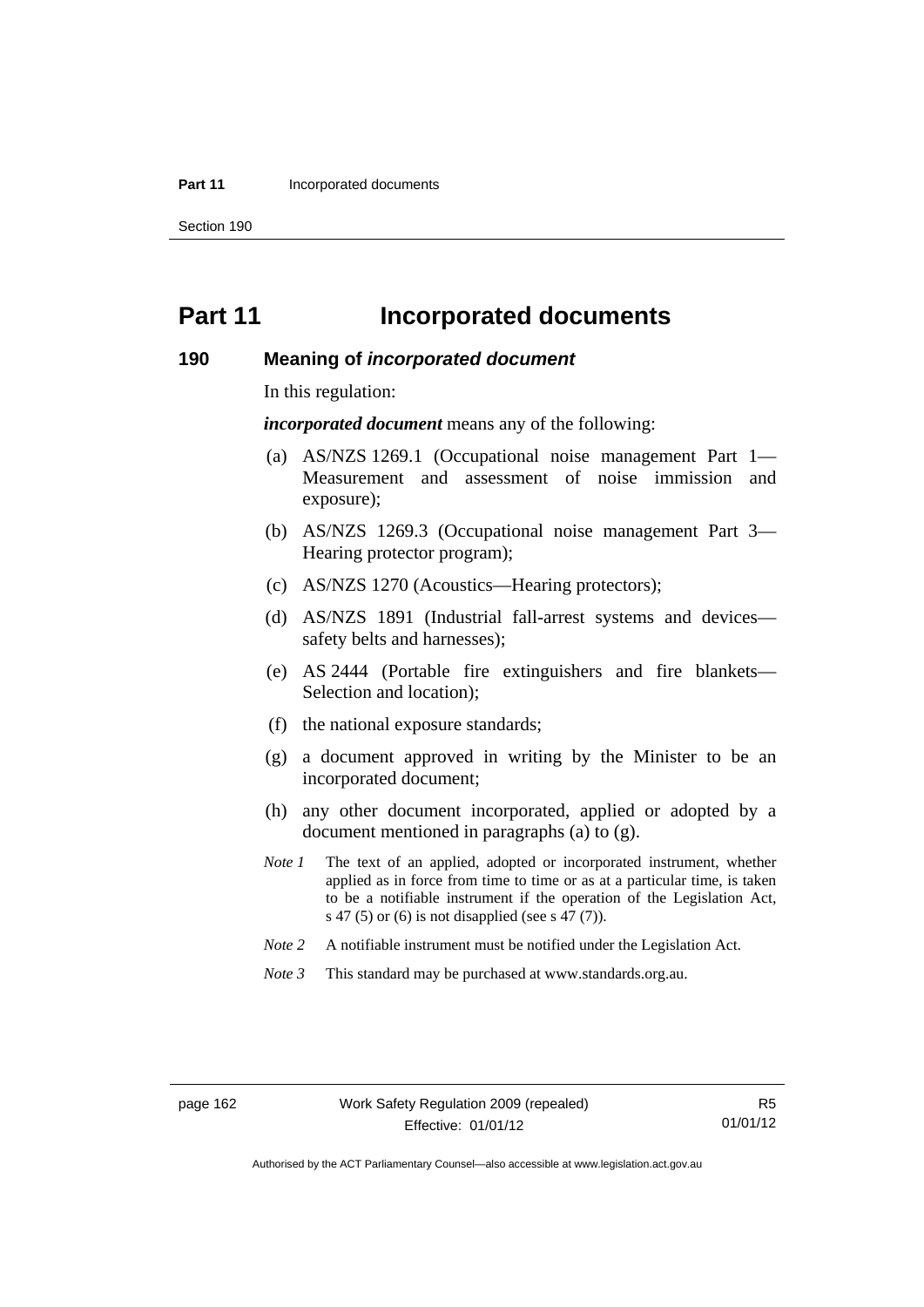#### **191 Inspection of incorporated documents**

- (1) This section applies to an incorporated document, or an amendment of, or replacement for, an incorporated document.
- (2) The director-general must ensure that the document, amendment or replacement is made available for inspection free of charge to the public on business days at reasonable times.
- (3) In this section:

*amendment*, of an incorporated document—see section 191 (6).

*replacement*, for an incorporated document—see section 191 (6).

#### **192 Notification of certain incorporated documents**

- (1) This section applies to—
	- (a) an incorporated document; or
	- (b) an amendment of, or replacement for, an incorporated document.

#### **Example—replacement document**

a new edition of the incorporated document

- *Note* An example is part of the regulation, is not exhaustive and may extend, but does not limit, the meaning of the provision in which it appears (see Legislation Act, s 126 and s 132).
- (2) The director-general may prepare a written notice (an *incorporated document notice*) for the incorporated document, amendment or replacement that contains the following information:
	- (a) for an incorporated document—details of the document, including its title, author and date of publication;
	- (b) for a replacement of an incorporated document—details of the replacement, including its title, author and date of publication;

page 163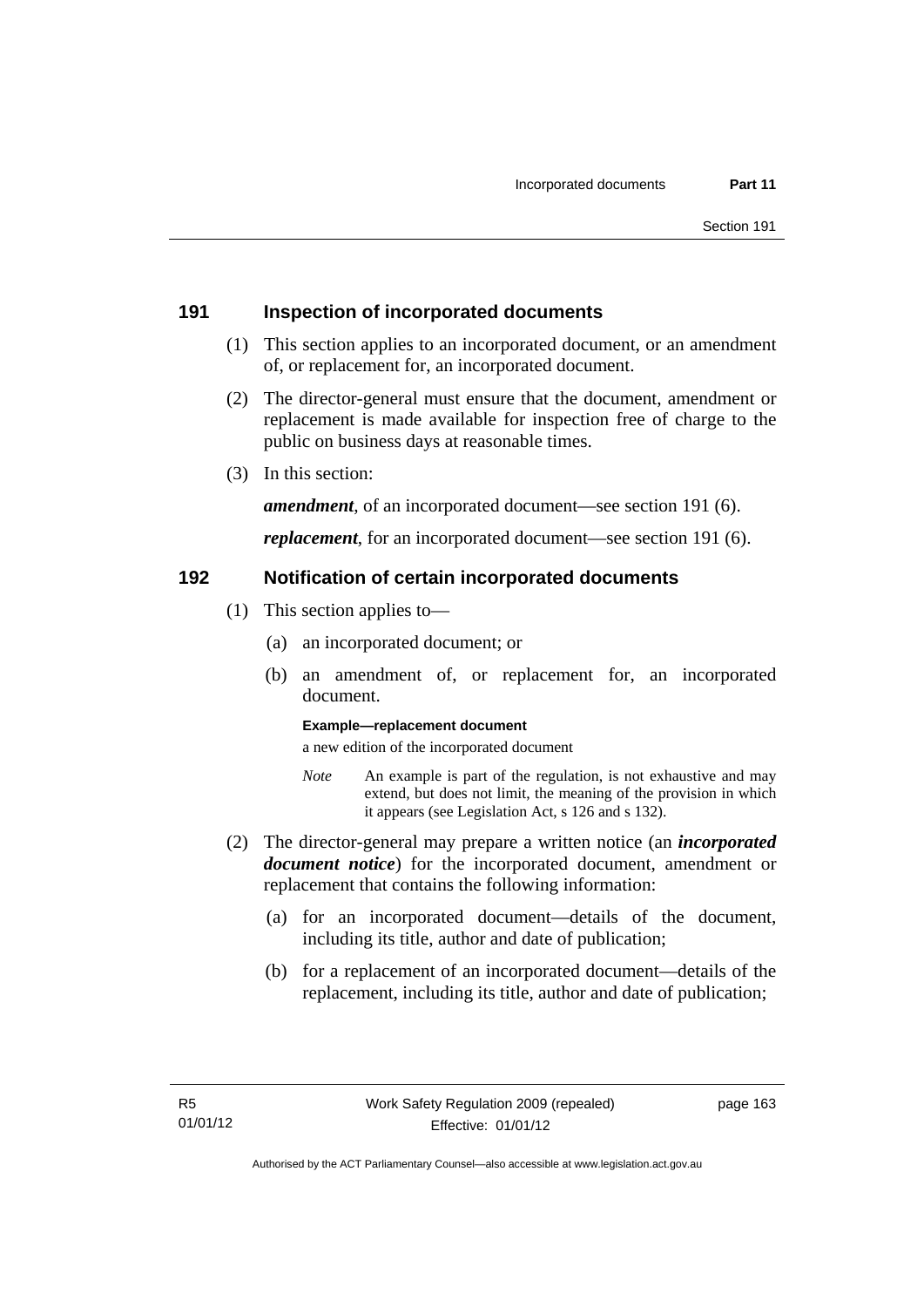#### **Part 11 Incorporated documents**

Section 192

- (c) for an amendment of an incorporated document—the date of publication of the amendment (or of the standard as amended) and a brief summary of the effect of the amendment;
- (d) for an incorporated document or any amendment or replacement—
	- (i) a date of effect (not earlier than the day after the day of notification of the notice); and
	- (ii) details of how access to inspect the document, amendment or replacement may be obtained under section 190 (Inspection of incorporated documents); and
	- (iii) details of how copies may be obtained, including an indication of whether there is a cost involved.
- (3) An incorporated document notice is a notifiable instrument.

*Note* A notifiable instrument must be notified under the Legislation Act.

- (4) The incorporated document, amendment or replacement has no effect under the Act unless—
	- (a) an incorporated document notice is notified in relation to the document, amendment or replacement; or
	- (b) the document, amendment or replacement is notified under the Legislation Act, section 47 (6).
- (5) The Legislation Act, section 47 (7) does not apply in relation to the incorporated document, amendment or replacement.
- (6) In this section:

*amendment*, of an incorporated document, includes an amendment of a replacement for the incorporated document.

*replacement*, for an incorporated document, means—

(a) a standard that replaces the incorporated document; or

Authorised by the ACT Parliamentary Counsel—also accessible at www.legislation.act.gov.au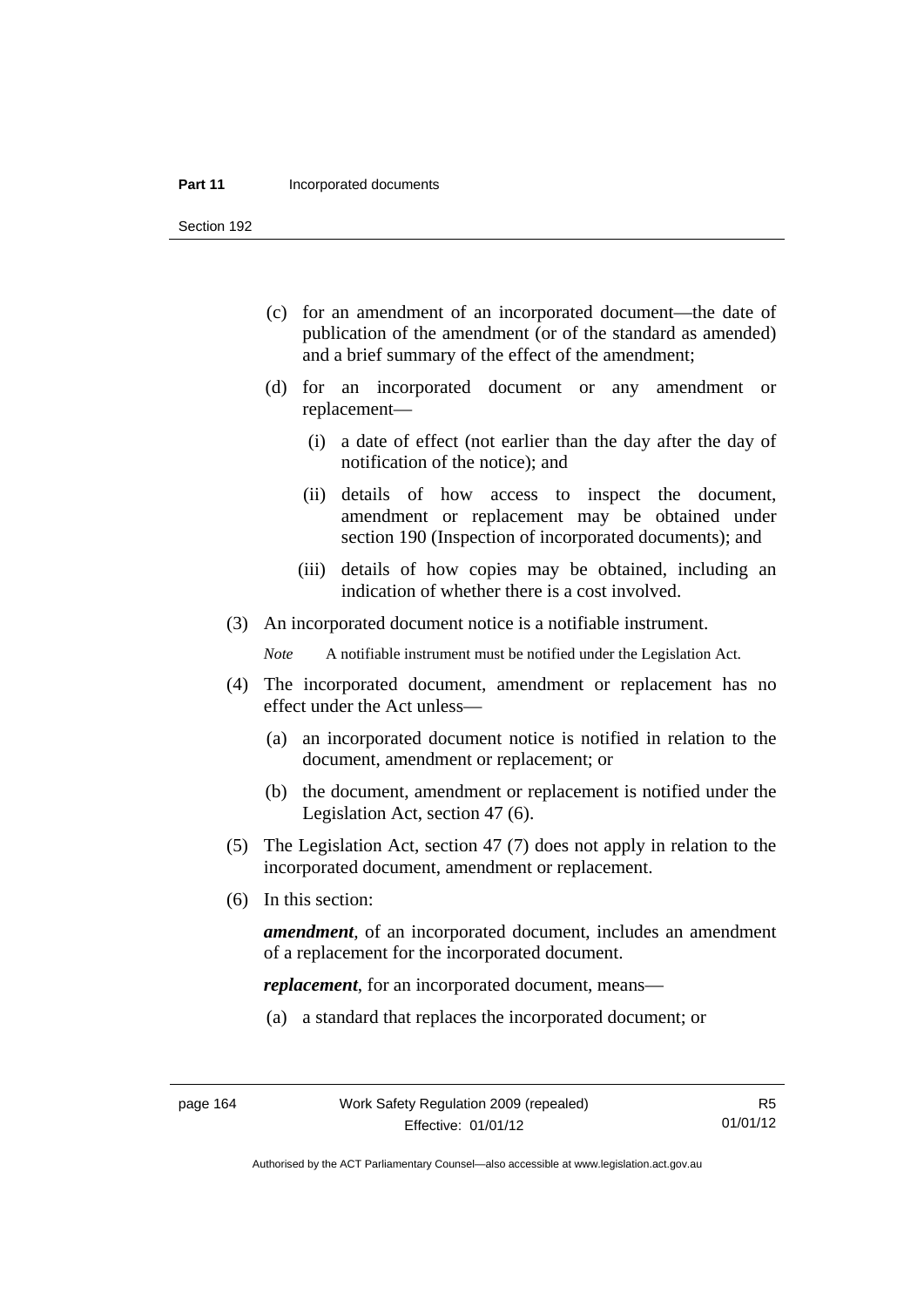- (b) a document (an *initial replacement*) that replaces a document mentioned in paragraph (a); or
- (c) a document (a *further replacement*) that replaces an initial replacement or any further replacement.

Authorised by the ACT Parliamentary Counsel—also accessible at www.legislation.act.gov.au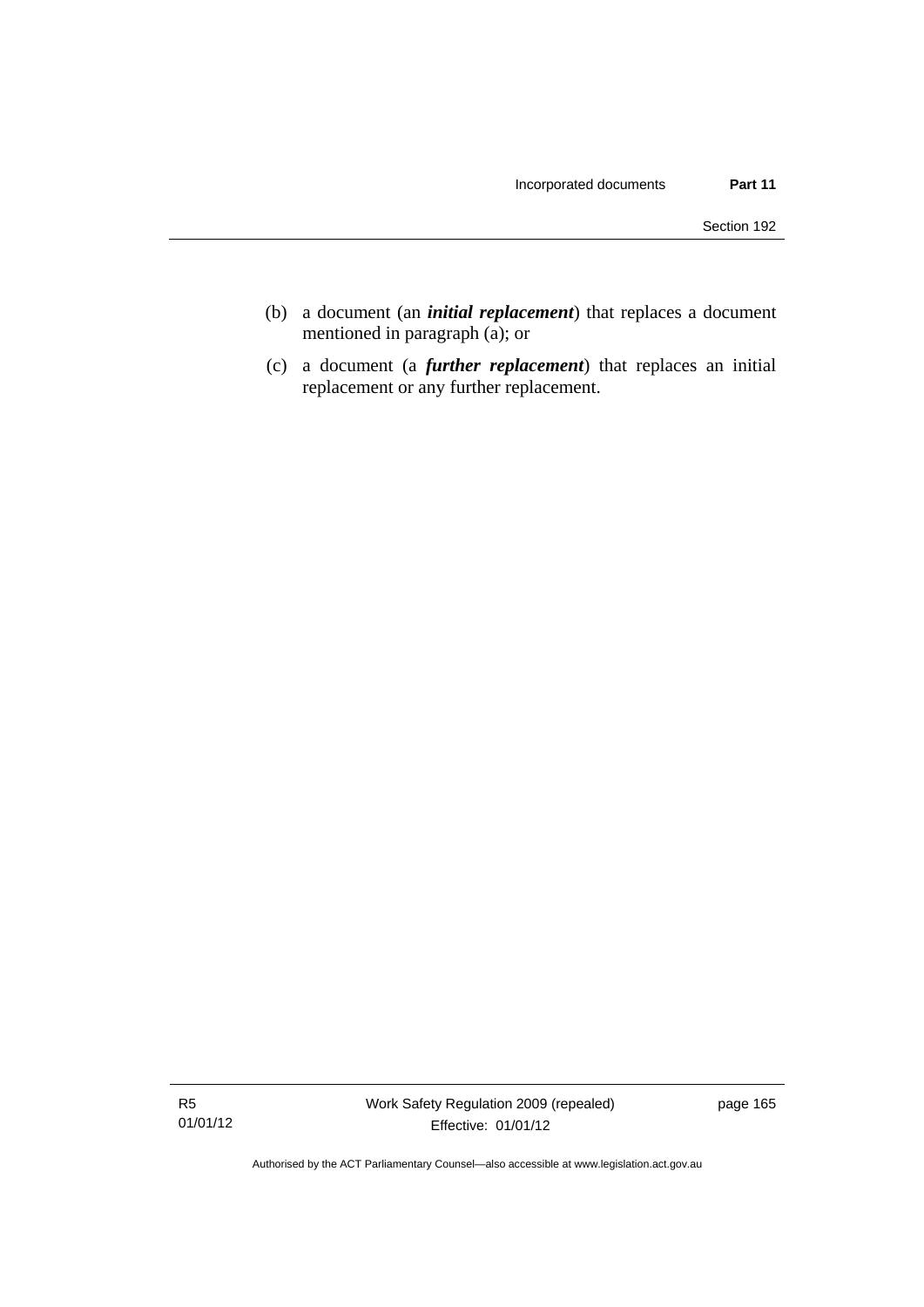#### **Part 12 Reviewable decisions**

# **Part 12 Reviewable decisions**

#### **193 Reviewable decision—Act, s 174 (b)**

A decision mentioned in schedule 3, part 3.1, column 3, under a provision mentioned in column 2 in relation to the decision, is a reviewable decision.

#### **194 Notice of reviewable decision—Act, s 175 (1)**

If a person makes a reviewable decision, the person must give a reviewable decision notice to each entity mentioned in schedule 3, part 3.1, column 4 in relation to the decision.

- *Note 1* The person must also take reasonable steps to give a reviewable decision notice to any other person whose interests are affected by the decision (see *ACT Civil and Administrative Tribunal Act 2008*, s 67A).
- *Note* 2 The requirements for reviewable decision notices are prescribed under the *ACT Civil and Administrative Tribunal Act 2008*.

#### **195 Internal review of certain decisions—Act, s 176 (1)**

A decision mentioned in schedule 3, part 3.2, column 3 under a provision mentioned in column 2 in relation to the decision, is an internally reviewable decision.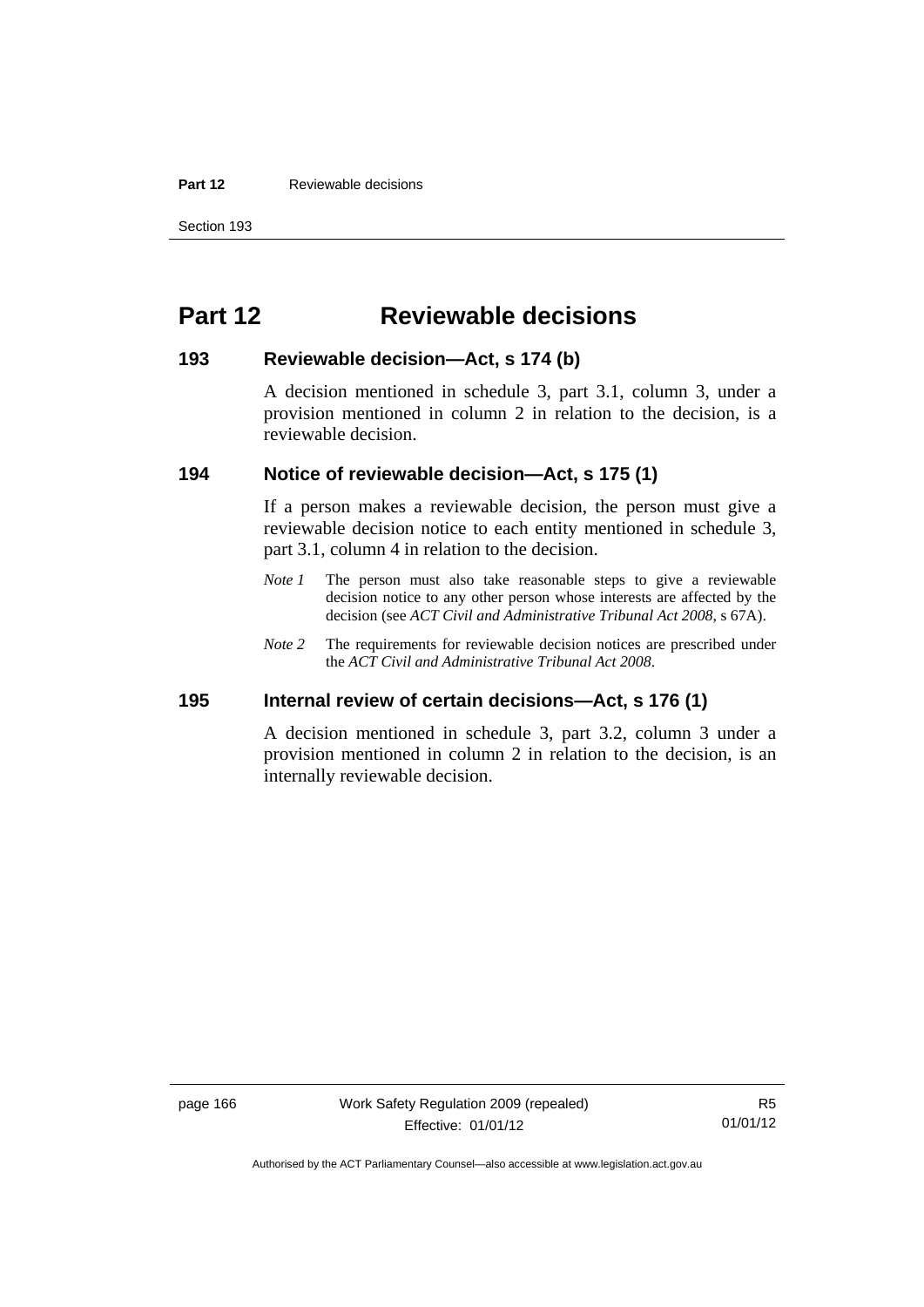## **Part 13 Transitional**

**196 Definitions—pt 13** 

In this part:

*certificate of competency* means a certificate of competency issued, or taken to have been issued, under the repealed regulation, section 12 as in force at any time.

- *Note* The following certificates are taken to have been issued under the repealed regulation, s 12:
	- (a) a certificate of competency issued under the *Scaffolding and Lifts Regulation 1950*, s 159;
	- (b) a boiler attendant's certificate issued under the *Boilers and Pressure Vessels Regulation 1954*, pt 4 (see the repealed regulation, s 37).

*commencement day* means the day this regulation, section 122 (Licence application) commences.

*repealed instruments* means the following instruments:

- (a) *Occupational Health and Safety (Mast-Type Elevating Work Platforms) Exemption 2009* (NI2009-190);
- (b) *Occupational Health and Safety (National Certificates of Competency) Exemption 2006* (NI2006-418);
- (c) *Occupational Health and Safety (Pallet Trucks) Exemption 2009* (NI2009-192);
- (d) *Occupational Health and Safety (Work Assist Vehicles) Exemption 2009* (NI2009-189).

*repealed regulation* means the *Occupational Health and Safety (Certification of Plant Users and Operators) Regulation 2000* (SL2000-48).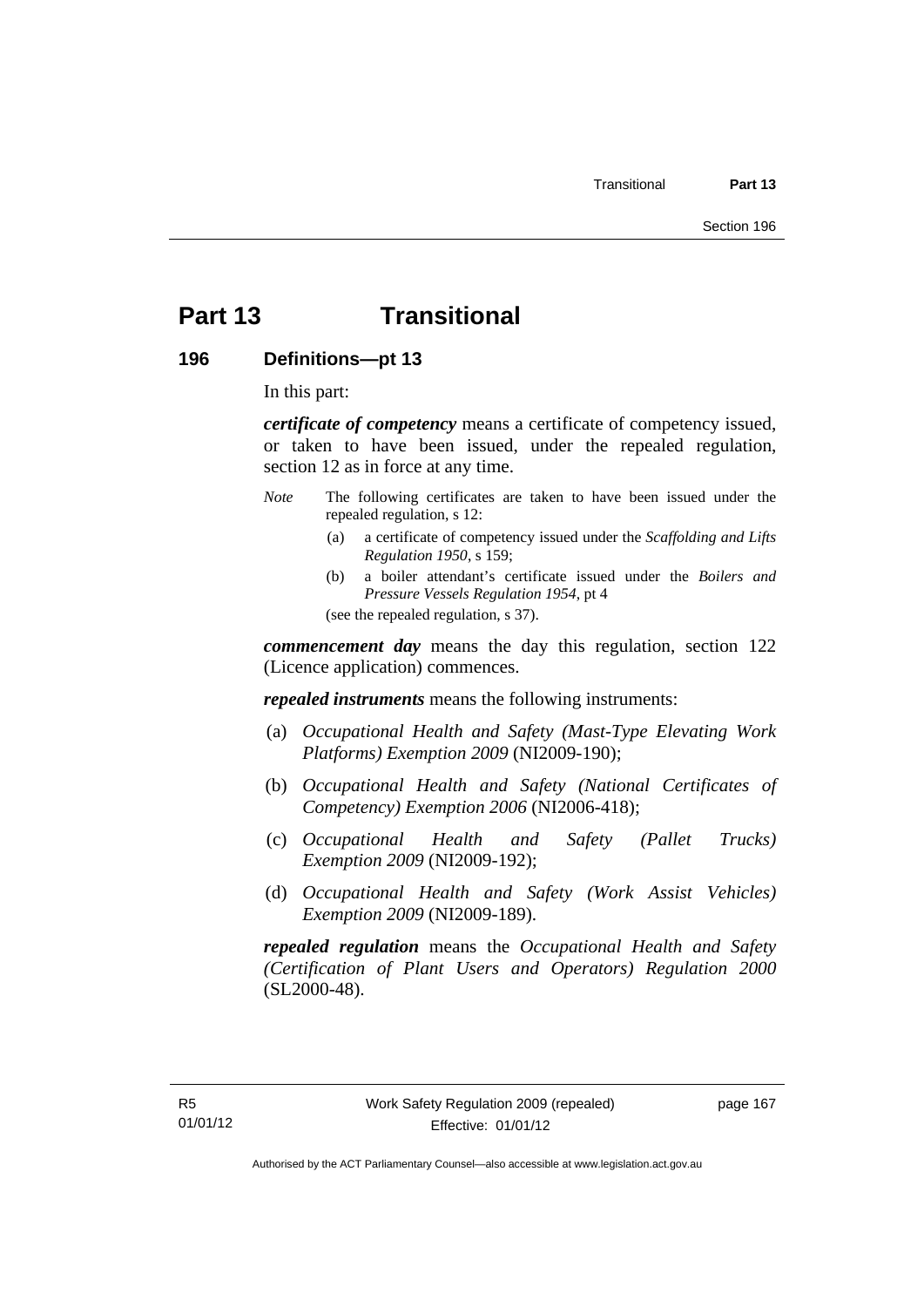Section 197

#### **197 Transitional—continuing application of repealed regulation in relation to scheduled work etc**

- (1) Despite the repeal of the repealed regulation, the repealed regulation (other than section 15) and the repealed instruments continue to apply to the following:
	- (a) a person doing scheduled work unless the person—
		- (i) holds a national licence to carry out a class of high risk work that corresponds with the scheduled work the person is doing; or
		- (ii) is a trainee under this regulation for a class of high risk work that corresponds with the scheduled work the person is doing;
	- (b) a person supervising a trainee under the repealed regulation in relation to supervision of the trainee;
	- (c) an assessor accredited under the repealed regulation in relation to the assessment under the repealed regulation of a person's competency to do scheduled work.
- (2) A reference in the repealed regulation to a supervisor, for a trainee doing scheduled work, includes a reference to a person who holds a national licence to carry out high risk work that corresponds with the scheduled work.

#### **198 Transitional—application of regulation in relation to scheduled work etc**

- (1) Part 8 (Licensing high risk work) and schedule 1 (High risk work) do not apply to the following:
	- (a) a person doing scheduled work if the person—
		- (i) holds a certificate of competency to do the scheduled work issued under the repealed regulation; or

Authorised by the ACT Parliamentary Counsel—also accessible at www.legislation.act.gov.au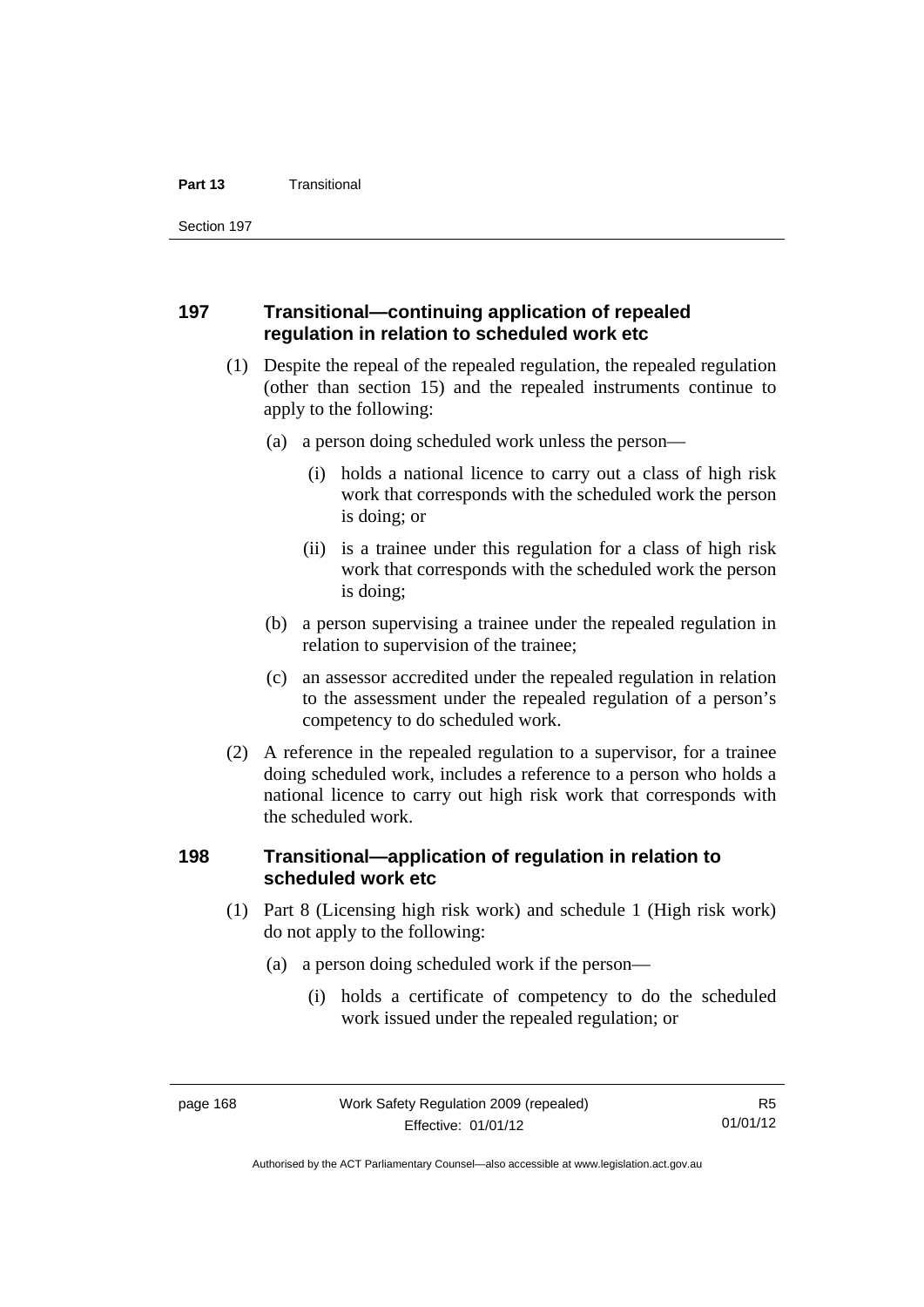- (ii) holds a notice of satisfactory assessment to do the scheduled work issued under the repealed regulation, and has applied for a certificate of competency under the old regulation; or
- (iii) is a trainee in relation to the scheduled work under the repealed regulation;
- (b) a person supervising a trainee under the repealed regulation in relation to supervision of the trainee;
- (c) an assessor accredited under the repealed regulation in relation to the assessment under the repealed regulation of a person's competency to do scheduled work.

## **199 Transitional—certificates of competency**

(1) A certificate of competency issued on a date mentioned in an item in table 199, column 2 continues in force until the date mentioned in the item, column 3 unless the certificate is cancelled or surrendered sooner.

| column 1<br>item | column 2<br>date certificate issued | column 3<br>date until which certificate<br>in force |
|------------------|-------------------------------------|------------------------------------------------------|
|                  | before 1 Jan 2001                   | 30 June 2010                                         |
| $\mathcal{D}$    | 1 Jan 2001 to 31 Dec 2004           | 30 June 2011                                         |
| 3                | 1 Jan 2005 to 30 June 2009          | 30 June 2012                                         |
|                  | 1 July 2009 to 30 June 2011         | 30 June 2014                                         |

#### **Table 199**

 (2) The director-general must not issue a certificate of competency under the repealed regulation after 30 June 2011.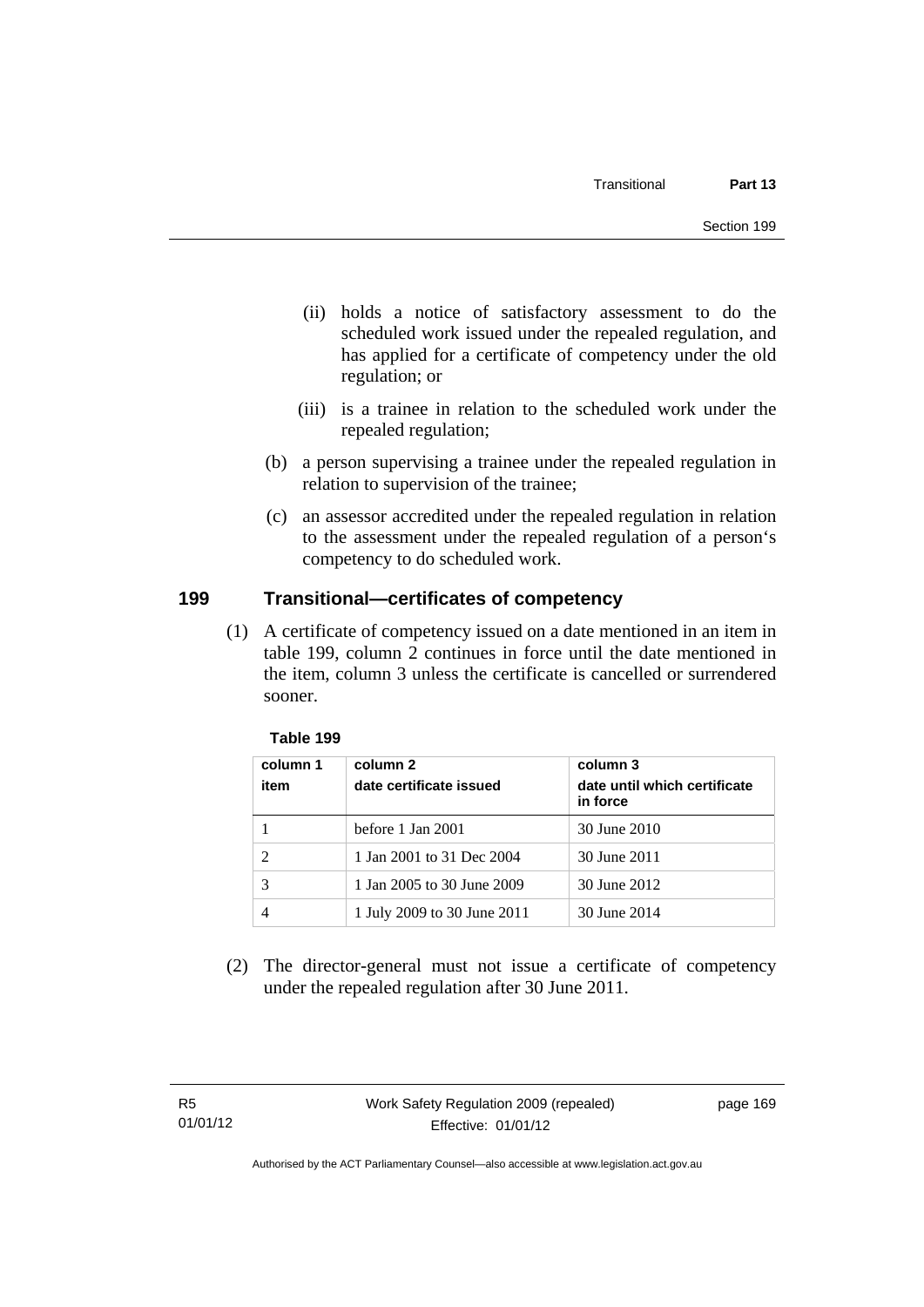#### **Part 13** Transitional

Section 200

 (3) After 30 June 2011, a certificate of competency authorising a person to operate a tower crane does not authorise the person to operate a self-erecting tower crane.

#### **200 Transitional—converting certificate of competency to licence**

- (1) The director-general may, on application by the holder of a certificate of competency, convert the certificate to a licence to carry out a class of high risk work that corresponds with the work for which the certificate was issued.
	- *Note* If a form is approved under the Act, s 229 for this provision, the form must be used.
- (2) The application must be accompanied by the following:
	- (a) the certificate of competency to be converted, or proof that the applicant holds the certificate;
	- (b) evidence of current competency in the class of high risk work for which the application is made;
	- (c) a statutory declaration stating whether the applicant, in the 5 years before the day the application is made—
		- (i) has held a certificate of competency, a licence to carry out high risk work, or a recognised qualification to carry out high risk work under a corresponding law that has been suspended or cancelled; and
		- (ii) has been convicted or found guilty of a serious offence under the *Occupational Health and Safety Act 1989*, the *Work Safety Act 2008*, the *Crimes Act 1900*, part 2A (Industrial manslaughter) or a corresponding offence against the law of a State;
			- *Note State* includes the Northern Territory (see Legislation Act, dict, pt 1, def *State*).

R5 01/01/12

Authorised by the ACT Parliamentary Counsel—also accessible at www.legislation.act.gov.au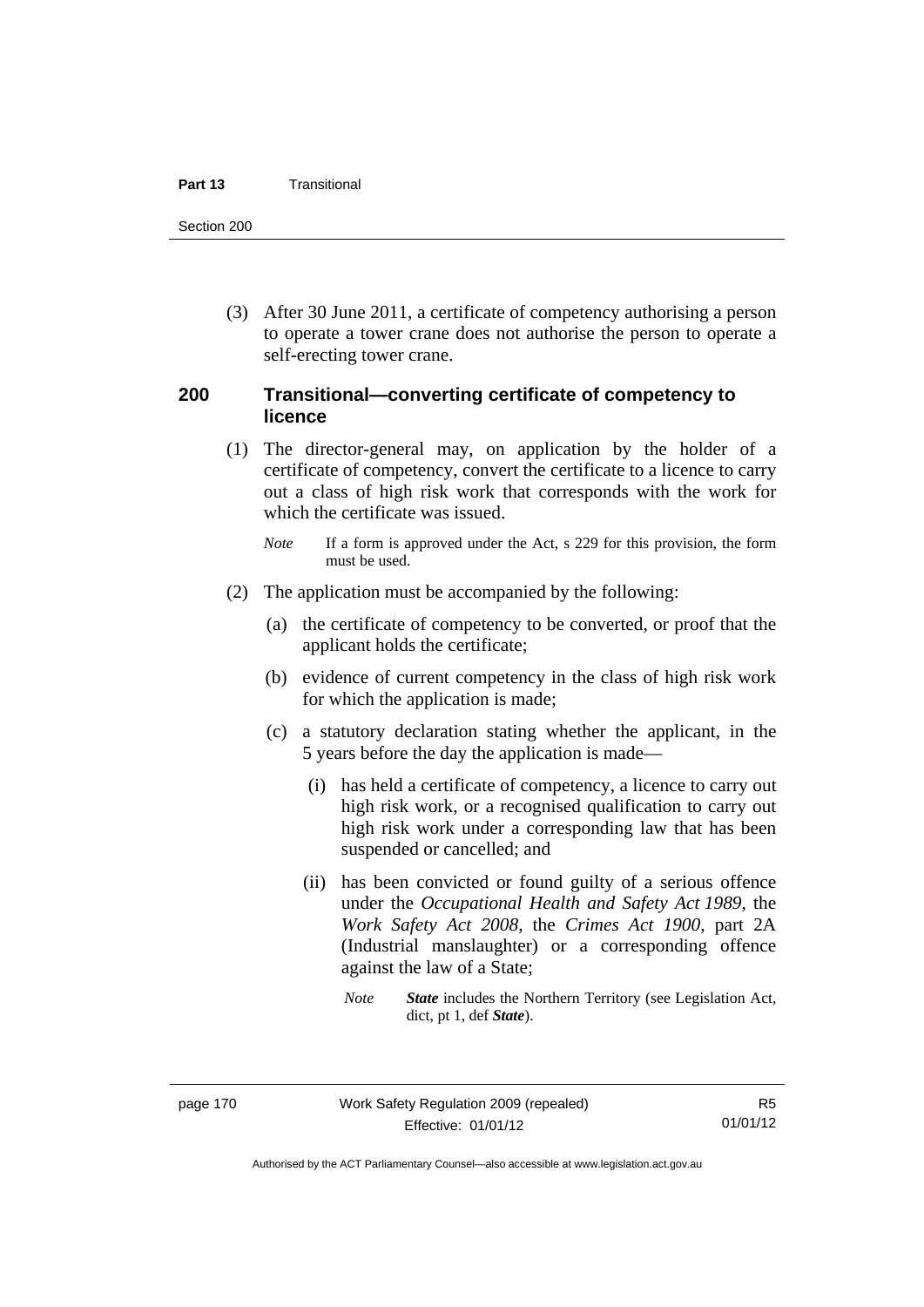(d) any other document or further information required by the director-general that is relevant to the application.

*Note* A fee may be determined under the Act, s 228 for this provision.

- (3) If the holder of a certificate of competency applies to convert the certificate to a licence to carry out a class of high risk work, the director-general must—
	- (a) issue the licence; or
	- (b) refuse to issue the licence.
- (4) The director-general must issue the licence to the person if satisfied that the person—
	- (a) has a valid certificate of competency for work that corresponds with the class of high risk work; and
	- (b) has the necessary competency to carry out the class of high risk work; and
	- (c) does not hold a licence to carry out high risk work; and
	- (d) does not hold a certificate of competency, a licence to carry out high risk work, or a recognised qualification to carry out high risk work under a corresponding law, that is or has been suspended in the 5 years before the day the application was made; and
	- (e) has not held a certificate of competency, a licence to carry out high risk work, or a recognised qualification to carry out high risk work under a corresponding law, that has been cancelled in the 5 years before the day the application was made; and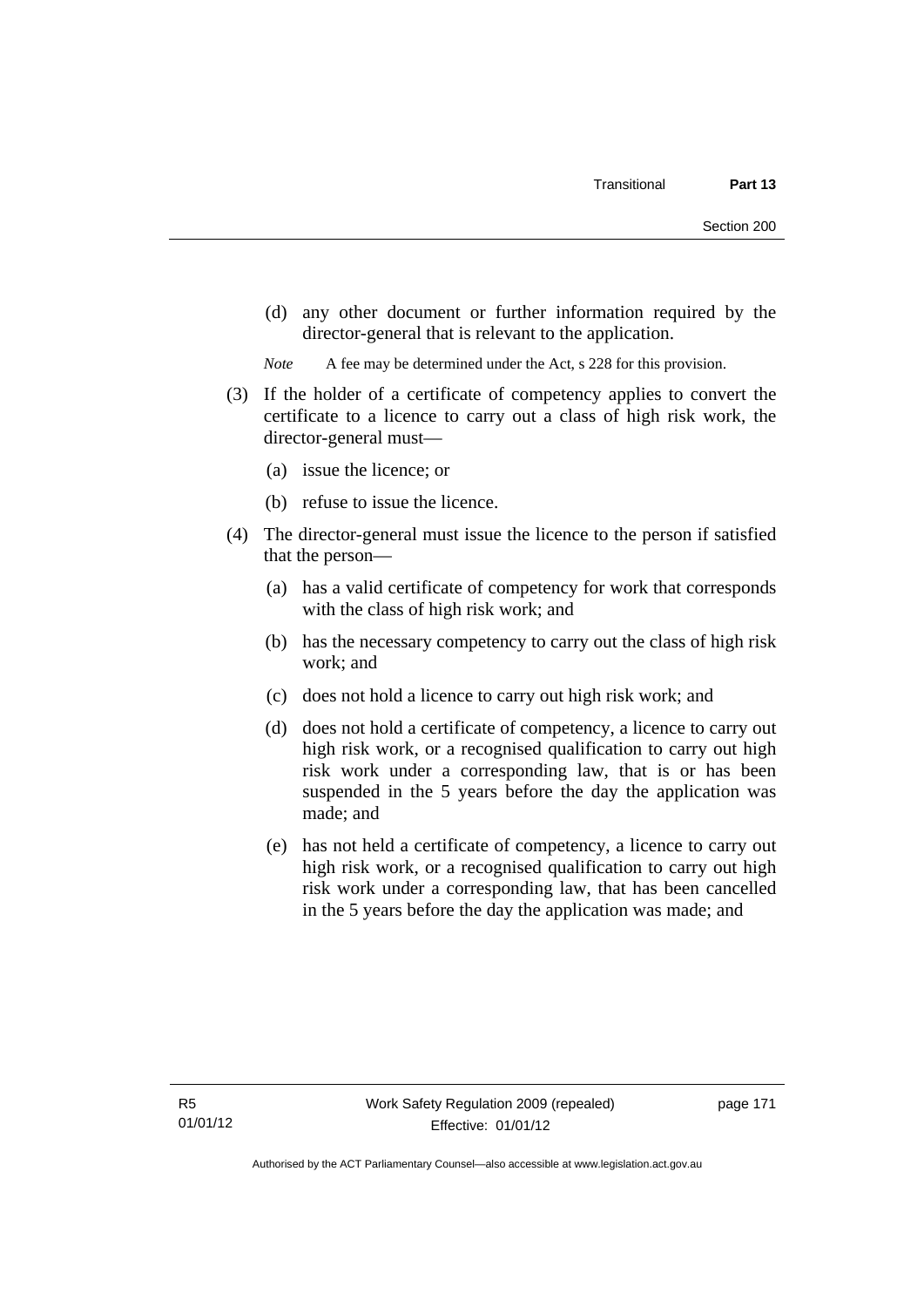#### **Part 13** Transitional

Section 201

- (f) has not been convicted or found guilty of a serious offence under the *Occupational Health and Safety Act 1989*, the *Work Safety Act 2008*, the *Crimes Act 1900*, part 2A (Industrial manslaughter) or a corresponding offence against the law of a State in the 5 years before the day the application was made.
	- *Note State* includes the Northern Territory (see Legislation Act, dict, pt 1, def *State*).
- (5) However, the director-general must not issue a licence to convert a certificate of competency for a tower crane to a licence to carry out self-erecting tower crane work.

#### **201 Expiry—pt 13**

- (1) This part expires on 1 October 2014.
- (2) This part is a law to which the Legislation Act, section 88 (Repeal does not end effect of transitional laws etc) applies.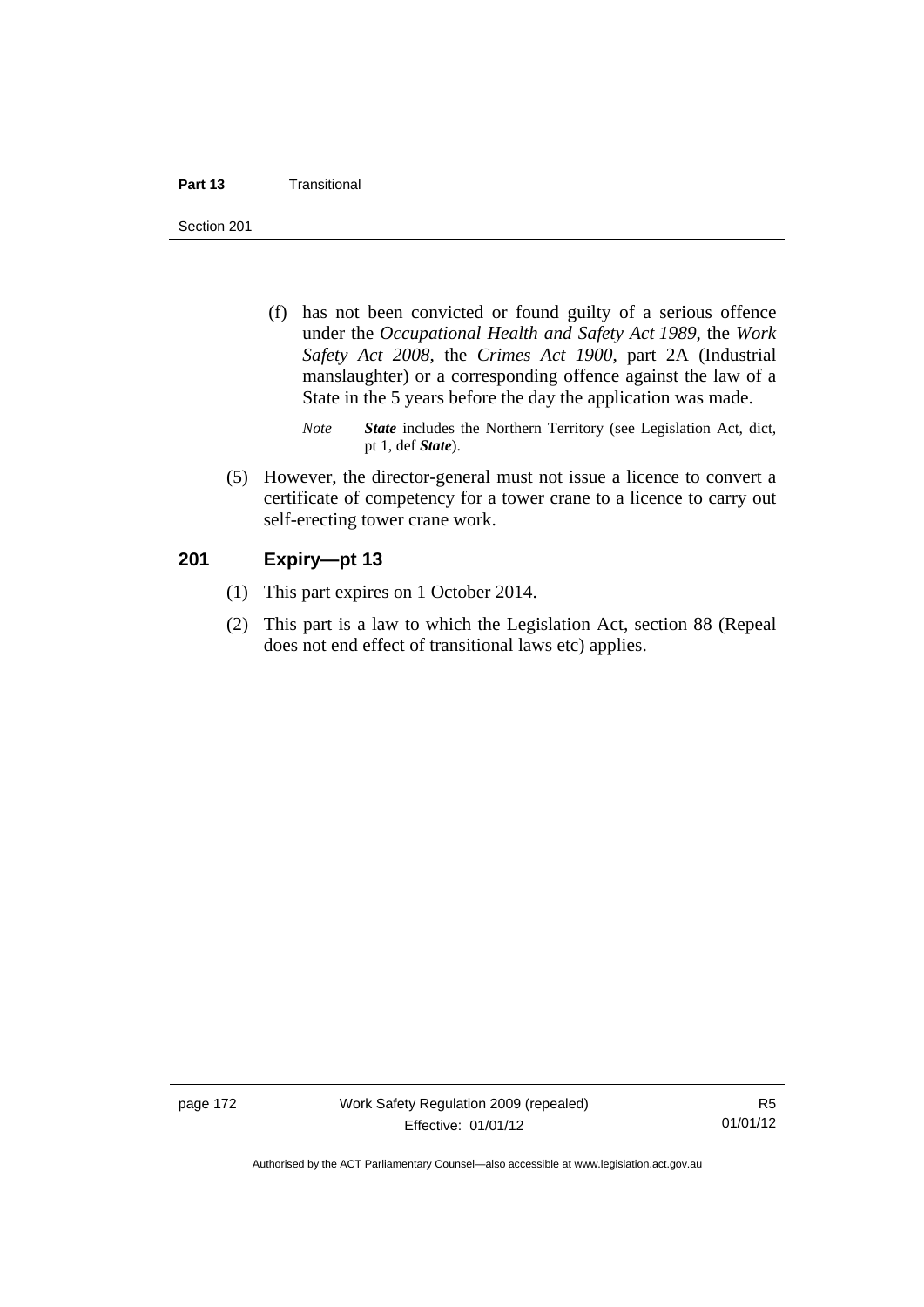# **Schedule 1** High risk work

(see s 119, def *high risk work*)

## **Part 1.1 Definitions—sch 1**

## **1.1 Boilers**

- (1) A *boiler* is a vessel or arrangement of vessels and interconnecting parts, in which steam or other vapour is generated, or water or other liquid is heated, at a pressure above atmospheric pressure, by fire, the products of combustion, electrical power or other similar method.
- (2) A *boiler* includes the valves, gauges, fittings, controls, boiler setting and any directly associated equipment.
- (3) A *boiler* ends at the first connection point after the first valve or valve assembly but does not include the following:
	- (a) a boiler that satisfies AS 2593 by having—
		- (i) an attendance category of unattended operation; or
		- (ii) an attendance category of limited attendance except to the extent that AS 2593 states that certain checks must be undertaken by an accredited operator;
	- (b) a vessel designed in a way that allows it to operate empty of the liquid or vapour that it is designed to heat without adversely affecting the structure or operation of the vessel;
	- (c) a direct-fired process heater;
	- (d) a Hobby Miniature Locomotive type boiler, made from steel and with an internal volume of not more than 50L and having a maximum working pressure of not more than 700kPa, or made from copper and with an internal volume of not more than 25L and having a maximum working pressure of not more than 700kPa, if—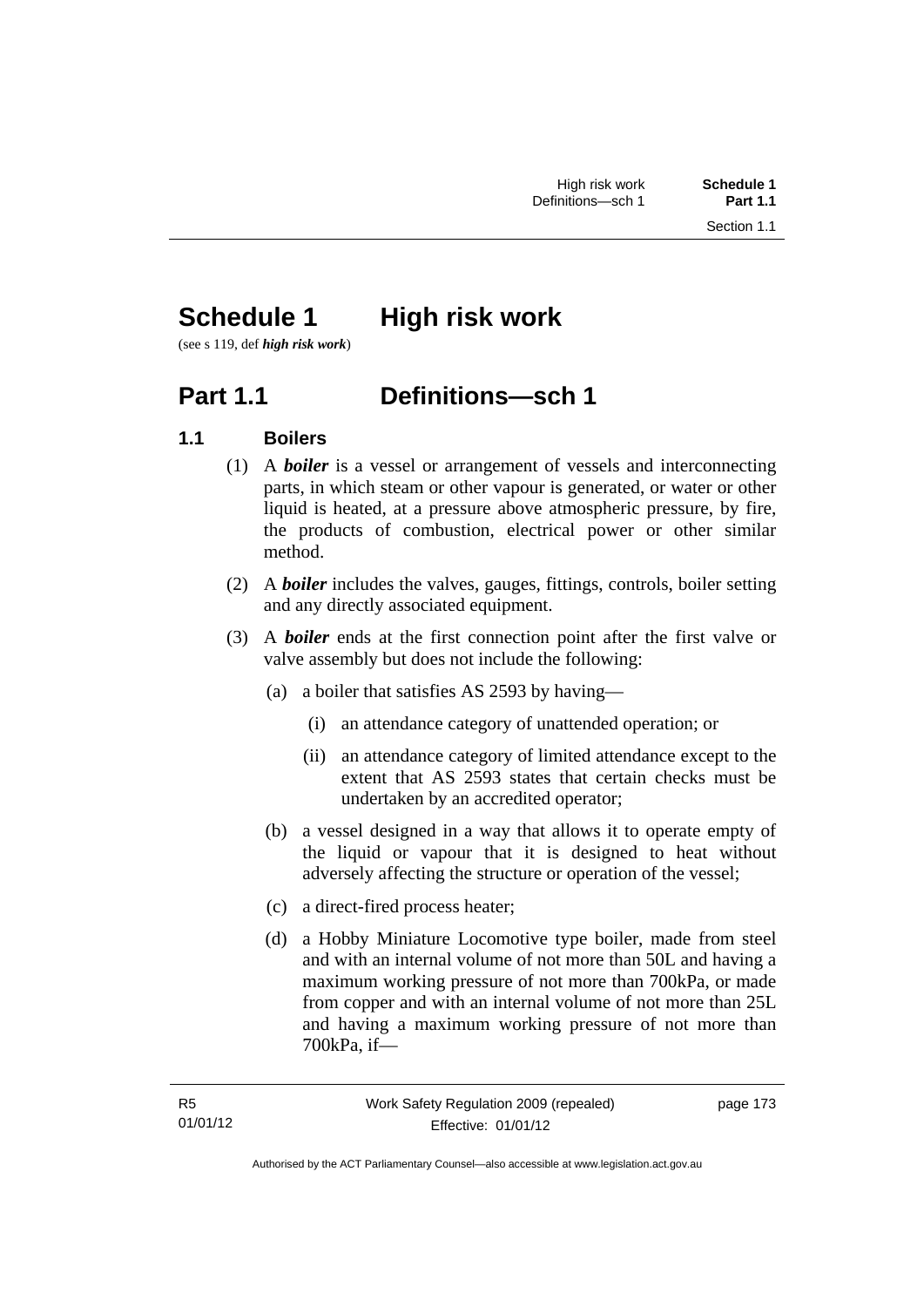- (i) during construction of the locomotive, the boiler is inspected in the way described in the Australian Miniature Boiler Safety Committee Code Part 1: Copper Boilers, or Part 2: Steel Boilers, as appropriate, by a person registered with the Committee and is certified by the person as having been inspected in that way; and
- (ii) the locomotive containing the boiler is in the charge of a person at least 18 years old whenever it is operated in a public place;
- (e) a hot drink dispenser having an internal volume of not more than 0.014 cubic metres and a heat output of not more than 5kW and a maximum working pressure of not more than 210kPa;
- (f) a fully flooded or pressurised liquid heating unit if the liquid is intended to be heated at a pressure above atmospheric pressure to a temperature not more 1° below the normal atmospheric boiling temperature of the liquid.

## **1.2 Boom-type elevating work platform**

- (1) A *boom-type elevating work platform* is a telescoping, hinged or articulated device, or any combination of those devices, used to support a platform on which people, equipment or materials may be elevated to carry out work, if the boom length is 11 metres or more.
- (2) The boom length is taken to be the greater of—
	- (a) the vertical distance from the floor of the platform to the ground supporting the elevating work platform when the platform is at its maximum height; and
	- (b) the nominal reach measured from the centre point of rotation to the outer edge of the platform when the platform is at its maximum extended position.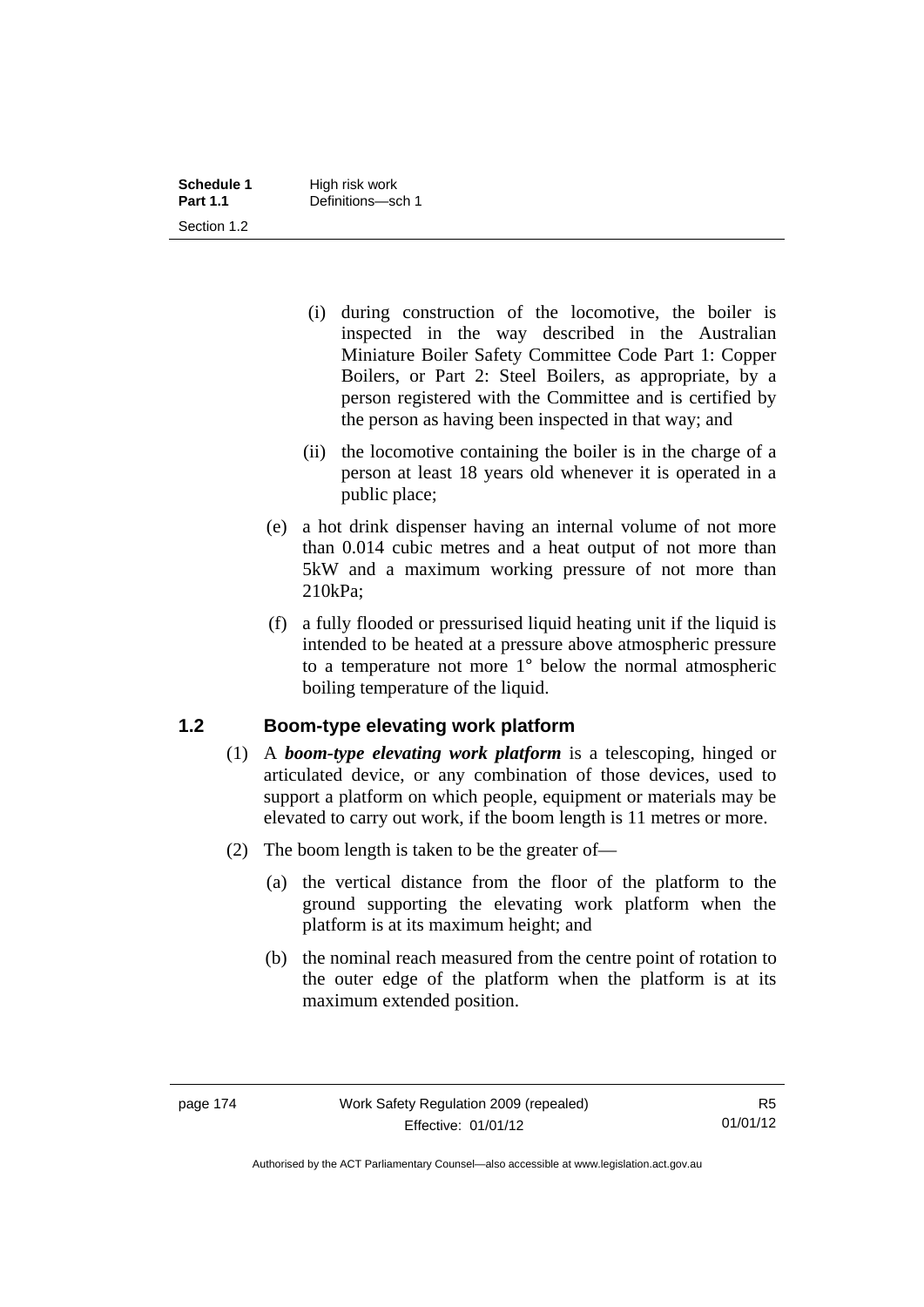### **1.3 Bridge crane**

- (1) A *bridge crane* is a crane that—
	- (a) consists of 1 or more bridge beams mounted at each end to an end carriage; and
	- (b) is capable of travelling along elevated runways; and
	- (c) has 1 or more hoisting mechanisms that can travel across the bridge beams.
- (2) A *bridge crane* does not include a crane that is controlled from a location remote to a permanent cabin or control station on the crane and has not more than 3 powered operations (hoist, raise and lower is 1 operation).

### **1.4 Crane**

- (1) A *crane* is plant designed to raise or lower a load or move it horizontally.
- (2) A *crane* does not include—
	- (a) an industrial lift-truck, earthmoving machinery or tractor; or
	- (b) a front-end loader, backhoe, excavator or similar plant designed for use as a crane; or
	- (c) a non-slewing mobile crane used only for towing motor vehicles; or
	- (d) an amusement structure, industrial robot or lift.

#### **1.5 Direct-fired process heater**

A *direct-fired process heater* is an arrangement of tubes comprising 1 or more coils located in the radiant zone or convection zone, or both, of a combustion chamber, the primary purpose of which is to raise the temperature of a process fluid circulated through the coils, to allow distillation, fractionation, reaction or other petrochemical

page 175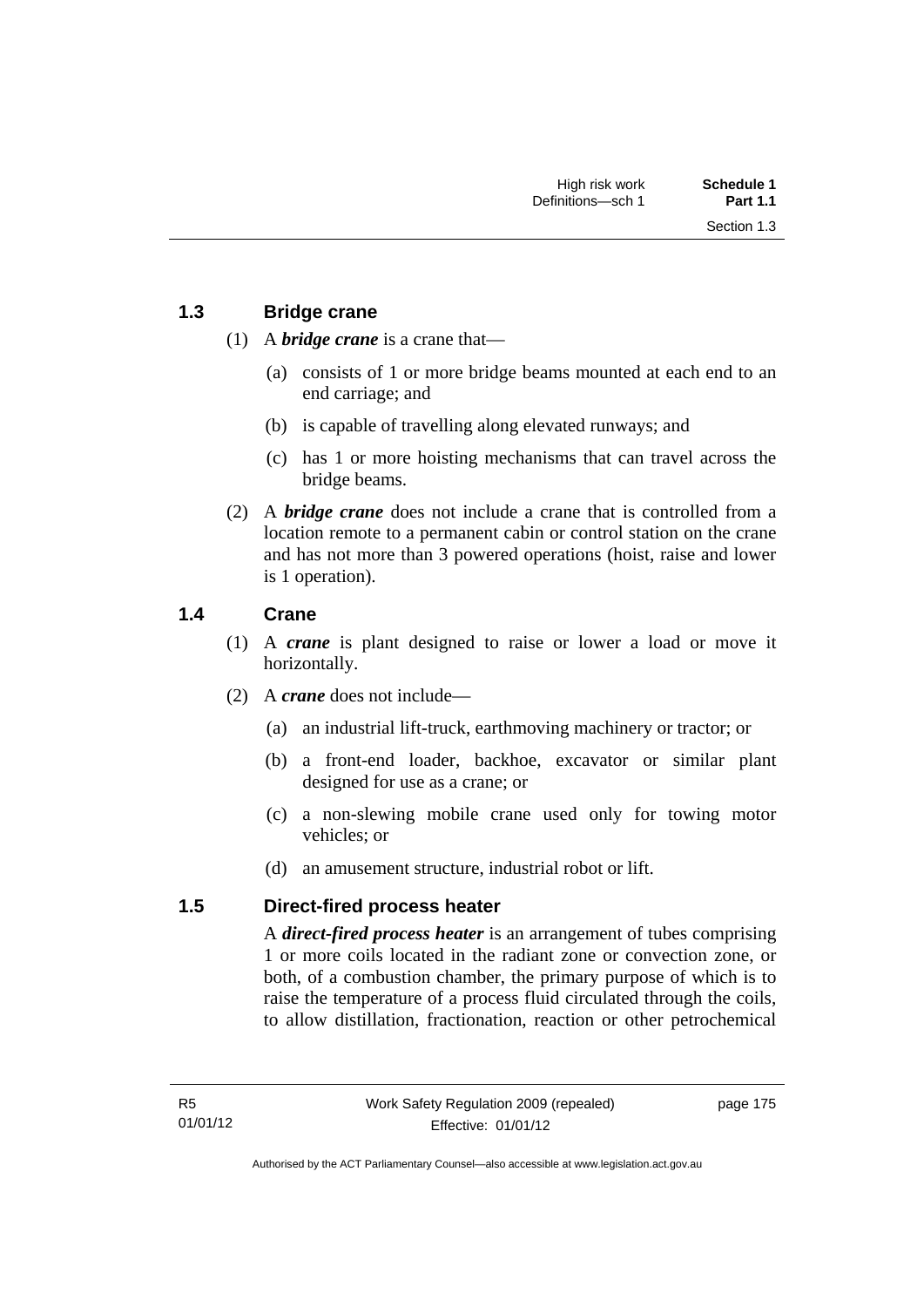| Schedule 1      | High risk work    |
|-----------------|-------------------|
| <b>Part 1.1</b> | Definitions-sch 1 |
| Section 1.6     |                   |

process of the process fluid, whether that fluid is liquid or gas, or a combination of liquid and gas.

#### **1.6 Derrick crane**

A *derrick crane* is a slewing strut-boom crane with the boom pivoted at the base of a mast that—

- (a) is guyed (a *guy-derrick*) or held by backstays (a *stiff-leg derrick*); and
- (b) is capable of luffing under load.

#### **1.7 Dogging work**

#### *Dogging work* is—

- (a) the application of slinging techniques, including the selection and inspection of lifting gear, for moving a load using a crane, hoist or other plant configured for use as a crane or hoist; or
- (b) directing an operator of a crane, hoist or other plant configured for use as a crane or hoist in the movement of a load, including when the load is out of the operator's view.

#### **1.8 Forklift truck**

- (1) A *forklift truck* is a powered industrial truck with—
	- (a) a mast; and
	- (b) an elevating load carriage with fork arms or other attachment.
- (2) A *forklift truck* does not include a pedestrian-operated industrial truck.

#### **1.9 Gantry crane**

- (1) A *gantry crane* is a crane that—
	- (a) consists of 1 or more bridge beams, supported at each end by legs mounted on end carriages; and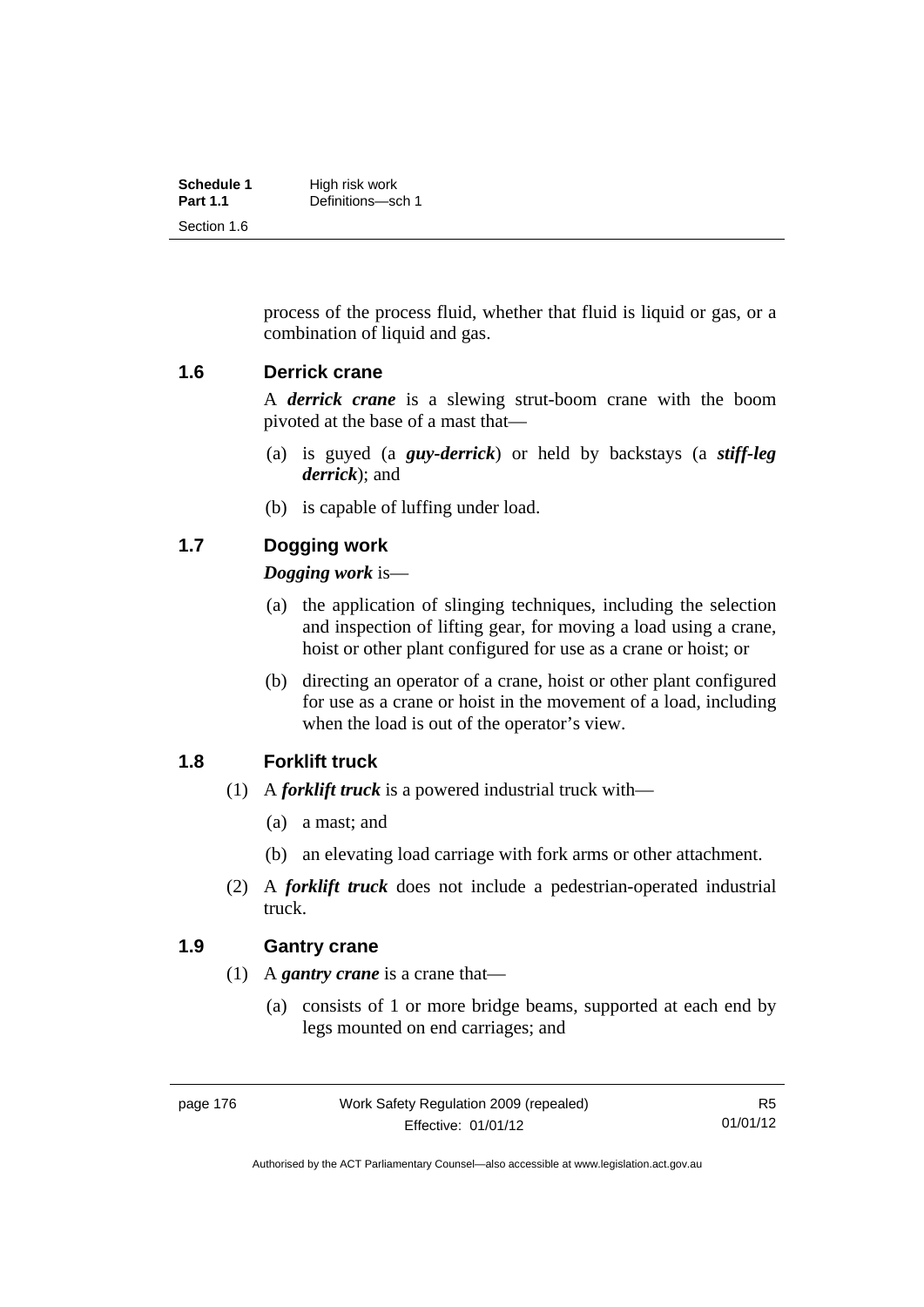Section 1.10

- (b) is capable of travelling on a supporting surface or deck level, whether or not fixed; and
- (c) has 1 or more hoisting units able to travel across a bridge beam.
- (2) A *gantry crane* does not include a crane that is controlled from a location remote to a permanent cabin or control station on the crane and has not more than 3 powered operations (hoist, raise and lower is 1 operation).

## **1.10 Hoist**

- (1) A *hoist* is plant designed for raising or lowering a load or people, or both.
- (2) A *hoist* includes a mast-climbing work platform, a scaffolding hoist and a serial hoist.
- (3) A *hoist* does not include a lift or building maintenance equipment.

## **1.11 Materials hoist**

A *materials hoist* is a hoist—

- (a) for hoisting goods or materials but not people; and
- (b) with a car, bucket or platform cantilevered from, and travelling up and down externally to, a face of the support structure.

## **1.12 Mobile crane**

A *mobile crane* is a crane that forms part of a vehicle.

## **1.13 Non-slewing mobile crane**

- (1) A *non-slewing mobile crane* is a mobile crane with a capacity of more than 3t incorporating a boom or jib that cannot be slewed.
- (2) A *non-slewing mobile crane* includes an articulated mobile crane and a locomotive crane, but does not include a vehicle tow truck.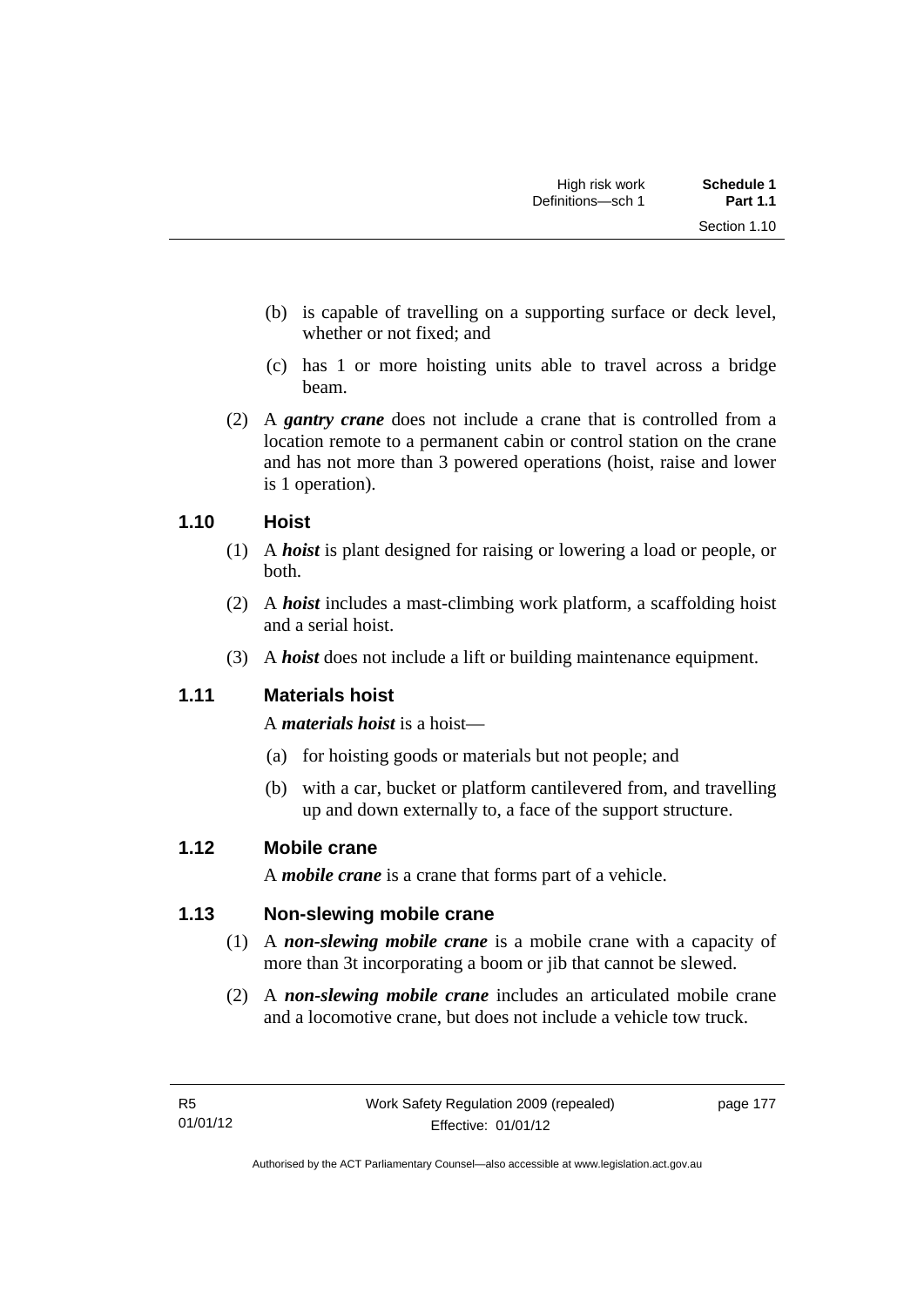| Schedule 1      | High risk work    |
|-----------------|-------------------|
| <b>Part 1.1</b> | Definitions-sch 1 |
| Section 1.14    |                   |

### **1.14 Order-picking forklift truck**

An *order-picking forklift truck* is a forklift truck with operator's controls that are incorporated in, and move with, the load carriage or lifting equipment.

#### **1.15 Outrigger**

 (1) An *outrigger* is an extendable member attached to a crane or hoist that rests on a support at the outer end to increase stability.

#### **1.16 Personnel and materials hoist**

- (1) A *personnel and materials hoist* is a hoist in which people, goods and materials may be hoisted.
- (2) A *personnel and materials hoist* may be a cantilever hoist, a tower hoist or a multiple winch operation, and includes the car, structure, machinery and other equipment associated with the hoist.

#### **1.17 Portal boom crane**

A *portal boom crane* is a boom crane or jib crane mounted on a portal frame that is supported on runways along which the crane travels.

#### **1.18 Reciprocating steam engine**

A *reciprocating steam engine* is equipment driven by steam acting on a piston under pressure causing the piston to move, if the piston diameter is greater than 250mm, and includes an expanding (steam) reciprocating engine.

#### **1.19 Rigging work**

- (1) *Rigging work* is the use of mechanical load-shifting equipment and associated gear—
	- (a) to move, place or secure a load using plant, equipment or members of a building or structure; or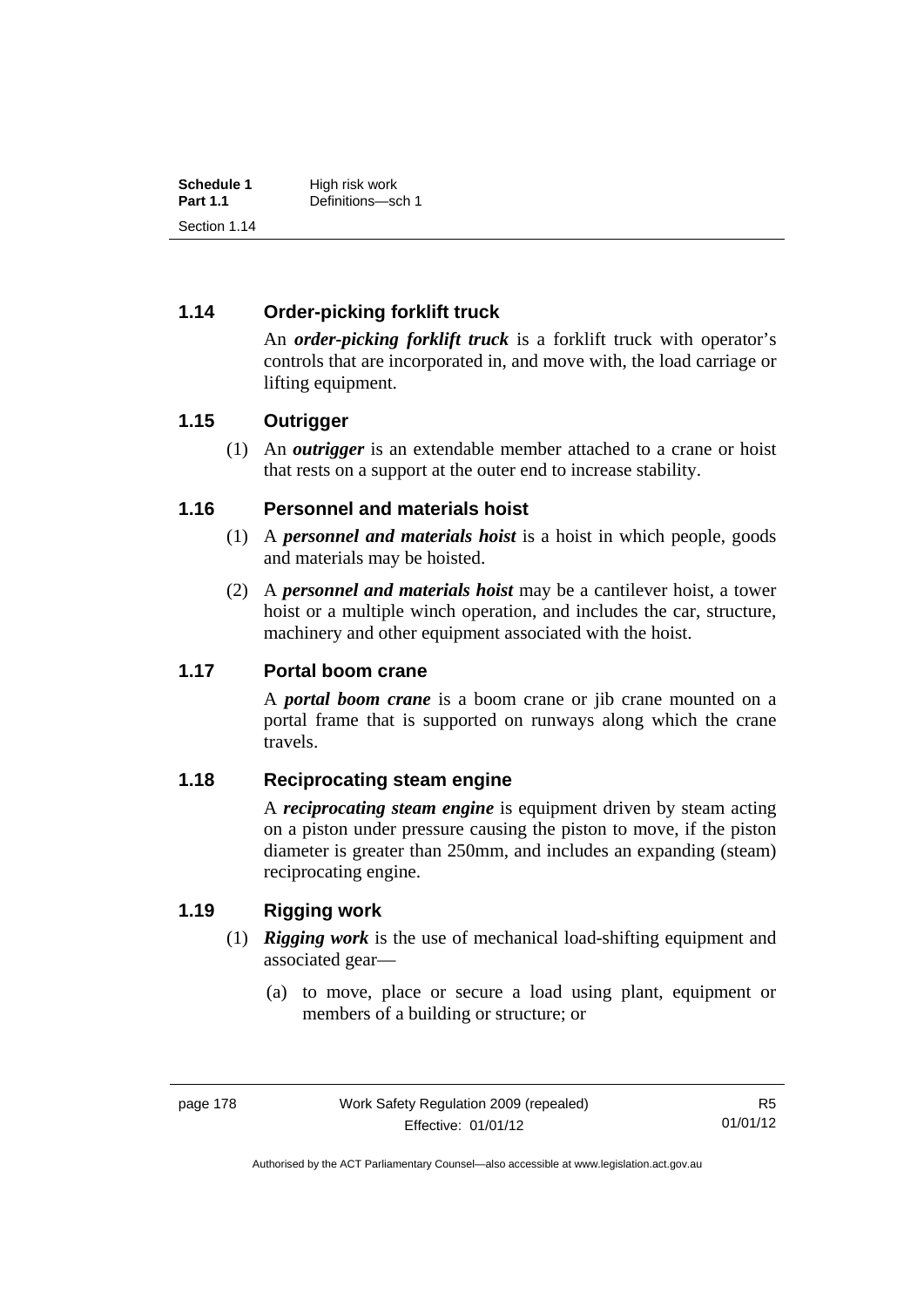Section 1.20

- (b) to ensure the stability of the members of a building or structure; or
- (c) to set up or dismantle a crane or hoist.
- (2) *Rigging work* does not include setting up a crane or hoist that only requires the positioning of integral outriggers or stabilisers.

### **1.20 Scaffolding work**

*Scaffolding work* is the erection, alteration or dismantling of a temporary structure specifically erected to support a platform from which a person or object could fall more than 4m.

### **1.21 Self-erecting tower crane**

A *self-erecting tower crane* is a tower crane that—

- (a) cannot be disassembled into a tower element and a boom or jib element; and
- (b) for which the erection and dismantling processes are inherent parts of the crane's function; and
- (c) can be transported between sites as a complete unit.

#### **1.22 Slewing mobile crane**

A *slewing mobile crane* is a mobile crane that incorporates a boom or jib capable of being slewed, but does not include a front-end loader, backhoe, excavator or other earthmoving equipment when configured for crane operation.

#### **1.23 Slinging techniques**

*Slinging techniques*, in relation to dogging work, are slinging techniques that require judgment to be exercised in relation to—

- (a) the suitability and condition of lifting gear; or
- (b) the slinging method, by consideration of the nature of the load, its mass and centre of gravity.

page 179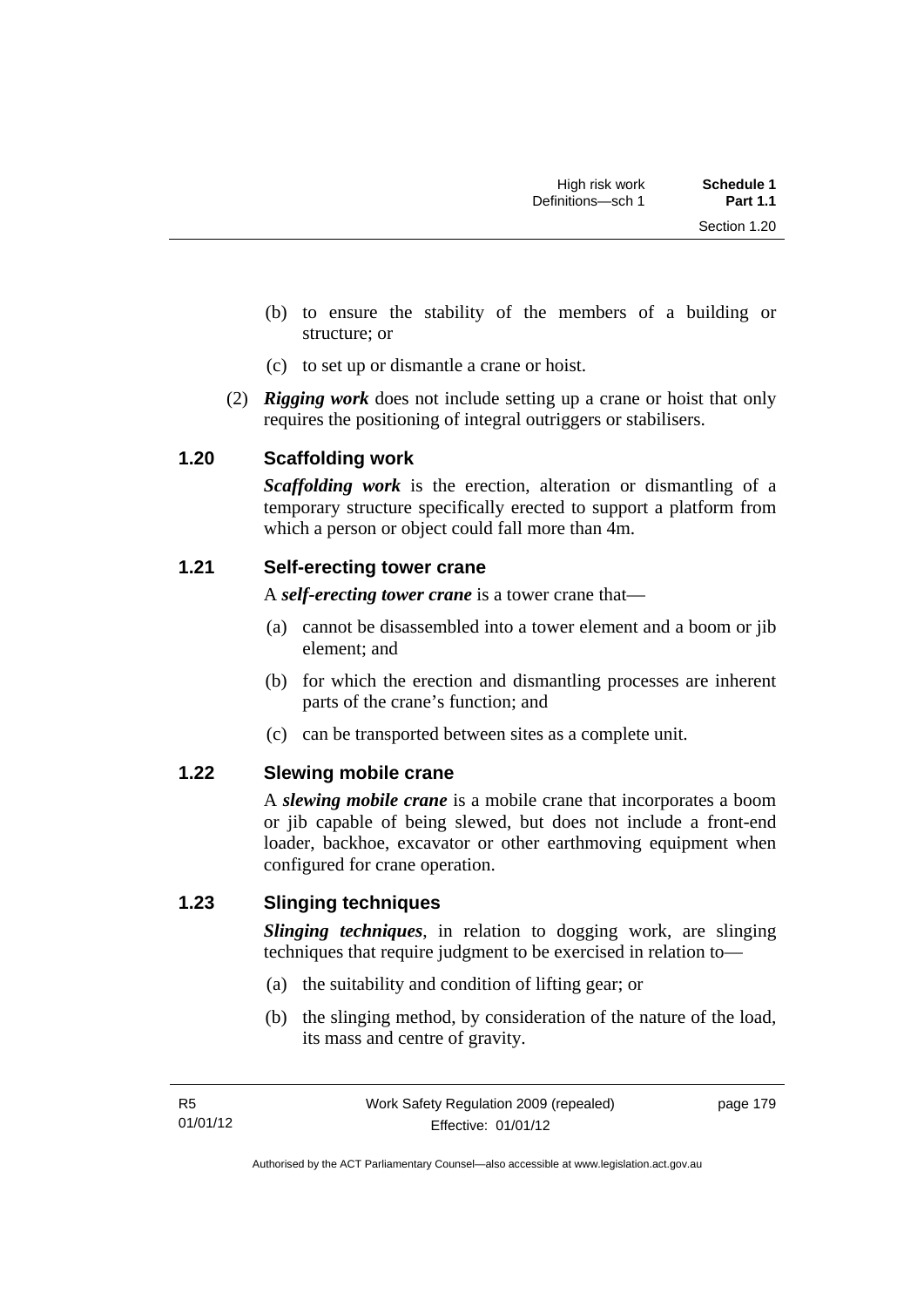| Schedule 1      | High risk work    |
|-----------------|-------------------|
| <b>Part 1.1</b> | Definitions-sch 1 |
| Section 1.24    |                   |

#### **1.24 Stabiliser**

A *stabiliser* is an extendable member used to increase stability, but not to hoist or level.

#### **1.25 Tower crane**

- (1) A *tower crane* is a boom crane or jib crane mounted on a demountable or permanent tower structure.
- (2) If the crane is a jib crane, the crane may be a horizontal or luffing jib type.

#### **1.26 Turbine**

- (1) A *turbine*
	- (a) is equipment—
		- (i) in which steam acting on a turbine or rotor causes a rotary motion; and
		- (ii) that produces a power output of not less than 500kW; and
	- (b) that—
		- (i) is multi-wheeled; or
		- (ii) is capable of a speed greater than 3600rpm; or
		- (iii) uses attached condensers; or
		- (iv) incorporates a multi-staged heat exchange extraction process.

#### **1.27 Vehicle-loading crane**

- (1) A *vehicle-loading crane* is a crane with a rated capacity of 10 metre tonnes, mounted on a vehicle for the principal purpose of loading and unloading the vehicle.
- (2) A *vehicle-loading crane* must be taken to have a rated capacity of 10 metre tonnes if, at 1 or more boom lengths, the maximum radius in metres at which a load may be lifted at the boom length,

R5 01/01/12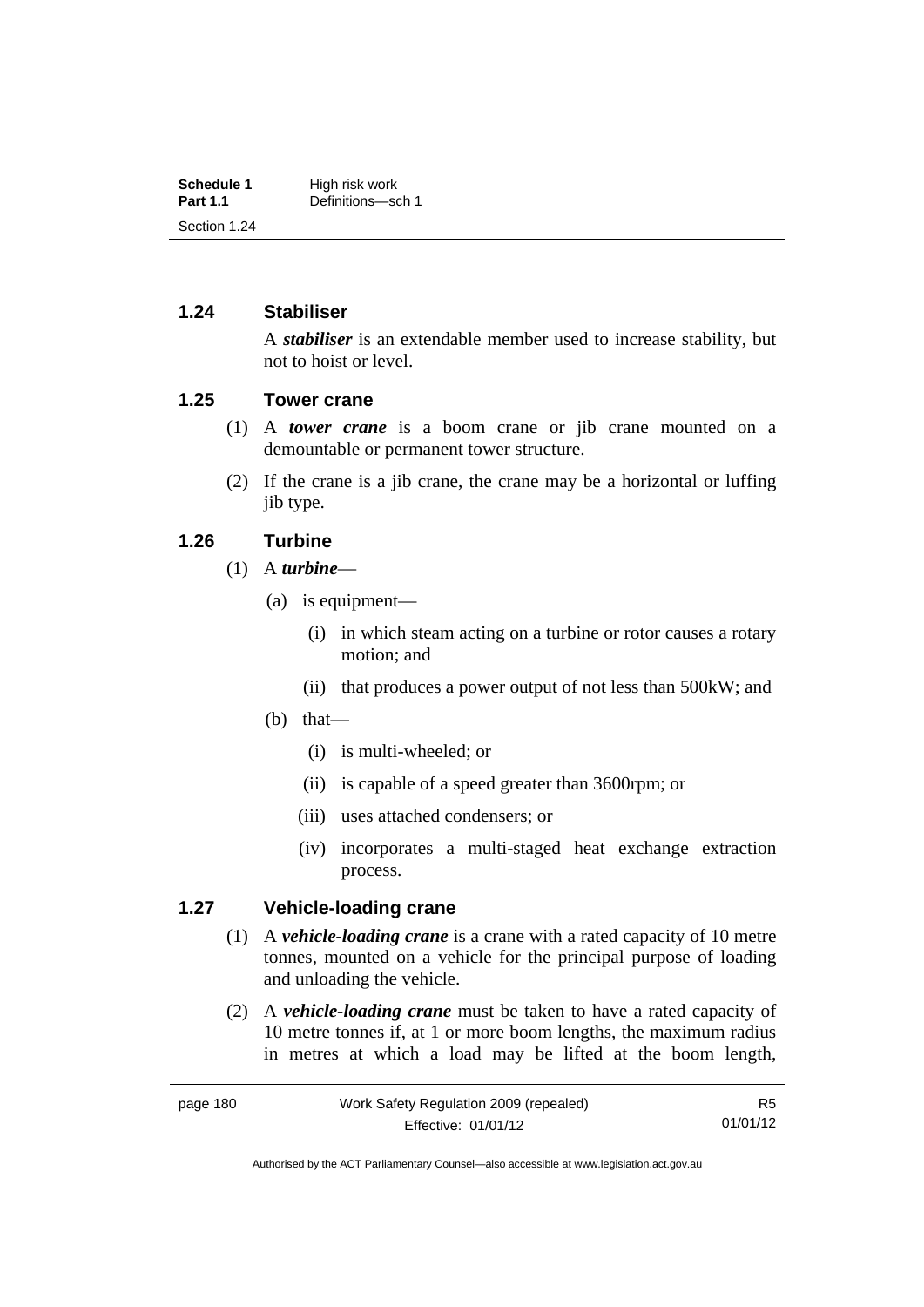multiplied by the working load limit in metric tons at the radius, equals or is greater than 10.0.

(3) A *vehicle-loading crane* does not include a vehicle tow truck.

### **1.28 Vehicle-mounted concrete-placing boom**

 (1) A *vehicle-mounted concrete-placing boom* is a mobile vehicle-mounted plant incorporating a knuckle boom that is capable of power-operated slewing or luffing to place concrete by pumping the concrete through a pipeline attached to, or forming part of, the boom.

## **Part 1.2 Classes of high risk work**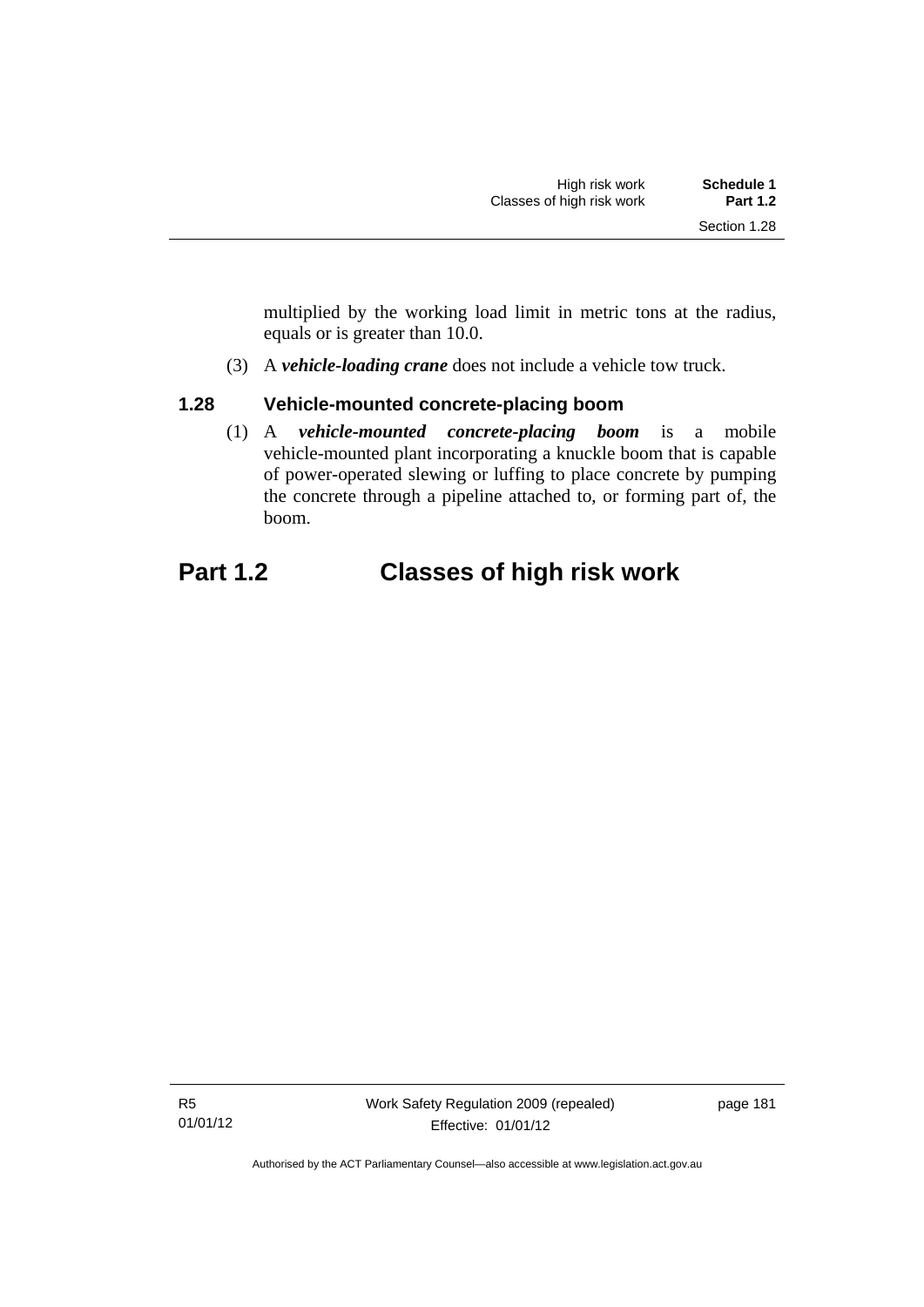**Schedule 1** High risk work **Part 1.2 Classes of high risk work** 

| column 1     | column <sub>2</sub> |     | column 3<br>description of work                                                                                       |  |
|--------------|---------------------|-----|-----------------------------------------------------------------------------------------------------------------------|--|
| item         | classes             |     |                                                                                                                       |  |
| $\mathbf{1}$ | basic scaffolding   |     | scaffolding work including scaffolding work<br>associated with the operation or use of 1 or more of the<br>following: |  |
|              |                     | (a) | a modular or prefabricated scaffold;                                                                                  |  |
|              |                     | (b) | a cantilevered materials hoist with a<br>maximum working load limit of up to 500kg;                                   |  |
|              |                     | (c) | ropes;                                                                                                                |  |
|              |                     | (d) | gin wheels;                                                                                                           |  |
|              |                     | (e) | safety nets or static lines;                                                                                          |  |
|              |                     | (f) | a bracket scaffold (tank and formwork);                                                                               |  |
|              |                     |     | but not scaffolding work associated with the operation<br>or use of 1 or more of the following:                       |  |
|              |                     | (a) | a cantilevered crane-loading platform;                                                                                |  |
|              |                     | (b) | a cantilevered scaffold;                                                                                              |  |
|              |                     | (c) | a spurred scaffold;                                                                                                   |  |
|              |                     | (d) | a barrow ramp or sloping platform;                                                                                    |  |
|              |                     | (e) | perimeter safety screens or shutters;                                                                                 |  |
|              |                     | (f) | a mast-climber;                                                                                                       |  |
|              |                     | (g) | a tube and coupler scaffold (including tube<br>and coupler covered ways and gantries);                                |  |
|              |                     | (h) | a hung scaffold, including a scaffold hanging<br>from tubes, wire ropes or chains;                                    |  |
|              |                     | (i) | a suspended scaffold                                                                                                  |  |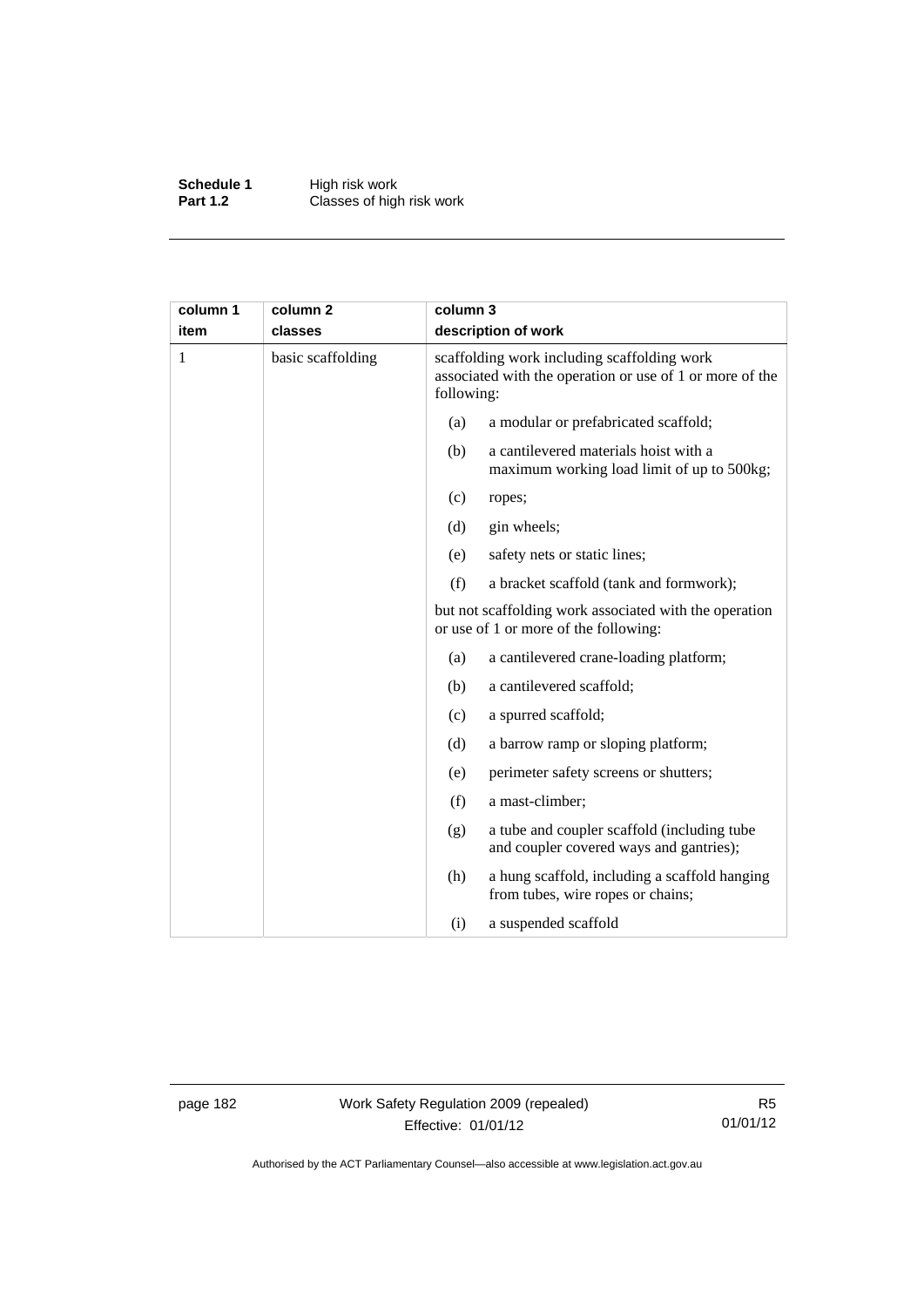| column 1 | column <sub>2</sub>         | column 3                                                                                                                            |  |  |
|----------|-----------------------------|-------------------------------------------------------------------------------------------------------------------------------------|--|--|
| item     | classes                     | description of work                                                                                                                 |  |  |
| 2        | intermediate<br>scaffolding | all basic scaffolding work together with scaffolding<br>work associated with the operation or use of 1 or more<br>of the following: |  |  |
|          |                             | a cantilevered crane-loading platform;<br>(a)                                                                                       |  |  |
|          |                             | a cantilevered scaffold;<br>(b)                                                                                                     |  |  |
|          |                             | (c)<br>a spurred scaffold;                                                                                                          |  |  |
|          |                             | a barrow ramp or sloping platform;<br>(d)                                                                                           |  |  |
|          |                             | perimeter safety screens or shutters;<br>(e)                                                                                        |  |  |
|          |                             | a mast-climber;<br>(f)                                                                                                              |  |  |
|          |                             | a tube and coupler scaffold (including tube<br>(g)<br>and coupler covered ways and gantries);                                       |  |  |
|          |                             | but not scaffolding work associated with the operation<br>or use of 1 or more of the following:                                     |  |  |
|          |                             | a hung scaffold, including a scaffold hanging<br>(a)<br>from tubes, wire ropes or chains;                                           |  |  |
|          |                             | (b)<br>a suspended scaffold                                                                                                         |  |  |
| 3        | advanced scaffolding        | all intermediate scaffolding work together with all<br>other scaffolding work associated with the operation or<br>use of-           |  |  |
|          |                             | a hung scaffold, including a scaffold hanging<br>(a)<br>from tubes, wire ropes or chains; or                                        |  |  |
|          |                             | a suspended scaffold<br>(b)                                                                                                         |  |  |
| 4        | dogging                     | dogging work                                                                                                                        |  |  |

page 183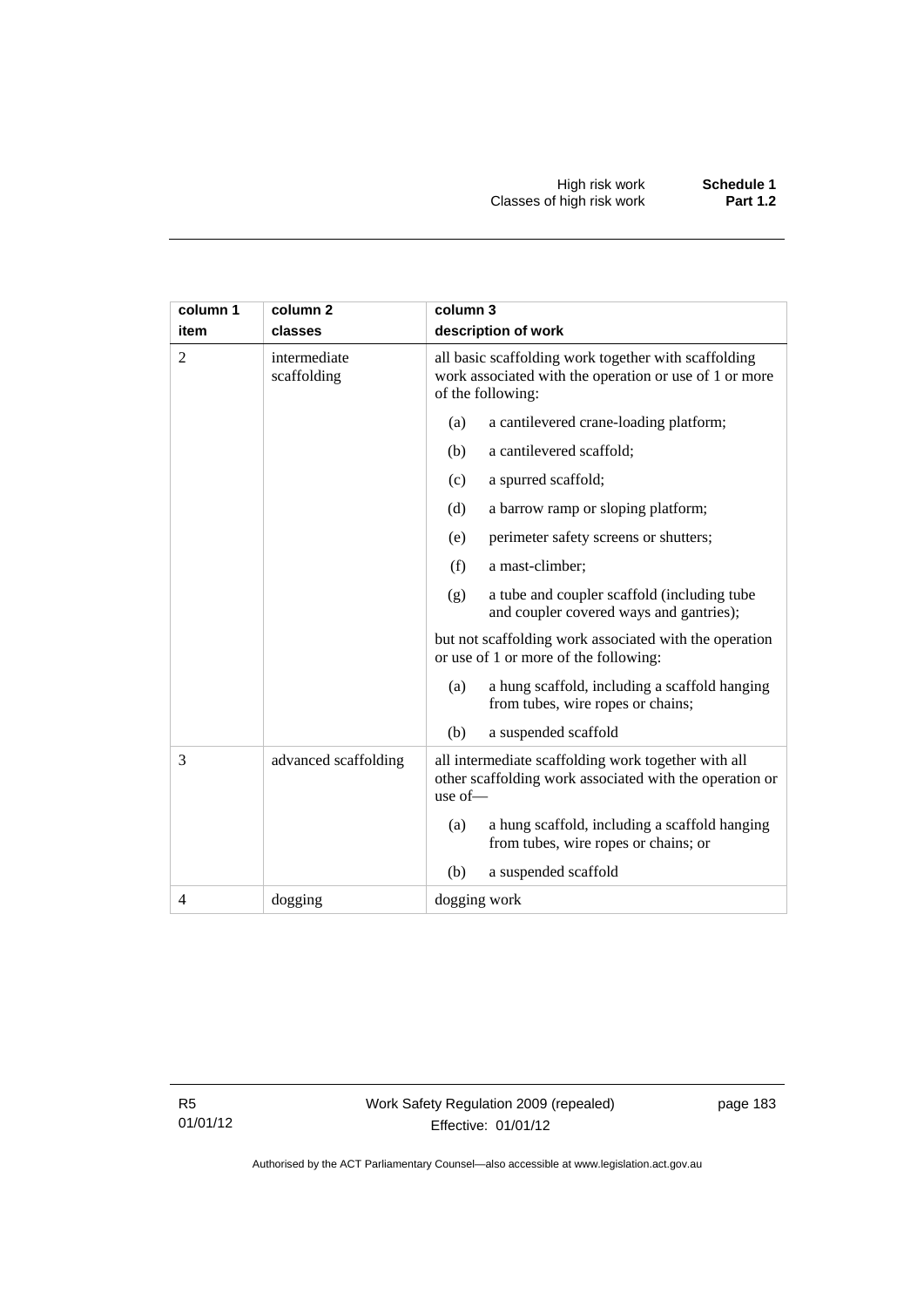**Schedule 1** High risk work **Part 1.2 Classes of high risk work** 

| column 1 | column <sub>2</sub> |            | column 3<br>description of work                                                        |  |
|----------|---------------------|------------|----------------------------------------------------------------------------------------|--|
| item     | classes             |            |                                                                                        |  |
| 5        | basic rigging       |            | dogging work together with rigging work associated<br>with 1 or more of the following: |  |
|          |                     | (a)        | movement of plant or equipment;                                                        |  |
|          |                     | (b)        | steel erection;                                                                        |  |
|          |                     | (c)        | hoists (other than hoists with jibs or<br>self-climbing hoists);                       |  |
|          |                     | (d)        | placement of pre-cast concrete;                                                        |  |
|          |                     | (e)        | safety nets or static lines;                                                           |  |
|          |                     | (f)        | perimeter safety screens or shutters;                                                  |  |
|          |                     | (g)        | cantilevered crane-loading platforms;                                                  |  |
|          |                     | following: | but not rigging work associated with 1 or more of the                                  |  |
|          |                     | (a)        | load-equalising gear;                                                                  |  |
|          |                     | (b)        | cranes, conveyors, dredges or excavators;                                              |  |
|          |                     | (c)        | tilt slabs;                                                                            |  |
|          |                     | (d)        | hoists with jibs or self-climbing hoists;                                              |  |
|          |                     | (e)        | demolition;                                                                            |  |
|          |                     | (f)        | dual lifts;                                                                            |  |
|          |                     | (g)        | gin poles or shear legs;                                                               |  |
|          |                     | (h)        | flying foxes or cableways;                                                             |  |
|          |                     | (i)        | guyed derricks or structures;                                                          |  |
|          |                     | (j)        | suspended scaffolds;                                                                   |  |
|          |                     | (k)        | fabricated hung scaffolds                                                              |  |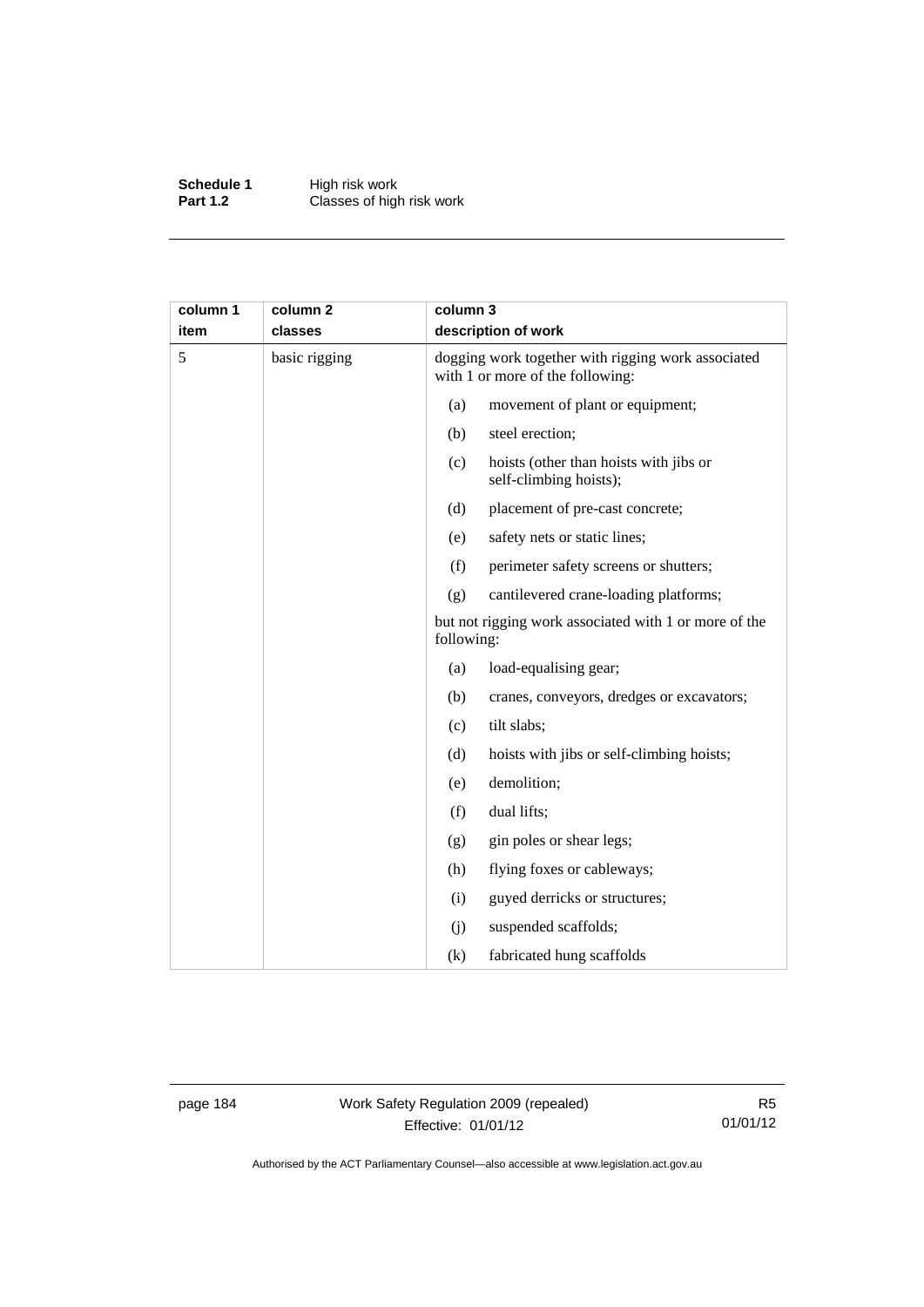| column 1<br>item | column 2<br>classes          | column 3<br>description of work                                                                                                       |
|------------------|------------------------------|---------------------------------------------------------------------------------------------------------------------------------------|
| 6                | intermediate rigging         | all basic rigging work together with rigging work<br>associated with 1 or more of the following:                                      |
|                  |                              | (a)<br>load-equalising gear;                                                                                                          |
|                  |                              | (b)<br>cranes, conveyors, dredges or excavators;                                                                                      |
|                  |                              | (c)<br>tilt slabs;                                                                                                                    |
|                  |                              | hoists with jibs or self-climbing hoists;<br>(d)                                                                                      |
|                  |                              | demolition;<br>(e)                                                                                                                    |
|                  |                              | (f)<br>dual lifts;                                                                                                                    |
|                  |                              | but not rigging work associated with 1 or more of the<br>following:                                                                   |
|                  |                              | (a)<br>gin poles or shearlegs;                                                                                                        |
|                  |                              | flying foxes or cableways;<br>(b)                                                                                                     |
|                  |                              | guyed derricks or structures;<br>(c)                                                                                                  |
|                  |                              | (d)<br>suspended scaffolds;                                                                                                           |
|                  |                              | (e)<br>fabricated hung scaffolds                                                                                                      |
| 7                | advanced rigging             | all intermediate rigging work together with rigging<br>work associated with 1 or more of the following:                               |
|                  |                              | gin poles or shearlegs;<br>(a)                                                                                                        |
|                  |                              | flying foxes or cableways;<br>(b)                                                                                                     |
|                  |                              | guyed derricks or structures;<br>(c)                                                                                                  |
|                  |                              | (d)<br>suspended scaffolds;                                                                                                           |
|                  |                              | fabricated hung scaffolds<br>(e)                                                                                                      |
| 8                | tower crane                  | operating a tower crane other than a self-erecting<br>tower crane, but not dogging work associated with the<br>operation of the crane |
| 9                | self-erecting tower<br>crane | operating a self-erecting tower crane but not dogging<br>work associated with the operation of the crane                              |

#### Work Safety Regulation 2009 (repealed) Effective: 01/01/12

page 185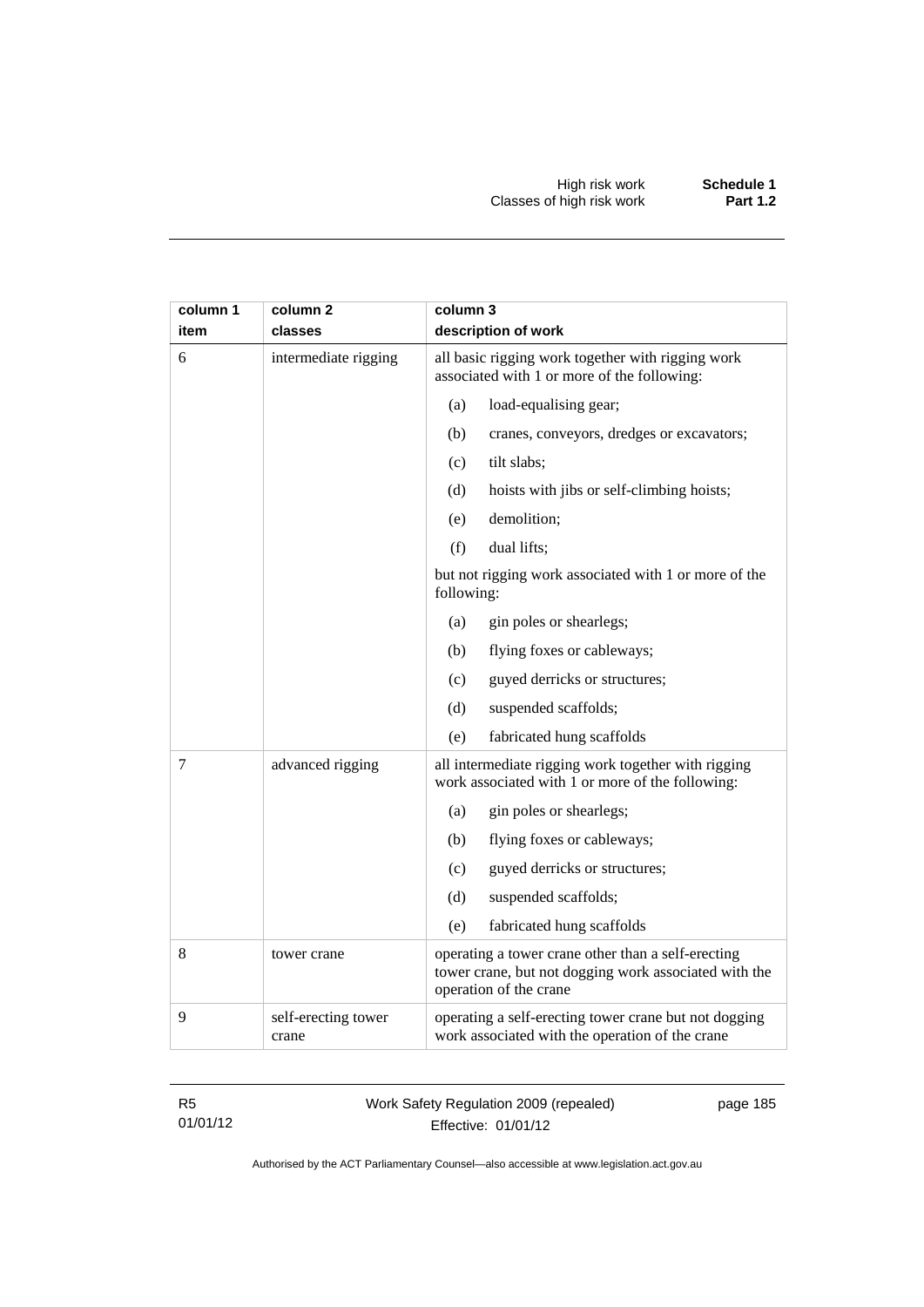**Schedule 1** High risk work **Part 1.2 Classes of high risk work** 

| column 1 | column <sub>2</sub>                                              | column 3                                                                                                                                     |
|----------|------------------------------------------------------------------|----------------------------------------------------------------------------------------------------------------------------------------------|
| item     | classes                                                          | description of work                                                                                                                          |
| 10       | derrick crane                                                    | operating a derrick crane but not dogging work<br>associated with the operation of the crane                                                 |
| 11       | portal boom crane                                                | operating a portal boom crane but not dogging work<br>associated with the operation of the crane                                             |
| 12       | bridge and gantry<br>crane                                       | operating a bridge crane or gantry crane but not<br>dogging work associated with the operation of the<br>crane                               |
| 13       | vehicle-loading crane                                            | operating a vehicle-loading crane but not dogging<br>work associated with the operation of the crane                                         |
| 14       | non-slewing mobile<br>crane                                      | operating a non-slewing mobile crane but not dogging<br>work associated with the operation of the crane                                      |
| 15       | slewing mobile crane<br>with a capacity of not<br>more than 20t  | operating a slewing mobile crane with a capacity of<br>not more than 20t but not dogging work associated<br>with the operation of the crane  |
| 16       | slewing mobile crane<br>with a capacity of not<br>more than 60t  | operating a slewing mobile crane with a capacity of<br>not more than 60t but not dogging work associated<br>with the operation of the crane  |
| 17       | slewing mobile crane<br>with a capacity of not<br>more than 100t | operating a slewing mobile crane with a capacity of<br>not more than 100t but not dogging work associated<br>with the operation of the crane |
| 18       | slewing mobile crane<br>with a capacity of over<br>100t          | operating a slewing mobile crane with a capacity of<br>over 100t but not dogging work associated with the<br>operation of the crane          |
| 19       | materials hoist                                                  | operating a materials hoist but not dogging work<br>associated with the operation of the hoist                                               |
| 20       | personnel and<br>materials hoist                                 | operating a materials hoist or personnel and materials<br>hoist but not dogging work associated with the<br>operation of the hoist           |
| 21       | boom-type elevating<br>work platform                             | operating a boom-type elevating work platform                                                                                                |
| 22       | vehicle-mounted<br>concrete-placing boom                         | operating a vehicle-mounted concrete-placing boom                                                                                            |

page 186 Work Safety Regulation 2009 (repealed) Effective: 01/01/12

R5 01/01/12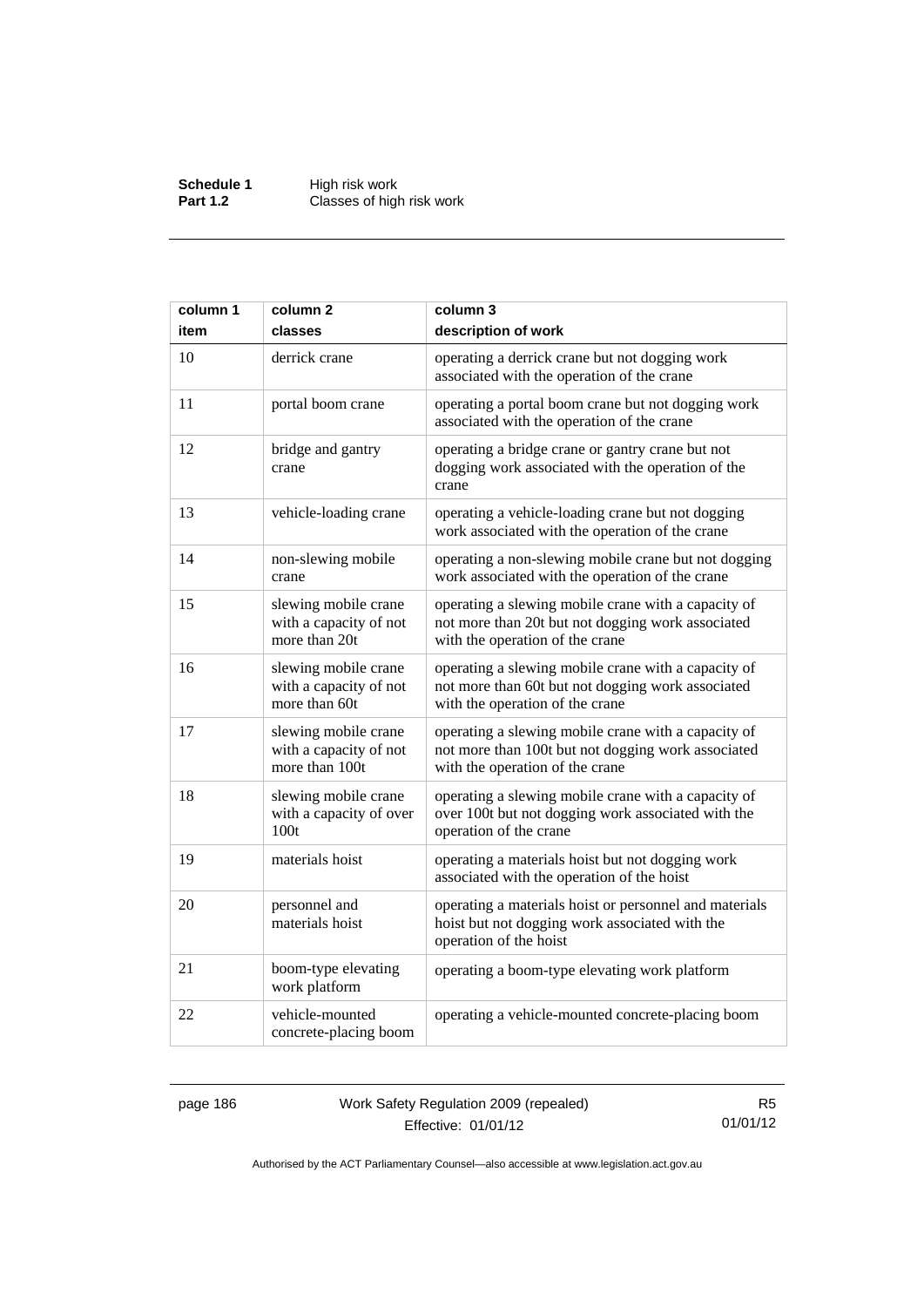| column 1<br>item | column <sub>2</sub><br>classes   | column 3<br>description of work                                                                      |  |  |
|------------------|----------------------------------|------------------------------------------------------------------------------------------------------|--|--|
| 23               | forklift truck                   | operating a forklift truck other than an order-picking<br>forklift truck                             |  |  |
| 24               | order-picking forklift<br>truck  | operating an order-picking forklift truck                                                            |  |  |
| 25               | basic boiler operation           | operating a boiler with the following features:                                                      |  |  |
|                  |                                  | a single fixed combustion air supply;<br>(a)                                                         |  |  |
|                  |                                  | a non-modulating single heat source;<br>(b)                                                          |  |  |
|                  |                                  | a fixed firing rate;<br>(c)                                                                          |  |  |
|                  |                                  | but not with any of the following features:                                                          |  |  |
|                  |                                  | a modulating combustion air supply;<br>(a)                                                           |  |  |
|                  |                                  | (b)<br>a modulating heat source;                                                                     |  |  |
|                  |                                  | (c)<br>a superheater;                                                                                |  |  |
|                  |                                  | (d)<br>an economiser;                                                                                |  |  |
|                  |                                  | (e)<br>multiple fuel types which may be fired<br>simultaneously                                      |  |  |
| 26               | intermediate boiler<br>operation | all basic boiler operations, together with operating a<br>boiler with any of the following features: |  |  |
|                  |                                  | a modulating combustion air supply;<br>(a)                                                           |  |  |
|                  |                                  | a modulating heat source;<br>(b)                                                                     |  |  |
|                  |                                  | (c)<br>a superheater;                                                                                |  |  |
|                  |                                  | (d)<br>an economiser;                                                                                |  |  |
|                  |                                  | but not with multiple fuel types which may be fired<br>simultaneously                                |  |  |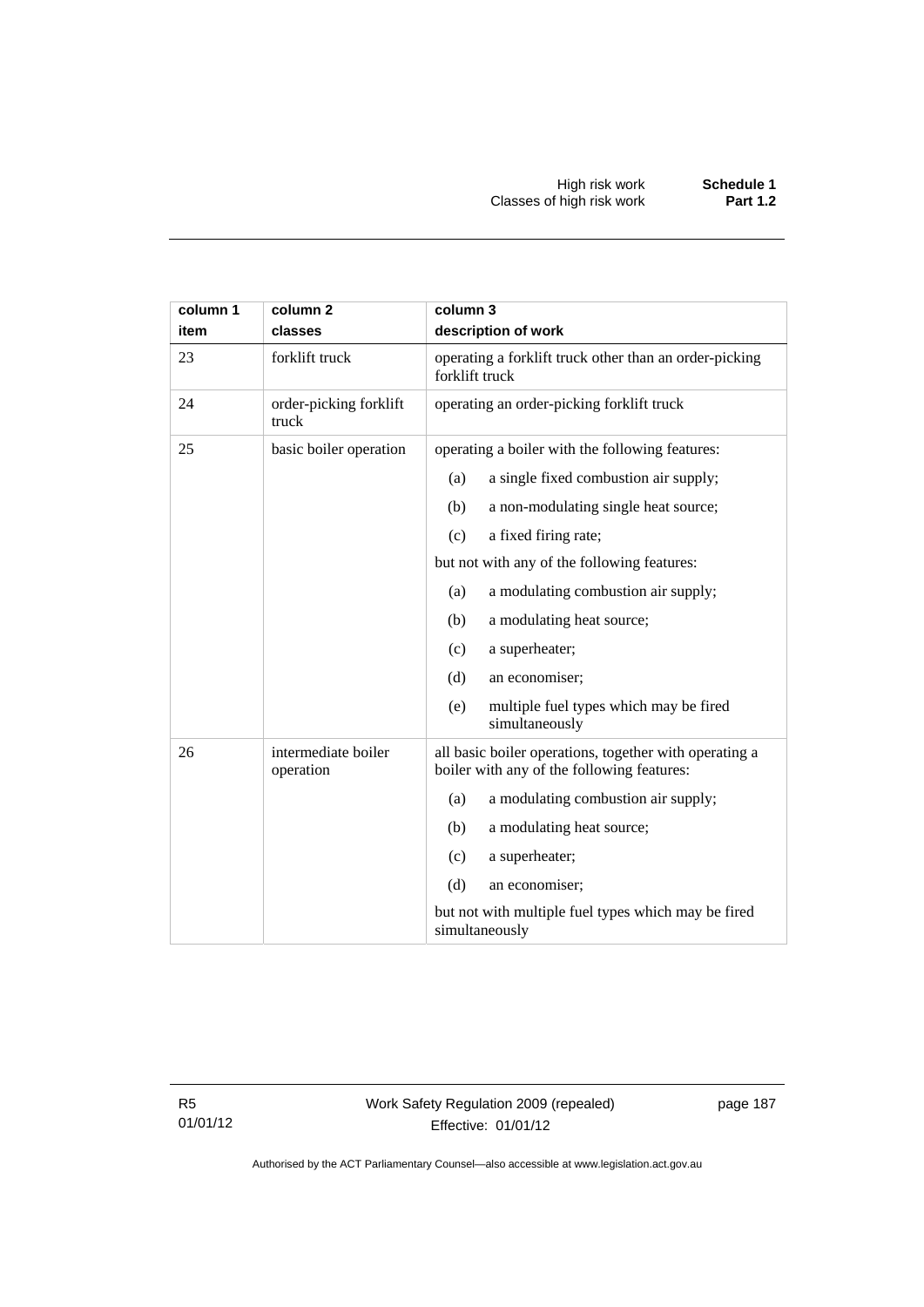**Schedule 1** High risk work **Part 1.2 Classes of high risk work** 

| column 1<br>item | column 2<br>classes           | column 3<br>description of work                                                                                                                                                                                                               |  |
|------------------|-------------------------------|-----------------------------------------------------------------------------------------------------------------------------------------------------------------------------------------------------------------------------------------------|--|
| 27               | advanced boiler<br>operation  | all intermediate boiler operations together with<br>operating a boiler with multiple fuel types which may<br>be fired simultaneously                                                                                                          |  |
|                  |                               | <b>Note</b><br>a boiler is not taken to be capable of being<br>fired by multiple fuel types simultaneously<br>only because it changes fuel types during<br>start sequences or is fired by different grades<br>of the same fuel simultaneously |  |
| 28               | turbine operation             | operating a turbine.                                                                                                                                                                                                                          |  |
| 29               | reciprocating steam<br>engine | operating a reciprocating steam engine.                                                                                                                                                                                                       |  |

page 188 Work Safety Regulation 2009 (repealed) Effective: 01/01/12

R5 01/01/12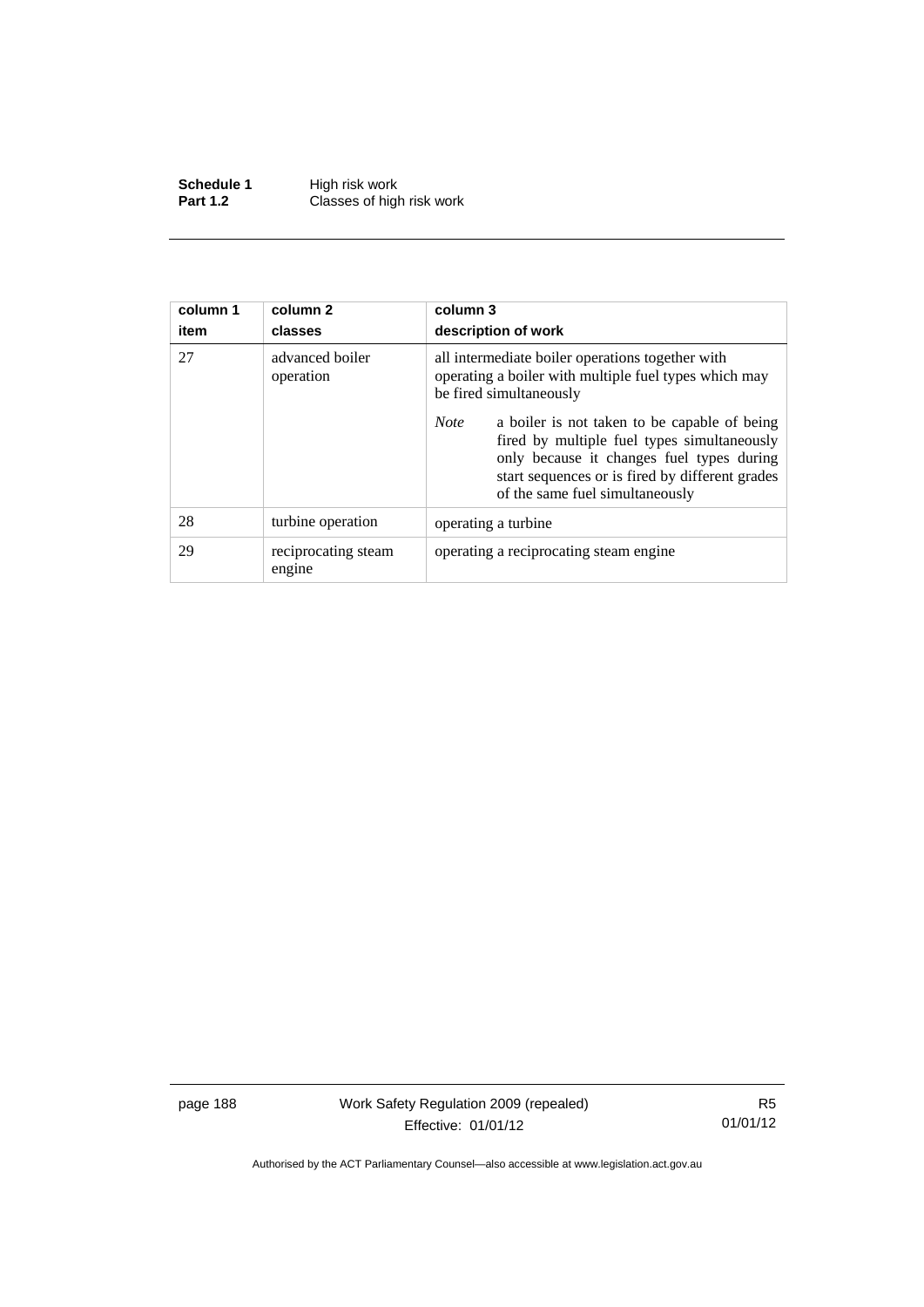# **Schedule 2 Corresponding laws**

(see s 119, def *corresponding law*)

*Occupational Health and Safety Act 2000* (NSW) *Occupational Health and Safety Regulation 2001* (NSW) *Occupational Health and Safety Act 2004* (Vic) *Occupational Health and Safety Regulations 2007* (Vic) *Workplace Health and Safety Act 1995* (Qld) *Workplace Health and Safety Regulation 2008* (Qld) *Occupational Health, Safety and Welfare Act 1986* (SA) *Occupational Health, Safety and Welfare Regulations 1995* (SA) *Occupational Safety and Health Act 1984* (WA) *Occupational Safety and Health Regulations 1996* (WA) *Workplace Health and Safety Act 1995* (Tas) *Workplace Health and Safety Regulations 1998* (Tas) *Workplace Health and Safety Act 2007* (NT) *Workplace Health and Safety Regulations* (NT)

R5 01/01/12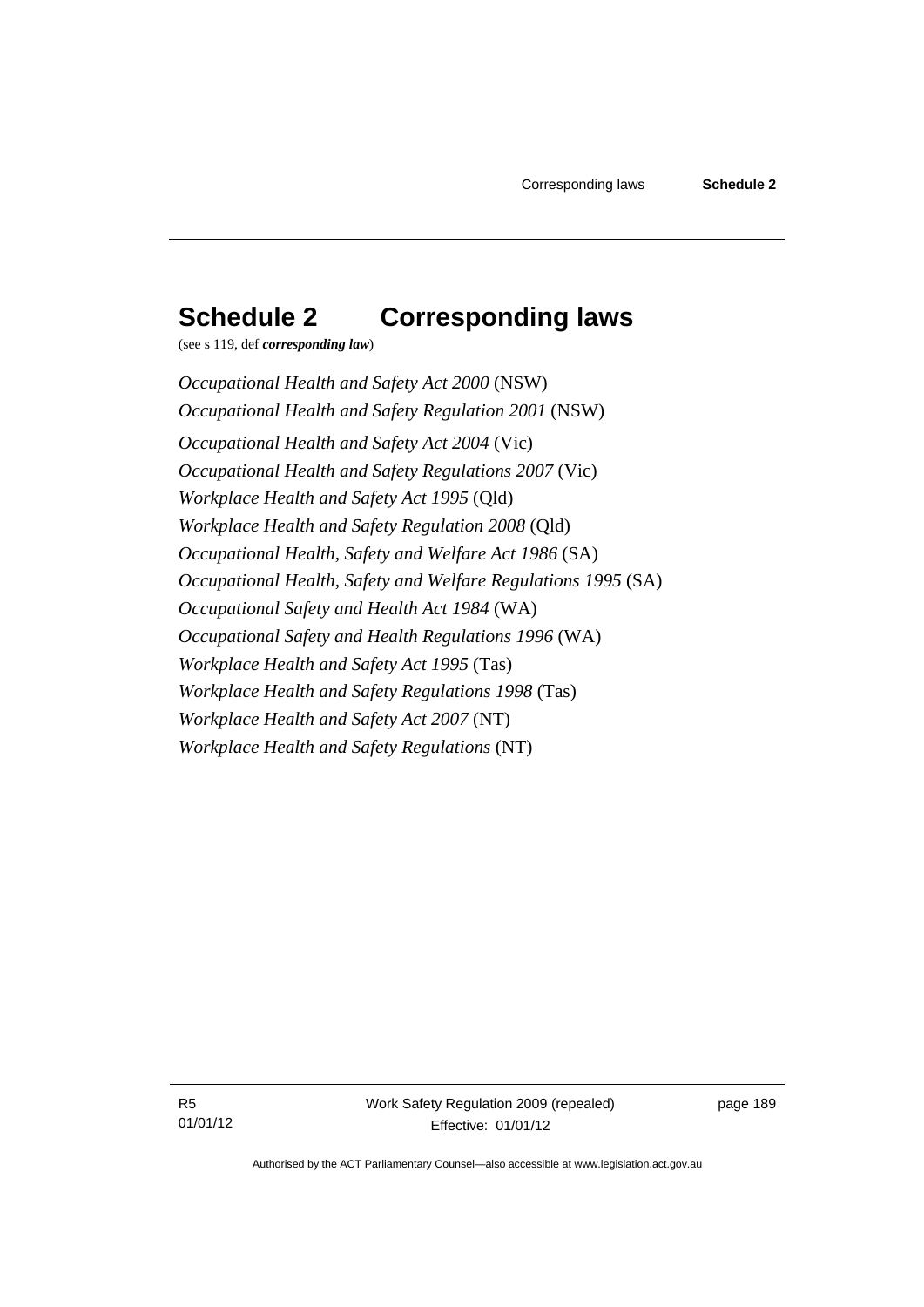**Schedule 3** Reviewable decisions<br>**Part 3.1** Reviewable decisions **Part 3.1** Reviewable decisions

# **Schedule 3 Reviewable decisions**

(see pt 11)

## **Part 3.1 Reviewable decisions**

| column 1<br>item | column <sub>2</sub><br>section | column 3<br>decision                                                                     | column 4<br>entity                                                                                                                                            | column 5<br>decision-<br>maker |
|------------------|--------------------------------|------------------------------------------------------------------------------------------|---------------------------------------------------------------------------------------------------------------------------------------------------------------|--------------------------------|
| 1                | Act, 55                        | direct employer<br>to arrange<br>election of work<br>safety committee                    | employer directed to<br>arrange election of work<br>safety committee                                                                                          | director-general               |
| $\overline{2}$   | Act, 55A                       | direct employers<br>in an industry to<br>arrange election<br>of work safety<br>committee | employers directed to<br>arrange election of work<br>safety committee                                                                                         | director-general               |
| 3                | Act, 57                        | decision made in<br>arbitration of<br>dispute                                            | person adversely affected<br>by decision made in<br>arbitration of dispute                                                                                    | director-general               |
| $\overline{4}$   | Act, 85                        | seize anything at<br>premises                                                            | person with a<br>$\bullet$<br>property interest in<br>seized thing<br>person conducting<br>business or<br>undertaking<br>adversely affected by<br>the seizure | inspector                      |

page 190 Work Safety Regulation 2009 (repealed) Effective: 01/01/12

R5 01/01/12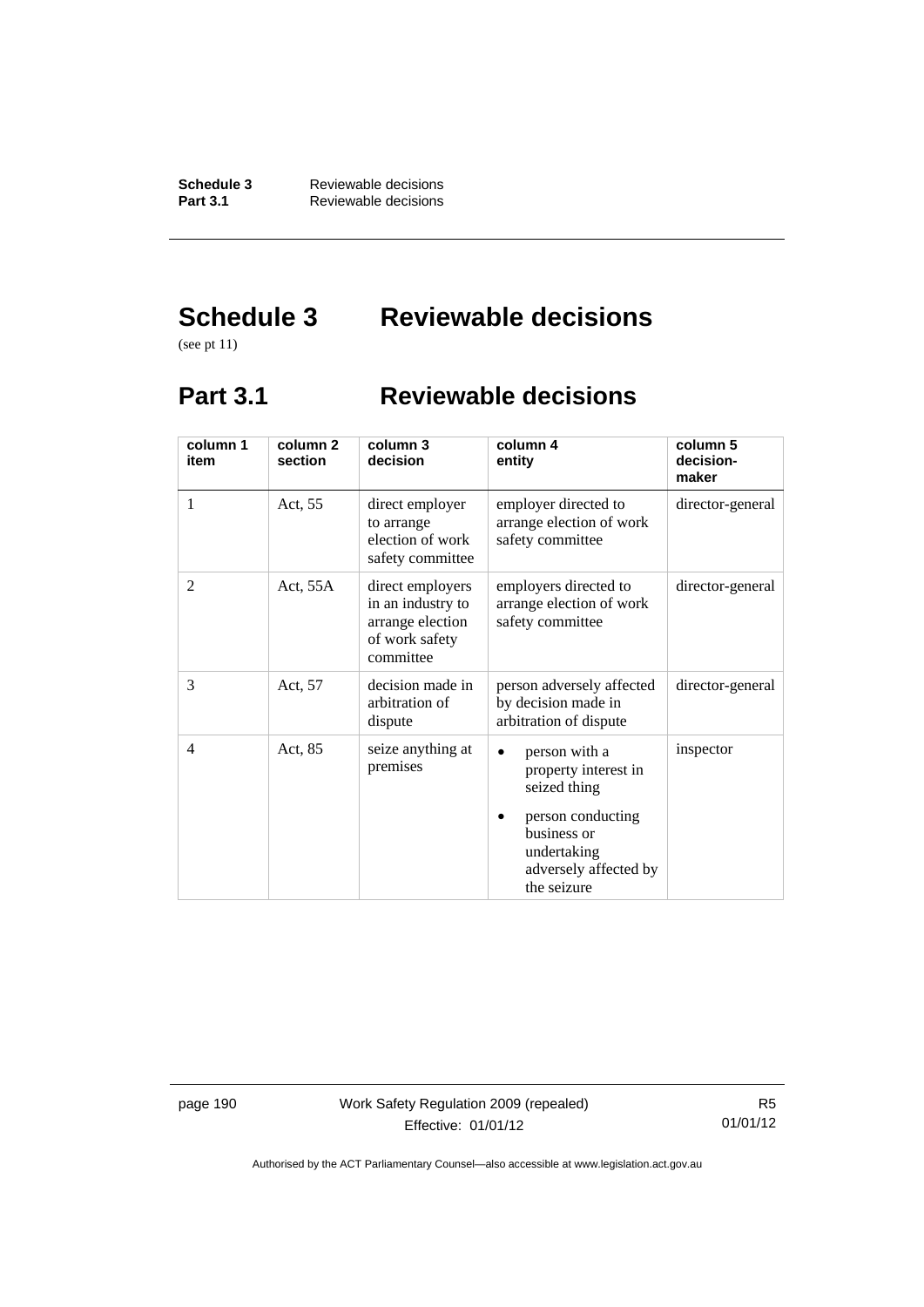| column 1<br>item | column 2<br>section | column 3<br>decision                                                                   | column 4<br>entity                                                                                                                                                                            | column 5<br>decision-<br>maker |
|------------------|---------------------|----------------------------------------------------------------------------------------|-----------------------------------------------------------------------------------------------------------------------------------------------------------------------------------------------|--------------------------------|
| 5                | Act, 86             | remove or restrict<br>access to seized<br>things                                       | $\bullet$<br>person with a<br>property interest in<br>seized thing                                                                                                                            | inspector                      |
|                  |                     |                                                                                        | person conducting<br>$\bullet$<br>business or<br>undertaking<br>adversely affected by<br>the removal or<br>restriction                                                                        |                                |
| 6                | Act, 87             | destroy or<br>dispose of seized<br>thing or require<br>destruction or<br>disposal      | $\bullet$<br>person with a<br>property interest in<br>seized thing<br>person conducting<br>$\bullet$<br>business or<br>undertaking<br>adversely affected by<br>the destruction or<br>disposal | inspector                      |
| 7                | Act, 96             | seize data,<br>electronic<br>equipment or<br>storage device                            | person with a<br>$\bullet$<br>property interest in<br>seized thing<br>person conducting<br>$\bullet$<br>business or<br>undertaking<br>adversely affected by<br>the seizure                    | inspector                      |
| 8                | Act, 106            | direct to dispose<br>of seized thing<br>that has been<br>forfeited to the<br>Territory | person with a<br>$\bullet$<br>property interest in<br>seized thing<br>person conducting<br>$\bullet$<br>business or<br>undertaking<br>adversely affected by<br>the disposal                   | director-general               |

Work Safety Regulation 2009 (repealed) Effective: 01/01/12

page 191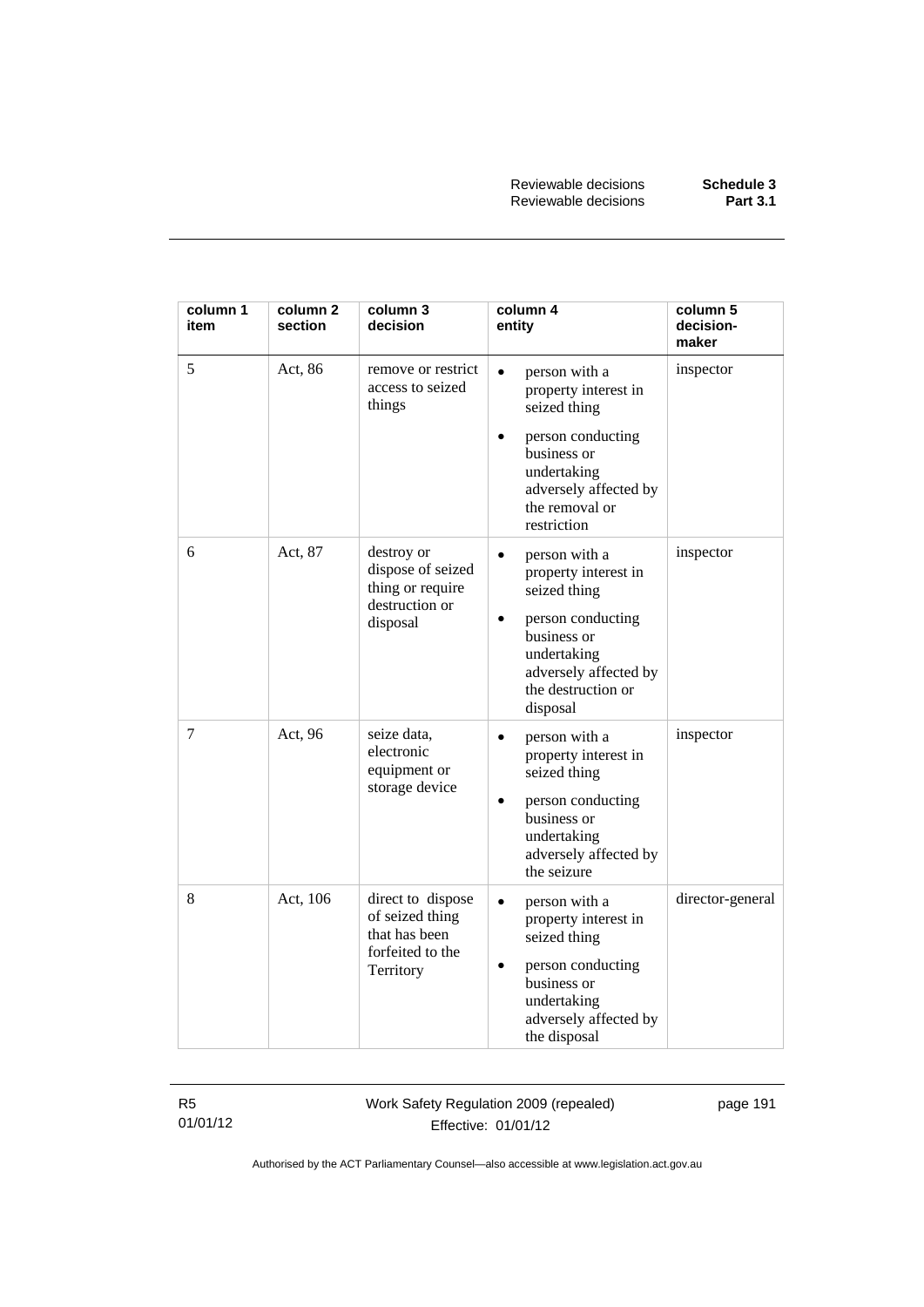| Schedule 3      | Reviewable decisions |
|-----------------|----------------------|
| <b>Part 3.1</b> | Reviewable decisions |

| column 1<br>item | column <sub>2</sub><br>section | column 3<br>decision                                        | column 4<br>entity                                                                                                                                                         | column 5<br>decision-<br>maker |
|------------------|--------------------------------|-------------------------------------------------------------|----------------------------------------------------------------------------------------------------------------------------------------------------------------------------|--------------------------------|
| 9                | Act, 107                       | return seized<br>thing                                      | person with a<br>$\bullet$<br>property interest in<br>seized thing<br>person conducting<br>$\bullet$<br>business or<br>undertaking<br>adversely affected by<br>the return  | director-general               |
| 10               | Act, 126                       | end compliance<br>agreement                                 | relevant responsible<br>$\bullet$<br>person for the<br>compliance<br>agreement<br>person conducting<br>business or<br>undertaking<br>adversely affected by<br>the decision | inspector                      |
| 11               | Act, 131                       | give an<br>improvement<br>notice                            | relevant responsible<br>$\bullet$<br>person for the<br>improvement notice<br>person conducting<br>business or<br>undertaking<br>adversely affected by<br>the decision      | inspector                      |
| 12               | Act, 134                       | extend<br>compliance<br>period for<br>improvement<br>notice | relevant responsible<br>$\bullet$<br>person for the<br>improvement notice<br>person conducting<br>business or<br>undertaking<br>adversely affected by<br>the decision      | inspector                      |

page 192 Work Safety Regulation 2009 (repealed) Effective: 01/01/12

R5 01/01/12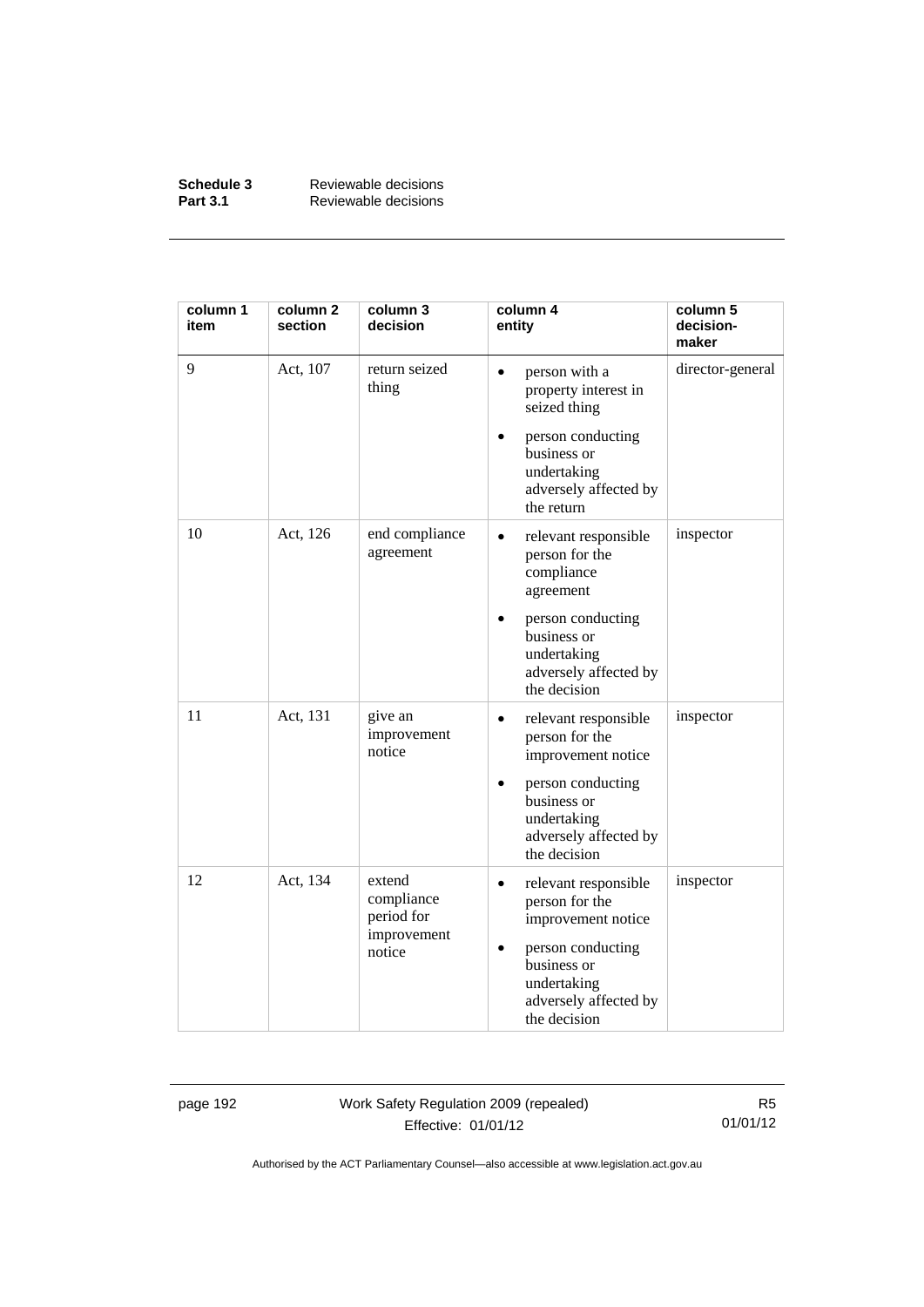| column 1<br>item | column 2<br>section | column 3<br>decision            | column 4<br>entity                                                                                                                                                                                        | column 5<br>decision-<br>maker |
|------------------|---------------------|---------------------------------|-----------------------------------------------------------------------------------------------------------------------------------------------------------------------------------------------------------|--------------------------------|
| 13               | Act, 137            | revoke<br>improvement<br>notice | if there is a work<br>$\bullet$<br>safety representative<br>for a worker<br>adversely affected by<br>the decision—the<br>work safety<br>representative                                                    | inspector                      |
|                  |                     |                                 | if there is a work<br>$\bullet$<br>safety committee for<br>a worker adversely<br>affected by the<br>decision—the work<br>safety committee                                                                 |                                |
|                  |                     |                                 | if there is no work<br>$\bullet$<br>safety representative<br>or work safety<br>committee for a<br>worker adversely<br>affected by the<br>decision-the<br>workers adversely<br>affected by the<br>decision |                                |
|                  |                     |                                 | relevant responsible<br>person for the<br>improvement notice                                                                                                                                              |                                |
|                  |                     |                                 | person conducting<br>$\bullet$<br>business or<br>undertaking<br>adversely affected by<br>the decision                                                                                                     |                                |

Work Safety Regulation 2009 (repealed) Effective: 01/01/12

page 193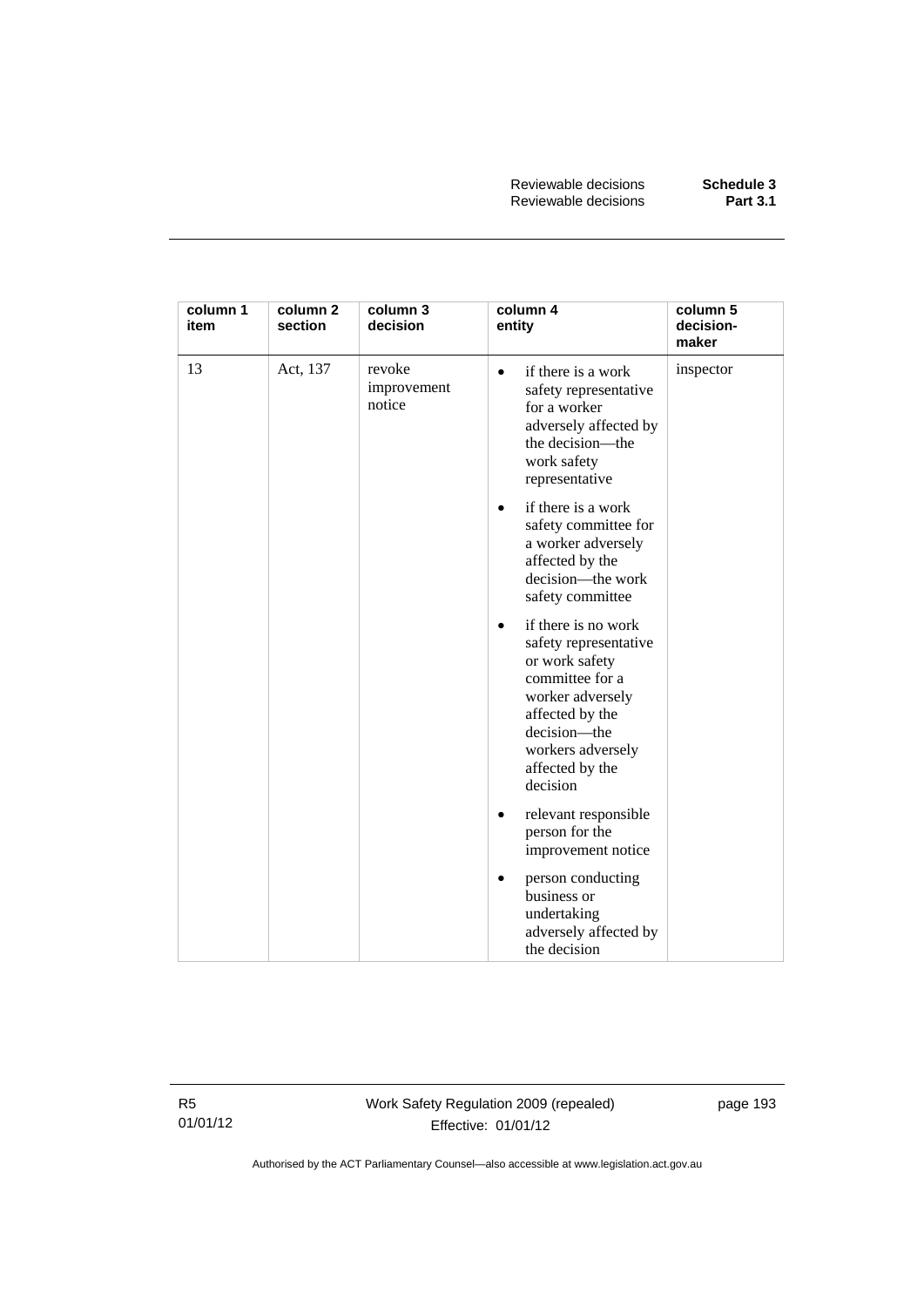| Schedule 3      | Reviewable decisions |
|-----------------|----------------------|
| <b>Part 3.1</b> | Reviewable decisions |

| column 1<br>item | column <sub>2</sub><br>section | column 3<br>decision                                                                                                                 | column 4<br>entity                                                                                                                                                                 | column 5<br>decision-<br>maker |
|------------------|--------------------------------|--------------------------------------------------------------------------------------------------------------------------------------|------------------------------------------------------------------------------------------------------------------------------------------------------------------------------------|--------------------------------|
| 14               | Act, 140                       | give prohibition<br>notice                                                                                                           | relevant responsible<br>$\bullet$<br>person for the<br>prohibition notice<br>person conducting<br>business or<br>undertaking<br>adversely affected by<br>the decision              | inspector                      |
| 15               | Act, 143                       | extend stated<br>period for<br>prohibition notice                                                                                    | relevant responsible<br>$\bullet$<br>person for the<br>prohibition notice<br>person conducting<br>$\bullet$<br>business or<br>undertaking<br>adversely affected by<br>the decision | inspector                      |
| 16               | Act.<br>147(2)                 | reinspect<br>situation or<br>circumstances<br>causing<br>prohibition notice<br>to be issued                                          | relevant responsible<br>person for the prohibition<br>notice                                                                                                                       | director-general               |
| 17               | Act,<br>147(3)                 | reinspect<br>situation or<br>circumstances<br>causing<br>prohibition notice<br>to be issued if<br>related to vehicle<br>or equipment | person with a<br>$\bullet$<br>property interest in<br>the vehicle or<br>equipment<br>person conducting<br>٠<br>business or<br>undertaking<br>adversely affected by<br>the decision | inspector                      |

page 194 Work Safety Regulation 2009 (repealed) Effective: 01/01/12

R5 01/01/12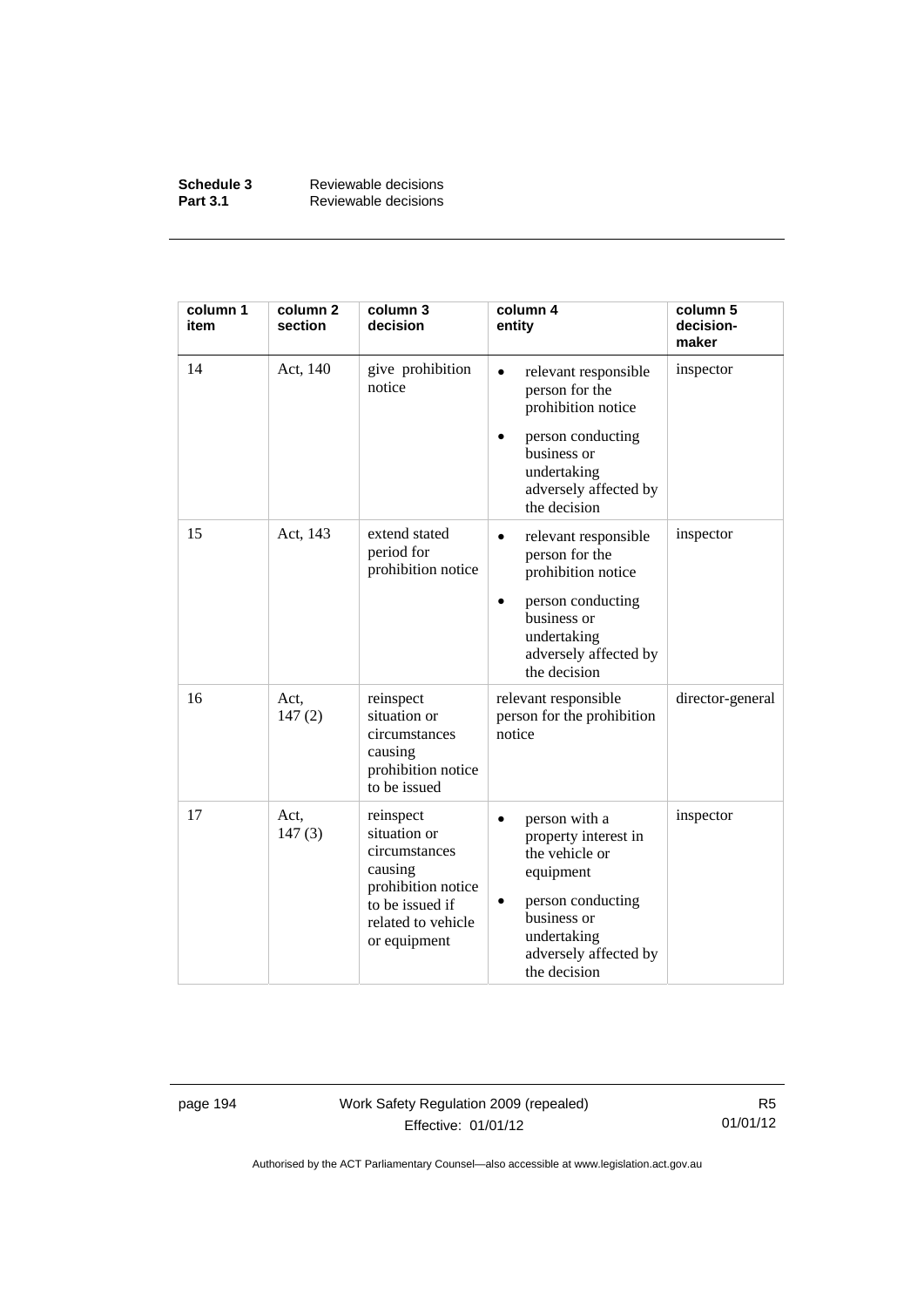| column 1<br>item | column 2<br>section | column 3<br>decision                            | column 4<br>entity                                                                                                                                                                                        | column 5<br>decision-<br>maker |
|------------------|---------------------|-------------------------------------------------|-----------------------------------------------------------------------------------------------------------------------------------------------------------------------------------------------------------|--------------------------------|
| 18               | Act, 148            | revoke<br>prohibition notice                    | if there is a work<br>$\bullet$<br>safety representative<br>for a worker<br>adversely affected by<br>the decision-the<br>work safety<br>representative                                                    | inspector                      |
|                  |                     |                                                 | if there is a work<br>$\bullet$<br>safety committee for<br>a worker adversely<br>affected by the<br>decision-the work<br>safety committee                                                                 |                                |
|                  |                     |                                                 | if there is no work<br>$\bullet$<br>safety representative<br>or work safety<br>committee for a<br>worker adversely<br>affected by the<br>decision-the<br>workers adversely<br>affected by the<br>decision |                                |
|                  |                     |                                                 | relevant responsible<br>$\bullet$<br>person for the<br>prohibition notice                                                                                                                                 |                                |
|                  |                     |                                                 | person conducting<br>$\bullet$<br>business or<br>undertaking<br>adversely affected by<br>the decision                                                                                                     |                                |
| 19               | Act, 154            | alleged<br>contravention of<br>provision of Act | person alleged to have<br>contravened provision of<br>Act                                                                                                                                                 | director-general               |

Work Safety Regulation 2009 (repealed) Effective: 01/01/12

page 195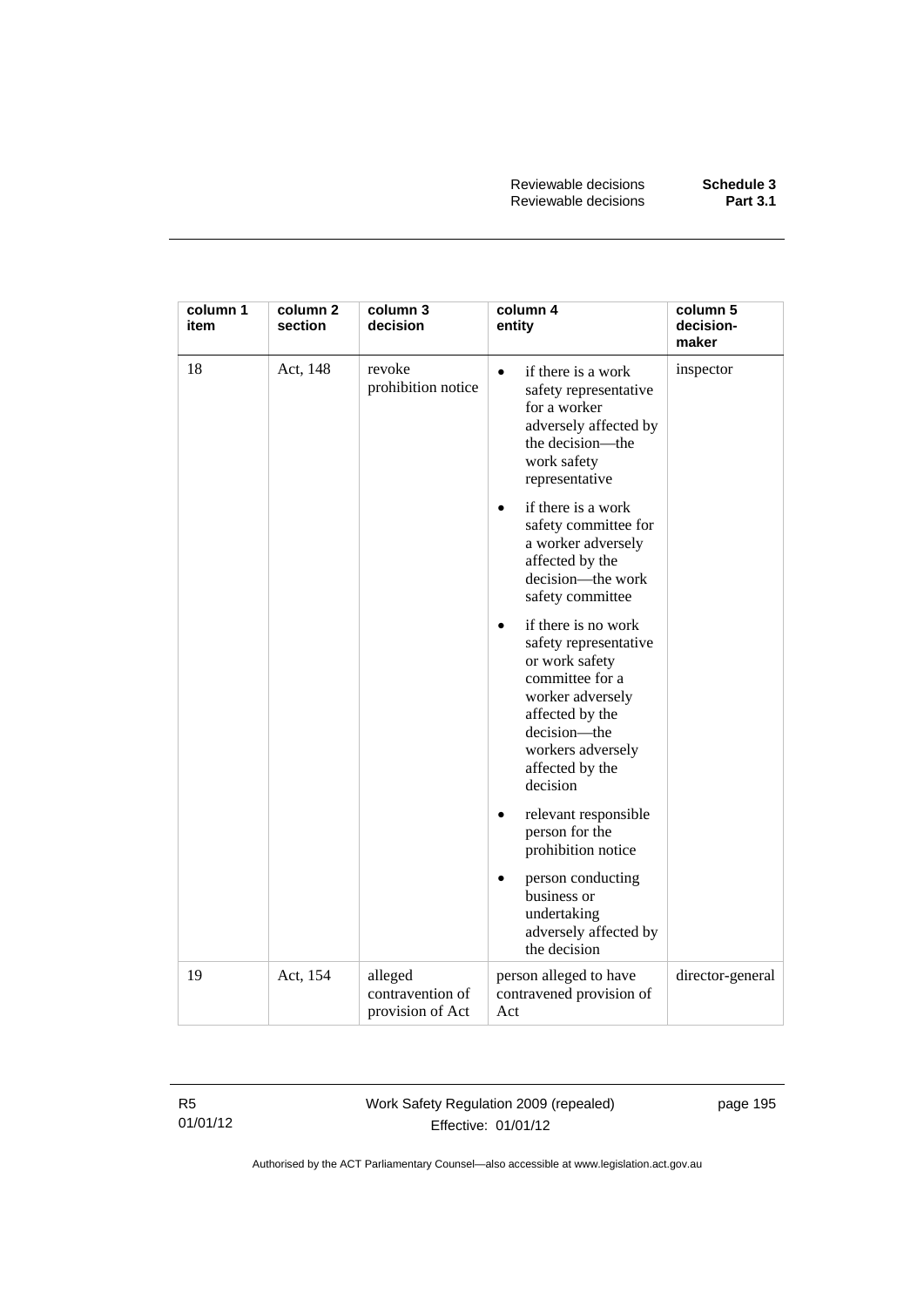| Schedule 3      | Reviewable decisions |
|-----------------|----------------------|
| <b>Part 3.1</b> | Reviewable decisions |

| column 1<br>item | column <sub>2</sub><br>section | column 3<br>decision                                                                                                                                                                                                      | column 4<br>entity                              | column 5<br>decision-<br>maker |
|------------------|--------------------------------|---------------------------------------------------------------------------------------------------------------------------------------------------------------------------------------------------------------------------|-------------------------------------------------|--------------------------------|
| 20               | Act, 155                       | accept safety<br>undertaking                                                                                                                                                                                              | relevant person for<br>enforceable undertaking  | director-general               |
| 21               | Act, 156                       | agree to<br>withdraw or<br>amend<br>enforceable<br>undertaking                                                                                                                                                            | relevant person for<br>enforceable undertaking  | director-general               |
| 22               | Act, 157                       | end enforceable<br>undertaking                                                                                                                                                                                            | relevant person for<br>enforceable undertaking  | director-general               |
| 23               | Act, 166                       | finding that<br>person in control<br>of public sector<br>workplace has<br>failed to comply<br>with a<br>compliance<br>agreement, an<br>enforceable<br>undertaking, an<br>improvement<br>notice or a<br>prohibition notice | person in control of<br>public sector workplace | director-general               |

page 196 Work Safety Regulation 2009 (repealed) Effective: 01/01/12

R5 01/01/12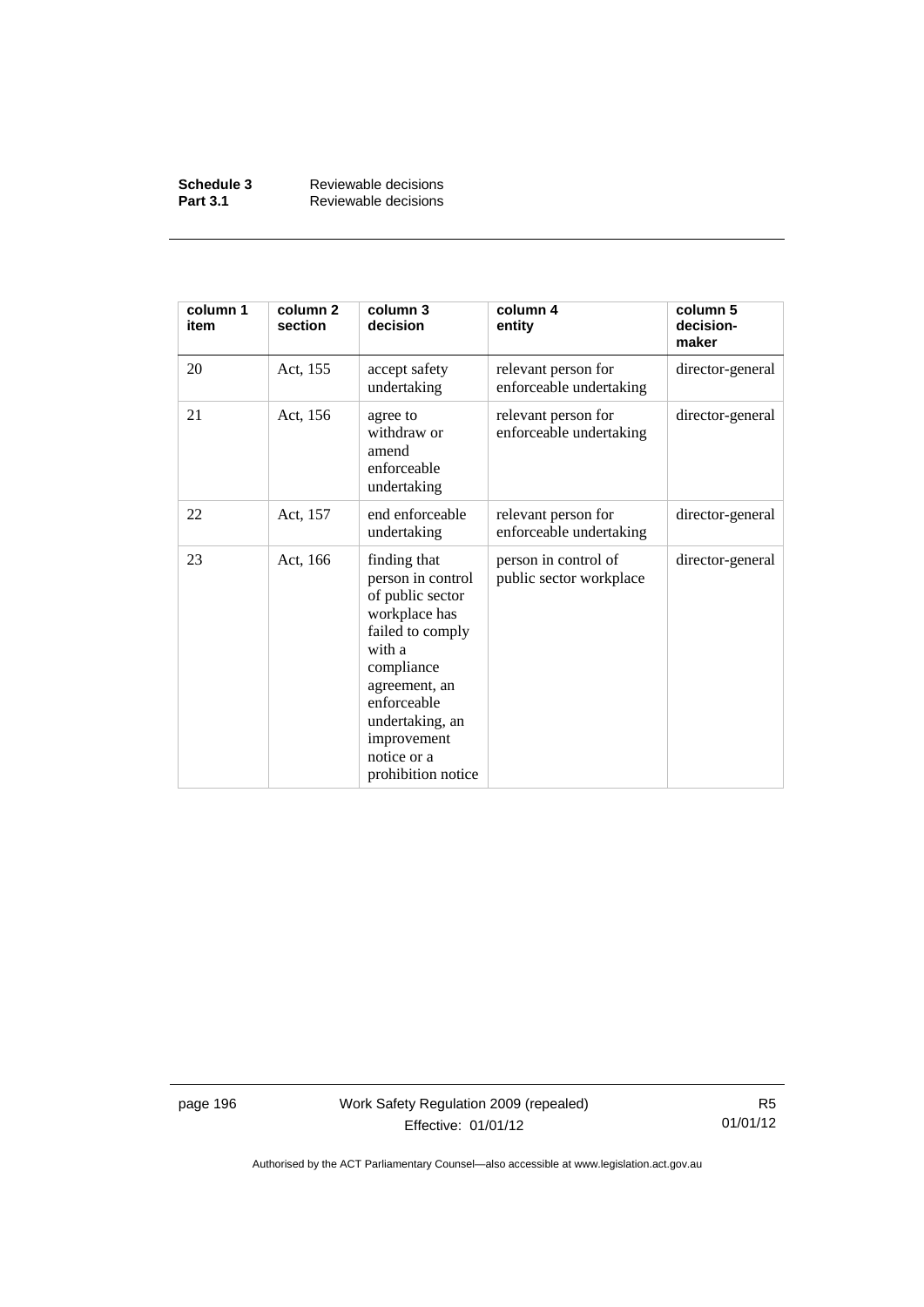| column 1<br>item | column <sub>2</sub><br>section | column 3<br>decision                                                                                                                                                                    | column 4<br>entity                                                                                                                                                                                                                                                                                                                                                                                                                                                                                  | column 5<br>decision-<br>maker |
|------------------|--------------------------------|-----------------------------------------------------------------------------------------------------------------------------------------------------------------------------------------|-----------------------------------------------------------------------------------------------------------------------------------------------------------------------------------------------------------------------------------------------------------------------------------------------------------------------------------------------------------------------------------------------------------------------------------------------------------------------------------------------------|--------------------------------|
| 24               | Act, 168                       | finding that<br>person in control<br>of public sector<br>workplace has<br>not failed to<br>comply with<br>safety duty and<br>no further action<br>will be taken                         | if there is a work<br>$\bullet$<br>safety representative<br>for a worker<br>adversely affected by<br>the decision—the<br>work safety<br>representative<br>if there is a work<br>$\bullet$<br>safety committee for<br>a worker adversely<br>affected by the<br>decision-the work<br>safety committee<br>if there is no work<br>safety representative<br>or work safety<br>committee for a<br>worker adversely<br>affected by the<br>decision—the<br>workers adversely<br>affected by the<br>decision | director-general               |
| 25               | Act, 169                       | finding that<br>person in control<br>of public sector<br>workplace has<br>failed to comply<br>with safety duty<br>and appropriate<br>steps have been<br>taken to address<br>the failure | responsible<br>director-general                                                                                                                                                                                                                                                                                                                                                                                                                                                                     | director-general               |

Work Safety Regulation 2009 (repealed) Effective: 01/01/12

page 197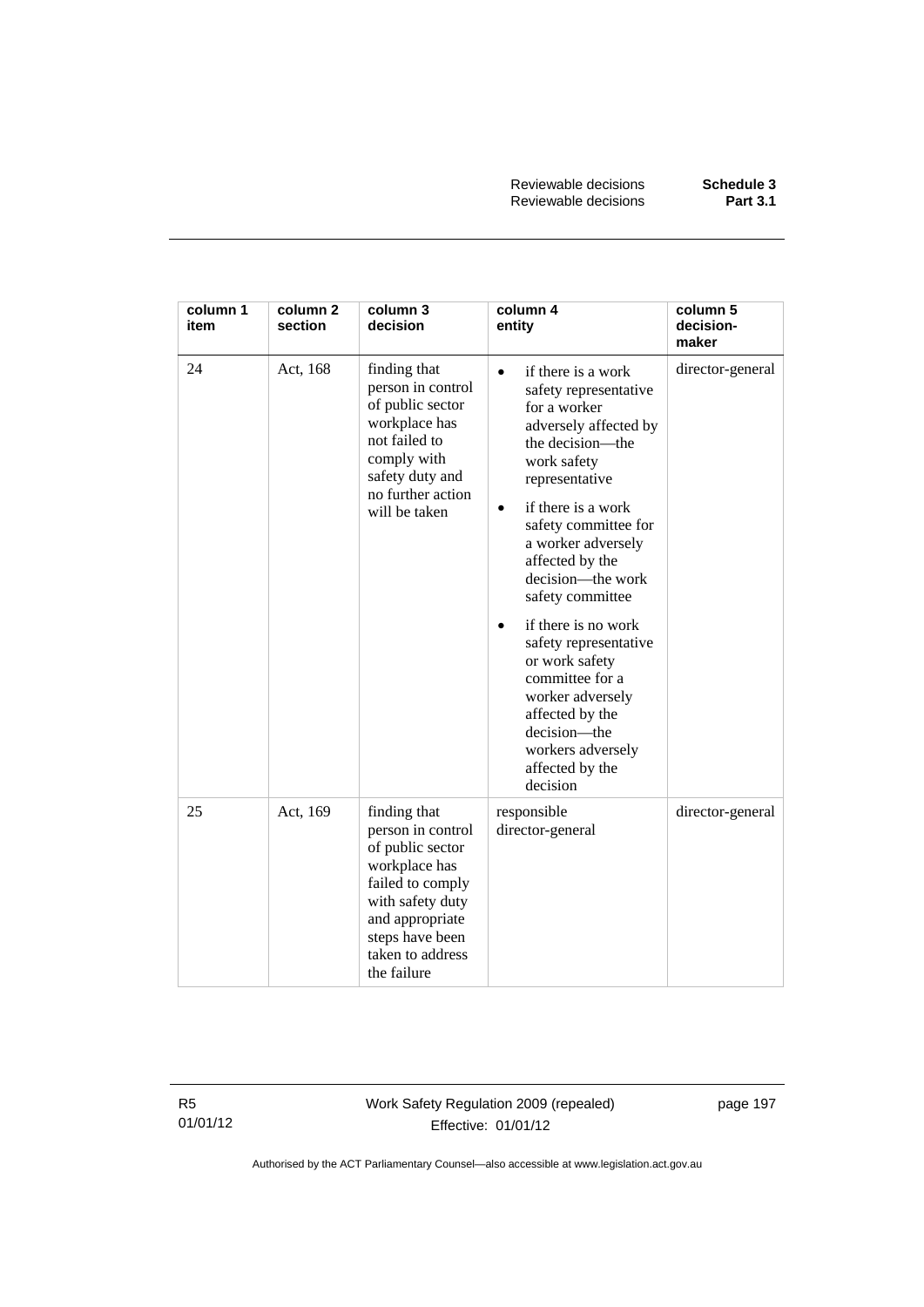| Schedule 3      | Reviewable decisions |
|-----------------|----------------------|
| <b>Part 3.1</b> | Reviewable decisions |

| column 1<br>item | column <sub>2</sub><br>section | column 3<br>decision                                                                                                                                                                           | column 4<br>entity                                                     | column 5<br>decision-<br>maker |
|------------------|--------------------------------|------------------------------------------------------------------------------------------------------------------------------------------------------------------------------------------------|------------------------------------------------------------------------|--------------------------------|
| 26               | Act, 170                       | finding that<br>person in control<br>of public sector<br>workplace has<br>failed to comply<br>with safety duty<br>and appropriate<br>steps have not<br>been taken to<br>address the<br>failure | responsible<br>director-general                                        | director-general               |
| 27               | 38                             | disqualify work<br>safety<br>representative                                                                                                                                                    | person adversely affected<br>by decision to disqualify                 | director-general               |
| 28               | 39                             | revoke<br>disqualification<br>of work safety<br>representative                                                                                                                                 | person adversely affected<br>by decision to revoke<br>disqualification | director-general               |
| 29               | 65                             | disqualify work<br>authorised<br>representative                                                                                                                                                | person adversely affected<br>by decision to disqualify                 | director-general               |
| 30               | 66                             | revoke<br>disqualification<br>of work<br>authorised<br>representative                                                                                                                          | person adversely affected<br>by decision to revoke<br>disqualification | director-general               |
| 31               | 123(1)(b)                      | refuse to issue<br>licence                                                                                                                                                                     | applicant for licence                                                  | director-general               |
| 32               | 129(1)(b)                      | refuse to renew<br>licence                                                                                                                                                                     | applicant for renewal                                                  | director-general               |
| 33               | 131(1)(b)                      | refuse to vary<br>licence                                                                                                                                                                      | applicant for variation                                                | director-general               |
| 34               | 133 $(4)$ $(b)$                | refuse to replace<br>licence                                                                                                                                                                   | applicant for replacement                                              | director-general               |

page 198 Work Safety Regulation 2009 (repealed) Effective: 01/01/12

R5 01/01/12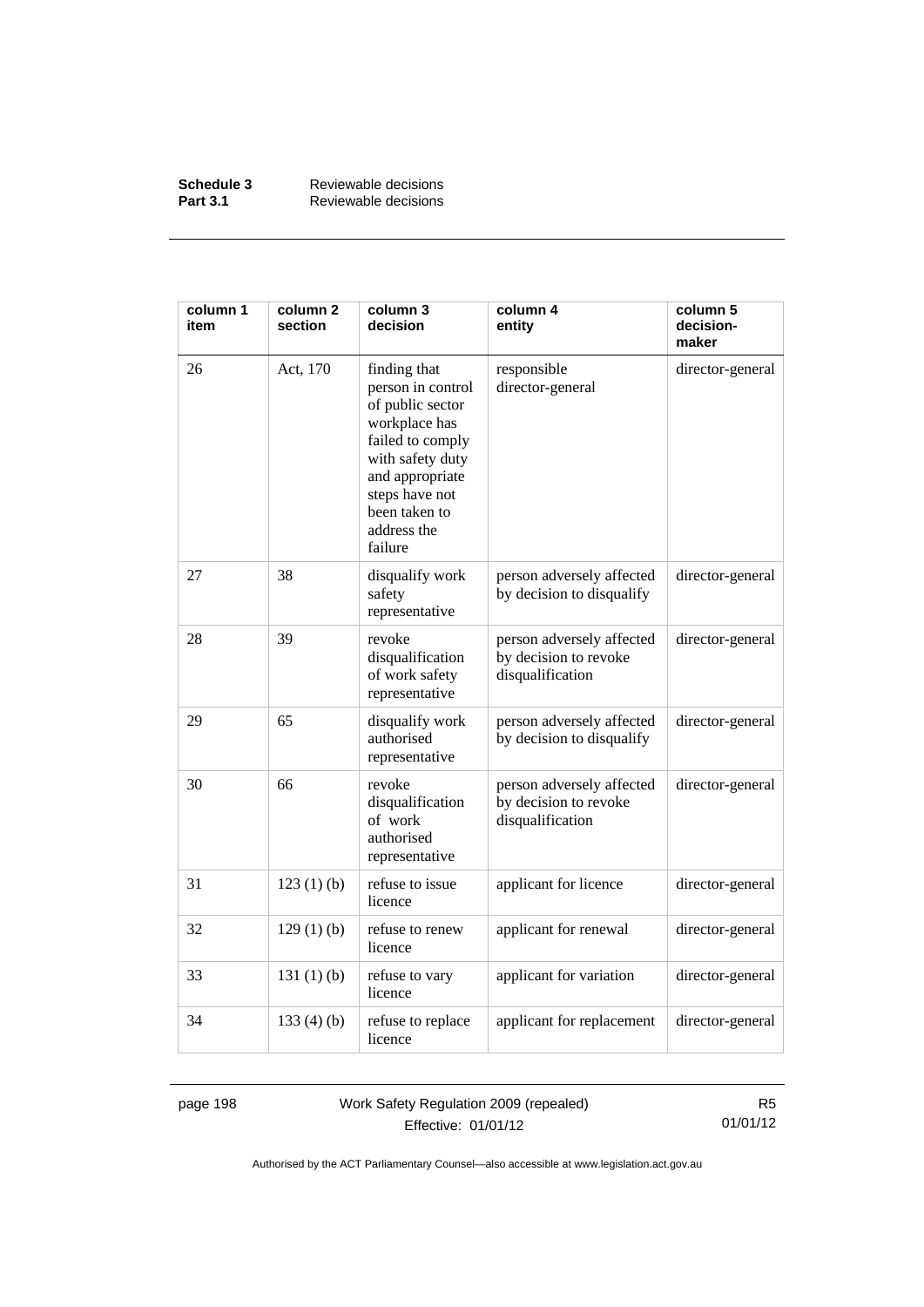| column 1<br>item | column <sub>2</sub><br>section | column 3<br>decision                                                                             | column 4<br>entity                | column 5<br>decision-<br>maker |
|------------------|--------------------------------|--------------------------------------------------------------------------------------------------|-----------------------------------|--------------------------------|
| 35               | 135(1)                         | licence<br>cancellation                                                                          | licensee                          | director-general               |
| 36               | 137(1)                         | licence<br>cancellation                                                                          | licensee                          | director-general               |
| 37               | 138(1)                         | licence<br>suspension                                                                            | licensee                          | director-general               |
| 38               | 139(1)                         | licence<br>suspension                                                                            | licensee                          | director-general               |
| 39               | 140(4)                         | confirm licence<br>suspension<br>extend licence<br>suspension<br>confirm licence<br>cancellation | licensee                          | director-general               |
| 40               | 157                            | refusal to grant<br>exemption                                                                    | applicant for exemption           | director-general               |
| 41               | 158                            | grant exemption<br>on conditions                                                                 | applicant for exemption           | director-general               |
| 42               | 177                            | refuse to issue<br>card                                                                          | applicant for card                | director-general               |
| 43               | 180                            | refuse to replace<br>card                                                                        | applicant for replacement<br>card | director-general               |
| 44               | 182                            | cancel card                                                                                      | cardholder of cancelled<br>card   | director-general               |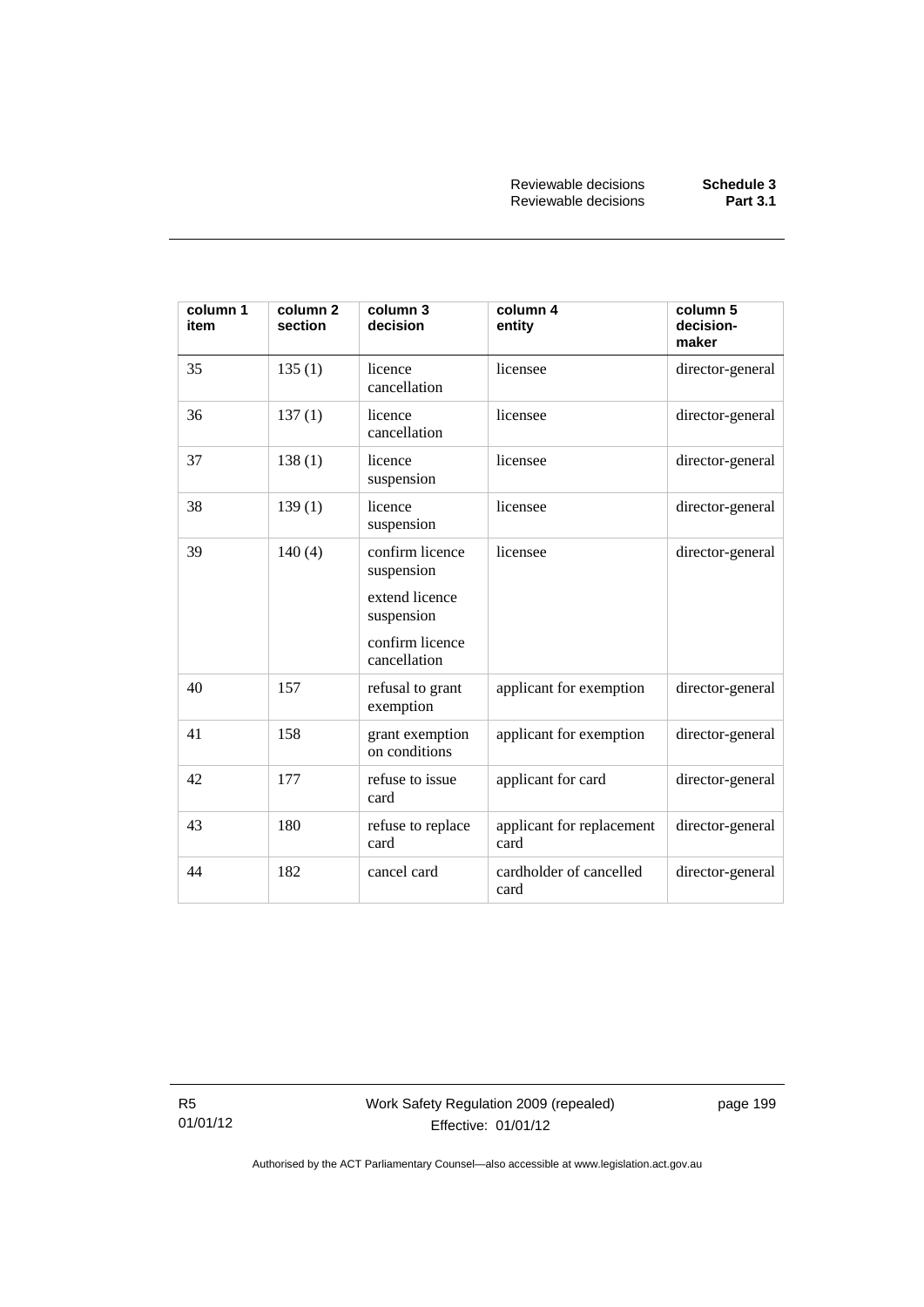## **Part 3.2 Internal review of decisions**

| column 1<br>item | column 2<br>section | column 3<br>decision                                                                                                  | column 4<br>decision-maker |
|------------------|---------------------|-----------------------------------------------------------------------------------------------------------------------|----------------------------|
| 1                | Act, 85             | seize anything at premises                                                                                            | inspector                  |
| $\overline{2}$   | Act, 86             | remove or restrict access to seized thing                                                                             | inspector                  |
| 3                | Act, 87             | destroy or dispose of seized thing or<br>require destruction or disposal                                              | inspector                  |
| 4                | Act, 96             | seize data, electronic equipment or<br>storage device                                                                 | inspector                  |
| 5                | Act, 126            | end compliance agreement                                                                                              | inspector                  |
| 6                | Act, 134            | extend compliance period for<br>improvement notice                                                                    | inspector                  |
| 7                | Act, 137            | revoke improvement notice                                                                                             | inspector                  |
| 8                | Act, 143            | extend stated period for prohibition notice                                                                           | inspector                  |
| 9                | Act, $147(3)$       | reinspect situation or circumstances<br>causing prohibition notice to be issued if<br>related to vehicle or equipment | inspector                  |
| 10               | Act, 148            | revoke prohibition notice                                                                                             | inspector                  |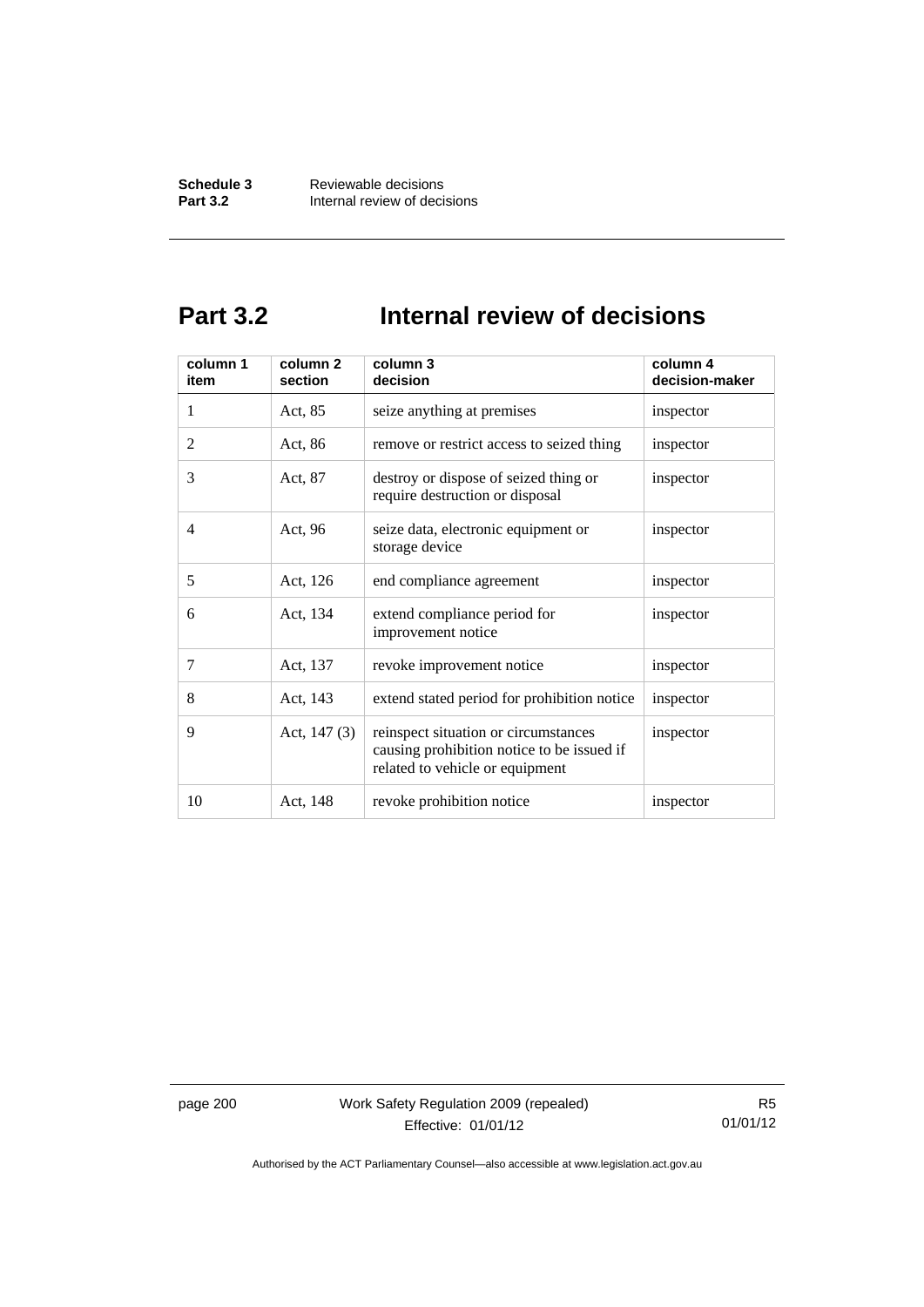## **Dictionary**

(see s 3)

- *Note 1* The Legislation Act contains definitions and other provisions relevant to this regulation.
- *Note 2* For example, the Legislation Act, dict, pt 1, defines the following terms:
	- Act
	- director-general (see s 163)
	- exercise
	- found guilty
	- in relation to
	- may (see s 146)
	- must (see s 146)
	- notifiable instrument (see s 10)
	- penalty unit (see s 133)
	- person
	- State
	- statutory declaration
	- under
	- working day
	- year.
- *Note 3* Terms used in this regulation have the same meaning that they have in the *Work* S*afety Act 2008* (see Legislation Act, s 148). For example, the following terms are defined in the *Work* S*afety Act 2008*, dictionary:
	- authorised representative (see s 61)
	- business or undertaking (see s 11)
	- commissioner
	- council
	- dangerous occurrence (see s 37)
	- employer (see s 10)
	- hazard
	- inspector
	- manages risk (see s 14)
	- person in control (see s 13)

R5 01/01/12 Work Safety Regulation 2009 (repealed) Effective: 01/01/12

page 201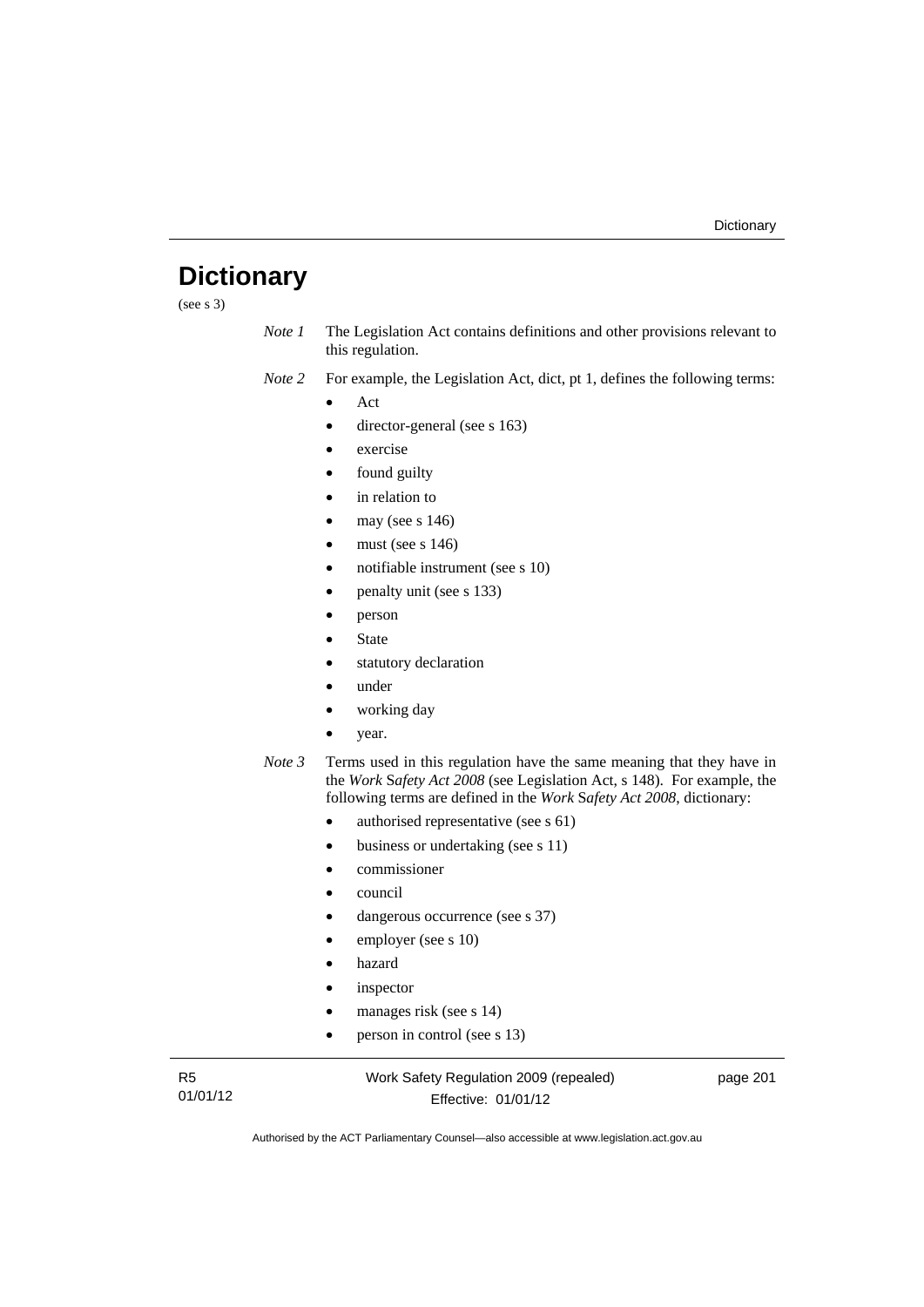#### **Dictionary**

- plant
- premises
- reasonably practicable steps (see s 15)
- registered organisation
- risk (see s 8)
- substance
- worker (see s 9)
- worker consultation unit (see s 46)
- workplace (see s 12)
- work safety (see s 7)
- work safety committee
- work safety representative.

*anchorage*, for division 7.3 (Prevention of falls)—see section 73 .

*approved refresher training course*—see section 41.

*approved training course*—see section 40.

*AQF*—see *Australian qualifications framework*.

*AQTF*—see *Australian quality training framework*.

*atmospheric contaminant*, for division 7.8 (Confined spaces)—see section 95.

*Australian qualifications framework* (or *AQF*)—

- (a) for part 8 (Licensing high risk work)—see section 119; and
- (b) for part 9 (Construction induction training)—see section 166.

#### *Australian quality training framework* (or *AQTF*)—

- (a) for part 8 (Licensing high risk work)—see section 119; and
- (b) for part 9 (Construction induction training)—see section 166.

*boiler*, for schedule 1 (High risk work)—see schedule 1, section 1.1.

*boom-type elevating work platform*, for schedule 1 (High risk work)—see schedule 1, section 1.2.

R5 01/01/12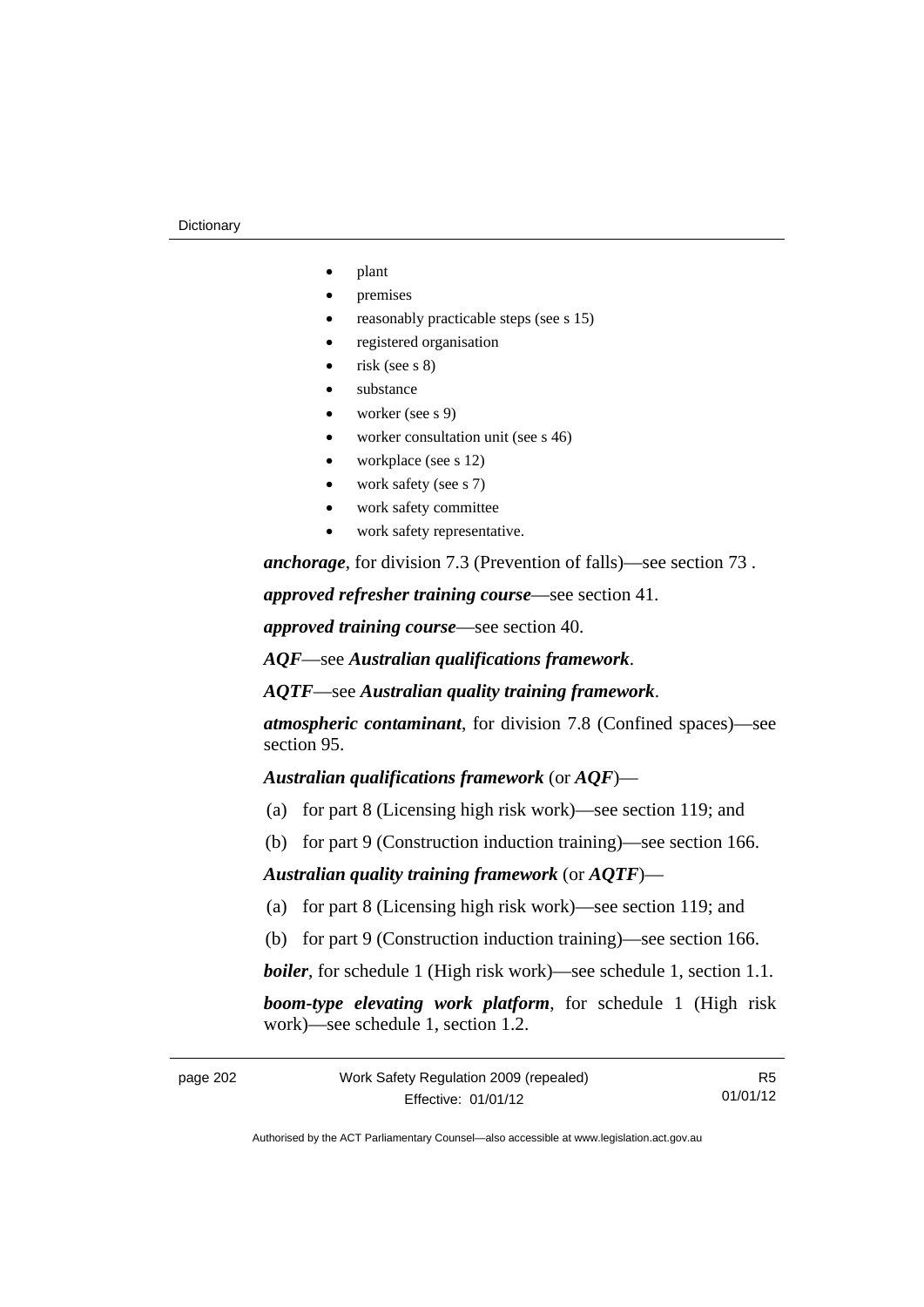*bridge crane*, for schedule 1 (High risk work)—see schedule 1, section 1.3.

## *Commonwealth regulatory authority*—

- (a) for part 8 (Licensing high risk work)—see section 119; and
- (b) for part 9 (Construction induction training)—see section 166.

*competency*, for part 8 (Licensing high risk work)—see section 119.

*competency standard*, for part 8 (Licensing high risk work)—see section 119.

*confined space*, for a workplace, for division 7.8 (Confined spaces)—see section 95.

*construction induction training*, for part 9 (Construction induction training)—see section 166.

*construction induction training card*, for part 9 (Construction induction training)—see section 166.

*construction site*, for part 9 (Construction induction training)—see section 166.

*construction work*, for part 9 (Construction induction training)—see section 166.

## *corresponding law*—

(a) for part 8 (Licensing high risk work)—see section 119; and

(b) for part 9 (Construction induction training)—see section 166.

*crane*, for schedule 1 (High risk work)—see schedule 1, section 1.4.

*dangerous substance*—see the *Dangerous Substances Act 2004*, section 10.

*derrick crane*, for schedule 1 (High risk work)—see schedule 1, section 1.6.

page 203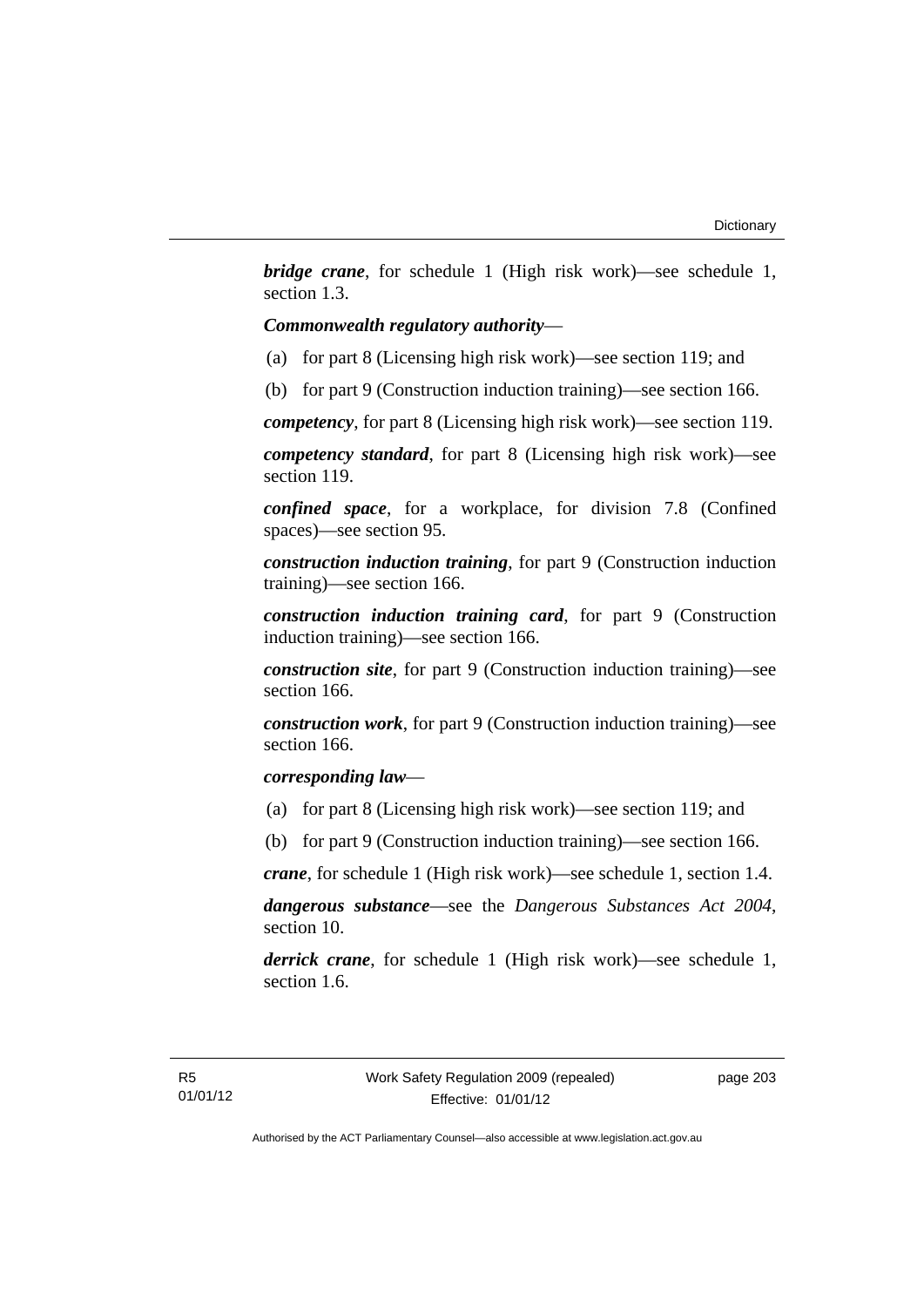*direct-fired process heater*, for schedule 1 (High risk work)—see schedule 1, section 1.5.

*direct supervision*, of a trainee, for part 8 (Licensing high risk work)—see section 119.

*dogging work*, for schedule 1 (High risk work)—see schedule 1, section 1.7.

*electrical inspector*, for division 7.7 (Electricity)—see section 91.

*electrical installation*, for division 7.7 (Electricity)—see the *Electricity Safety Act 1971*, dictionary.

*entry permit*, for division 7.8 (Confined spaces)—see section 95.

*exposure standard*, for division 7.10 (Noise management)—see section 110.

*fixed workplace* means a workplace in a building or other permanent structure.

*forklift truck*, for schedule 1 (High risk work)—see schedule 1, section 1.8.

*gantry crane*, for schedule 1 (High risk work)—see schedule 1, section 1.9.

*guy-derrick*, for schedule 1 (High risk work)—see schedule 1, section 1.6.

*high risk work*, for part 8 (Licensing high risk work)—see section 119.

*hoist*, for schedule 1 (High risk work)—see schedule 1, section 1.10.

*incorporated document*—see section 190.

*inhalable dust*, for division 7.4 (Atmosphere and ventilation)—see section 79.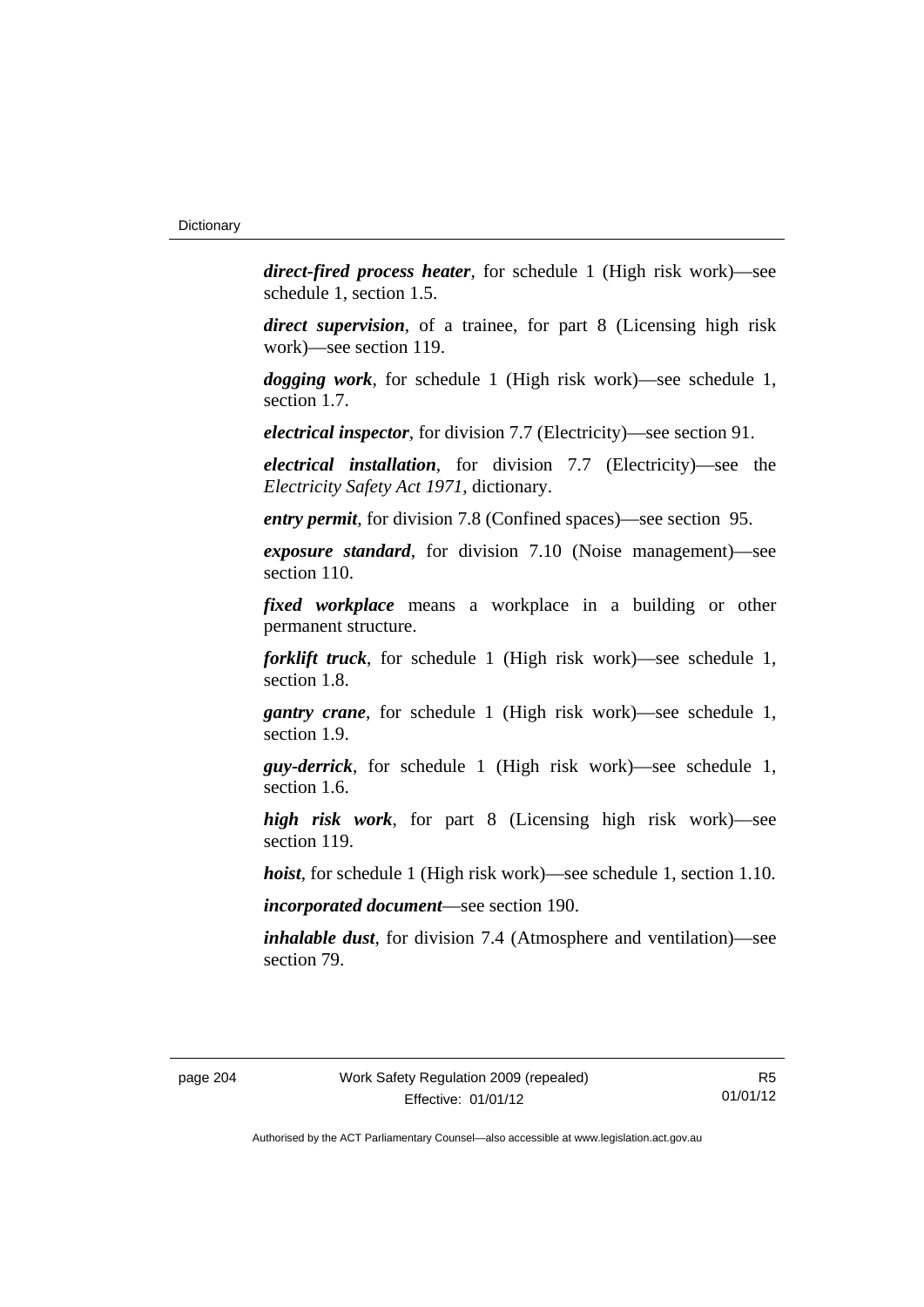*licensing authority*—

- (a) for part 8 (Licensing high risk work)—see section 119; and
- (b) for part 9 (Construction induction training)—see section 166.

*manual task*, for part 10 (Carrying out manual tasks)—see section 186.

*materials hoist*, for schedule 1 (High risk work)—see schedule 1, section 1.11.

*Ministerial Council*—

(a) for part 8 (Licensing high risk work)—see section 119; and

(b) for part 9 (Construction induction training)—see section 166.

*mobile crane*, for schedule 1 (High risk work)—see schedule 1, section 1.12.

*national exposure standards* means the *Exposure Standards for Atmospheric Contaminants in the Occupational Environment* (NOHSC 1003 (1995) and Guidance Note NOHSC 3008 (1995)) published by the National Occupational Health and Safety Commission.

*national licence*, for part 8 (Licensing high risk work)—see section 119.

*nationally endorsed*, for a training package—

- (a) for part 8 (Licensing high risk work)—see section 119; and
- (b) for part 9 (Construction induction training)—see section 166.

*non-slewing mobile crane*, for schedule 1 (High risk work)—see schedule 1, section 1.13

*order-picking forklift truck*, for schedule 1 (High risk work)—see schedule 1, section 1.14.

*outrigger* , for schedule 1 (High risk work)—see schedule 1, section 1.15.

page 205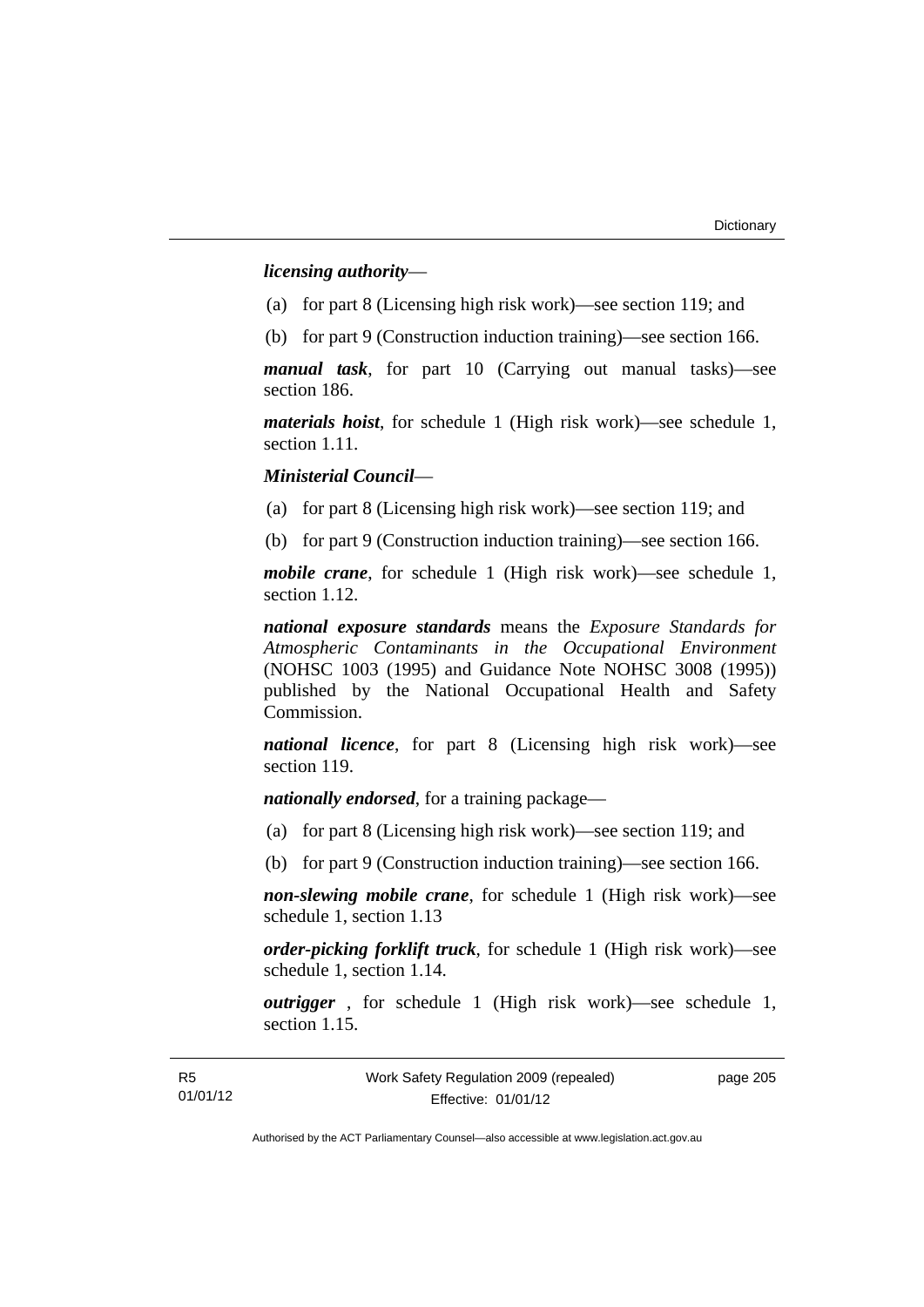*personal health information*, of a consumer—see the *Health Records (Privacy and Access) Act 1997*, dictionary.

*personal protective and safety equipment* includes anything used, or to be used, to protect a person's health, safety or welfare.

#### **Examples**

- 1 protective clothing
- 2 sunscreen
- *Note* An example is part of the regulation, is not exhaustive and may extend, but does not limit, the meaning of the provision in which it appears (see Legislation Act, s 126 and s 132).

*personnel and materials hoist*, for schedule 1 (High risk work) see schedule 1, section 1.16.

*portal boom crane*, for schedule 1 (High risk work)—see schedule 1, section 1.17.

*reciprocating steam engine*, for schedule 1 (High risk work)—see schedule 1, section 1.18

*recognised qualification*, to carry out high risk work under a corresponding law, for part 8 (Licensing high risk work)—see section 119.

## *registered training organisation*—

- (a) for part 8 (Licensing high risk work)—see section 119; and
- (b) for part 9 (Construction induction training)—see section 166.

*represented worker*, for a worker consultation unit, means a worker in the unit.

*responsible person*, for division 4.5 (Work safety representatives provisional improvement notices)—see section 45 (1).

*rigging work*, for schedule 1 (High risk work)—see schedule 1, section 1.19.

*safe oxygen level*, for division 7.4 (Atmosphere and ventilation) and division 7.8 (Confined spaces)—see section 79.

| Work Safety Regulation 2009 (repealed)<br>page 206 |                     | R5       |
|----------------------------------------------------|---------------------|----------|
|                                                    | Effective: 01/01/12 | 01/01/12 |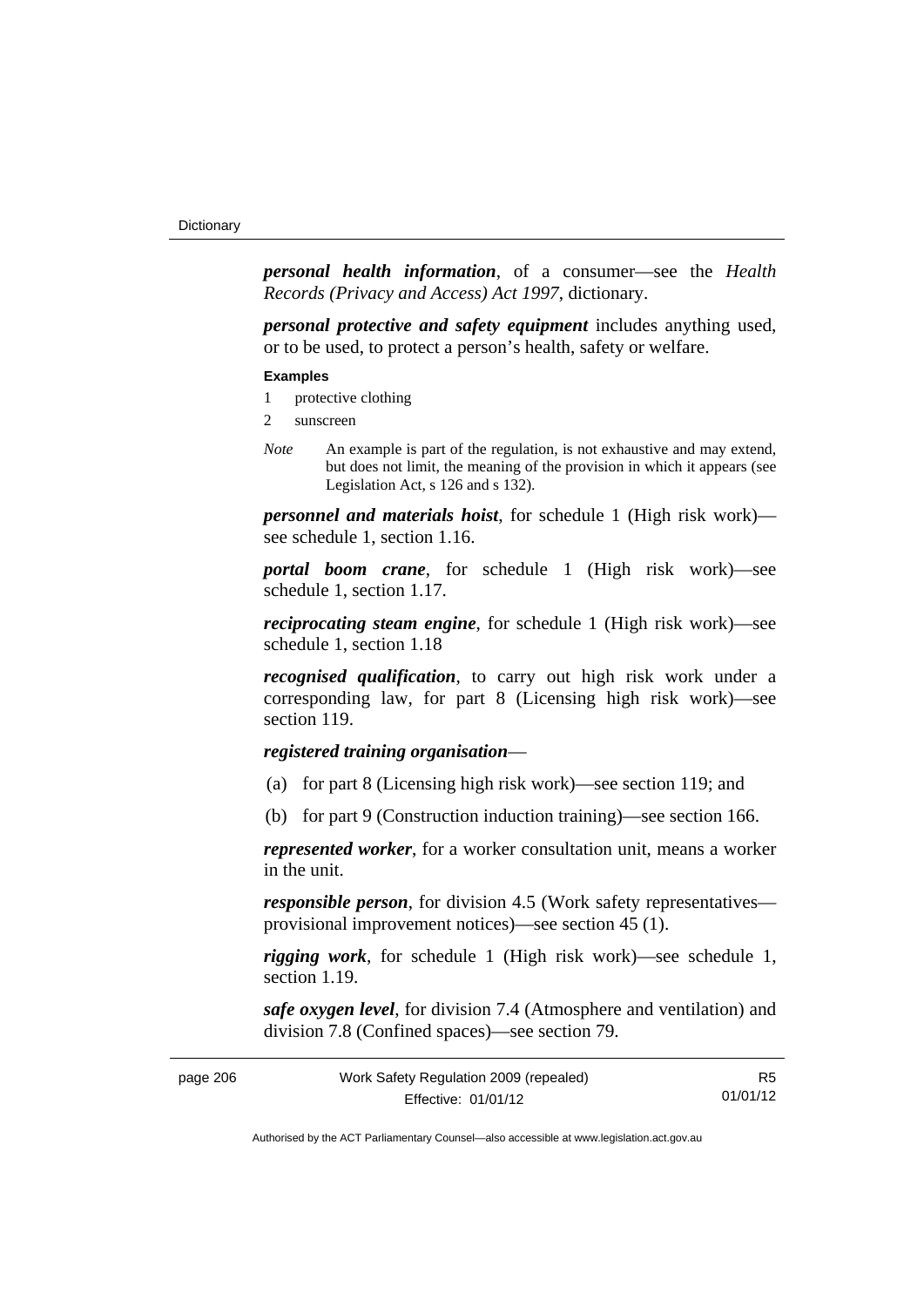*safety harness*—see AS/NZS 1891.

*safe unclassified inhalable dust level*, for division 7.4 (Atmosphere and ventilation)—see section 79.

*scaffolding work*, for schedule 1 (High risk work)—see schedule 1, section 1.20.

*self-erecting tower crane*, for schedule 1 (High risk work)—see schedule 1, section 1.21.

*show cause notice*—

- (a) for part 4 (Work safety representatives)—see section 37 (1); and
- (b) for part 6 (Authorised representatives)—see section 64 (1).

*slewing mobile crane*, for schedule 1 (High risk work)—see schedule 1, section 1.22

*slinging techniques*, for schedule 1 (High risk work)—see schedule 1, section 1.23.

*sound pressure level*, in relation to a person, for division 7.10 (Noise management)—see section 110.

*stabiliser*, for schedule 1 (High risk work)—see schedule 1, section 1.24.

## *statement of attainment*—

- (a) for part 8 (Licensing high risk work)—see section 119; and
- (b) for part 9 (Construction induction training)—see section 166.

*state registering body*, for part 8 (Licensing high risk work)—see section 119.

*stiff-leg derrick*, for schedule 1 (High risk work)—see schedule 1, section 1.6.

*supervisor*, for a trainee carrying out a class of high risk work, for part 8 (Licensing high risk work)—see section 119.

| - R5     | Work Safety Regulation 2009 (repealed) | page 207 |
|----------|----------------------------------------|----------|
| 01/01/12 | Effective: 01/01/12                    |          |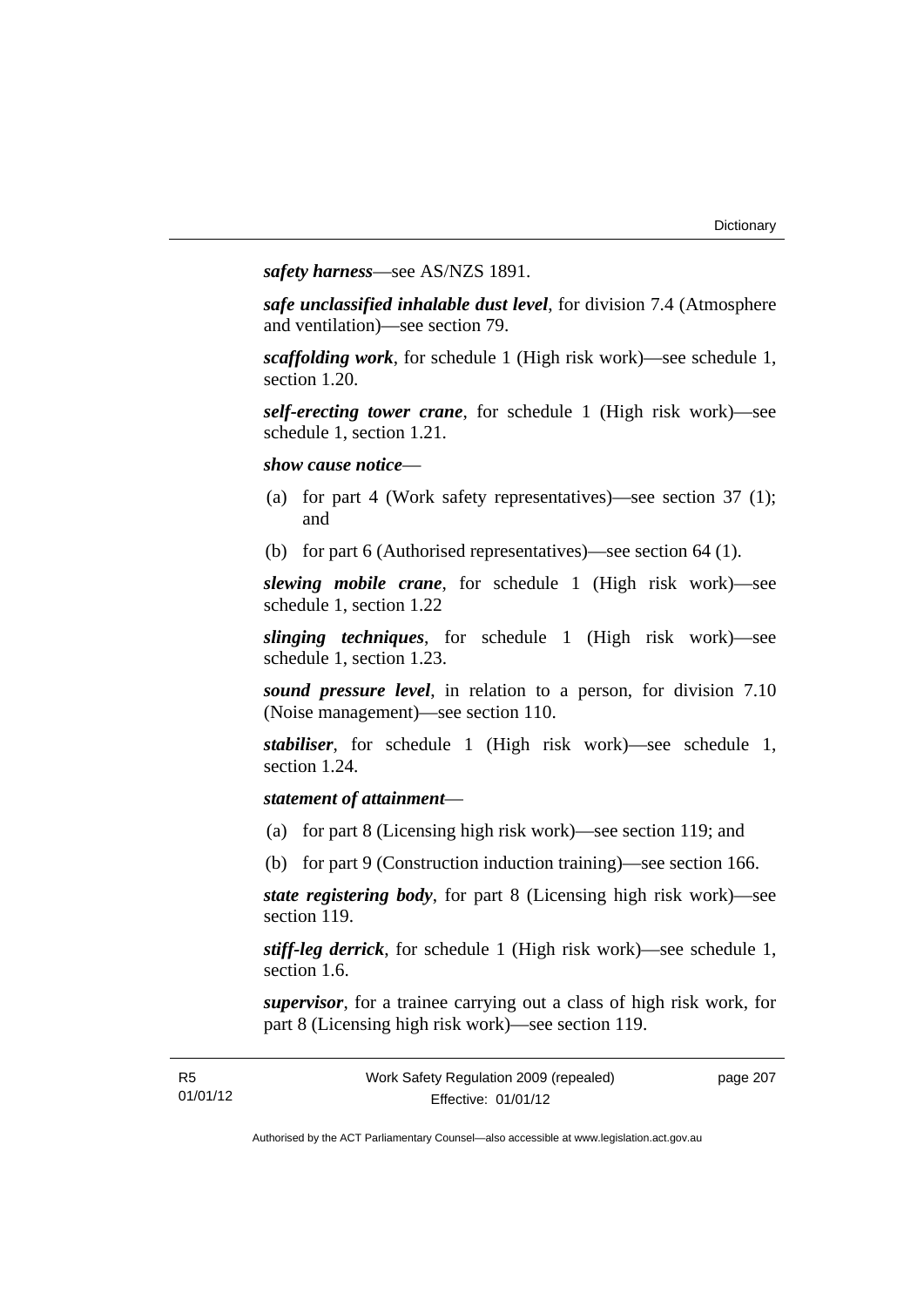*time-weighted average*, for division 7.4 (Atmosphere and ventilation)—see section 79.

*tower crane*, for schedule 1 (High risk work)—see schedule 1, section 1.25.

*trainee*, for part 8 (Licensing high risk work)—see section 119.

*training package*—

(a) for part 8 (Licensing high risk work)—see section 119; and

(b) for part 9 (Construction induction training)—see section 166.

*turbine*, for schedule 1 (High risk work)—see schedule 1, section 1.26.

### *TWA*—see *time-weighted average*.

*unclassified inhalable dust*, for division 7.4 (Atmosphere and ventilation)—see section 79.

### *unit of competency*—

- (a) for part 8 (Licensing high risk work)—see section 119; and
- (b) for part 9 (Construction induction training)—see section 166.

*unsafe oxygen level*, for division 7.4 (Atmosphere and ventilation) and division 7.8 (Confined spaces)—see section 79.

*unsafe unclassified inhalable dust level*, for division 7.4 (Atmosphere and ventilation)—see section 79.

*vehicle-loading crane*, for schedule 1 (High risk work)—see schedule 1, section 1.27.

*vehicle-mounted concrete-placing boom*, for schedule 1 (High risk work)—see schedule 1, section 1.28.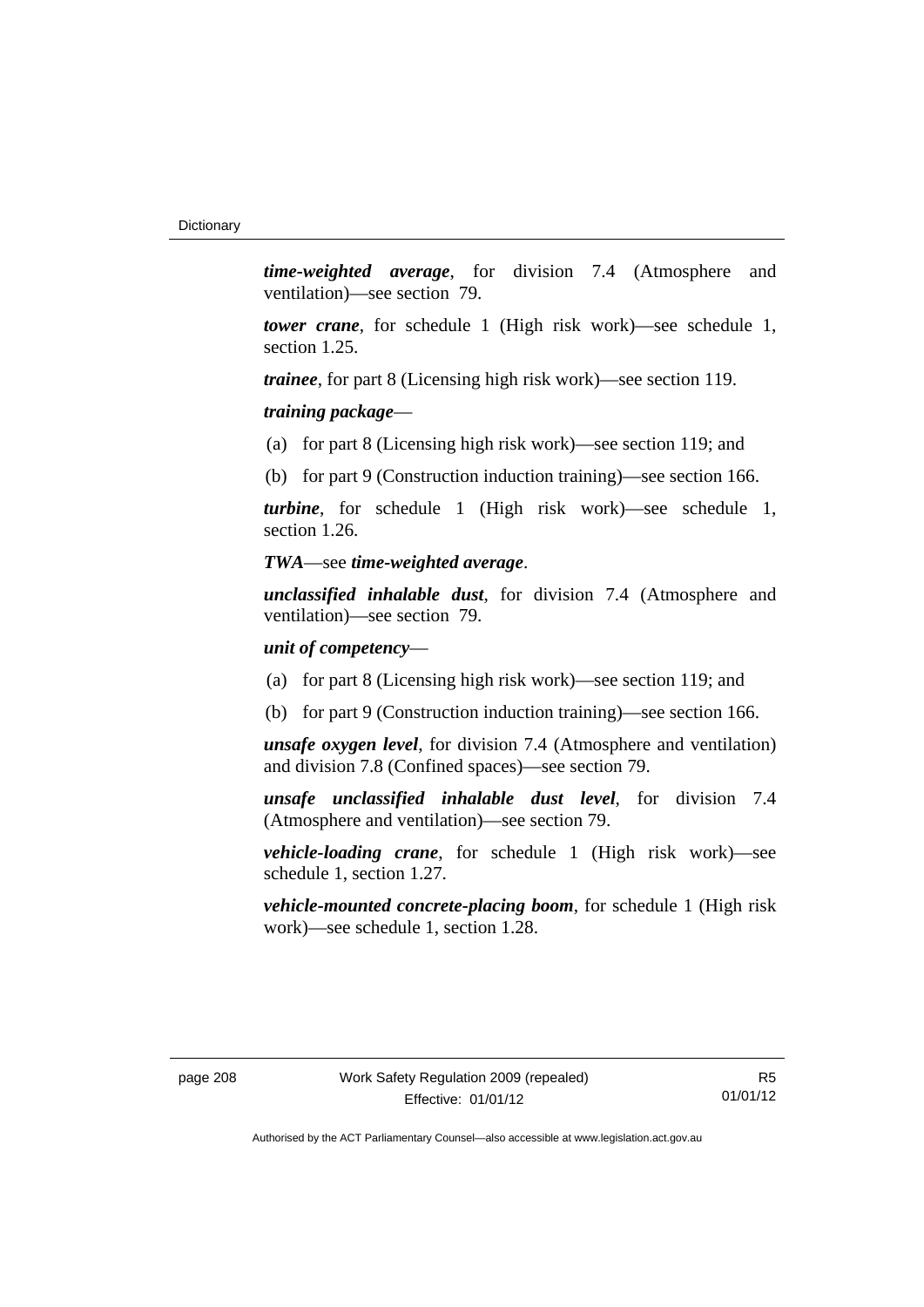# **Endnotes**

# **1 About the endnotes**

Amending and modifying laws are annotated in the legislation history and the amendment history. Current modifications are not included in the republished law but are set out in the endnotes.

Not all editorial amendments made under the *Legislation Act 2001*, part 11.3 are annotated in the amendment history. Full details of any amendments can be obtained from the Parliamentary Counsel's Office.

Uncommenced amending laws are not included in the republished law. The details of these laws are underlined in the legislation history. Uncommenced expiries are underlined in the legislation history and amendment history.

If all the provisions of the law have been renumbered, a table of renumbered provisions gives details of previous and current numbering.

The endnotes also include a table of earlier republications.

| $A = Act$<br>$AF =$ Approved form<br>$am = amended$<br>$amdt = amendment$<br>$AR = Assembly resolution$<br>$ch = chapter$<br>$CN =$ Commencement notice<br>$def = definition$<br>$DI = Disallowable instrument$<br>$dict = dictionary$<br>disallowed = disallowed by the Legislative<br>Assembly<br>$div =$ division<br>$exp = expires/expired$<br>$Gaz = gazette$<br>$hdg =$ heading<br>$IA = Interpretation Act 1967$<br>$ins = inserted/added$<br>$LA =$ Legislation Act 2001<br>$LR =$ legislation register | $NI =$ Notifiable instrument<br>$o = order$<br>$om = omitted/repealed$<br>$ord = ordinance$<br>$orig = original$<br>$par = paragraph/subparagraph$<br>$pres = present$<br>$prev = previous$<br>$(\text{prev}) = \text{previously}$<br>$pt = part$<br>$r = rule/subrule$<br>$reloc = relocated$<br>$remum = renumbered$<br>$R[X]$ = Republication No<br>$RI = reissue$<br>$s = section/subsection$<br>$sch = schedule$<br>$sdiv = subdivision$<br>$SL = Subordinate$ law<br>$sub =$ substituted |
|-----------------------------------------------------------------------------------------------------------------------------------------------------------------------------------------------------------------------------------------------------------------------------------------------------------------------------------------------------------------------------------------------------------------------------------------------------------------------------------------------------------------|------------------------------------------------------------------------------------------------------------------------------------------------------------------------------------------------------------------------------------------------------------------------------------------------------------------------------------------------------------------------------------------------------------------------------------------------------------------------------------------------|
| $LRA =$ Legislation (Republication) Act 1996<br>$mod = modified/modification$                                                                                                                                                                                                                                                                                                                                                                                                                                   | $underlining = whole or part not commenced$                                                                                                                                                                                                                                                                                                                                                                                                                                                    |
|                                                                                                                                                                                                                                                                                                                                                                                                                                                                                                                 | or to be expired                                                                                                                                                                                                                                                                                                                                                                                                                                                                               |

## **2 Abbreviation key**

R5 01/01/12 Work Safety Regulation 2009 (repealed) Effective: 01/01/12

page 209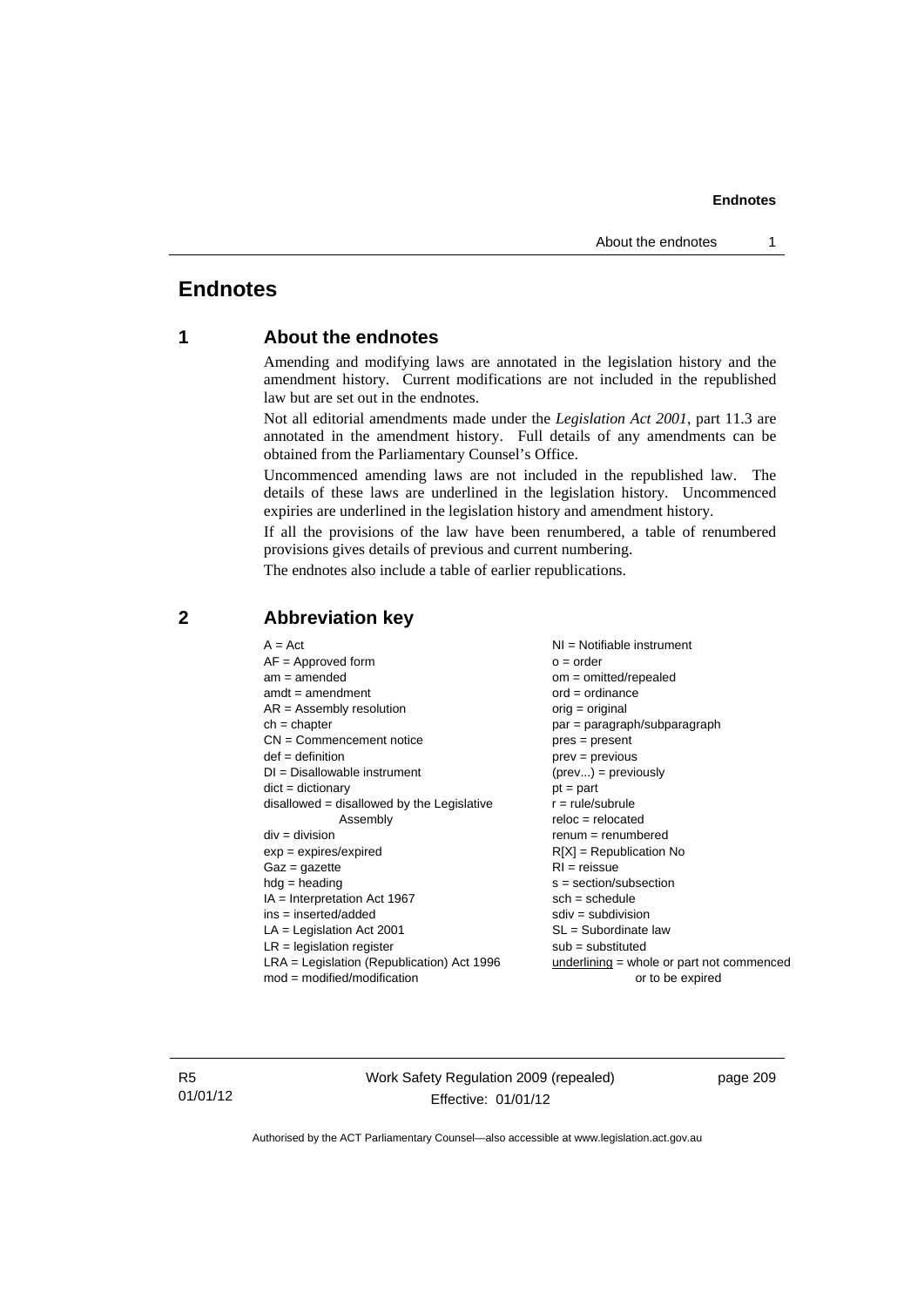3 Legislation history

## **3 Legislation history**

## **Work Safety Regulation 2009 SL2009-45**

notified LR 24 September 2009

s 1, s 2 commenced 24 September 2009 (LA s 75 (1)) remainder commenced 1 October 2009 (s 2 and see Work Safety Act 2008 A2008-51, s 2 (1) (b) and CN2009-11)

as amended by

# **Work Safety Amendment Regulation 2010 (No 1) SL2010-46**

notified LR 25 November 2010

s 1, s 2 commenced 25 November 2010 (LA s 75 (1)) remainder commenced 1 March 2011 (s 2 and see Statute Law Amendment Act 2011 A2011-3 s 2)

## **Work Safety Amendment Regulation 2011 (No 1) SL2011-8**

notified LR 7 March 2011 s 1, s 2 commenced 7 March 2011 (LA s 75 (1)) remainder commenced 8 March 2011 (s 2)

### **Administrative (One ACT Public Service Miscellaneous Amendments) Act 2011 A2011-22 sch 1 pt 1.176**

notified LR 30 June 2011 s 1, s 2 commenced 30 June 2011 (LA s 75 (1)) sch 1 pt 1.176 commenced 1 July 2011 (s 2 (1))

as repealed by

## **Work Health and Safety (Consequential Amendments) Act 2011 A2011-55 s 4**

notified LR 14 December 2011 s 1, s 2 commenced 14 December 2011 (LA s 75 (1)) s 4 commenced 1 January 2012 (s 2 and see Work Health and Safety

Act 2011 A2011-35, s 2 and CN2011-12)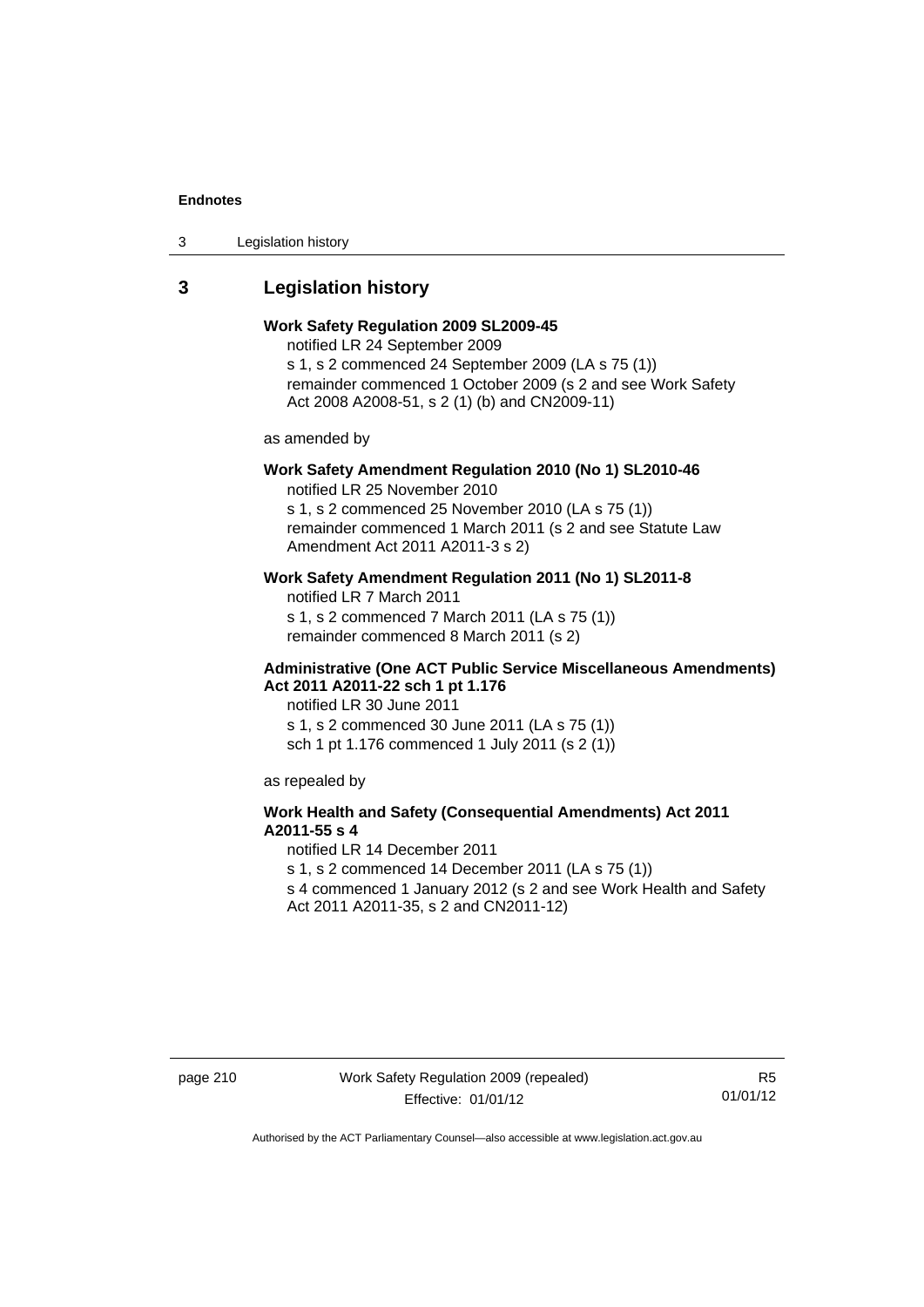### **4 Amendment history**

```
Work Safety Regulation 2009 (repealed) 
Commencement 
s 2 om LA s 89 (4) 
Requirements for notice—Act, s 38 (2) 
s 7 am SL2010-46 s 4; A2011-22 amdt 1.489 
Keeping information given by director-general 
s 8 hdg am A2011-22 amdt 1.489
s 8 am A2011-22 amdt 1.489 
Content of records 
s 9 am A2011-22 amdt 1.489 
Work safety representative—application for disqualification 
s 35 am A2011-22 amdt 1.489 
Work safety representative—notice of intention to disqualify 
s 37 am A2011-22 amdt 1.489 
Work safety representative—disqualification 
s 38 am A2011-22 amdt 1.489 
Work safety representative—revocation of disqualification 
s 39 am A2011-22 amdt 1.489, amdt 1.490 
Work safety representative—approved training 
s 40 am A2011-22 amdt 1.489 
Work safety representative—refresher training 
s 41 am A2011-22 amdt 1.489 
Provisional improvement notice—service of notice on director-general etc 
s 47 hdg am A2011-22 amdt 1.489 
s 47 am A2011-22 amdt 1.489 
Provisional improvement notice—revocation of notice 
s 51 am A2011-22 amdt 1.489 
Provisional improvement notice—review 
s 52 am A2011-22 amdt 1.489 
Emergency procedure 
s 53 am A2011-22 amdt 1.489 
Authorised representative—training—Act, s 62 (2) (b) 
s 61 am SL2011-8 s 4
Authorised representative—application for disqualification 
s 62 am A2011-22 amdt 1.489 
Authorised representative—notice of intention to disqualify 
s 64 am A2011-22 amdt 1.489
```
R5 01/01/12

Effective: 01/01/12

page 211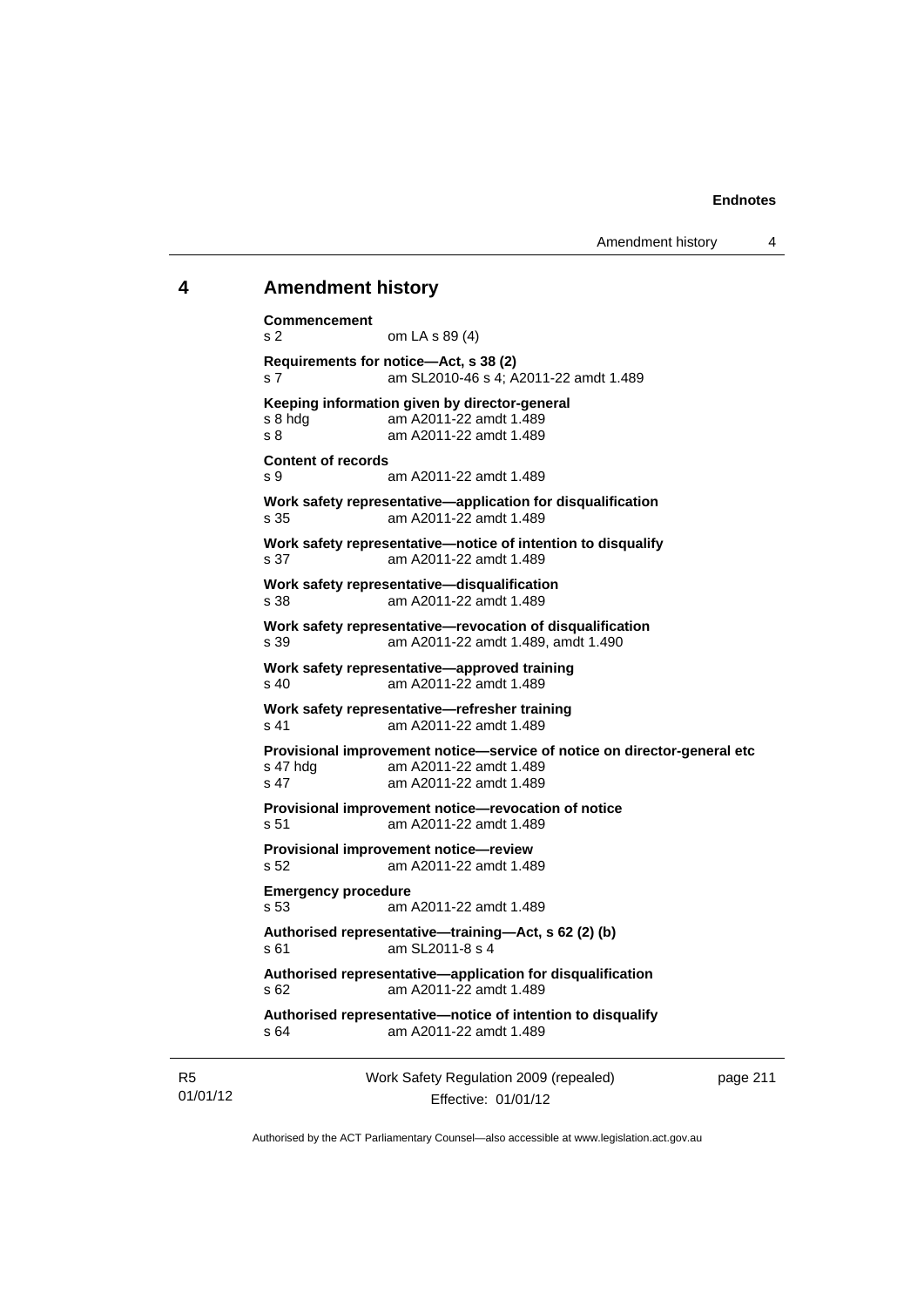| 4 | Amendment history |
|---|-------------------|
|---|-------------------|

**Authorised representative—disqualification**  s 65 am A2011-22 amdt 1.489 **Authorised representative—revocation of disqualification**  s 66 am A2011-22 amdt 1.489, amdt 1.490 **Carrying out high risk work without licence**  s 120 am A2011-22 amdt 1.489 **Allowing unlicensed person to carry out work**  s 121 am A2011-22 amdt 1.489 **Licence application**  s 122 am A2011-22 amdt 1.489 **Licence issue**  s 123 am A2011-22 amdt 1.489 **Licence conditions**  s 124 am A2011-22 amdt 1.489 **Renewal of licence**  s 128 am A2011-22 amdt 1.489 **Issue of renewed licence**  s 129 am A2011-22 amdt 1.489 **Application to vary licence**  s 130 am A2011-22 amdt 1.489 **Variation of licence**  s 131 am A2011-22 amdt 1.489 **Licensee not to hold other licence**  s 132 am A2011-22 amdt 1.489 **Replacement of lost etc licence**  s 133 am A2011-22 amdt 1.489 **Grounds for compulsory cancellation of licence**  s 134 am A2011-22 amdt 1.489 **Compulsory cancellation of licence**  s 135 am A2011-22 amdt 1.489 **Grounds for discretionary cancellation of licence**  s 136 am A2011-22 amdt 1.489 **Discretionary cancellation of licence**  s 137 am A2011-22 amdt 1.489 **Suspension of licence after notice**  s 138 am A2011-22 amdt 1.489

page 212 Work Safety Regulation 2009 (repealed) Effective: 01/01/12

R5 01/01/12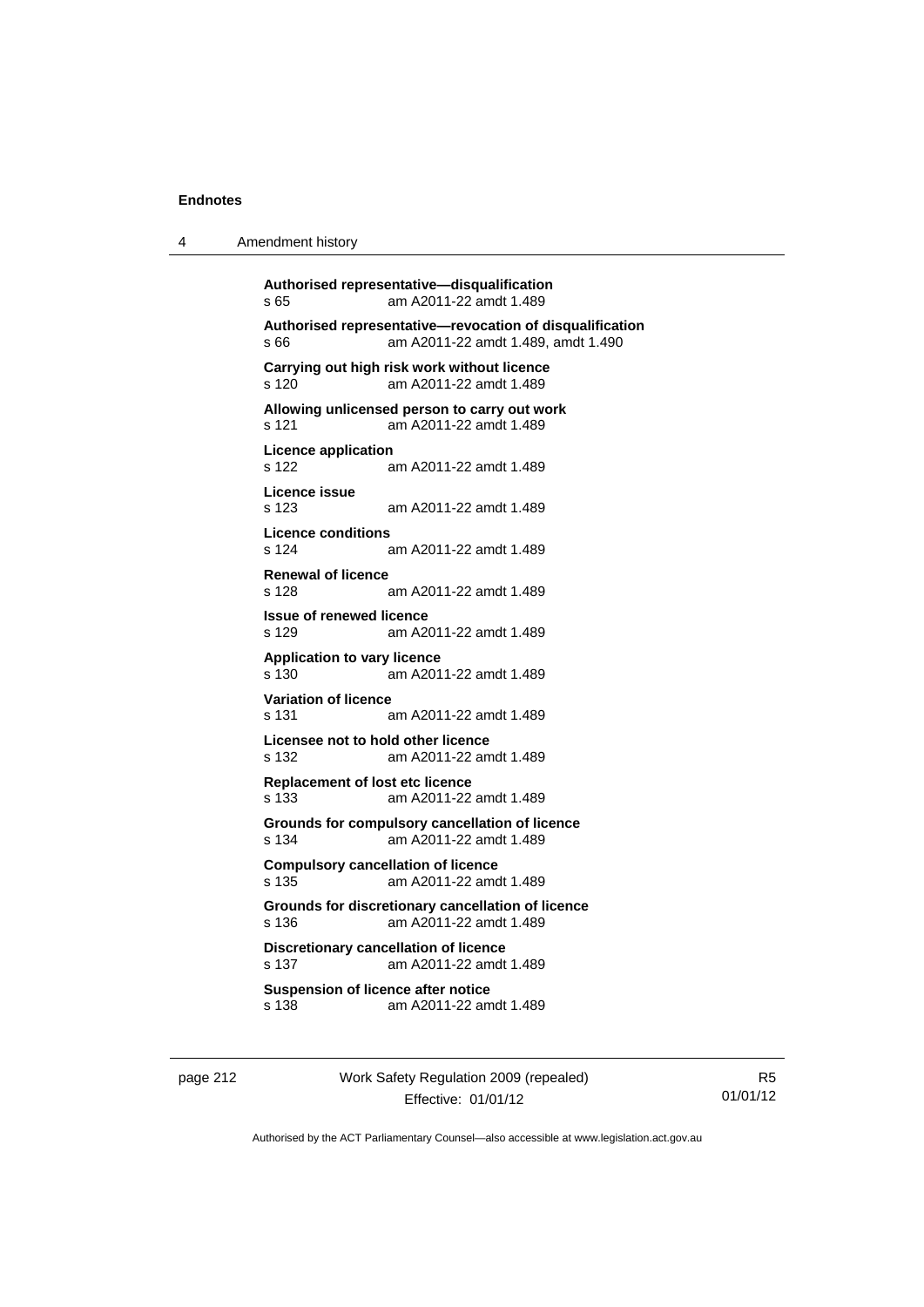| Amendment history |  |  |
|-------------------|--|--|
|-------------------|--|--|

```
Immediate suspension of licence 
s 139 am A2011-22 amdt 1.489 
Review of licence suspension or cancellation 
s 140 am A2011-22 amdt 1.489, amdt 1.490 
Surrender of suspended or cancelled licence 
s 141 am A2011-22 amdt 1.489 
Cooperation with other jurisdictions 
s 142 am A2011-22 amdt 1.489 
Director-general may issue directions 
               am A2011-22 amdt 1.489
s 146 am A2011-22 amdt 1.489 
Assessor qualifications 
s 148 am A2011-22 amdt 1.489 
Registered training organisation—agreement with director-general to 
provide training and assessment 
s 150 hdg am A2011-22 amdt 1.489 
s 150 am A2011-22 amdt 1.489 
Keeping and providing records of training and assessment 
s 153 am A2011-22 amdt 1.489 
Cooperation with licensing authorities 
s 154 am A2011-22 amdt 1.489 
Cooperation with registered training organisations 
s 155 am A2011-22 amdt 1.489 
Application for exemption 
s 156 am A2011-22 amdt 1.489 
Grant of exemption 
s 157 am A2011-22 amdt 1.489 
Exemption conditions 
s 158 am A2011-22 amdt 1.489 
Notice of exemption 
s 160 am A2011-22 amdt 1.489 
Director-general may make inquiries 
               am A2011-22 amdt 1.489
s 161 am A2011-22 amdt 1.489 
Guidelines 
s 162 am A2011-22 amdt 1.489 
Production of licence etc on request 
s 163 am A2011-22 amdt 1.489
```
R5 01/01/12 Work Safety Regulation 2009 (repealed) Effective: 01/01/12

page 213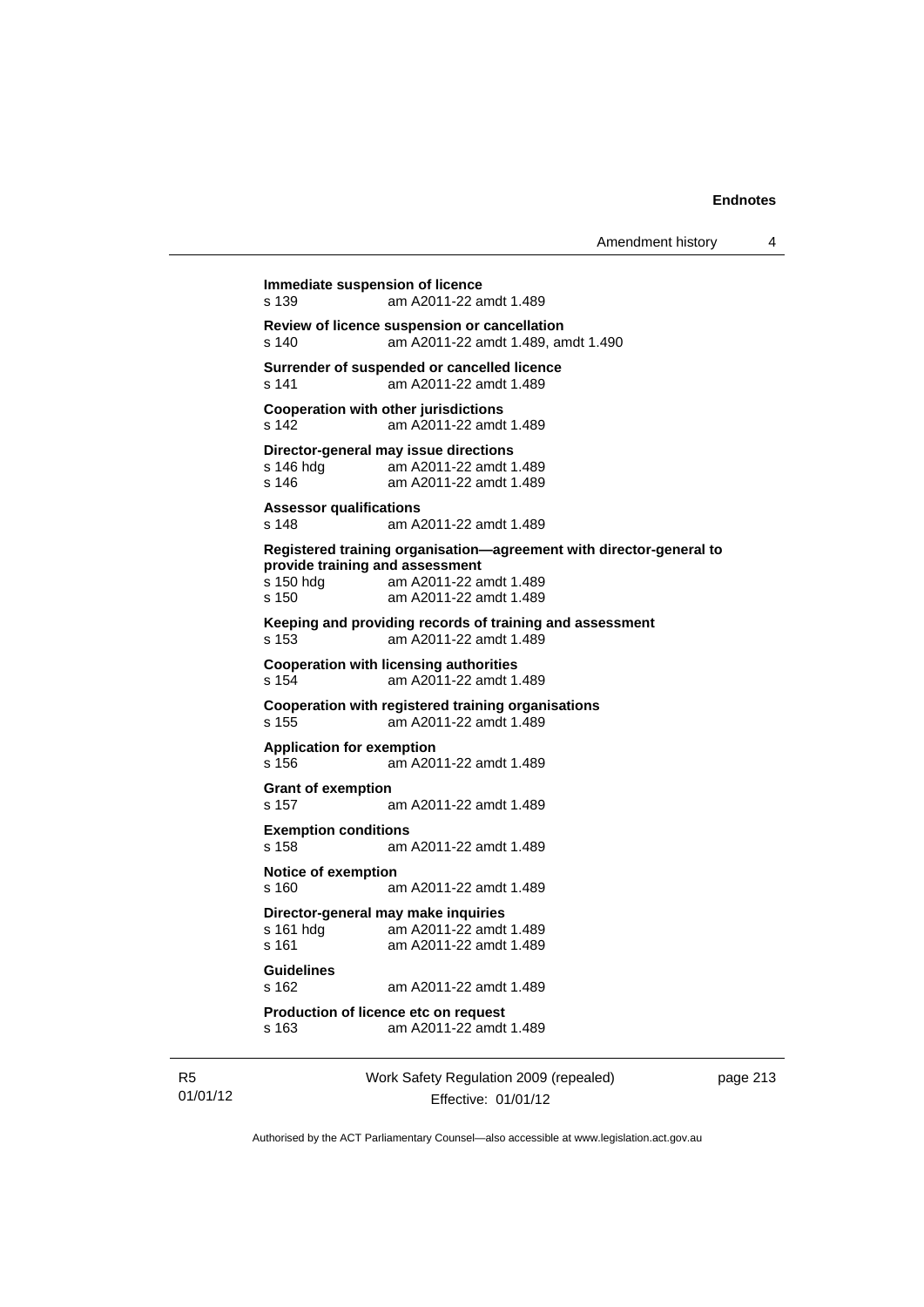4 Amendment history

```
Production of information etc on request 
s 164 am A2011-22 amdt 1.489 
Licensee's change of address 
s 165 am A2011-22 amdt 1.489 
Definitions—pt 9 
                def construction induction training card am A2011-22
                 amdt 1.489 
Construction induction training and assessment 
s 170 am A2011-22 amdt 1.489 
Construction induction training—registered training organisation agreement 
with director-general 
s 171 hdg am A2011-22 amdt 1.489 
s 171 am A2011-22 amdt 1.489 
Construction induction training card—application 
s 176 am A2011-22 amdt 1.489 
Construction induction training card—issue 
s 177 am A2011-22 amdt 1.489 
Replacement of lost etc card 
s 180 am A2011-22 amdt 1.489 
Grounds for cancellation of construction induction training card 
s 181 am A2011-22 amdt 1.489 
Cancellation of construction induction training card 
s 182 am A2011-22 amdt 1.489 
Surrender of cancelled construction induction training card 
s 183 am A2011-22 amdt 1.489 
Director-general to cooperate with other jurisdictions 
s 185 hdg am A2011-22 amdt 1.489 
s 185 am A2011-22 amdt 1.489 
Inspection of incorporated documents 
s 191 am A2011-22 amdt 1.489 
Notification of certain incorporated documents 
s 192 am A2011-22 amdt 1.489 
Transitional 
pt 13 hdg exp 1 October 2014 (s 201 (LA s 88 declaration applies))
Definitions—pt 13 
s 196 exp 1 October 2014 (s 201 (LA s 88 declaration applies))
```
page 214 Work Safety Regulation 2009 (repealed) Effective: 01/01/12

R5 01/01/12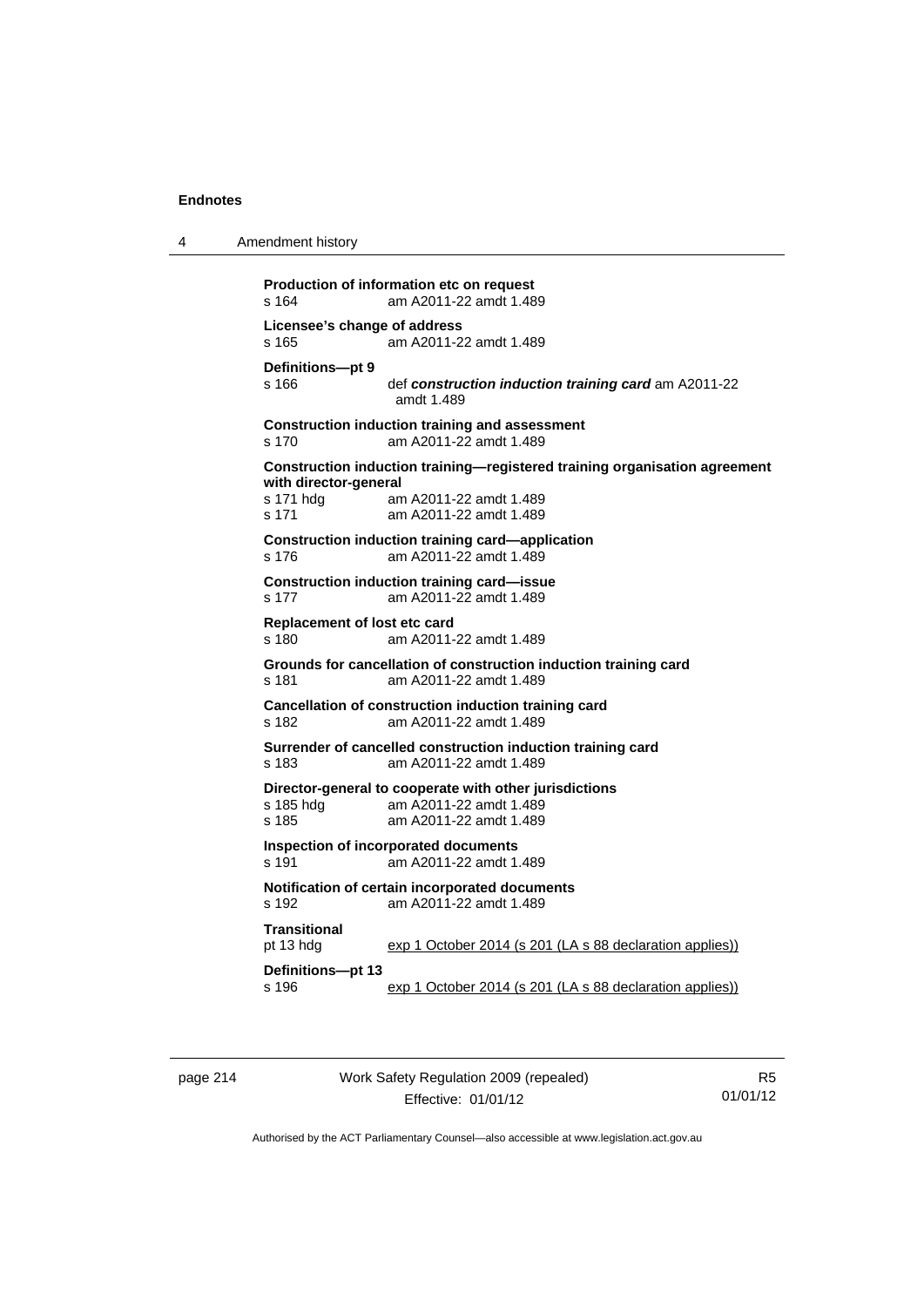| scheduled work etc          | Transitional—continuing application of repealed regulation in relation to |
|-----------------------------|---------------------------------------------------------------------------|
| s 197                       | exp 1 October 2014 (s 201 (LA s 88 declaration applies))                  |
|                             | Transitional—application of regulation in relation to scheduled work etc  |
| s 198                       | exp 1 October 2014 (s 201 (LA s 88 declaration applies))                  |
|                             | Transitional—certificates of competency                                   |
| s 199                       | am A2011-22 amdt 1.489                                                    |
|                             | exp 1 October 2014 (s 201 (LA s 88 declaration applies))                  |
|                             | Transitional—converting certificate of competency to licence              |
| s 200                       | am A2011-22 amdt 1.489                                                    |
|                             | exp 1 October 2014 (s 201 (LA s 88 declaration applies))                  |
| Expiry--pt 13               |                                                                           |
| s 201                       | exp 1 October 2014 (s 201 (LA s 88 declaration applies))                  |
| <b>Reviewable decisions</b> |                                                                           |
| sch 3 pt 3.1                | am A2011-22 amdt 1.489                                                    |
| <b>Dictionary</b>           |                                                                           |
| dict                        | am A2011-22 amdt 1.488                                                    |

R5 01/01/12 page 215